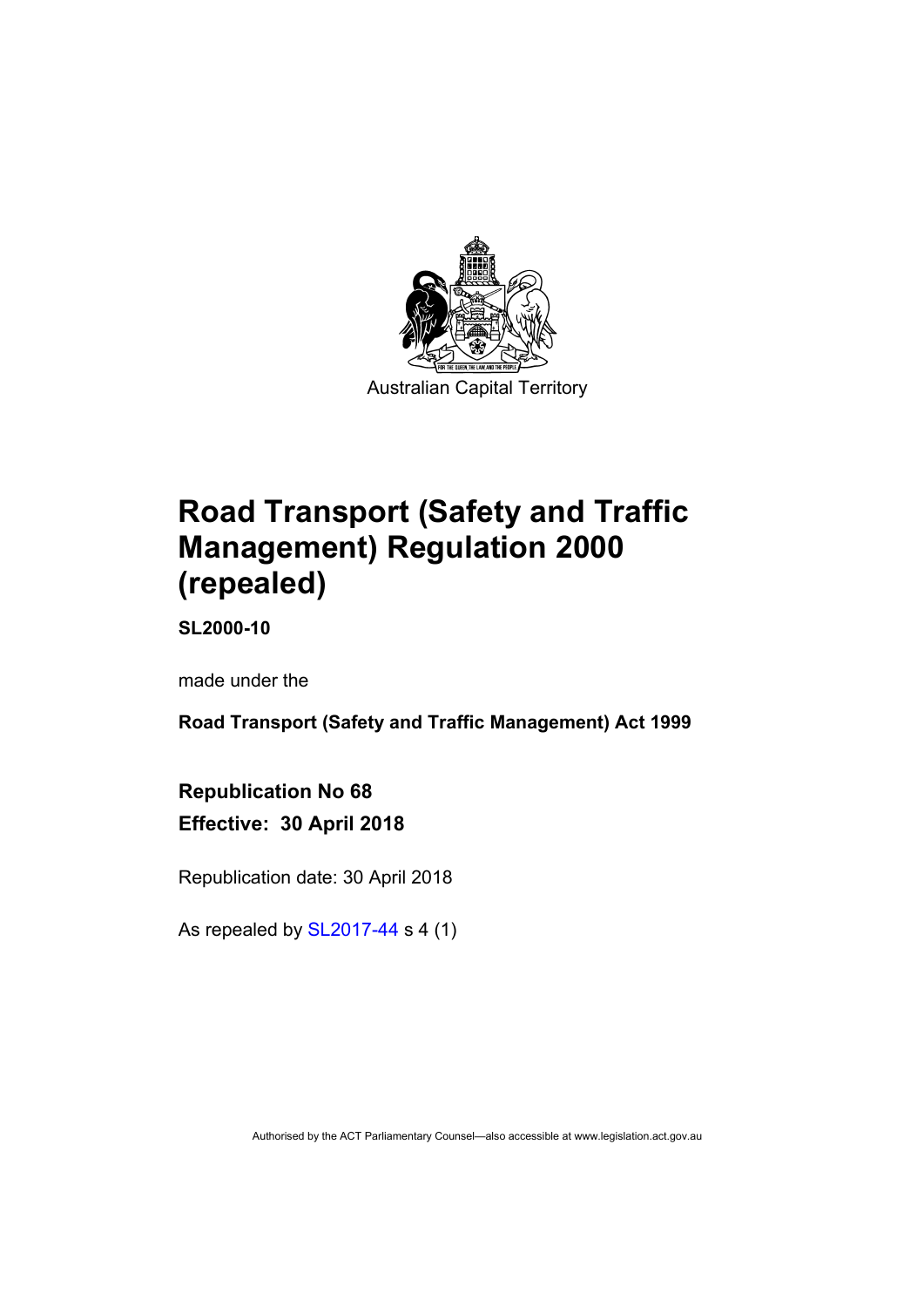#### **About this republication**

#### **The republished law**

This is a republication of the *Road Transport (Safety and Traffic Management) Regulation 2000* (repealed), made under the *Road Transport (Safety and Traffic Management) Act 1999*, including any amendment made under the *[Legislation Act 2001](http://www.legislation.act.gov.au/a/2001-14)*, part 11.3 (Editorial changes). It also includes any commencement, amendment, repeal or expiry affecting this republished law to 30 April 2018.

The legislation history and amendment history of the republished law are set out in endnotes 3 and 4.

#### **Kinds of republications**

The Parliamentary Counsel's Office prepares 2 kinds of republications of ACT laws (see the ACT legislation register at [www.legislation.act.gov.au](http://www.legislation.act.gov.au/)):

- authorised republications to which the *[Legislation Act 2001](http://www.legislation.act.gov.au/a/2001-14)* applies
- unauthorised republications.

The status of this republication appears on the bottom of each page.

#### **Editorial changes**

The *[Legislation Act 2001](http://www.legislation.act.gov.au/a/2001-14)*, part 11.3 authorises the Parliamentary Counsel to make editorial amendments and other changes of a formal nature when preparing a law for republication. Editorial changes do not change the effect of the law, but have effect as if they had been made by an Act commencing on the republication date (see *[Legislation Act 2001](http://www.legislation.act.gov.au/a/2001-14)*, s 115 and s 117). The changes are made if the Parliamentary Counsel considers they are desirable to bring the law into line, or more closely into line, with current legislative drafting practice.

This republication does not include amendments made under part 11.3 (see endnote 1).

#### **Uncommenced provisions and amendments**

If a provision of the republished law has not commenced, the symbol  $|\mathbf{U}|$  appears immediately before the provision heading. Any uncommenced amendments that affect this republished law are accessible on the ACT legislation register [\(www.legislation.act.gov.au](http://www.legislation.act.gov.au/)). For more information, see the home page for this law on the register.

#### **Modifications**

If a provision of the republished law is affected by a current modification, the symbol  $\mathbf{M}$ appears immediately before the provision heading. The text of the modifying provision appears in the endnotes. For the legal status of modifications, see the *[Legislation Act 2001](http://www.legislation.act.gov.au/a/2001-14)*, section 95.

#### **Penalties**

At the republication date, the value of a penalty unit for an offence against this law is \$150 for an individual and \$750 for a corporation (see *[Legislation Act 2001](http://www.legislation.act.gov.au/a/2001-14)*, s 133).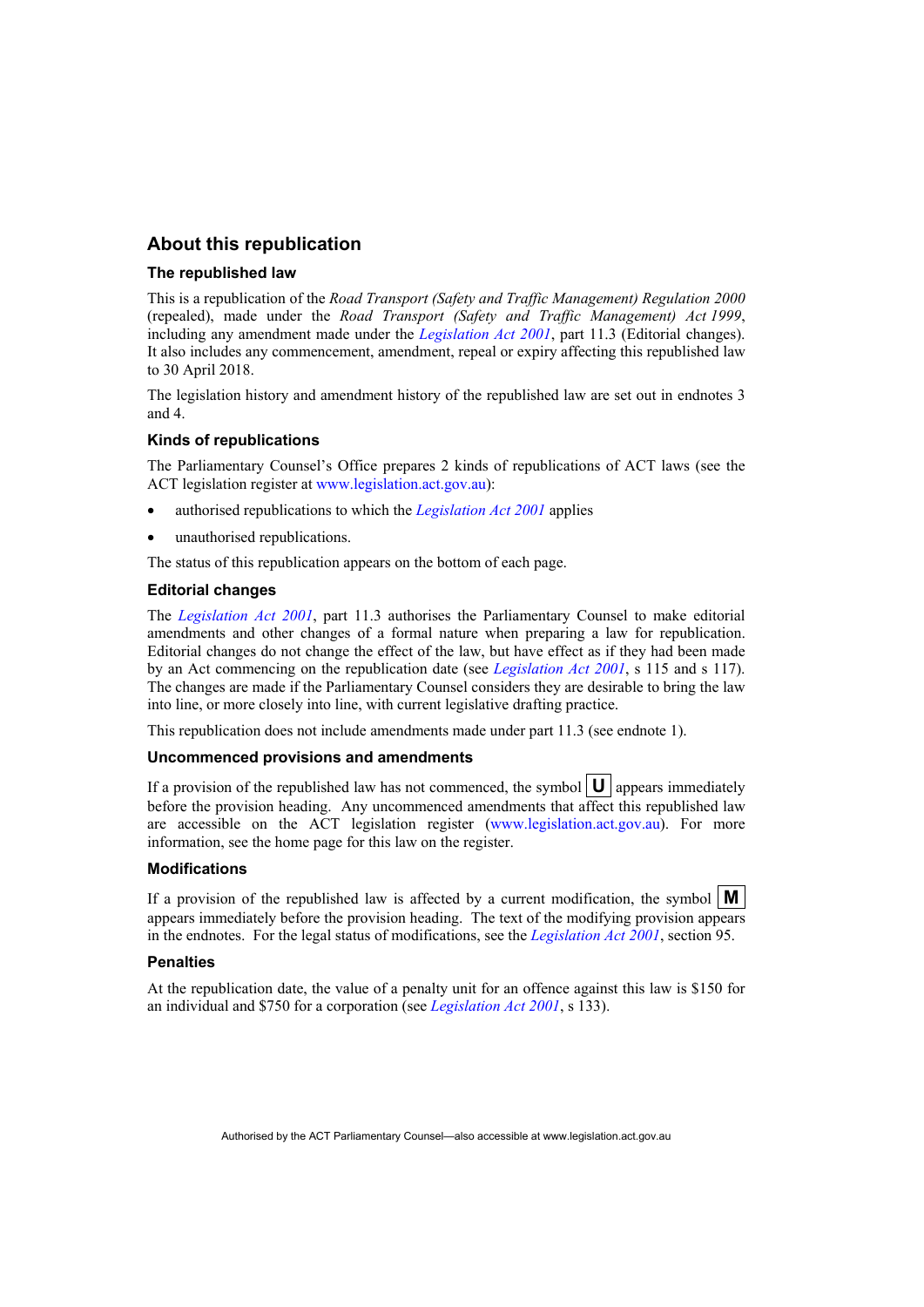

# **Road Transport (Safety and Traffic Management) Regulation 2000 (repealed)**

made under the

**Road Transport (Safety and Traffic Management) Act 1999** 

# **Contents**

|                  |                                                 | Page |
|------------------|-------------------------------------------------|------|
| <b>Chapter 1</b> | <b>Preliminary</b>                              |      |
| 1                | Name of regulation                              | 2    |
| 2                | Dictionary                                      | 2    |
| 3                | Dictionary-application to Australian Road Rules | 2    |
| 3A               | Road includes road related area                 | 2    |
| 3B               | Meaning of park and stop                        | 3    |
| 4                | <b>Notes</b>                                    | 3    |
|                  |                                                 |      |

R68 30/04/18 Road Transport (Safety and Traffic Management) Regulation 2000 (repealed) Effective: 30/04/18

contents 1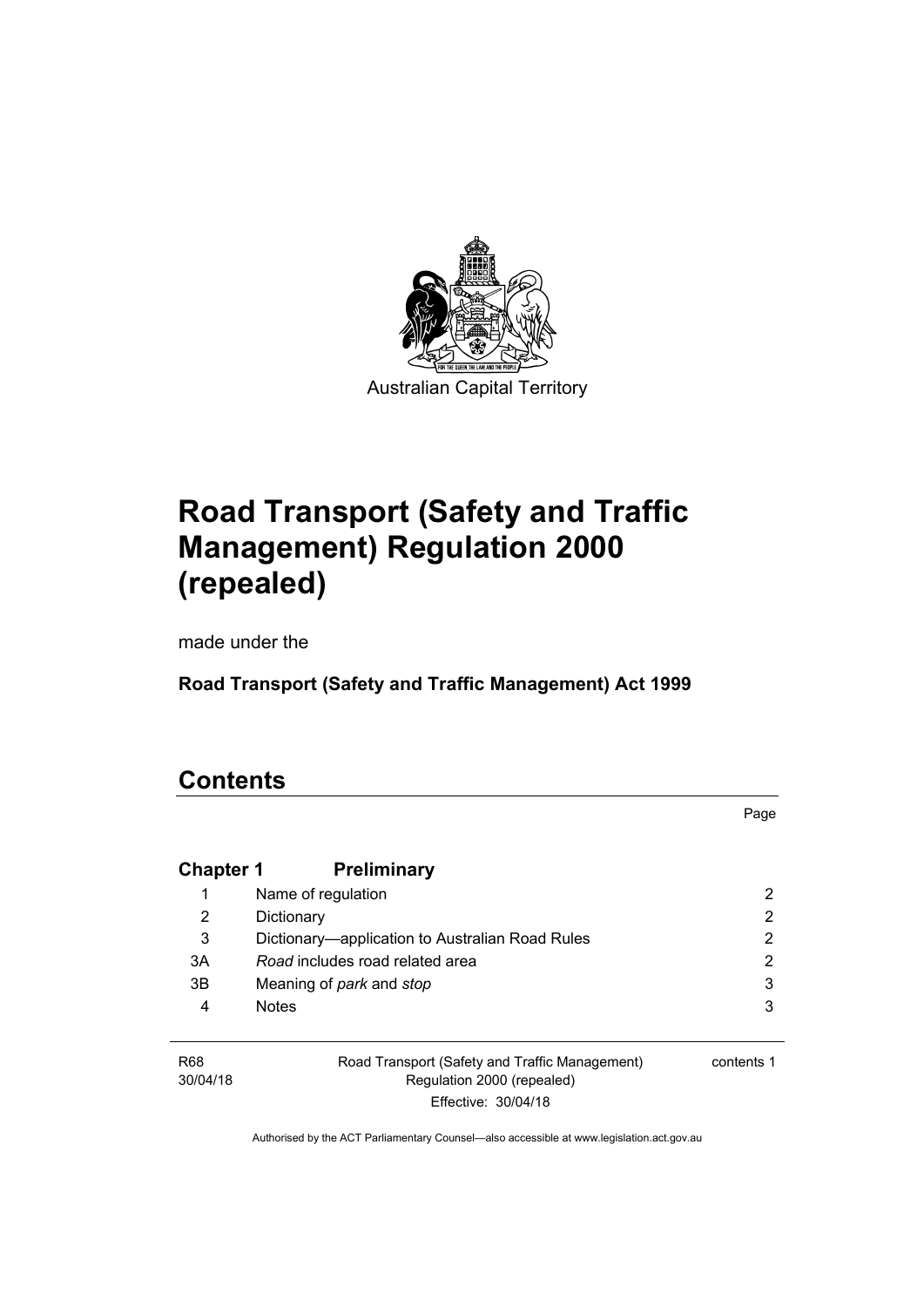| 4A<br>4B<br>4C   | Offences against regulation-application of Criminal Code etc<br>Offences against regulation are strict liability offences<br>General defence of accident or reasonable effort | Page<br>3.<br>4<br>4   |
|------------------|-------------------------------------------------------------------------------------------------------------------------------------------------------------------------------|------------------------|
| <b>Chapter 2</b> | <b>Australian Road Rules</b>                                                                                                                                                  |                        |
| <b>Part 2.1</b>  | <b>Incorporation into ACT law</b>                                                                                                                                             |                        |
| 5                | Meaning of Australian Road Rules                                                                                                                                              | 5                      |
| 6                | Incorporation of Australian Road Rules into ACT law                                                                                                                           | 5                      |
| <b>Part 2.2</b>  | <b>How the Australian Road Rules are</b><br>incorporated                                                                                                                      |                        |
| Division 2.2.1   | <b>General</b>                                                                                                                                                                |                        |
| 7                | References to another law of this jurisdiction etc                                                                                                                            | $\overline{2}$         |
| Division 2.2.2   | Other provisions for the Australian Road Rules                                                                                                                                |                        |
| 8                | ARR r 10 (2)-penalties for offences                                                                                                                                           | 3                      |
| 8A               | ARR r 18-who is a pedestrian                                                                                                                                                  | 3                      |
| 9                | ARR r 95—emergency stopping lane only signs                                                                                                                                   | 3                      |
| 10               | ARR r 104-no truck signs                                                                                                                                                      | 4                      |
| 11               | ARR r 151 (3) (b)-riding a motorbike or bicycle alongside more than<br>1 other rider                                                                                          | 4                      |
| <b>11A</b>       | ARR r 158 (2) (c)—other vehicles permitted to travel in bicycle lanes                                                                                                         | 4                      |
| 12               | ARR r 158 (2) (c)-other vehicles permitted to travel in bus lanes                                                                                                             | 4                      |
| 12A              | ARR r 176-stopping on a clearway                                                                                                                                              | 5                      |
| 13               | ARR r 179 (1) (c)-stopping in a loading zone-goods and permit<br>vehicles                                                                                                     | 5                      |
| 13A              | ARR r 179 (1) (c) and (2) (c)—stopping in loading zone—bookable                                                                                                               |                        |
|                  | vehicles                                                                                                                                                                      | 6                      |
| 13B              | ARR r 183-stopping in a bus zone                                                                                                                                              | 7                      |
| 13BA             | ARR r 189-double parking-motorbikes                                                                                                                                           | 7                      |
| 13C              | ARR r 195—stopping at or near a bus stop                                                                                                                                      |                        |
| 14               | ARR r 199 (2)-stopping near postbox                                                                                                                                           | 8                      |
| 15               | ARR r 206 (2) (b), (c)—time extension for people with disabilities<br>permit                                                                                                  | 8                      |
| contents 2       | Road Transport (Safety and Traffic Management)<br>Regulation 2000 (repealed)                                                                                                  | <b>R68</b><br>30/04/18 |

Effective: 30/04/18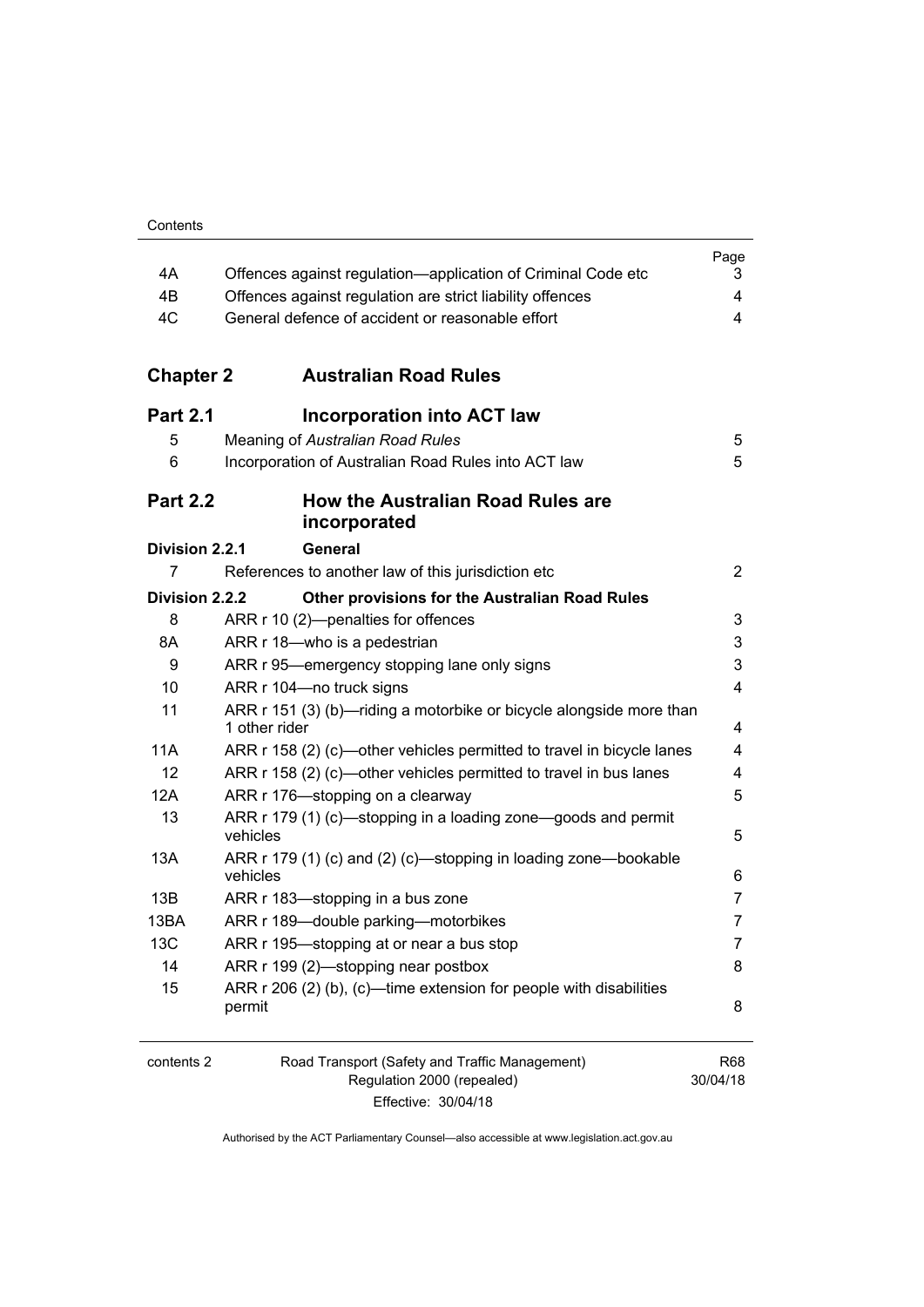| Contents |
|----------|
|----------|

| 16              | ARR r 207 (2) (a)—fees for parking in pay parking spaces                                                | Page<br>8 |
|-----------------|---------------------------------------------------------------------------------------------------------|-----------|
| 16A             | ARR r 213 (5)—making a motor vehicle secure—exception                                                   | 9         |
| 17              | ARR r 215 (4)—lights required to be fitted to a vehicle                                                 | 9         |
| 18              | ARR r 216 (3)—towing a vehicle at night or in hazardous weather                                         |           |
|                 | conditions                                                                                              | 9         |
| 19              | ARR r 220 (3)—using lights on vehicles that are stopped                                                 | 9         |
| 20              | ARR r 221 (f)—using hazard warning lights on buses carrying children                                    | 10        |
| 21              | ARR r 222—using warning lights on buses carrying children                                               | 10        |
| 22              | ARR r 225—use of radar detectors                                                                        | 10        |
| 22A             | ARR r 236 (6)—hitchhiking, roadside commerce etc permitted                                              | 11        |
| 22B             | ARR r 238—pedestrians travelling along a road (except in or on a<br>wheeled recreational device or toy) | 11        |
| 23              | ARR r 244C-motorised scooters not to be used                                                            | 12        |
| 24              | ARR r 266 (7)—wearing of seatbelts by passengers under 16 years<br>old                                  | 12        |
| 26              | ARR r 270 (3)—wearing motorbike helmets                                                                 | 12        |
| 27              | ARR r 271 (6)-riding on motorbikes                                                                      | 12        |
| 27A             | ARR r 280 (2) (a)—other vehicles to which B light rules apply                                           | 13        |
| 28              | ARR r 287 (3), (4)—duties of participants in crashes                                                    | 13        |
| 29              | ARR r 289 (1) (g)—driving on nature strip                                                               | 14        |
| 30              | ARR r 298-driving with a person in or on trailer                                                        | 15        |
| 30A             | ARR r 299—television receivers and visual display units in motor<br>vehicles                            | 16        |
| 30 <sub>B</sub> | ARR r 300 (1) (c)—use of mobile phone                                                                   | 16        |
| 31              | ARR r 310 (3), (4)—exemption for road workers etc                                                       | 17        |
| 32              | ARR r 313-postal workers                                                                                | 18        |
| 33              | ARR dict-definitions for dictionary                                                                     | 18        |
| <b>Part 2.3</b> | <b>Additional ACT road rules</b>                                                                        |           |
| Division 2.3.1  | Noise and other nuisances                                                                               |           |
| 37              | Making unnecessary engine noise                                                                         | 22        |
| 38              | Emission of waste oil or grease                                                                         | 22        |
| Division 2.3.1A | <b>Bicycle riders</b>                                                                                   |           |
| 38A             | Keeping safe lateral distance when passing bicycle rider                                                | 23        |
| R <sub>68</sub> | Road Transport (Safety and Traffic Management) contents 3                                               |           |

| R68      | Road Transport (Safety and Traffic Management) | contents 3 |
|----------|------------------------------------------------|------------|
| 30/04/18 | Regulation 2000 (repealed)                     |            |
|          | Effective: 30/04/18                            |            |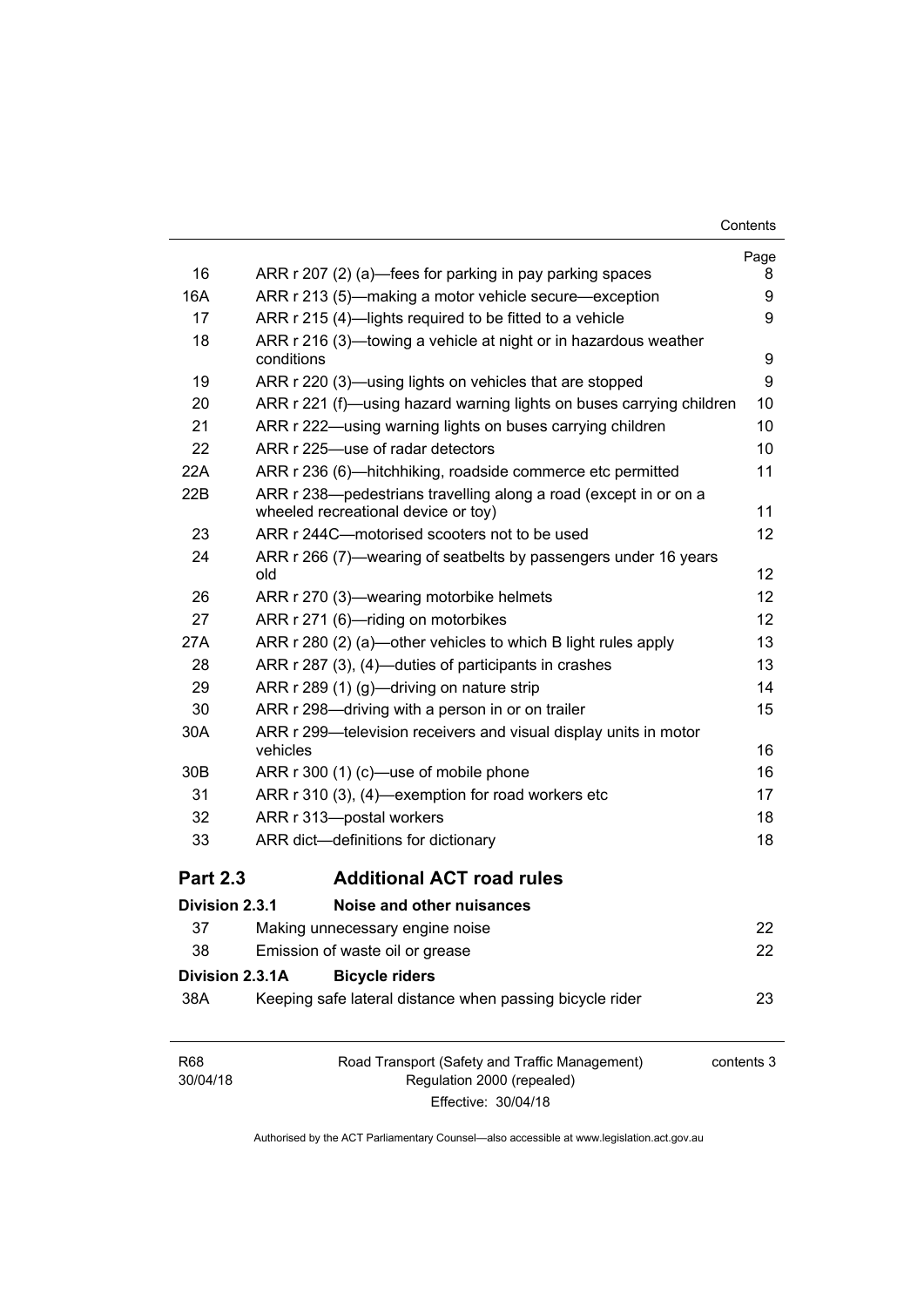#### **Contents**

| 38B             | Exceptions for passing bicycle rider                                                                                                             | Page<br>24 |
|-----------------|--------------------------------------------------------------------------------------------------------------------------------------------------|------------|
| 38C             | Riding across road on crossing                                                                                                                   | 25         |
| 38D             | Application of ARRs to riders crossing road on crossing                                                                                          | 26         |
| Division 2.3.1B | People using personal mobility devices                                                                                                           |            |
| 38E             | Definitions-div 2.3.1B                                                                                                                           | 27         |
| 38F             | Person using personal mobility device must wear bicycle helmet                                                                                   | 27         |
| 38G             | Warning device on personal mobility device<br>Personal mobility device use at night<br>Personal mobility device use on footpaths or shared paths | 27         |
| 38H<br>381      |                                                                                                                                                  | 27         |
|                 |                                                                                                                                                  | 28         |
| 38K             | Personal mobility device not to be used in bicycle lane on a road                                                                                | 29         |
| 38L             | Personal mobility device used to cross road on crossing                                                                                          | 29         |
| 38M             | Personal mobility device use alongside more than 1 other person<br>using personal mobility device                                                | 30         |
| Division 2.3.2  | Driver and passenger safety                                                                                                                      |            |
| 39              | Safety of persons on trailers                                                                                                                    | 30         |
| 40              | Passengers in sidecars to be seated                                                                                                              | 31         |
| Division 2.3.3  | <b>Trailers and towing</b>                                                                                                                       |            |
| 41              | Number of vehicles that may be drawn                                                                                                             | 32         |
| 42              | Towing by vehicles under 4.5t                                                                                                                    | 34         |
| Division 2.3.4  | <b>Lights on vehicles</b>                                                                                                                        |            |
| 43              | Lights on motor vehicles generally                                                                                                               | 36         |
| Division 2.3.5  | <b>Metered parking</b>                                                                                                                           |            |
| 44              | Metered parking-parking in spaces                                                                                                                | 37         |
| 44 A A          | Metered parking-parking in spaces-motorbikes                                                                                                     | 38         |
| 44A             | Metered parking-parking fees                                                                                                                     | 38         |
| 44B             | Metered parking-maximum length of stay                                                                                                           | 39         |
| 45              | Metered parking-exceptions to s 44A and s 44B                                                                                                    | 39         |
| 46              | Temporary closure of metered parking spaces                                                                                                      | 40         |
| 47              | Misuse of parking meters                                                                                                                         | 41         |
| 48              | Interfering with parking meters etc                                                                                                              | 41         |
| Division 2.3.6  | <b>Ticket parking</b>                                                                                                                            |            |
| 49              | Ticket parking-parking in spaces                                                                                                                 | 41         |
| 49AAA           | Ticket parking-parking in spaces-motorbikes                                                                                                      | 42         |
| contents 4      | Road Transport (Safety and Traffic Management)                                                                                                   | <b>R68</b> |
|                 | Regulation 2000 (repealed)                                                                                                                       | 30/04/18   |
|                 |                                                                                                                                                  |            |

Effective: 30/04/18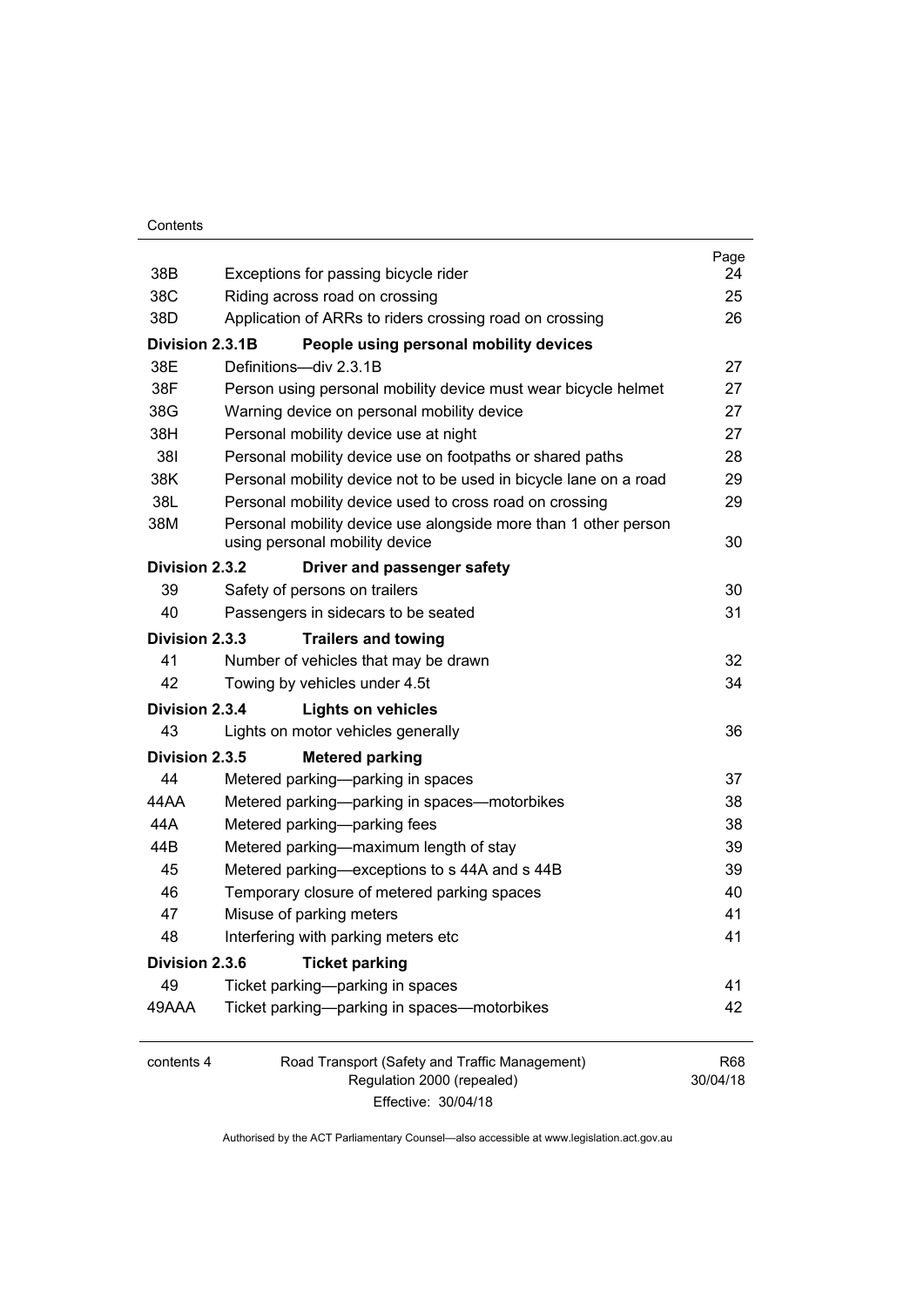| 49A             | Ticket parking—display of tickets                                                                       | Page<br>43 |
|-----------------|---------------------------------------------------------------------------------------------------------|------------|
| 49AA            | Ticket parking-e-payment                                                                                | 45         |
| 49B             | Ticket parking—maximum length of stay                                                                   | 45         |
| 50              | Ticket parking—exceptions to s 49A and s 49B                                                            | 46         |
| 51              | Temporary closure of ticket parking spaces and areas                                                    | 47         |
| 52              | Use of false or damaged parking tickets etc                                                             | 48         |
| 53              | Misuse of parking ticket machines                                                                       | 48         |
| 54              | Interfering with parking ticket machines etc                                                            | 49         |
| 55              | Interfering with parking tickets                                                                        | 49         |
| Division 2.3.7  | Other ACT road rules about stopping and parking                                                         |            |
| 56              | Unauthorised use of parking permits and mobility parking scheme<br>authorities                          | 50         |
| 56A             | Interfering with parking permits and mobility parking scheme<br>authorities                             | 51         |
| 57A             | Stopping public buses in bus zones and at bus stops                                                     | 51         |
| 58              | Stopping in an emergency etc or to comply with another law                                              | 52         |
| Division 2.3.8  | <b>Other ACT road rules</b>                                                                             |            |
| 59              | Approaching and passing stationary or slow moving emergency<br>vehicle etc                              | 53         |
| 60              | Interrupting funeral processions etc                                                                    | 55         |
| 61              | Driving on roads closed to traffic                                                                      | 55         |
| 62              | Use of wheeled recreational devices and wheeled toys on roads                                           | 55         |
| <b>Part 2.4</b> | <b>Other provisions</b>                                                                                 |            |
| 63              | Devices that are prescribed traffic control devices—Act, dict, def<br>prescribed traffic control device | 56         |
| 64              | Preventing prescribed traffic control devices being clearly visible                                     | 56         |
| 65              | Use of do not overtake turning vehicle sign                                                             | 57         |
| 66              | Approvals etc by road transport authority                                                               | 57         |
| 67              | Exemption from requirement about riding on motorbikes                                                   | 58         |
| 68              | Defence of complying with direction of police officer or authorised<br>person                           | 58         |
| 69              | Exemption for driver of police vehicle—generally—Act, s 35                                              | 59         |
| 69A             | Exemption for driver of police vehicle-training and assessment                                          | 60         |
| 70              | Exemption for driver of emergency vehicles                                                              | 61         |
| R68<br>30/04/18 | Road Transport (Safety and Traffic Management)<br>Regulation 2000 (repealed)                            | contents 5 |

Effective: 30/04/18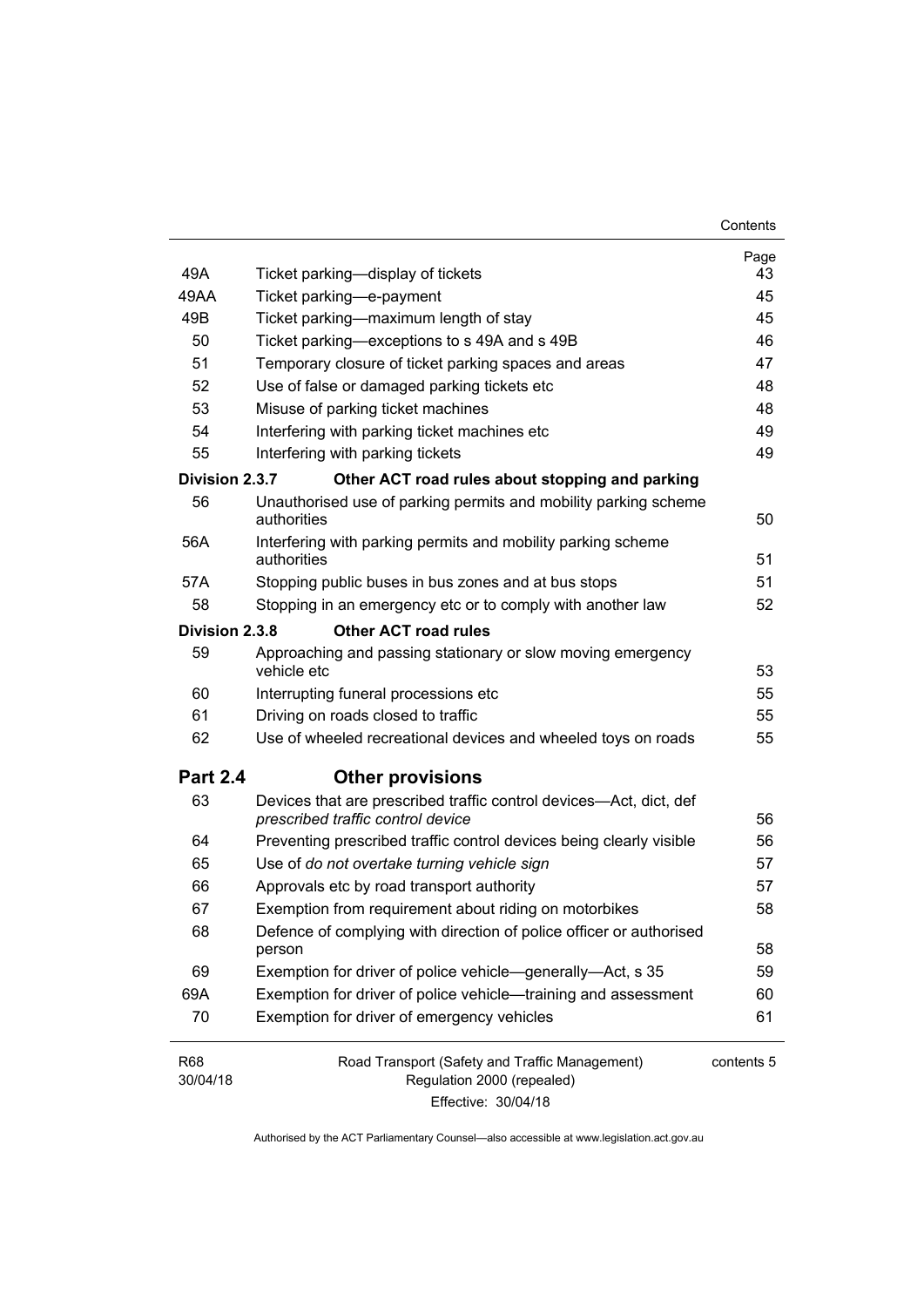|                  |                                                                                           | Page       |
|------------------|-------------------------------------------------------------------------------------------|------------|
| 71               | Stopping and parking exemption for police and emergency vehicles<br>and authorised people | 62         |
|                  |                                                                                           |            |
| <b>Chapter 3</b> | <b>Parking</b>                                                                            |            |
| <b>Part 3.1</b>  | <b>Parking schemes</b>                                                                    |            |
| Division 3.1.1   | <b>Metered parking schemes</b>                                                            |            |
| 72               | Metered parking schemes                                                                   | 63         |
| 73               | Metered parking areas                                                                     | 63         |
| 74               | Parking meters                                                                            | 63         |
| 75               | Metered parking spaces                                                                    | 64         |
| Division 3.1.2   | <b>Ticket parking schemes</b>                                                             |            |
| 75A              | Parking authorities                                                                       | 64         |
| 75B              | Parking authority guidelines                                                              | 65         |
| 76               | Ticket parking schemes-road transport authority                                           | 65         |
| 76AA             | Approval of e-payment method                                                              | 65         |
| 76A              | Ticket parking schemes—parking authorities                                                | 66         |
| 77               | <b>Ticket parking areas</b>                                                               | 67         |
| 78               | Ticket parking spaces                                                                     | 67         |
| 79               | <b>Ticket machines</b>                                                                    | 67         |
| 80               | Parking tickets                                                                           | 67         |
| 81               | Duration of parking tickets and e-payment parking period                                  | 68         |
| Division 3.1.3   | <b>Heavy vehicle parking</b>                                                              |            |
| 82               | Definitions-div 3.1.3                                                                     | 69         |
| 83               | References in div 3.1.3 to land adjoining residential land                                | 69         |
| 84               | Vehicle parked partly on residential land                                                 | 69         |
| 85               | Parking of certain vehicles on residential land prohibited                                | 70         |
| 85A              | No more than 1 heavy vehicle on residential land                                          | 70         |
| 85B              | Heavy vehicles to be parked away from residential land boundaries                         | 71         |
| 86               | Parking of certain vehicles on land adjoining residential land prohibited                 | 71         |
| 87               | Parking of certain commercial vehicles on land with multi-unit housing                    | 72         |
| 87A              | No offence if reasonable necessity etc                                                    | 73         |
| 87B              | Heavy vehicle refrigeration units not to be operated on residential land                  | 73         |
| contents 6       | Road Transport (Safety and Traffic Management)                                            | <b>R68</b> |
|                  | Regulation 2000 (repealed)                                                                | 30/04/18   |

Effective: 30/04/18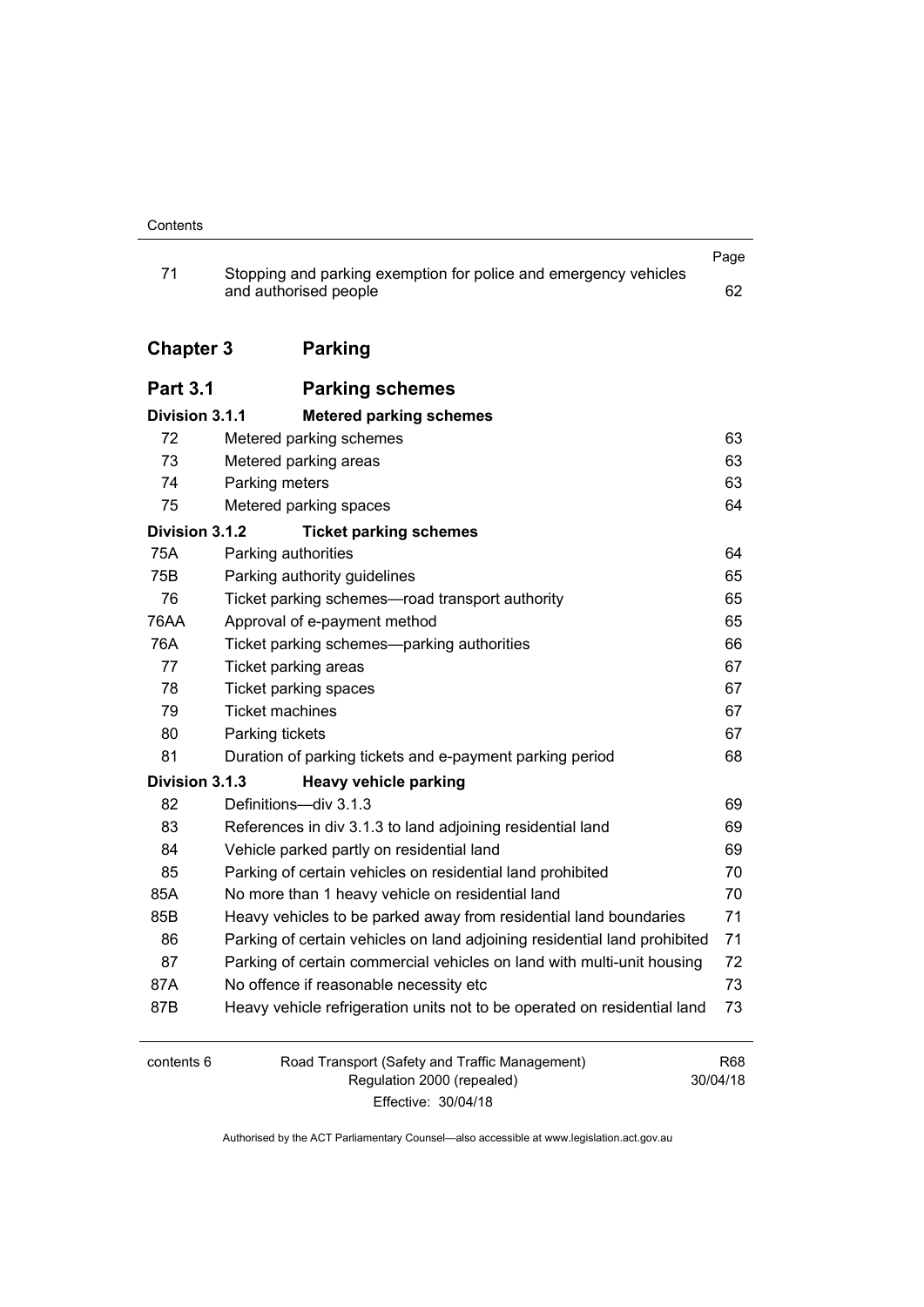|                         | Contents                                                                              |             |
|-------------------------|---------------------------------------------------------------------------------------|-------------|
| 87C                     | Prohibition on night operation of heavy vehicle                                       | Page<br>73. |
| 88                      | Daily infringement                                                                    | 74          |
| Division 3.1.3A         | Heavy vehicle parking-enforcement                                                     |             |
| 89                      | Meaning of occupier-div 3.1.3A                                                        | 75          |
| 90                      | Power to enter premises                                                               | 75          |
| 91                      | Production of identity card                                                           | 76          |
| 92                      | Consent to entry                                                                      | 76          |
| 93                      | General powers on entry to premises                                                   | 77          |
| 94                      | Damage etc to be minimised                                                            | 78          |
| 95                      | Compensation for exercise of enforcement powers                                       | 78          |
| Division 3.1.4          | <b>Miscellaneous</b>                                                                  |             |
| 97A                     | Other powers to provide pay parking                                                   | 79          |
| 98                      | Overlapping schemes                                                                   | 79          |
| 98A                     | Income from ticket parking scheme                                                     | 79          |
| 98B                     | Costs of ticket parking scheme                                                        | 80          |
| 99                      | Trailers not separately chargeable                                                    | 80          |
| <b>Part 3.2</b>         | Parking permits and mobility parking scheme<br><b>authorities</b>                     |             |
| 100                     | Parking permits                                                                       | 81          |
| 101                     | Mobility parking scheme authorities                                                   | 82          |
| 101A                    | Parking permits and mobility parking scheme authorities—cancellation                  | 83          |
| 101B                    | Parking permits and mobility parking scheme authorities—return when<br>cancelled      | 84          |
| <b>Part 3.3</b>         | Parking-other provisions                                                              |             |
| 101C                    | Marking tyres by parking inspectors                                                   | 85          |
|                         |                                                                                       |             |
|                         |                                                                                       |             |
| <b>Chapter 4</b><br>102 | <b>Traffic offence detection devices</b><br>Definitions-ch 4                          |             |
| 103                     |                                                                                       | 86<br>89    |
| 103A                    | Approved traffic offence detection devices<br>Approval of police vehicle speedometers | 89          |

| R68      | Road Transport (Safety and Traffic Management) | contents 7 |
|----------|------------------------------------------------|------------|
| 30/04/18 | Regulation 2000 (repealed)                     |            |
|          | Effective: 30/04/18                            |            |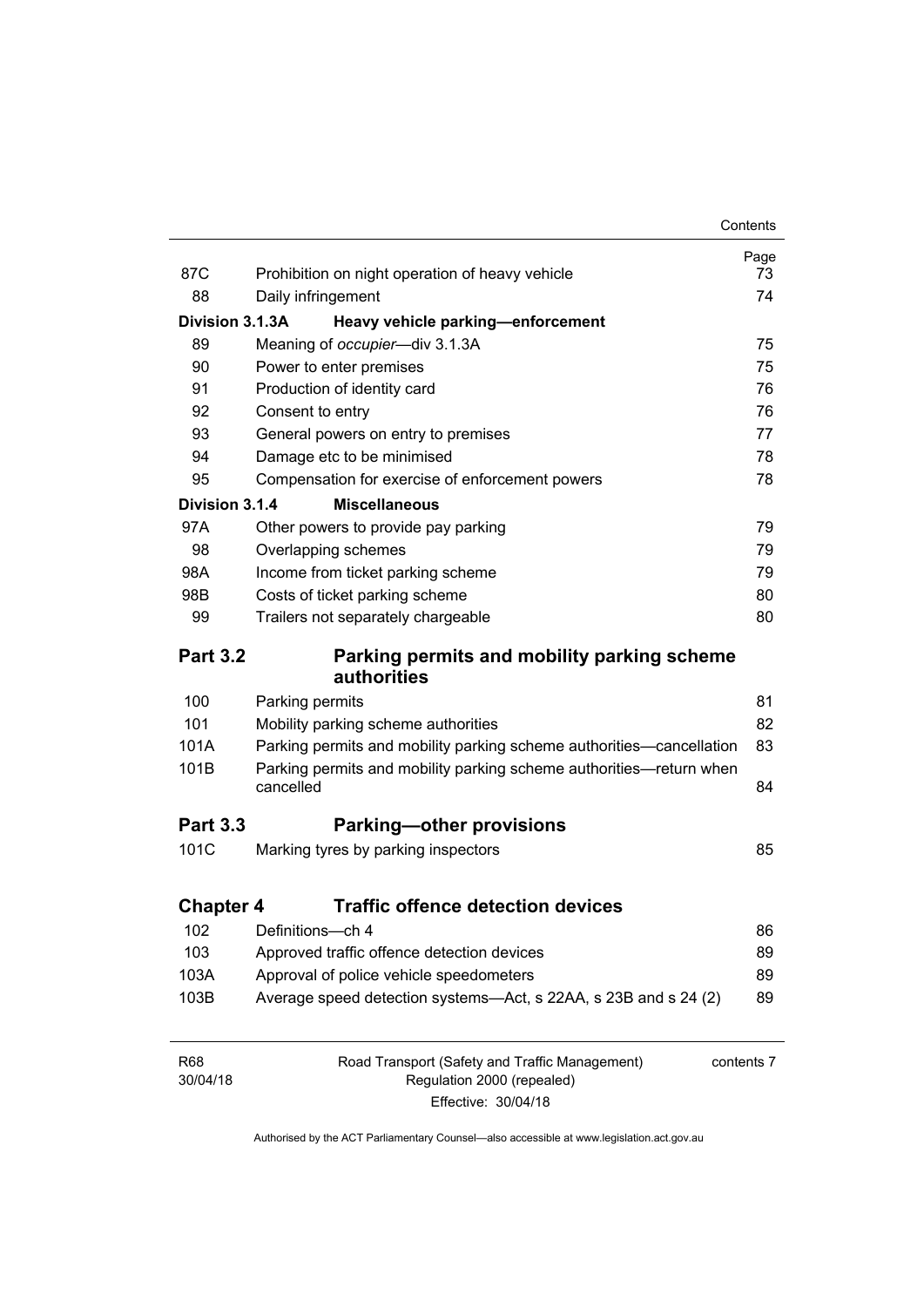|      |                                                                                                                                             | Page             |
|------|---------------------------------------------------------------------------------------------------------------------------------------------|------------------|
| 104  | Major testing of laser speed measuring devices                                                                                              | 93               |
| 104A | Major testing of other traffic offence detection devices                                                                                    | 94               |
| 104B | Certification and sealing of traffic offence detection devices                                                                              | 96               |
| 105  | Use of certain digital camera detection devices                                                                                             | 96               |
| 105A | Use of certain laser speed measuring devices                                                                                                | 98               |
| 105B | Use of certain radar speed measuring devices                                                                                                | 99               |
| 106  | Approved people—testing and sealing                                                                                                         | 100              |
| 107  | Approved people—use                                                                                                                         | 100              |
| 107A | Recording of camera detection device image files—Act, s 23 (2) (c) (ii)                                                                     | 101              |
| 107B | Verification of camera detection device image files—Act,                                                                                    |                  |
|      | s 23 (2) (c) (iii)                                                                                                                          | 102 <sub>1</sub> |
| 108  | Meaning of codes etc on image taken by approved camera detection<br>device or approved average speed detection system—Act, s 24 (2) (a) 102 |                  |
|      |                                                                                                                                             |                  |

**Chapter 5 [Miscellaneous](#page-125-0)**

| 109  | Additional police powers—removing parked cars      | 107 |
|------|----------------------------------------------------|-----|
| 110  | Prohibition on car minding                         | 107 |
| 111  | Removal of unattended vehicles—Act, s 32 (1) (c)   | 108 |
| 112  | Disposal of impounded vehicles—Act, s 10K          | 108 |
| 112A | Disposal of forfeited vehicles—Act, s 10K          | 110 |
| 113  | Responsible person to inspect driver licence       | 110 |
| 114  | Responsible person's consent                       | 110 |
| 115  | Standards for safe carriage of loads-Act, s 14 (2) | 110 |
|      |                                                    |     |

# **Dictionary** [111](#page-129-0)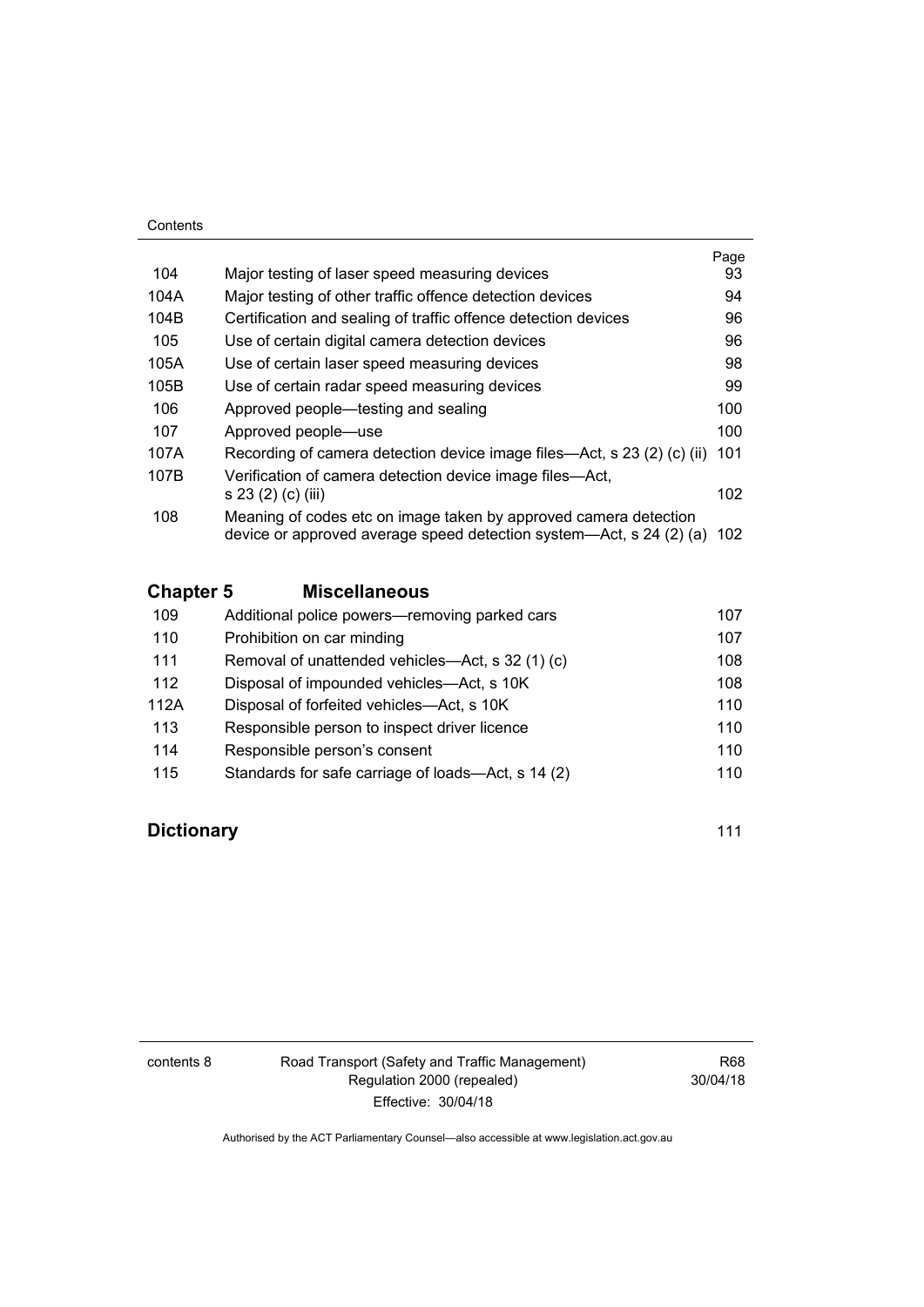|                 |                        | Contents |
|-----------------|------------------------|----------|
| <b>Endnotes</b> |                        | Page     |
| 1               | About the endnotes     | 121      |
| 2               | Abbreviation key       | 121      |
| 3               | Legislation history    | 122      |
| 4               | Amendment history      | 134      |
| 5               | Earlier republications | 155      |

R68 30/04/18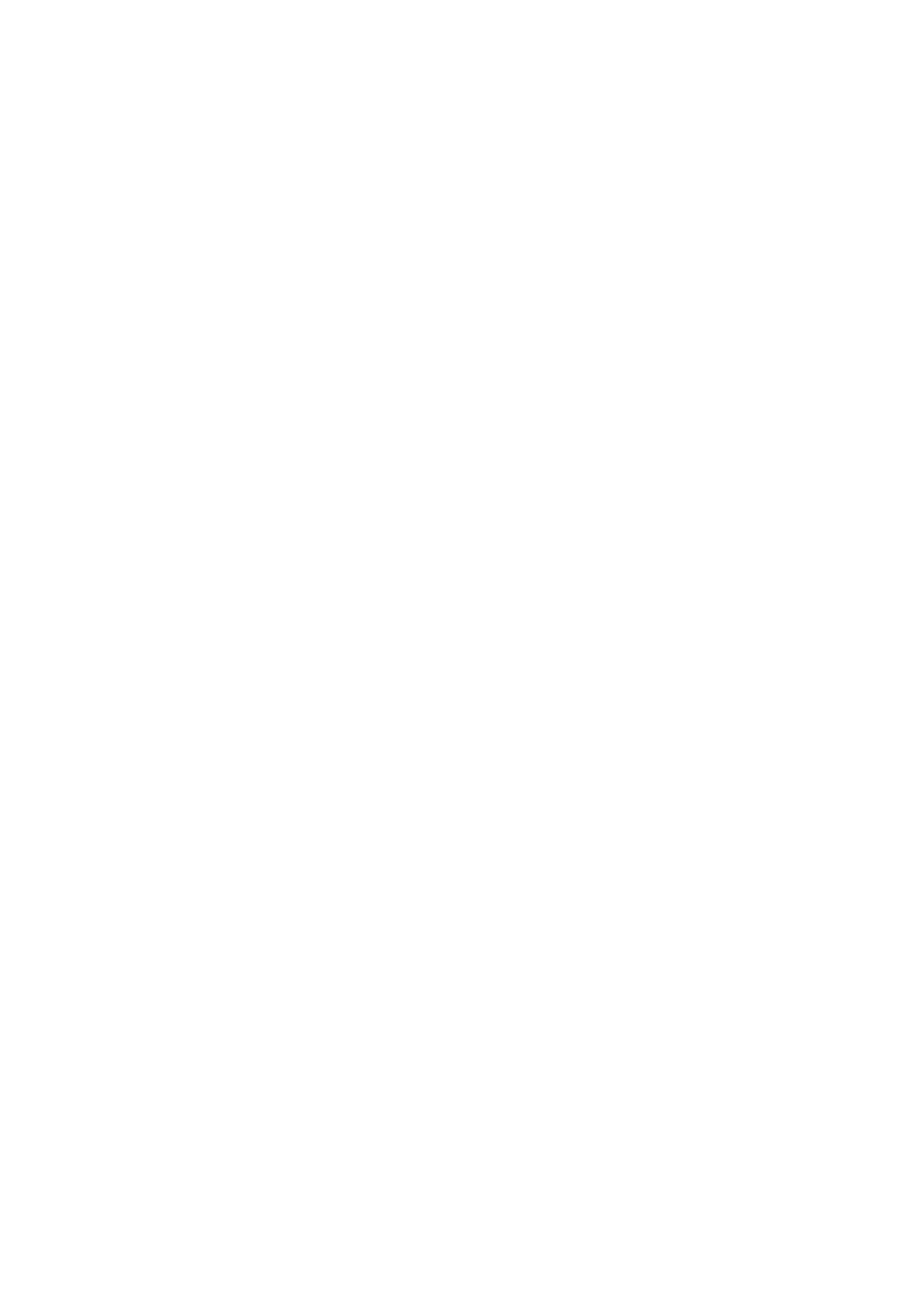

# **Road Transport (Safety and Traffic Management) Regulation 2000 (repealed)**

made under the

**[Road Transport \(Safety and Traffic Management\) Act 1999](http://www.legislation.act.gov.au/a/1999-80)**

R68 30/04/18

l

Road Transport (Safety and Traffic Management) Regulation 2000 (repealed) Effective: 30/04/18

page 1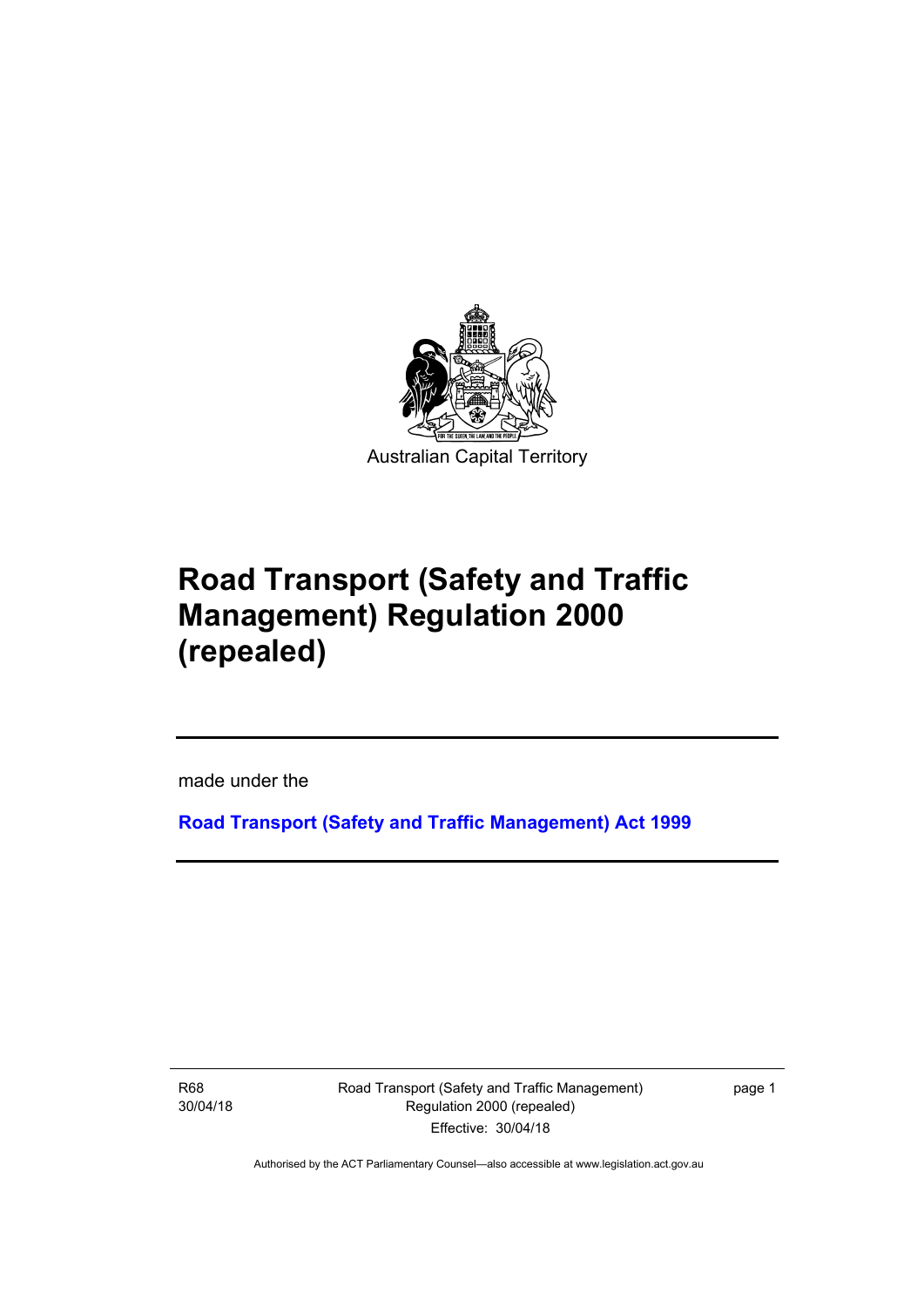# <span id="page-13-0"></span>**Chapter 1** Preliminary

#### <span id="page-13-1"></span>**1 Name of regulation**

This regulation is the *Road Transport (Safety and Traffic Management) Regulation 2000*.

#### <span id="page-13-2"></span>**2 Dictionary**

The dictionary at the end of this regulation is part of the regulation.

*Note 1* The dictionary at the end of this regulation defines certain terms used in this regulation, and includes references (*signpost definitions*) to other terms defined elsewhere.

> For example, the signpost definition '*semitrailer*—see the *[Road](http://www.legislation.act.gov.au/sl/2000-12)  [Transport \(Vehicle Registration\) Regulation 2000](http://www.legislation.act.gov.au/sl/2000-12)*, dictionary.' means that the term 'semitrailer' is defined in that dictionary and the definition applies to this regulation.

*Note 2* A definition in the dictionary (including a signpost definition) applies to the entire regulation unless the definition, or another provision of the regulation, provides otherwise or the contrary intention otherwise appears (see [Legislation Act,](http://www.legislation.act.gov.au/a/2001-14) s 155 and s 156 (1)).

#### <span id="page-13-3"></span>**3 Dictionary—application to Australian Road Rules**

The definitions in the dictionary do not apply to the [Australian Road](http://www.legislation.act.gov.au//ni/db_37271/default.asp)  [Rules](http://www.legislation.act.gov.au//ni/db_37271/default.asp) unless this regulation provides otherwise.

*Note* See div 2.2.1, note 2 for the relevant provisions of this regulation.

<span id="page-13-4"></span>**3A** *Road* **includes road related area** 

In this regulation:

*road* includes a road related area.

page 2 Road Transport (Safety and Traffic Management) Regulation 2000 (repealed) Effective: 30/04/18

R68 30/04/18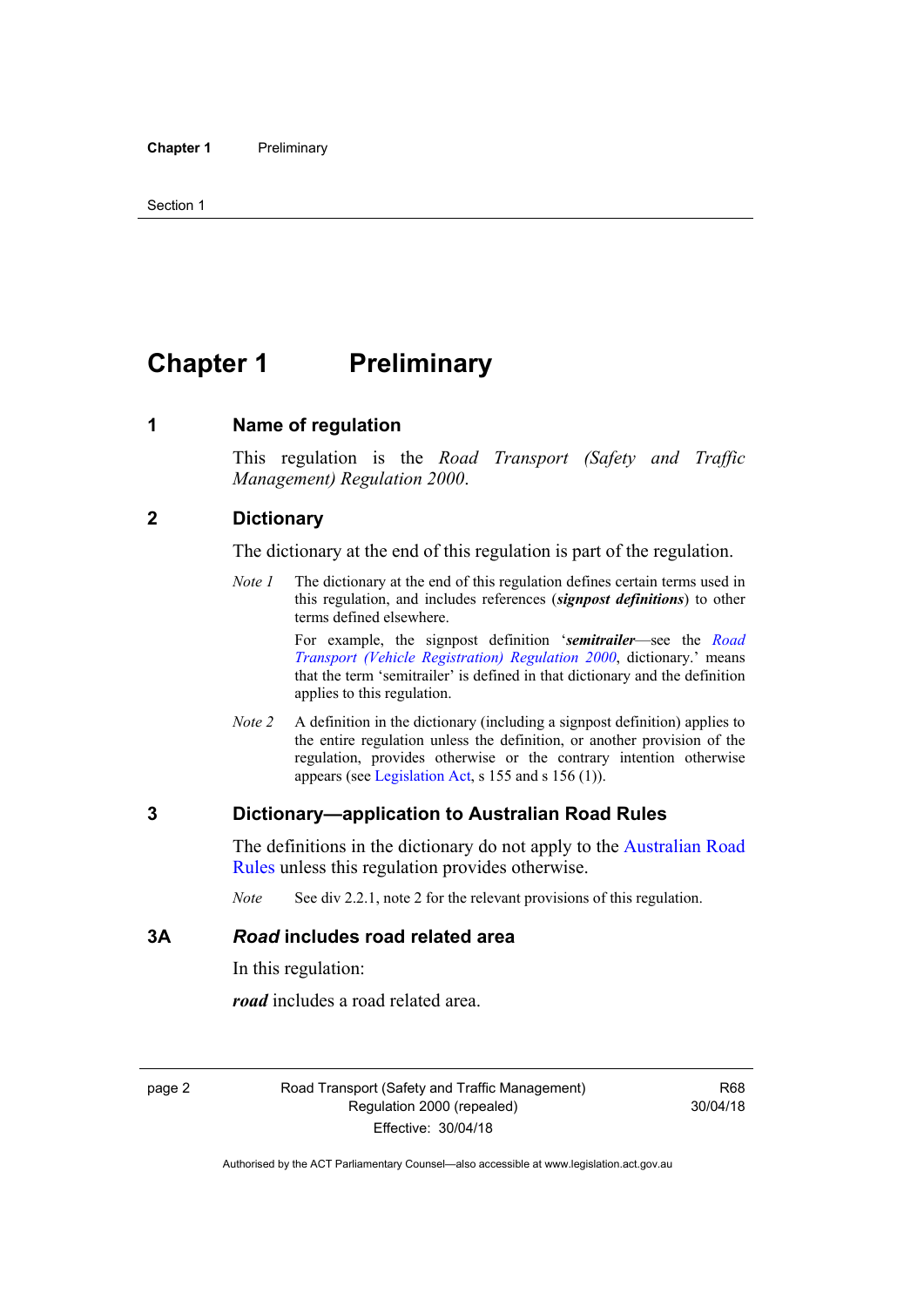# <span id="page-14-0"></span>**3B Meaning of** *park* **and** *stop*

In this regulation:

*park*, in relation to a driver, includes stop and allow the driver's vehicle to stay (whether or not the driver leaves the vehicle).

*stop*, for a driver, includes park, but does not include stop to reverse the driver's vehicle into a parking bay or other parking space.

#### <span id="page-14-1"></span>**4 Notes**

A note in this regulation is explanatory and is not part of this regulation.

*Note* See the [Legislation Act,](http://www.legislation.act.gov.au/a/2001-14) s 127 (1), (4) and (5) for the legal status of notes.

#### <span id="page-14-2"></span>**4A Offences against regulation—application of Criminal Code etc**

Other legislation applies in relation to offences against this regulation (including the [Australian Road Rules](http://www.legislation.act.gov.au//ni/db_37271/default.asp)).

*Note 1 Criminal Code* The [Criminal Code,](http://www.legislation.act.gov.au/a/2002-51) ch 2 applies to an offence against this regulation (see Code, pt 2.1).

> The chapter sets out the general principles of criminal responsibility (including burdens of proof and general defences), and defines terms used for offences to which the Code applies (eg *conduct*, *intention*, *recklessness* and *strict liability*).

#### *Note 2 Penalty units*

The [Legislation Act](http://www.legislation.act.gov.au/a/2001-14), s 133 deals with the meaning of offence penalties that are expressed in penalty units.

*Note* 3 The [Australian Road Rules](http://www.legislation.act.gov.au//ni/db_37271/default.asp) are to be read with, and as if they formed part of, this regulation (see s 6).

R68 30/04/18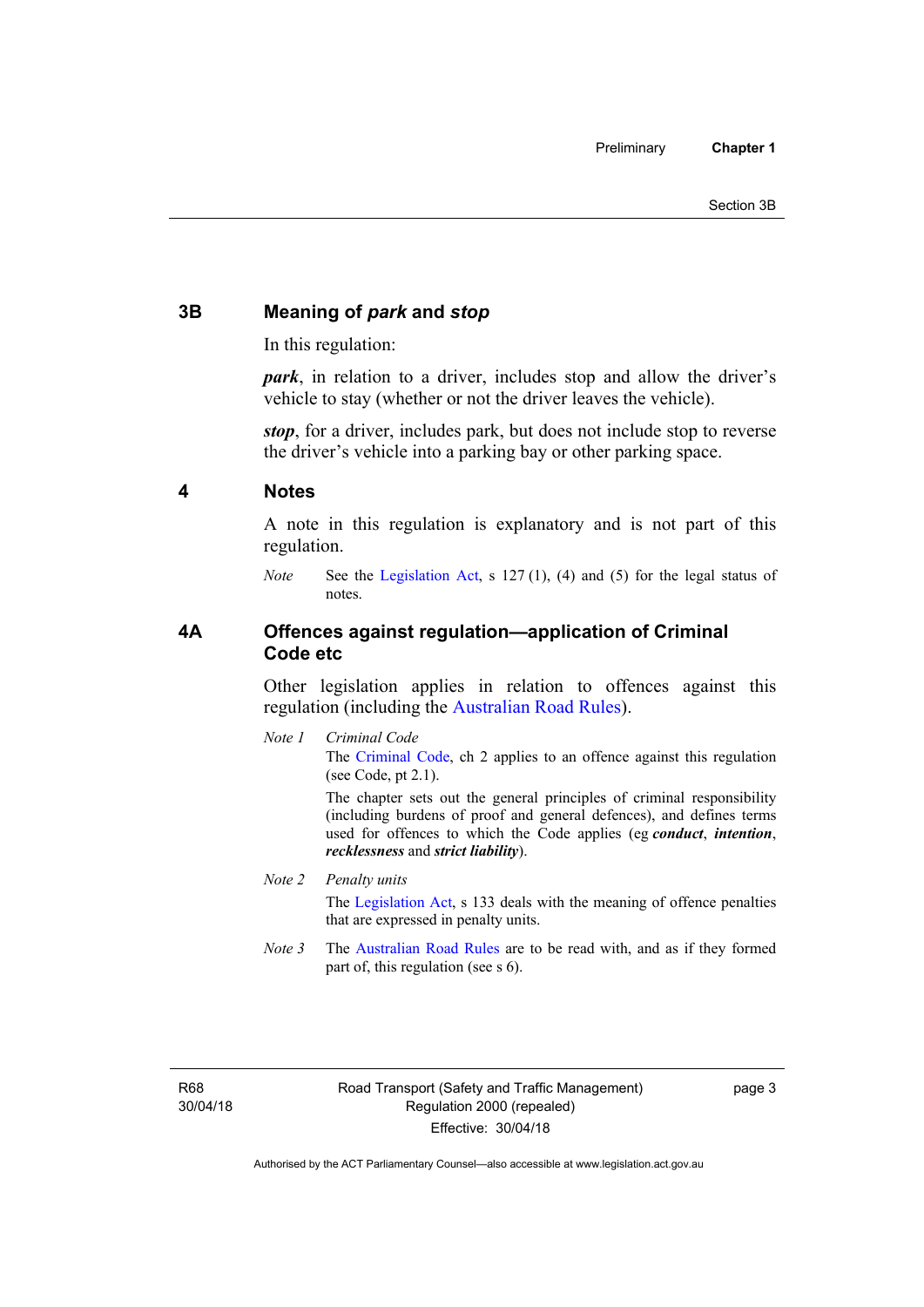#### **Chapter 1** Preliminary

#### Section 4B

#### <span id="page-15-0"></span>**4B Offences against regulation are strict liability offences**

An offence against this regulation (including the [Australian Road](http://www.legislation.act.gov.au//ni/db_37271/default.asp)  [Rules](http://www.legislation.act.gov.au//ni/db_37271/default.asp)) is a strict liability offence.

#### <span id="page-15-1"></span>**4C General defence of accident or reasonable effort**

Without limiting any other defence, it is a defence to an offence against this regulation (including the [Australian Road Rules\)](http://www.legislation.act.gov.au//ni/db_37271/default.asp) if the defendant proves that the offence—

- (a) was the result of an accident; or
- (b) could not have been avoided by any reasonable efforts by the defendant.

page 4 Road Transport (Safety and Traffic Management) Regulation 2000 (repealed) Effective: 30/04/18

R68 30/04/18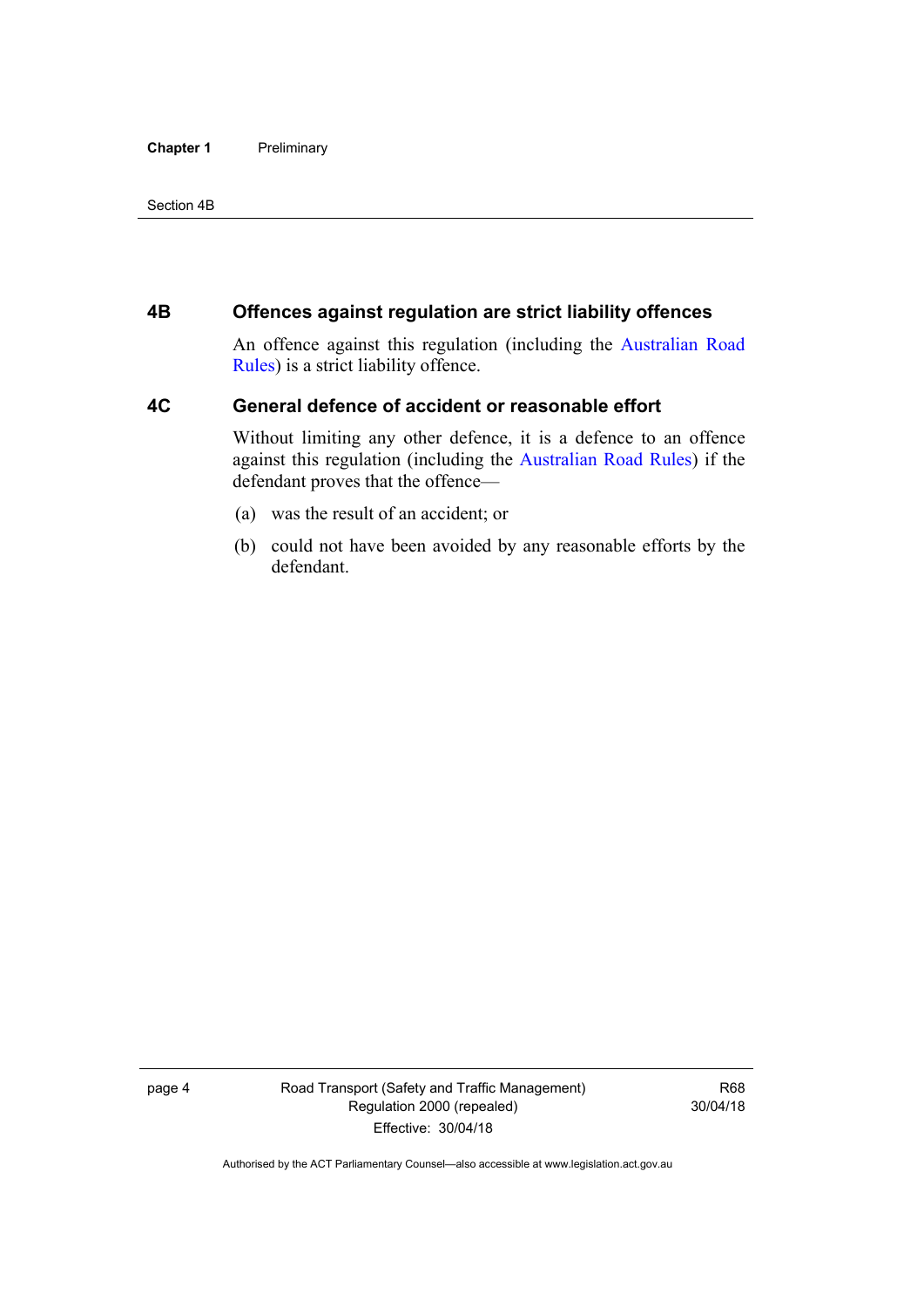# <span id="page-16-0"></span>**Chapter 2 Australian Road Rules**

# <span id="page-16-1"></span>**Part 2.1 Incorporation into ACT law**

#### <span id="page-16-2"></span>**5 Meaning of** *Australian Road Rules*

In this regulation:

*Australian Road Rules* means that part of the publication known as the [Australian Road Rules](http://www.legislation.act.gov.au//ni/db_37271/default.asp), ISBN 0 7240 8874 1 published by the National Transport Commission in February 2012 that consists of the rules approved by the Australian Transport Council under the *[National Transport Commission Act 2003](http://www.comlaw.gov.au/Series/C2004A01166)* (Cwlth).

*Note* The [Australian Road Rules](http://www.legislation.act.gov.au//ni/db_37271/default.asp) are accessible at [www.legislation.act.gov.au](http://www.legislation.act.gov.au/).

#### <span id="page-16-3"></span>**6 Incorporation of Australian Road Rules into ACT law**

- (1) The [Australian Road Rules](http://www.legislation.act.gov.au//ni/db_37271/default.asp) (other than rule 2) are to be read with, and as if they formed part of, this regulation.
- (2) Subsection (1) has effect subject to this regulation.

page 5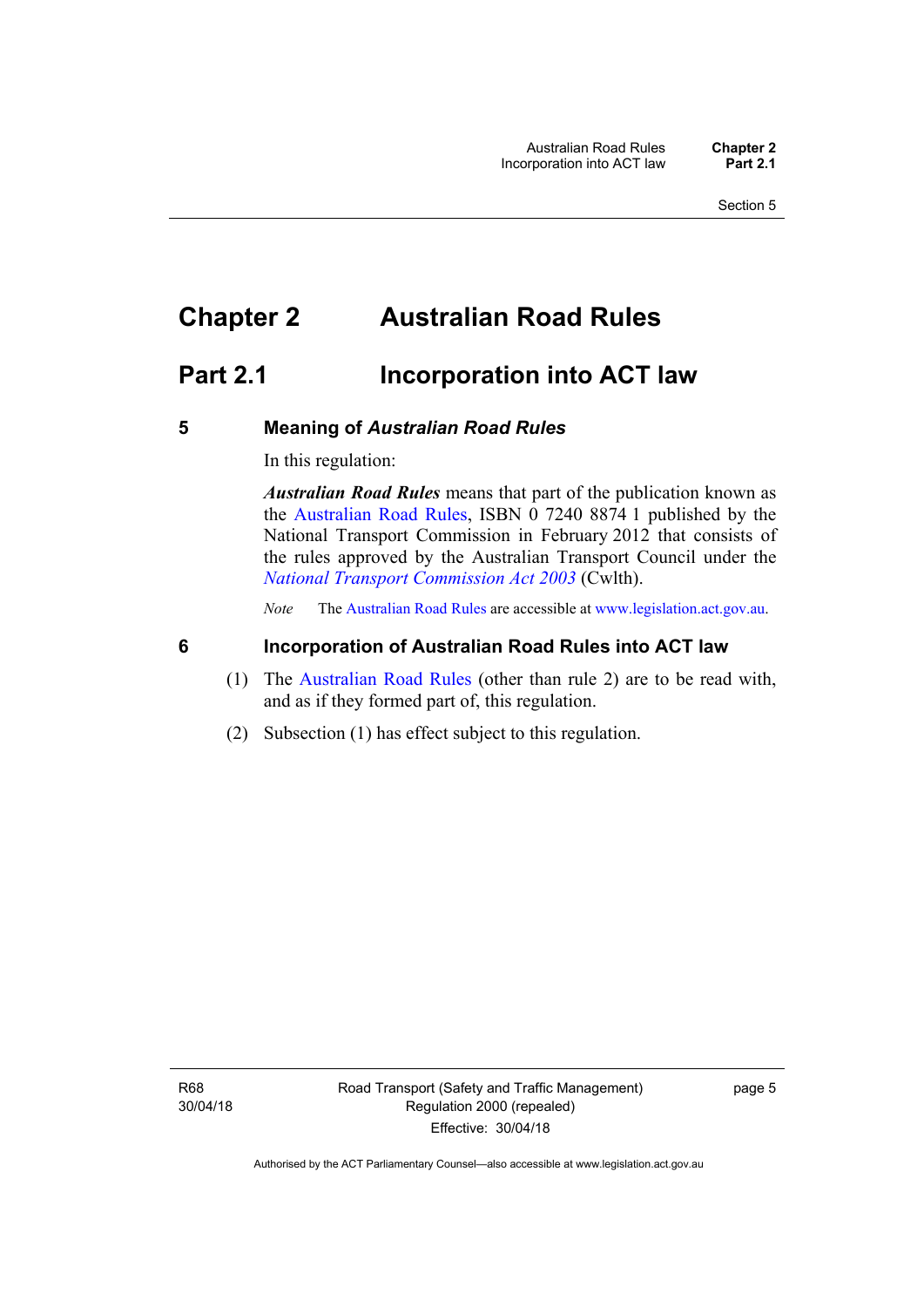# <span id="page-17-0"></span>**Part 2.2 How the Australian Road Rules are incorporated**

## <span id="page-17-1"></span>**Division 2.2.1 General**

*Note 1* The [Australian Road Rules](http://www.legislation.act.gov.au//ni/db_37271/default.asp) are not completely self-contained and need to be read with associated laws of each jurisdiction. Many of the rules provide for 'another law of this jurisdiction' to define terms used in the [Australian Road Rules](http://www.legislation.act.gov.au//ni/db_37271/default.asp) for application of the [Australian Road Rules](http://www.legislation.act.gov.au//ni/db_37271/default.asp) in the ACT, to permit things to be done in the ACT otherwise prohibited by the [Australian Road Rules](http://www.legislation.act.gov.au//ni/db_37271/default.asp) or to exempt persons in the ACT from complying with the [Australian Road Rules.](http://www.legislation.act.gov.au//ni/db_37271/default.asp)

*Note 2* The following table sets out the provisions of the [Australian Road Rules](http://www.legislation.act.gov.au//ni/db_37271/default.asp) for which provision is made by this part:

| column 1<br>item | column <sub>2</sub><br><b>ARR provision</b> | column 3<br>provision of this regulation |
|------------------|---------------------------------------------|------------------------------------------|
| 1                | 10(2)                                       | 8                                        |
| 2                | 18                                          | 8A                                       |
| $\mathfrak{Z}$   | 95                                          | 9                                        |
| 4                | 104                                         | 10                                       |
| 5                | 151(3)(b)                                   | 11                                       |
| 6                | 158 $(2)(c)$                                | 12                                       |
| 7                | 176                                         | 12A                                      |
| 8                | 179(1)(c)                                   | 13                                       |
| 9                | 179 $(1)(c)$ and $(2)(c)$                   | 13A                                      |
| 10               | 183                                         | 13B                                      |
| 11               | 189                                         | 13BA                                     |
| 12               | 195                                         | 13C                                      |
| 13               | 199(2)                                      | 14                                       |
|                  |                                             |                                          |

page 6 Road Transport (Safety and Traffic Management) Regulation 2000 (repealed) Effective: 30/04/18

R68 30/04/18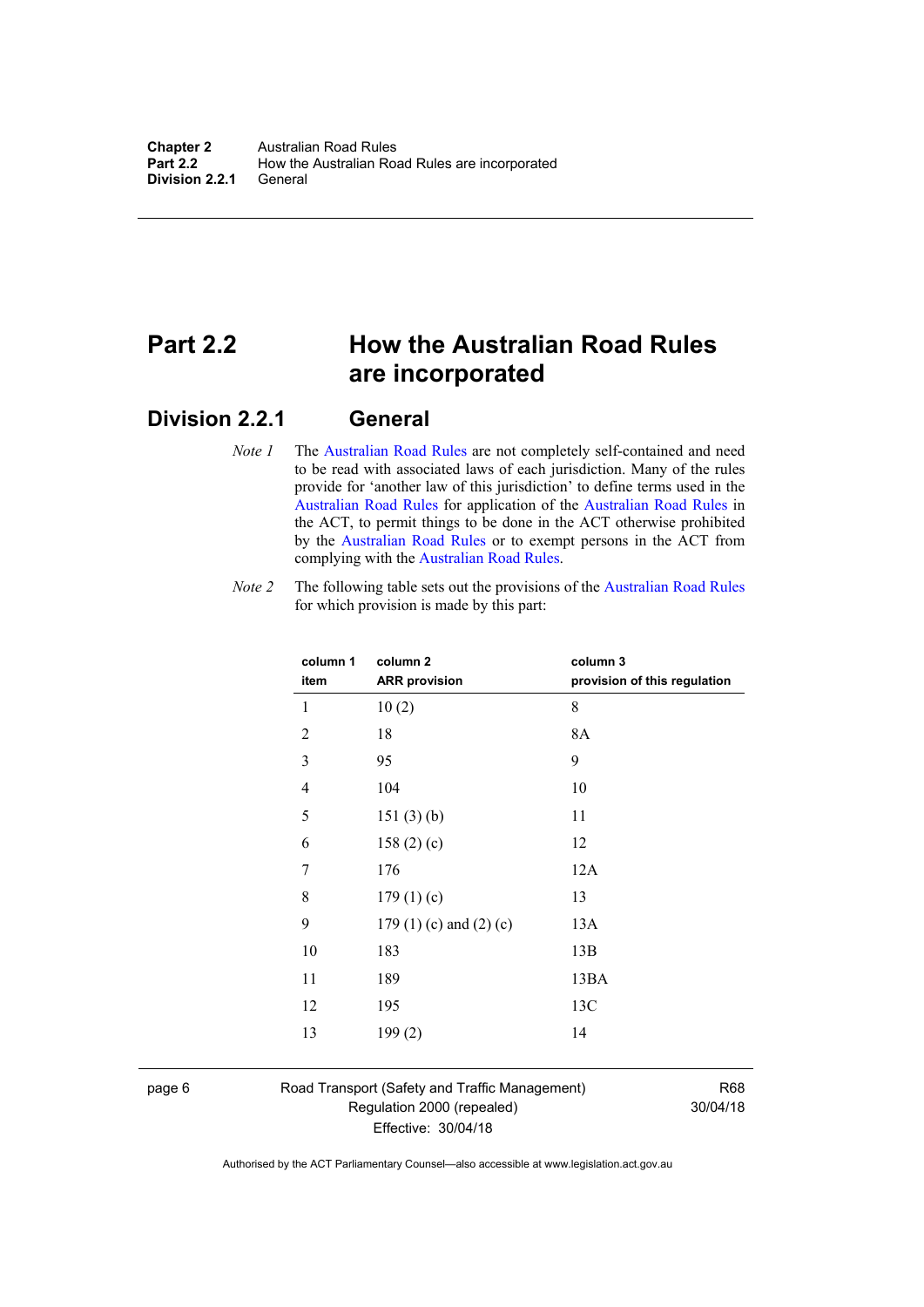| column 1<br>item | column <sub>2</sub><br><b>ARR provision</b> | column 3<br>provision of this regulation |
|------------------|---------------------------------------------|------------------------------------------|
| 14               | $206(2)$ (b) and (c)                        | 15                                       |
| 15               | 207(2)(a)                                   | 16                                       |
| 16               | 213(5)                                      | 16A                                      |
| $17$             | 215(4)                                      | 17                                       |
| 18               | 216(3)                                      | 18                                       |
| 19               | 220(3)                                      | 19                                       |
| 20               | 221(f)                                      | 20                                       |
| 21               | 222                                         | 21                                       |
| 22               | 225                                         | 22                                       |
| 23               | 236(6)                                      | 22A                                      |
| 24               | 244C                                        | 23                                       |
| 25               | 266(7)                                      | 24                                       |
| 26               | 270(3)                                      | 26                                       |
| 27               | 271(6)                                      | 27                                       |
| 28               | 280(2)(a)                                   | 27A                                      |
| 29               | $287(3)$ (e) and (4)                        | 28                                       |
| 30               | 289(1)(g)                                   | 29                                       |
| 31               | 298                                         | 30                                       |
| 32               | 299                                         | 30A                                      |
| 33               | 300 $(1)(c)$                                | 30B                                      |
| 34               | $310(3)$ and $(4)$                          | 31                                       |
| 35               | 313                                         | 32                                       |
| 36               | dict, def bus                               | 33(1)                                    |
| 37               | dict, def approved bicycle<br>helmet        | 33(1)                                    |
| 38               | dict, def approved seatbelt                 | 33(1)                                    |

R68 30/04/18 Road Transport (Safety and Traffic Management) Regulation 2000 (repealed) Effective: 30/04/18

page 7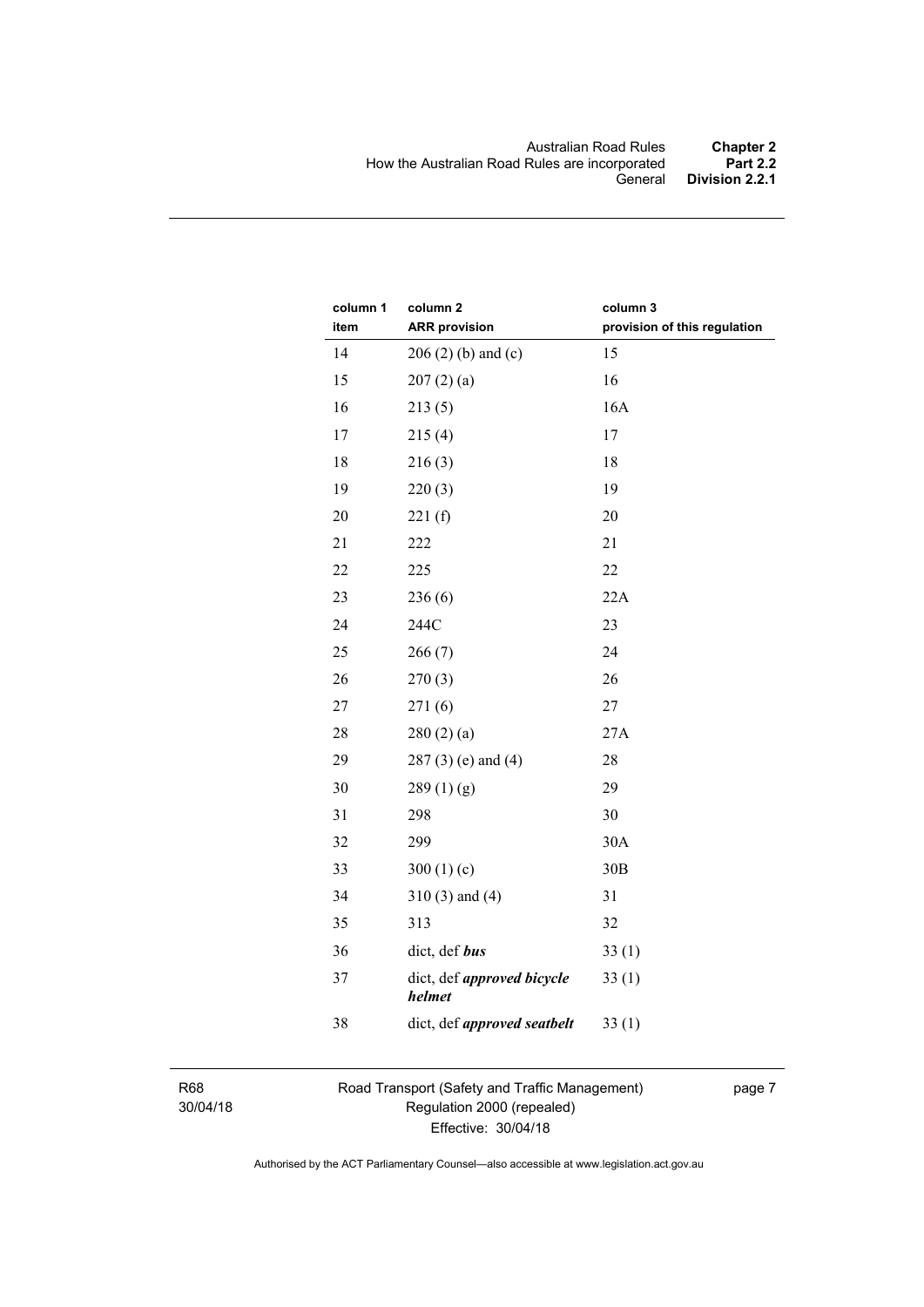| column 1<br>item | column <sub>2</sub><br><b>ARR provision</b>      | column 3<br>provision of this regulation |
|------------------|--------------------------------------------------|------------------------------------------|
| 39               | dict, def <i>authorised person</i>               | 33(1)                                    |
| 40               | dict, def emergency worker                       | 33(1)                                    |
| 41               | $dict, def$ $GVM$                                | 33(2)                                    |
| 42               | dict, def <i>hazard</i> warning<br>lights        | 33(3)                                    |
| 43               | dict, def <i>mechanical</i><br>signalling device | 33(1)                                    |
| 44               | dict, def oversize vehicle                       | 33(1)                                    |
| 45               | dict, def <i>police</i> officer                  | 33(1)                                    |
| 46               | dict, def <i>portable warning</i><br>triangle    | 33(4)                                    |
| 47               | dict, def <i>postal</i> worker                   | 33(1)                                    |
| 48               | dict, def <i>public</i> bus                      | 33(1)                                    |
| 49               | dict, def <i>taxi</i>                            | 33(1)                                    |
| 50               | dict, def wheeled<br>recreational vehicle        | 33(1)                                    |

*Note 3* The following table sets out other provisions of the Australian Road [Rules](http://www.legislation.act.gov.au//ni/db_37271/default.asp) for which provision is made by other territory laws (including provisions in other parts of this regulation):

| column 1<br>item | column <sub>2</sub><br><b>ARR</b> provision | column 3<br>other law                      |
|------------------|---------------------------------------------|--------------------------------------------|
|                  | 12(2)                                       | Road Transport (General) Act 1999,<br>s 12 |
| 2                | 13(2)                                       | Road Transport (General) Act 1999,<br>s 12 |
| 3                | $28(2)$ , n 3                               | this regulation, s 65                      |
| 4                | $32(2)$ , n 3                               | this regulation, s 65                      |
| 5                | 65                                          | this regulation, $s$ 38D $(1)$             |
|                  |                                             |                                            |

page 8 Road Transport (Safety and Traffic Management) Regulation 2000 (repealed) Effective: 30/04/18

R68 30/04/18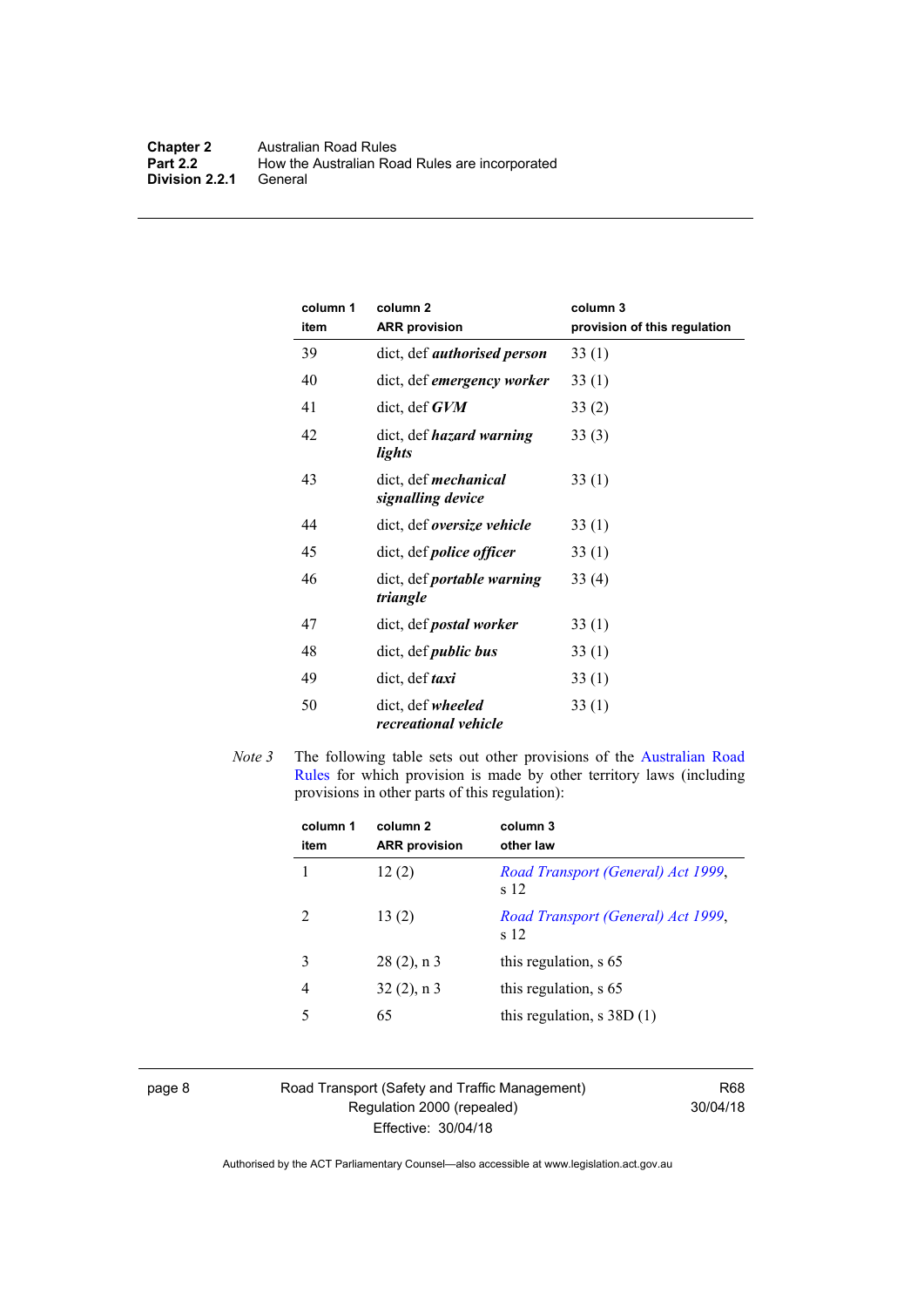Section 7

| column 1<br>item | column <sub>2</sub><br><b>ARR</b> provision                           | column 3<br>other law                                                     |
|------------------|-----------------------------------------------------------------------|---------------------------------------------------------------------------|
| 6                | 80                                                                    | this regulation, $s$ 38D $(2)$                                            |
| 7                | 81                                                                    | this regulation, $s$ 38D (3)                                              |
| 8                | 185(1)                                                                | this regulation, s 100                                                    |
| 9                | 248                                                                   | this regulation, $s$ 38D $(5)$                                            |
| 10               | 262                                                                   | this regulation, $s$ 38D (4)                                              |
| 11               | $287(1)$ , n 2                                                        | Road Transport (Safety and Traffic<br>Management) Act 1999, s 16          |
| 12               | 304                                                                   | <b>Road Transport (General)</b><br>Regulation 2000, s 6 and s 7           |
| 13               | 311(1)(c)                                                             | Heavy Vehicle National Law (ACT)                                          |
| 14               | 312(3)(c)                                                             | Road Transport (Safety and Traffic<br>Management) Act 1999, s 31 and s 32 |
| 15               | dict, def <i>parking</i><br>permit for<br>people with<br>disabilities | this regulation, s 101                                                    |
| 16               | dict, def <i>bicycle</i>                                              | Road Transport (General) Act 1999,<br>dict, def bicycle                   |

# <span id="page-20-0"></span>**7 References to another law of this jurisdiction etc**

- (1) In the [Australian Road Rules,](http://www.legislation.act.gov.au//ni/db_37271/default.asp) a reference to *another law of this jurisdiction* includes a reference to the Act.
	- *Note* A reference to an Act includes a reference to the statutory instruments made or in force under the Act, including any regulation (see [Legislation Act,](http://www.legislation.act.gov.au/a/2001-14) s 104).
- (2) In the [Australian Road Rules](http://www.legislation.act.gov.au//ni/db_37271/default.asp):

*law of this jurisdiction* means a territory law or a law applying as a territory law.

*this jurisdiction* means the Australian Capital Territory.

page 2 Road Transport (Safety and Traffic Management) Regulation 2000 (repealed) Effective: 30/04/18

R68 30/04/18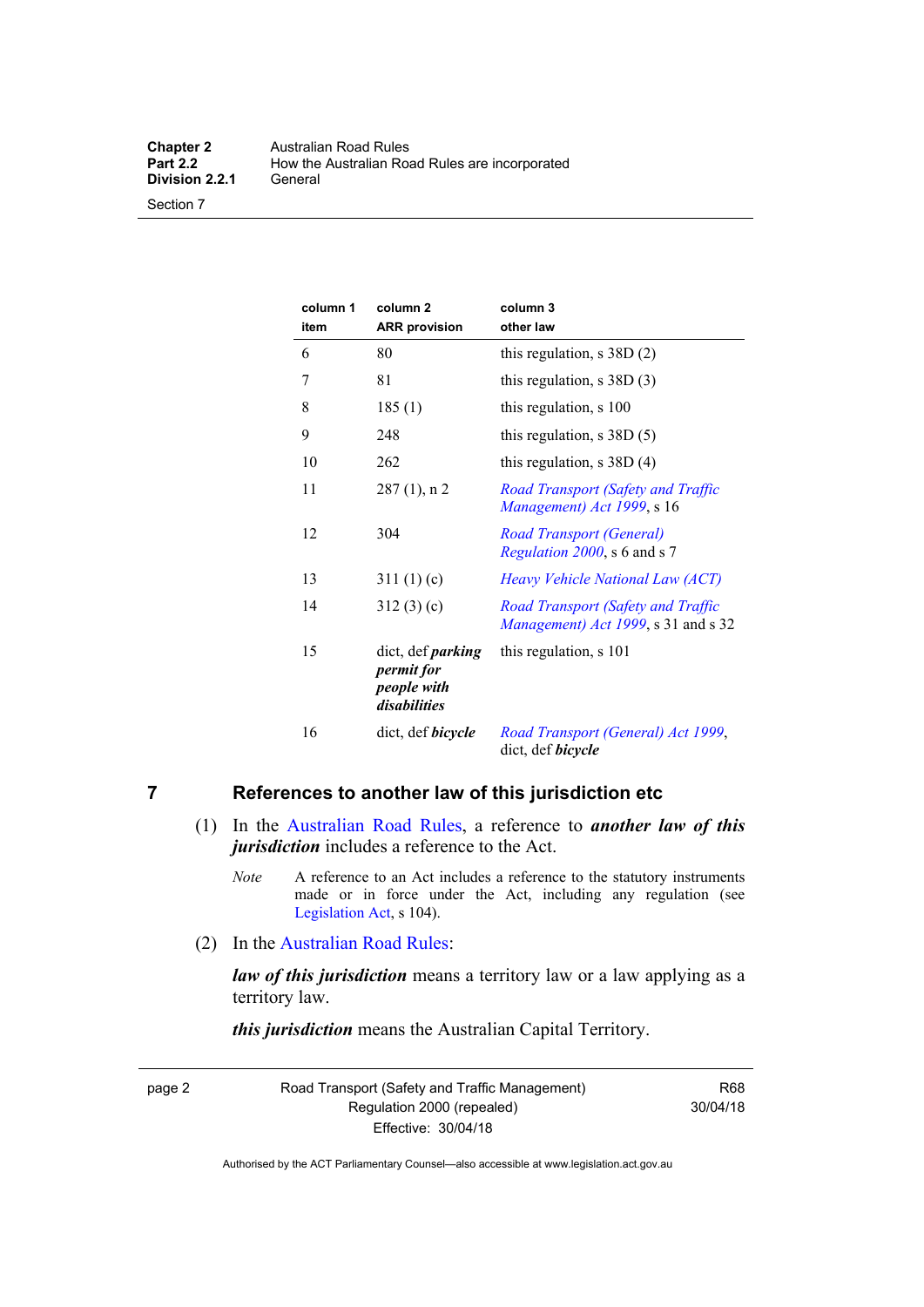# <span id="page-21-0"></span>**Division 2.2.2 Other provisions for the Australian Road Rules**

#### <span id="page-21-1"></span>**8 ARR r 10 (2)—penalties for offences**

For the [Australian Road Rules,](http://www.legislation.act.gov.au//ni/db_37271/default.asp) rule 10 (2), the penalty for an offence against the [Australian Road Rules](http://www.legislation.act.gov.au//ni/db_37271/default.asp) is a maximum penalty of 20 penalty units.

#### <span id="page-21-2"></span>**8A ARR r 18—who is a pedestrian**

Despite the [Australian Road Rules](http://www.legislation.act.gov.au//ni/db_37271/default.asp), rule 18, a *pedestrian* includes—

- (a) a person driving a motorised wheelchair that cannot travel at over 10 km/h (on level ground); and
- (b) a person in a non-motorised wheelchair; and
- (c) a person pushing a motorised or non-motorised wheelchair; and
- (d) a person in or on a wheeled recreational device or wheeled toy; and
- (e) a person in or on a personal mobility device.

#### <span id="page-21-3"></span>**9 ARR r 95—emergency stopping lane only signs**

For the [Australian Road Rules,](http://www.legislation.act.gov.au//ni/db_37271/default.asp) rule 95, the driver of a police vehicle or emergency vehicle is permitted to drive in an emergency stopping lane.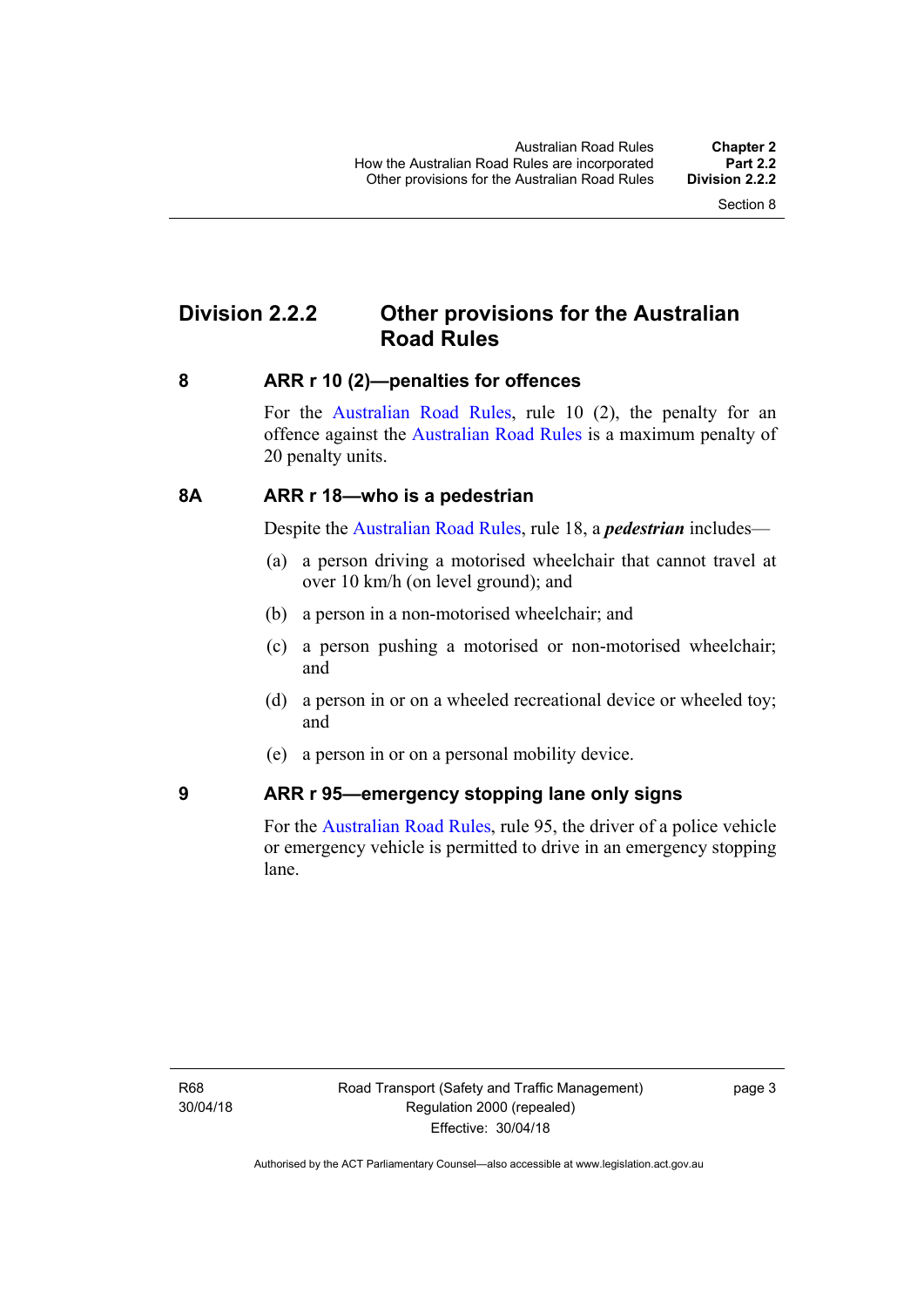<span id="page-22-0"></span>**10 ARR r 104—no truck signs**

Section 10

For the [Australian Road Rules](http://www.legislation.act.gov.au//ni/db_37271/default.asp), rule 104, a driver is permitted to drive the vehicle on a road (or a bridge, causeway, ramp or similar structure forming part of a road) past a *no trucks sign* mentioned in rule 104 (1), (2) or (3) if the destination of the driver's vehicle is a place on or reached from the road (or structure) and there is no alternative route by which to reach the destination.

#### <span id="page-22-1"></span>**11 ARR r 151 (3) (b)—riding a motorbike or bicycle alongside more than 1 other rider**

For the [Australian Road Rules](http://www.legislation.act.gov.au//ni/db_37271/default.asp), rule 151 (3) (b), the rider of a motorbike or bicycle is permitted to ride alongside more than 1 rider if each of the riders is taking part in an event approved by the road transport authority for this section.

#### <span id="page-22-2"></span>**11A ARR r 158 (2) (c)—other vehicles permitted to travel in bicycle lanes**

A driver of a rideshare vehicle or hire car may drive for up to 50m in a bicycle lane if—

- (a) the driver is dropping off, or picking up, passengers; and
- (b) there is not another law of this jurisdiction prohibiting the driver from driving in the bicycle lane.
- *Note* A similar provision applies to taxi drivers and bus drivers (see [ARR,](http://www.legislation.act.gov.au//ni/db_37271/default.asp) r 153 (3)).

## <span id="page-22-3"></span>**12 ARR r 158 (2) (c)—other vehicles permitted to travel in bus lanes**

The drivers of the following vehicles are permitted to drive in a bus lane:

- (a) taxis;
- (b) hire cars;

page 4 Road Transport (Safety and Traffic Management) Regulation 2000 (repealed) Effective: 30/04/18

R68 30/04/18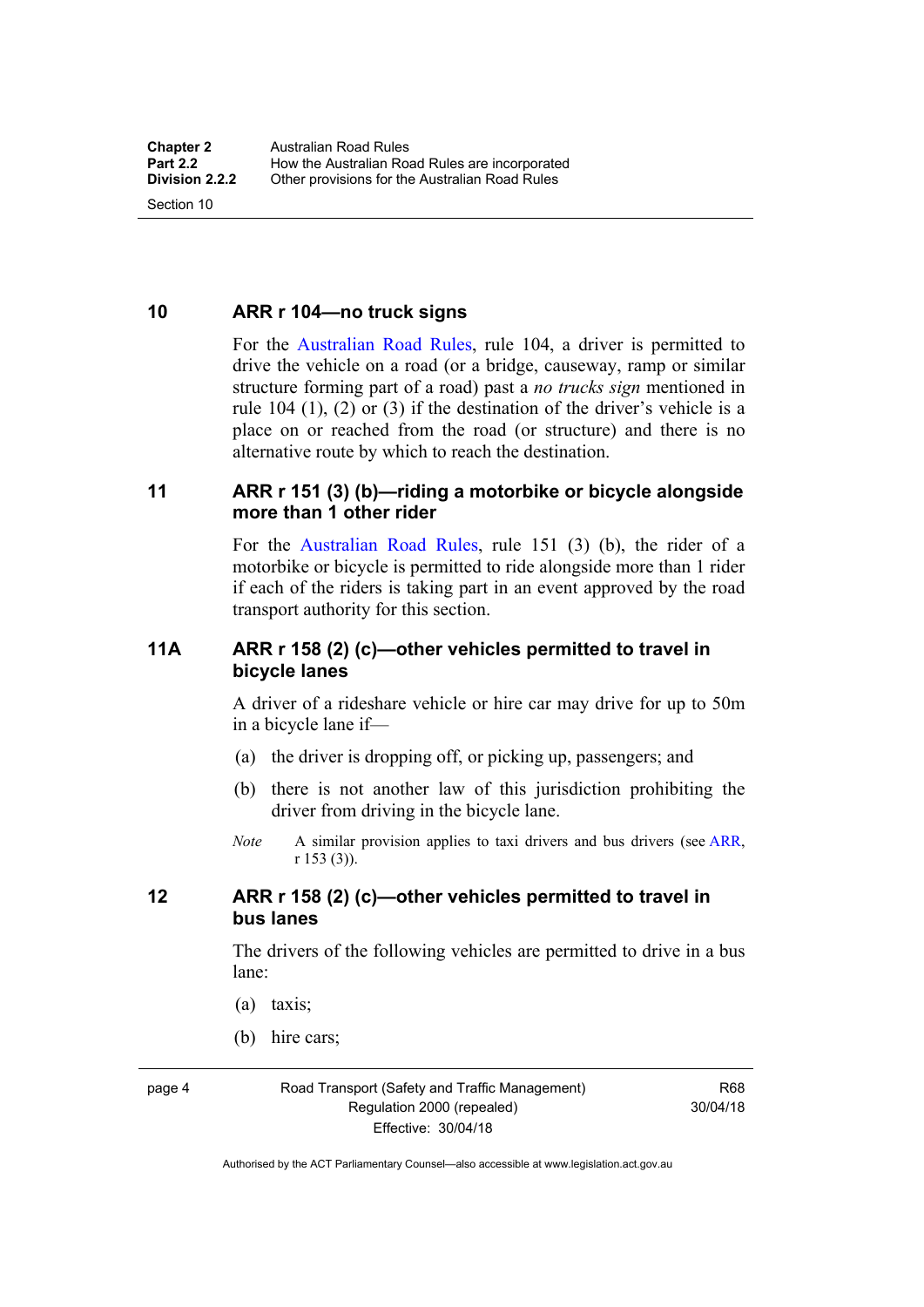- (c) demand responsive service vehicles;
- (d) motorbikes.
- *Note* Section 27A applies the B light rules to drivers of taxis, hire cars, demand responsive service vehicles and motorbikes.

#### <span id="page-23-0"></span>**12A ARR r 176—stopping on a clearway**

Despite the [Australian Road Rules,](http://www.legislation.act.gov.au//ni/db_37271/default.asp) rule 176 (1), a driver of a rideshare vehicle or hire car may stop on a length of road to which a clearway sign applies if—

- (a) the driver is dropping off, or picking up, passengers; and
- (b) there is not another law of this jurisdiction prohibiting the driver from stopping on a length of road to which a clearway sign applies.
- *Note* A similar provision applies to taxi drivers and bus drivers (see [ARR,](http://www.legislation.act.gov.au//ni/db_37271/default.asp) r 176 (2) and (3)).

#### <span id="page-23-1"></span>**13 ARR r 179 (1) (c)—stopping in a loading zone—goods and permit vehicles**

- (1) For the [Australian Road Rules](http://www.legislation.act.gov.au//ni/db_37271/default.asp), rule 179 (1) (c), the following vehicles are permitted to stop in a loading zone:
	- (a) a motor vehicle that is built mainly for the transport of goods if the vehicle is dropping off, or picking up, goods;
	- (b) a vehicle displaying a current loading zone permit if the vehicle is complying with the conditions of the permit.
- (2) In this section:

*loading zone permit* means a loading zone permit issued under section 100.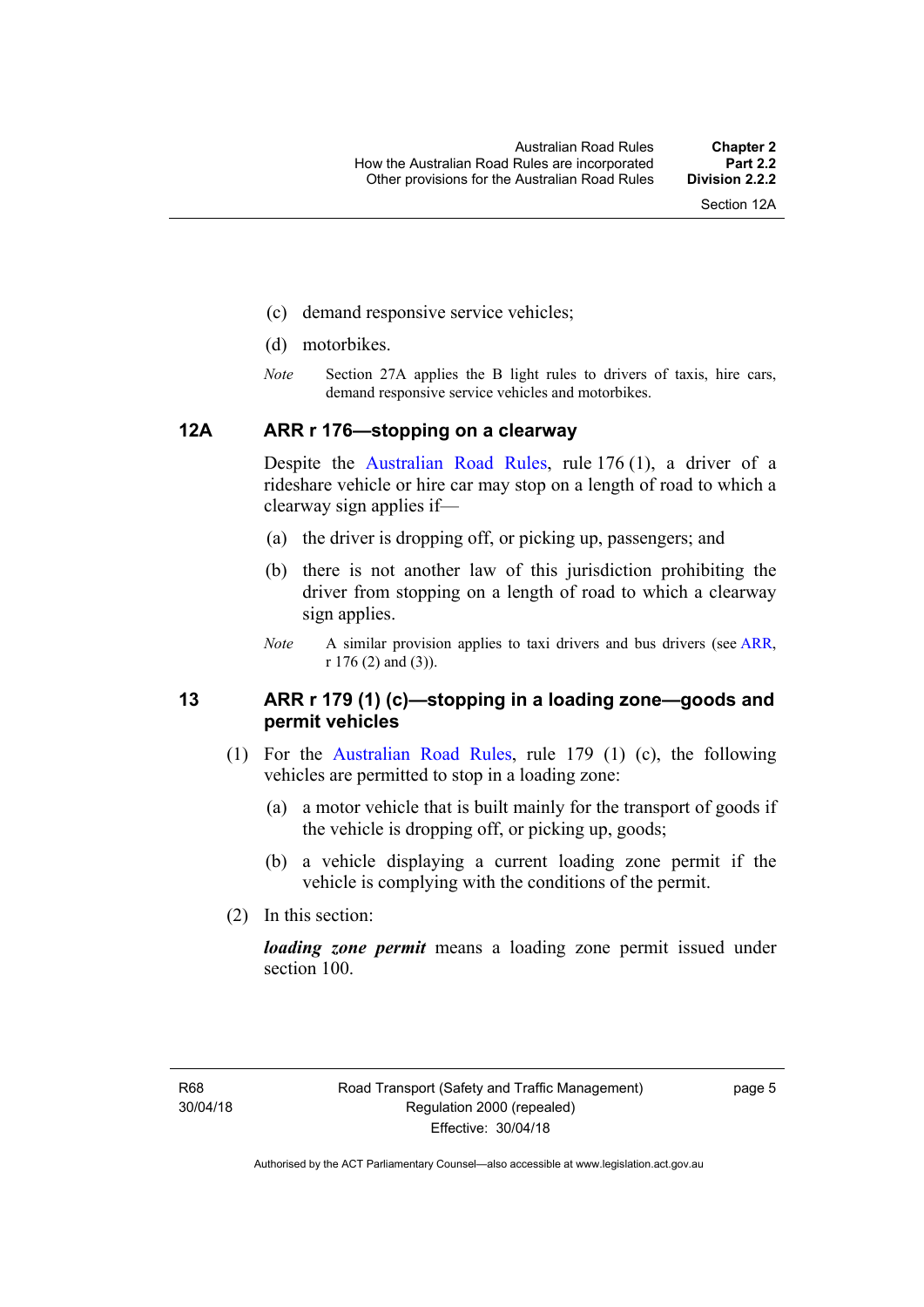Section 13A

<span id="page-24-0"></span>**13A ARR r 179 (1) (c) and (2) (c)—stopping in loading zone bookable vehicles** 

- (1) For the [Australian Road Rules,](http://www.legislation.act.gov.au//ni/db_37271/default.asp) rule 179 (1) (c), a bookable vehicle that is dropping off, or picking up, a passenger is permitted to stop in a loading zone if—
	- (a) the bookable vehicle driver does not leave the bookable vehicle unattended, other than to comply with a passenger assistance requirement; and
	- (b) the driver complies with subsection (2).
- (2) For the [Australian Road Rules,](http://www.legislation.act.gov.au//ni/db_37271/default.asp) rule 179 (2) (c), the driver must complete the dropping off, or picking up, of the passenger, and drive on—
	- (a) within 2 minutes; or
	- (b) if the driver is required to comply with a passenger assistance requirement—as soon as possible after the driver complies with the requirement.
- (3) In this section:

*bookable vehicle*—see the *[Road Transport \(Public Passenger](http://www.legislation.act.gov.au/a/2001-62)  [Services\) Act 2001](http://www.legislation.act.gov.au/a/2001-62)*, section 29.

*Note Bookable vehicle* means a taxi, rideshare vehicle or hire car.

*passenger assistance requirement* means a requirement under the *[Road Transport \(Public Passenger Services\) Regulation 2002](http://www.legislation.act.gov.au/sl/2002-3)*, section 132 (5) (which requires a wheelchair-accessible taxi driver to provide reasonable assistance in loading and unloading a wheelchair, or a person in a wheelchair, into or from the taxi).

*unattended*—a driver leaves a bookable vehicle *unattended* if the driver leaves the bookable vehicle so the driver is over 3m from the closest point of the bookable vehicle.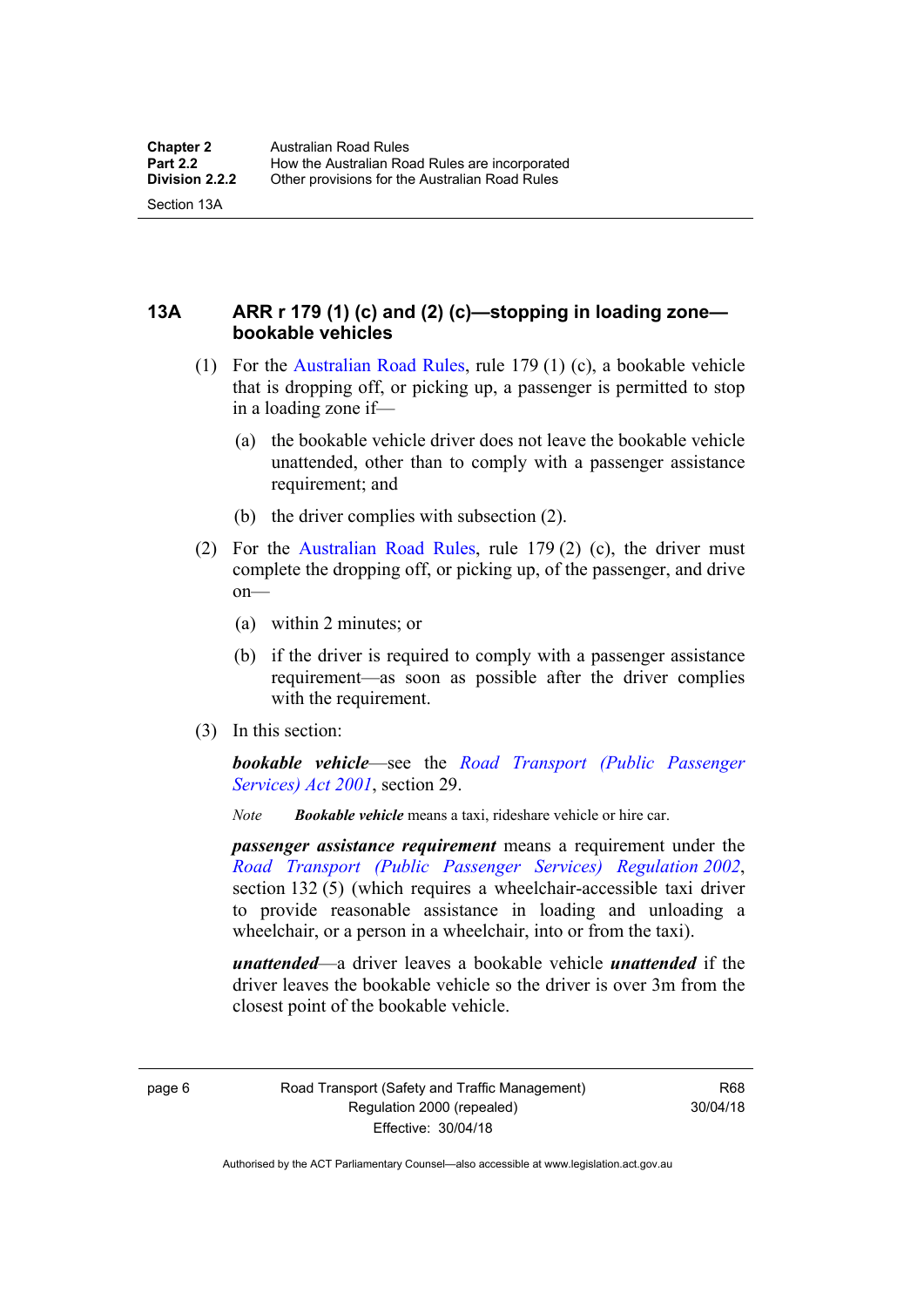#### Section 13B

#### <span id="page-25-0"></span>**13B ARR r 183—stopping in a bus zone**

- (1) Despite the [Australian Road Rules](http://www.legislation.act.gov.au//ni/db_37271/default.asp), rule 183 (1), the driver of a demand responsive service vehicle may stop in a bus zone if—
	- (a) the driver is dropping off, or picking up, a passenger; and
	- (b) the vehicle is authorised to stop in the bus zone.
- (2) In this section:

*authorised to stop*, in a bus zone, for a DRS vehicle, means a bus zone that the demand responsive service vehicle is authorised to stop in under an authority under the *[Road Transport \(Public](http://www.legislation.act.gov.au/sl/2002-3)  [Passenger Services\) Regulation 2002](http://www.legislation.act.gov.au/sl/2002-3)*, section 305 (1) (DRS vehicles—bus stop and bus zone authorities).

## <span id="page-25-1"></span>**13BA ARR r 189—double parking—motorbikes**

Despite the [Australian Road Rules,](http://www.legislation.act.gov.au//ni/db_37271/default.asp) rule 189 (1), the rider of a motorbike may stop on the road with part of the motorbike between another motorbike that is parked on the road and the centre of the road if both motorbikes are parked within the same parking bay.

## <span id="page-25-2"></span>**13C ARR r 195—stopping at or near a bus stop**

- (1) Despite the [Australian Road Rules](http://www.legislation.act.gov.au//ni/db_37271/default.asp), rule 195 (1), the driver of a demand responsive service vehicle may stop at a bus stop, or on the road, within 20m before a sign on the road that indicates the bus stop, and 10m after the sign, if—
	- (a) the driver stops at a place on a length of road, or in an area, to which a parking control sign applies and the driver is permitted to stop at that place under the [Australian Road Rules](http://www.legislation.act.gov.au//ni/db_37271/default.asp); or
	- (b) the driver is dropping off, or picking up, passengers and the vehicle is authorised to stop at the bus stop.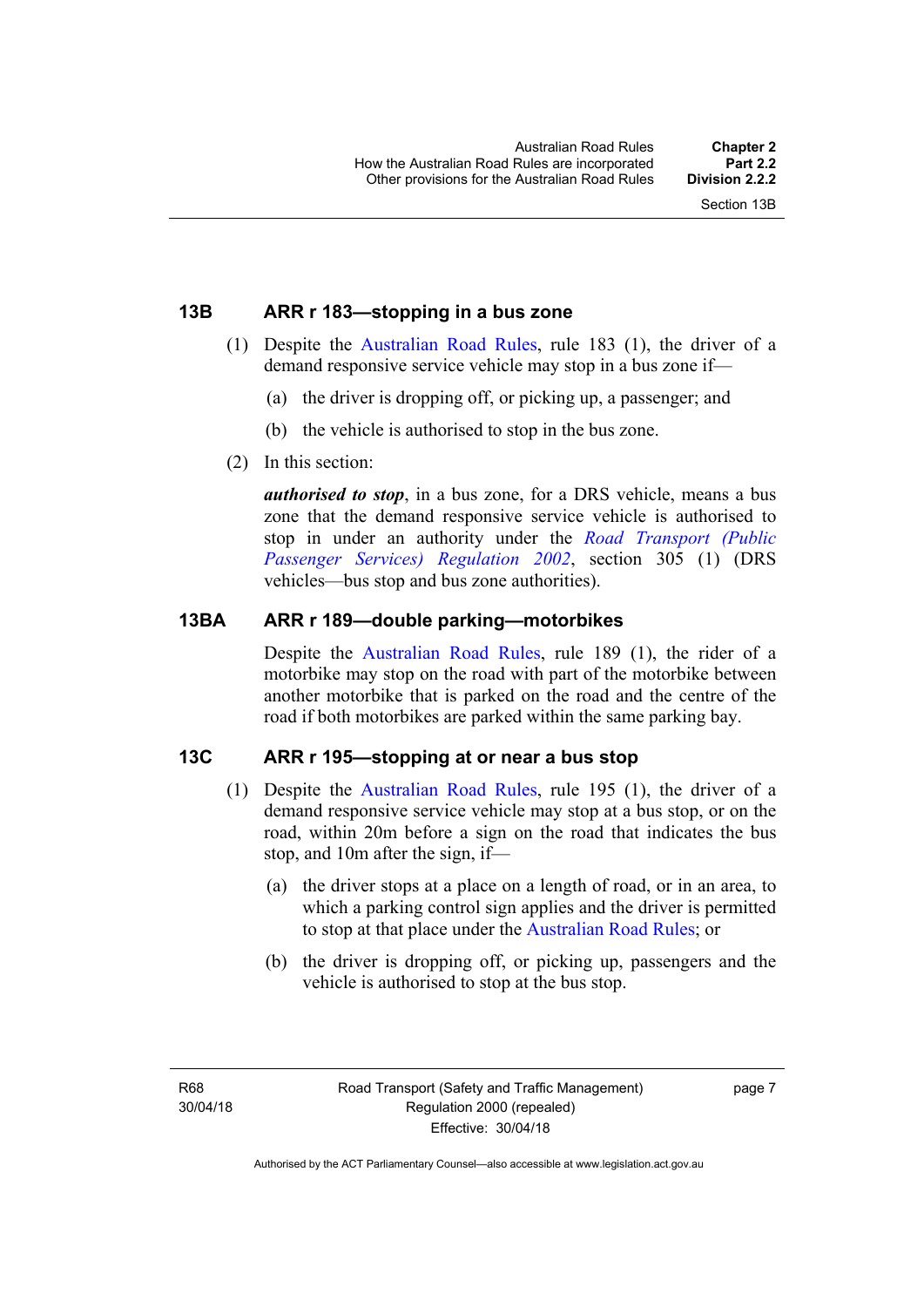(2) In this section:

*authorised to stop*, at a bus stop, for a DRS vehicle, means a bus stop that the demand responsive service vehicle is authorised to stop at under an authority under the *[Road Transport \(Public Passenger](http://www.legislation.act.gov.au/sl/2002-3)  [Services\) Regulation 2002](http://www.legislation.act.gov.au/sl/2002-3)*, section 305 (1) (DRS vehicles—bus stop and bus zone authorities).

#### <span id="page-26-0"></span>**14 ARR r 199 (2)—stopping near postbox**

For the [Australian Road Rules,](http://www.legislation.act.gov.au//ni/db_37271/default.asp) rule 199 (2):

*public postbox* means a postbox erected, maintained or used by Australia Post.

#### <span id="page-26-1"></span>**15 ARR r 206 (2) (b), (c)—time extension for people with disabilities permit**

- (1) For the [Australian Road Rules](http://www.legislation.act.gov.au//ni/db_37271/default.asp), rule 206 (2) (b), a driver to whom the [Australian Road Rules](http://www.legislation.act.gov.au//ni/db_37271/default.asp), rule 206 applies may park for not longer than 2 hours on a length of road, or in an area, to which a *permissive parking sign* applies if the maximum period of parking allowed by the sign is not longer than 30 minutes.
- (2) For the [Australian Road Rules,](http://www.legislation.act.gov.au//ni/db_37271/default.asp) rule 206 (2) (c), a driver to whom the [Australian Road Rules,](http://www.legislation.act.gov.au//ni/db_37271/default.asp) rule 206 applies may park for an unlimited period on a length of road, or in an area, to which a *permissive parking sign* applies if the maximum period of parking allowed by the sign is longer than 30 minutes.

#### <span id="page-26-2"></span>**16 ARR r 207 (2) (a)—fees for parking in pay parking spaces**

 (1) For the [Australian Road Rules,](http://www.legislation.act.gov.au//ni/db_37271/default.asp) rule 207 (2) (a), if a *permissive parking sign* applies to a length of road or area that is (or is part of) a pay parking area, the relevant parking fee is payable for parking in a pay parking space on the road or in the area.

page 8 Road Transport (Safety and Traffic Management) Regulation 2000 (repealed) Effective: 30/04/18

R68 30/04/18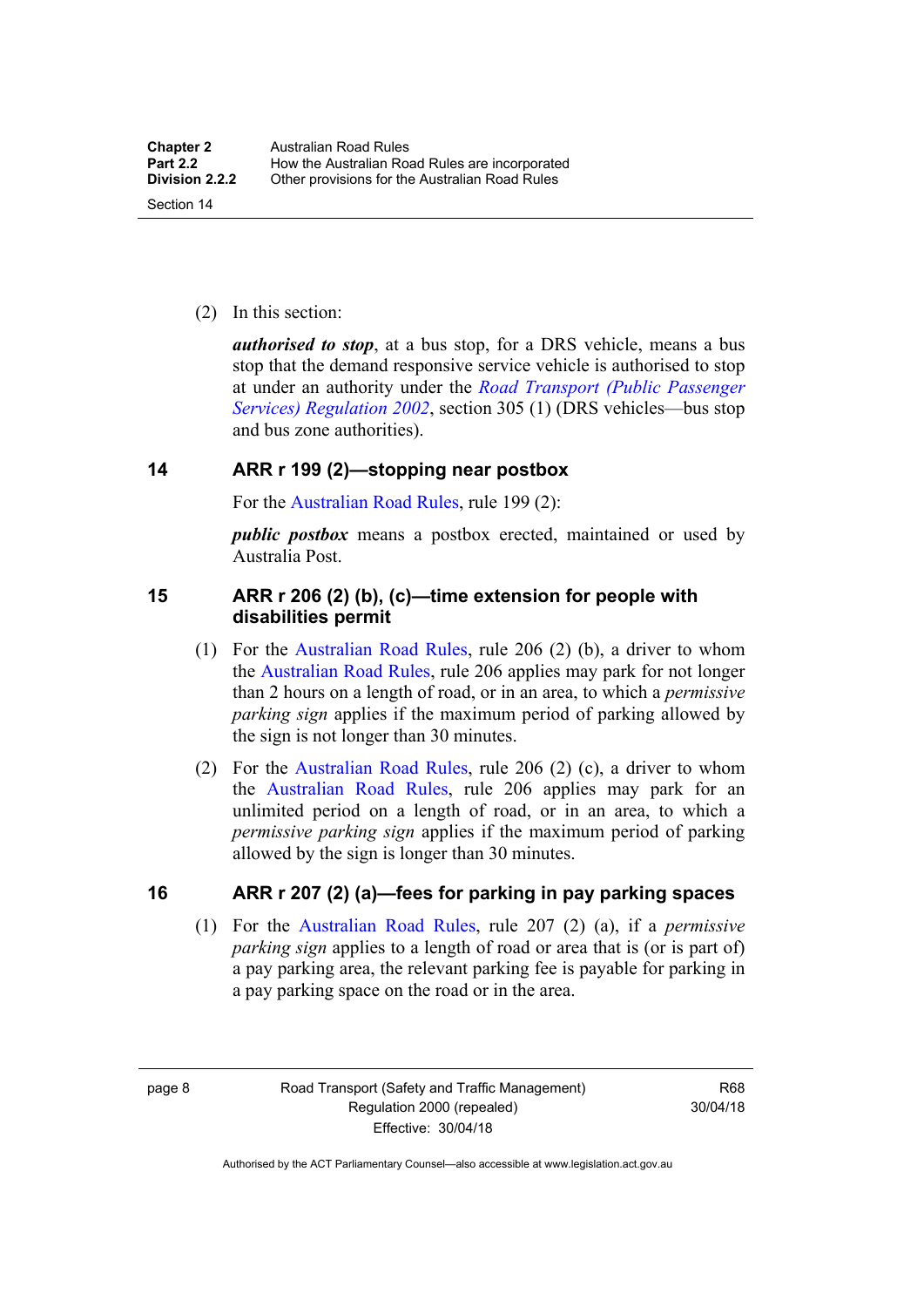- (2) For this section, the relevant parking fee does not become payable under subsection (1) until immediately after a vehicle is parked in the pay parking space concerned.
	- *Note* Pt 3.1 of this regulation makes provision for the administration of pay parking schemes (including the designation of pay parking areas by the erection of permissive parking signs and the fixing of fees).

#### <span id="page-27-0"></span>**16A ARR r 213 (5)—making a motor vehicle secure exception**

Every driver is exempt from the [Australian Road Rules](http://www.legislation.act.gov.au//ni/db_37271/default.asp), rule 213 (5).

## <span id="page-27-1"></span>**17 ARR r 215 (4)—lights required to be fitted to a vehicle**

For the [Australian Road Rules,](http://www.legislation.act.gov.au//ni/db_37271/default.asp) rule 215 (4), the lights required to be fitted to a vehicle are the lights required to be fitted to the vehicle under the *[Road Transport \(Vehicle Registration\) Regulation 2000](http://www.legislation.act.gov.au/sl/2000-12),*  schedule 1.

# <span id="page-27-2"></span>**18 ARR r 216 (3)—towing a vehicle at night or in hazardous weather conditions**

For the [Australian Road Rules](http://www.legislation.act.gov.au//ni/db_37271/default.asp), rule 216 (3):

*dangerous goods*—see the *[Dangerous Goods \(Road Transport\)](http://www.legislation.act.gov.au/a/2009-34)  [Act 2009](http://www.legislation.act.gov.au/a/2009-34)*, dictionary.

*placard load*—see the *[Dangerous Goods \(Road Transport\)](http://www.legislation.act.gov.au/a/2009-34)  [Act 2009](http://www.legislation.act.gov.au/a/2009-34)*, dictionary.

## <span id="page-27-3"></span>**19 ARR r 220 (3)—using lights on vehicles that are stopped**

For the [Australian Road Rules](http://www.legislation.act.gov.au//ni/db_37271/default.asp), rule 220 (3), a light of a kind required to be fitted to a vehicle is a light of that kind required to be fitted to the vehicle under the *[Road Transport \(Vehicle Registration\)](http://www.legislation.act.gov.au/sl/2000-12)  [Regulation 2000](http://www.legislation.act.gov.au/sl/2000-12)*, schedule 1.

R68 30/04/18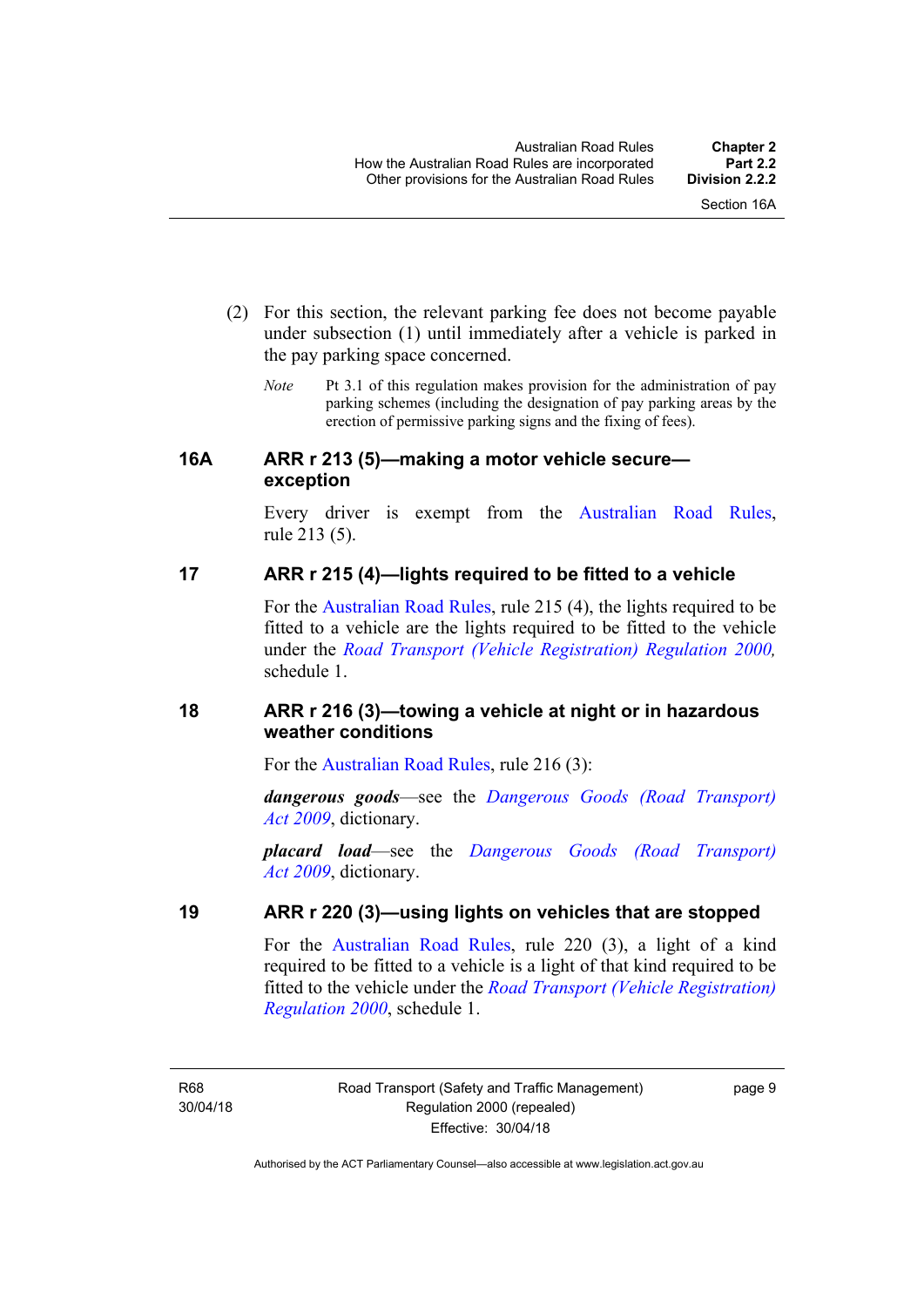Section 20

# <span id="page-28-0"></span>**20 ARR r 221 (f)—using hazard warning lights on buses carrying children**

- (1) This section applies to a bus that is carrying children and is fitted with hazard warning lights in accordance with the *[Road Transport](http://www.legislation.act.gov.au/sl/2000-12)  [\(Vehicle Registration\) Regulation 2000](http://www.legislation.act.gov.au/sl/2000-12)*, schedule 1, but is not fitted with any other warning lights in accordance with that schedule.
- (2) For the [Australian Road Rules](http://www.legislation.act.gov.au//ni/db_37271/default.asp), rule 221 (f), if the driver of the bus stops the bus to drop off or pick up a child, the driver is permitted to operate the hazard warning lights.

#### <span id="page-28-1"></span>**21 ARR r 222—using warning lights on buses carrying children**

- (1) This section applies to a bus that is carrying children and is fitted with warning lights (other than hazard warning lights) in accordance with the *[Road Transport \(Vehicle Registration\) Regulation 2000](http://www.legislation.act.gov.au/sl/2000-12)*, schedule 1.
- (2) For the [Australian Road Rules](http://www.legislation.act.gov.au//ni/db_37271/default.asp), rule 222, the driver of the bus must operate the warning lights by activating them.

## <span id="page-28-2"></span>**22 ARR r 225—use of radar detectors**

Every driver is exempt from rule 225 of the [Australian Road Rules.](http://www.legislation.act.gov.au//ni/db_37271/default.asp)

*Note* The [Australian Road Rules,](http://www.legislation.act.gov.au//ni/db_37271/default.asp) r 225 is superfluous in the ACT because the [Act](http://www.legislation.act.gov.au/a/1999-80/default.asp), s 9 (2) makes it an offence for a person to drive or park a motor vehicle on a road or road related area if a traffic offence evasion device is fitted to, applied to, or carried in the vehicle.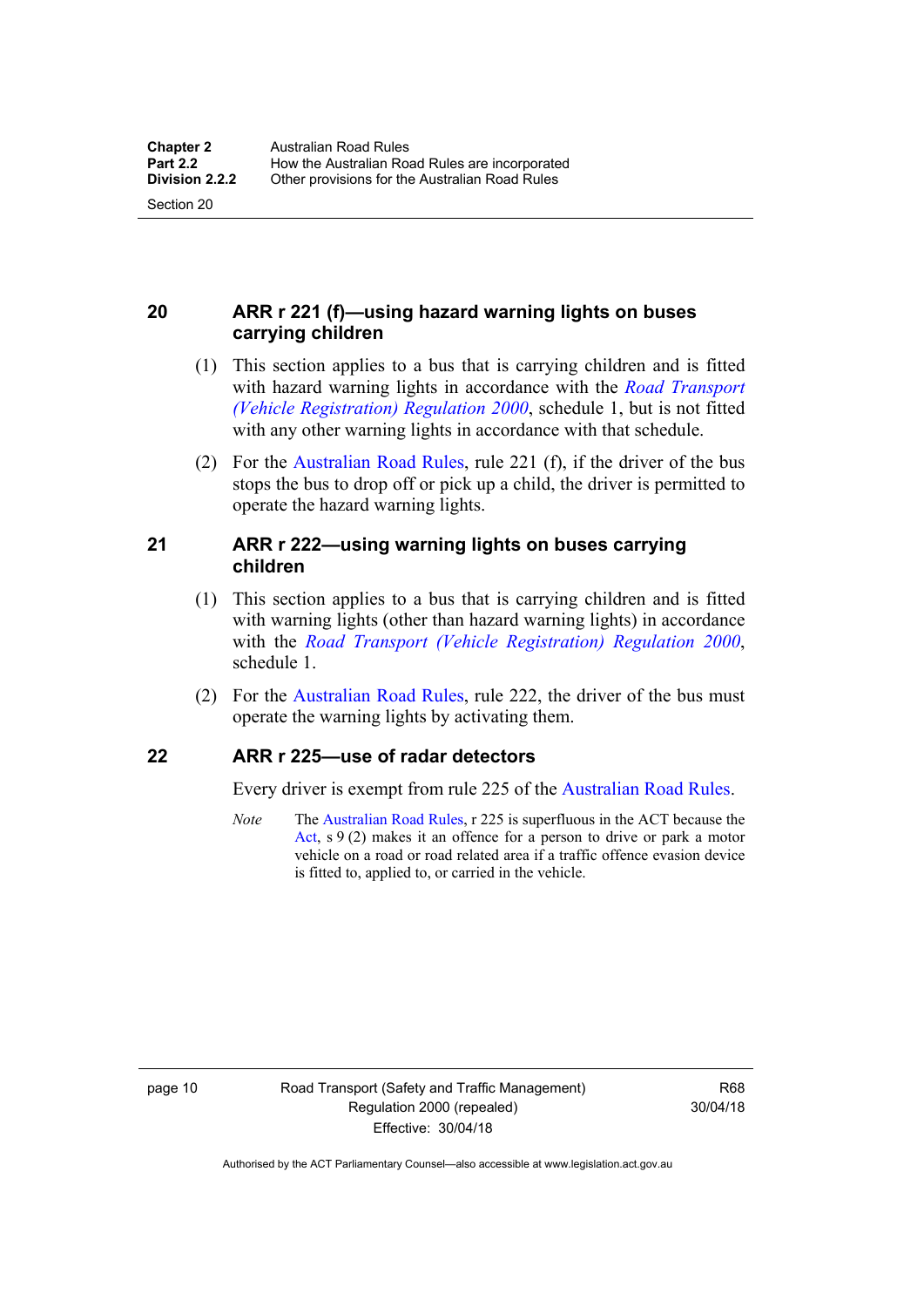## <span id="page-29-0"></span>**22A ARR r 236 (6)—hitchhiking, roadside commerce etc permitted**

- (1) For the [Australian Road Rules](http://www.legislation.act.gov.au//ni/db_37271/default.asp), rule 236 (6)—
	- (a) a pedestrian may stand on, or move onto, a road to—
		- (i) solicit contributions, employment or business from an occupant of a vehicle; or
		- (ii) hitchhike; or
		- (iii) display an advertisement; or
		- (iv) sell or offer articles for sale; or
		- (v) wash or clean, or offer to clean, the windscreen of a vehicle; and
	- (b) a person in a vehicle may buy, or offer to buy, an article or service from a person standing on a road.
- (2) In this section:

*pedestrian* does not include a person in or on a personal mobility device, wheeled recreational device or wheeled toy.

*road* includes any shoulder of the road, and any median strip, painted island or traffic island, but does not include any other roadrelated area.

*Note Median strip*, *painted island* and *traffic island* are defined in the [Australian Road Rules,](http://www.legislation.act.gov.au//ni/db_37271/default.asp) dictionary, *shoulder* is defined in [ARR](http://www.legislation.act.gov.au//ni/db_37271/default.asp), r 12, and *road-related area* is defined in the [ARR](http://www.legislation.act.gov.au//ni/db_37271/default.asp), r 13.

## <span id="page-29-1"></span>**22B ARR r 238—pedestrians travelling along a road (except in or on a wheeled recreational device or toy)**

Despite the [Australian Road Rules,](http://www.legislation.act.gov.au//ni/db_37271/default.asp) rule 238 (2) (ab), a person in or on a personal mobility device travelling along a road must not, when moving forward, face approaching traffic that is moving in the direction opposite to which the person is travelling.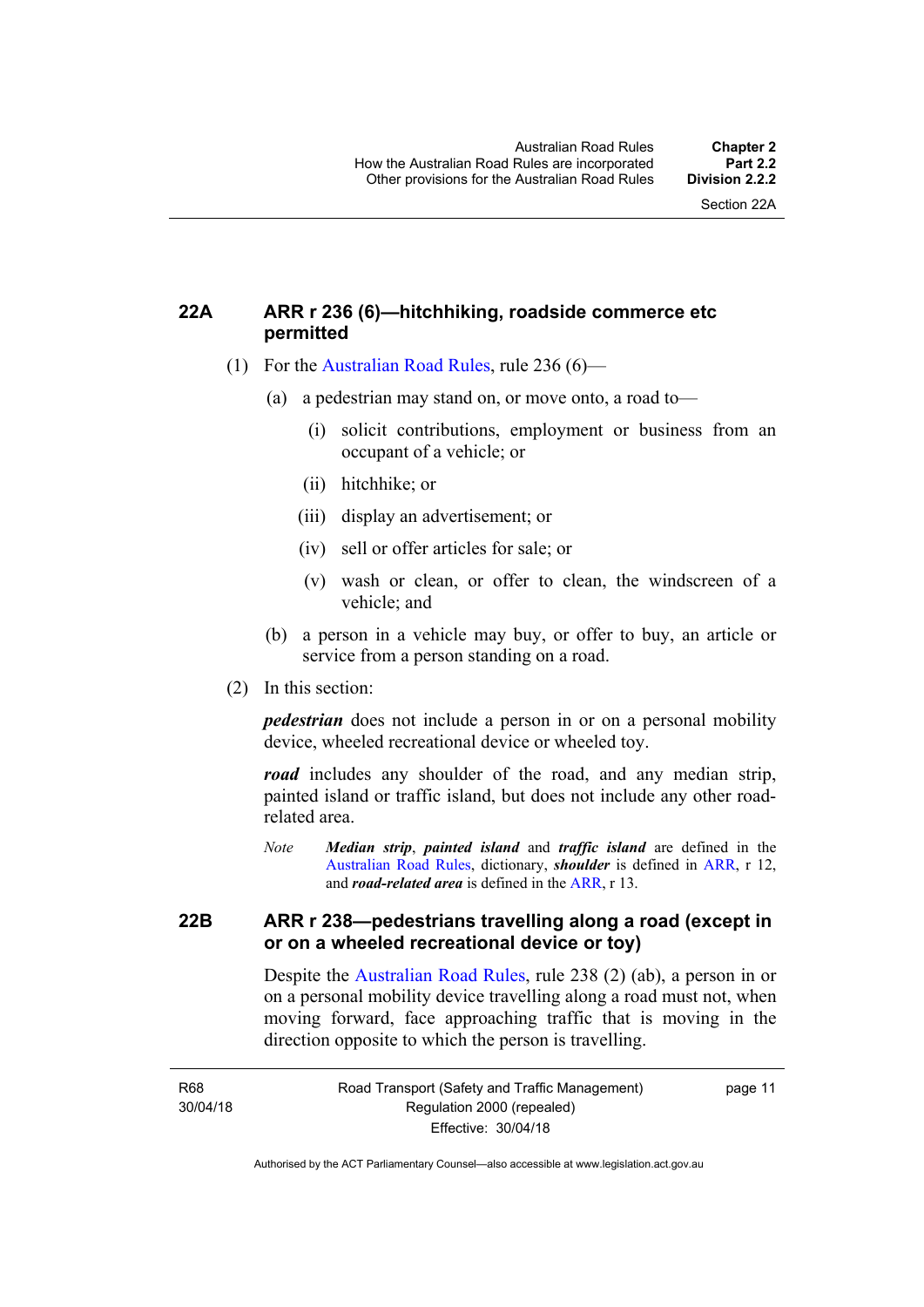#### <span id="page-30-0"></span>**23 ARR r 244C—motorised scooters not to be used**

For the [Australian Road Rules](http://www.legislation.act.gov.au//ni/db_37271/default.asp), rule 244C, a person must not use a motorised scooter on a road or road related area.

#### <span id="page-30-1"></span>**24 ARR r 266 (7)—wearing of seatbelts by passengers under 16 years old**

For the [Australian Road Rules,](http://www.legislation.act.gov.au//ni/db_37271/default.asp) rule 266 (7):

*approved booster seat* means a booster seat that is approved by the road transport authority under section 66 (1) (b) (Approvals etc by road transport authority).

*approved child restraint* means a child restraint that is approved by the road transport authority under section 66 (1) (c) (Approvals etc by road transport authority).

*approved child safety harness* means a child safety harness that is approved by the road transport authority under section 66 (1) (d) (Approvals etc by road transport authority).

#### <span id="page-30-2"></span>**26 ARR r 270 (3)—wearing motorbike helmets**

For the [Australian Road Rules,](http://www.legislation.act.gov.au//ni/db_37271/default.asp) rule 270 (3):

*approved motor bike helmet* means a protective helmet for motorbike riders that is approved by the road transport authority under section 66 (1) (e) (Approvals etc by road transport authority).

#### <span id="page-30-3"></span>**27 ARR r 271 (6)—riding on motorbikes**

For the [Australian Road Rules,](http://www.legislation.act.gov.au//ni/db_37271/default.asp) rule 271 (6):

 (a) the [Australian Road Rules](http://www.legislation.act.gov.au//ni/db_37271/default.asp), rule 271 (2) does not apply to a passenger on a motorbike to the extent that the passenger is exempt from the subrule under section 67 (Exemption from requirement about riding on motorbikes); and

page 12 Road Transport (Safety and Traffic Management) Regulation 2000 (repealed) Effective: 30/04/18

R68 30/04/18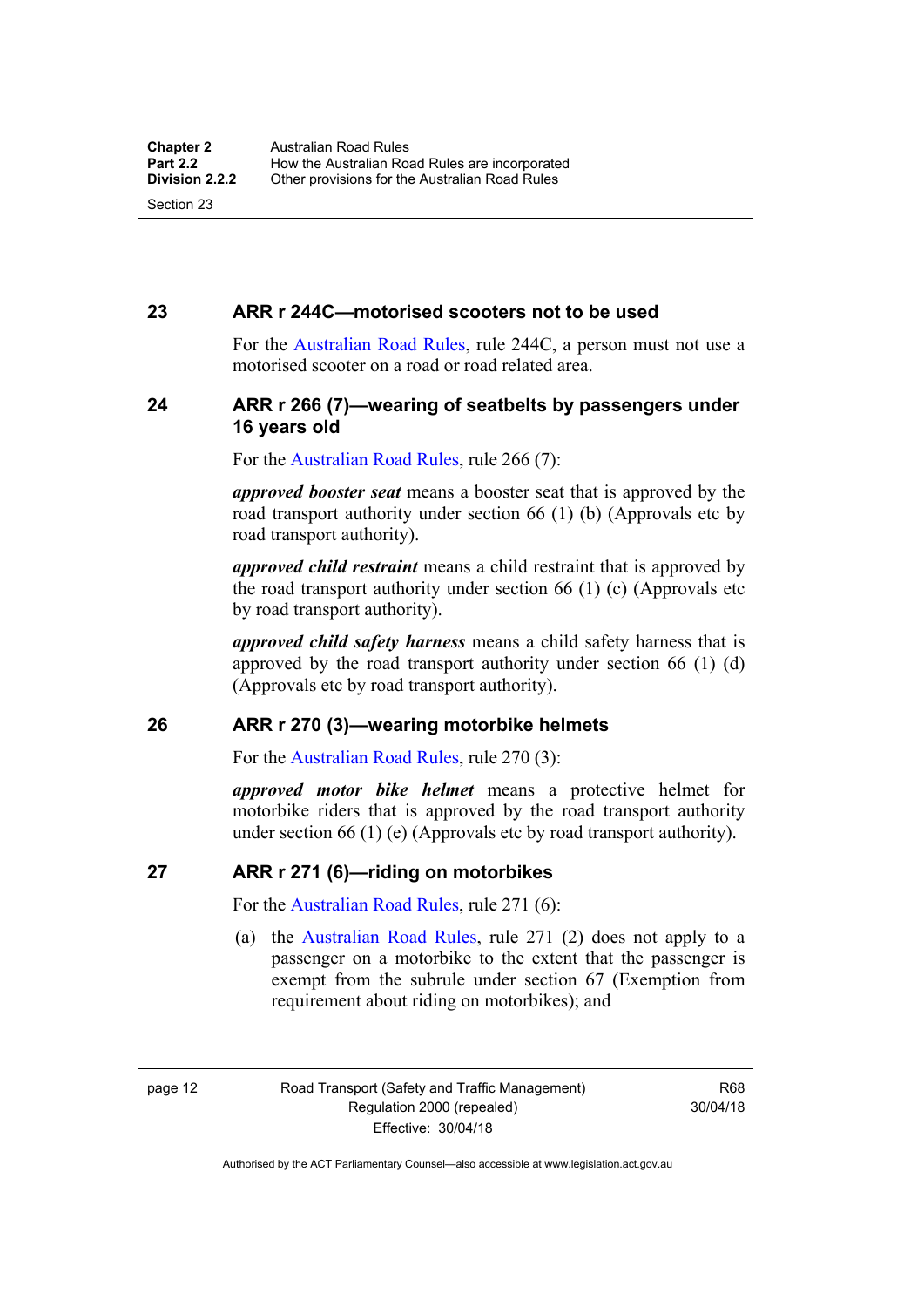(b) the [Australian Road Rules](http://www.legislation.act.gov.au//ni/db_37271/default.asp), rule 271 (3) does not apply to the rider of a motorbike in relation to a passenger to the extent that, under paragraph (a), rule 271 (2) does not apply to the passenger.

# <span id="page-31-0"></span>**27A ARR r 280 (2) (a)—other vehicles to which B light rules apply**

The following classes of vehicles are specified:

- (a) taxis;
- (b) hire cars;
- (c) demand responsive service vehicles;
- (d) motorbikes.
- *Note* This section applies the B light rules to drivers of taxis, hire cars, demand responsive service vehicles and riders of motorbikes who, under s 12, are allowed to drive in bus lanes.

#### <span id="page-31-1"></span>**28 ARR r 287 (3), (4)—duties of participants in crashes**

- (1) For the [Australian Road Rules,](http://www.legislation.act.gov.au//ni/db_37271/default.asp) rule 287 (3), a driver of a motor vehicle involved in a crash is taken to have given the driver's required particulars to a police officer if the driver supplies the particulars in accordance with the requirements of the crash reporting website.
- (2) For the [Australian Road Rules,](http://www.legislation.act.gov.au//ni/db_37271/default.asp) rule 287 (3) (e), every crash not mentioned in the [Australian Road Rules,](http://www.legislation.act.gov.au//ni/db_37271/default.asp) rule 287 (3) (a) to (d) must be reported to a police officer.
	- *Note* The [Australian Road Rules,](http://www.legislation.act.gov.au//ni/db_37271/default.asp) r 287 (3) (e) requires the driver (or the driver's representative) to give the driver's required particulars, within the required time, about a crash to a police officer if the crash is required to be reported to a police officer under another law of this jurisdiction.

R68 30/04/18 Road Transport (Safety and Traffic Management) Regulation 2000 (repealed) Effective: 30/04/18

page 13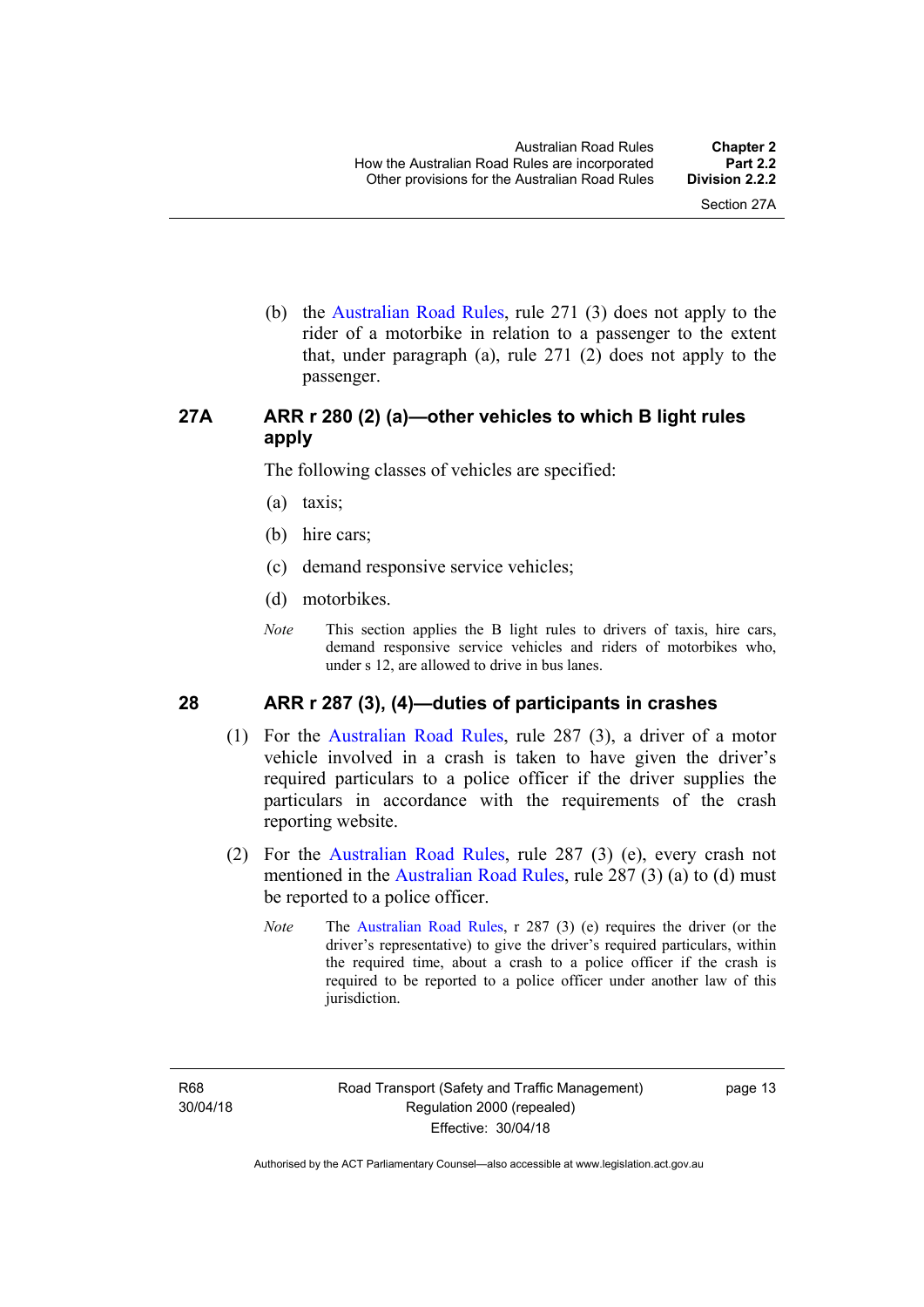- (3) For the [Australian Road Rules](http://www.legislation.act.gov.au//ni/db_37271/default.asp), rule 287 (4), definition of *required particulars*, information required to be given to a police officer about a crash includes an explanation of the circumstances of the crash.
- (4) In this section:

*crash reporting website* means the website operated by the Territory for the purpose of receiving information about crashes.

*Note* The crash reporting website can be accessed through the Canberra Connect website [\(www.canberraconnect.act.gov.au](http://www.canberraconnect.act.gov.au/)). The website can also be accessed through the website for police services in the ACT [\(www.afp.gov.au\)](http://www.afp.gov.au/).

# <span id="page-32-0"></span>**29 ARR r 289 (1) (g)—driving on nature strip**

For the [Australian Road Rules](http://www.legislation.act.gov.au//ni/db_37271/default.asp), rule 289 (1) (g), a driver may drive the driver's vehicle on a nature strip adjacent to a length of road in a built-up area if the vehicle—

- (a) is a motor vehicle (other than a ride-on lawnmower) that is built and used solely for cutting grass, or for purposes incidental to cutting grass; or
- (b) is a motor vehicle that is designed for cleaning footpaths and is being driven on the nature strip for the purpose of cleaning a footpath and is displaying an amber flashing light; or
- (c) is being used to transport goods or materials for use in (or for the purposes of) the construction or maintenance of roads by or on behalf of the Territory; or
- (d) is a postal vehicle that is  $-$ 
	- (i) a motorbike with an engine capacity of not more than 110mL; and
	- (ii) being driven at a speed of not more than 10km/h.

page 14 Road Transport (Safety and Traffic Management) Regulation 2000 (repealed) Effective: 30/04/18

R68 30/04/18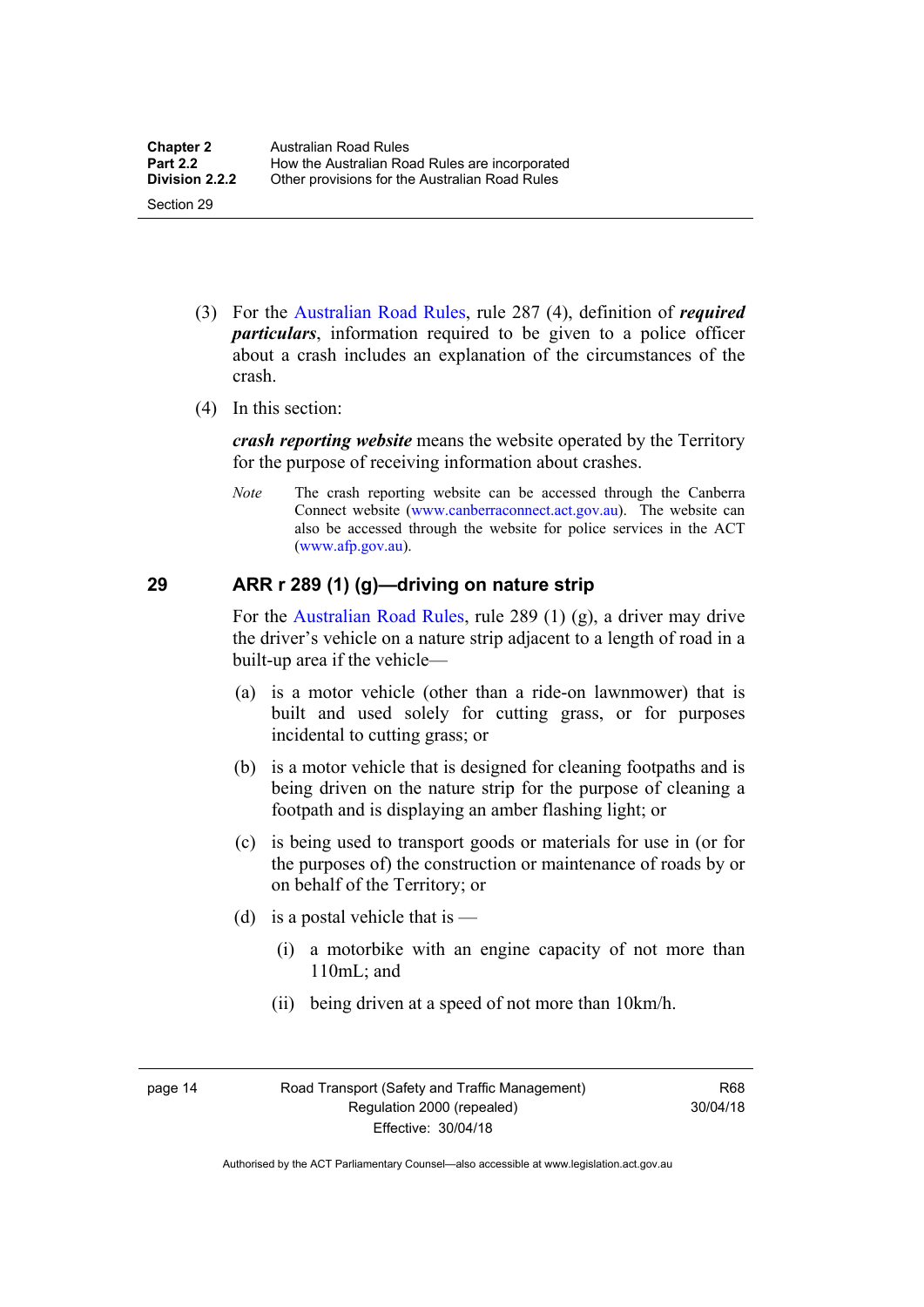(e) is being used by a person in the course of his or her duties as a person authorised under this regulation to use a traffic offence detection device.

#### <span id="page-33-0"></span>**30 ARR r 298—driving with a person in or on trailer**

- (1) For the [Australian Road Rules](http://www.legislation.act.gov.au//ni/db_37271/default.asp), rule 298, a trailer is exempt if—
	- (a) the trailer is being towed by a police vehicle or emergency vehicle; or
	- (b) the carriage of passengers is permitted in a part of the trailer and anyone in the trailer is in that part; or
	- (c) anyone who is in the trailer is engaged in the door-to-door delivery or collection of goods, or in the collection of waste or garbage, and the trailer is not travelling faster than 25 km/h; or
	- (d) in all the circumstances, there is no reasonable danger of anyone in the trailer falling from the trailer or being injured.
- (2) For this section, the carriage of passengers is permitted in a part of a trailer if the part is designed primarily for—
	- (a) the carriage of passengers; or
	- (b) the carriage of goods, but is enclosed.
- (3) In this section:

*enclosed*, for a part of a trailer, means enclosed by—

- (a) the structure of the trailer; or
- (b) a canopy, cage or other device fitted to the trailer that is of a kind approved by the road transport authority under section 66 (1) (f) (Approvals etc by road transport authority).

*in* includes on.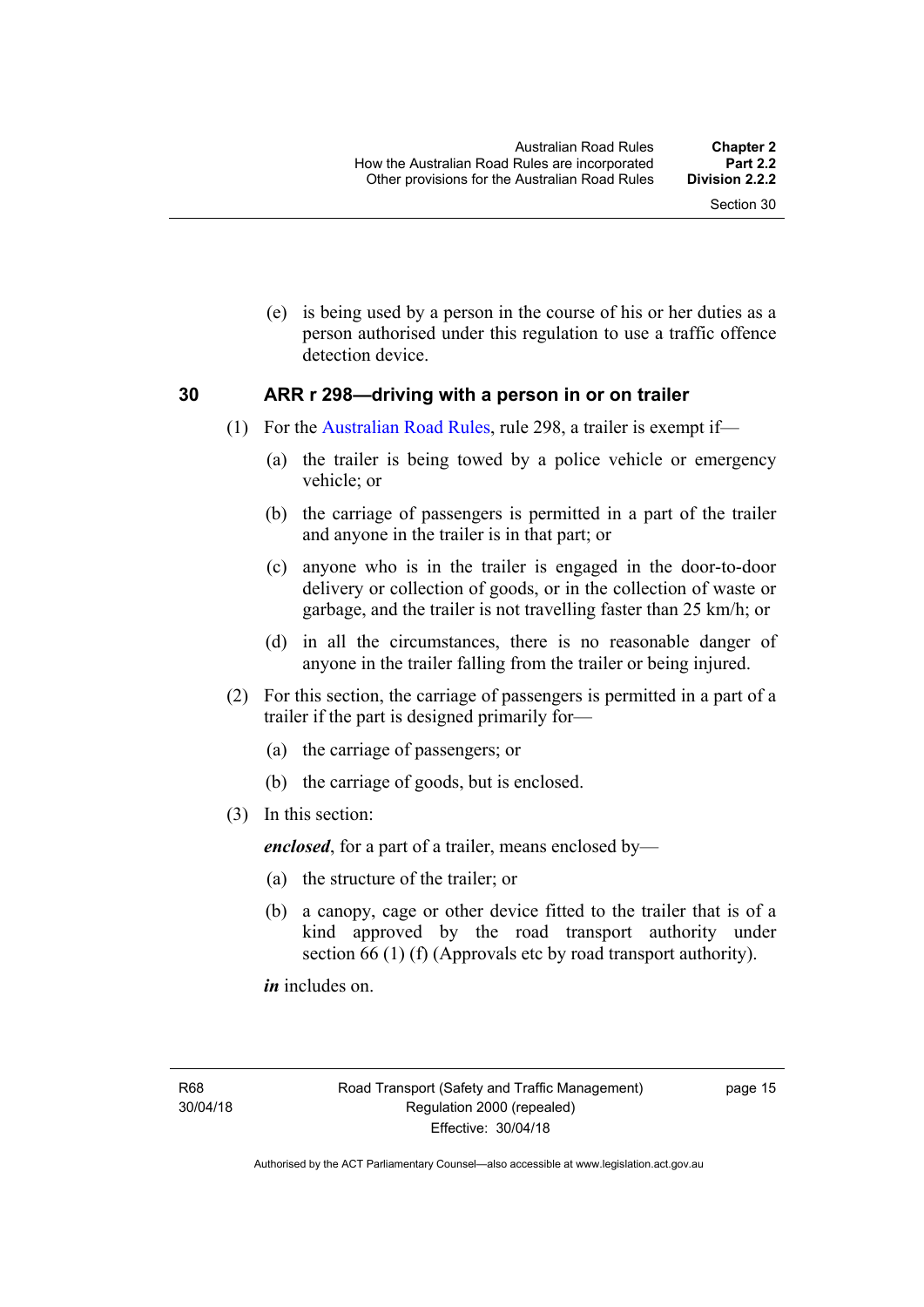Section 30A

<span id="page-34-0"></span>**30A ARR r 299—television receivers and visual display units in motor vehicles** 

- (1) For the [Australian Road Rules](http://www.legislation.act.gov.au//ni/db_37271/default.asp), rule 299 (2) (c), a driver and vehicle are exempt if the visual display unit is, or is part of, a driver's aid that is—
	- (a) an integrated part of the vehicle design; or
	- (b) secured in a mounting affixed to the vehicle while being used.
- (2) For subsection (1), a visual display unit is secured in a mounting affixed to the vehicle if, and only if—
	- (a) the mounting is commercially designed and manufactured for that purpose; and
	- (b) the visual display unit is secured in the mounting, and the mounting is affixed to the vehicle, in the manner intended by the manufacturer.
- (3) The [Australian Road Rules](http://www.legislation.act.gov.au//ni/db_37271/default.asp), rule 299 (2) (aa), rule 299 (2) (b) and rule 299 (3) do not apply.

## <span id="page-34-1"></span>**30B ARR r 300 (1) (c)—use of mobile phone**

- (1) For the [Australian Road Rules,](http://www.legislation.act.gov.au//ni/db_37271/default.asp) rule 300 (1) (c), a driver may use a mobile phone while the vehicle is moving, or is stationary but not parked, if—
	- (a) the phone is—
		- (i) being used to perform a navigational or intelligent highway and vehicle system function; and
		- (ii) secured in a mounting affixed to the vehicle; or
	- (b) each of the following apply:
		- (i) the phone is being used to stream, play or listen to music or audio files;

page 16 Road Transport (Safety and Traffic Management) Regulation 2000 (repealed) Effective: 30/04/18

R68 30/04/18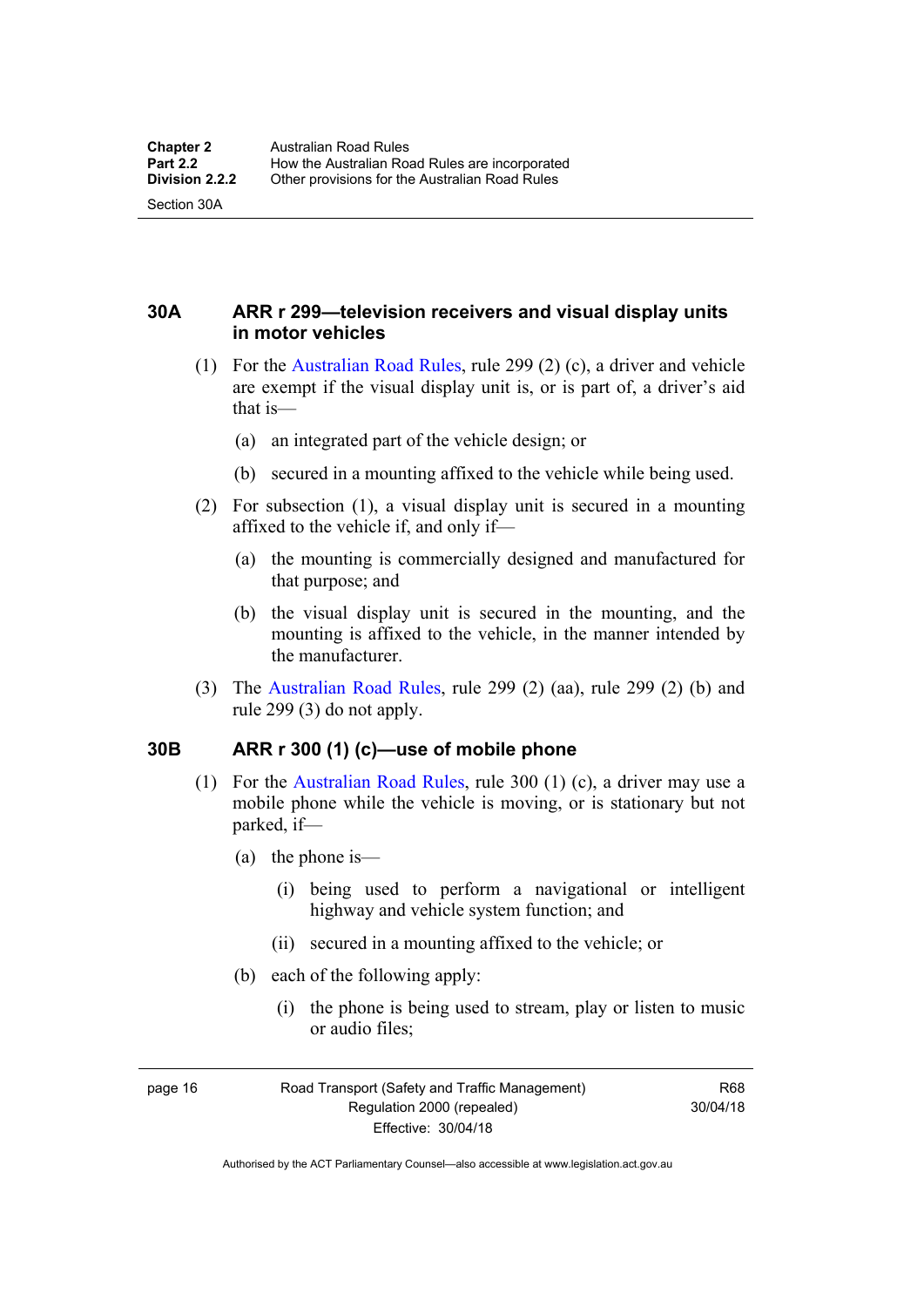- (ii) the phone is not being held by the driver;
- (iii) the use of the phone does not require the driver, at any time while using it, to press anything on the body of the phone or to otherwise manipulate any part of the body of the phone.
- (2) For subsection (1), a mobile phone is secured in a mounting affixed to the vehicle if, and only if—
	- (a) the mounting is commercially designed and manufactured for that purpose; and
	- (b) the mobile phone is secured in the mounting, and the mounting is affixed to the vehicle, in the manner intended by the manufacturer.
- (3) In this section:

*mobile phone* includes any other wireless hand-held device designed or capable of being used for telecommunication other than a CB radio or any other 2-way radio.

#### **Example—other hand-held devices**

iPad or other tablet computer

*Note* An example is part of the regulation, is not exhaustive and may extend, but does not limit, the meaning of the provision in which it appears (see [Legislation Act,](http://www.legislation.act.gov.au/a/2001-14) s 126 and s 132).

## <span id="page-35-0"></span>**31 ARR r 310 (3), (4)—exemption for road workers etc**

- (1) For the [Australian Road Rules](http://www.legislation.act.gov.au//ni/db_37271/default.asp), rule 310 (3) (b), the road transport authority may authorise a person to engage in speed zoning tests.
- (2) For the [Australian Road Rules](http://www.legislation.act.gov.au//ni/db_37271/default.asp), rule 310 (4), definition of *roadworks*, the road transport authority may authorise—
	- (a) installation or maintenance work on, above or below a road; or
	- (b) installation or maintenance of a traffic control device; or

R68 30/04/18 page 17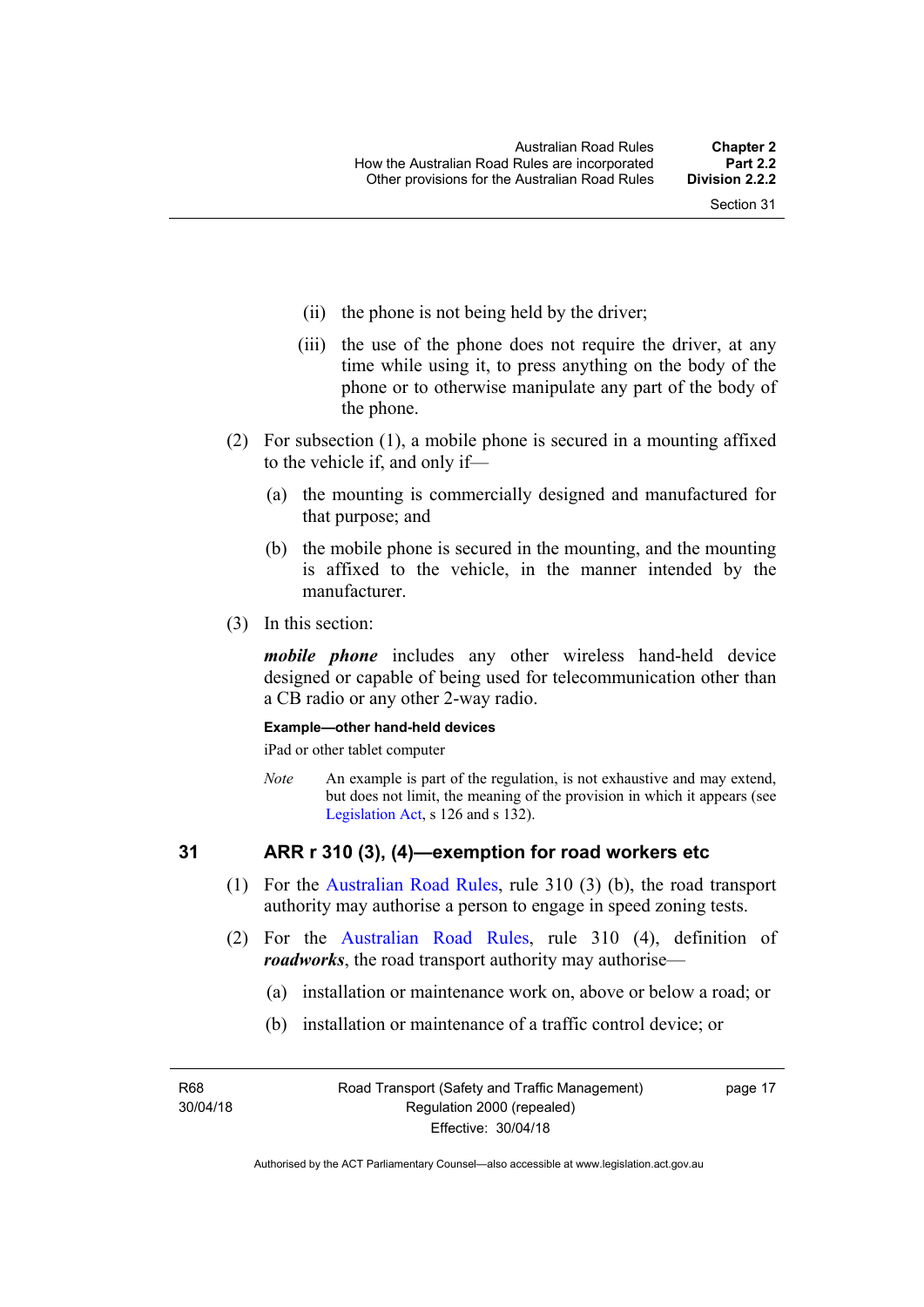- (c) a traffic survey.
- (3) This section is additional to, and does not limit, any other power of the road transport authority or anyone else under a territory law to authorise something mentioned in this section.
	- *Note* Under the Act, the road transport authority can authorise a person to install or display (or to interfere with, change or remove) a prescribed traffic control device.

#### **32 ARR r 313—postal workers**

For the [Australian Road Rules,](http://www.legislation.act.gov.au//ni/db_37271/default.asp) rule 313—

- (a) the [Australian Road Rules,](http://www.legislation.act.gov.au//ni/db_37271/default.asp) rule 186 (Stopping in a mail zone) does not apply to the driver of a postal vehicle; and
- (b) the [Australian Road Rules](http://www.legislation.act.gov.au//ni/db_37271/default.asp), rule 288 (Driving on a path) does not apply to the driver of a postal vehicle if—
	- (i) the vehicle is a motorbike with an engine capacity of not more than 110mL; and
	- (ii) the vehicle is being driven at a speed of not more than 10km/h.

#### **33 ARR dict—definitions for dictionary**

(1) For the [Australian Road Rules,](http://www.legislation.act.gov.au//ni/db_37271/default.asp) dictionary:

*approved bicycle helmet* means a protective helmet for bicycle riders that is approved by the road transport authority under section 66 (1) (a) (Approvals etc by road transport authority).

*approved seatbelt* means a seatbelt that complies with ADR 4 or ADR 68.

*authorised person,* for a provision of the [Australian Road Rules](http://www.legislation.act.gov.au//ni/db_37271/default.asp), means a person who is appointed as, or prescribed to be, an authorised person under the *[Road Transport \(General\) Act 1999](http://www.legislation.act.gov.au/a/1999-77)* for the [Australian Road Rules](http://www.legislation.act.gov.au//ni/db_37271/default.asp) or the provision.

page 18 Road Transport (Safety and Traffic Management) Regulation 2000 (repealed) Effective: 30/04/18

R68 30/04/18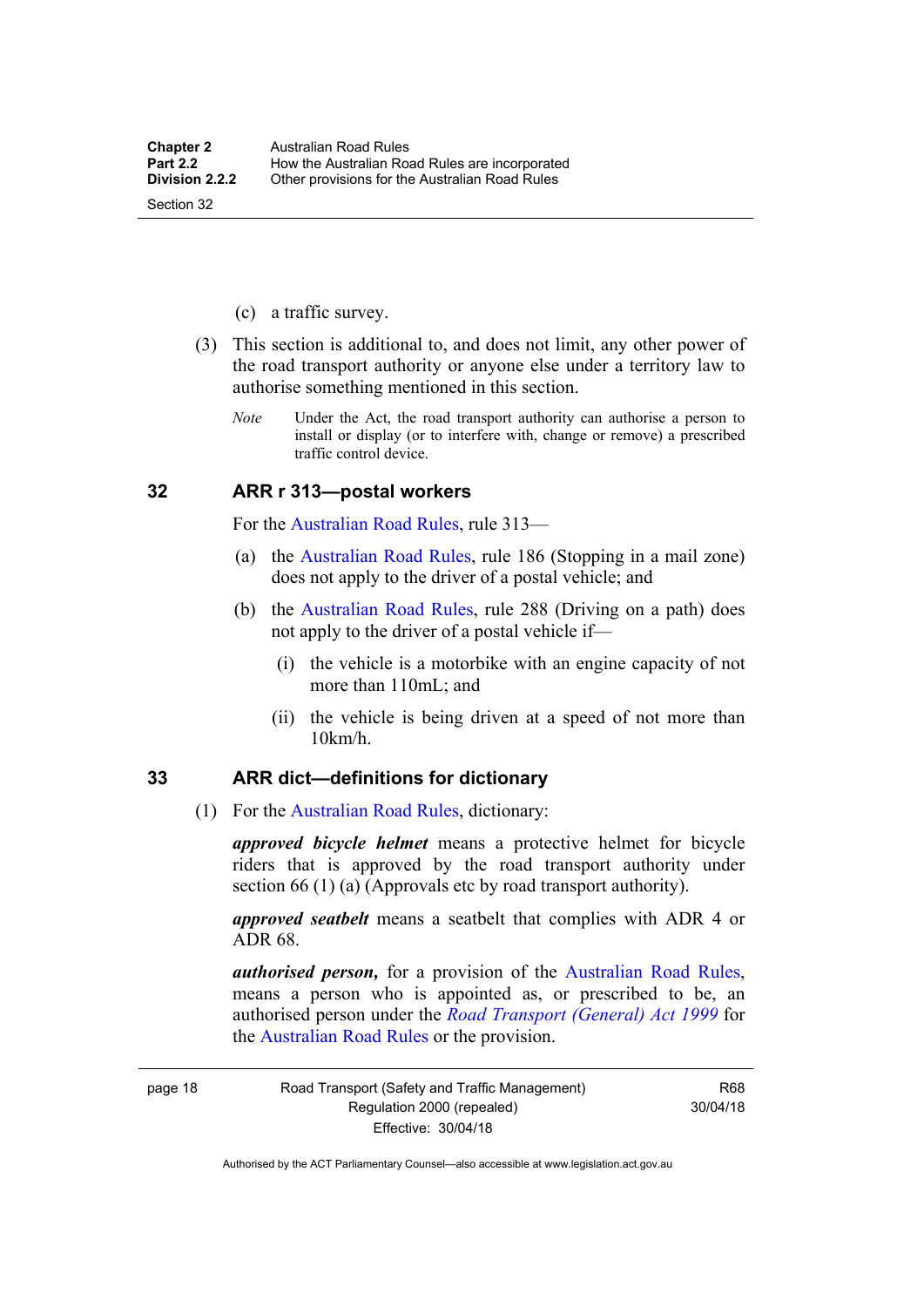*bus* means a motor vehicle built mainly to carry people that seats over 12 adults (including the driver), but does not include a light rail vehicle.

*emergency worker* means—

- (a) a member of the ambulance service rendering or providing transport for sick or injured people; or
- (b) a member of the ambulance service, the fire and rescue service, the rural fire service or the SES providing transport in an emergency; or
- (c) a person who is declared by the road transport authority under section 66 (1) (g) (Approvals etc by road transport authority) to be an emergency worker.

*mechanical signalling device*, in relation to a vehicle, means a device that—

- (a) is fitted to the vehicle; and
- (b) is a mechanical signalling device or turn signal that complies with the *[Road Transport \(Vehicle Registration\)](http://www.legislation.act.gov.au/sl/2000-12)  [Regulation 2000](http://www.legislation.act.gov.au/sl/2000-12)*, schedule 1.

*oversize vehicle* means a vehicle with a dimension that, including the dimension of any load, exceeds a relevant dimension limit under—

- (a) the *[Heavy Vehicle National Law \(ACT\)](http://www.legislation.act.gov.au/a/db_49155/default.asp)*; or
- (b) the *[Road Transport \(Vehicle Registration\) Regulation 2000](http://www.legislation.act.gov.au/sl/2000-12)*.
- *Note* A reference to an Act includes a reference to the statutory instruments made or in force under the Act, including any regulation (see [Legislation Act,](http://www.legislation.act.gov.au/a/2001-14) s 104).

*police officer*—see the [Legislation Act](http://www.legislation.act.gov.au/a/2001-14), dictionary, part 1.

*postal worker* means an employee of Australia Post or anyone else engaged by Australia Post to deliver post.

R68 30/04/18 Road Transport (Safety and Traffic Management) Regulation 2000 (repealed) Effective: 30/04/18

page 19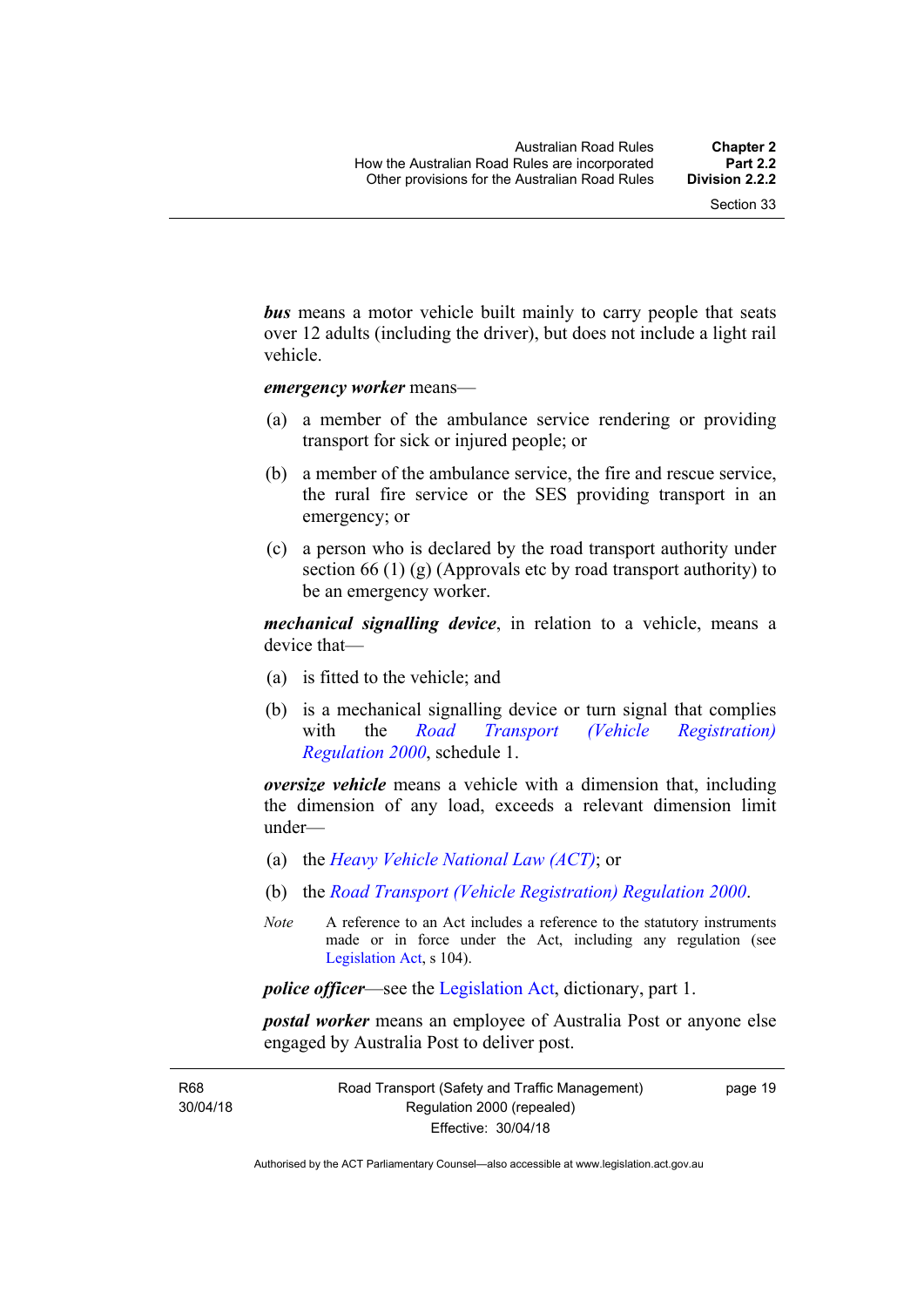Section 33

*public bus*—see the *[Road Transport \(Public Passenger Services\)](http://www.legislation.act.gov.au/a/2001-62)  [Act 2001](http://www.legislation.act.gov.au/a/2001-62)*, dictionary.

#### *taxi*—

- (a) see the *[Road Transport \(Public Passenger Services\) Act 2001](http://www.legislation.act.gov.au/a/2001-62)*, section 45 (Meaning of *taxi*); and
- (b) except in the [Australian Road Rules,](http://www.legislation.act.gov.au//ni/db_37271/default.asp) rule 182 (which is about stopping in taxi zones), includes a hire car.

*wheeled recreational device* means a wheeled device, built to transport a person, propelled by human power or gravity, and ordinarily used for recreation or play, and—

- (a) includes rollerblades, rollerskates, a skateboard, scooter (including a motorised scooter, whether or not the motor is operating), unicycle or similar wheeled device; but
- (b) does not include a golf buggy, pram, stroller or trolley, personal mobility device or other motor-assisted device (other than a motorised scooter, whether or not the motor is operating), a bicycle, wheelchair or wheeled toy.
- (2) For the [Australian Road Rules](http://www.legislation.act.gov.au//ni/db_37271/default.asp), dictionary, definition of *GVM*, paragraph (b):

*vehicle registration authority* means:

- (a) the road transport authority; or
- (b) the corresponding authority of another jurisdiction.
- (3) For the [Australian Road Rules](http://www.legislation.act.gov.au//ni/db_37271/default.asp), dictionary, definition of *hazard warning lights*:

*another law of this jurisdiction* means the *[Road Transport \(Vehicle](http://www.legislation.act.gov.au/sl/2000-12)  [Registration\) Regulation 2000](http://www.legislation.act.gov.au/sl/2000-12)*, schedule 1.

page 20 Road Transport (Safety and Traffic Management) Regulation 2000 (repealed) Effective: 30/04/18

R68 30/04/18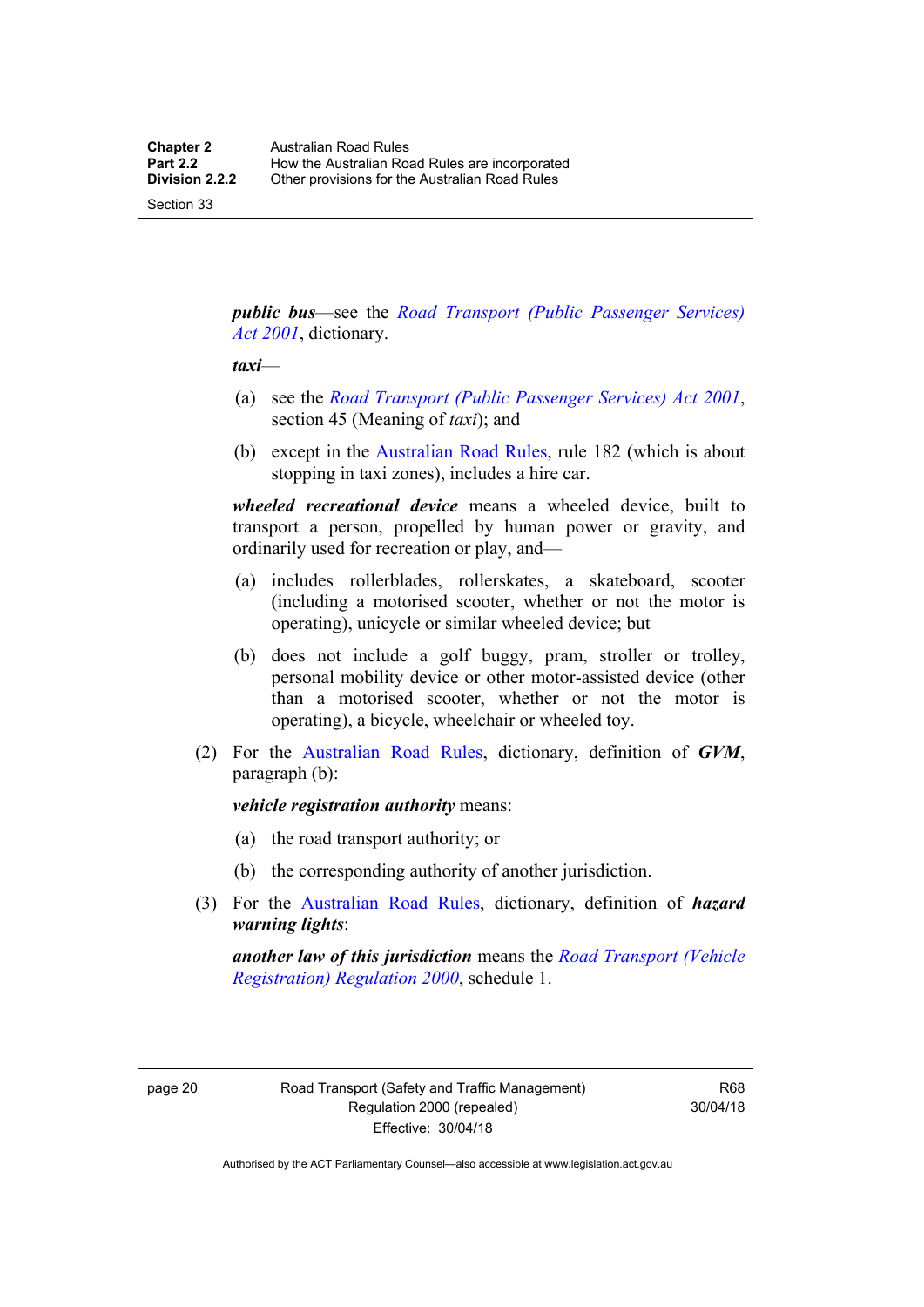- (4) For the [Australian Road Rules](http://www.legislation.act.gov.au//ni/db_37271/default.asp), dictionary, definition of *portable warning triangle*, a portable warning triangle is approved if it—
	- (a) is in the form of an equilateral triangle; and
	- (b) has a minimum height of 300mm; and
	- (c) has, on the front and back, red reflecting sheeting or material, or 9 red reflectors arranged in a triangular shape, causing a red reflection that would be clearly visible to a driver at night when the upper beam of light from any headlight on the vehicle (complying with the relevant provisions to the *[Road](http://www.legislation.act.gov.au/sl/2000-12)  [Transport \(Vehicle Registration\) Regulation 2000](http://www.legislation.act.gov.au/sl/2000-12)*), schedule 1 is projected directly onto the sign from a distance of 200m; and
	- (d) is of a robust and durable construction, capable of being readily erected to stand in an upright position and capable of remaining unaffected (to any material degree) by any reasonable force of wind or variation in weather conditions.
- (5) In this section:

*ADR* (or *Australian Design Rule*)—see the *[Road Transport](http://www.legislation.act.gov.au/sl/2000-12)  [\(Vehicle Registration\) Regulation 2000](http://www.legislation.act.gov.au/sl/2000-12)*, schedule 1, section 1.11 and section 1.13

*Note* The *[Road Transport \(Vehicle Registration\) Regulation 2000](http://www.legislation.act.gov.au/sl/2000-12)* defines *ADR* as a national standard under the *[Motor Vehicle Standards](http://www.comlaw.gov.au/Series/C2004A03813)  [Act 1989](http://www.comlaw.gov.au/Series/C2004A03813)* (Cwlth).

R68 30/04/18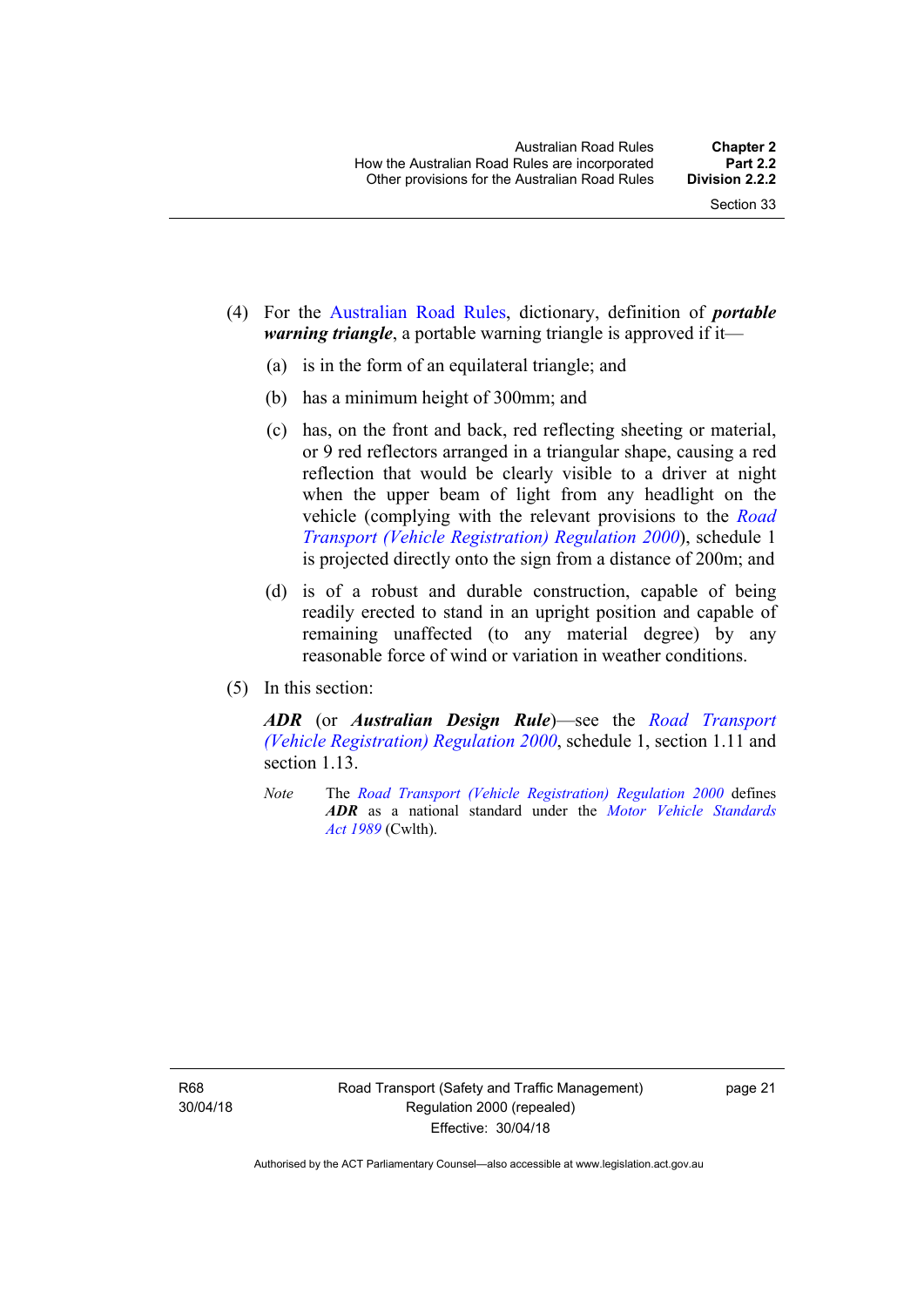**Chapter 2 Australian Road Rules**<br>**Part 2.3 Additional ACT road rules Part 2.3 Additional ACT road rules**<br>**Division 2.3.1** Noise and other nuisances **Division 2.3.1** Noise and other nuisances

Section 37

# **Part 2.3 Additional ACT road rules**

*Note* The [Australian Road Rules](http://www.legislation.act.gov.au//ni/db_37271/default.asp) are not completely self-contained and need to be read with associated laws of each jurisdiction. This part sets out some of the associated laws that are particular to the ACT. Provisions of Acts and other regulations included in the road transport legislation contain other provisions that are particular to the ACT.

## **Division 2.3.1 Noise and other nuisances**

#### **37 Making unnecessary engine noise**

The driver of a motor vehicle on a road must not make unnecessary noise by turning on, running or failing to turn off the vehicle's engine.

Maximum penalty: 20 penalty units.

*Note* Under the [Australian Road Rules,](http://www.legislation.act.gov.au//ni/db_37271/default.asp) r 291 it is an offence to start or drive a vehicle in a way that makes unnecessary noise or smoke.

#### **38 Emission of waste oil or grease**

 (1) A person must not use a motor vehicle or trailer on a road unless adequate precautions have been taken to prevent waste oil or grease from the machinery or from any other part of the vehicle from dropping onto the roadway.

Maximum penalty: 20 penalty units.

- *Note* The [Australian Road Rules,](http://www.legislation.act.gov.au//ni/db_37271/default.asp) r 293 requires the driver of a vehicle to remove oil or grease that falls from the vehicle in certain circumstances.
- (2) Without limiting the liability of anyone else, the responsible person for a motor vehicle or trailer must take reasonable steps to prevent a contravention of subsection (1) in relation to the vehicle.

Maximum penalty: 20 penalty units.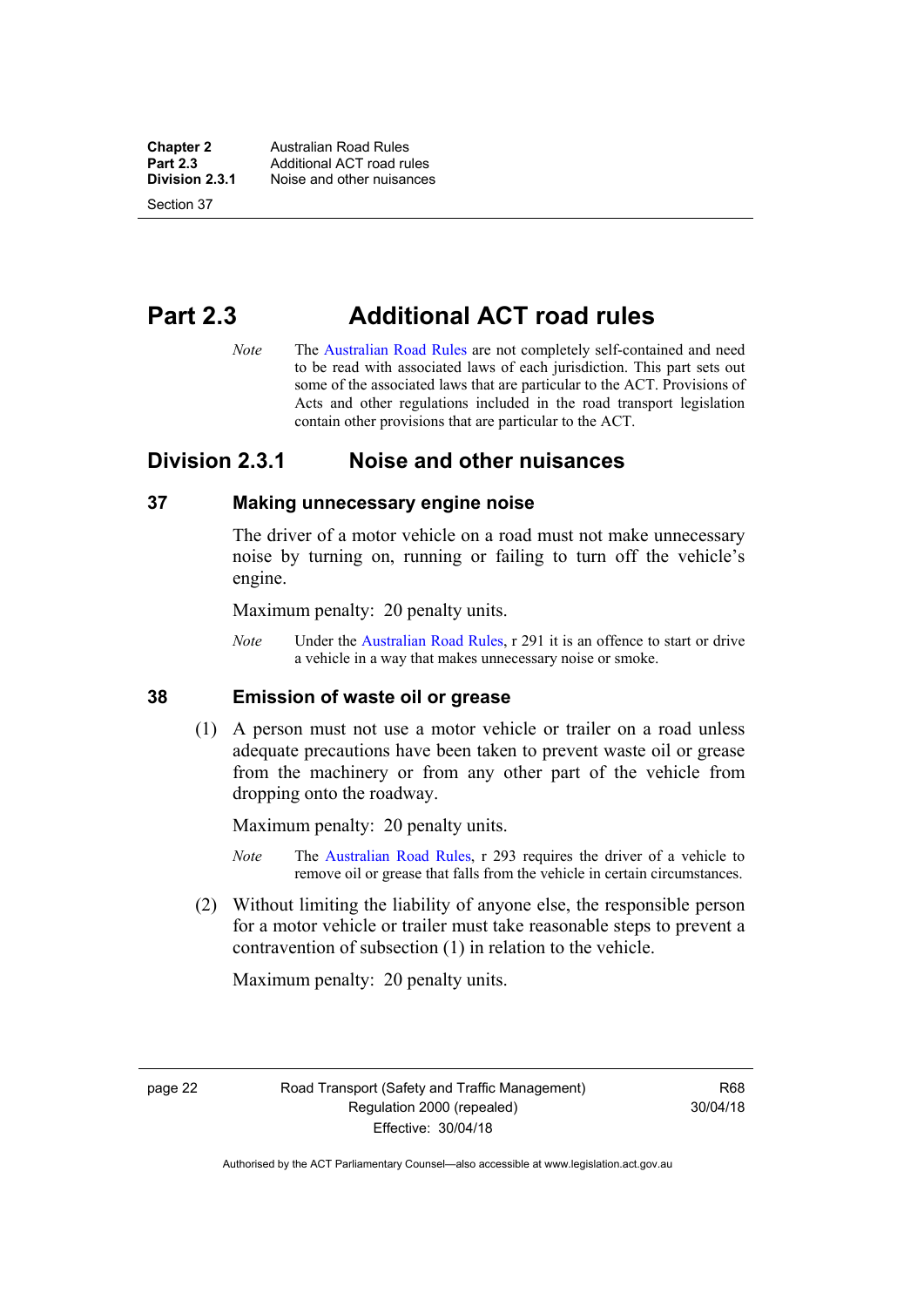# **Division 2.3.1A Bicycle riders**

#### **38A Keeping safe lateral distance when passing bicycle rider**

- (1) The driver of a motor vehicle passing the rider of a bicycle that is travelling in the same direction as the driver must pass the bicycle at a sufficient distance from—
	- (a) the bicycle; or
	- (b) if the rider is riding alongside another rider—the bicycle furthest to the right.

Maximum penalty: 20 penalty units.

- *Note* The [Australian Road Rules](http://www.legislation.act.gov.au//ni/db_37271/default.asp), r 129 requires the rider of a bicycle on a road, other than a multi-lane road, to ride as near as practicable to the far left side of the road.
- (2) This section does not apply to a driver of a light rail vehicle.
- (3) For this section—
	- (a) a driver passes a bicycle at a *sufficient distance from the*  **bicycle** if the driver passes at a lateral distance from the bicycle of—
		- (i) if the applicable speed limit at the point the driver passes the bicycle is not more than 60km/h—at least 1m; or
		- (ii) if the applicable speed limit at the point the driver passes the bicycle is more than 60km/h—at least 1.5m; and
	- (b) the *lateral distance* between a motor vehicle passing a bicycle and the bicycle is the distance between—
		- (i) the most distant point to the left—
			- (A) on the driver's vehicle; or
			- (B) on any projection from the vehicle (whether or not attached to the vehicle); and

R68 30/04/18 Road Transport (Safety and Traffic Management) Regulation 2000 (repealed) Effective: 30/04/18

page 23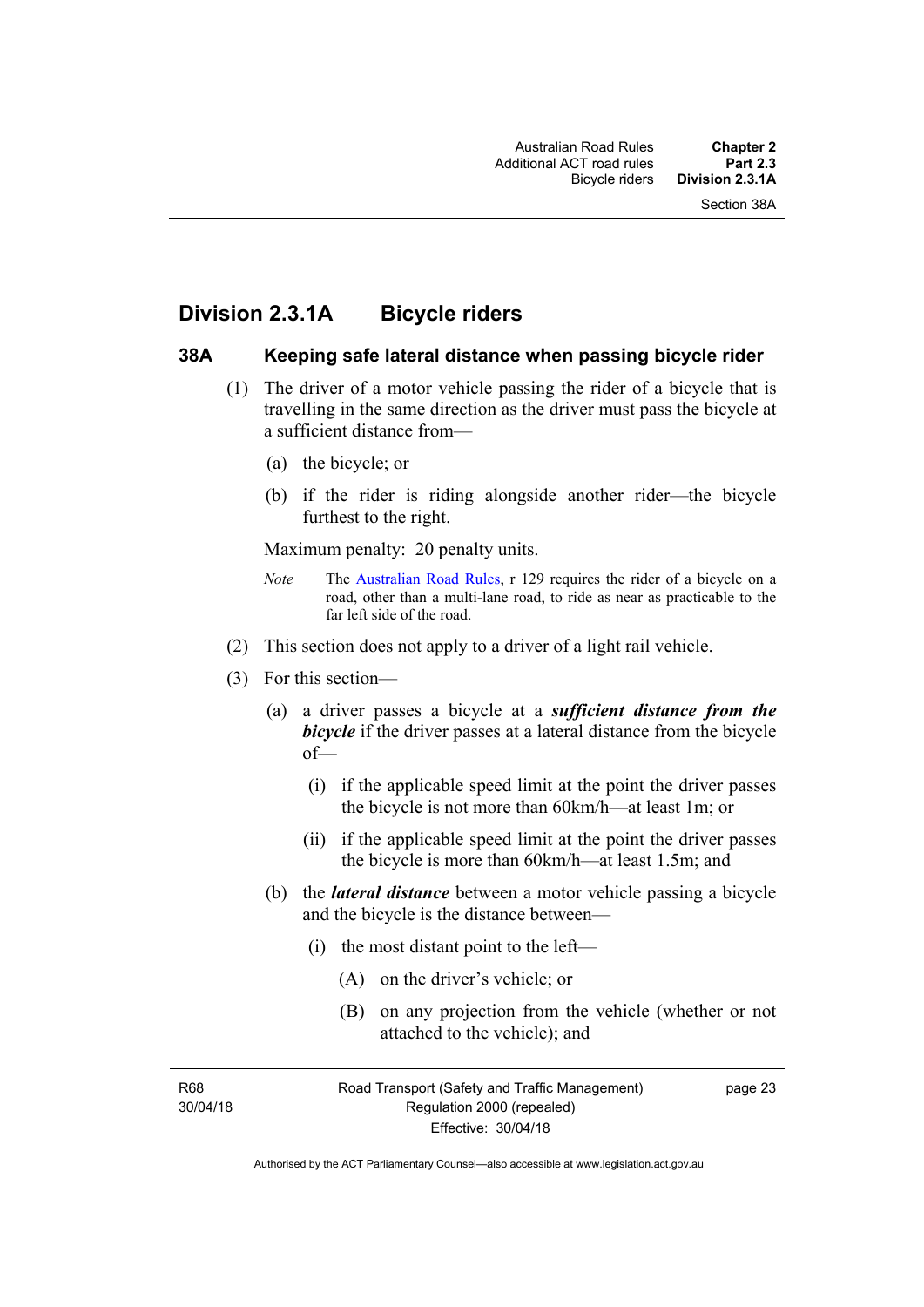- (ii) the most distant point to the right—
	- (A) on the bicycle (or any part of the bicycle); or
	- (B) on a rider of the bicycle; or
	- (C) on any bicycle trailer towed by the bicycle; or
	- (D) on any passenger in or on any bicycle trailer.

#### **Examples—part of a bicycle**

basket, pannier bags

#### **Example—not part of a bicycle**

a flag or stick, whether or not flexible, attached to the bicycle, that projects sideways from the bicycle

*Note* An example is part of the regulation, is not exhaustive and may extend, but does not limit, the meaning of the provision in which it appears (see [Legislation Act](http://www.legislation.act.gov.au/a/2001-14), s 126 and s 132).

#### **38B Exceptions for passing bicycle rider**

- (1) The driver of a motor vehicle passing the rider of a bicycle that is travelling in the same direction as the driver may make a permitted manoeuvre to pass the rider if—
	- (a) the driver has a clear view of any approaching traffic; and
	- (b) the permitted manoeuvre is necessary to comply with section 38A; and
	- (c) the driver can do so safely.
- (2) In this section:

#### *permitted manoeuvre* means—

 (a) if the driver is driving on a two-way road without a dividing line or median strip—drive to the right of the centre of the road; or

page 24 Road Transport (Safety and Traffic Management) Regulation 2000 (repealed) Effective: 30/04/18

R68 30/04/18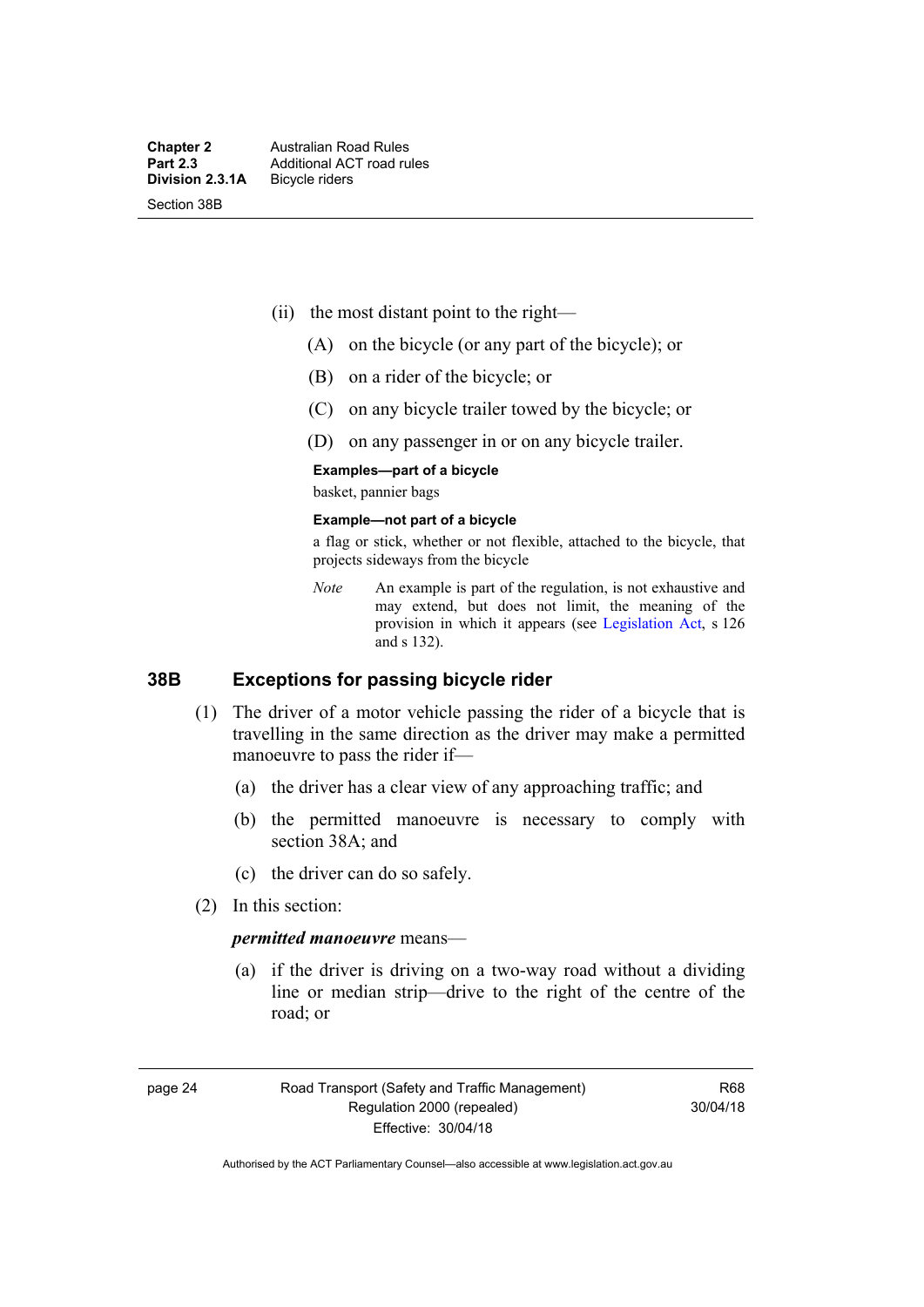- (b) if the driver is driving on a road with a dividing line—drive to the right of the dividing line; or
- (c) drive on a dividing strip that is at the same level as the road; or
- (d) drive on or over a single continuous line; or
- (e) drive on or over 2 parallel lines; or
- (f) drive along a side, or surrounding, of a painted island.
- *Note* See the [Australian Road Rules,](http://www.legislation.act.gov.au//ni/db_37271/default.asp) r 46 or r 48 for the requirement to give left or right change of direction signal.

#### **38C Riding across road on crossing**

- (1) The rider of a bicycle may ride across a road, or part of a road, on the following (a *crossing*) if the rider complies with this section:
	- (a) a children's crossing; or
	- (b) a marked foot crossing; or
	- (c) a pedestrian crossing.
- (2) The rider of the bicycle may only ride across a road, or part of a road, on a crossing if—
	- (a) the rider approaches the crossing no faster than 10km/h; and
	- (b) before riding on the crossing, the rider looks for approaching traffic and is prepared to stop; and
	- (c) the rider rides no faster than 10km/h on the crossing; and
	- (d) the rider gives way to pedestrians on the crossing; and
	- (e) the rider keeps to the left of any oncoming bicycle or pedestrian; and
	- (f) on a marked foot crossing with bicycle crossing lights—the crossing is showing a green bicycle crossing light; and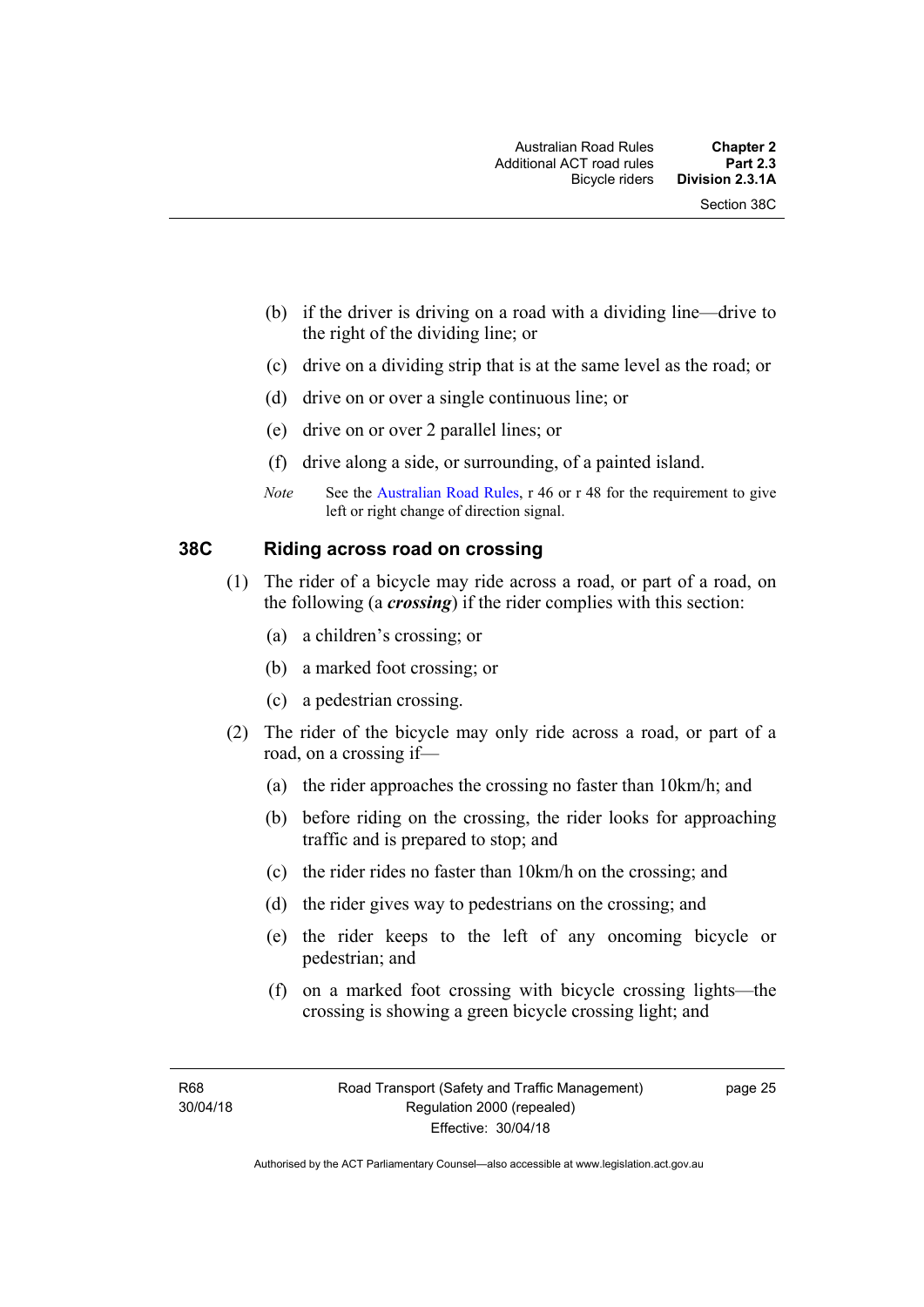(g) on a marked foot crossing without bicycle crossing lights—the crossing is showing a green pedestrian crossing light.

Maximum penalty: 20 penalty units.

*Note* See the [Australian Road Rules](http://www.legislation.act.gov.au//ni/db_37271/default.asp), r 260 and r 262 for the circumstances in which a rider of a bicycle is allowed to cross a road at bicycle crossing lights.

#### **38D Application of ARRs to riders crossing road on crossing**

- (1) The [Australian Road Rules,](http://www.legislation.act.gov.au//ni/db_37271/default.asp) rule 65 (Giving way at a marked foot crossing (except at an intersection) with a flashing yellow traffic light) applies as if a reference to a pedestrian on the crossing also includes a reference to a rider of a bicycle on the crossing.
- (2) The [Australian Road Rules](http://www.legislation.act.gov.au//ni/db_37271/default.asp), rule 80 (Stopping at a children's crossing) applies as if a reference to a pedestrian on the crossing also includes a reference to a rider of a bicycle on the crossing.
- (3) The [Australian Road Rules,](http://www.legislation.act.gov.au//ni/db_37271/default.asp) rule 81 (Giving way at a pedestrian crossing) applies as if a reference to a pedestrian on the crossing also includes a reference to a rider of a bicycle on the crossing.
- (4) The [Australian Road Rules](http://www.legislation.act.gov.au//ni/db_37271/default.asp), rule 262 (Proceeding when bicycle crossing lights change to yellow or red) applies to a rider of a bicycle crossing a marked foot crossing without bicycle lights when the crossing shows a green pedestrian crossing light as if a reference to a bicycle crossing light were a reference to a pedestrian crossing light.
- (5) The [Australian Road Rules](http://www.legislation.act.gov.au//ni/db_37271/default.asp), rule 248 (No riding across a road on a crossing) does not apply.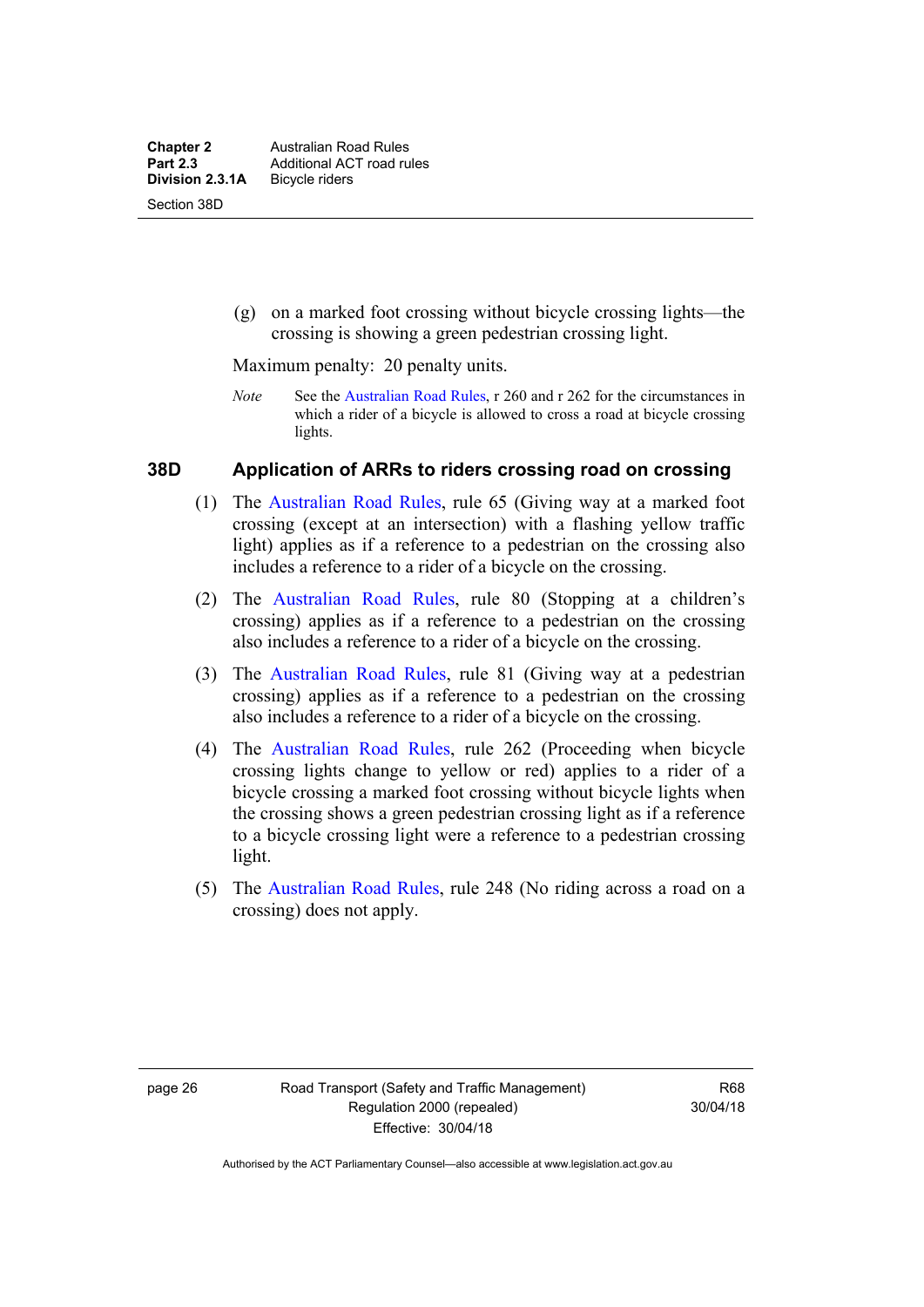# **Division 2.3.1B People using personal mobility devices**

#### **38E Definitions—div 2.3.1B**

In this division:

*footpath*—see the [Australian Road Rules](http://www.legislation.act.gov.au//ni/db_37271/default.asp), dictionary.

*shared path*—see the [Australian Road Rules](http://www.legislation.act.gov.au//ni/db_37271/default.asp), rule 242 (2).

*use*, a personal mobility device, means travel in or on the personal mobility device.

### **38F Person using personal mobility device must wear bicycle helmet**

A person using a personal mobility device must wear an approved bicycle helmet securely fitted and fastened on the user's head.

Maximum penalty: 20 penalty units.

*Note Approved bicycle helmet*—see s 33 (1).

#### **38G Warning device on personal mobility device**

A person must not use a personal mobility device if the personal mobility device is not fitted with a bell, horn or similar warning device that is in working order.

Maximum penalty: 20 penalty units.

#### **38H Personal mobility device use at night**

A person commits an offence if—

(a) the person uses a personal mobility device at night or in hazardous weather conditions causing reduced visibility; and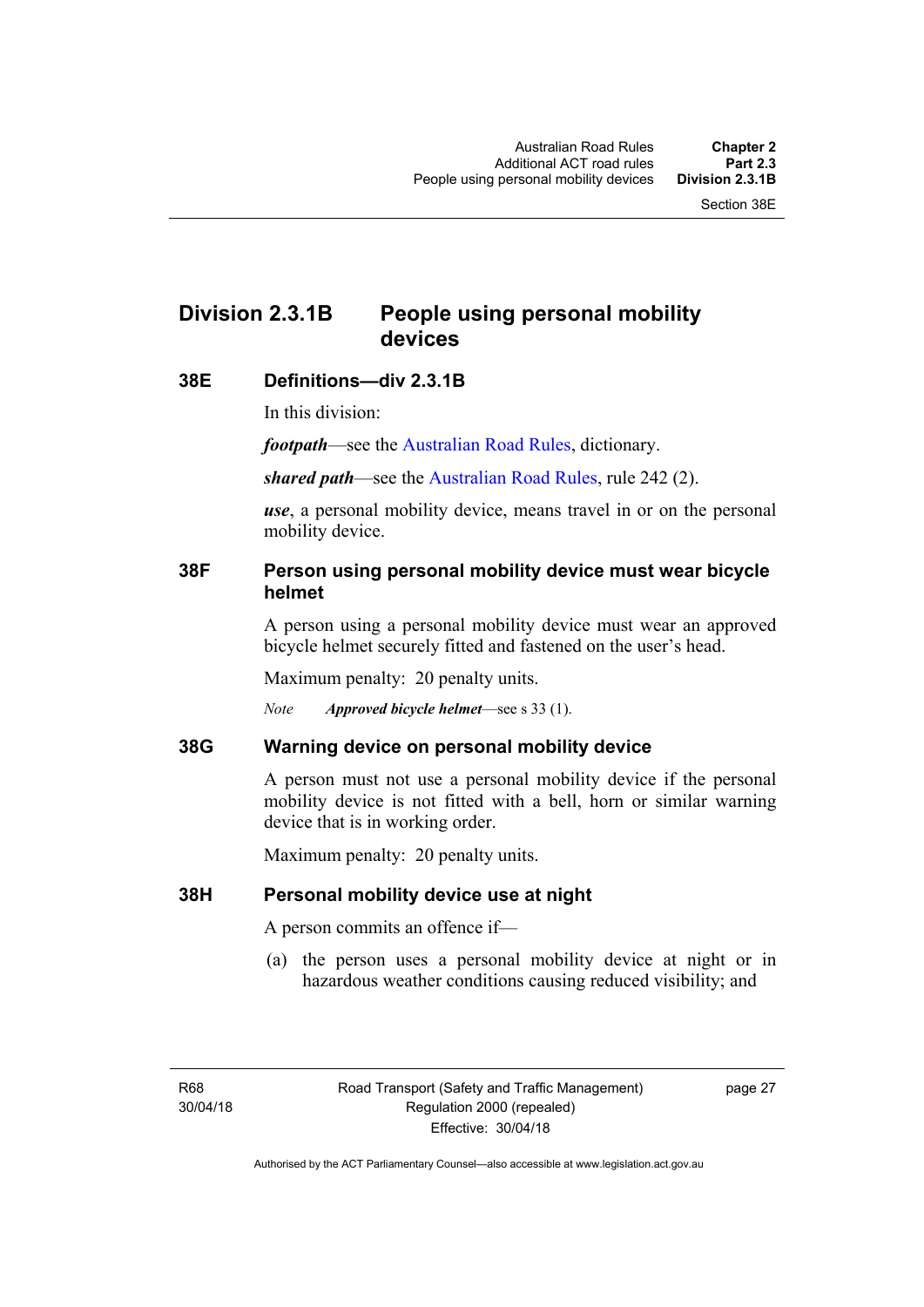- (b) the person fails to display, on themself or the personal mobility device—
	- (i) a flashing or steady white light that is clearly visible for at least 200m from the front of the personal mobility device; or
	- (ii) a flashing or steady red light that is clearly visible for at least 200m from the rear of the personal mobility device; or
	- (iii) a red reflector that is clearly visible for at least 50m from the rear of the personal mobility device when light is projected onto it by a vehicle's headlight on low-beam.

Maximum penalty: 20 penalty units.

### **38I Personal mobility device use on footpaths or shared paths**

- (1) A person commits an offence if—
	- (a) the person uses a personal mobility device on a footpath or shared path; and
	- (b) the person fails to—
		- (i) keep to the left of the footpath or shared path; or
		- (ii) give way to another pedestrian (except another pedestrian using a personal mobility device) who is on the footpath or shared path.

Maximum penalty: 20 penalty units.

 (2) Subsection (1) (b) (i) does not apply if it is not practicable to travel on the left of the footpath or shared path.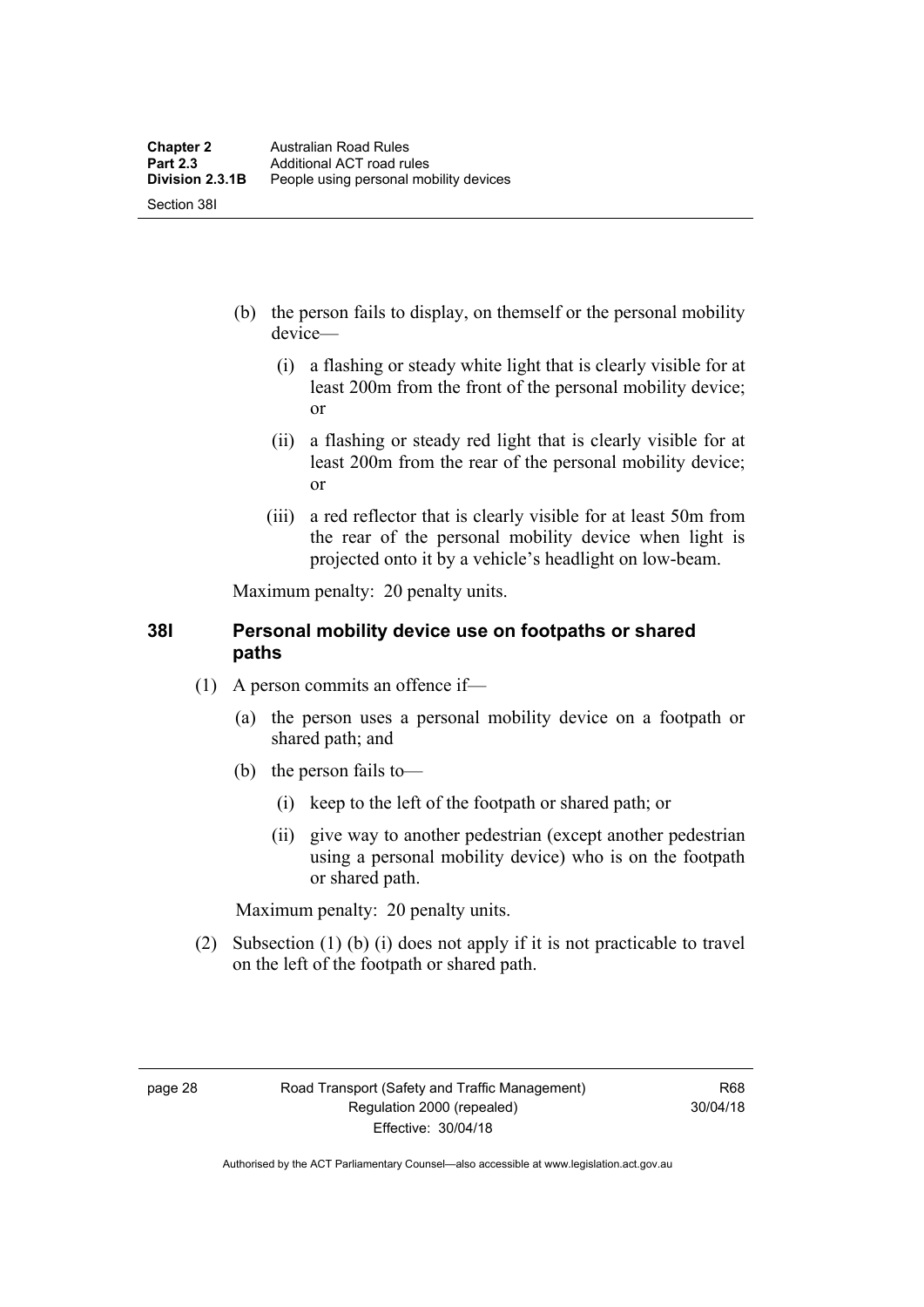## **38K Personal mobility device not to be used in bicycle lane on a road**

 (1) A person must not use a personal mobility device in a bicycle lane on a length of road.

Maximum penalty: 20 penalty units.

- (2) Subsection (1) does not apply if—
	- (a) there is no footpath, nature strip or shared path adjacent to the road (an *adjacent area*); or
	- (b) it is impracticable to travel on the adjacent area.

#### **38L Personal mobility device used to cross road on crossing**

- (1) A person using a personal mobility device to cross a road, or part of a road, on a crossing commits an offence if the person—
	- (a) approaches the crossing faster than 10km/h; or
	- (b) fails to look for approaching traffic and has not prepared to stop before starting to cross at the crossing; or
	- (c) travels faster than 10km/h on the crossing; or
	- (d) fails to give way to other pedestrians on the crossing; or
	- (e) fails to keep to the left of any oncoming bicycle or other pedestrian; or
	- (f) on a marked foot crossing—starts to cross the road if the crossing is not showing a green pedestrian crossing light.

Maximum penalty: 20 penalty units.

(2) In this section:

*crossing* means any of the following:

(a) a children's crossing;

R68 30/04/18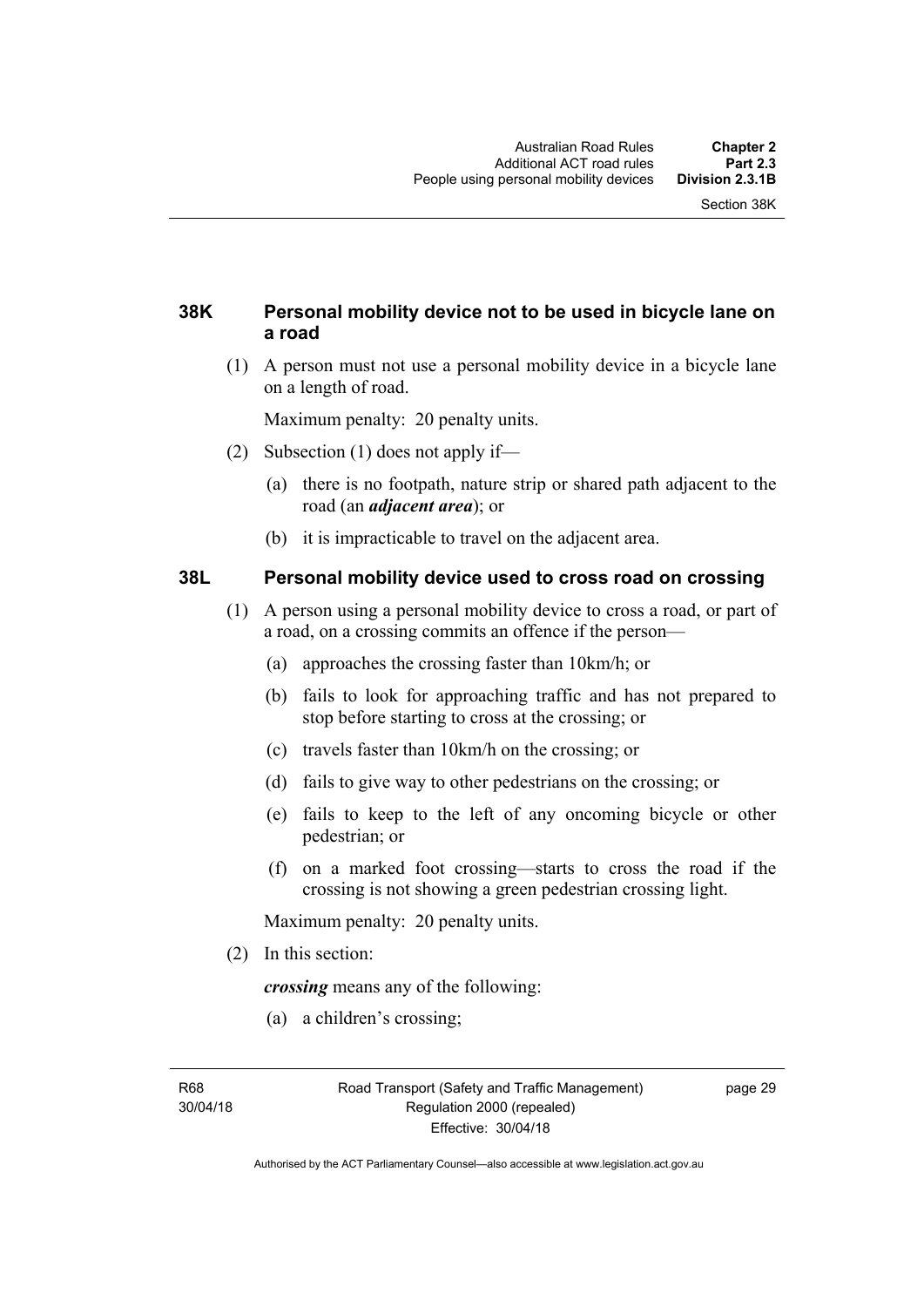- (b) a marked foot crossing;
- (c) a pedestrian crossing.

#### **38M Personal mobility device use alongside more than 1 other person using personal mobility device**

 (1) A person must not use a personal mobility device on a road or crossing alongside 2 or more other people using personal mobility devices.

Maximum penalty: 20 penalty units.

- (2) Subsection (1) does not apply if the person is overtaking the other people.
	- *Note* The defendant has an evidential burden in relation to the matters mentioned in subsection (2) (see [Criminal Code,](http://www.legislation.act.gov.au/a/2002-51) s 58).
- (3) In this section:

*crossing*—see section 38L (2).

*line of traffic*—see the [Australian Road Rules,](http://www.legislation.act.gov.au//ni/db_37271/default.asp) dictionary.

*marked lane*—see the [Australian Road Rules](http://www.legislation.act.gov.au//ni/db_37271/default.asp), dictionary.

*road* does not include a road-related area, but includes a bicycle path, footpath, shared path and a shoulder of a road.

## **Division 2.3.2 Driver and passenger safety**

#### **39 Safety of persons on trailers**

 (1) A person must not travel on a road in or on any part of a trailer that is not a part designed primarily for the carriage of passengers or goods.

Maximum penalty: 20 penalty units.

page 30 Road Transport (Safety and Traffic Management) Regulation 2000 (repealed) Effective: 30/04/18

R68 30/04/18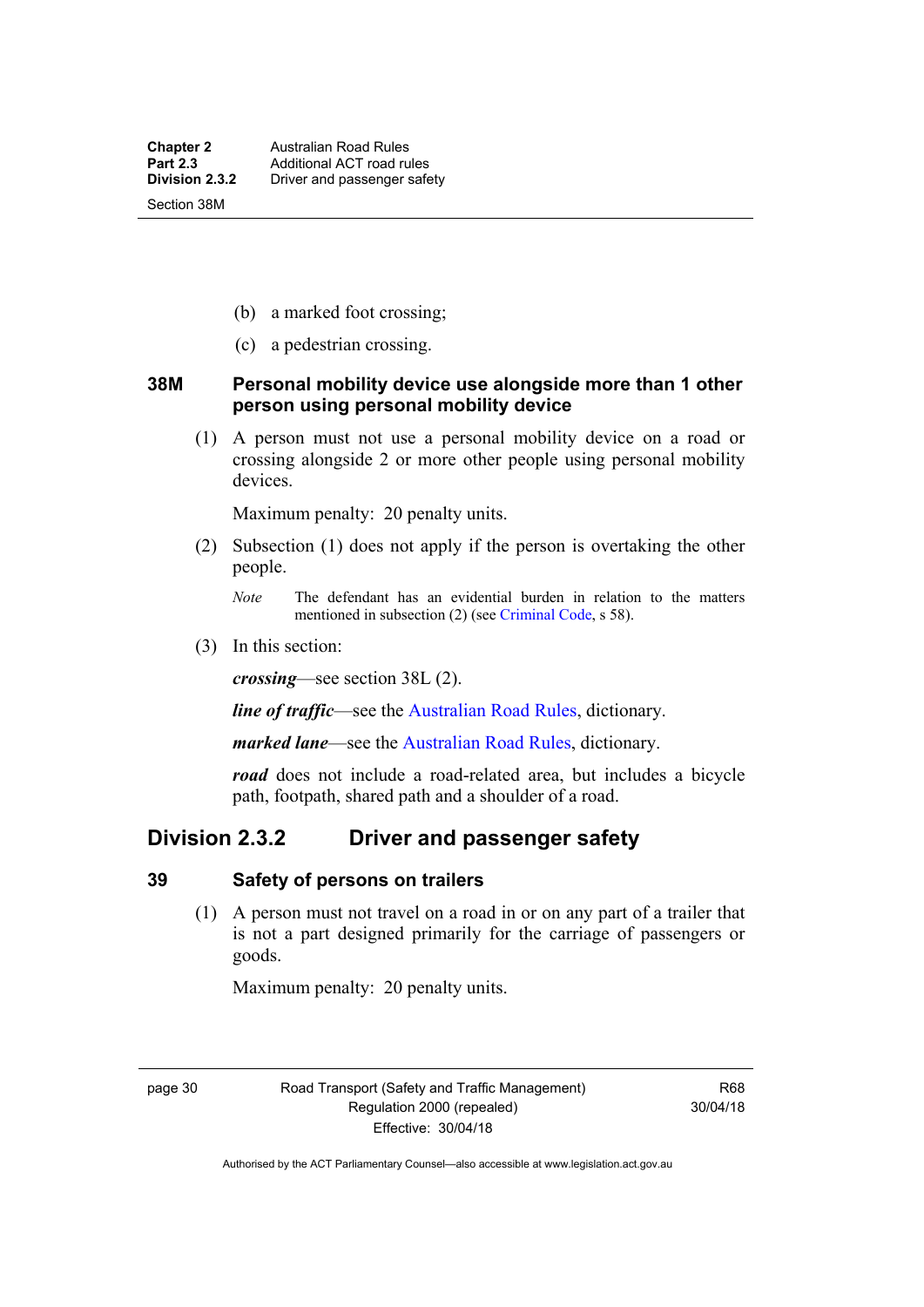(2) A person must not travel on a road in or on any part of a trailer that is a part designed primarily for the carriage of goods if the part is not enclosed.

Maximum penalty: 20 penalty units.

- (3) This section does not apply to a person—
	- (a) who is in or on a police vehicle or emergency vehicle; or
	- (b) engaged in the door-to-door delivery or collection of goods, or in the collection of waste or garbage, in or on a trailer that is not travelling faster than 25km/h; or
	- (c) if, in all the circumstances, there is a no reasonable danger of the person falling or being thrown from the trailer, or being injured, because the person is travelling in a way prohibited by this section.
- (4) In this section:

*enclosed*, for a part of a trailer, means enclosed by—

- (a) the structure of the trailer; or
- (b) a canopy, cage or other device fitted to the trailer that is of a kind approved by the road transport authority under section 66 (1) (f) (Approvals etc by road transport authority).
- *Note* The [Australian Road Rules](http://www.legislation.act.gov.au//ni/db_37271/default.asp), r 298 prohibits a driver from driving a motor vehicle towing a trailer with a person in or on the trailer, unless the trailer is exempt from the rule under another law of this jurisdiction. Section 30 provides the exemption from the rule.

#### **40 Passengers in sidecars to be seated**

 (1) A passenger in a sidecar attached to a motorbike that is moving, or is stationary but not parked, on a road must sit in a place in the sidecar designed for use by a passenger.

Maximum penalty: 20 penalty units.

R68 30/04/18 page 31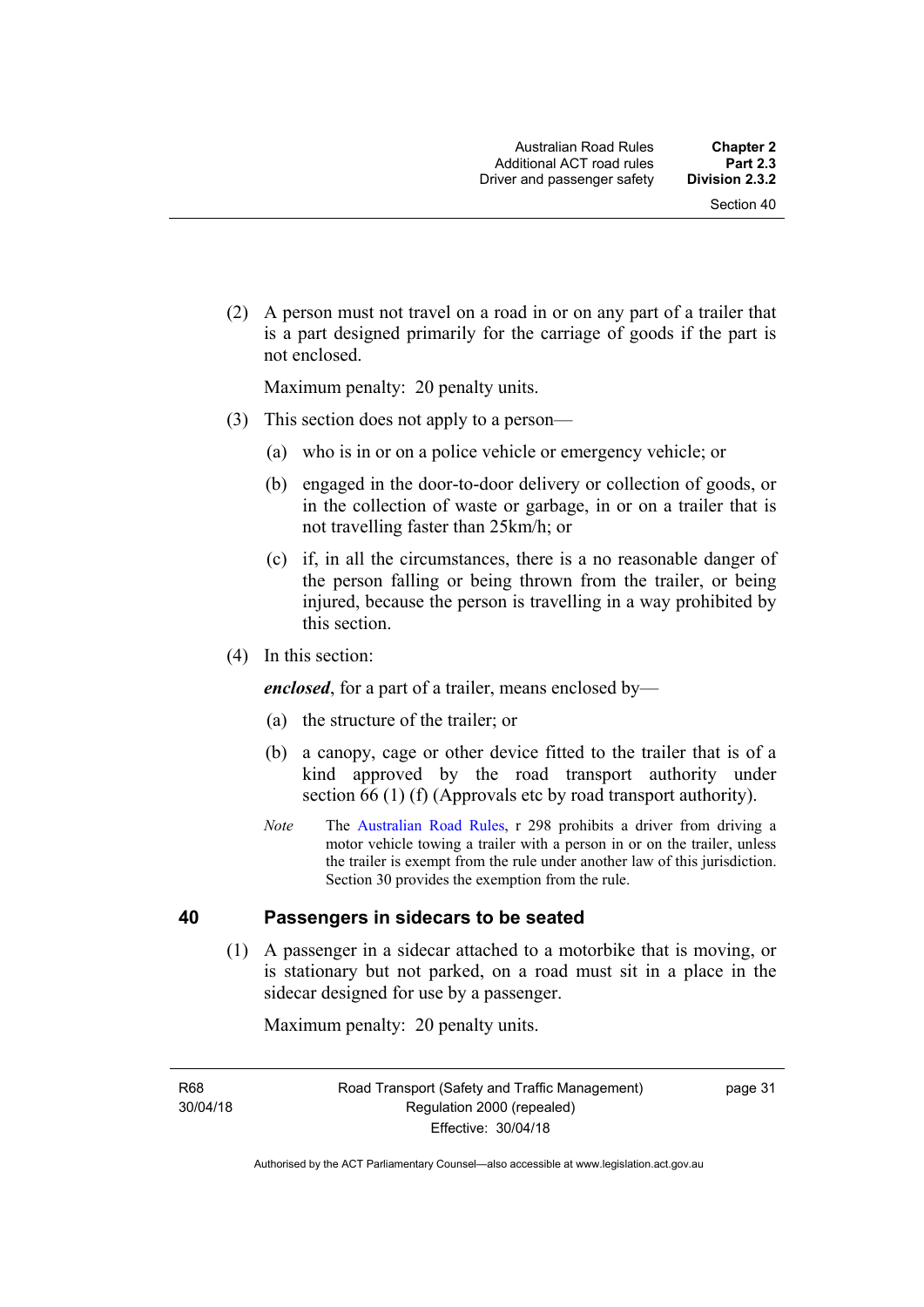(2) The rider of a motorbike must not ride with a passenger in a sidecar unless the passenger complies with subsection (1).

Maximum penalty: 20 penalty units.

## **Division 2.3.3 Trailers and towing**

*Note* The following rules of the [Australian Road Rules](http://www.legislation.act.gov.au//ni/db_37271/default.asp) apply to the towing of vehicles:

- r 216 (which is about the lights that must be used when towing a vehicle at night or in hazardous weather conditions)
- r 254 (which is about the towing of bicycles)
- $r 257$  (which is about riding with a person on a bicycle trailer)
- r 292 (which is about towing a vehicle with an insecure or overhanging load)
- r 294 (which is about keeping control of a motor vehicle or trailer being towed)
- r 295 (which is about towing another vehicle with a towline)
- r 298 (which is about driving with a person in a trailer)
- r 312 (which provides certain exemptions for tow truck drivers).

#### **41 Number of vehicles that may be drawn**

 (1) The driver of an articulated vehicle must not tow any other vehicle on a road.

Maximum penalty: 20 penalty units.

 (2) The driver of a motor vehicle must not tow more than 1 other vehicle on a road.

Maximum penalty: 20 penalty units.

 (3) The road transport authority may exempt a vehicle or person from subsection  $(1)$  or  $(2)$ .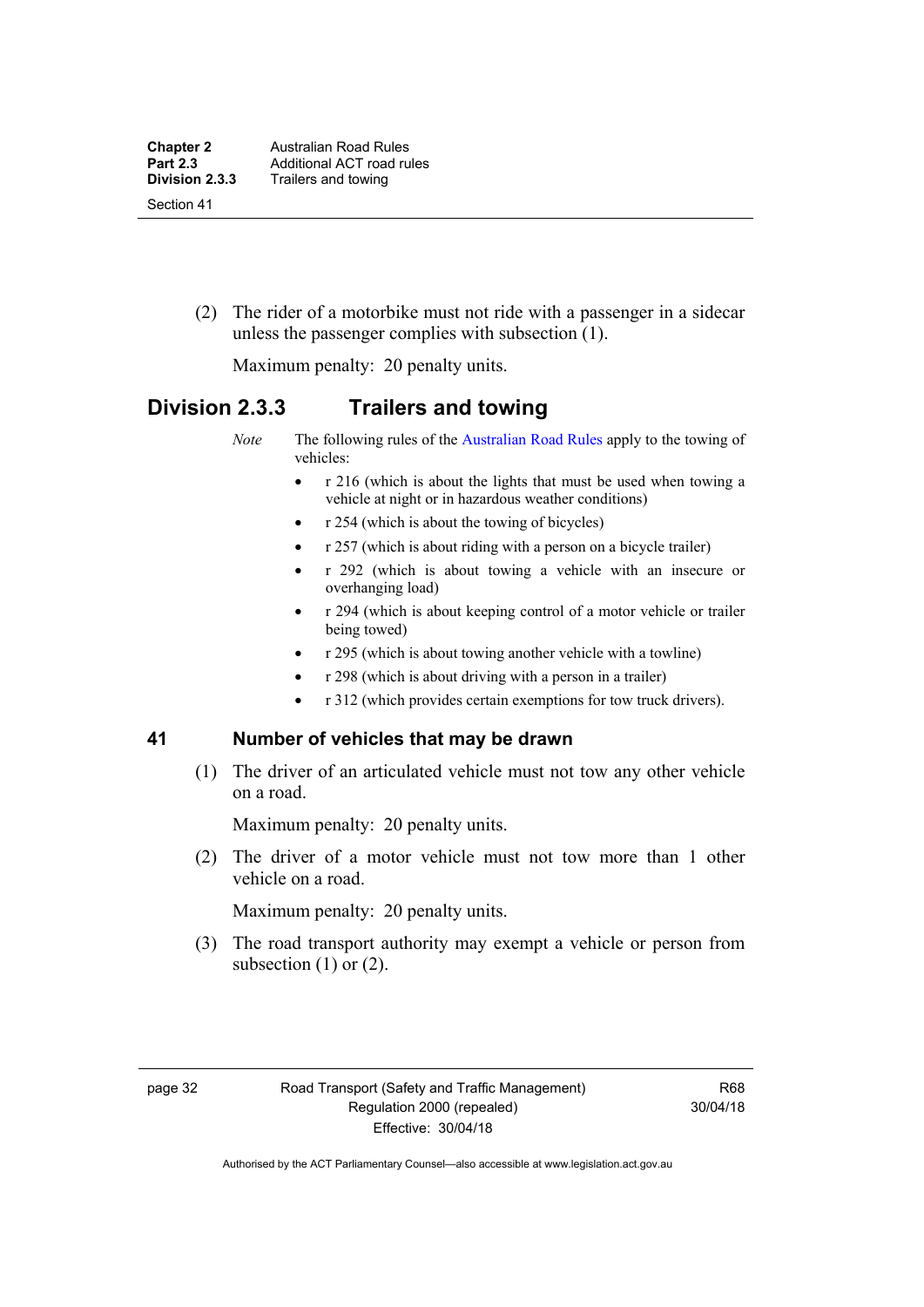- (4) Subsection (2) does not apply in relation to a tow truck that is towing an articulated vehicle (other than a B-double or road train) if—
	- (a) the articulated vehicle has broken down on a road and it is necessary for it to be towed away; or
	- (b) the articulated vehicle has been involved in a crash on a road and it is necessary for it to be towed away.
- (5) Subsection (2) does not apply to a motor vehicle that is towing another vehicle using a lift and tow trailer if—
	- (a) the other vehicle is partly supported by the lift and tow trailer; and
	- (b) the vehicle is not towed at faster than 60 km/h; and
	- (c) the combined weight of the towed vehicle and the lift and tow trailer is not more than the unladen weight of the towing vehicle.
- (6) Subsection (2) does not apply to—
	- (a) a tractor-harvester-cutting head trailer combination; or
	- (b) a tractor with multiple implements attached, if the implements are normally used as a single unit when performing agricultural operations; or
	- (c) a tractor and implement combination towing a fuel trailer or laser tower; or
	- (d) an articulated low-loader consisting of a prime mover towing a converter dolly and a semitrailer; or
	- (e) a B-double, dog trailer or road train; or
	- (f) a light rail vehicle.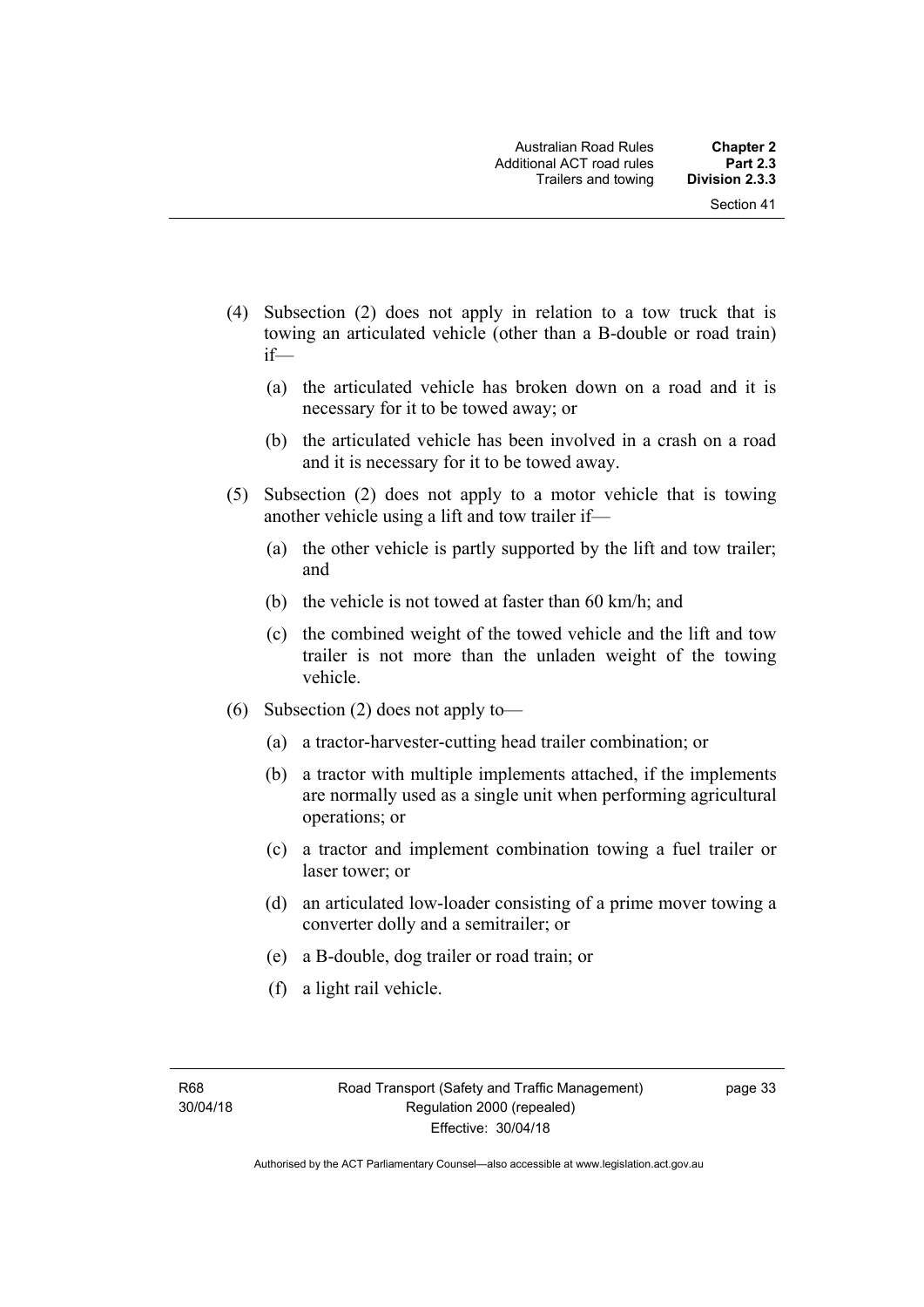(7) In this section:

*articulated vehicle* means a motor vehicle, other than a light rail vehicle, with—

- (a) 2 rigid sections, each of which has wheels; and
- (b) the rear section pivoted on, and part of the rear section (other than a pole, drawbar or similar device, or an accessory of the motor vehicle) superimposed on, the front section.

#### **42 Towing by vehicles under 4.5t**

- (1) The driver of a motor vehicle (the *towing vehicle*) must not tow another vehicle (the *towed vehicle*) on a road if the laden weight of the towed vehicle is more than—
	- (a) the capacity of the towing attachment fitted to the towing vehicle; or
	- (b) the maximum laden weight for the towed vehicle.

Maximum penalty: 20 penalty units.

- (2) Subsection (1) does not apply to the driver if the towing vehicle has a GVM over 4.5t.
- (3) The road transport authority may exempt a vehicle or person from subsection (1).
- (4) In this section:

*maximum laden weight*, for the towed vehicle, means—

 (a) the maximum laden weight for a towed vehicle specified by the manufacturer of the towing vehicle in relation to the towing vehicle; or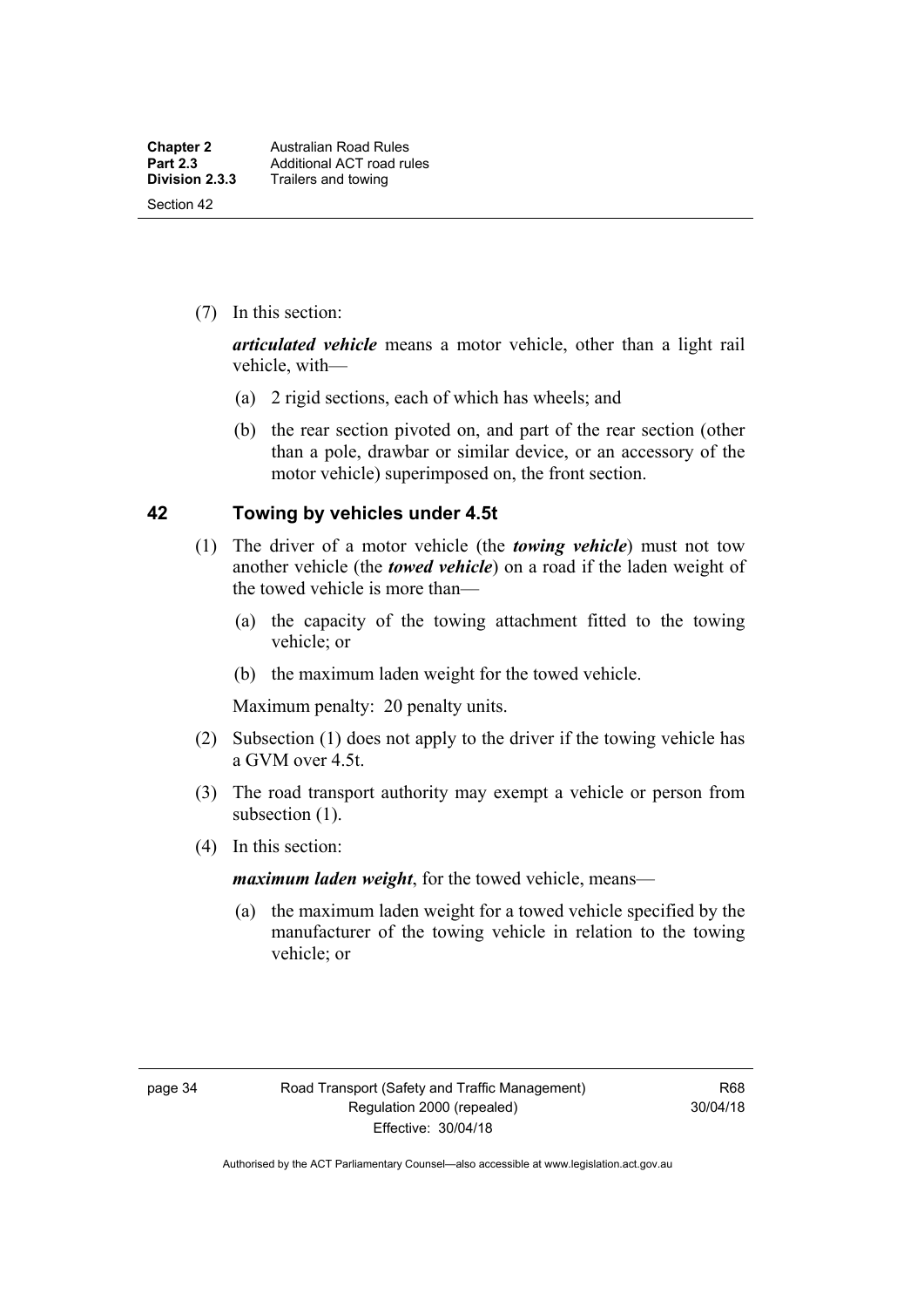- (b) if there is no such specification by the manufacturer, the manufacturer of the vehicle cannot be identified or the specification is not appropriate because the towing vehicle has been modified—
	- (i) 1.5 times the unladen weight of the towing vehicle if the towed vehicle is fitted with a braking system that is working properly; or
	- (ii) the unladen weight of the towing vehicle in any other case.

# **Division 2.3.4 Lights on vehicles**

- *Note* The following rules of the [Australian Road Rules](http://www.legislation.act.gov.au//ni/db_37271/default.asp) apply to lights on vehicles:
	- r 215 (which is about using lights when driving at night or in hazardous weather conditions)
	- r 216 (which is about the lights that must be used when towing a vehicle at night or in hazardous weather conditions)
	- r 217 (which is about using rear fog lights)
	- r 218 (which is about using headlights on high-beam)
	- r 219 (which is about not using lights to dazzle other road users)
	- r 220 (which is about the use of lights on a vehicle that is stopped)
	- r 221 (which is about using hazard warning lights)
	- r 222 (which is about the use of warning lights on buses carrying children)
	- r 223 (which is about using lights when riding an animal-drawn vehicle at night or in hazardous weather conditions)
	- r 259 (which is about using lights when riding a bicycle at night).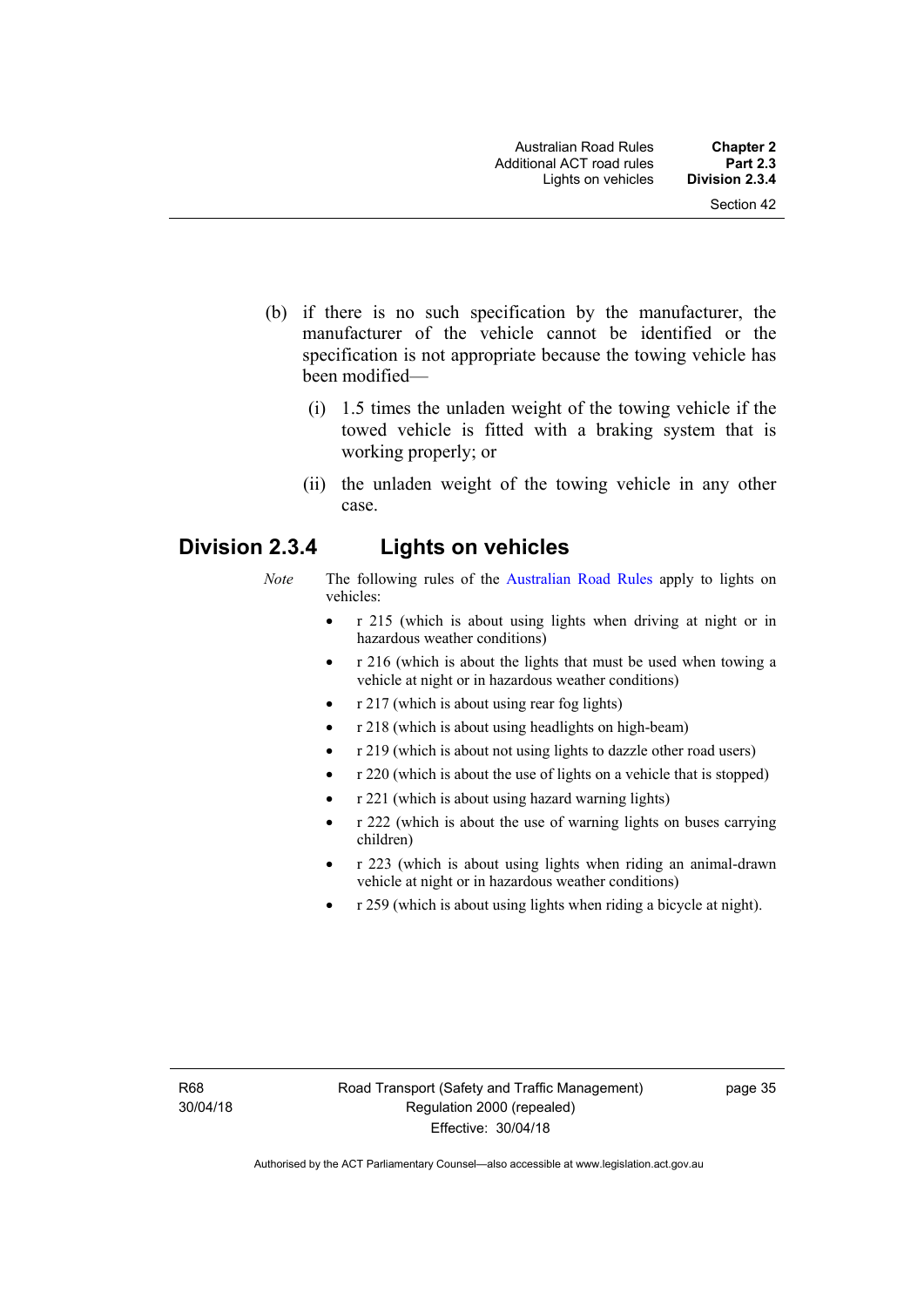Section 43

**43 Lights on motor vehicles generally**

- (1) The driver of a motor vehicle fitted with a spotlight or searchlight must not operate the light, or allow it to be operated, on a road unless—
	- (a) the vehicle is stationary, the light is operated only for examining or making adjustments or repairs to a vehicle, and light from it is not projected further than 6m; or
	- (b) the light is operated for the temporary purpose of reading or looking for a notice, sign, house number or something similar; or
	- (c) the vehicle is a police vehicle; or
	- (d) the vehicle is being used by the Territory, the Commonwealth or any public authority.

Maximum penalty: 20 penalty units.

- (2) The driver of a motor vehicle fitted with an additional headlight permitted to be fitted under the *[Road Transport \(Vehicle](http://www.legislation.act.gov.au/sl/2000-12)  [Registration\) Regulation 2000](http://www.legislation.act.gov.au/sl/2000-12)*, schedule 1 must not operate the headlight, or allow it to be operated, if—
	- (a) the vehicle is being driven on a length of road in a built-up area; or
	- (b) the driver is driving less than—
		- (i) 200m behind a vehicle travelling in the same direction as the driver; or
		- (ii) 200m from an oncoming vehicle.

Maximum penalty: 20 penalty units.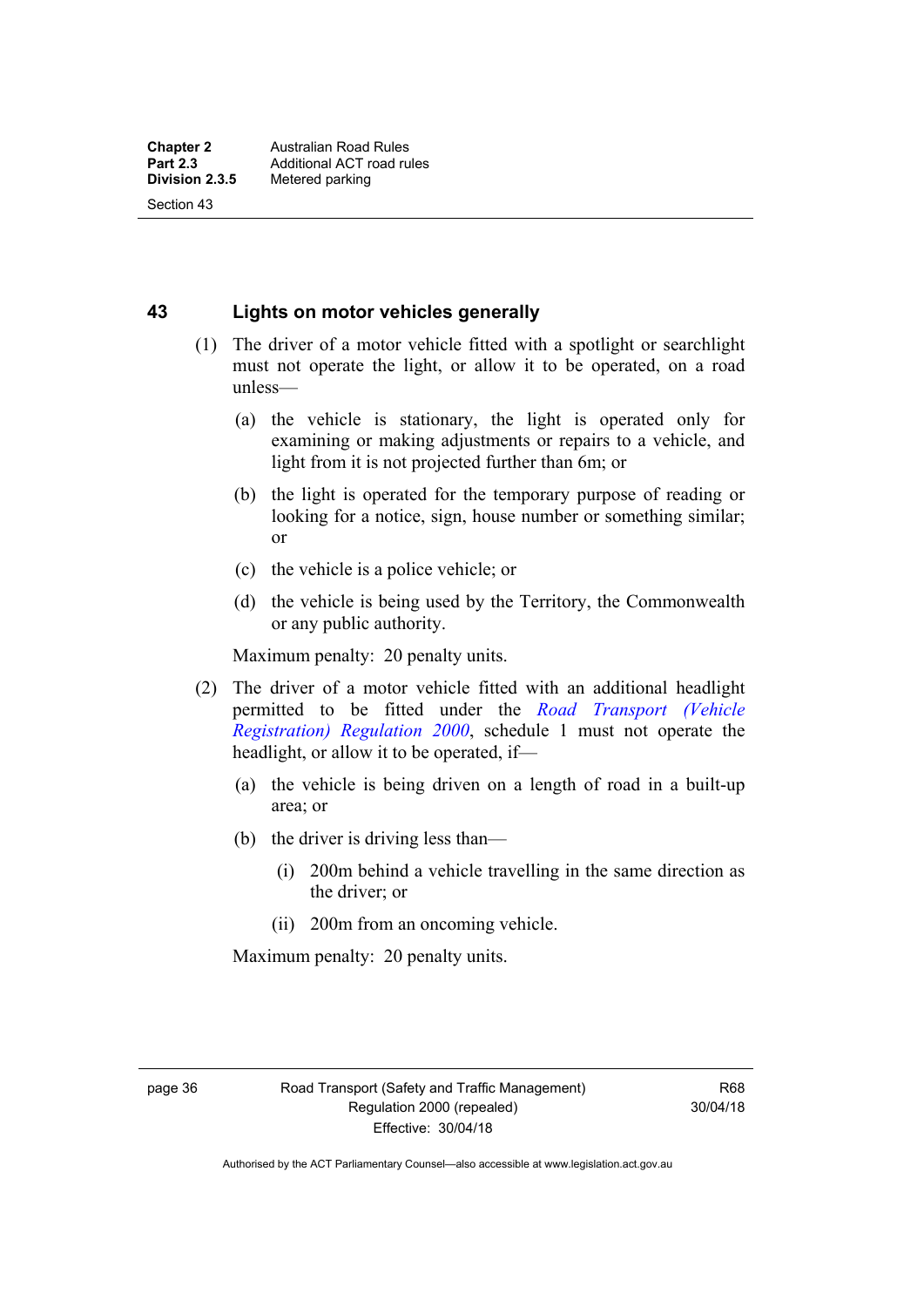# **Division 2.3.5 Metered parking**

- *Note* The rules of the [Australian Road Rules](http://www.legislation.act.gov.au//ni/db_37271/default.asp) that apply to the parking of vehicles include the following:
	- r 189 (which is about double parking)
	- r 203 (which is about stopping in a parking area for people with disabilities)
	- r 205 (which is about parking for longer than indicated)
	- r 207 (which is about parking where fees are payable)
	- r 208 (which is about parallel parking on a road, except in a median strip parking area)
	- r 209 (which is about parallel parking in a median strip parking area)
	- r 210 (which is about angle parking)
	- r 211 (which is about parking in parking bays).

### **44 Metered parking—parking in spaces**

- (1) A driver commits an offence if—
	- (a) the driver parks in a metered parking area; and
	- (b) the driver's vehicle is not parked in a metered parking space.

Maximum penalty: 20 penalty units.

 (2) A driver must not park the driver's vehicle in a metered parking space if another vehicle is parked in the space.

Maximum penalty: 20 penalty units.

- (3) Subsection (2) does not apply to the rider of a motorbike if the other vehicle is also a motorbike.
- (4) A driver who parks in a metered parking space must position the driver's vehicle completely within the space.

Maximum penalty: 20 penalty units.

R68 30/04/18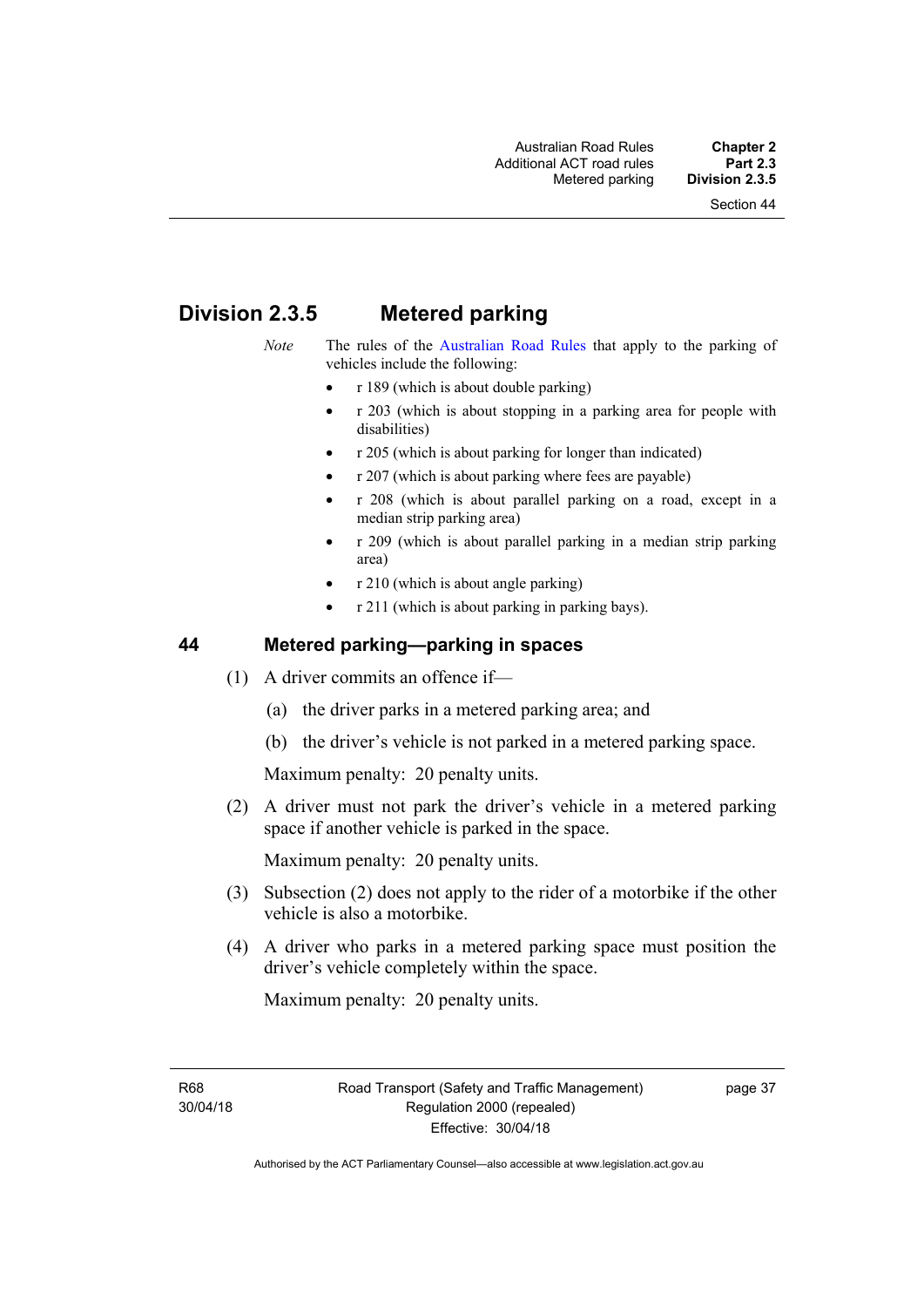Section 44AA

#### **44AA Metered parking—parking in spaces—motorbikes**

- (1) The rider of a motorbike commits an offence if—
	- (a) the rider parks the motorbike in a metered parking space; and
	- (b) there are more than 2 other motorbikes already parked in the space.

Maximum penalty: 20 penalty units.

- (2) The rider of a motorbike commits an offence if—
	- (a) the rider parks the motorbike in a metered parking space; and
	- (b) another motorbike is already parked in the space; and
	- (c) the rider parks the motorbike in a position that unreasonably obstructs the path of the other motorbike out of the space.

Maximum penalty: 20 penalty units.

#### **44A Metered parking—parking fees**

(1) A driver must not park in a metered parking space without paying the relevant parking fee for the space.

Maximum penalty: 20 penalty units.

- (2) A driver does not commit an offence against subsection (1) if—
	- (a) the relevant parking fee for the metered parking space is paid immediately after the driver parks the driver's vehicle in the metered parking space; or
	- (b) the parking meter for the metered parking space indicates that the period for which parking in the space has been paid for has not expired; or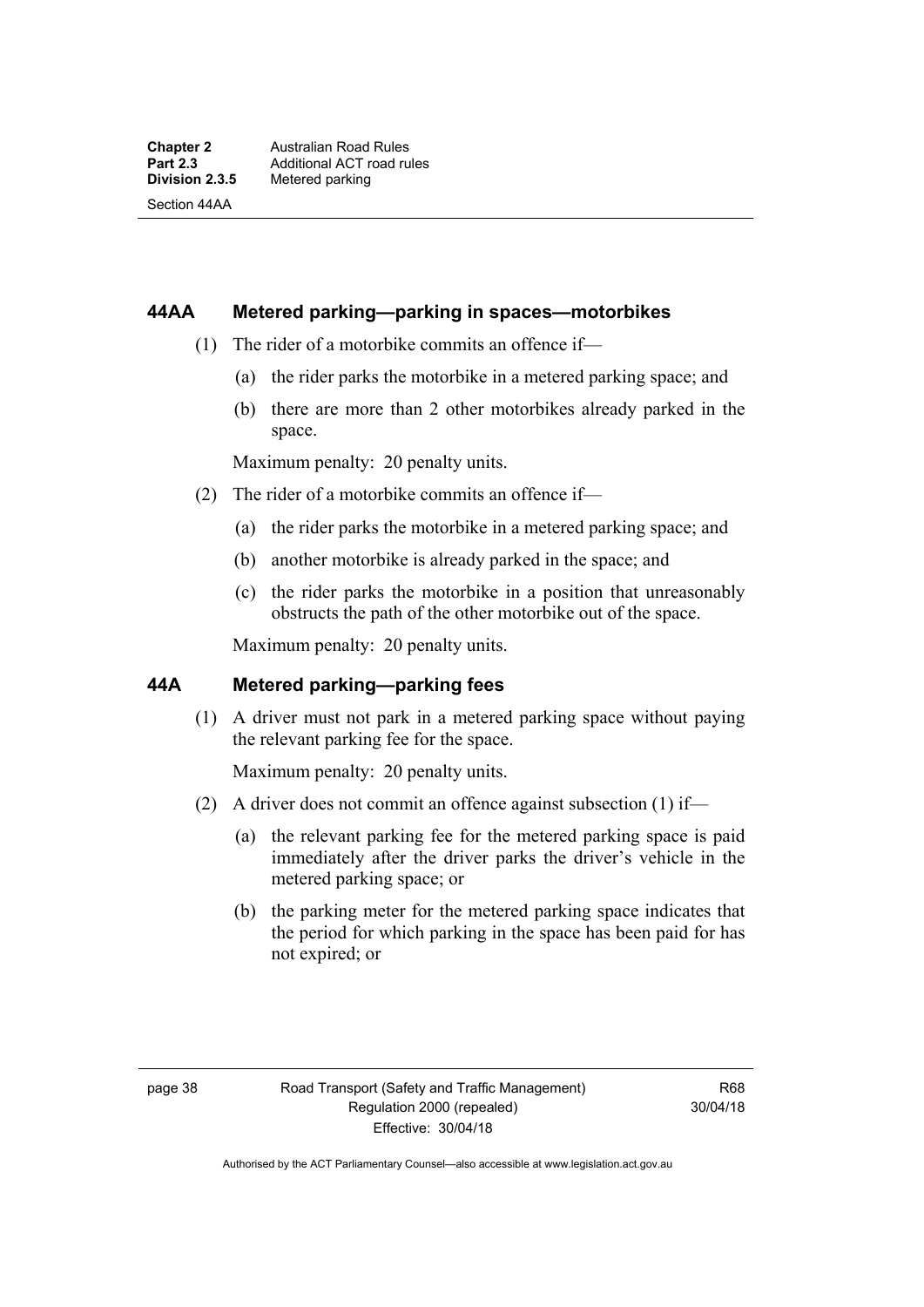- (c) the parking meter for the metered parking space—
	- (i) is not working; or
	- (ii) is covered with a parking meter hood bearing the words 'out of order time limit applies'.

*Note* For other exceptions to s (1), see s 45.

#### **44B Metered parking—maximum length of stay**

 (1) A driver must not allow the driver's vehicle to remain parked in a metered parking space if the parking meter for the space indicates that the period for which parking in the space has been paid for has expired.

Maximum penalty: 20 penalty units.

*Note* For exceptions to s (1), see s 45.

 (2) A driver must not allow the driver's vehicle to remain parked in a metered parking space for longer than the period (if any) indicated on the metered parking signs applying to the space as the maximum period for which a vehicle may be parked in the space.

Maximum penalty: 20 penalty units.

*Note* For exceptions to s (2), see s 45.

# **45 Metered parking—exceptions to s 44A and s 44B**

Section 44A (Metered parking—parking fees) and section 44B (Metered parking—maximum length of stay) do not apply to—

 (a) a driver for any period the driver's vehicle is parked in a metered parking space outside the controlled parking hours for the space; or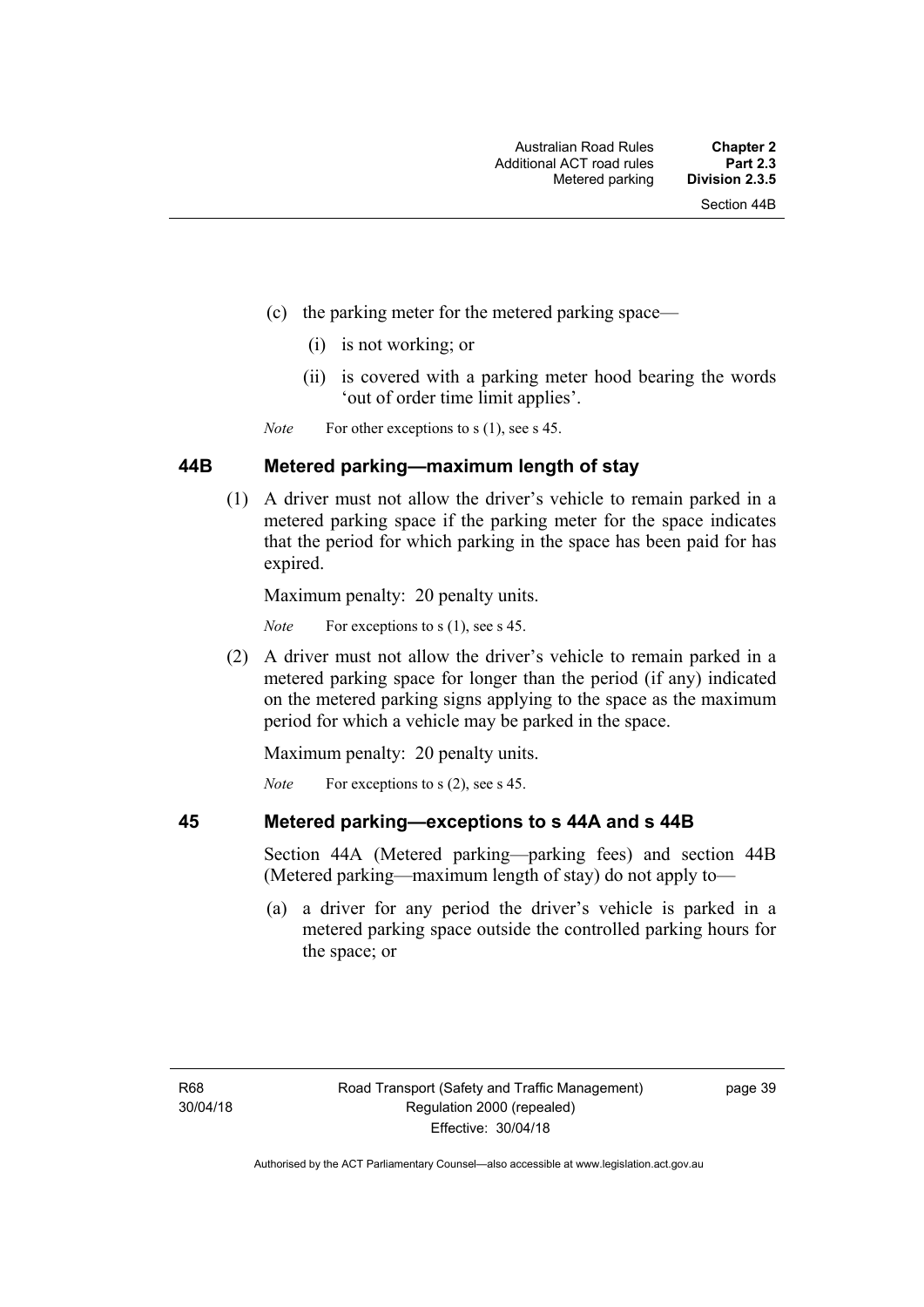- (b) a driver if—
	- (i) the driver's vehicle is parked in a metered parking space; and
	- (ii) the driver displays in or on the vehicle a current mobility parking scheme authority; and
	- (iii) the driver complies with the conditions (if any) of the authority; or
- (c) a driver if—
	- (i) the driver's vehicle is parked in a metered parking space designated by a *permit zone sign* for use by the holder of a stated kind of parking permit; and
	- (ii) the driver displays in or on the vehicle a current parking permit of that kind; and
	- (iii) the driver complies with the conditions (if any) of the permit.

#### **46 Temporary closure of metered parking spaces**

- (1) If the road transport authority decides that the use of a metered parking space should be temporarily discontinued, the authority may close the space by—
	- (a) installing a sign, at or near the space, that displays words to the effect that the space is closed; or
	- (b) covering the parking meter applying to the space with a parking meter hood bearing the words 'no parking'.
- (2) A driver must not park in a metered parking space that has been closed under subsection (1).

Maximum penalty: 20 penalty units.

page 40 Road Transport (Safety and Traffic Management) Regulation 2000 (repealed) Effective: 30/04/18

R68 30/04/18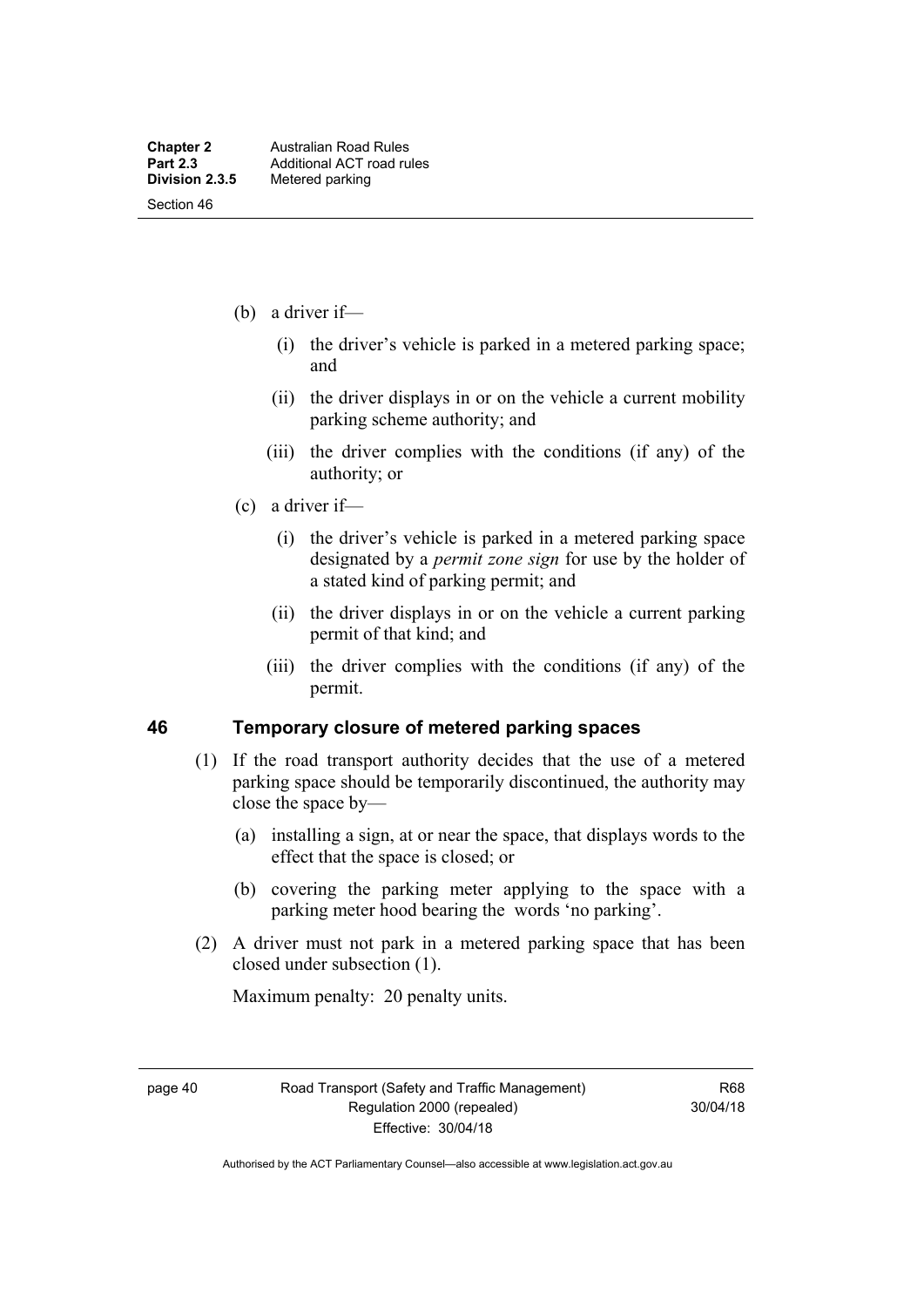(3) In this section:

*sign* includes a board, device, plate, screen, words or anything else, whether or not installed with or on a traffic sign.

#### **47 Misuse of parking meters**

A person must not—

- (a) insert in a parking meter anything other than coins appropriate for the meter; or
- (b) attach anything (for example, advertising material) to a parking meter.

Maximum penalty: 20 penalty units.

*Note* An example is part of the regulation, is not exhaustive and may extend, but does not limit, the meaning of the provision in which it appears (see [Legislation Act,](http://www.legislation.act.gov.au/a/2001-14) s 126 and s 132).

#### **48 Interfering with parking meters etc**

A person must not—

- (a) do anything that interferes with (or is likely to interfere with) the proper working of a parking meter; or
- (b) fraudulently operate a parking meter.

Maximum penalty: 20 penalty units.

## **Division 2.3.6 Ticket parking**

## **49 Ticket parking—parking in spaces**

- (1) A driver commits an offence if—
	- (a) the driver parks in a ticket parking area; and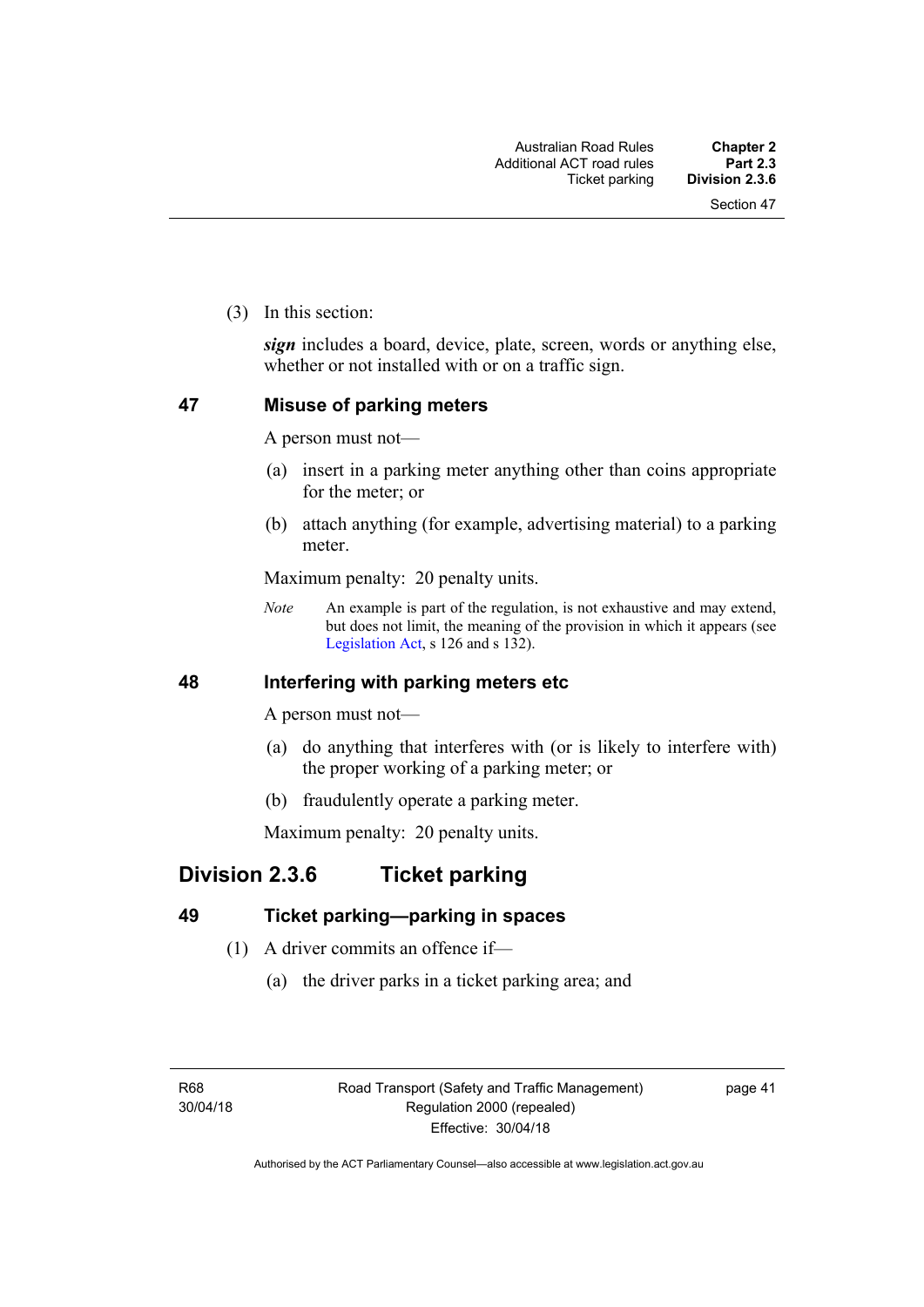(b) the driver's vehicle is not parked in a ticket parking space.

Maximum penalty: 20 penalty units.

- (2) However, the driver does not commit an offence against subsection (1) if the driver parks in a metered parking space within a ticket parking area and the driver complies with the provisions of division 2.3.5 (Metered parking) in relation to parking in the space.
- (3) A driver must not park the driver's vehicle in a ticket parking space if another vehicle is parked in the space.

Maximum penalty: 20 penalty units.

- (4) Subsection (3) does not apply to the rider of a motorbike if the other vehicle is also a motorbike.
- (5) A driver who parks in a ticket parking space must position the driver's vehicle completely within the space.

Maximum penalty: 20 penalty units.

#### **49AAA Ticket parking—parking in spaces—motorbikes**

- (1) The rider of a motorbike commits an offence if—
	- (a) the rider parks the motorbike in a ticket parking space; and
	- (b) there are more than 2 other motorbikes already parked in the space.

Maximum penalty: 20 penalty units.

- (2) The rider of a motorbike commits an offence if—
	- (a) the rider parks the motorbike in a ticket parking space; and
	- (b) another motorbike is already parked in the space; and
	- (c) the rider parks the motorbike in a position that unreasonably obstructs the path of the other motorbike out of the space.

Maximum penalty: 20 penalty units.

page 42 Road Transport (Safety and Traffic Management) Regulation 2000 (repealed) Effective: 30/04/18

R68 30/04/18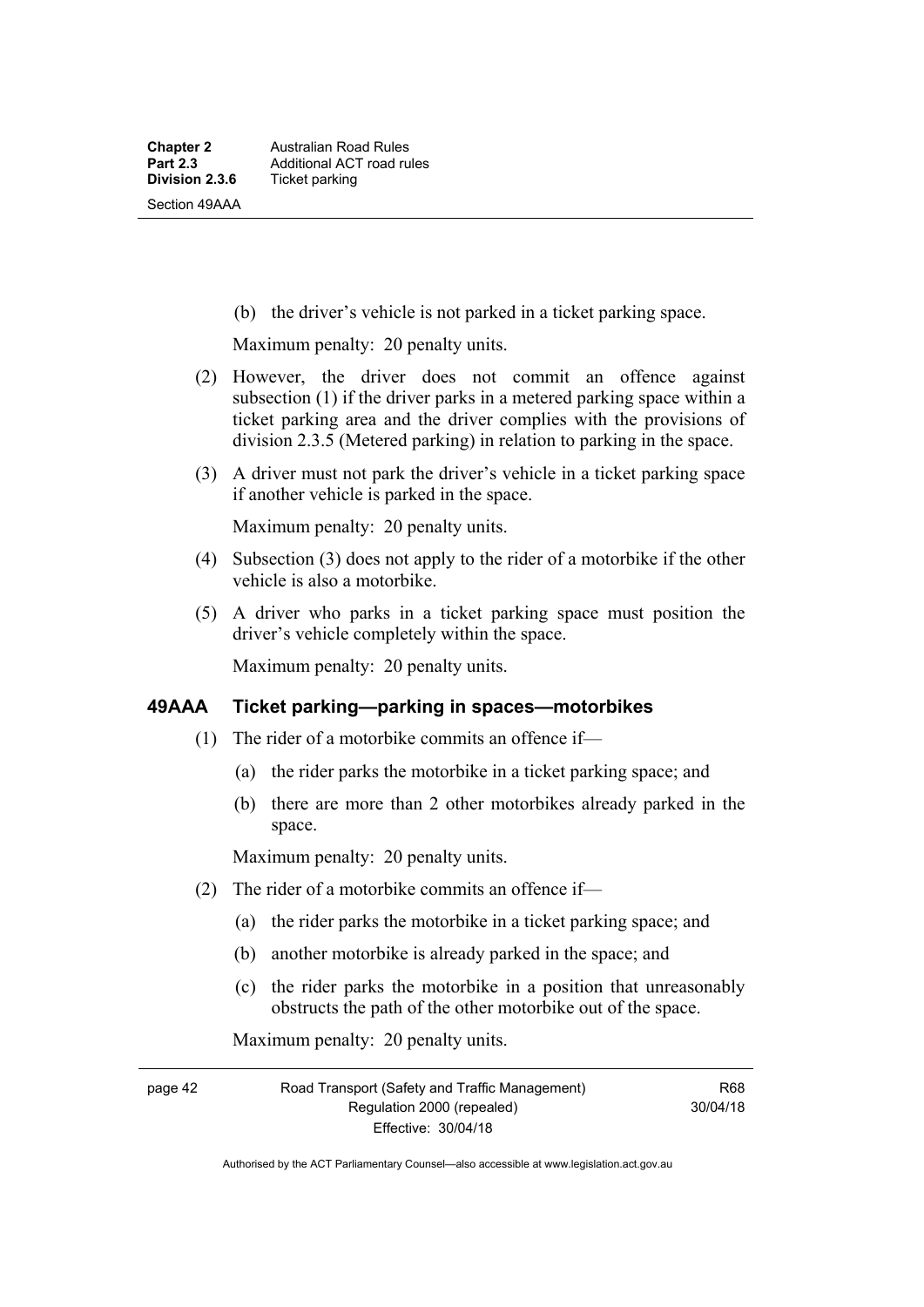#### **49A Ticket parking—display of tickets**

- (1) A driver may park the driver's vehicle in a ticket parking area only if—
	- (a) for an RTA multi-stay ticket parking area—
		- (i) a current parking ticket for the area is correctly displayed in or on the vehicle; or
		- (ii) a current part-day parking ticket for another RTA multi-stay ticket parking area is correctly displayed in or on the vehicle; or
		- (iii) a current equivalent all-day parking ticket for another RTA multi-stay ticket parking area is correctly displayed in or on the vehicle; or
	- (b) for any other ticket parking area—a current parking ticket for the area is correctly displayed in or on the vehicle.

Maximum penalty: 20 penalty units.

#### **Examples of ticket parking areas for par (b)**

- 1 a ticket parking area set up by the road transport authority in which parking up to a maximum of 4 hours is permitted by the ticket parking signs applying to the area
- 2 a ticket parking area set up by a parking authority
- *Note 1* Ticket parking areas may be set up by the road transport authority or a parking authority (see s 75A-s 76A).
- *Note 2* An example is part of the regulation, is not exhaustive and may extend, but does not limit, the meaning of the provision in which it appears (see [Legislation Act,](http://www.legislation.act.gov.au/a/2001-14) s 126 and s 132).
- (2) Subsection (1) (a) does not apply to a driver if, immediately after parking in the ticket parking area, the driver—
	- (a) obtains a parking ticket for the ticket parking area and the ticket is correctly displayed in or on the driver's vehicle; or

R68 30/04/18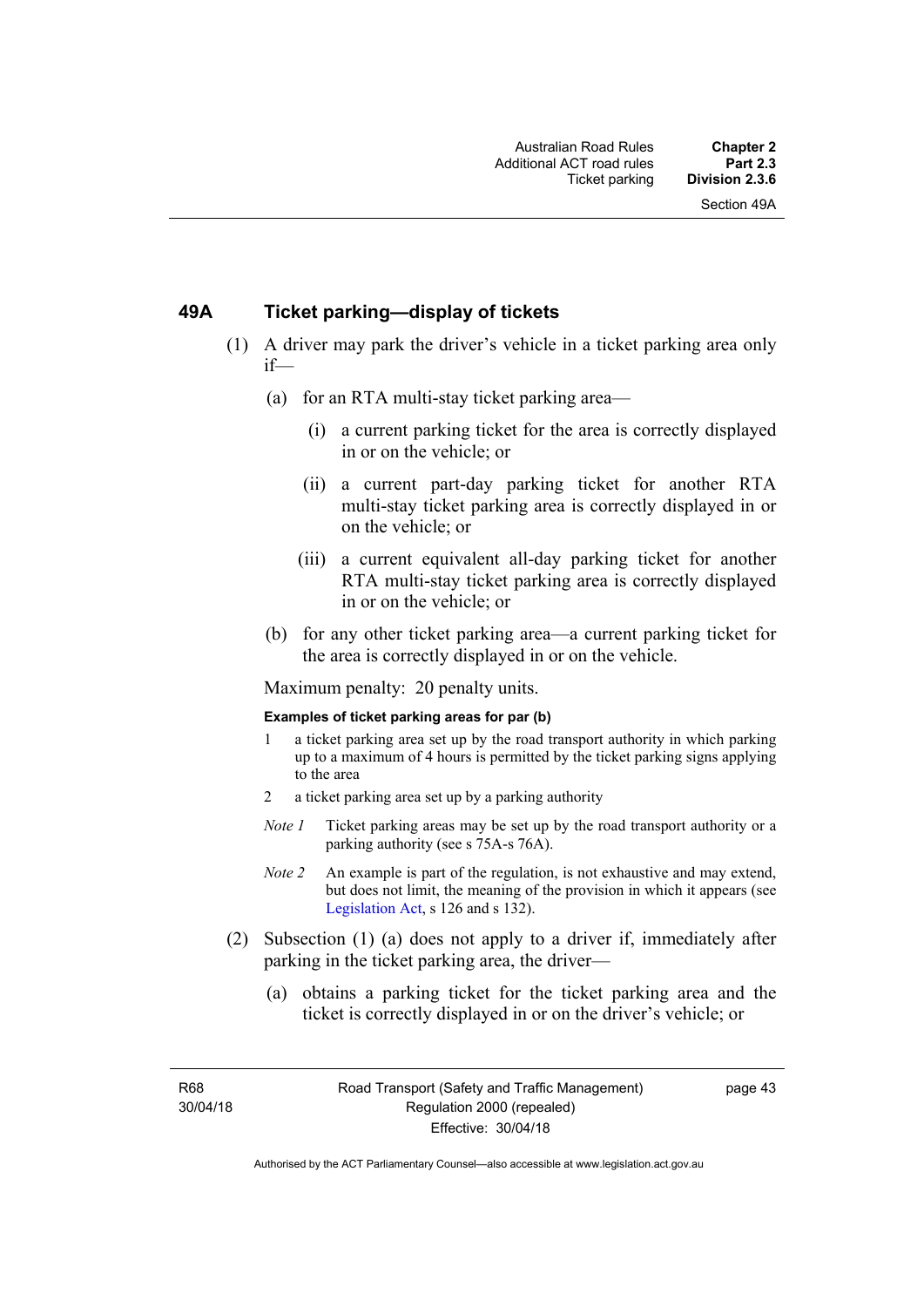- (b) correctly displays in or on the driver's vehicle a parking ticket mentioned in subsection (1) (a) (ii) or (iii).
- (3) Subsection (1) (b) does not apply to a driver if, immediately after parking in the ticket parking area, the driver obtains a parking ticket for the ticket parking area and the ticket is correctly displayed in or on the driver's vehicle.
- (4) It is a defence to the prosecution of a driver for an offence against subsection (1) if the driver proves that—
	- (a) a parking ticket was displayed in accordance with the subsection; and
	- (b) the driver took reasonable steps to ensure that the ticket remained correctly displayed while the driver's vehicle was parked in the ticket parking area.
	- *Note* For other exceptions to s (1), see s 49AA and s 50.
- (5) In this section:

*all-day parking ticket*, for a ticket parking area, means a parking ticket for which the relevant parking fee for parking all-day in the area has been paid.

*correctly displayed*—a parking ticket is *correctly displayed* in or on a vehicle if the ticket is displayed—

- (a) in or on the front left-hand side of the vehicle or, if the ticket requires the driver to display the ticket in or on a part of the vehicle, in or on that part of the vehicle; and
- (b) in a way that its expiry date (and, for a parking ticket other than an all-day parking ticket, its expiry time) and the ticket parking area for which it is issued, are clearly visible from outside the vehicle.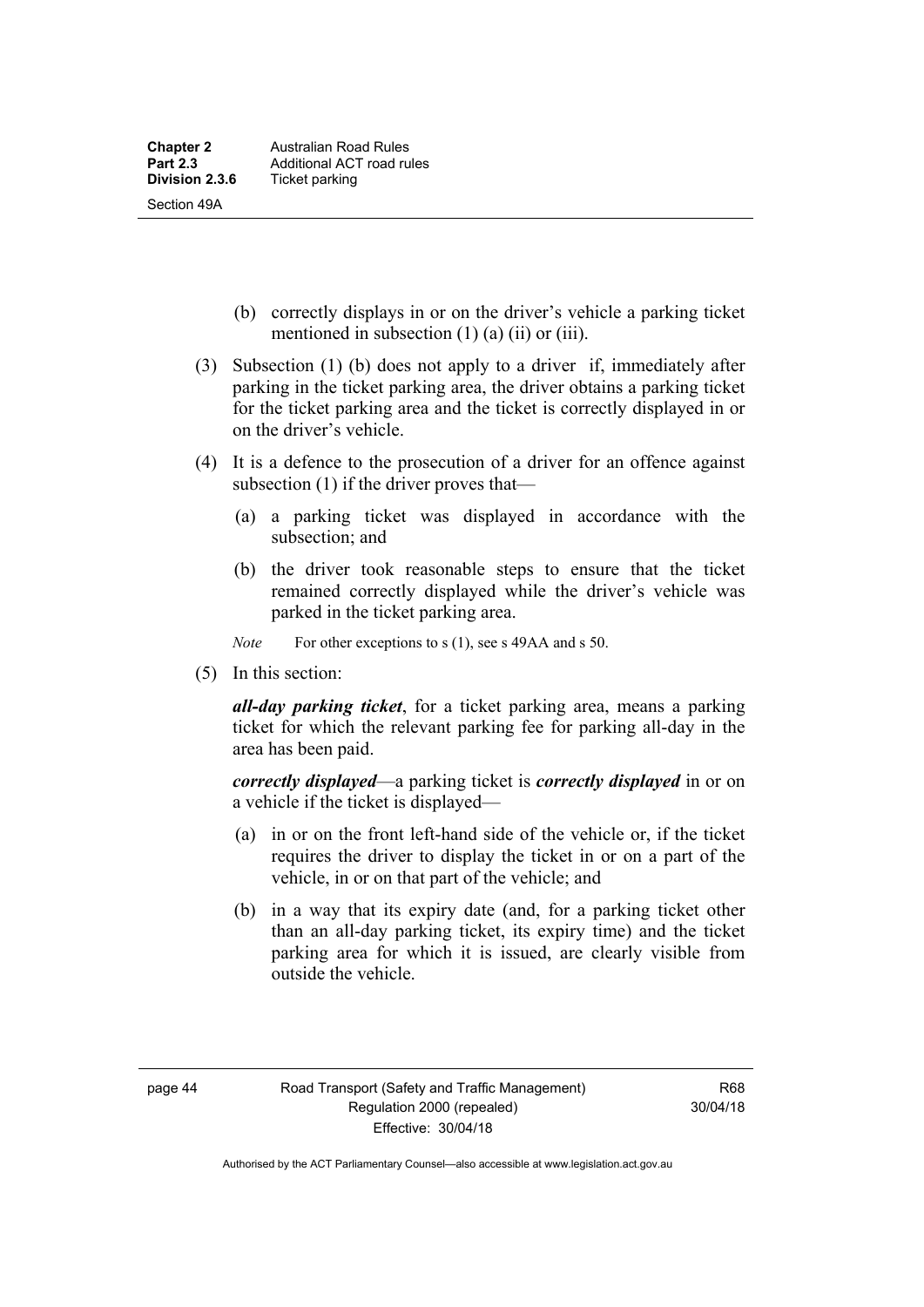*equivalent*, for a multi-stay ticket parking area, means another ticket parking area for which the relevant parking fee for an all-day parking ticket for the area is the same or higher.

*part-day parking ticket* means a parking ticket that is not an all-day parking ticket.

*RTA multi-stay ticket parking area* means a ticket parking area set aside under section 76 (2) (a) (Ticket parking schemes—road transport authority) where all-day parking is permitted by the ticket parking signs applying to the area.

#### **49AA Ticket parking—e-payment**

- (1) Section 49A (1) does not apply to a driver if—
	- (a) the driver's vehicle is parked in a parking space in a ticket parking area; and
	- (b) the driver has paid for the parking space using an approved e-payment method.
- (2) In this section:

#### *approved e-payment method*—see section 76AA.

#### **49B Ticket parking—maximum length of stay**

(1) A driver must not allow the driver's vehicle to remain parked in a ticket parking area after the expiry of a parking ticket displayed in or on the vehicle.

Maximum penalty: 20 penalty units.

- *Note 1* For when a parking ticket expires, see s 81 (1).
- *Note 2* For exceptions to s (1), see s 50.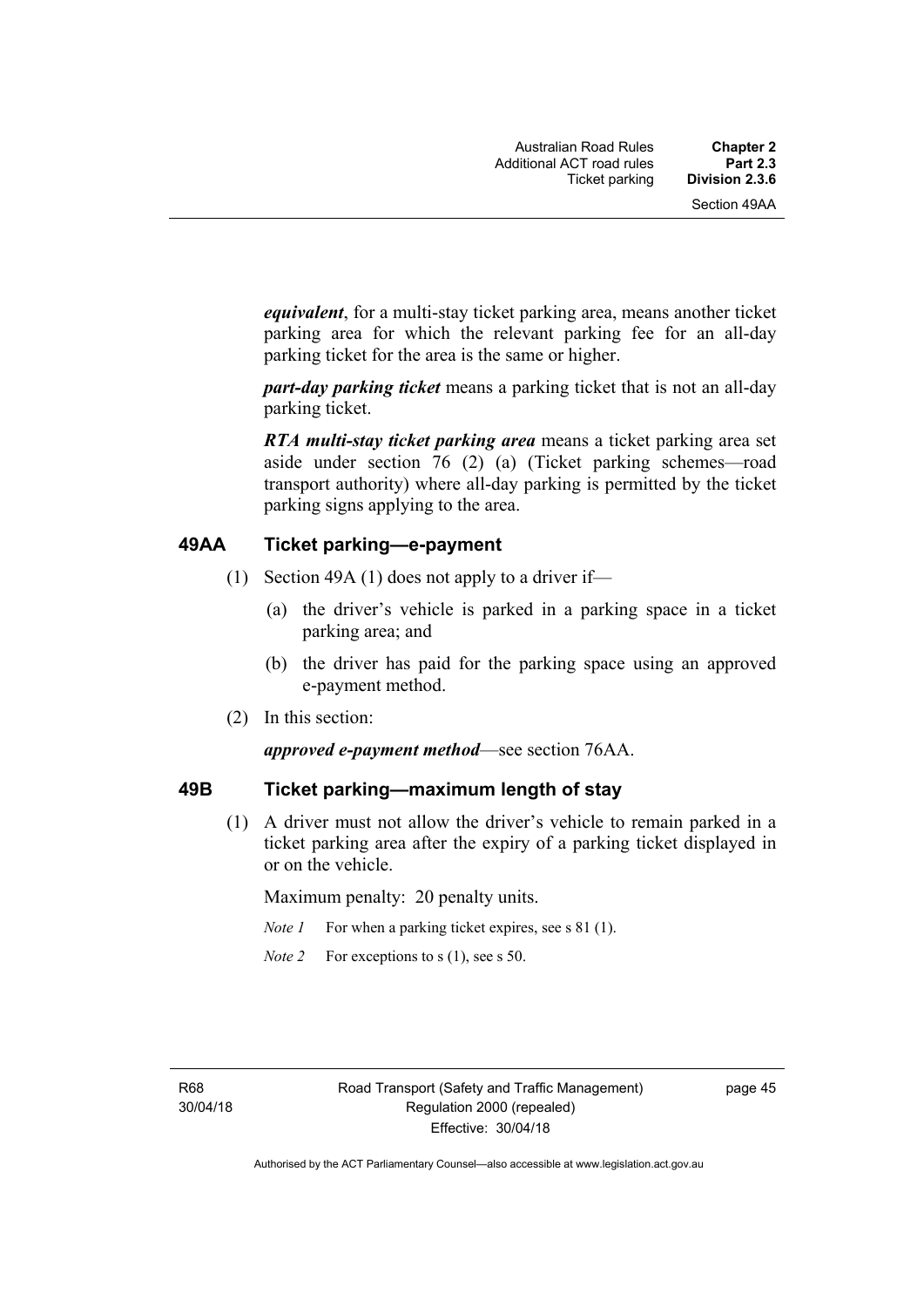(2) A driver who has used an approved e-payment method to pay for a parking space must not allow the driver's vehicle to remain parked in the parking space after the e-payment parking period for which parking in the space has been paid for ends.

Maximum penalty: 20 penalty units.

*Note 1* For when an e-payment ticket parking period ends, see s 81 (2).

*Note 2* For exceptions to s (2), see s 50.

 (3) A driver must not allow the driver's vehicle to remain parked in a ticket parking area for longer than the period (if any) indicated on the ticket parking signs applying to the area as the maximum period for which a vehicle may be parked in the area.

Maximum penalty: 20 penalty units.

*Note* For exceptions to s (3), see s 50.

#### **50 Ticket parking—exceptions to s 49A and s 49B**

Section 49A (Ticket parking—display of tickets) and section 49B (Ticket parking—maximum length of stay) do not apply to—

- (a) a driver if the driver parks the driver's vehicle in a metered parking space within a ticket parking area and the driver complies with the provisions of division 2.3.5 (Metered parking) in relation to parking in the space; or
- (b) a driver for any period the driver's vehicle is parked in a ticket parking space outside the controlled parking hours for the space; or
- (c) a driver if—
	- (i) the driver's vehicle is parked in a ticket parking space; and
	- (ii) the driver displays in or on the vehicle a current mobility parking scheme authority; and

page 46 Road Transport (Safety and Traffic Management) Regulation 2000 (repealed) Effective: 30/04/18

R68 30/04/18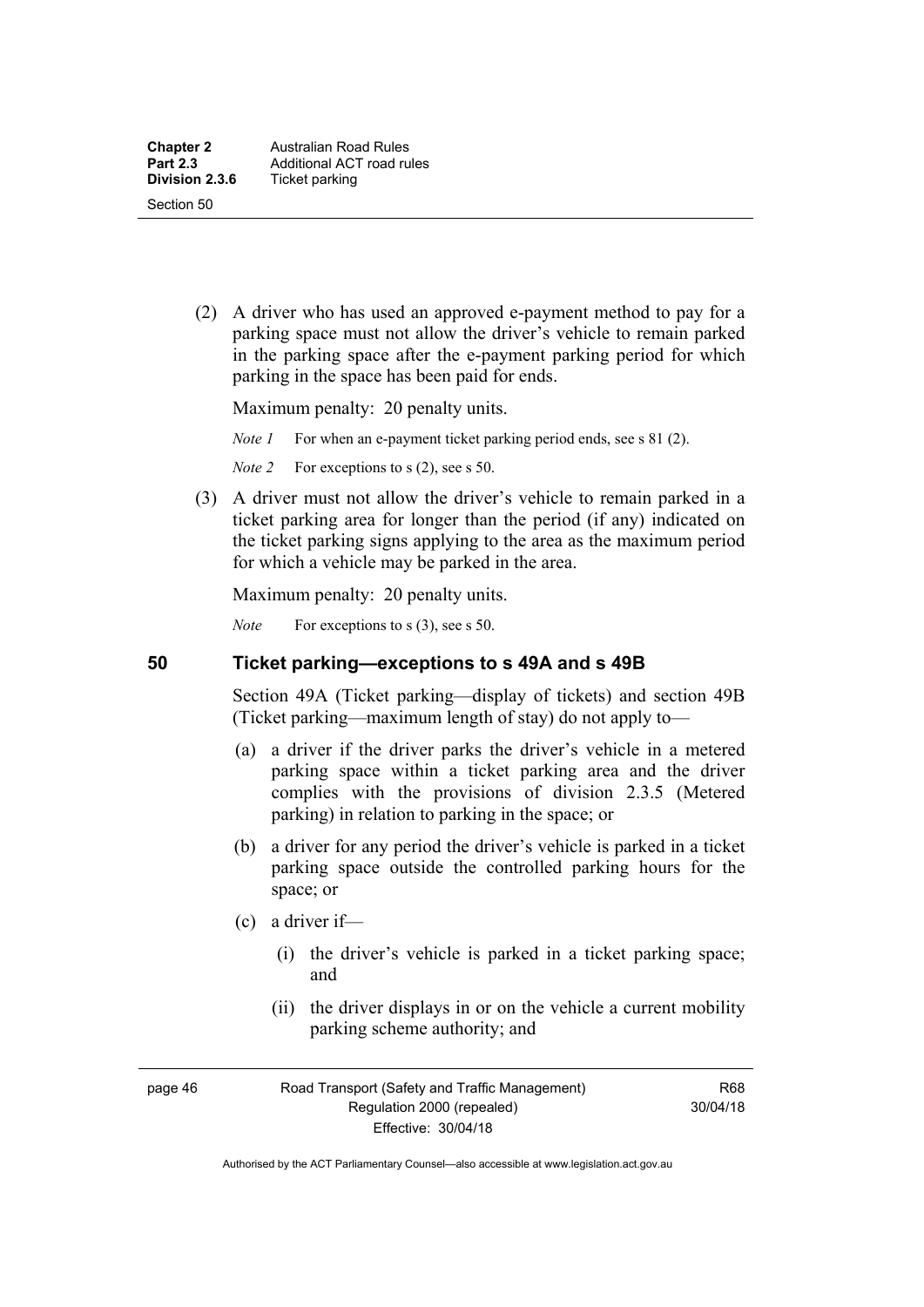- (iii) the driver complies with the conditions (if any) of the authority; or
- (d) a driver if—
	- (i) the driver's vehicle is parked in a ticket parking space, or on a length of road in a ticket parking area, designated by a *permit zone sign* for use by the holder of a stated kind of parking permit; and
	- (ii) the driver displays in or on the vehicle a current parking permit of that kind; and
	- (iii) the driver complies with the conditions (if any) of the permit.

#### **51 Temporary closure of ticket parking spaces and areas**

- (1) If the road transport authority decides that the use of a ticket parking area, or ticket parking space, should be temporarily discontinued, the authority may close the area or space by—
	- (a) for the closure of a ticket parking area—installing a sign, at or near each traffic sign applying to the area, that displays words to the effect that the area is closed; or
	- (b) for the closure of a ticket parking space—installing a sign, at or near the space, that displays words to that effect.
- (2) If a parking authority decides that the use of a ticket parking area, or ticket parking space, within its area of operations should be temporarily discontinued, the authority may close the area or space  $b$ v—
	- (a) for the closure of a ticket parking area—installing a sign, at or near each traffic sign applying to the area, that displays words to the effect that the area is closed; or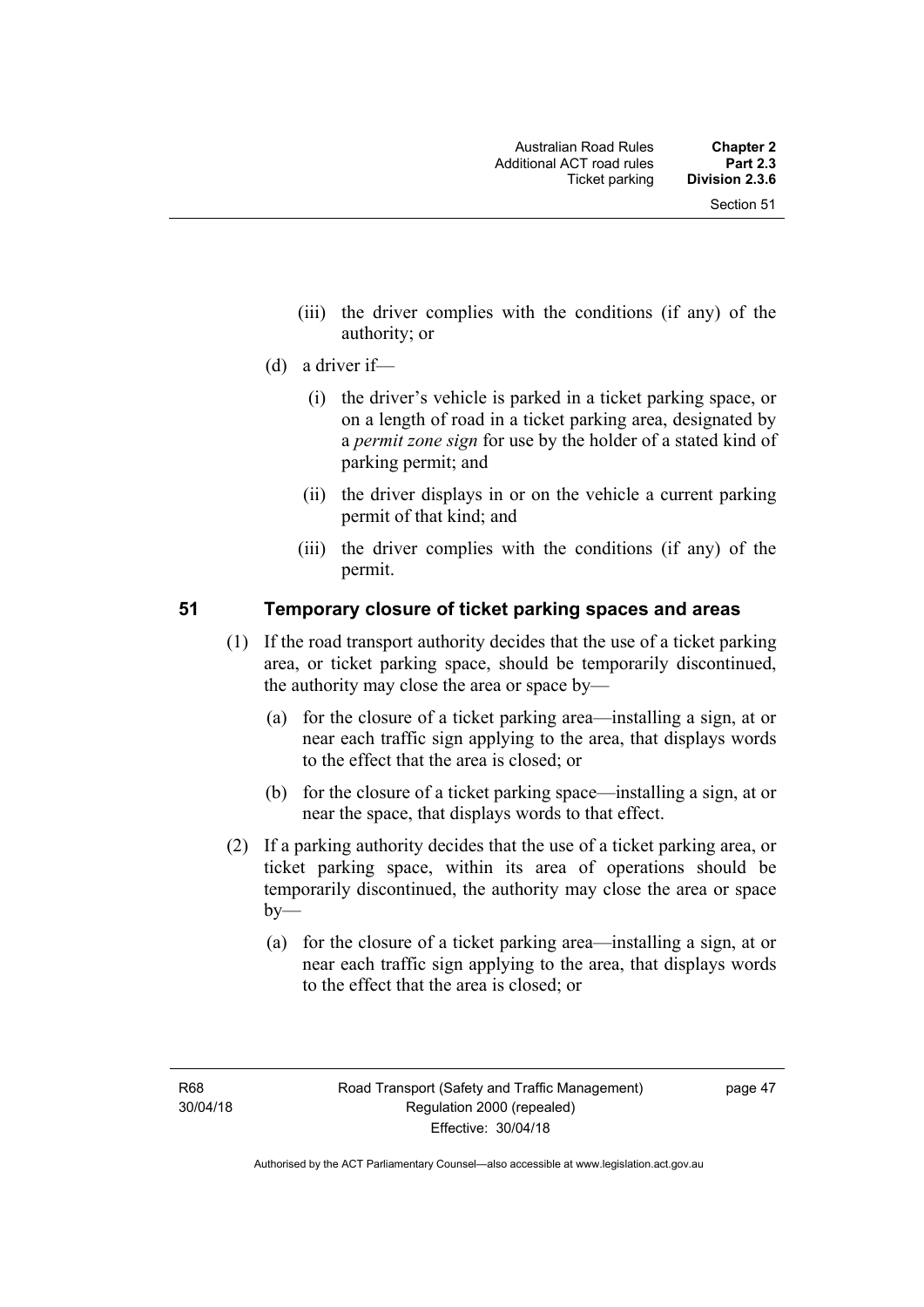(b) for the closure of a ticket parking space—installing a sign, at or near the space, that displays words to that effect.

- *Note* Section 75A provides for the road transport authority to declare parking authorities and s 76A provides for the operation of ticket parking schemes by parking authorities.
- (3) A driver must not park in a ticket parking area or ticket parking space that has been closed under subsection (1) or (2).

Maximum penalty: 20 penalty units.

(4) In this section:

*sign* includes a board, device, plate, screen, words or anything else, whether or not installed with or on a traffic sign.

### **52 Use of false or damaged parking tickets etc**

- (1) This section applies in relation to a vehicle that is parked in a ticket parking space within a ticket parking area.
- (2) A person must not display in or on the vehicle—
	- (a) anything resembling a parking ticket that falsely suggests that the relevant parking fee for parking in the space has been paid; or
	- (b) a parking ticket that has been changed, damaged or defaced.

Maximum penalty: 20 penalty units.

 (3) Subsection (2) does not apply if the parking ticket was not changed, damaged or defaced in a material particular.

#### **53 Misuse of parking ticket machines**

A person must not—

(a) insert in a parking ticket machine anything other than coins, or another means of payment, appropriate for the machine; or

page 48 Road Transport (Safety and Traffic Management) Regulation 2000 (repealed) Effective: 30/04/18

R68 30/04/18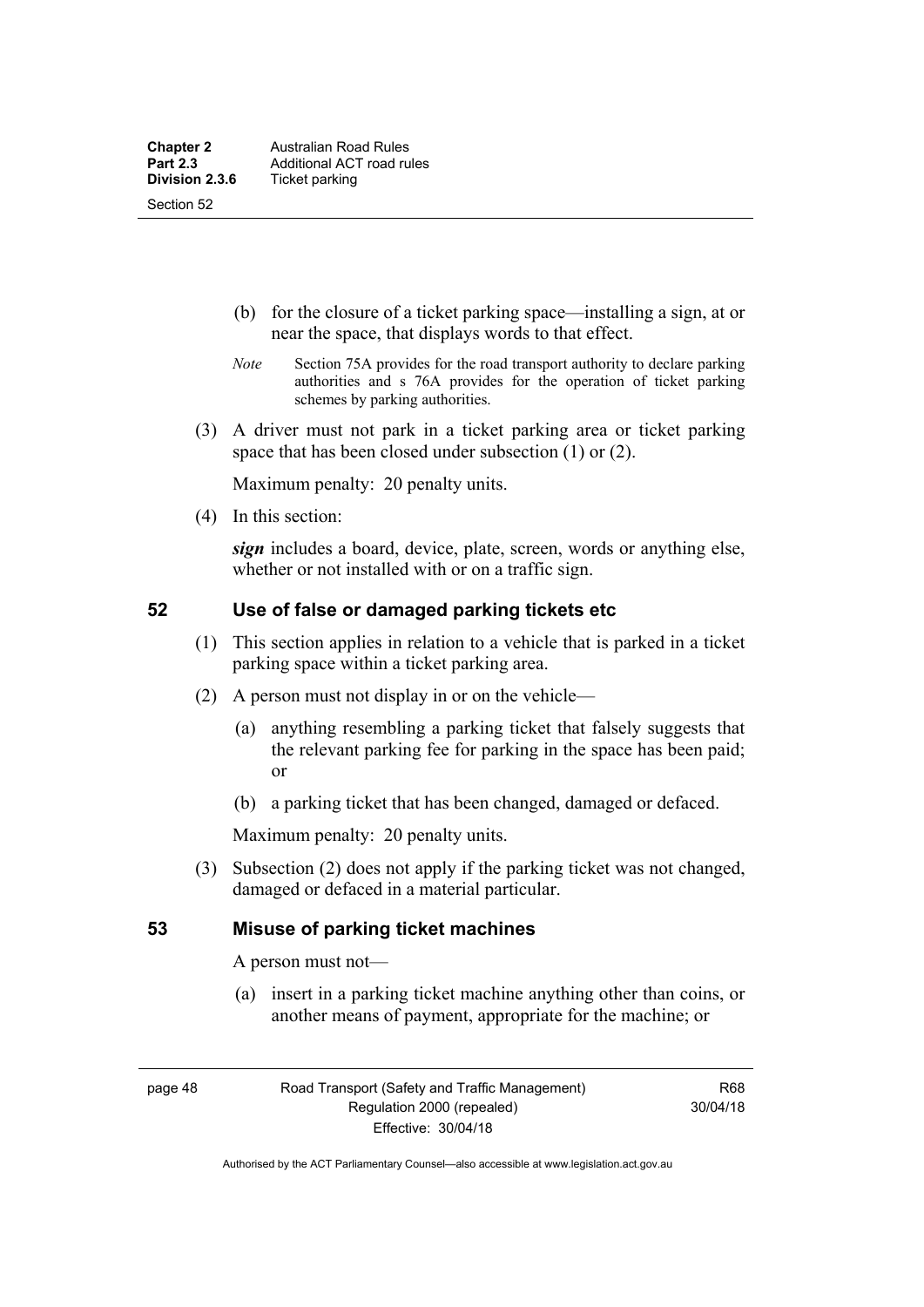(b) attach anything (for example, advertising material) to a parking ticket machine.

Maximum penalty: 20 penalty units.

*Note* An example is part of the regulation, is not exhaustive and may extend, but does not limit, the meaning of the provision in which it appears (see [Legislation Act,](http://www.legislation.act.gov.au/a/2001-14) s 126 and s 132).

### **54 Interfering with parking ticket machines etc**

A person must not—

- (a) do anything that interferes with (or is likely to interfere with) the proper working of a parking ticket machine; or
- (b) fraudulently operate a parking ticket machine.

Maximum penalty: 20 penalty units.

### **55 Interfering with parking tickets**

A person commits an offence if—

- (a) the person removes, changes, damages, defaces or otherwise interferes with a parking ticket that is in or on a vehicle; and
- (b) the vehicle is parked in a ticket parking area; and
- (c) the person is not—
	- (i) the driver of the vehicle; or
	- (ii) the responsible person for the vehicle.

Maximum penalty: 20 penalty units.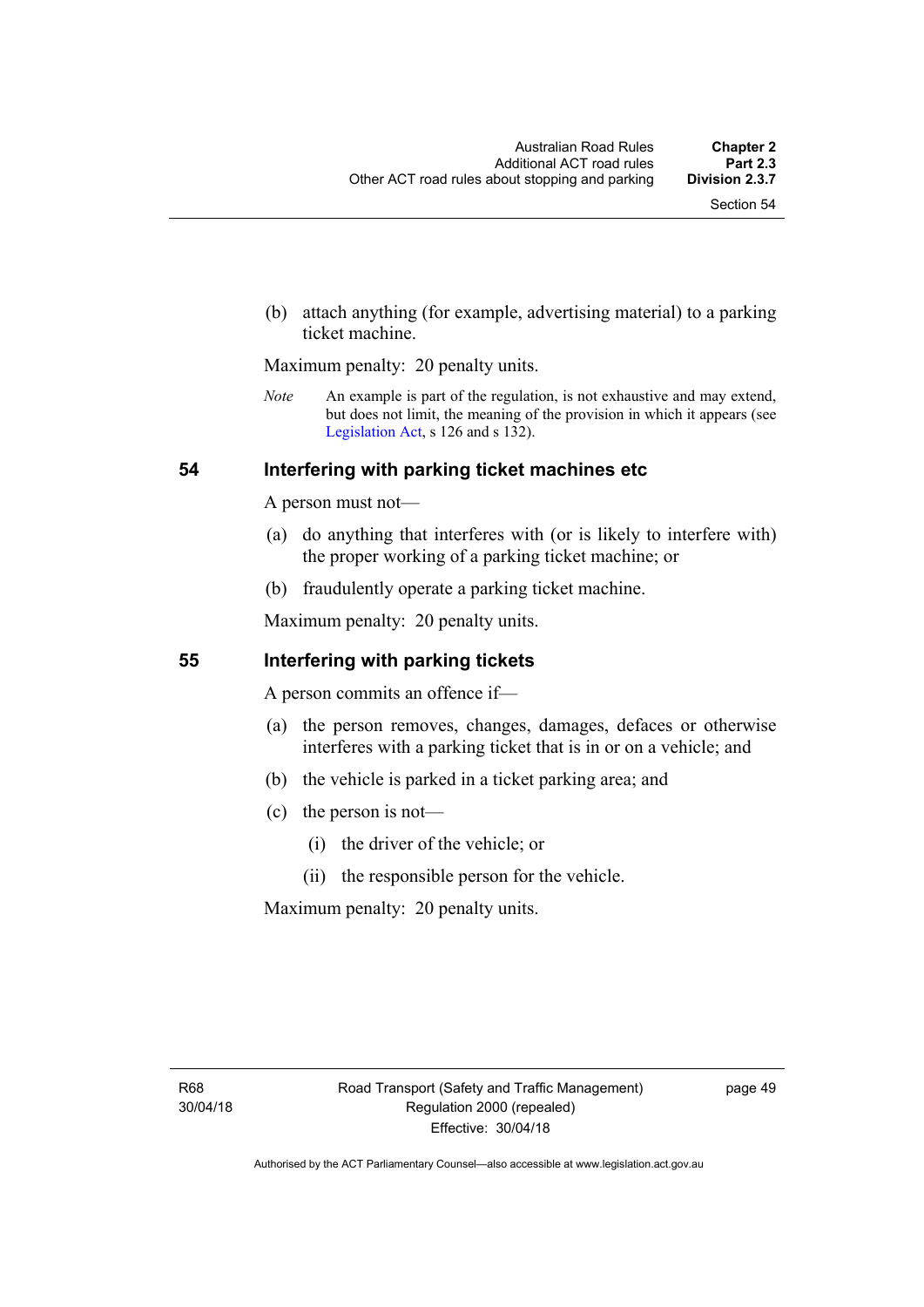Section 56

# **Division 2.3.7 Other ACT road rules about stopping and parking**

*Note* The [Australian Road Rules](http://www.legislation.act.gov.au//ni/db_37271/default.asp) contains rules about the stopping and parking of vehicles, including the following:

- r 189 (which is about double parking)
- r 203 (which is about stopping in a parking area for people with disabilities)
- r 205 (which is about parking for longer than indicated)
- r 207 (which is about parking where fees are payable)
- r 208 (which is about parallel parking on a road, except in a median strip parking area)
- r 209 (which is about parallel parking in a median strip parking area)
- r 210 (which is about angle parking)
- r 211 (which is about parking in parking bays).

#### **56 Unauthorised use of parking permits and mobility parking scheme authorities**

 (1) A driver must not display a parking permit in or on the driver's vehicle if the driver is not entitled to do so under the conditions of the permit.

Maximum penalty: 20 penalty units.

 (2) A driver must not display a mobility parking scheme authority in or on the driver's vehicle if the driver is not entitled to do so under the conditions of the authority.

Maximum penalty: 20 penalty units.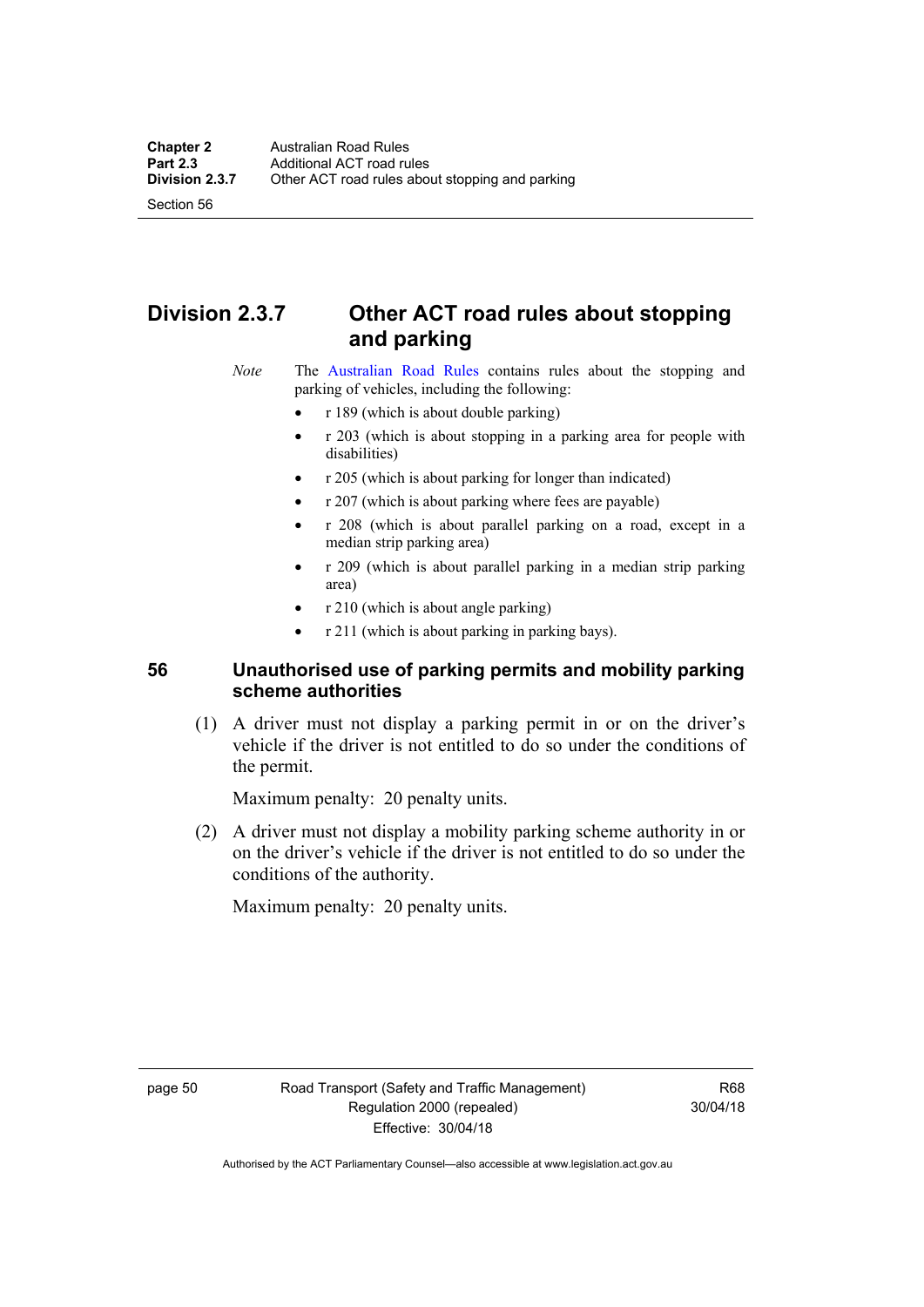## **56A Interfering with parking permits and mobility parking scheme authorities**

A person commits an offence if—

- (a) the person removes, changes, damages, defaces or otherwise interferes with a parking permit or mobility parking scheme authority that is in or on a vehicle; and
- (b) the person is not—
	- (i) the driver of the vehicle; or
	- (ii) the responsible person for the vehicle; or
	- (iii) the person to whom the permit or authority was issued.

Maximum penalty: 20 penalty units.

### **57A Stopping public buses in bus zones and at bus stops**

- (1) The driver of a public bus must not stop in a bus zone unless the driver—
	- (a) is dropping off, or picking up, passengers; or
	- (b) is stopping for a regular route service.

Maximum penalty: 20 penalty units.

- (2) Subsection (1) does not apply to the driver of a public bus that is not permitted to stop in the bus zone by information on or with the *bus zone sign* applying to the bus zone.
	- *Note* The driver would contravene the [Australian Road Rules,](http://www.legislation.act.gov.au//ni/db_37271/default.asp) r 183.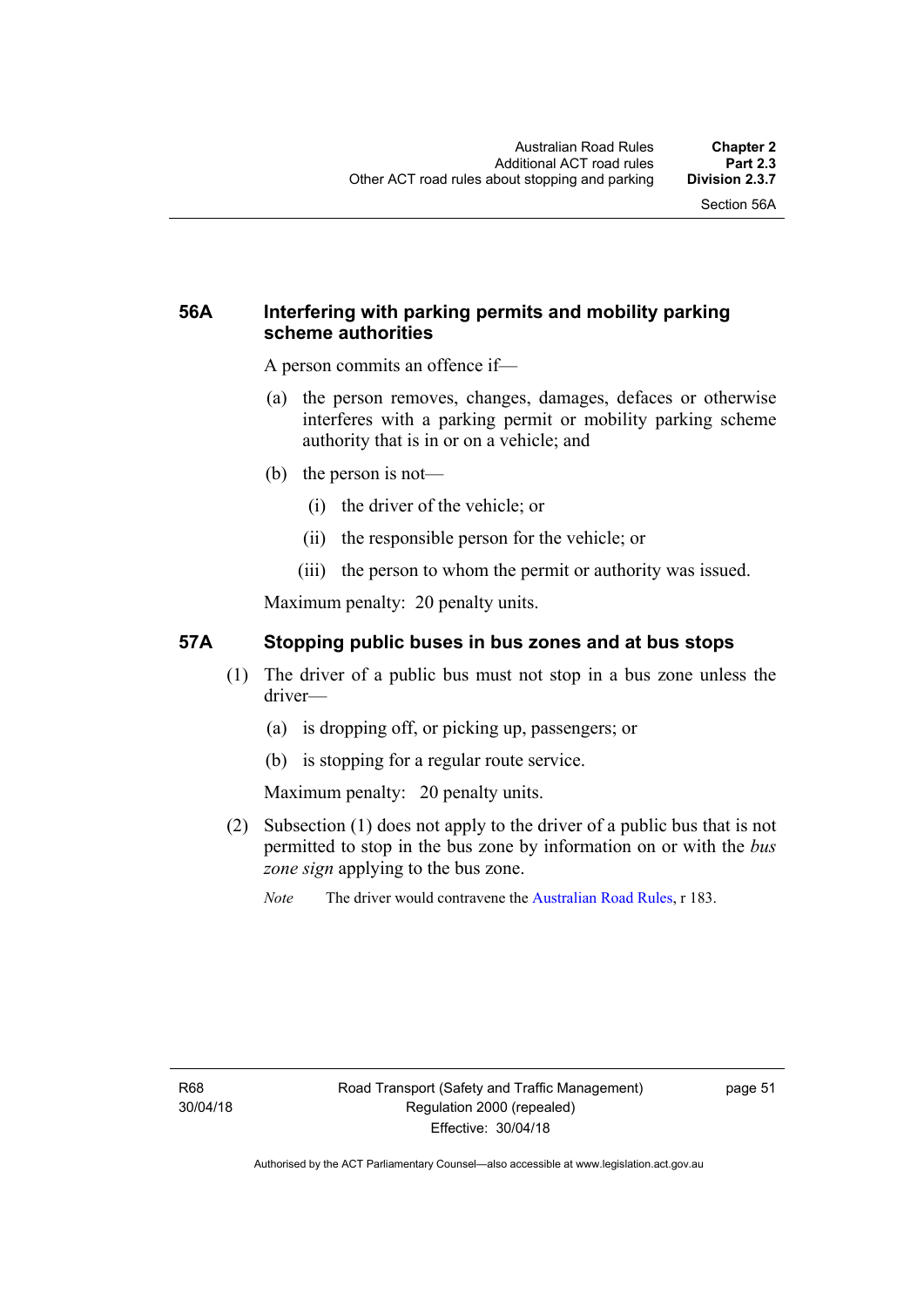- (3) The driver of a public bus must not stop at a bus stop, or on the road, within 20m before a sign on the road that indicates the bus stop, and 10m after the sign, unless the driver—
	- (a) stops at a place on a length of road, or in an area, to which a parking control sign applies and the driver is permitted to stop at that place under the [Australian Road Rules;](http://www.legislation.act.gov.au//ni/db_37271/default.asp) or
	- (b) is dropping off, or picking up, passengers; or
	- (c) is stopping for a regular route service.

Maximum penalty: 20 penalty units.

(4) In this section:

*bus stop***—see the Australian Road Rules**, rule 195.

*bus zone***—see the Australian Road Rules**, rule 183.

*bus zone sign*—see the [Australian Road Rules,](http://www.legislation.act.gov.au//ni/db_37271/default.asp) schedule 2, schedule 3, rule 314, rule 315 and rule 316.

*regular route service*—see the *[Road Transport \(Public Passenger](http://www.legislation.act.gov.au/a/2001-62)  [Services\) Act 2001](http://www.legislation.act.gov.au/a/2001-62)*, section 12 (What is a regular route service?).

#### **58 Stopping in an emergency etc or to comply with another law**

(1) In this section:

*stopping or parking provision of this chapter* means a provision of the following divisions:

- (a) division 2.3.5 (Metered parking);
- (b) division 2.3.6 (Ticket parking);
- (c) division 2.3.7 (Other ACT road rules about stopping and parking).

page 52 Road Transport (Safety and Traffic Management) Regulation 2000 (repealed) Effective: 30/04/18

R68 30/04/18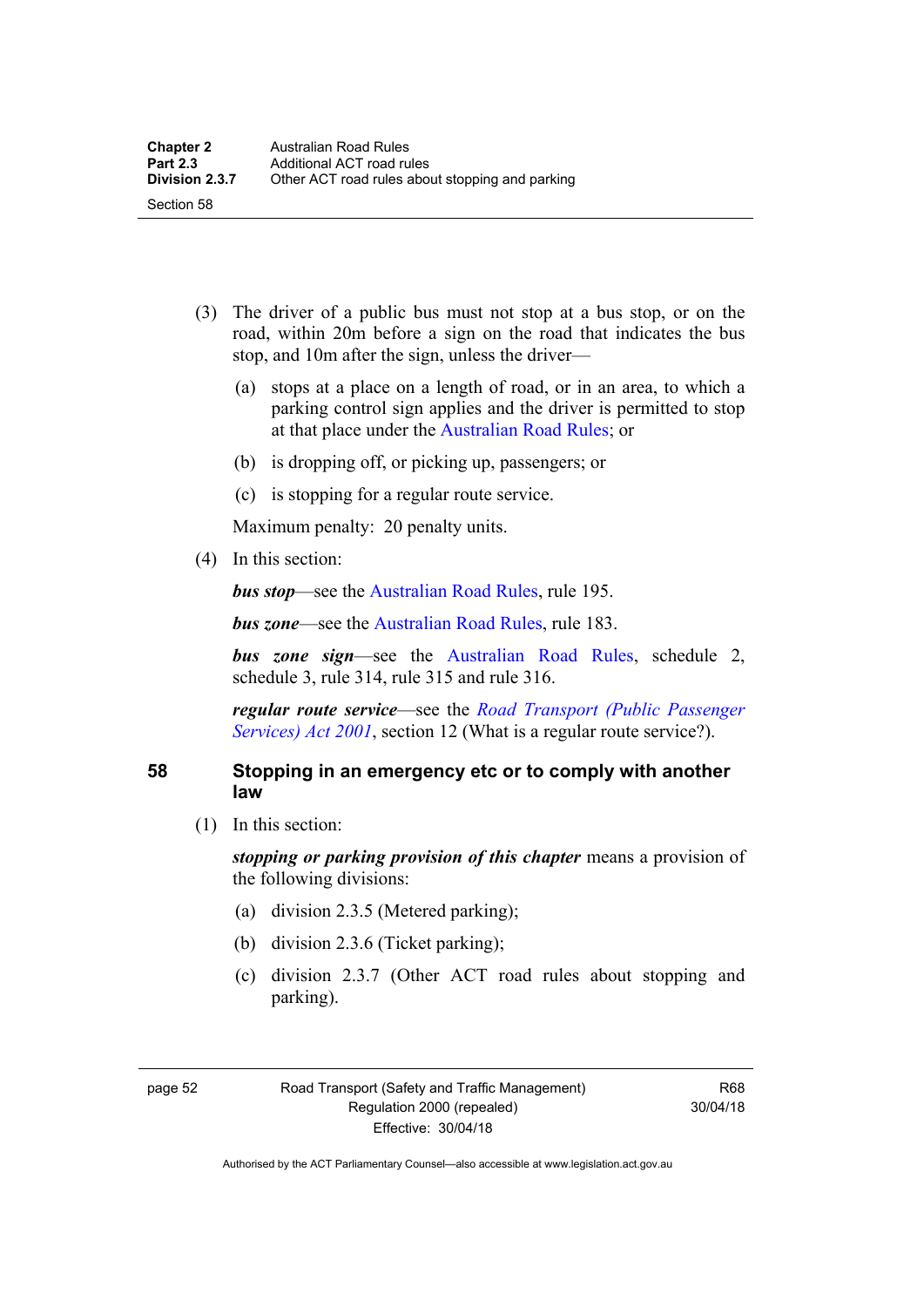- (2) A stopping or parking provision of this chapter does not apply to a driver if—
	- (a) the driver stops at a particular place, or in a particular way, to avoid a collision, and the driver stops for no longer than is necessary to avoid the collision; or
	- (b) the driver stops at a particular place, or in a particular way, because the driver's vehicle is disabled, and the driver stops for no longer than is necessary for the vehicle to be moved safely to a place where the driver is permitted to park the vehicle under the [Australian Road Rules](http://www.legislation.act.gov.au//ni/db_37271/default.asp) and a stopping or parking provision of this chapter; or
	- (c) the driver stops at a particular place, or in a particular way, to deal with a medical or other emergency, and the driver stops for no longer than is necessary in the circumstances; or
	- (d) the driver stops at a particular place, or in a particular way, because the condition of the driver, a passenger, or the driver's vehicle makes it necessary for the driver to stop in the interests of safety, and the driver stops for no longer than is necessary in the circumstances; or
	- (e) the driver stops at a particular place, or in a particular way, to comply with a provision of the [Australian Road Rules](http://www.legislation.act.gov.au//ni/db_37271/default.asp) or a provision of another law, and the driver stops for no longer than is necessary to comply with the provision.

## **Division 2.3.8 Other ACT road rules**

#### **59 Approaching and passing stationary or slow moving emergency vehicle etc**

- (1) This section applies if a police vehicle or an emergency vehicle is—
	- (a) on a road; and
	- (b) stationary or moving slowly; and

R68 30/04/18 Road Transport (Safety and Traffic Management) Regulation 2000 (repealed) Effective: 30/04/18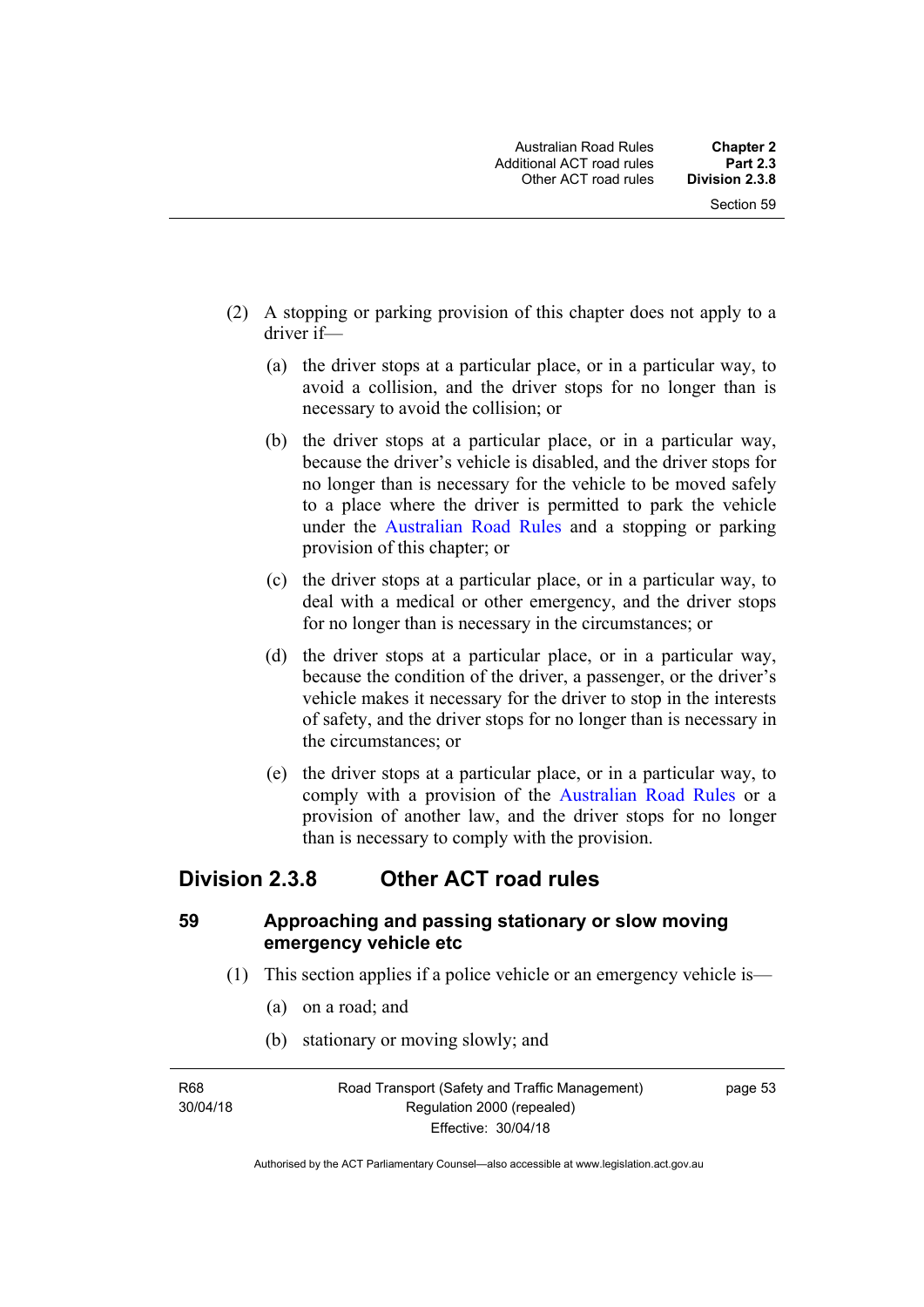- (c) displaying flashing red or blue lights (whether or not it is also displaying other lights or sounding an alarm).
- (2) A driver of a vehicle on the road must—
	- (a) approach the police vehicle or emergency vehicle at a speed at which the driver can, if necessary, stop safely before reaching the vehicle; and
	- (b) give way to any police officer or emergency worker on foot near the police vehicle or emergency vehicle; and
	- (c) pass the police vehicle or emergency vehicle at a speed of not more than—
		- (i) 40km/h; or
		- (ii) if the applicable speed limit at the point the driver passes the police vehicle or emergency vehicle is less than 40km/h—the speed limit; and
	- (d) after passing the police vehicle or emergency vehicle, drive at a speed at which the driver can, if necessary, stop safely, until the driver is a sufficient distance past the vehicle that the increase in speed does not risk the safety of any police officer or emergency worker on foot near the vehicle.

Maximum penalty: 20 penalty units.

 (3) Subsection (2) does not apply if the driver is driving on a road that is divided by a median strip and the police vehicle or emergency vehicle is on the other side of the road and beyond the median strip.

page 54 Road Transport (Safety and Traffic Management) Regulation 2000 (repealed) Effective: 30/04/18

R68 30/04/18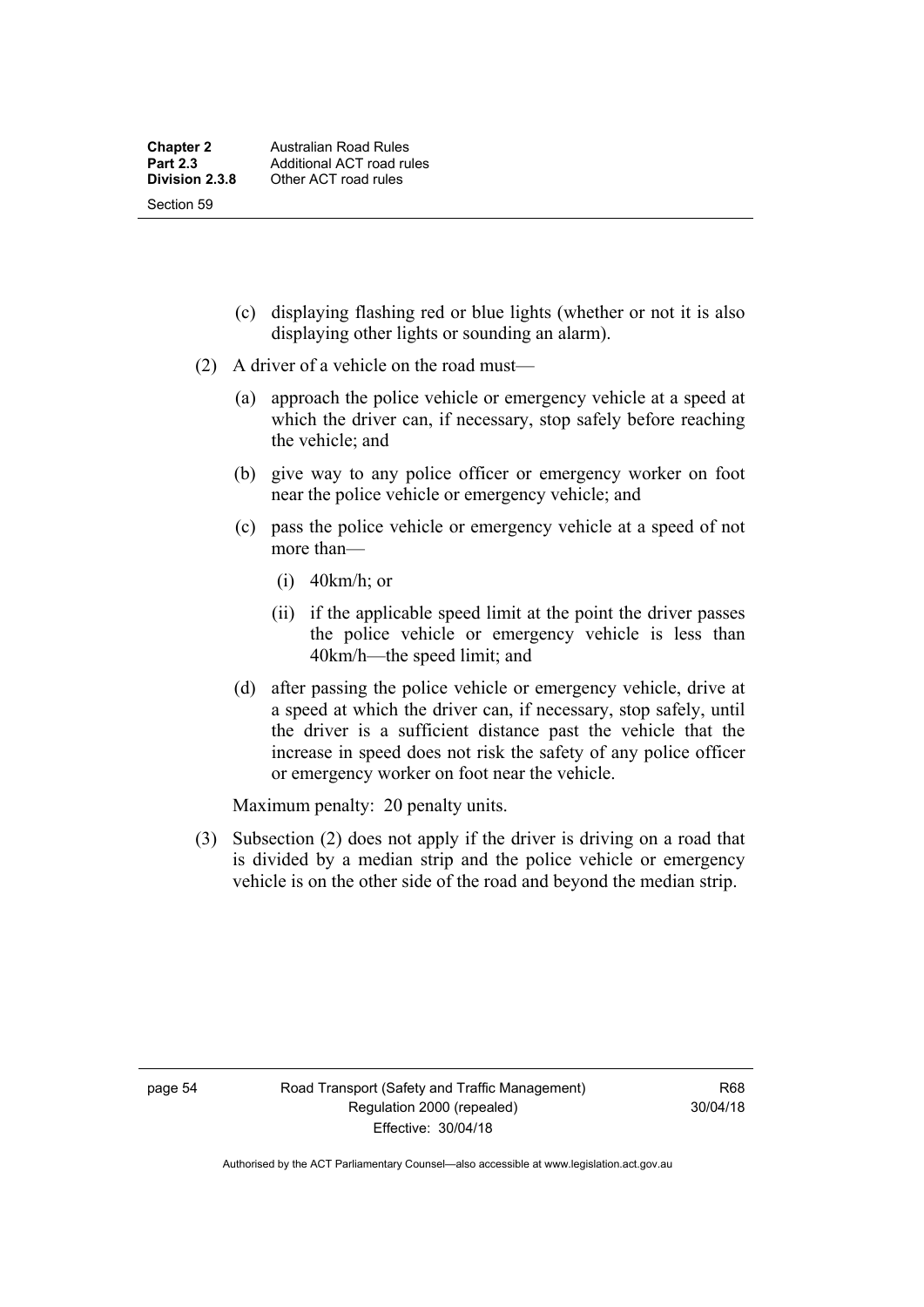### **60 Interrupting funeral processions etc**

A driver must not interfere with, or interrupt, the free passage of—

- (a) a funeral procession or any other lawful procession; or
- (b) any vehicle or person forming part of a procession mentioned in paragraph (a).

Maximum penalty: 20 penalty units.

#### **61 Driving on roads closed to traffic**

A person must not drive a vehicle on a road that is closed to traffic under the [Act](http://www.legislation.act.gov.au/a/1999-80/default.asp), section 30.

Maximum penalty: 20 penalty units.

#### **62 Use of wheeled recreational devices and wheeled toys on roads**

 (1) A person must not travel in or on a wheeled recreational device or wheeled toy on a road while it is attached to another vehicle.

Maximum penalty: 20 penalty units.

 (2) A person travelling in or on a wheeled recreational device or wheeled toy on a road must not permit it to be drawn by another vehicle.

Maximum penalty: 20 penalty units.

 (3) A person must not travel in or on a wheeled recreational device or wheeled toy on a road if anyone travelling in or on it is completely or partly assisted in propelling it by means other than human power or gravity.

Maximum penalty: 20 penalty units.

R68 30/04/18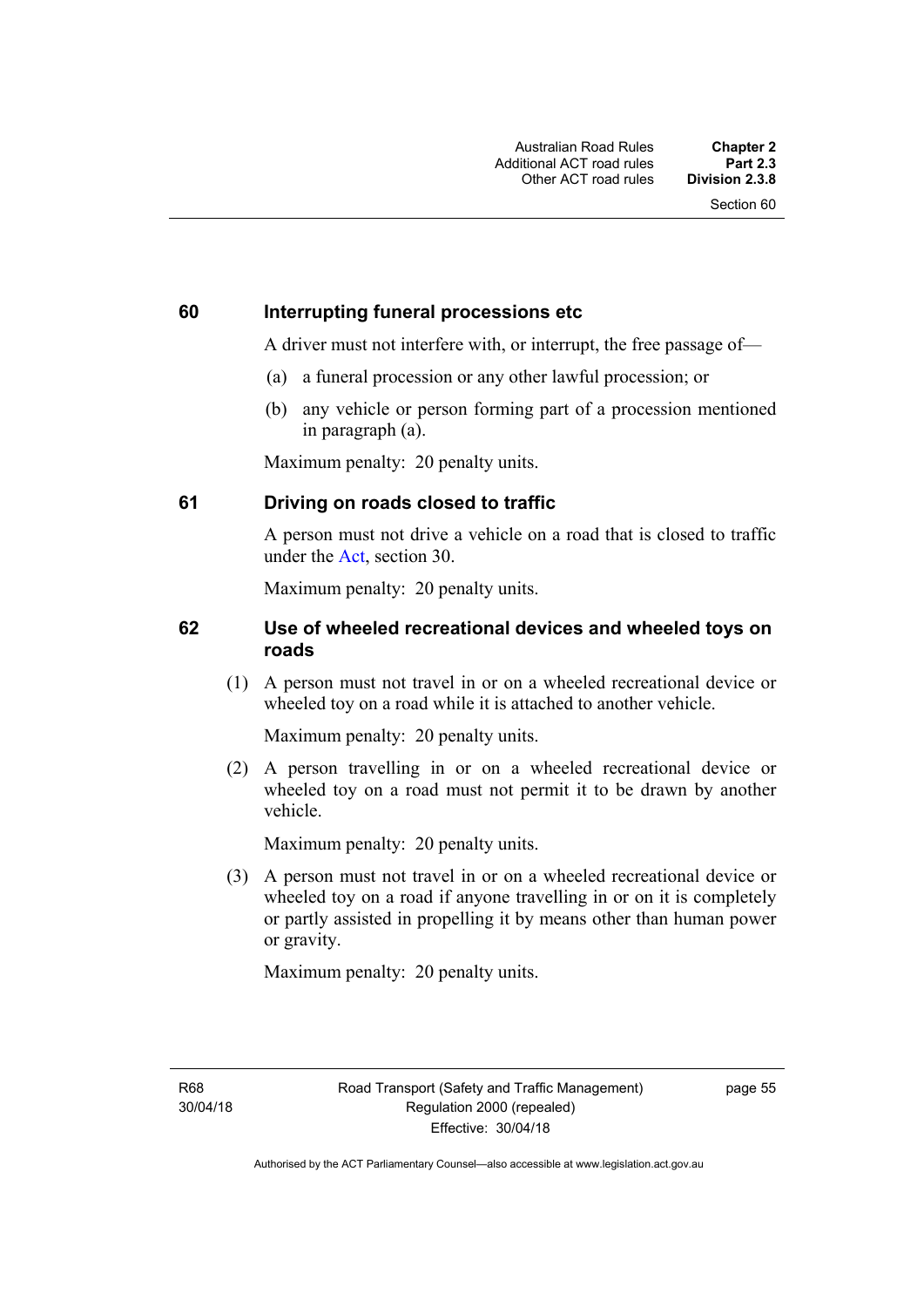# **Part 2.4 Other provisions**

#### **63 Devices that are prescribed traffic control devices—Act, dict, def** *prescribed traffic control device*

The following things are prescribed traffic control devices:

- (a) any traffic control device that has effect for the [Australian](http://www.legislation.act.gov.au//ni/db_37271/default.asp)  [Road Rules](http://www.legislation.act.gov.au//ni/db_37271/default.asp) under the [Australian Road Rules](http://www.legislation.act.gov.au//ni/db_37271/default.asp), rule 315;
- (b) any traffic-related item that has effect for the [Australian Road](http://www.legislation.act.gov.au//ni/db_37271/default.asp)  [Rules](http://www.legislation.act.gov.au//ni/db_37271/default.asp) under the [Australian Road Rules,](http://www.legislation.act.gov.au//ni/db_37271/default.asp) rule 319;
- (c) any pay parking device, pay parking sign and parking meter hood;
- (d) any device, plate, screen, words or anything else on or with anything mentioned in paragraph (a), (b) or (c).

#### **64 Preventing prescribed traffic control devices being clearly visible**

 (1) A person must not (except with the approval of the road transport authority) place anything in a position that prevents, or is likely to prevent, a prescribed traffic control device from being clearly visible to the road users to whom it is intended to apply.

Maximum penalty: 20 penalty units.

*Note* The [Act](http://www.legislation.act.gov.au/a/1999-80/default.asp), s 19 (1) also makes it an offence for a person to install or display (or interfere, change or remove) a prescribed traffic control device without appropriate authority.

page 56 Road Transport (Safety and Traffic Management) Regulation 2000 (repealed) Effective: 30/04/18

R68 30/04/18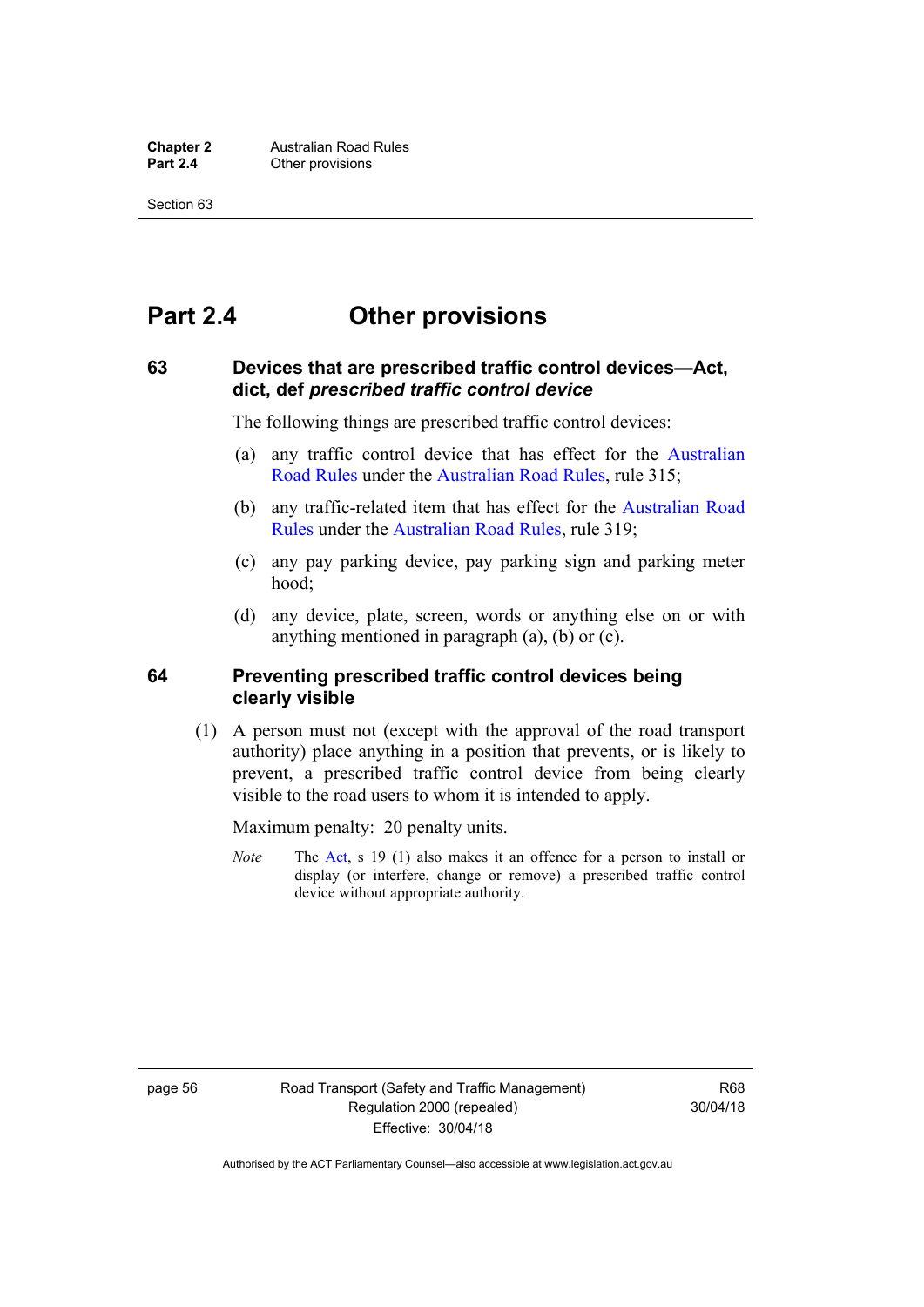- (2) The road transport authority, a police officer or an authorised person—
	- (a) may, orally or in writing, direct a person who has contravened subsection (1) by placing something to remove the thing within a stated reasonable time; or
	- (b) may remove the thing.
- (3) If a person is given a direction under subsection (2) (a), the person must comply with the direction.

Maximum penalty: 20 penalty units.

#### **65 Use of** *do not overtake turning vehicle sign*

A person must not drive a motor vehicle or combination displaying a *do not overtake turning vehicle sign* unless the motor vehicle or combination, together with any load or projection, is at least 7.5m long.

Maximum penalty: 20 penalty units.

#### **66 Approvals etc by road transport authority**

- (1) For the [Australian Road Rules](http://www.legislation.act.gov.au//ni/db_37271/default.asp) and this regulation, the road transport authority may—
	- (a) approve a protective helmet for bicycle riders as an approved bicycle helmet; or
	- (b) approve a booster seat as an approved booster seat; or
	- (c) approve a child restraint as an approved child restraint; or
	- (d) approve a child safety harness as an approved child safety harness; or
	- (e) approve a protective helmet for motorbike riders as an approved motorbike helmet; or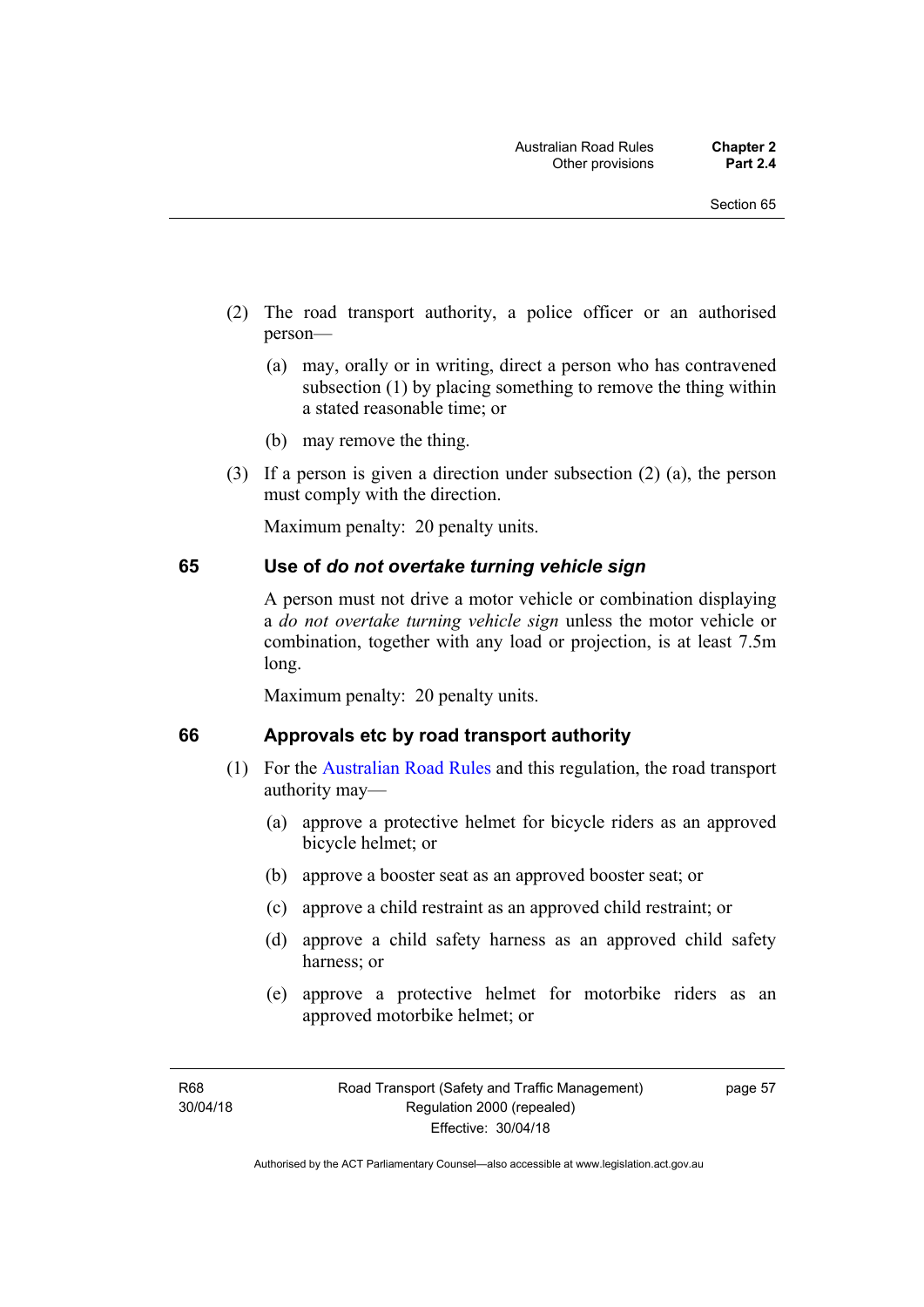- (f) approve a canopy, cage or other device fitted to a vehicle; or
- (g) declare a person to be an emergency worker.
- *Note* Power to make a statutory instrument (including an approval or declaration) includes power to make different provision in relation to different matters or different classes of matters, and to make an instrument that applies differently by reference to stated exceptions or factors (see [Legislation Act](http://www.legislation.act.gov.au/a/2001-14), s 48).
- (2) An approval or declaration is a disallowable instrument.
	- *Note* A disallowable instrument must be notified, and presented to the Legislative Assembly, under the [Legislation Act.](http://www.legislation.act.gov.au/a/2001-14)

#### **67 Exemption from requirement about riding on motorbikes**

The road transport authority may, for the purpose of allowing a sporting or similar event to be filmed, exempt a person from the [Australian Road Rules](http://www.legislation.act.gov.au//ni/db_37271/default.asp), rule 271 (2) to the extent that it requires the person to face forward while being carried as a passenger on a motorbike.

#### **68 Defence of complying with direction of police officer or authorised person**

- (1) It is a defence to a prosecution of a person for an offence against a provision of this chapter if, at the time of the offence, the person was obeying a direction given to the person under the [Australian](http://www.legislation.act.gov.au//ni/db_37271/default.asp)  [Road Rules,](http://www.legislation.act.gov.au//ni/db_37271/default.asp) rule 304 (1).
- (2) To remove any doubt, it is declared that a person must obey a direction given to the person under the [Australian Road Rules](http://www.legislation.act.gov.au//ni/db_37271/default.asp), rule 304 (1), whether or not the person may contravene a provision of this chapter by obeying the direction.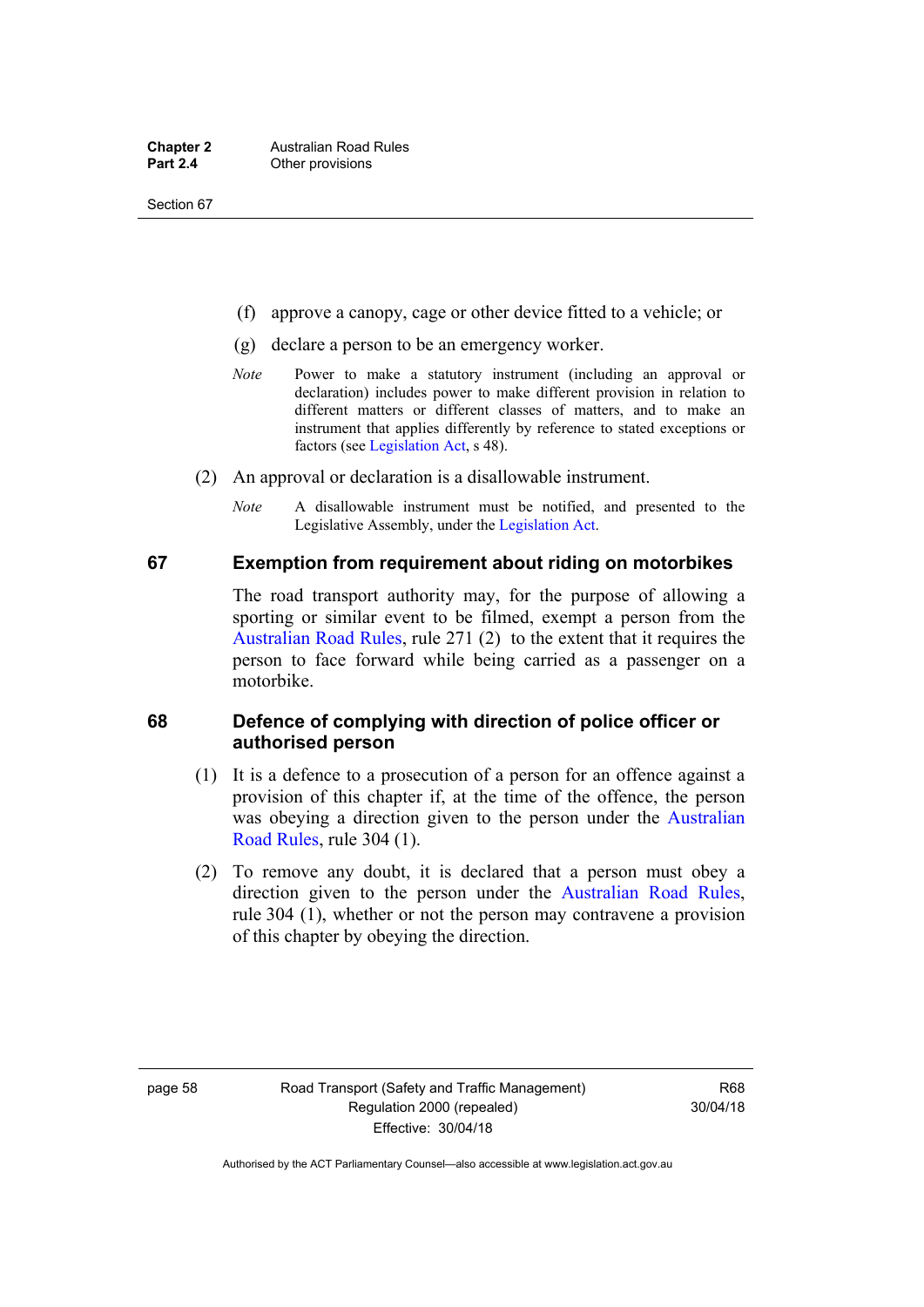### **69 Exemption for driver of police vehicle—generally—Act, s 35**

- (1) An exemption provision does not apply to the driver of a police vehicle if—
	- (a) in the circumstances—
		- (i) the driver is taking reasonable care; and
		- (ii) it is reasonable that the provision should not apply, having regard to the road and traffic conditions at the time; and
	- (b) if the vehicle is a motor vehicle that is moving—the vehicle is displaying a blue or red flashing light or sounding an alarm.
	- *Note* This section also applies to a rider of a police motorbike (see *[Road](http://www.legislation.act.gov.au/a/1999-77)  [Transport \(General\) Act 1999](http://www.legislation.act.gov.au/a/1999-77)*, dict defs *drive*, *driver*, *ride* and *vehicle*).
- (2) Subsection (1) (b) does not apply to the driver if, in the circumstances, it is reasonable—
	- (a) not to display the light or sound the alarm; or
	- (b) for the vehicle not to be fitted or equipped with a blue or red flashing light or an alarm.
- (3) In this section:

*exemption provision* means—

- (a) the [Act](http://www.legislation.act.gov.au/a/1999-80/default.asp), section 5B (Burnouts and other prohibited conduct); or
- (b) the [Act](http://www.legislation.act.gov.au/a/1999-80/default.asp), section 7 (Furious, reckless or dangerous driving), to the extent the section relates to furious or dangerous driving; or
- (c) part 2.1 (Incorporation into ACT law); or
- (d) part 2.2 (How the [Australian Road Rules](http://www.legislation.act.gov.au//ni/db_37271/default.asp) are incorporated); or
- (e) part 2.3 (Additional ACT road rules).

R68 30/04/18 Road Transport (Safety and Traffic Management) Regulation 2000 (repealed) Effective: 30/04/18

page 59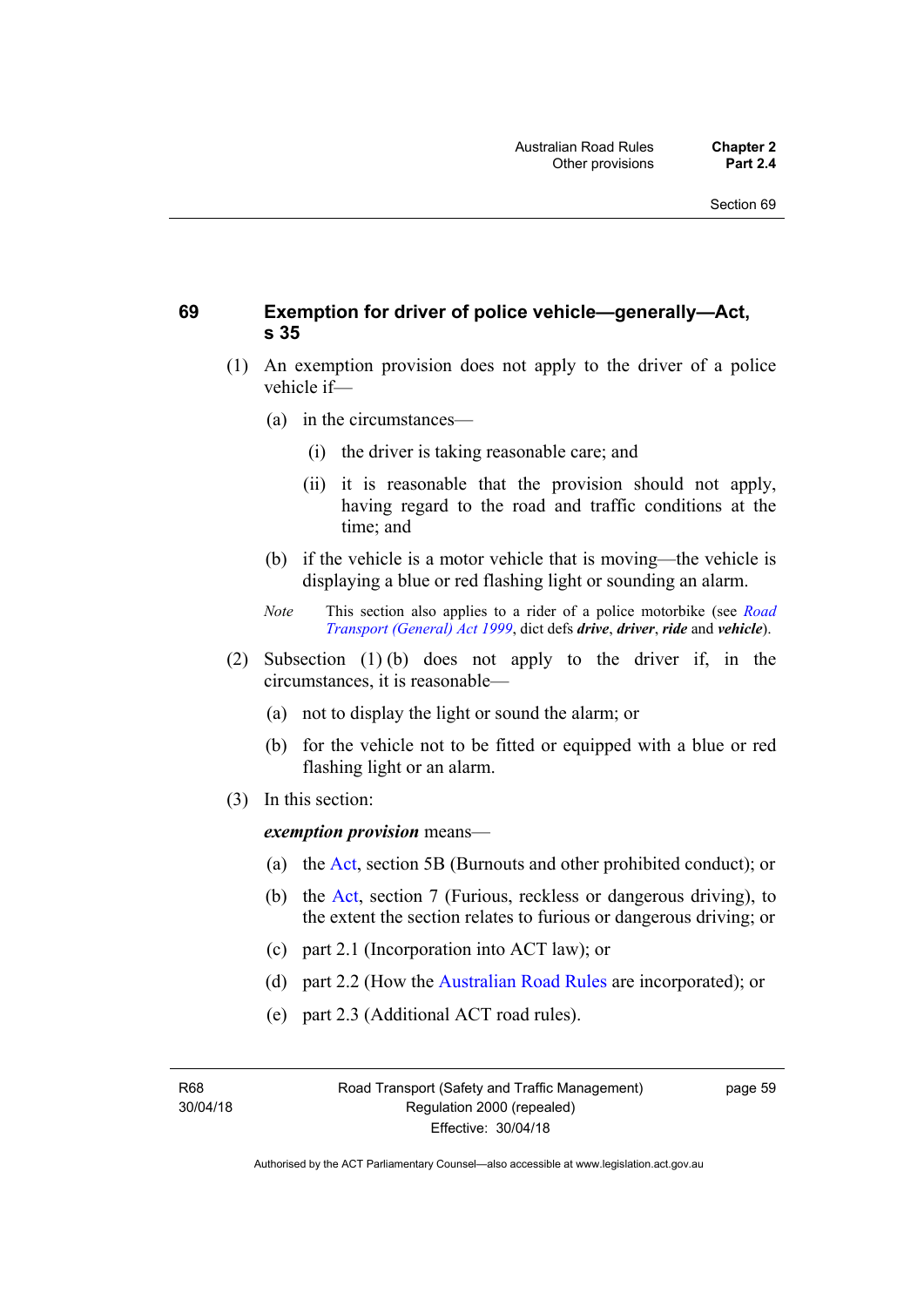### **69A Exemption for driver of police vehicle—training and assessment**

- (1) An exemption provision does not apply to the driver of a police vehicle if—
	- (a) the driver is doing police driver training or police driver assessment; and
	- (b) in the circumstances—
		- (i) the driver is taking reasonable care; and
		- (ii) it is reasonable that the provision should not apply, having regard to the road and traffic conditions at the time; and
	- (c) if the vehicle is a motor vehicle that is moving—the vehicle is displaying a blue or red flashing light or sounding an alarm.
	- *Note* This section also applies to a rider of a police motorbike (see *[Road](http://www.legislation.act.gov.au/a/1999-77)  [Transport \(General\) Act 1999](http://www.legislation.act.gov.au/a/1999-77)*, dict defs *drive*, *driver*, *ride* and *vehicle*).
- (2) Subsection (1) (c) does not apply to the driver if, in the circumstances, it is reasonable—
	- (a) not to display the light or sound the alarm; or
	- (b) for the vehicle not to be fitted or equipped with a blue or red flashing light or an alarm.
- (3) In this section:

*AFP* means the Australian Federal Police.

#### *exemption provision* means—

- (a) the [Act,](http://www.legislation.act.gov.au/a/1999-80/default.asp) section 5B (Burnouts and other prohibited conduct); or
- (b) the [Act](http://www.legislation.act.gov.au/a/1999-80/default.asp), section 7 (Furious, reckless or dangerous driving), to the extent the section relates to furious or dangerous driving; or
- (c) part 2.1 (Incorporation into ACT law); or

page 60 Road Transport (Safety and Traffic Management) Regulation 2000 (repealed) Effective: 30/04/18

R68 30/04/18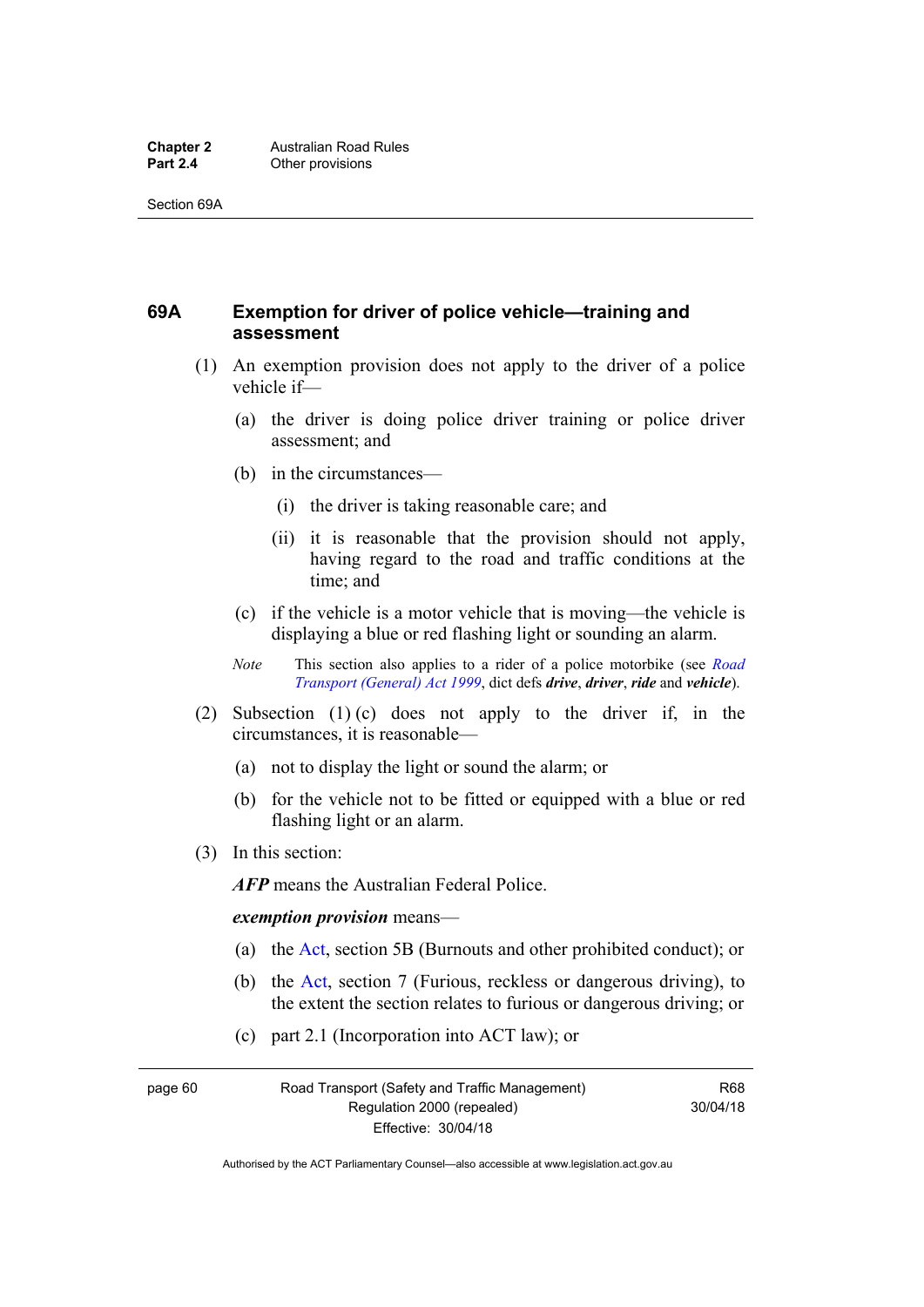- (d) part 2.2 (How the [Australian Road Rules](http://www.legislation.act.gov.au//ni/db_37271/default.asp) are incorporated); or
- (e) part 2.3 (Additional ACT road rules).

*police driver assessment* means an assessment conducted by an AFP employee or contractor of a police officer's ability to drive a police vehicle in the exercise of the police officer's functions as a police officer.

*police driver training* means training provided by the AFP, or an AFP contractor, that teaches a police officer how to drive a police vehicle for the purpose of the exercise of the police officer's functions as a police officer.

*police officer* includes a person who is training to become a police officer.

#### **70 Exemption for driver of emergency vehicles**

A provision of this chapter does not apply to the driver of an emergency vehicle if—

- (a) in the circumstances—
	- (i) the driver is taking reasonable care; and
	- (ii) it is reasonable that the provision should not apply; and
- (b) if the vehicle is a motor vehicle that is moving—the vehicle is displaying a blue or red flashing light or sounding an alarm.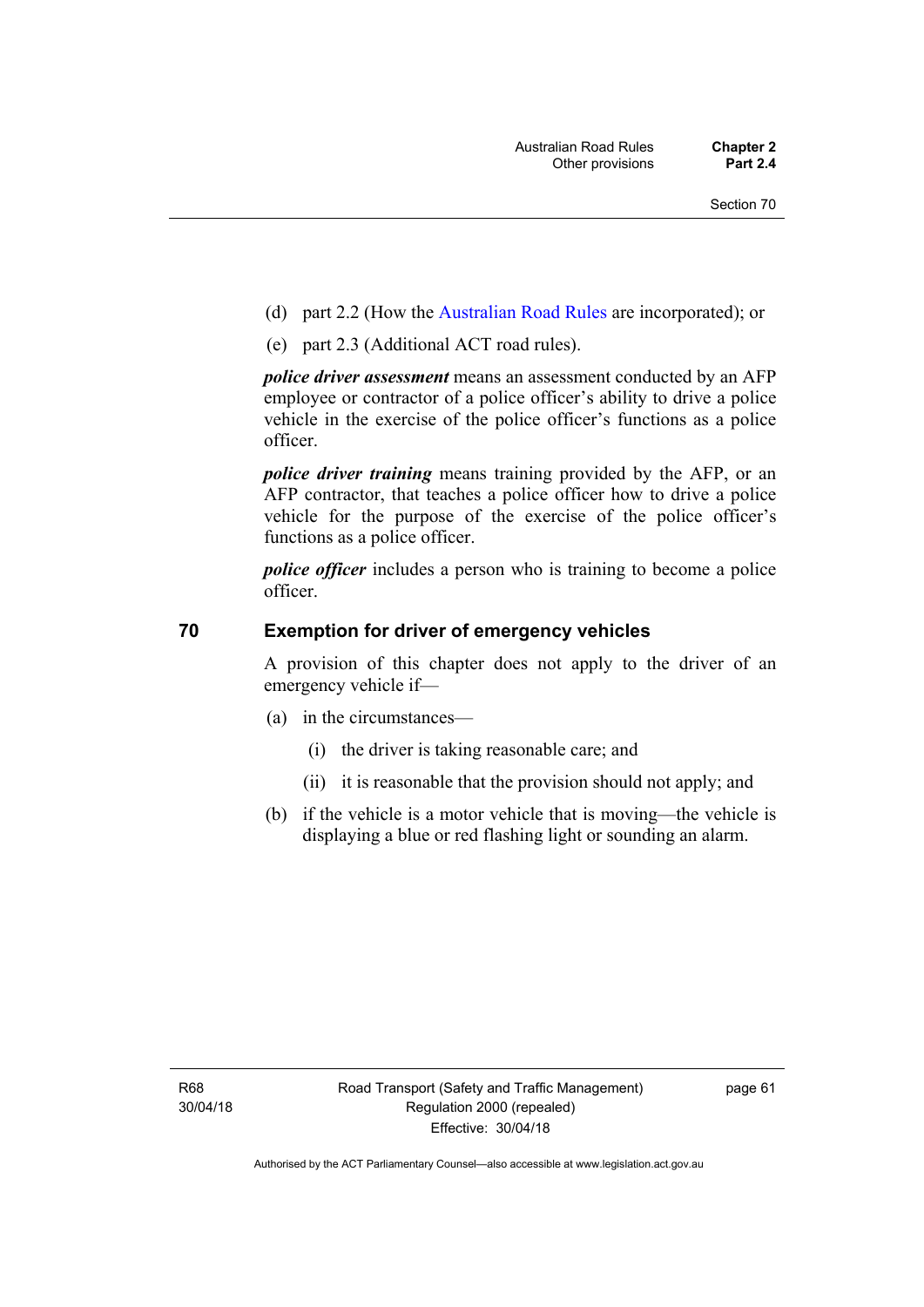### **71 Stopping and parking exemption for police and emergency vehicles and authorised people**

(1) In this section:

*stopping or parking provision of this chapter*—see section 58 (1).

- (2) A stopping or parking provision of this chapter does not apply to the driver of a police vehicle or emergency vehicle if, in the circumstances—
	- (a) the driver is taking reasonable care; and
	- (b) it is reasonable that the provision should not apply.
- (3) A stopping or parking provision of this chapter does not apply to an authorised person who is driving a vehicle in the course of the person's duty as an authorised person if, in the circumstances—
	- (a) the person is taking reasonable care; and
	- (b) it is reasonable that the provision should not apply.

page 62 Road Transport (Safety and Traffic Management) Regulation 2000 (repealed) Effective: 30/04/18

R68 30/04/18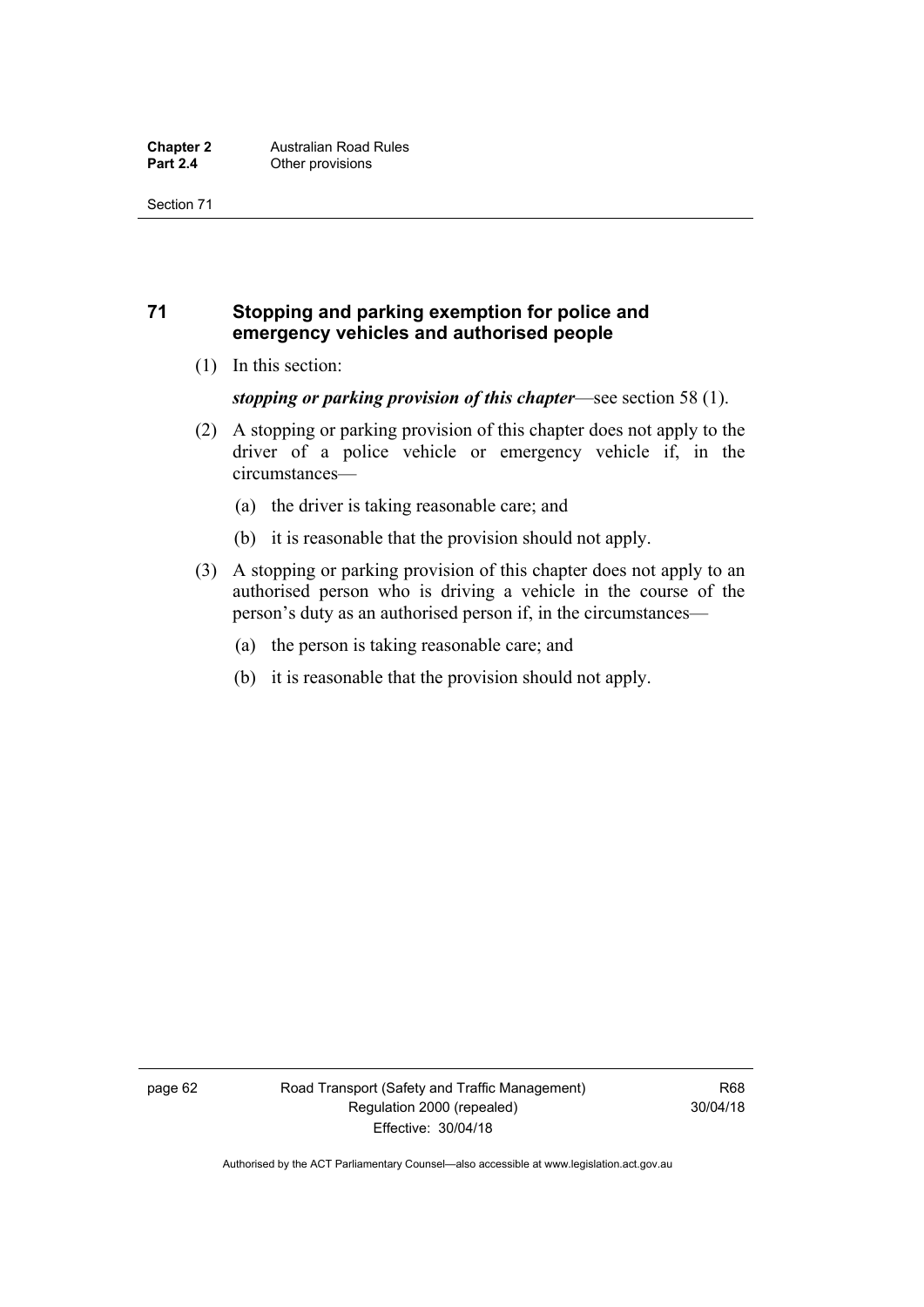# **Chapter 3 Parking**

# **Part 3.1 Parking schemes**

## **Division 3.1.1 Metered parking schemes**

### **72 Metered parking schemes**

- (1) The road transport authority may establish and operate metered parking schemes for any length of road or area.
- (2) For a metered parking scheme, the road transport authority—
	- (a) may set aside metered parking spaces; and
	- (b) may install parking meters for the payment of fees for metered parking spaces.

### **73 Metered parking areas**

- (1) The road transport authority may set aside a length of road or area as a metered parking area.
- (2) A metered parking area must be designated by metered parking signs.

### **74 Parking meters**

- (1) A parking meter must be installed at the space to which it applies or, if a parking meter applies to 2 or more spaces, close to the spaces.
- (2) The parking meter applying to a metered parking space must show or be capable of showing the fees fixed for the space under this division.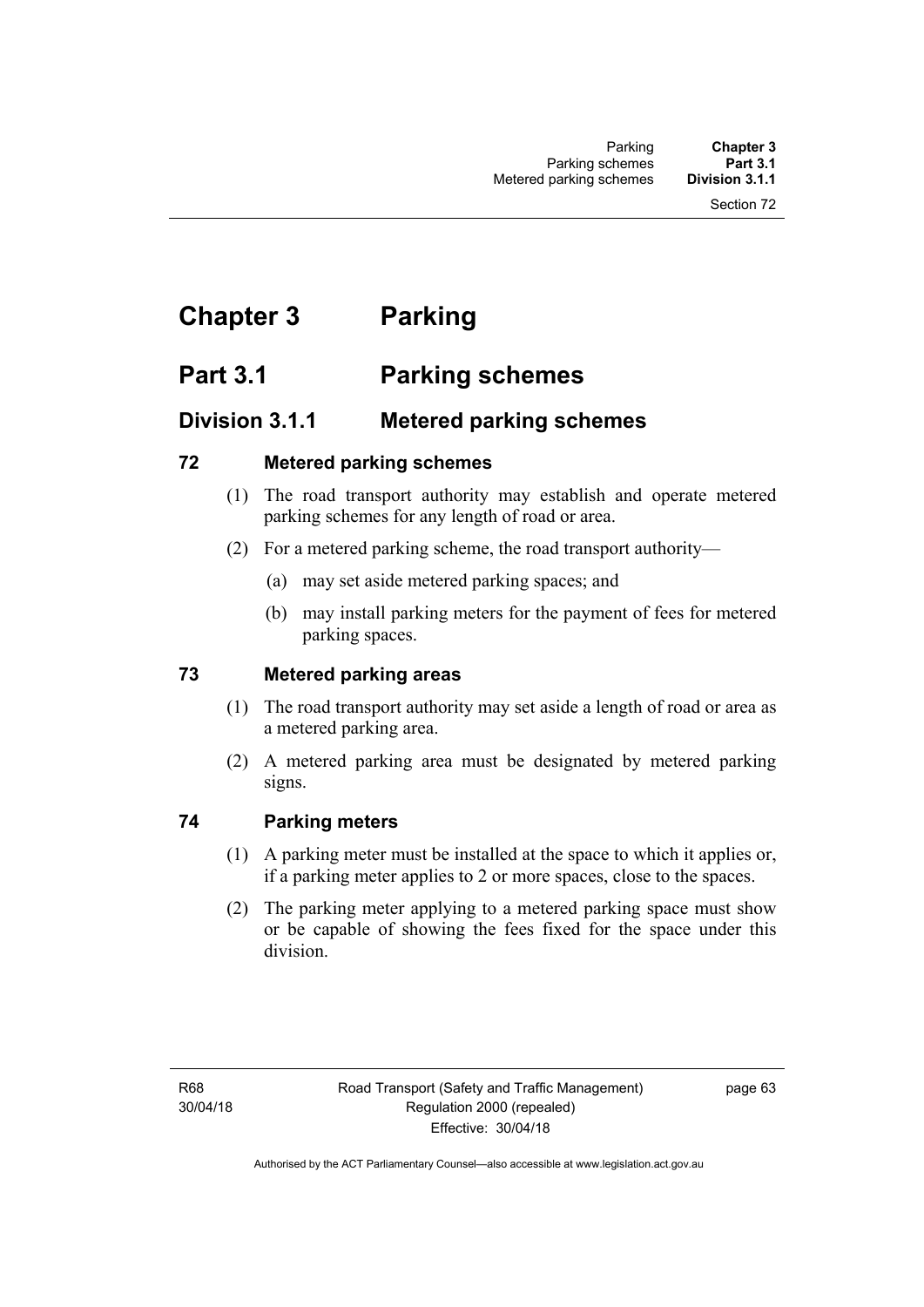- (3) A parking meter must clearly show, or be capable of clearly showing, whether the relevant parking fee for the parking of a vehicle in the metered parking space or spaces to which it applies has been paid.
- (4) A multi-space parking meter must also identify each metered parking space by its number.

#### **75 Metered parking spaces**

- (1) A metered parking space must be designated by a road marking.
- (2) For a metered parking space to which a multi-space parking meter applies, the number for the space and an arrow indicating the direction of the meter must be marked in or adjacent to the space.

## **Division 3.1.2 Ticket parking schemes**

*Note* The [Australian Road Rules](http://www.legislation.act.gov.au//ni/db_37271/default.asp), r 207 (2) provides that a driver who parks in a ticket parking area must pay the fee and obey the instructions on the ticket. See also s 16.

### **75A Parking authorities**

- (1) A person may apply to the road transport authority to be a parking authority for a stated area.
- (2) The road transport authority may declare the person to be a parking authority for a stated area (the *area of operations*).
	- *Note* The power to make the declaration includes the power to amend or repeal it (see [Legislation Act,](http://www.legislation.act.gov.au/a/2001-14) s 46).
- (3) The declaration is a disallowable instrument.
	- *Note* A disallowable instrument must be notified, and presented to the Legislative Assembly, under the [Legislation Act.](http://www.legislation.act.gov.au/a/2001-14)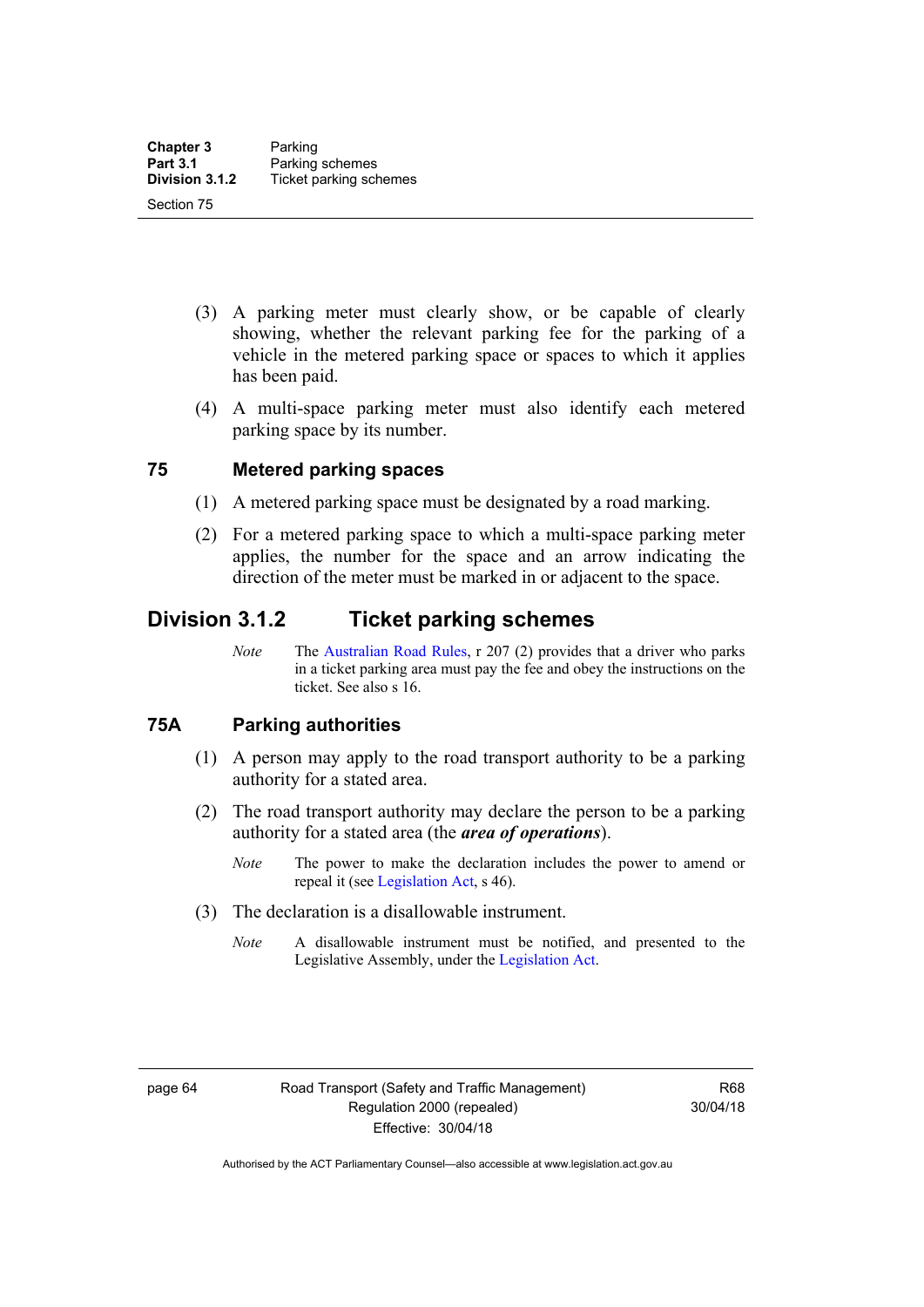### **75B Parking authority guidelines**

- (1) The road transport authority must establish guidelines for section 76A (the *parking authority guidelines*).
- (2) The parking authority guidelines are a disallowable instrument.

- (3) A parking authority is not entitled to provide, or charge for, parking in a ticket parking area if the parking authority does not comply with the parking authority guidelines.
- (4) A parking authority is taken to comply with the parking authority guidelines until the contrary is proved.

### **76 Ticket parking schemes—road transport authority**

- (1) The road transport authority may establish and operate a ticket parking scheme for any length of road or area.
- (2) For a ticket parking scheme, the road transport authority—
	- (a) may set aside a length of road or area as a ticket parking area; and
	- (b) may adopt the ways of, and schemes for, payment of the fees the authority considers appropriate; and
	- (c) may install pay parking devices.

#### **76AA Approval of e-payment method**

(1) The road transport authority may approve an e-payment method (an *approved e-payment method*) for a driver of a vehicle to pay for the use of a parking space in a ticket parking area.

*Note* A disallowable instrument must be notified, and presented to the Legislative Assembly, under the [Legislation Act.](http://www.legislation.act.gov.au/a/2001-14)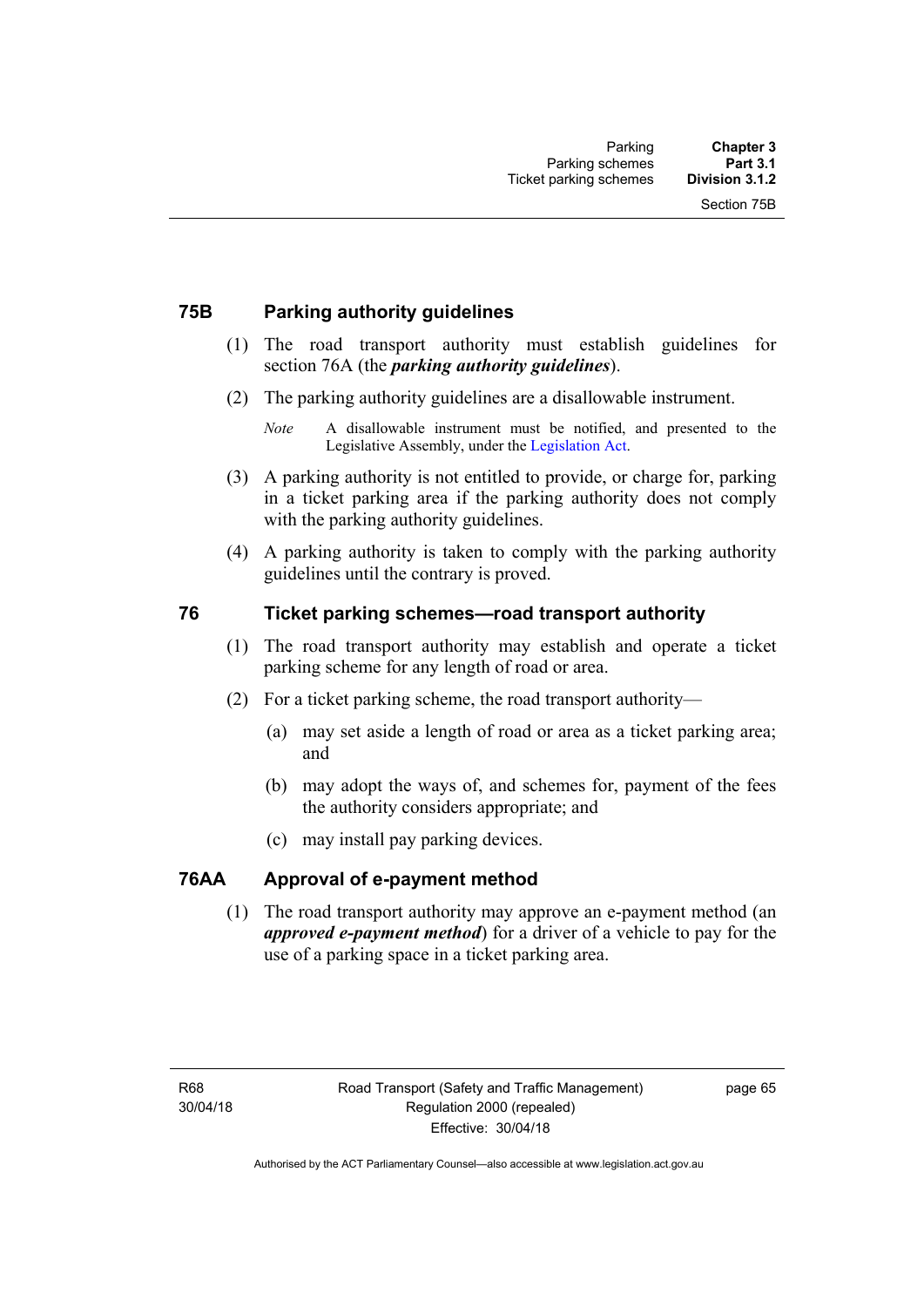- (2) The road transport authority may not approve an e-payment method unless satisfied that the system supporting the method is capable of—
	- (a) giving the road transport authority contemporary information about fees paid for parking spaces in ticket parking areas; and
	- (b) keeping a record of each transaction; and
	- (c) giving a person using the method an electronic receipt for the transaction.
- (3) An approval is a notifiable instrument.

*Note* A notifiable instrument must be notified under the [Legislation Act](http://www.legislation.act.gov.au/a/2001-14).

(4) In this section:

*e-payment method* means a method for payment using an electronic device.

#### **76A Ticket parking schemes—parking authorities**

- (1) A parking authority may, in accordance with the parking authority guidelines, establish and operate a ticket parking scheme for any length of road or area within its area of operations.
- (2) For a ticket parking scheme, the parking authority may, in accordance with the parking authority guidelines—
	- (a) set aside a length of road or area within its area of operations as a ticket parking area; and
	- (b) fix fees for the parking of vehicles in the area; and
	- (c) adopt the ways of, and schemes for, payment of the fees the authority considers appropriate; and
	- (d) install pay parking devices.
	- *Note* Section 75A provides for the road transport authority to declare parking authorities and s 75B provides for parking authority guidelines.

page 66 Road Transport (Safety and Traffic Management) Regulation 2000 (repealed) Effective: 30/04/18

R68 30/04/18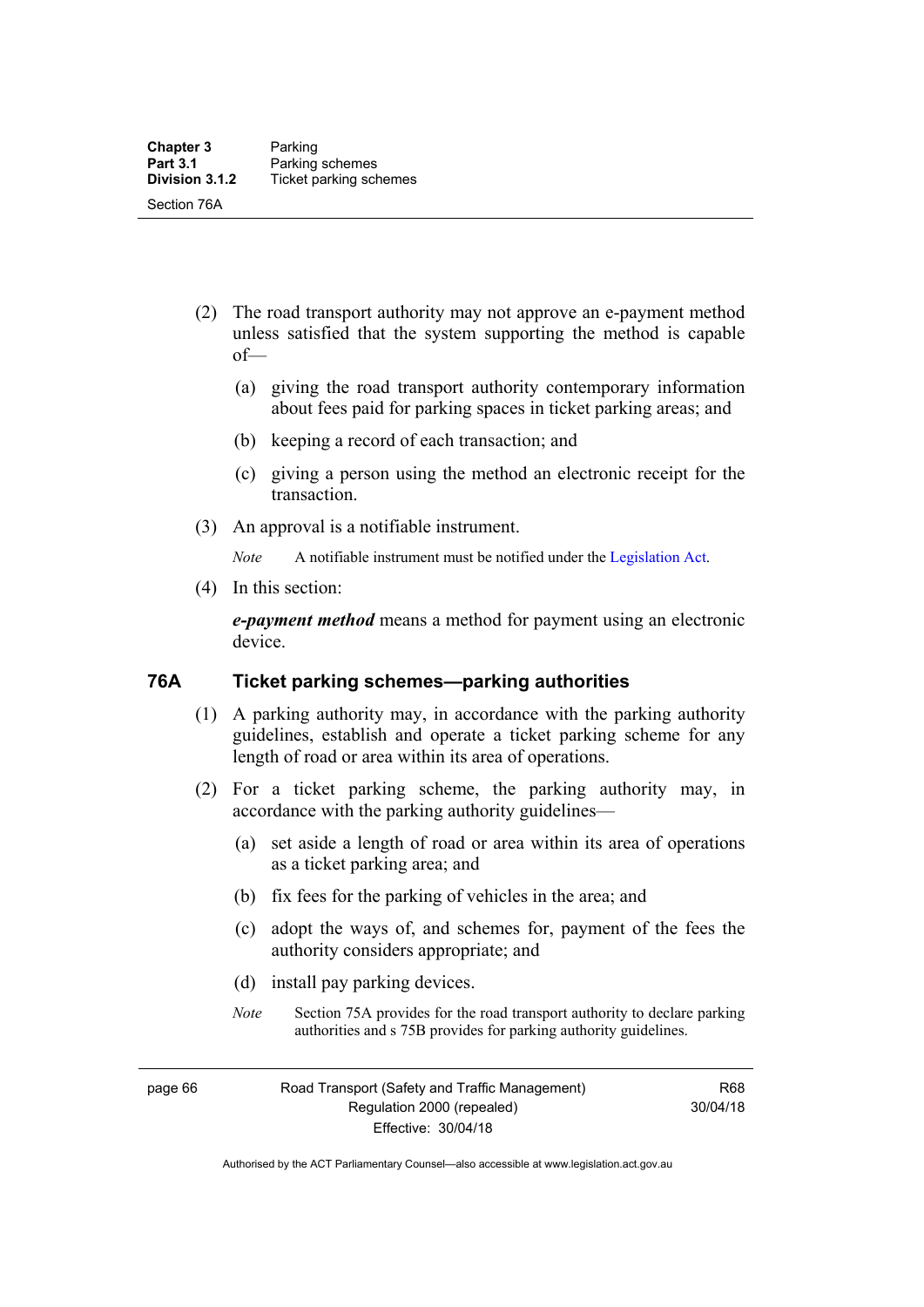### **77 Ticket parking areas**

- (1) A ticket parking area must be designated by ticket parking signs.
- (2) A ticket parking area is taken to include only such lengths of road and areas to which ticket parking signs apply as are lawfully available, apart from this division, for the parking of vehicles.

#### **78 Ticket parking spaces**

A ticket parking area may be divided into ticket parking spaces, of a size suitable for parking a single vehicle, by a road marking.

### **79 Ticket machines**

The ticket machine for a ticket parking area must show or be capable of showing the fees fixed for the area under this division.

#### **80 Parking tickets**

- (1) The following information must be printed on a parking ticket:
	- (a) the expiry date (expressed as the day of the month, the month and the year);
	- (b) for a parking ticket other than an RTA periodic ticket—the expiry time (expressed in hours and minutes);
	- (c) the name of the authority issuing the ticket;
	- (d) an indication of the ticket parking area where or for which the ticket is issued;
	- (e) the fee paid for the issue of the ticket or, for an RTA periodic ticket (except a ticket issued at a concessional price), the daily value of the ticket;
	- (f) a serial number;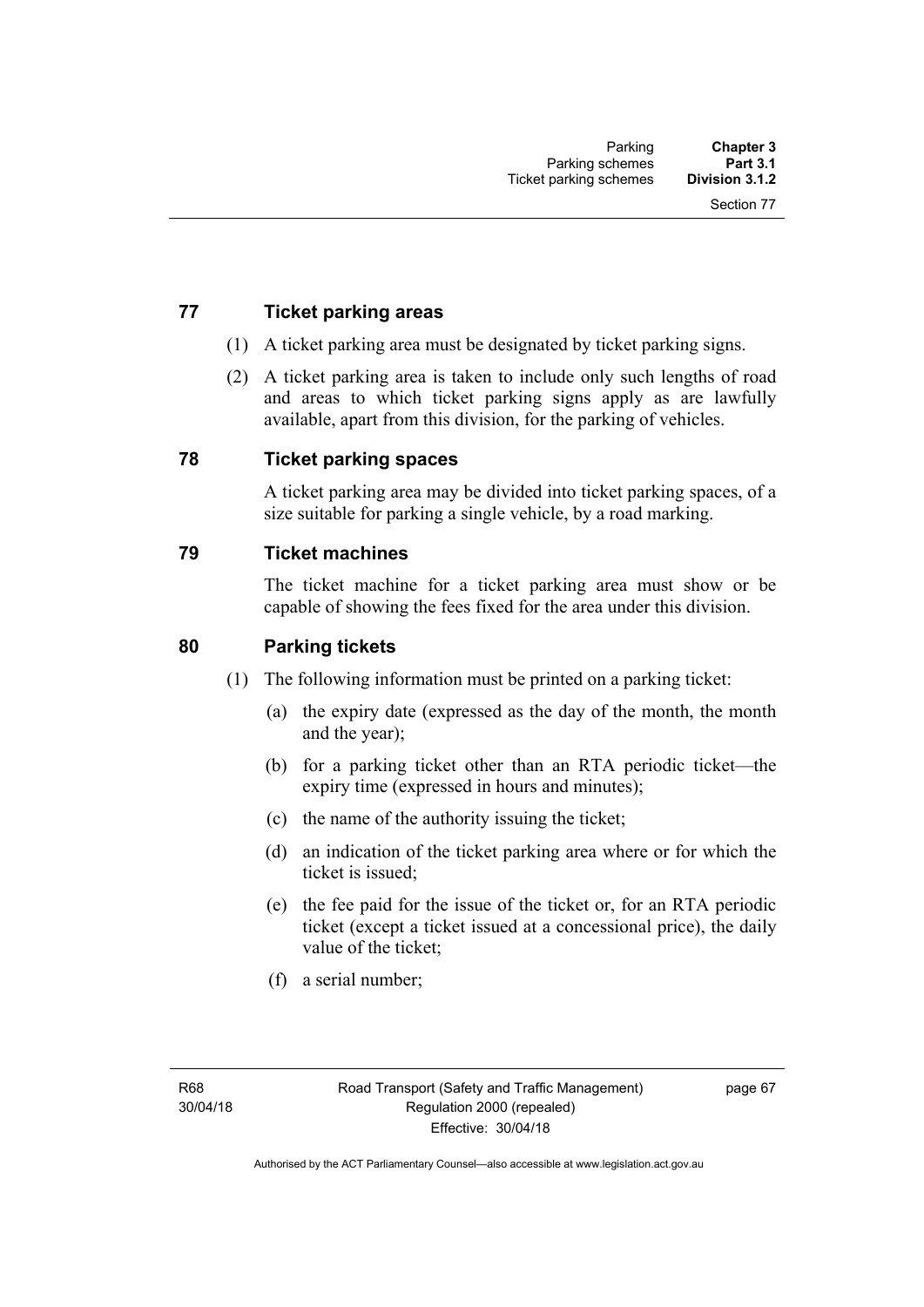Section 81

(g) instructions for use of the ticket.

#### **Examples for par (d)**

- 1 a code for the ticket parking area where the ticket is issued
- 2 the number of the parking ticket machine which issued the ticket
- 3 for an RTA periodic ticket—the daily value of the ticket or the area where the ticket may be used
- *Note* An example is part of the regulation, is not exhaustive and may extend, but does not limit, the meaning of the provision in which it appears (see [Legislation Act,](http://www.legislation.act.gov.au/a/2001-14) s 126 and s 132).
- (2) A parking ticket must be legible and of a size and design that enables it to be easily displayed in or on a vehicle.
- (3) In this section:

*RTA periodic ticket*, for a ticket parking area, means a ticket issued by the road transport authority that is valid for parking in the area for a stated period of not less than 1 week.

#### **81 Duration of parking tickets and e-payment parking period**

- (1) A parking ticket takes effect when it is issued and expires at the expiry time stated on the ticket.
- (2) An e-payment parking period begins when the parking period is initiated by a device in accordance with an approved e-payment method and ends when the period for which payment is made in accordance with the approved e-payment method ends.

page 68 Road Transport (Safety and Traffic Management) Regulation 2000 (repealed) Effective: 30/04/18

R68 30/04/18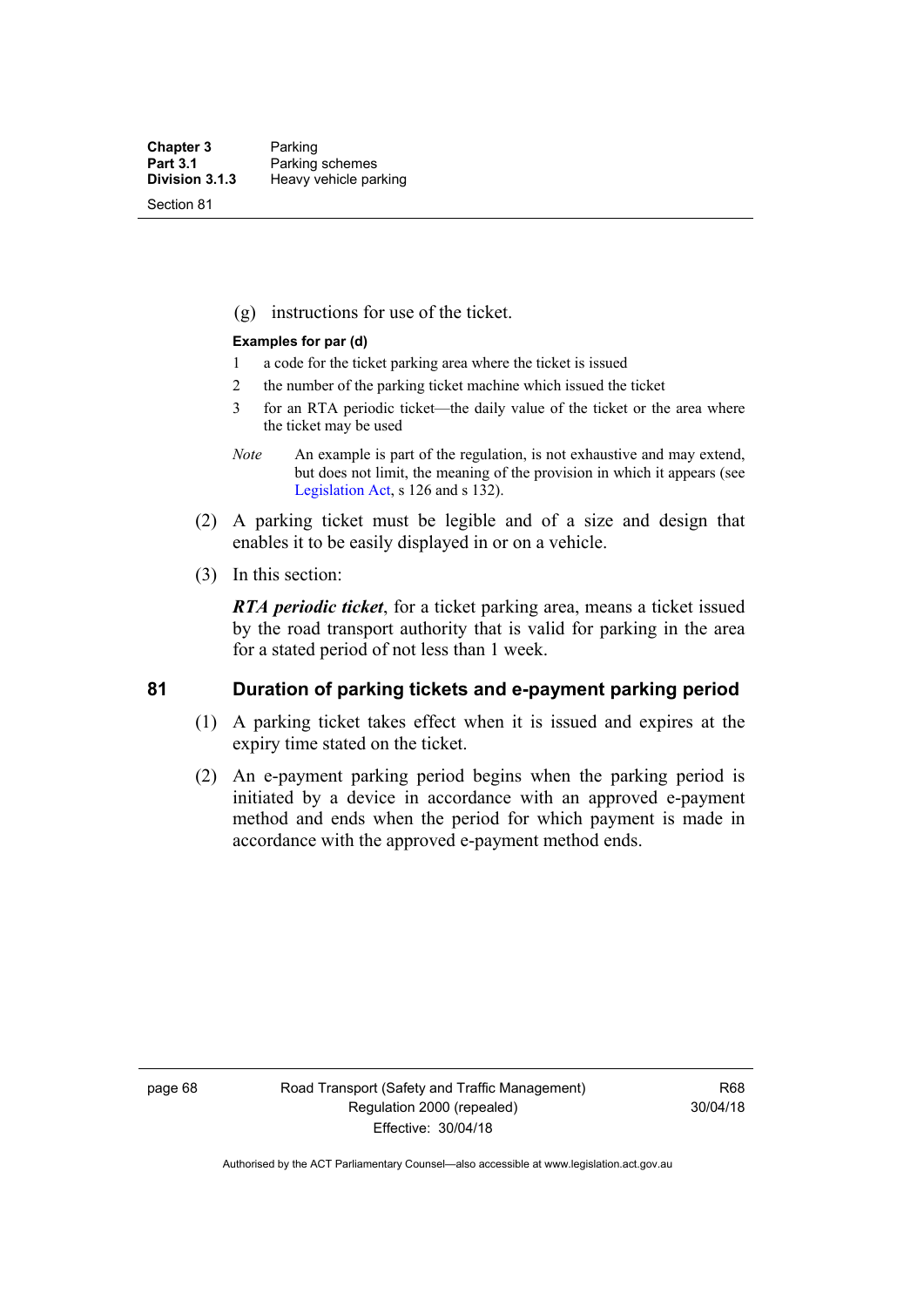## **Division 3.1.3 Heavy vehicle parking**

#### **82 Definitions—div 3.1.3**

In this division:

#### *heavy vehicle*—

- (a) means a vehicle (whether loaded or unloaded) that—
	- (i) is longer than 7.5m; and
	- (ii) has a GVM over 4.5t; and
	- (iii) is used for commercial purposes; but
- (b) does not include a light rail vehicle.

*land adjoining residential land*—see section 83.

*residential land* means land leased for residential purposes.

*stock truck* means a vehicle that has a GVM over 4.5t and is built or used to transport livestock.

## **83 References in div 3.1.3 to land adjoining residential land**

A reference in this division to *land adjoining residential land* includes a reference to land that would, apart from an intervening road, adjoin that land.

#### **84 Vehicle parked partly on residential land**

For this division, a vehicle that is parked partly on residential land, and partly on adjoining land that is not residential land, is taken not to be parked on residential land.

R68 30/04/18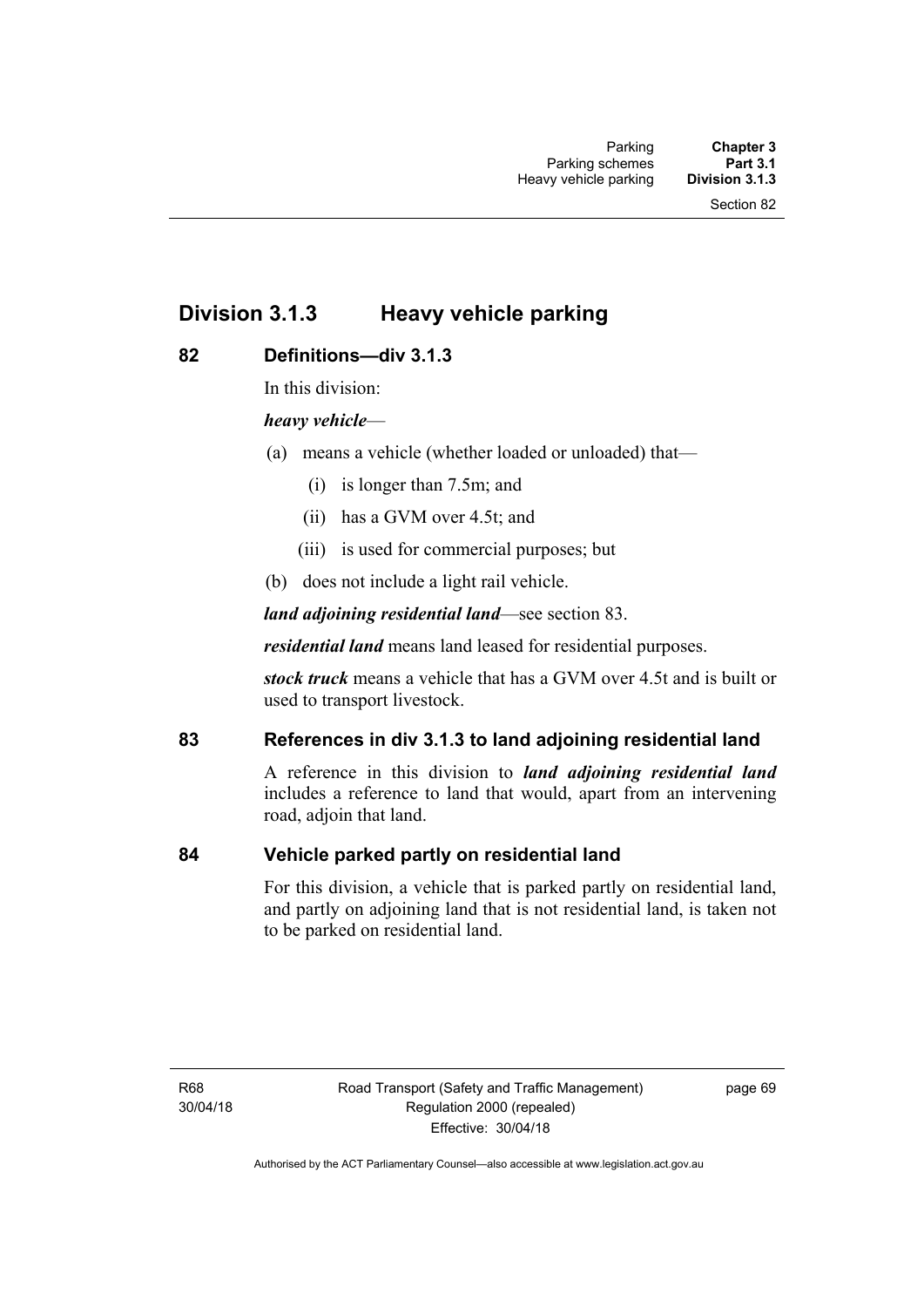#### **85 Parking of certain vehicles on residential land prohibited**

- (1) This section applies to a vehicle, whether loaded or unloaded, that is—
	- (a) a stock truck; or
	- (b) a semitrailer with the load space permanently enclosed by rigid construction or with sides enclosed by nonrigid material and a rigid roof; or
	- (c) higher than 3.6m and used for commercial purposes.
- (2) A person must not park a vehicle to which this section applies on residential land.

Maximum penalty: 20 penalty units.

#### **85A No more than 1 heavy vehicle on residential land**

- (1) A person commits an offence if—
	- (a) the person parks 2 or more heavy vehicles on residential land; or
	- (b) the person parks a heavy vehicle on residential land and there is already another heavy vehicle parked on the land.

Maximum penalty: 20 penalty units.

- (2) Subsection (1) does not apply if—
	- (a) only 2 heavy vehicles are parked on the residential land; and
	- (b) 1 vehicle is plant that is parked on the other vehicle; and
	- (c) no part of either vehicle is higher than 3.6m from the ground.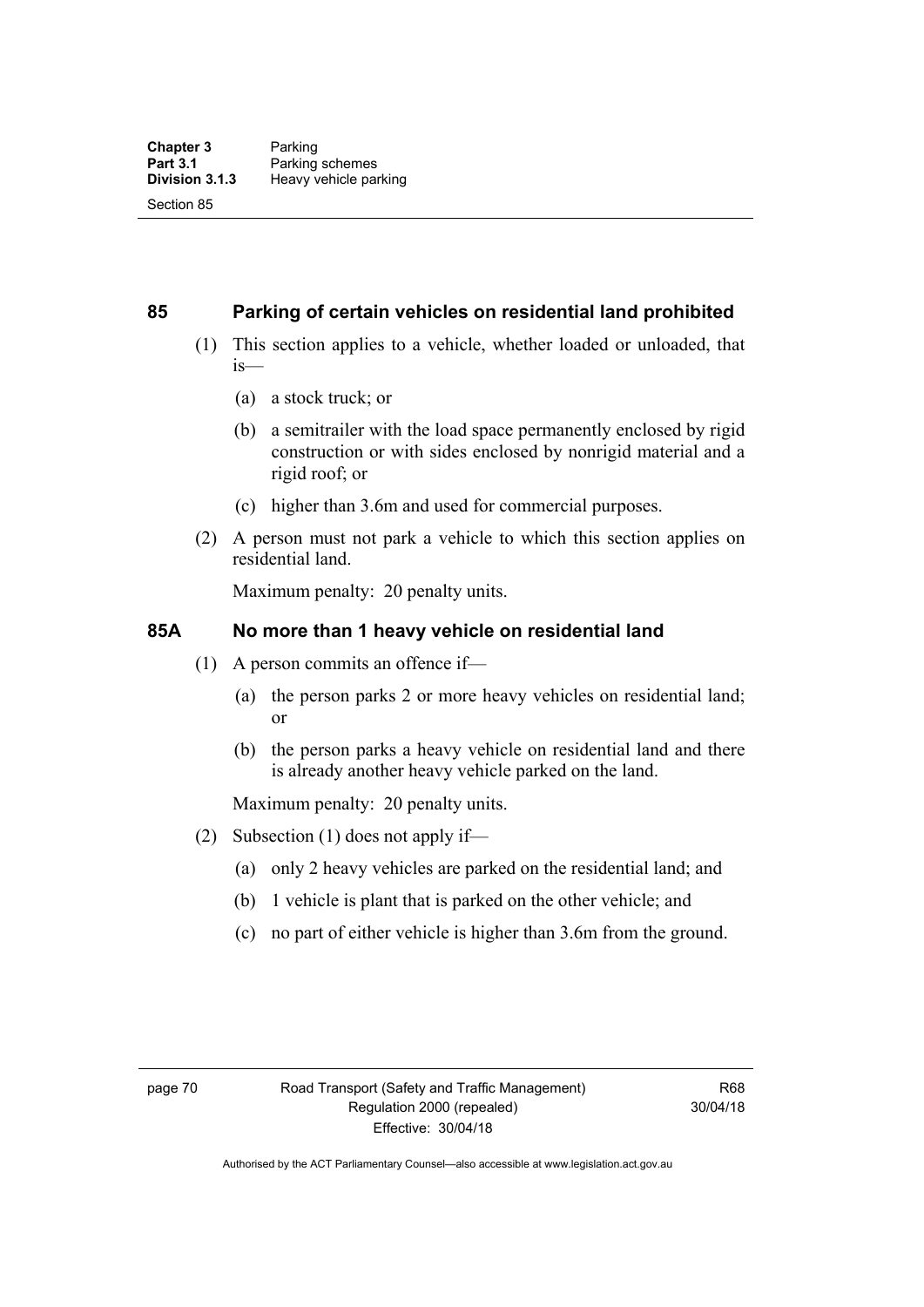(3) In this section:

*plant* means a motor vehicle that consists solely of-

- (a) a machine or implement that cannot carry a load, other than tools and accessories usually carried in or on the vehicle; or
- (b) a crane, forklift truck or bobcat; or
- (c) a bobcat and excavation equipment.

#### **85B Heavy vehicles to be parked away from residential land boundaries**

- (1) A person commits an offence if—
	- (a) the person parks a heavy vehicle on residential land; and
	- (b) any part of the vehicle when parked is—
		- (i) in front of the setback line of the front boundary of the land; or
		- (ii) less than 1.5m from any other boundary.

Maximum penalty: 20 penalty units.

(2) In this section:

*setback*, in relation to land—see the territory plan, part 13 (Definitions).

#### **86 Parking of certain vehicles on land adjoining residential land prohibited**

- (1) This section applies to—
	- (a) a vehicle or combination, whether loaded or unloaded, that is longer than 7.5m; and
	- (b) a vehicle, whether loaded or unloaded, with a GVM over 4.5t.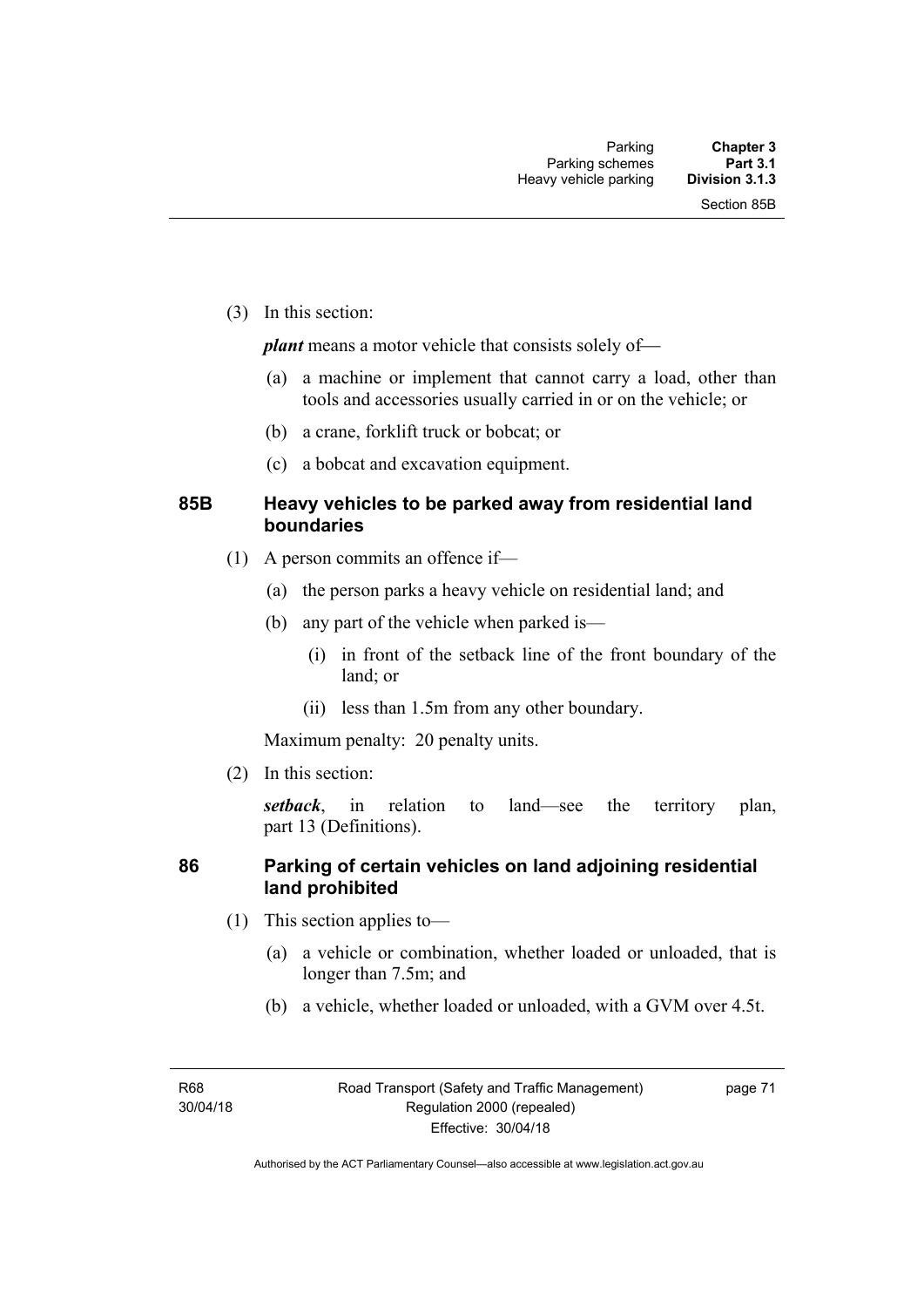(2) A person must not park a vehicle or combination to which this section applies on land adjoining residential land for more than 1 hour.

Maximum penalty: 20 penalty units.

 (3) Subsection (2) does not apply to the vehicle or combination if the land where it is parked is residential land or land leased for commercial purposes.

#### **87 Parking of certain commercial vehicles on land with multi-unit housing**

- (1) This section applies to a vehicle, whether loaded or unloaded, that is used for commercial purposes and is longer than 6m, higher than 2.6m or has a GVM over 3.75t.
- (2) A person must not park a vehicle to which this section applies on residential land with multi-unit housing.

Maximum penalty: 20 penalty units.

- (3) For this section, residential land has multi-unit housing if the land has more than 1 dwelling on it.
- (4) In this section:

*dwelling—*see the territory plan.

*Note* The territory plan defines *dwelling* as meaning 'a building or part of a building used as a self contained residence which must include food preparation facilities, a bath or shower, and a closet pan and wash basin'.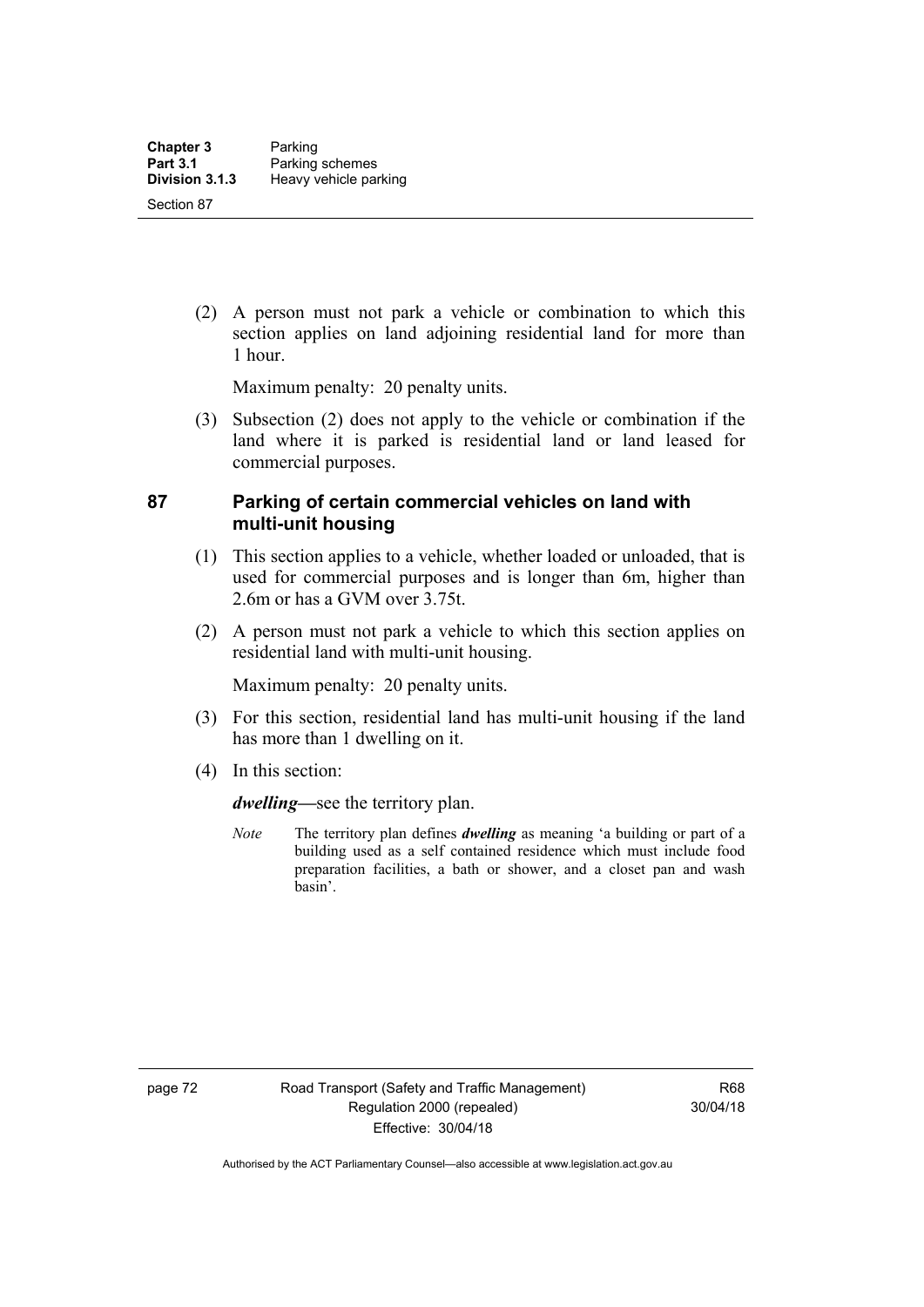#### **87A No offence if reasonable necessity etc**

A person does not commit an offence against section 85, section 85A, section 85B, section 86 or section 87 if—

- (a) either of the following applies:
	- (i) it was reasonably necessary to park the vehicle on the land to avoid contravening the Act or another territory law;
	- (ii) the vehicle was parked on the land to deliver or collect goods or passengers, or to provide services; and
- (b) the vehicle was on the land no longer than was reasonable.

#### **87B Heavy vehicle refrigeration units not to be operated on residential land**

A person commits an offence if—

- (a) the person parks a heavy vehicle that has a refrigeration unit on residential land; and
- (b) the refrigeration unit is running at any time while the vehicle is parked on the land.

Maximum penalty: 20 penalty units.

#### **87C Prohibition on night operation of heavy vehicle**

 (1) A person, other than an existing operator, commits an offence if the person operates a heavy vehicle parked on residential land at any time between 10 pm and 6 am.

Maximum penalty: 20 penalty units.

R68 30/04/18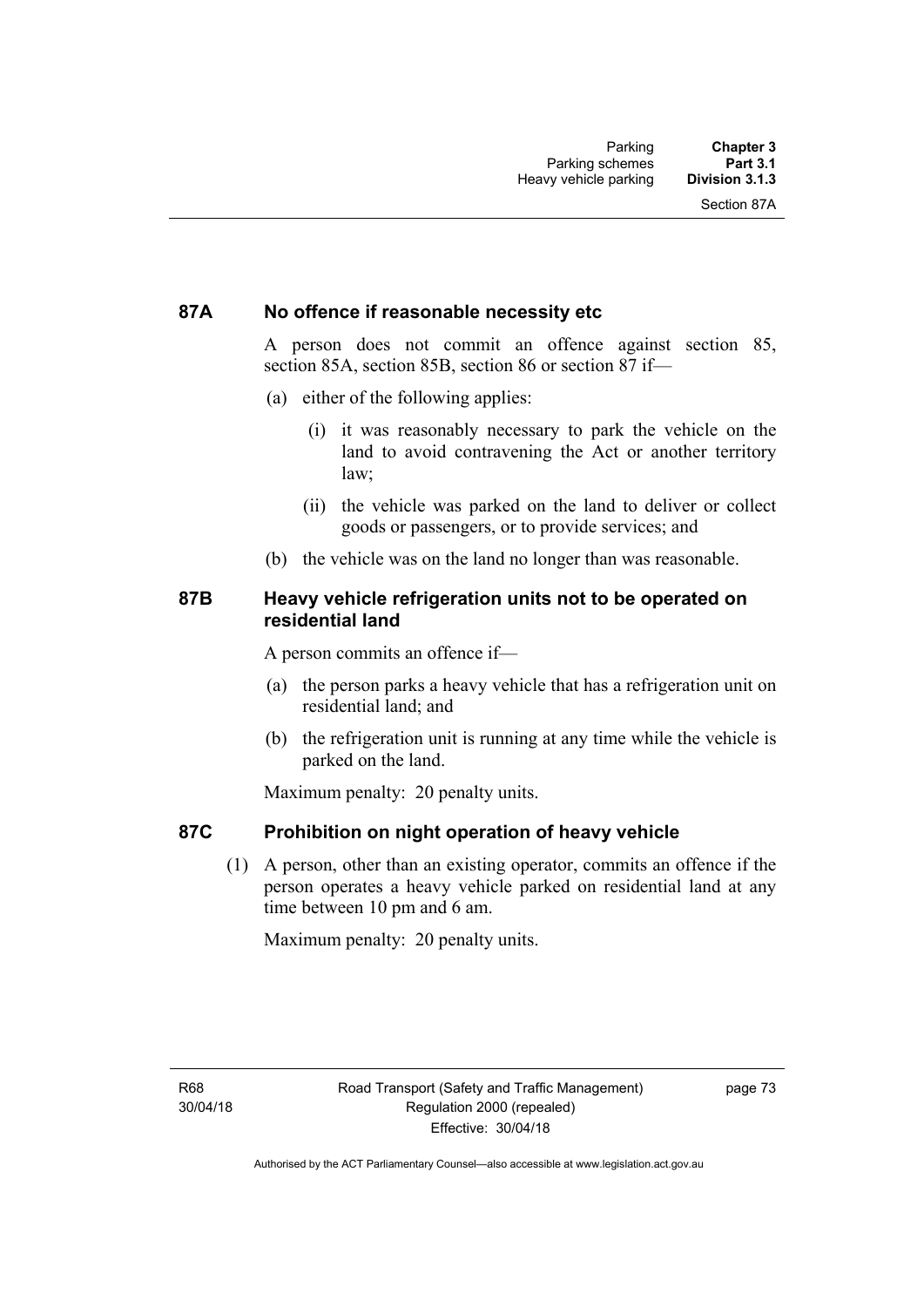(2) An existing operator commits an offence if the operator operates a heavy vehicle parked on residential land at any time between midnight and 5.30 am.

Maximum penalty: 20 penalty units.

(3) In this section:

*existing operator* means the holder of an existing operator's certificate issued under the *[Motor Traffic Act 1936](http://www.legislation.act.gov.au/a/1936-45)*, section 150R that is still in force.

#### **88 Daily infringement**

A person who contravenes any of the following sections commits a separate offence for each day during any part of which the contravention continues:

- (a) section 85 (Parking of certain vehicles on residential land prohibited);
- (b) section 85A (No more than 1 heavy vehicle on residential land);
- (c) section 85B (Heavy vehicles to be parked away from residential land boundaries);
- (d) section 86 (Parking of certain vehicles on land adjoining residential land prohibited);
- (e) section 87 (Parking of certain commercial vehicles on land with multi-unit housing);
- (f) section 87B (Heavy vehicle refrigeration units not to be operated on residential land).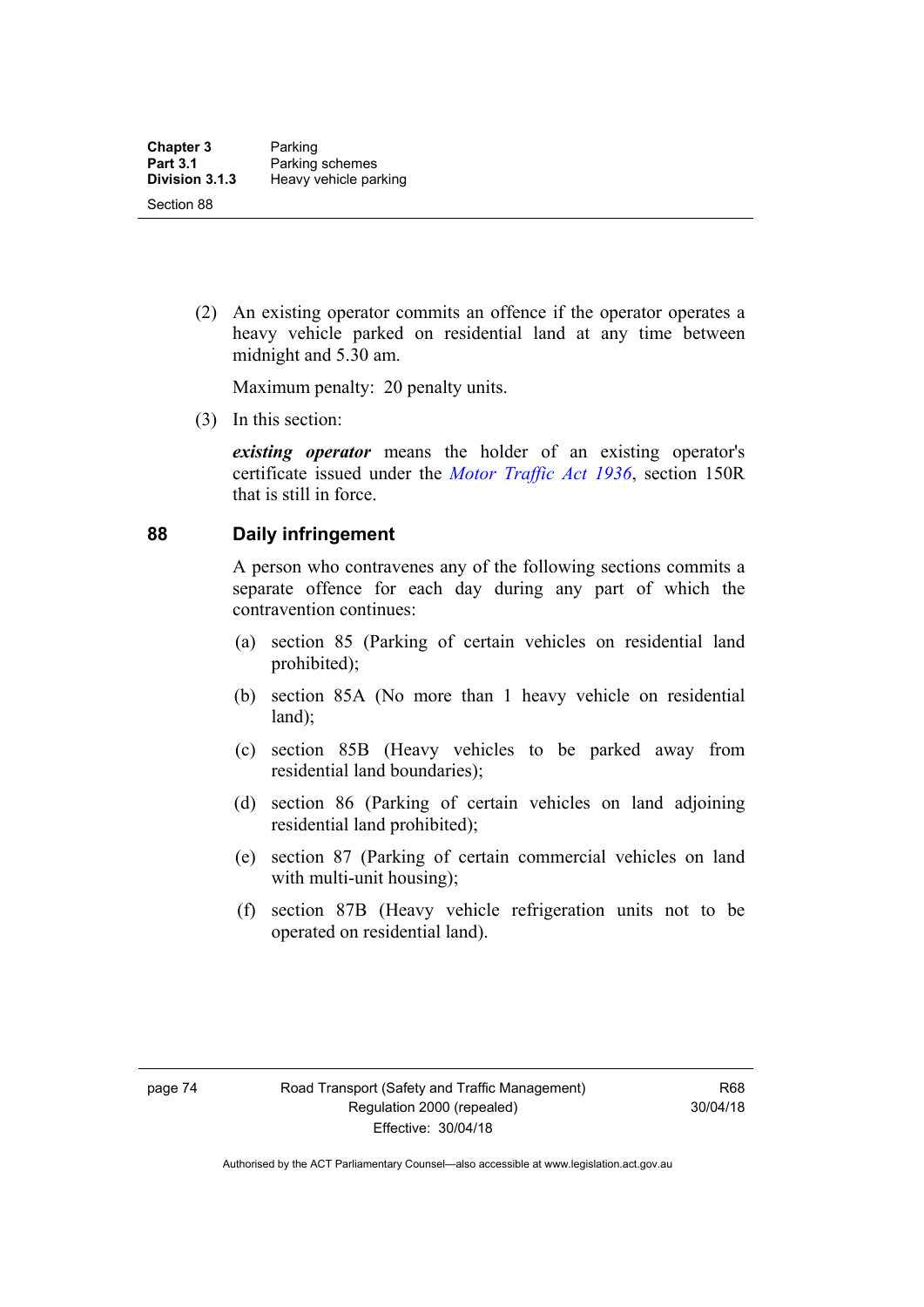## **Division 3.1.3A Heavy vehicle parking—enforcement**

#### **89 Meaning of** *occupier***—div 3.1.3A**

In this division:

*occupier*, of premises, includes—

- (a) a person believed on reasonable grounds to be an occupier of the premises; and
- (b) a person apparently in charge of the premises.

#### **90 Power to enter premises**

- (1) For division 3.1.3 (Heavy vehicle parking), an authorised person may—
	- (a) enter premises with the occupier's consent; or
	- (b) enter premises if the authorised person believes on reasonable grounds that—
		- (i) a heavy vehicle is parked on the premises in contravention of that division; and
		- (ii) it is necessary to enter the premises to inspect, take measurements, or record identification particulars about the vehicle.
- (2) An authorised person may, without the consent of the occupier of premises, enter land around the premises to ask for consent to enter the premises.
- (3) An authorised person may enter premises under this section––
	- (a) for a contravention of section 87B or section 87C––at any time; and
	- (b) in any other case––between 8 am and 8 pm.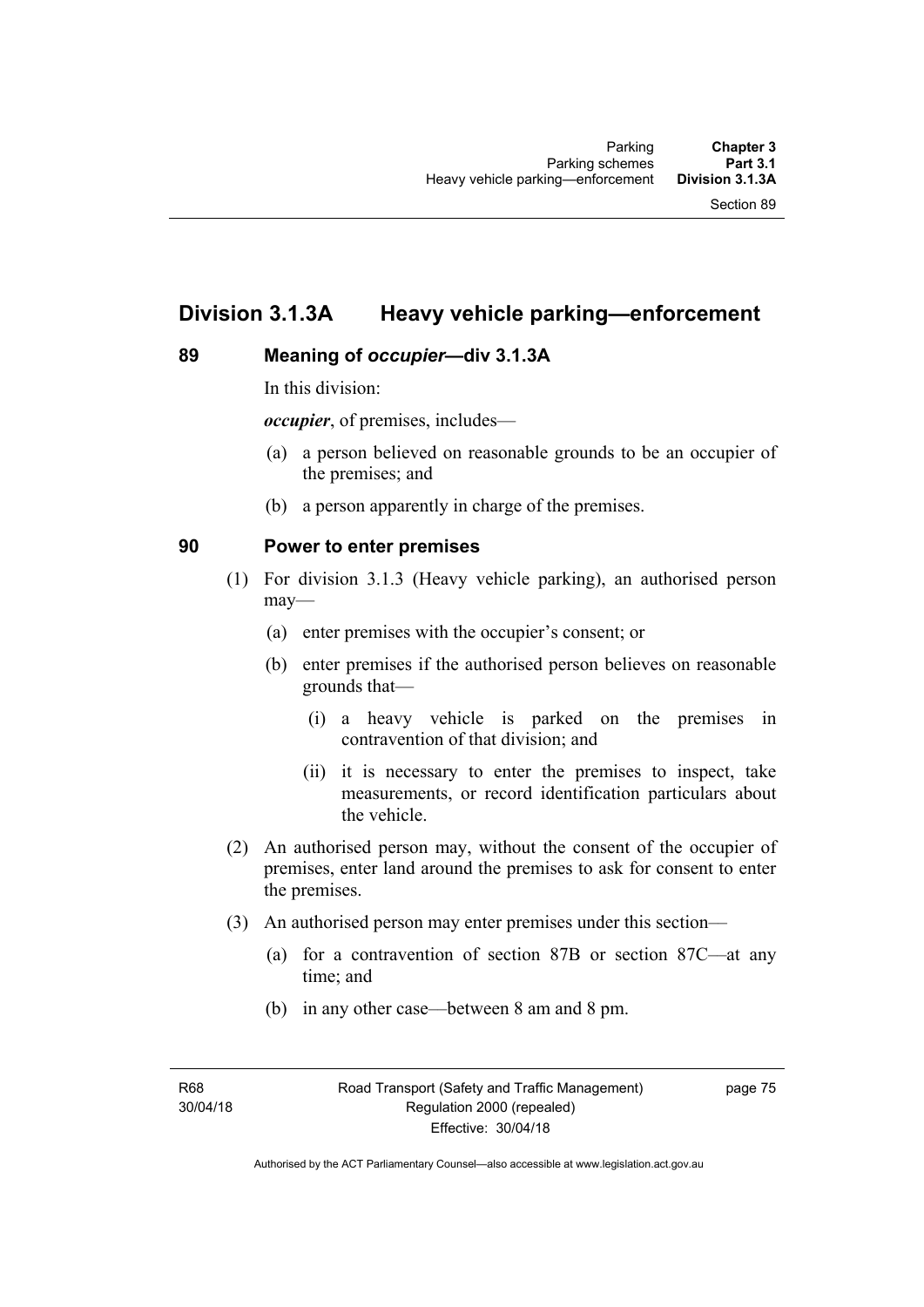### **91 Production of identity card**

An authorised person must not remain at premises entered under this division if the authorised person does not produce his or her identity card when asked by the occupier.

*Note* Identity cards for authorised people are provided for in the *[Road](http://www.legislation.act.gov.au/a/1999-77)  [Transport \(General\) Act 1999](http://www.legislation.act.gov.au/a/1999-77)*, s 20.

### **92 Consent to entry**

- (1) When seeking the consent of an occupier of premises to enter premises under section 90 (1) (a), an authorised person must—
	- (a) produce his or her identity card; and
	- (b) tell the occupier—
		- (i) the purpose of the entry; and
		- (ii) that consent may be refused.
- (2) If the occupier consents, the authorised person must ask the occupier to sign a written acknowledgment (an *acknowledgment of consent*)—
	- (a) that the occupier was told—
		- (i) the purpose of the entry; and
		- (ii) that consent may be refused; and
	- (b) that the occupier consented to the entry; and
	- (c) stating the time and date when consent was given.
- (3) If the occupier signs an acknowledgment of consent, the authorised person must immediately give a copy to the occupier.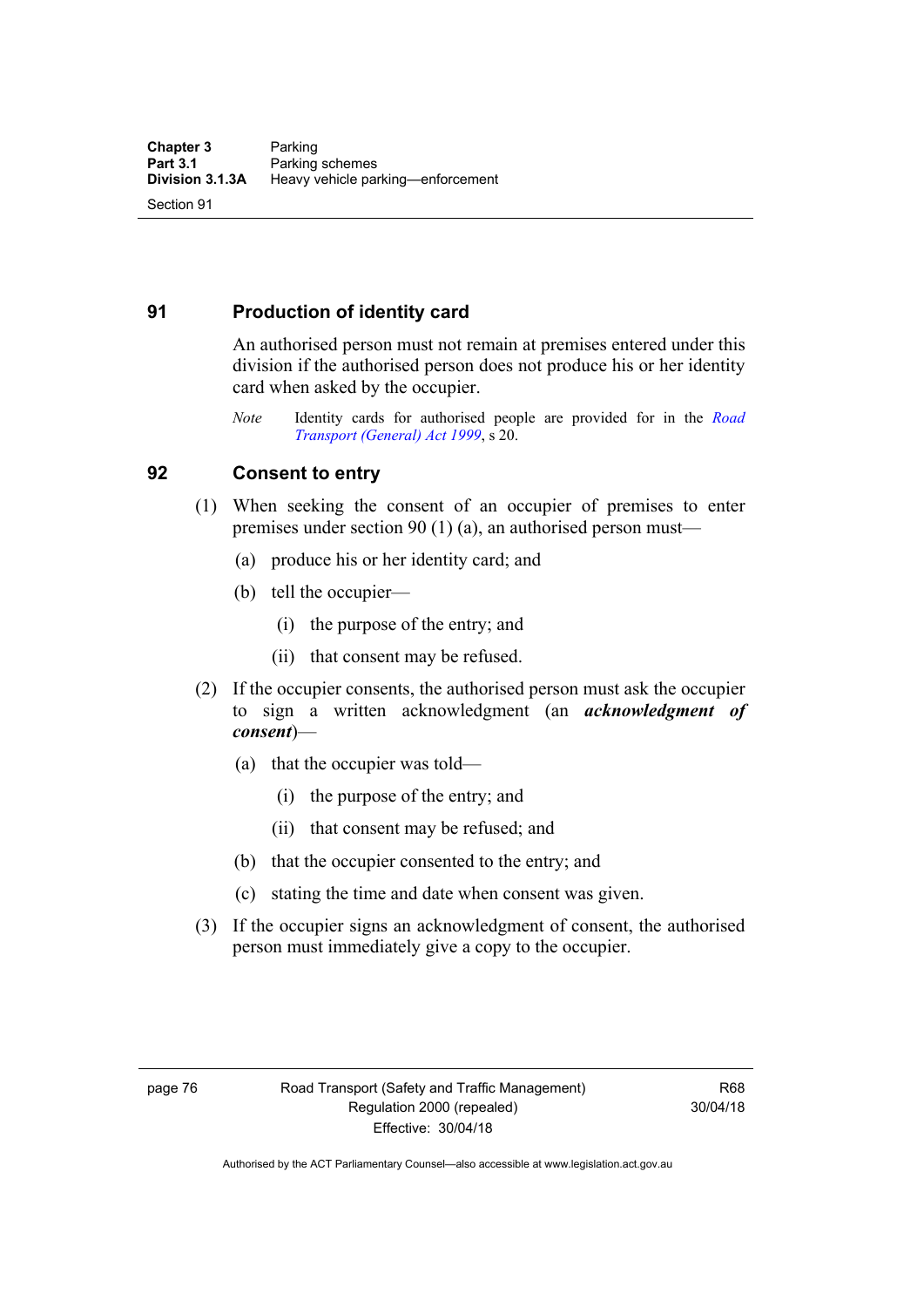- (4) A court must find that the occupier did not consent to entry to the premises by the authorised person under this division if—
	- (a) the question arises in a proceeding in the court whether the occupier consented to the entry; and
	- (b) an acknowledgment of consent is not produced in evidence; and
	- (c) it is not proved that the occupier consented to the entry.

#### **93 General powers on entry to premises**

- (1) An authorised person who enters premises under this division may, for division 3.1.3 (Heavy vehicle parking) and this division, do 1 or more of the following in relation to a heavy vehicle on the premises:
	- (a) inspect the vehicle (including for its identification particulars);
	- (b) take measurements;
	- (c) take photographs, films, or audio, video or other recordings;
	- (d) require the occupier, or anyone at the premises to—
		- (i) give the authorised person information; or
		- (ii) produce documents to the authorised person; or
		- (iii) give the authorised person reasonable help to exercise a power under this division.
	- *Note* The [Legislation Act,](http://www.legislation.act.gov.au/a/2001-14) s 170 and s 171 deal with the application of the privilege against self incrimination and client legal privilege.
- (2) A person must take all reasonable steps to comply with a requirement made of the person under subsection (1) (d).

Maximum penalty: 20 penalty units.

R68 30/04/18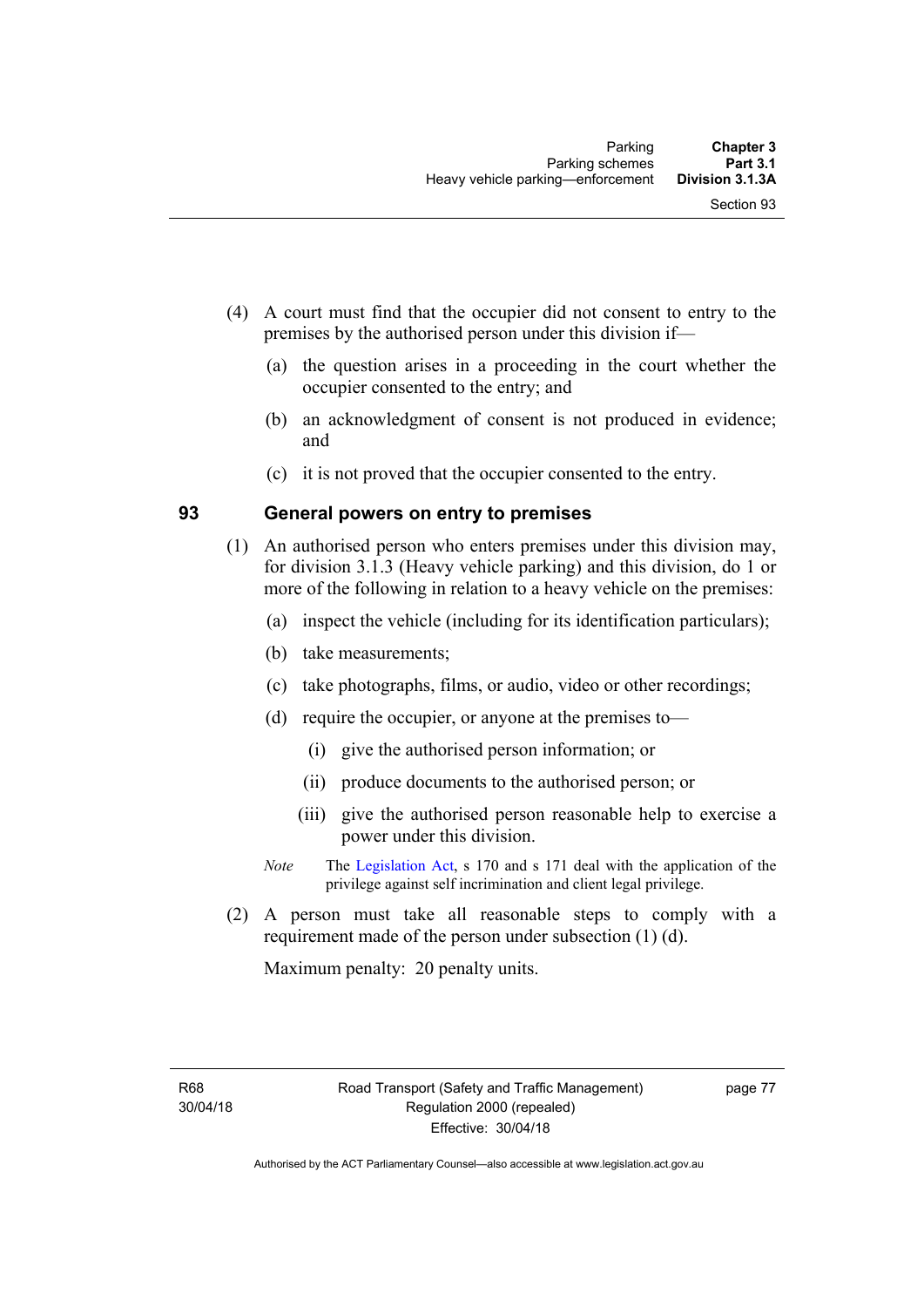Section 94

### **94 Damage etc to be minimised**

- (1) In the exercise, or purported exercise, of a function under this division, an authorised person must take all reasonable steps to ensure that the authorised person, and any person assisting the authorised person, causes as little inconvenience, detriment and damage as practicable.
- (2) If an authorised person, or a person assisting an authorised person, damages anything in the exercise or purported exercise of a function under this division, the authorised person must give written notice of the particulars of the damage to the person the authorised person believes on reasonable grounds is the owner of the thing.
- (3) If the damage happens at premises entered under this division in the absence of the occupier, the notice may be given by leaving it, secured conspicuously, at the premises.

#### **95 Compensation for exercise of enforcement powers**

- (1) A person may claim compensation from the Territory if the person suffers loss or expense because of the exercise, or purported exercise, of a function under this division by an authorised person or a person assisting an authorised person.
- (2) Compensation may be claimed and ordered in a proceeding for—
	- (a) compensation brought in a court of competent jurisdiction; or
	- (b) an offence against this regulation brought against the person making the claim for compensation.
- (3) A court may order the payment of reasonable compensation for the loss or expense only if satisfied that it is just to make the order in the circumstances of the particular case.
- (4) A regulation may prescribe matters that may, must or must not be taken into account by the court in considering whether it is just to make the order.

page 78 Road Transport (Safety and Traffic Management) Regulation 2000 (repealed) Effective: 30/04/18

R68 30/04/18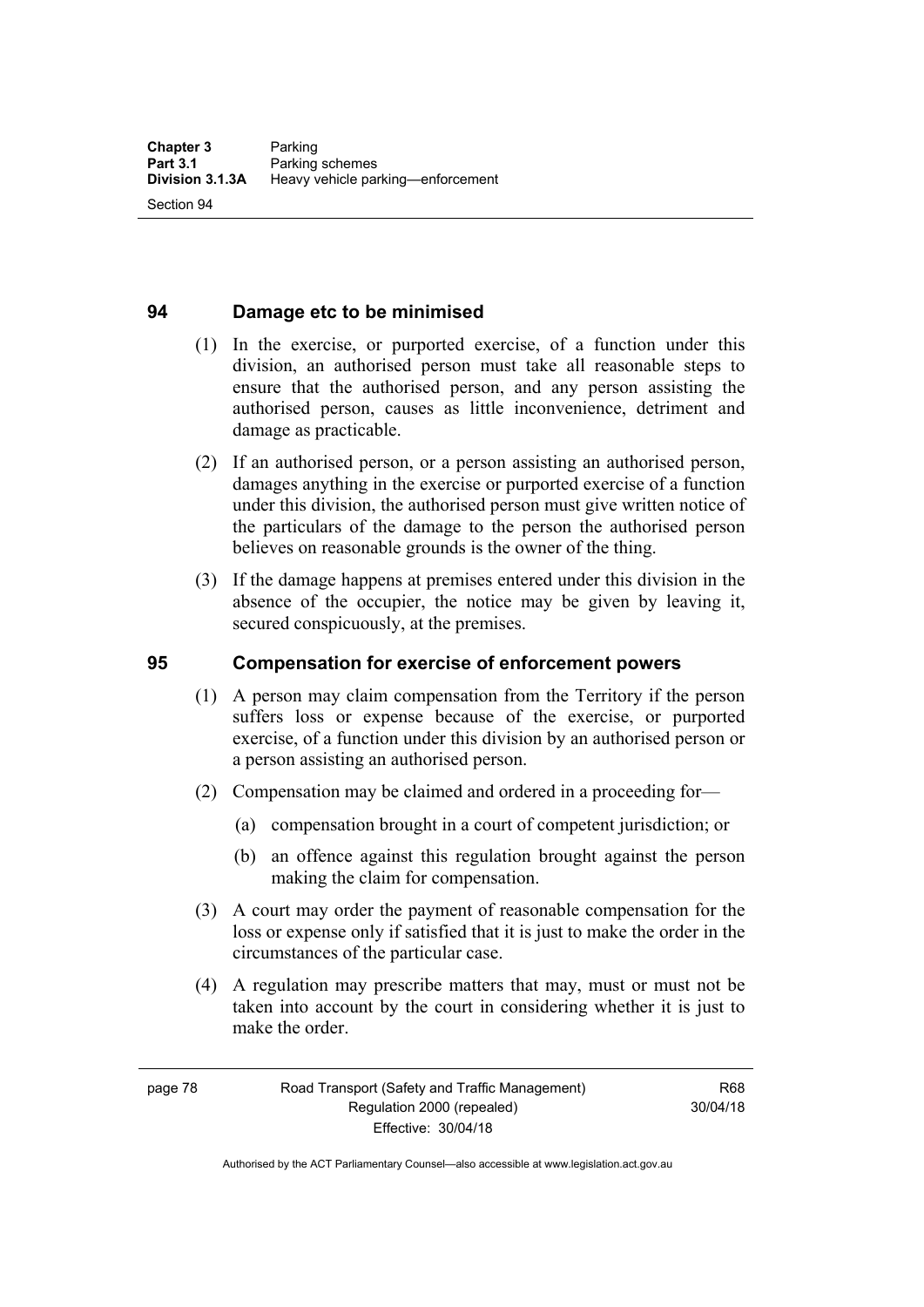# **Division 3.1.4 Miscellaneous**

### **97A Other powers to provide pay parking**

- (1) This part does not affect any other power of a parking authority to provide for parking on land within its area of operations.
- (2) A parking authority may exercise a power under this part in relation to land that it does not own only with the consent of the owner of the land.
- (3) Consent may be given subject to conditions, including conditions about the length and withdrawal of the consent.
- (4) Subject to the conditions of the consent, the consent may be withdrawn only after reasonable notice.
- (5) In this section:

*owner*, of land, includes lessee of land.

### **98 Overlapping schemes**

- (1) This part does not prevent the road transport authority or a parking authority from establishing and operating a pay parking scheme on the same length of road, or in the same area, where it is operating a different pay parking scheme.
- (2) The road transport authority or a parking authority may not recover the fee fixed for the parking of a vehicle in a metered space or ticket parking area if any other applicable parking fee has been paid for parking the vehicle in the space or area.

#### **98A Income from ticket parking scheme**

- (1) All fees collected by a parking authority from the operation of a ticket parking scheme belong to the parking authority.
- (2) Any surplus arising from the operation of a ticket parking scheme may be applied at the discretion of the parking authority.

R68 30/04/18 Road Transport (Safety and Traffic Management) Regulation 2000 (repealed) Effective: 30/04/18

page 79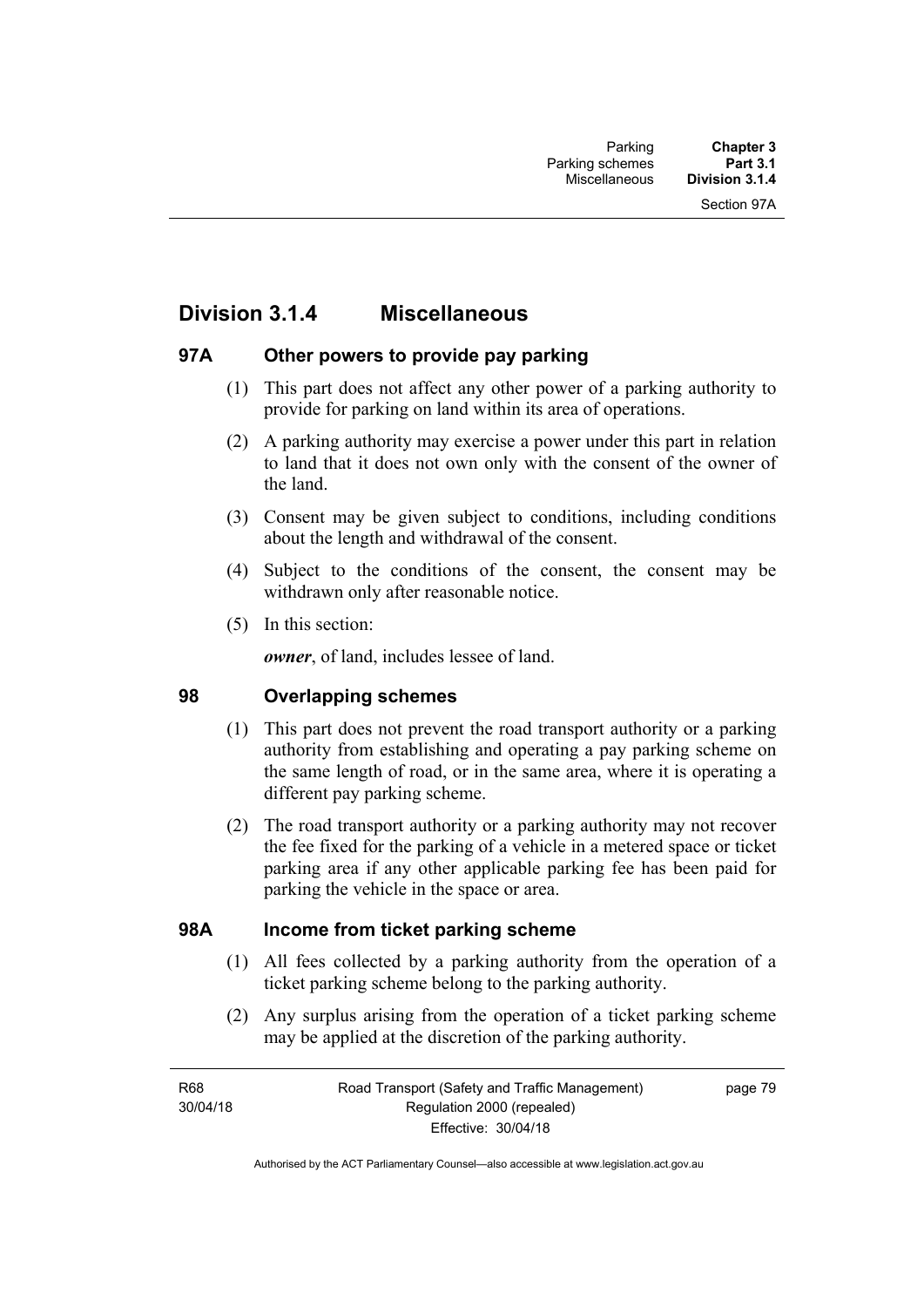## **98B Costs of ticket parking scheme**

The costs of administering a ticket parking scheme operated by a parking authority under section 76A are to be borne by the parking authority.

#### **99 Trailers not separately chargeable**

A separate parking fee is not required to be paid for a trailer towed by another vehicle.

page 80 Road Transport (Safety and Traffic Management) Regulation 2000 (repealed) Effective: 30/04/18

R68 30/04/18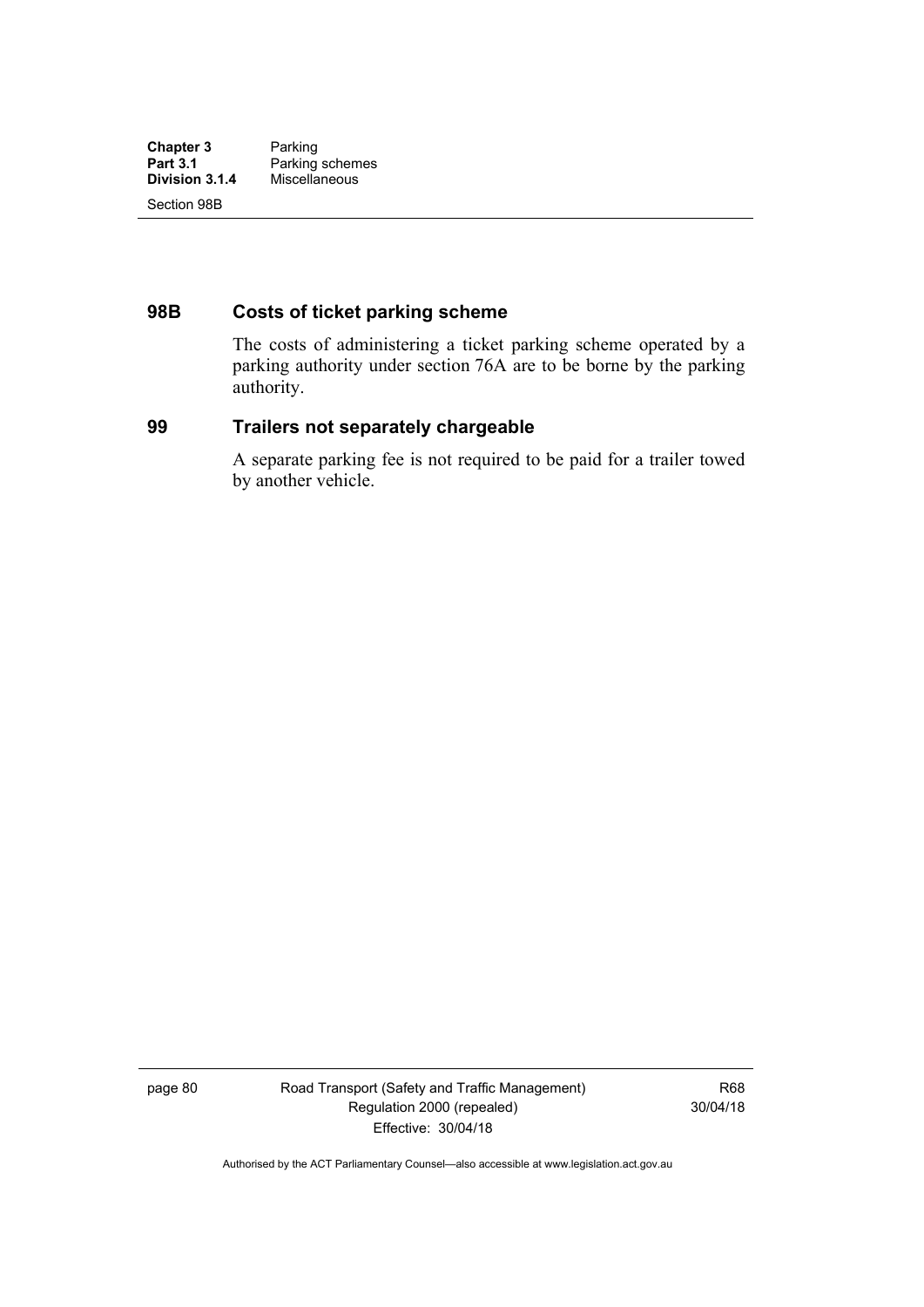# **Part 3.2 Parking permits and mobility parking scheme authorities**

### **100 Parking permits**

- (1) The road transport authority may issue a permit (a *parking permit*) of a kind mentioned in subsection (2) authorising the parking of a vehicle, without charge, on a length of road or in an area designated by a *permit zone sign* for use by holders of that kind of parking permit.
- (2) The parking permit may be of 1 or more of the following kinds:
	- (a) a business parking permit;
	- (b) a commuter parking permit;
	- (c) a loading zone permit;
	- (d) a resident parking permit;
	- (e) a resident's visitor parking permit;
	- (f) a special event parking permit;
	- (g) any other kind declared by the road transport authority for this section.
- (3) The parking permit may be issued subject to conditions.
- (4) The parking permit—
	- (a) must state when it expires; and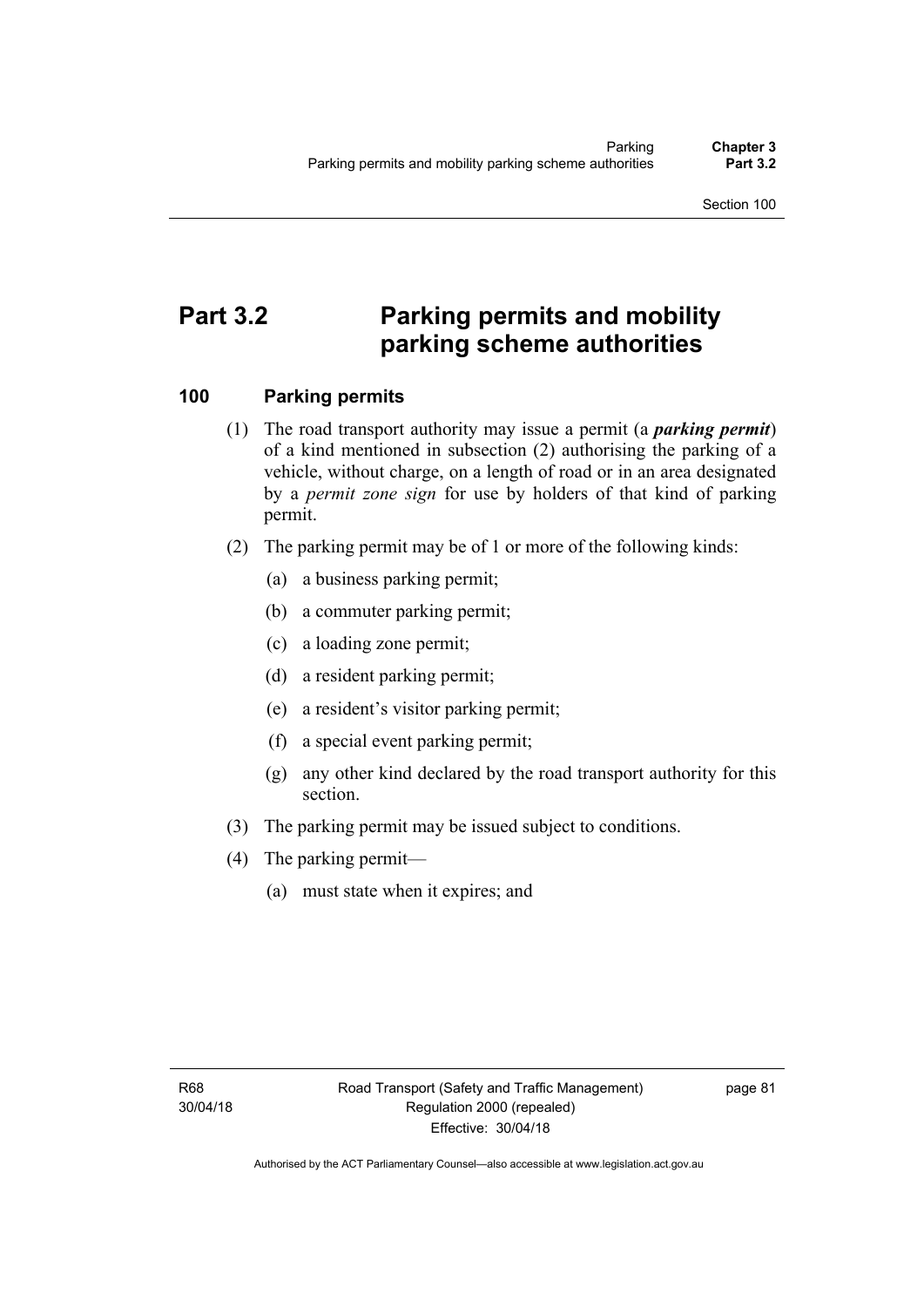(b) may state anything else that the road transport authority considers appropriate.

#### **Examples for par (b)**

- 1 the length of road or area to which the permit applies
- 2 any conditions to which the permit is subject
- 3 the maximum period which a vehicle may be parked in a designated area under the permit
- 4 the name or address of the person to whom it is issued
- *Note* An example is part of the regulation, is not exhaustive and may extend, but does not limit, the meaning of the provision in which it appears (see [Legislation Act,](http://www.legislation.act.gov.au/a/2001-14) s 126 and s 132).
- (5) The holder of a permit may surrender the permit by returning it to the road transport authority.
- (6) A declaration under subsection  $(2)$   $(g)$  is a notifiable instrument.

*Note* A notifiable instrument must be notified under the [Legislation Act](http://www.legislation.act.gov.au/a/2001-14).

#### **101 Mobility parking scheme authorities**

- (1) The road transport authority may issue a mobility parking scheme authority—
	- (a) for use by a person with a disability; or
	- (b) for use by an entity for the transport of people with disabilities.
- (2) A mobility parking scheme authority may be issued subject to conditions.
- (3) A mobility parking scheme authority—
	- (a) must include a people with disabilities symbol; and
	- (b) must state when it expires; and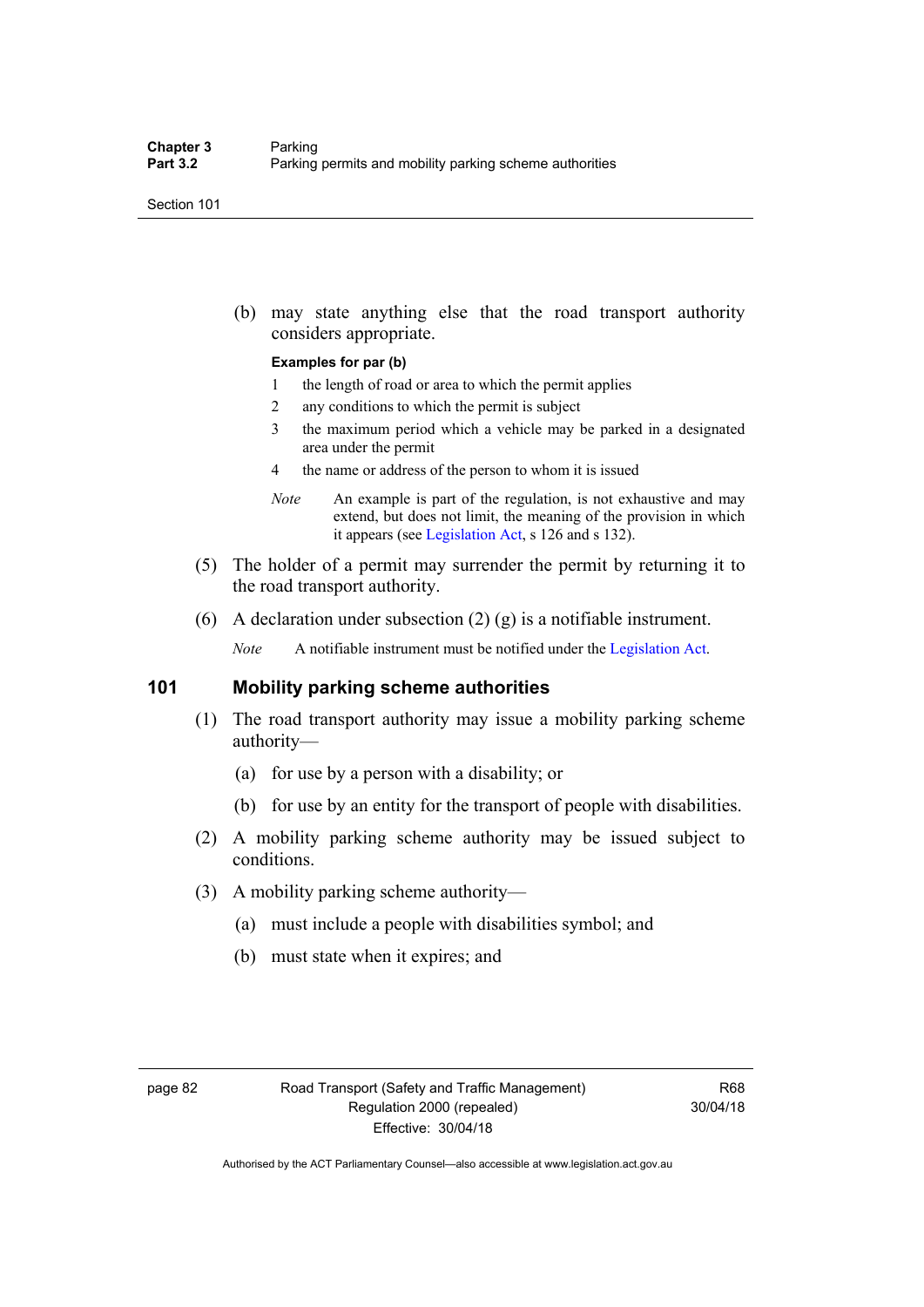- (c) may state anything else that the road transport authority considers appropriate.
- *Note 1 People with disabilities symbol* is defined in the [ARR,](http://www.legislation.act.gov.au//ni/db_37271/default.asp) dict.
- *Note 2* For parking by mobility parking scheme authority holders, see s 15 and [ARR,](http://www.legislation.act.gov.au//ni/db_37271/default.asp) r 206.

#### **101A Parking permits and mobility parking scheme authorities—cancellation**

- (1) This section applies if the road transport authority proposes to cancel (the *proposed action*) a parking permit or mobility parking scheme authority.
- (2) The road transport authority must give the person to whom the parking permit or mobility parking scheme authority was issued a written notice stating—
	- (a) the proposed action; and
	- (b) an explanation for the proposed action; and
	- (c) that the person may, within 14 days after the day the person receives the notice, give a written response to the authority about the notice.
- (3) In deciding whether to take the proposed action, the road transport authority must consider any response given to the authority in accordance with the notice.
- (4) The road transport authority must give the person written notice of the authority's decision.
- (5) If the road transport authority decides to take the proposed action, the authority's decision takes effect the day after the day when notice of the decision is given to the person or, if the notice states a later date of effect, that date.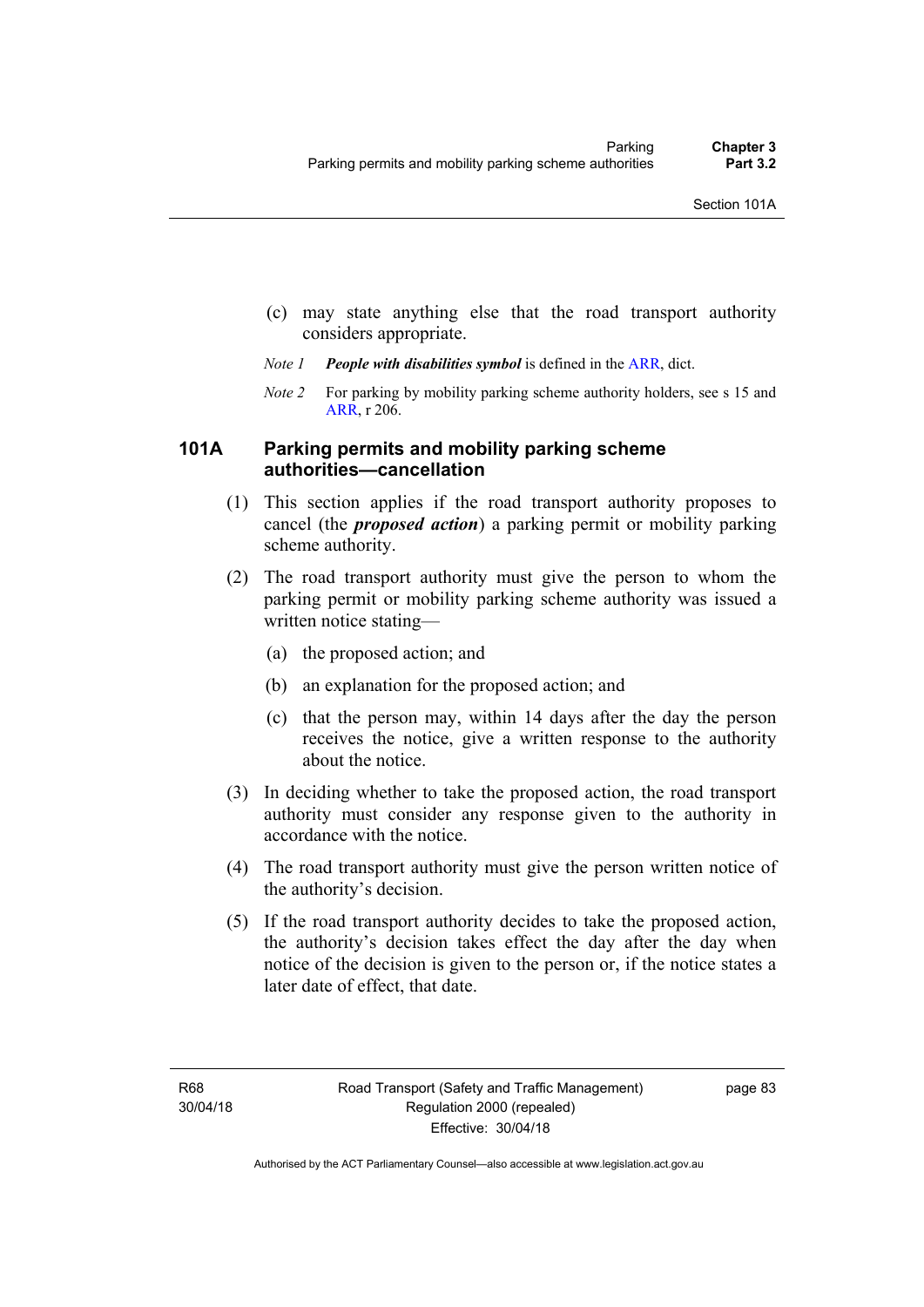### **101B Parking permits and mobility parking scheme authorities—return when cancelled**

If a parking permit or mobility parking scheme authority is cancelled under section 101A, the person to whom the parking permit or mobility parking scheme authority was issued must return the permit or authority to the road transport authority as soon as practicable but no later than 21 days after the date of effect of the cancellation of the permit or authority.

Maximum penalty: 20 penalty units.

page 84 Road Transport (Safety and Traffic Management) Regulation 2000 (repealed) Effective: 30/04/18

R68 30/04/18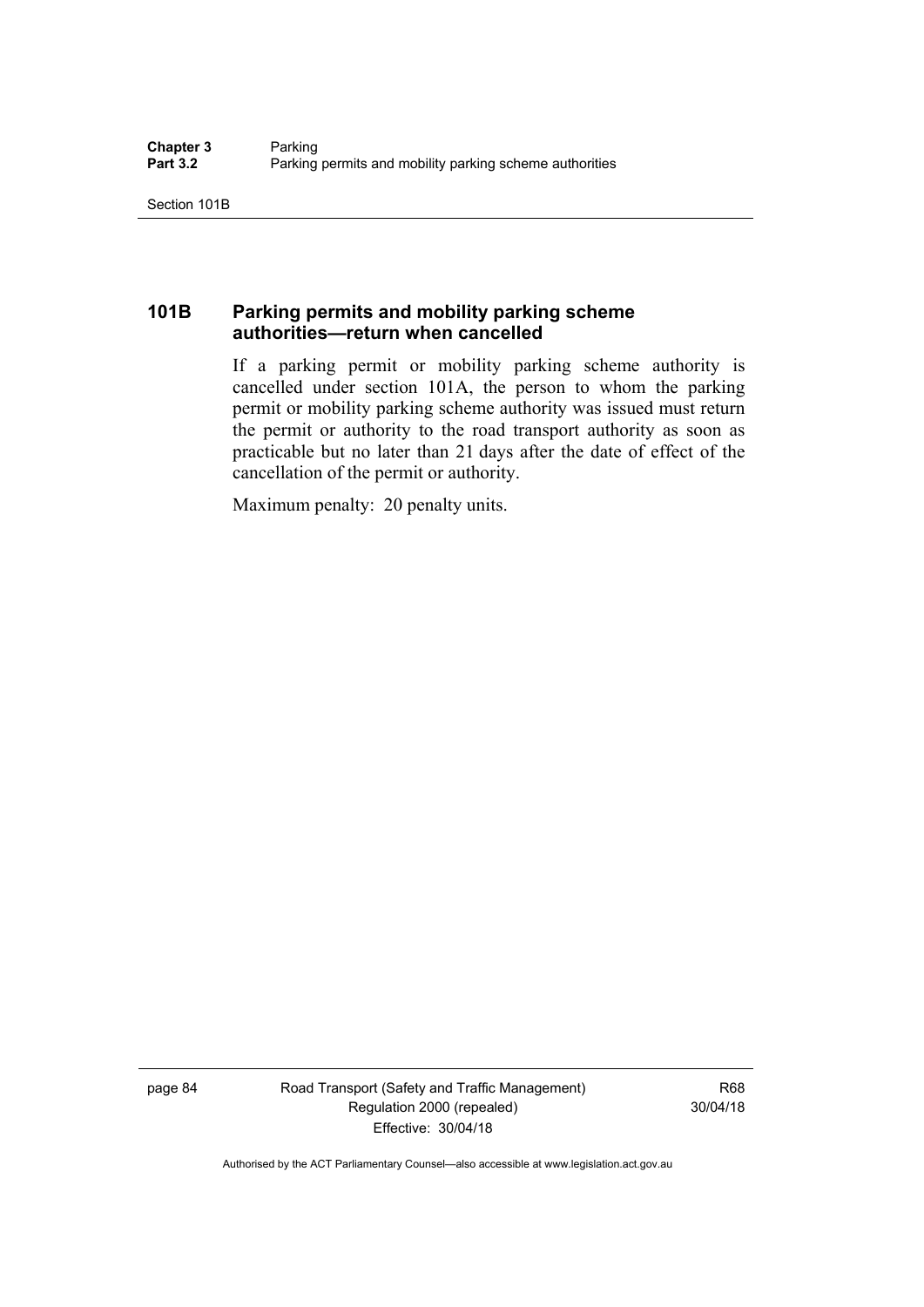# **Part 3.3 Parking—other provisions**

#### **101C Marking tyres by parking inspectors**

A police officer or authorised person may mark the tyres on a vehicle using crayon, chalk or a similar substance as far as is reasonably necessary for the purpose of enforcing a provision of an Act relating to the regulation or prohibition of the parking of vehicles.

*Note* A reference to an Act includes a reference to the statutory instruments made or in force under the Act, including a regulation (see [Legislation](http://www.legislation.act.gov.au/a/2001-14)  [Act,](http://www.legislation.act.gov.au/a/2001-14) s 104).

R68 30/04/18 Road Transport (Safety and Traffic Management) Regulation 2000 (repealed) Effective: 30/04/18

page 85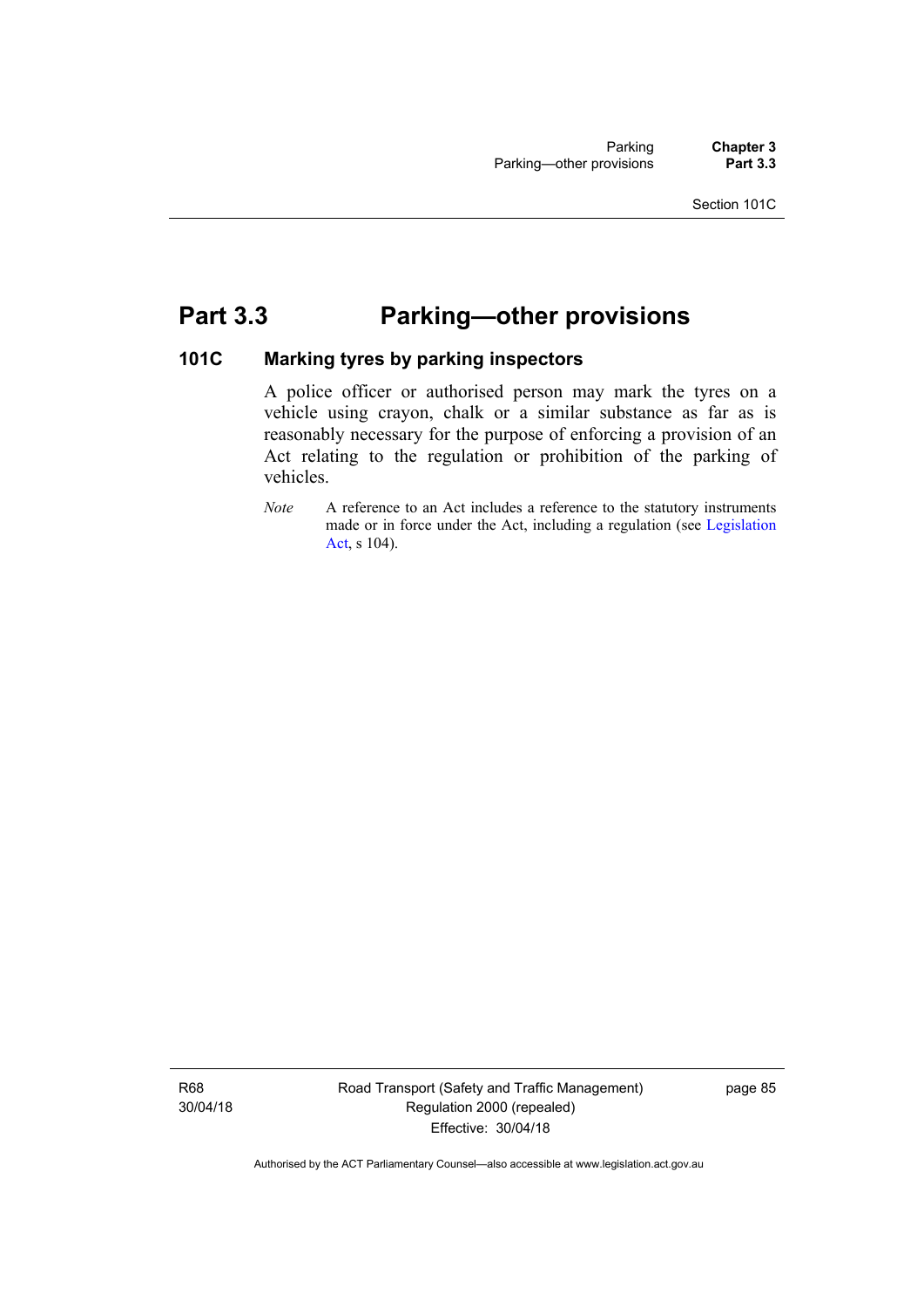# **Chapter 4 Traffic offence detection devices**

#### **102 Definitions—ch 4**

In this chapter:

*approved police speedometer* means a speedometer approved under section 103A (Approval of police vehicle speedometers).

*digital camera detection device* means a camera detection device known as—

- (a) Gatsometer Digital Radar Camera System (DRCS) that includes, as a component, a radar speed measuring device; or
- (b) LaserCam 2000 that includes, as a component, a laser speed measuring device; or
- (c) LaserCam NT that includes, as a component, a laser speed measuring device; or
- (d) VITRONIC PoliScan SPEED M1 HP that includes, as a component, a laser speed measuring device; or
- (e) VITRONIC PoliScan FM1 that includes, as a component, a laser speed measuring device.

*fixed camera detection device* means a camera detection device known as—

- (a) Centaur 2000 that includes, as a component, a piezo strip speed measuring device; or
- (b) Gatsometer Digital Radar Camera System (DRCS) that includes, as a component, a radar speed measuring device; or
- (c) Gatsometer Traffic Camera Digital (GTC-D) that includes, as a component, a loop detector speed measuring device; or

page 86 Road Transport (Safety and Traffic Management) Regulation 2000 (repealed) Effective: 30/04/18

R68 30/04/18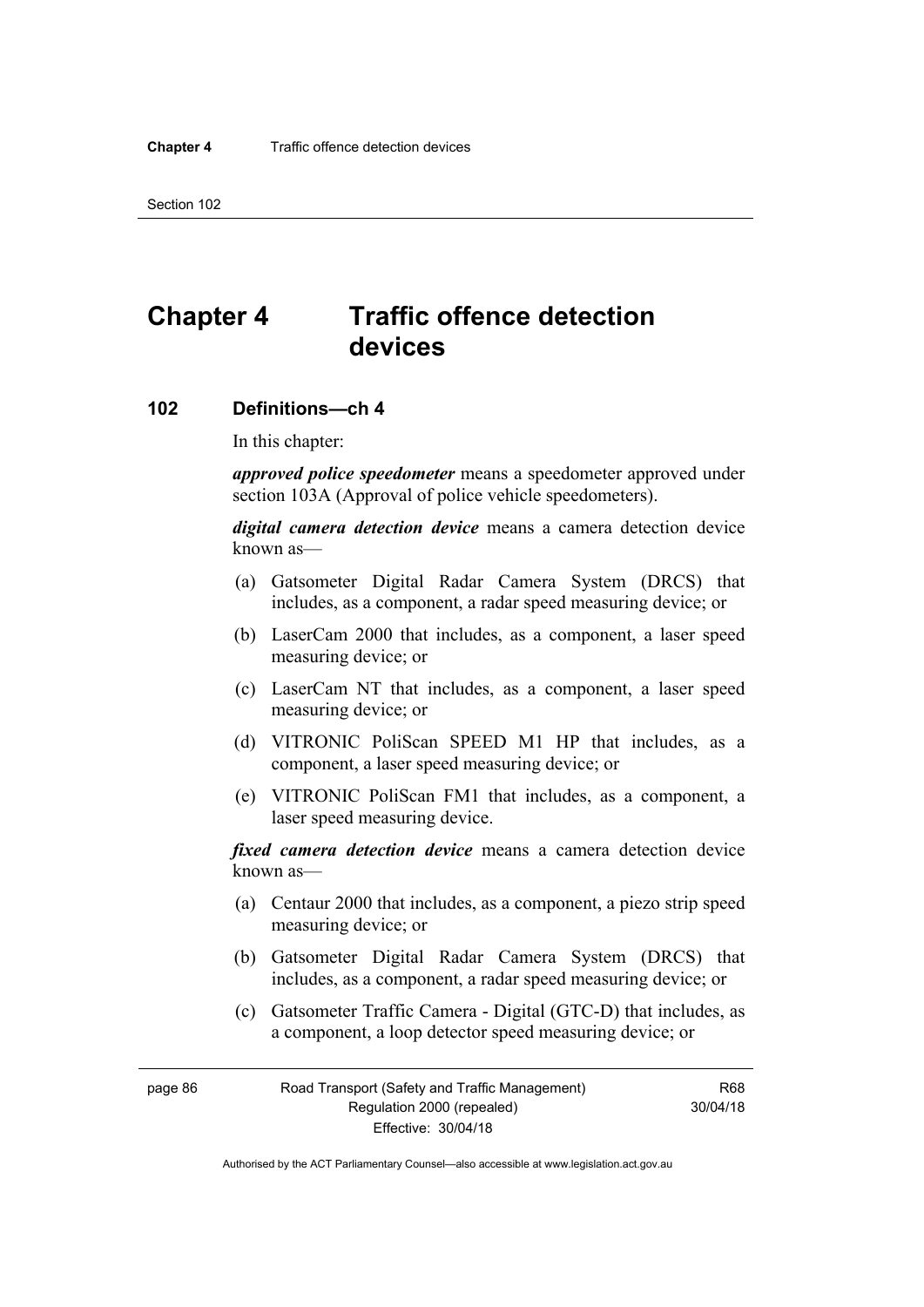- (d) Gatsometer Traffic Camera (GTC-GS11) that includes, as a component, a loop detector speed measuring device; or
- (e) Gatsometer Traffic Camera (T-series) (GT20) that includes, as a component, a radar speed measuring device or a loop detector speed measuring device; or
- (f) Gatsometer Multi Camera System (MCS) that includes, as a component, a loop detector speed measuring device.

*laser speed measuring device* means a speed measuring device known as—

- (a) Laser Technology Inc. LTI 20-20 Marksman (or Laser Technology Inc. LTI 20/20 Marksman); or
- (b) Laser Technology Inc. LTI 20-20 UltraLyte (or Laser Technology Inc. LTI 20/20 UltraLyte); or
- (c) Laser Technology Inc. LTI 20-20 UltraLyte LR (or Laser Technology Inc. LTI 20/20 UltraLyte LR); or
- (d) Laser Technology Inc. LTI 20-20 UltraLyte Compact (or Laser Technology Inc. LTI 20/20 UltraLyte Compact); or
- (e) Laser Technology Inc. LTI 20-20 SE (or Laser Technology Inc LTI 20/20 SE); or
- (f) Laser Technology Inc. LTI 20-20 TruSpeed (or Laser Technology Inc. LTI 20/20 TruSpeed); or
- (g) VITRONIC PoliScan SPEED M1 HP; or
- (h) VITRONIC PoliScan FM1.

*loop detector speed measuring device* means a speed measuring device known as the Gatsometer Loop Detector (GLD4-2S).

*piezo strip speed measuring device* means a speed measuring device known as Truvelo M4 MPC.

R68 30/04/18 Road Transport (Safety and Traffic Management) Regulation 2000 (repealed) Effective: 30/04/18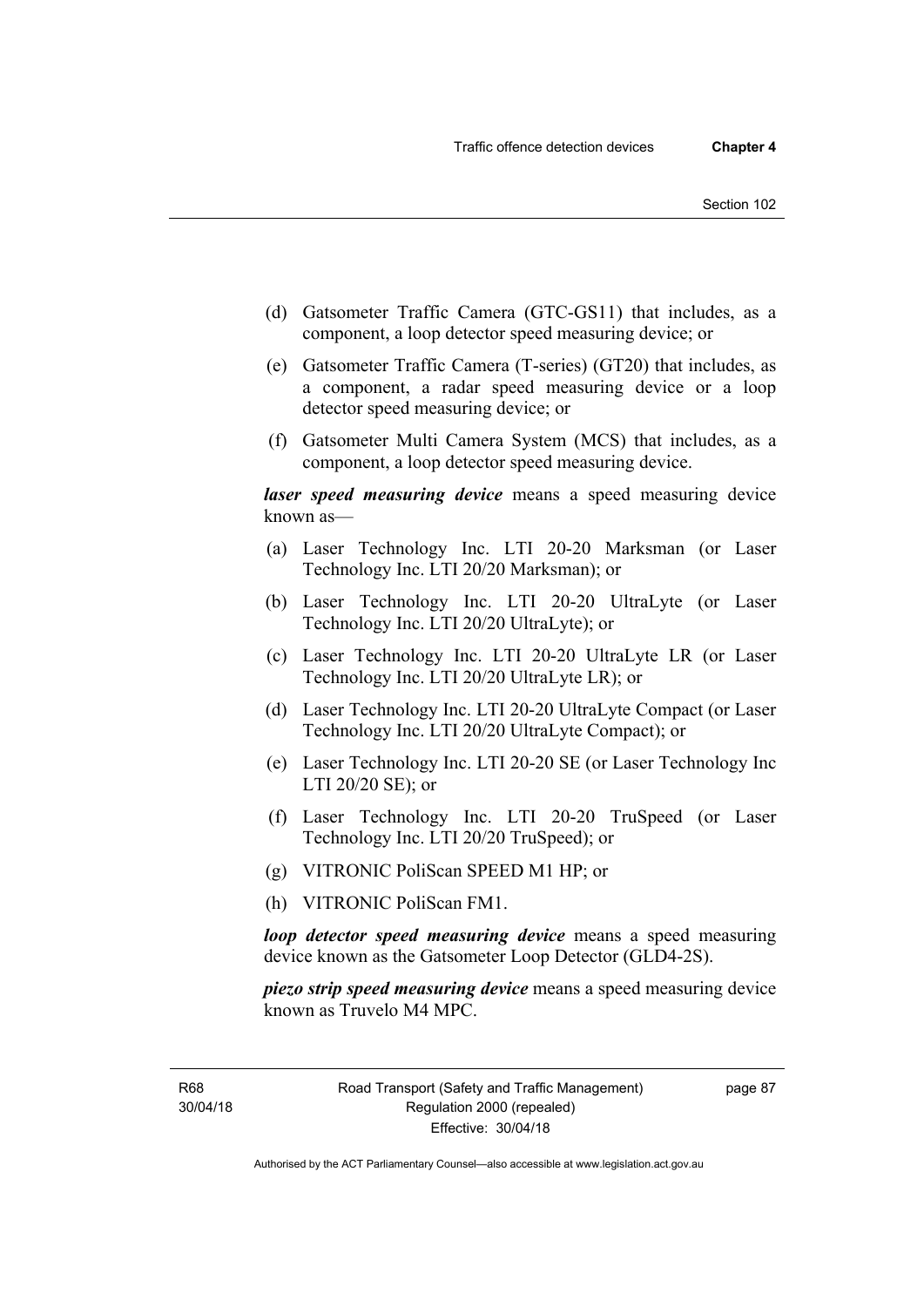*radar speed measuring device* means a speed measuring device known as—

- (a) Applied Concepts Inc. Stalker Dual; or
- (b) Gatsometer RT3 tracking radar; or
- (c) Gatsometer RT4 tracking radar; or
- (d) Gatsometer Radar 24; or
- (e) Kustom Signals, Inc. Silver Eagle; or
- (f) Kustom Signals, Inc. Silver Eagle II; or
- (g) Kustom Signals, Inc. Raptor RP-1.

*security checksum*, for an electronic file, means the number (whether numerals or numerals and letters) produced by the application of an algorithm to the contents of an electronic file or a copy of the file.

*testing authority* means—

- (a) a department of electrical or electronic engineering at a university in Australia; or
- (b) the National Measurement Institute under the *[National](http://www.comlaw.gov.au/Series/C2004A07405)  [Measurement Act 1960](http://www.comlaw.gov.au/Series/C2004A07405)* (Cwlth); or
- (c) an entity that is accredited by the National Association of Testing Authorities to test traffic offence detection devices; or
- (d) Technical Services, Australian Federal Police, Canberra; or
- (e) for an approved police speedometer—an entity approved in writing by the chief police officer to test approved police speedometers.
- *Note* An entity includes an individual, see the [Legislation Act](http://www.legislation.act.gov.au/a/2001-14), dict, pt 1, def of *entity*.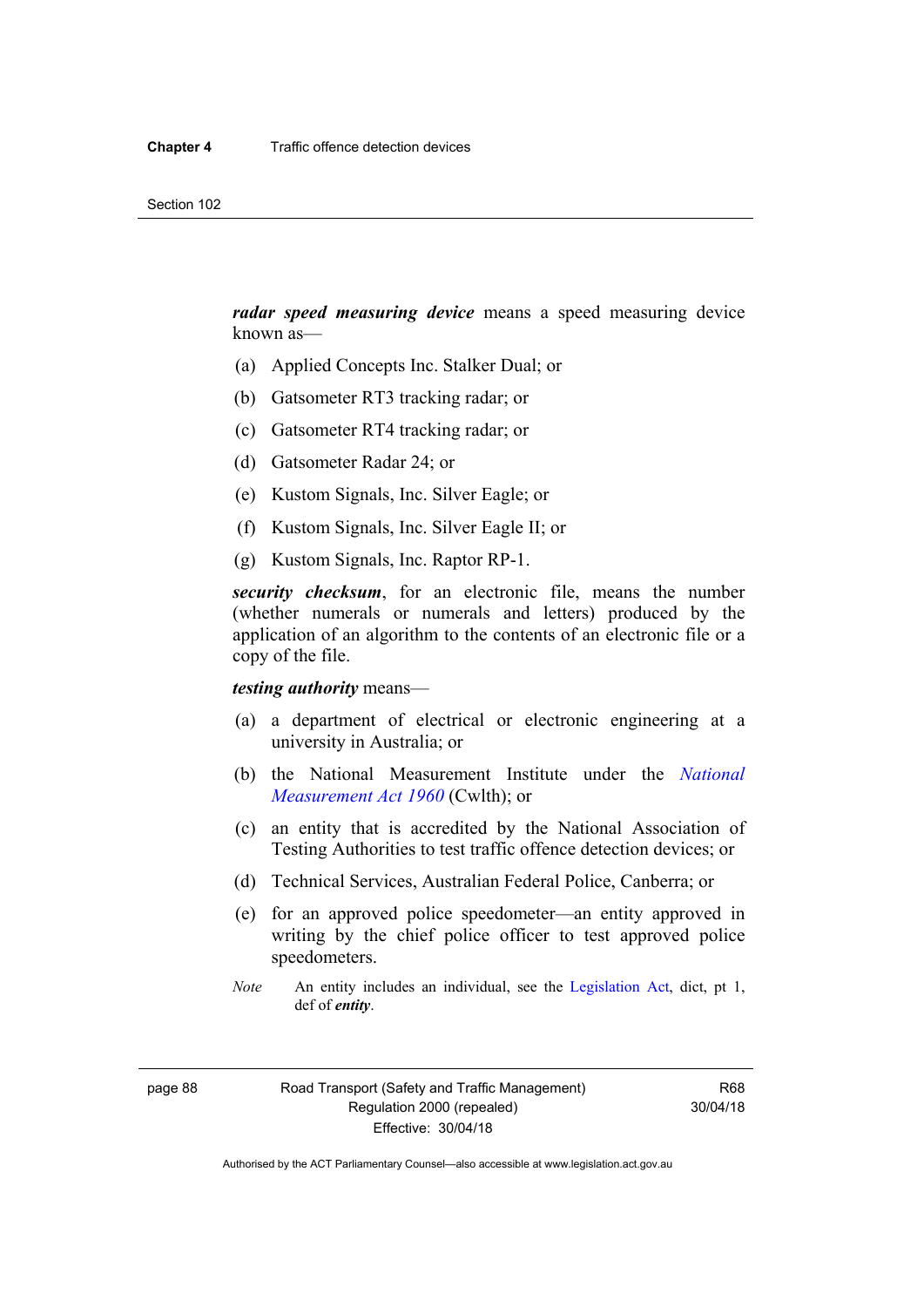#### **103 Approved traffic offence detection devices**

- (1) For the [Act,](http://www.legislation.act.gov.au/a/1999-80/default.asp) dictionary, definition of *approved camera detection device*, each digital camera detection device and fixed camera detection device is approved.
- (2) For the [Act,](http://www.legislation.act.gov.au/a/1999-80/default.asp) dictionary, definition of *approved speed measuring device*, each laser speed measuring device, loop detector speed measuring device, piezo strip speed measuring device, radar speed measuring device and approved police speedometer is approved.
- (3) For the [Act](http://www.legislation.act.gov.au/a/1999-80/default.asp), dictionary, definition of *approved average speed detection system*, the P482 dual-camera automatic number plate recognition system manufactured by PIPS Technology Ltd, that is used with SpeedPoints matching software, is approved.

#### **103A Approval of police vehicle speedometers**

- (1) For section 102, definition of *approved police speedometer*, the chief police officer may approve a kind of speedometer that is fitted to a motor vehicle driven by a police officer for measuring the speed at which vehicles are being driven.
- (2) An approval is a notifiable instrument.

*Note* A notifiable instrument must be notified under the [Legislation Act](http://www.legislation.act.gov.au/a/2001-14).

#### **103B Average speed detection systems—Act, s 22AA, s 23B and s 24 (2)**

- (1) For the [Act,](http://www.legislation.act.gov.au/a/1999-80/default.asp) section 22AA, definition of *average speed limit*, the average speed limit for the road between 2 detection points mentioned in an item in table 103B, column 2 is the speed mentioned in column 6 for the item.
- (2) For the [Act](http://www.legislation.act.gov.au/a/1999-80/default.asp), section 22AA, definition of *detection point*, the points mentioned in table 103B, column 2 are prescribed.

R68 30/04/18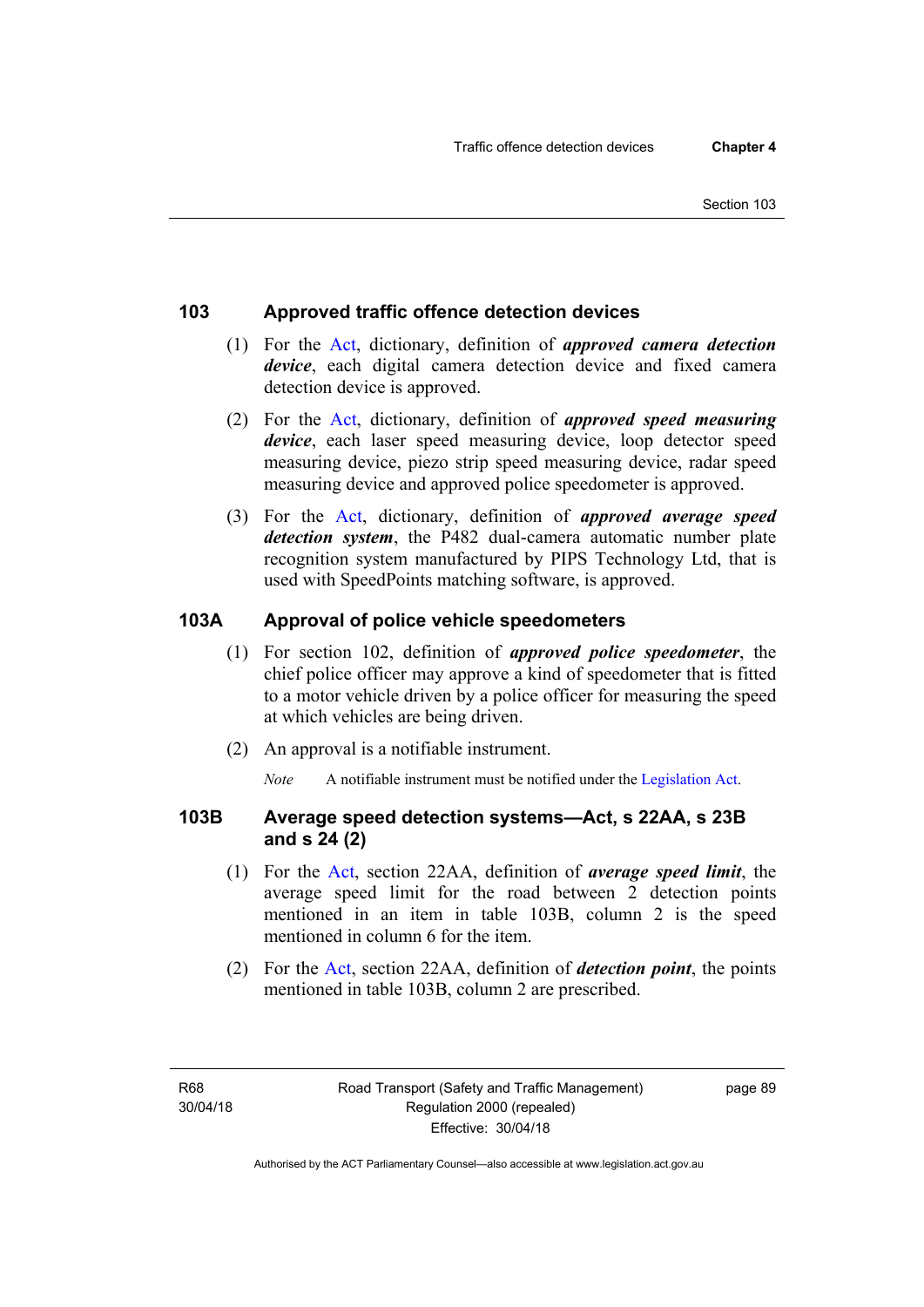- (3) For the [Act](http://www.legislation.act.gov.au/a/1999-80/default.asp), section 22AA, definition of *shortest practicable distance*, the distance mentioned in an item in table 103B, column 3 is the shortest practicable distance between the 2 detection points mentioned in column 2 for the item.
- (4) For the [Act,](http://www.legislation.act.gov.au/a/1999-80/default.asp) section 23B (a), definition of *shortest practicable route*, the route mentioned in an item in table 103B, column 4 is the route used to work out the shortest practicable distance mentioned in column 3 for the item.
- (5) For the [Act](http://www.legislation.act.gov.au/a/1999-80/default.asp), section 23B (b), the minimum time that a vehicle's driver could take to drive the vehicle on the route mentioned in an item in table 103B, column 4 is the time mentioned in column 5 for the item.
- (6) In this section:

*ACT Standard Grid Coordinates*—see the *[Surveyors](http://www.legislation.act.gov.au/di/2010-267/default.asp)  [\(Surveyor-General\) Practice Directions 2010 \(No 2\)](http://www.legislation.act.gov.au/di/2010-267/default.asp)* (DI2010-267), schedule 2.

*AHD*—see the *[Surveyors \(Surveyor-General\) Practice Directions](http://www.legislation.act.gov.au/di/2010-267/default.asp)  [2010 \(No 2\)](http://www.legislation.act.gov.au/di/2010-267/default.asp)* (DI2010-267), direction 5 (Definitions).

page 90 Road Transport (Safety and Traffic Management) Regulation 2000 (repealed) Effective: 30/04/18

R68 30/04/18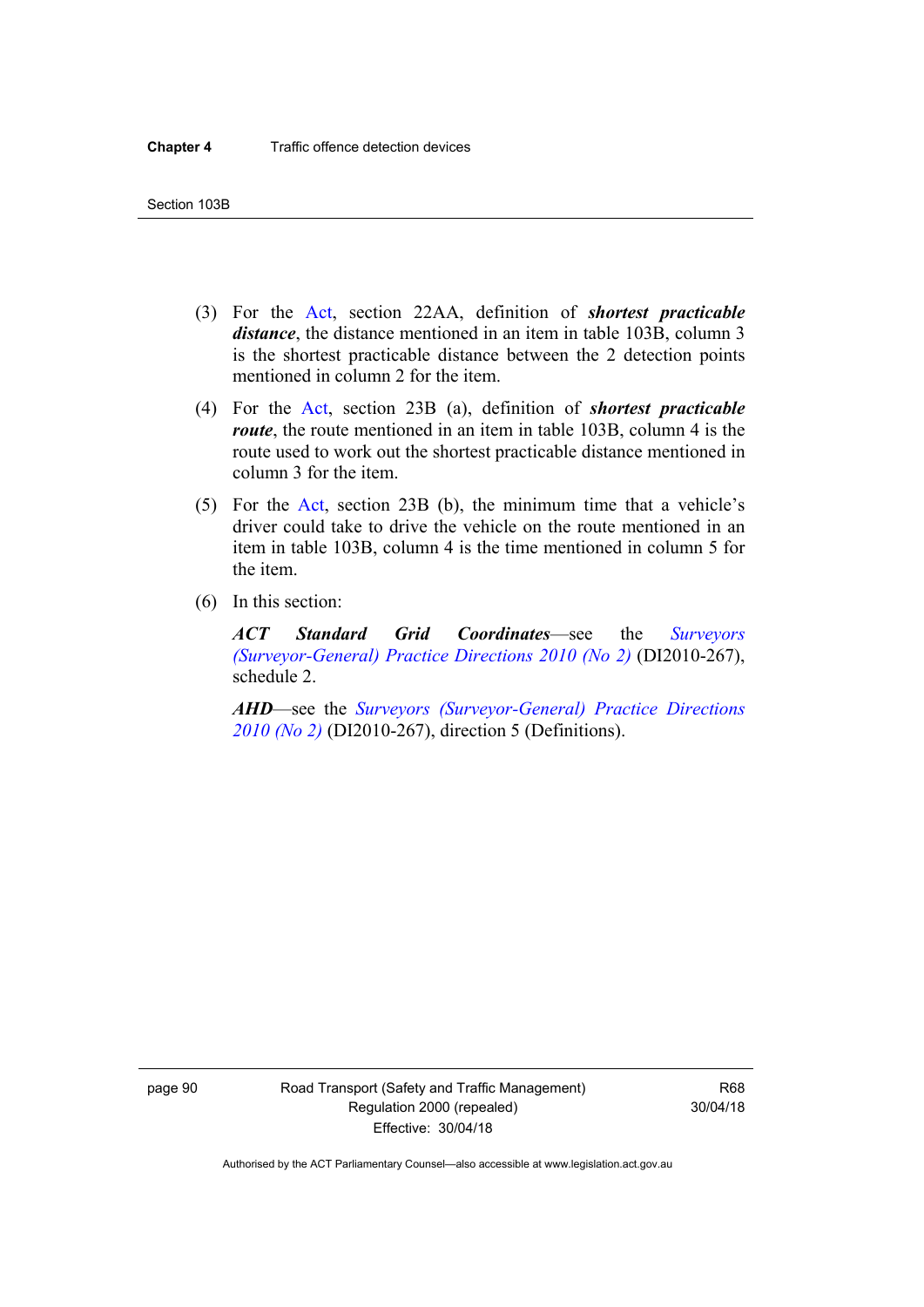| Table 103B       |                                                                                                                                                                                                                            |                                                 |                                                                                                                                                                                                             |                                          |                                       |  |  |  |  |
|------------------|----------------------------------------------------------------------------------------------------------------------------------------------------------------------------------------------------------------------------|-------------------------------------------------|-------------------------------------------------------------------------------------------------------------------------------------------------------------------------------------------------------------|------------------------------------------|---------------------------------------|--|--|--|--|
| column 1<br>item | column <sub>2</sub><br>detection<br>points                                                                                                                                                                                 | column 3<br>shortest<br>practicable<br>distance | column 4<br>shortest<br>practicable<br>route                                                                                                                                                                | column 5<br>minimum<br>time<br>(seconds) | column 6<br>average<br>speed<br>limit |  |  |  |  |
| $\mathbf{1}$     | <b>ACT</b> Standard<br>Grid<br>Coordinates<br>208876.18<br>East,<br>596541.65<br>North, AHD<br>629.88 Level<br><b>ACT</b> Standard<br>Grid<br>Coordinates<br>211361.44<br>East,<br>596864.50<br>North, AHD<br>644.45 Level | 2.7081km<br>(westbound)                         | Hindmarsh<br>Drive<br>(westbound),<br>starting west<br>of the<br>intersection of<br>Dalrymple<br>Street and<br>Mugga Lane<br>and ending<br>north-east of<br>Tyagarah<br><b>Street</b>                       | 121.8645<br>(westbound)                  | 80km/h                                |  |  |  |  |
| $\overline{2}$   | <b>ACT</b> Standard<br>Grid<br>Coordinates<br>208912.50<br>East,<br>596591.35<br>North, AHD<br>629.42 Level<br><b>ACT</b> Standard<br>Grid<br>Coordinates<br>211418.53<br>East,<br>596883.22<br>North, AHD<br>641.25 Level | 2.7146km<br>(eastbound)                         | Hindmarsh<br>Drive<br>(eastbound),<br>starting<br>north-east of<br><b>Palmer Street</b><br>near Tyagarah<br>Street and<br>ending west of<br>the<br>intersection of<br>Dalrymple<br>Street and<br>Mugga Lane | 122.157<br>(eastbound)                   | 80km/h                                |  |  |  |  |

R68 30/04/18 Road Transport (Safety and Traffic Management) Regulation 2000 (repealed) Effective: 30/04/18

page 91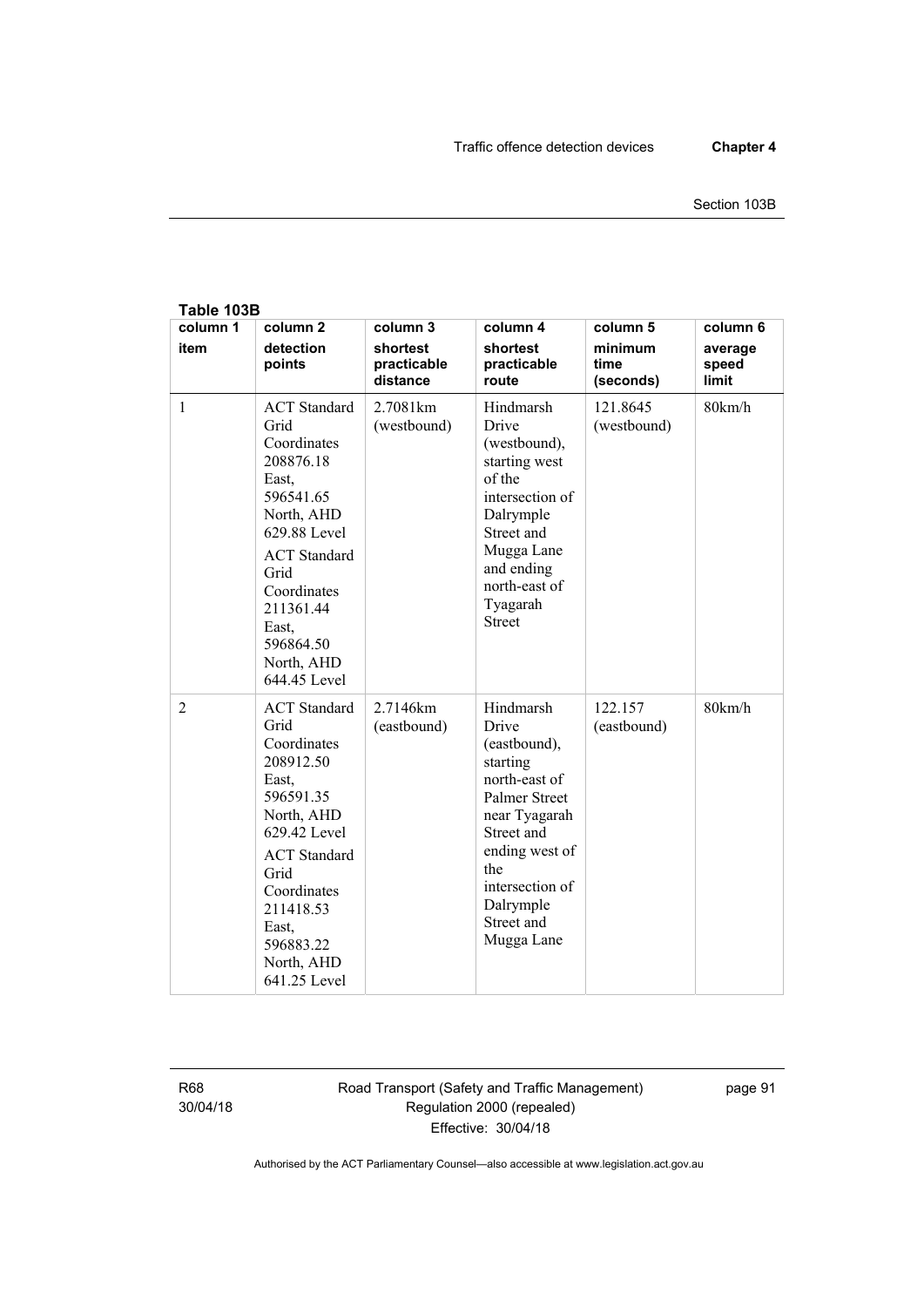#### Section 103B

| column 1<br>item | column <sub>2</sub><br>detection<br>points                                                                                                                                                                                 | column 3<br>shortest<br>practicable<br>distance | column 4<br>shortest<br>practicable<br>route                                                                                                                                                                                                            | column 5<br>minimum<br>time<br>(seconds) | column 6<br>average<br>speed<br>limit |
|------------------|----------------------------------------------------------------------------------------------------------------------------------------------------------------------------------------------------------------------------|-------------------------------------------------|---------------------------------------------------------------------------------------------------------------------------------------------------------------------------------------------------------------------------------------------------------|------------------------------------------|---------------------------------------|
| 3                | <b>ACT</b> Standard<br>Grid<br>Coordinates<br>207503.18<br>East,<br>593617.84<br>North, AHD<br>629.92 Level<br><b>ACT</b> Standard<br>Grid<br>Coordinates<br>205843.16<br>East.<br>591218.80<br>North, AHD<br>581.95 Level | 3.3226km<br>(southbound)                        | <b>Athllon Drive</b><br>(southbound),<br>starting south<br>of the<br>intersection of<br><b>Beasley Street</b><br>and Athllon<br>Drive and<br>ending<br>north-east of<br>the<br>intersection of<br><b>Drakeford</b><br>Drive and<br><b>Athllon Drive</b> | 149.517<br>(southbound)                  | 80km/h                                |
| $\overline{4}$   | <b>ACT</b> Standard<br>Grid<br>Coordinates<br>205879.90<br>East.<br>591244.94<br>North, AHD<br>582.25 Level<br><b>ACT</b> Standard<br>Grid<br>Coordinates<br>207485.15<br>East,<br>593666.74<br>North, AHD<br>629.42 Level | 3.3022km<br>(northbound)                        | <b>Athllon Drive</b><br>(northbound),<br>starting<br>north-east of<br>the<br>intersection of<br><b>Drakeford</b><br>Drive and<br><b>Athllon Drive</b><br>and ending<br>south of the<br>intersection of<br><b>Beasley Street</b><br>and Athllon<br>Drive | 148.599<br>(northbound)                  | 80km/h                                |

page 92 Road Transport (Safety and Traffic Management) Regulation 2000 (repealed) Effective: 30/04/18

R68 30/04/18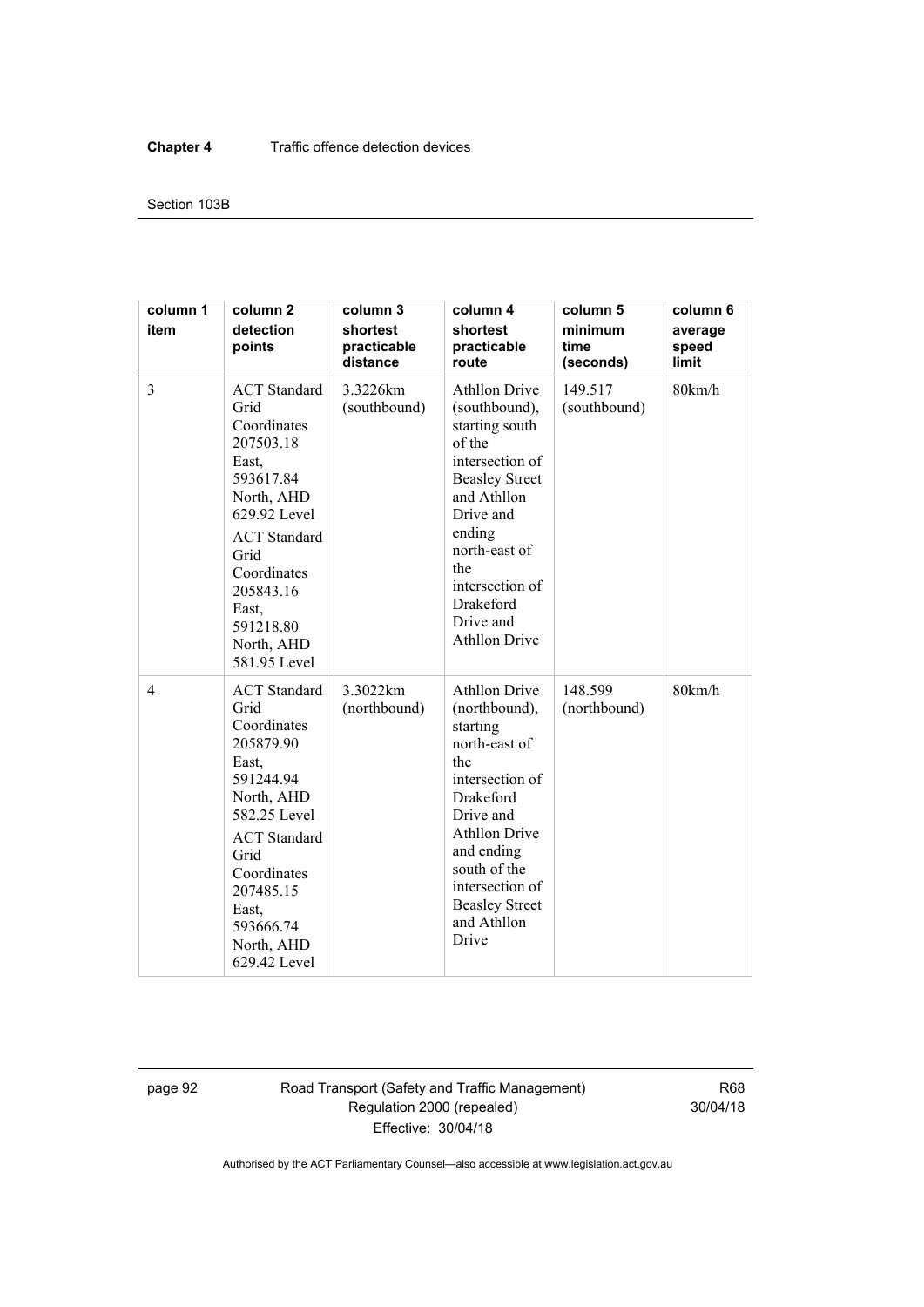### **104 Major testing of laser speed measuring devices**

- (1) The following devices must be tested in accordance with this section at least once every 12 months:
	- (a) a laser speed measuring device;
	- (b) the laser speed measuring device component of a digital camera detection device.
- (2) The test must be carried out—
	- (a) by a person approved under section 106 (Approved people testing and sealing); and
	- (b) in accordance with Australian Standard AS 4691.1-2003, as in force on the commencement of this paragraph.
		- *Note 1* The text of an applied, adopted or incorporated law or instrument, whether applied as in force from time to time or at a particular time, is taken to be a notifiable instrument if the operation of the [Legislation Act,](http://www.legislation.act.gov.au/a/2001-14) s 47 (5) or (6) is not disapplied (see s 47 (7)).
		- *Note 2* A notifiable instrument must be notified under the [Legislation](http://www.legislation.act.gov.au/a/2001-14)  [Act.](http://www.legislation.act.gov.au/a/2001-14)
- (3) The [Legislation Act,](http://www.legislation.act.gov.au/a/2001-14) section 47 (5) does not apply in relation to subsection (2) (b).
- (4) The test must show whether the device—
	- (a) is operating in accordance with the manufacturer's specifications; and
	- (b) is accurate within a tolerance of 2km/h.
- (5) For this section, it is sufficient for the laser speed measuring device component of a digital camera detection device to be tested separately from the other components of the device, and it is not necessary for the other components to be tested.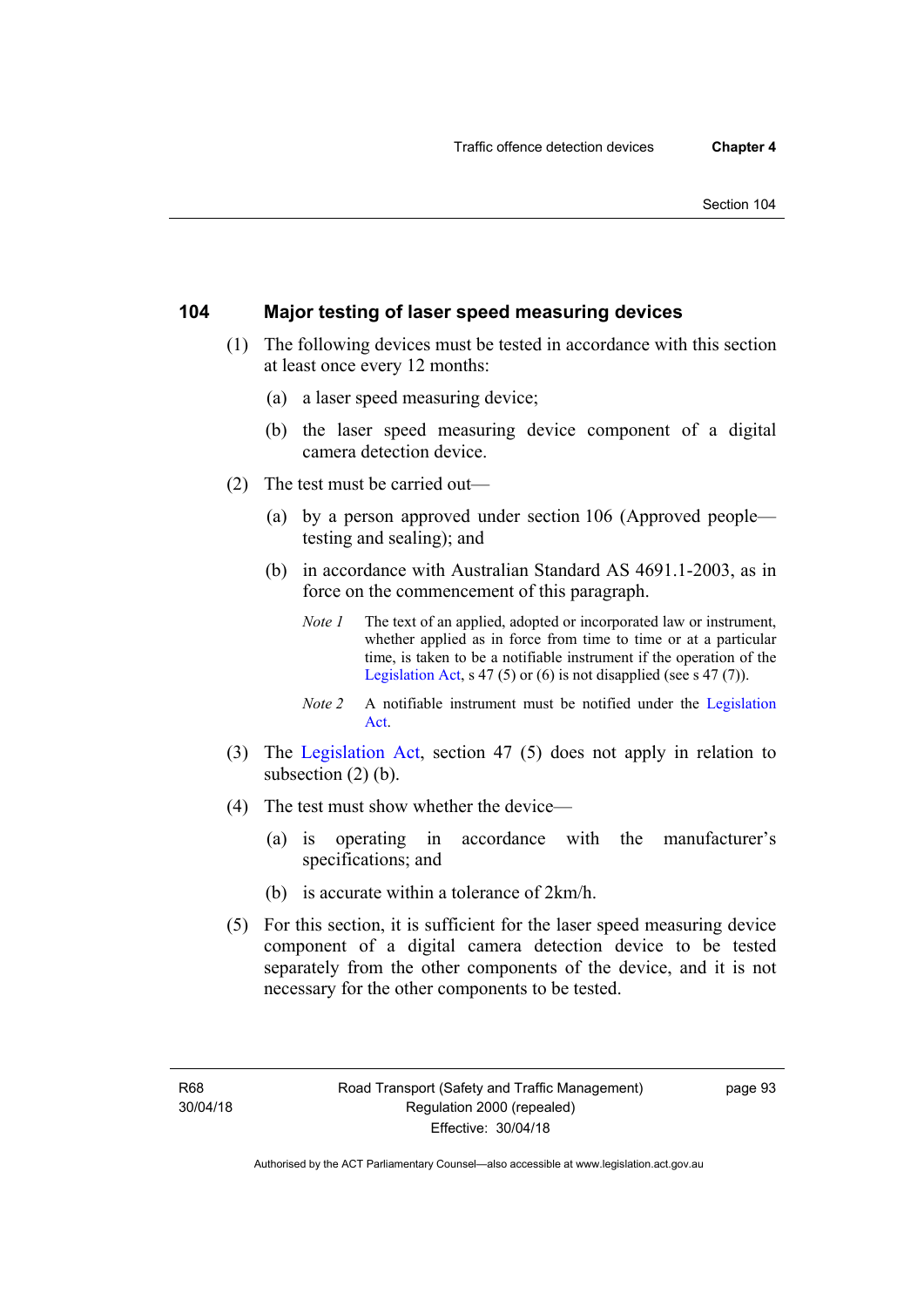### **104A Major testing of other traffic offence detection devices**

- (1) The following devices must be tested in accordance with this section:
	- (a) a radar speed measuring device that is not a component of a fixed camera detection device or a digital camera detection device;
	- (b) a radar speed measuring device component of a fixed camera detection device or a digital camera detection device;
	- (c) an approved police speedometer;
	- (d) the loop detector speed measuring device component of a fixed camera detection device;
	- (e) the piezo strip speed measuring device component of a fixed camera detection device;
	- (f) an approved average speed detection system.
- (2) The devices mentioned in subsection (1) must be tested at least once every 12 months.
- (3) The test must be carried out by a person approved under section 106 (Approved people—testing and sealing).
- (4) The test of a radar speed measuring device that is not a component of a fixed camera detection device, or a digital camera detection device, must show whether the device is operating in accordance with Australian Standard AS 2898.1-2, as in force on the commencement of this subsection.
	- *Note 1* AS 2898.1-2 may be purchased at [www.standards.org.au](http://www.standards.org.au/Pages/default.aspx)*.*
	- *Note 2* The text of an applied, adopted or incorporated law or instrument, whether applied as in force from time to time or at a particular time, is taken to be a notifiable instrument if the operation of the [Legislation](http://www.legislation.act.gov.au/a/2001-14)  [Act](http://www.legislation.act.gov.au/a/2001-14), s 47 (5) or (6) is not disapplied (see s 47 (7)).
	- *Note 3* A notifiable instrument must be notified under the [Legislation Act](http://www.legislation.act.gov.au/a/2001-14).

page 94 Road Transport (Safety and Traffic Management) Regulation 2000 (repealed) Effective: 30/04/18

R68 30/04/18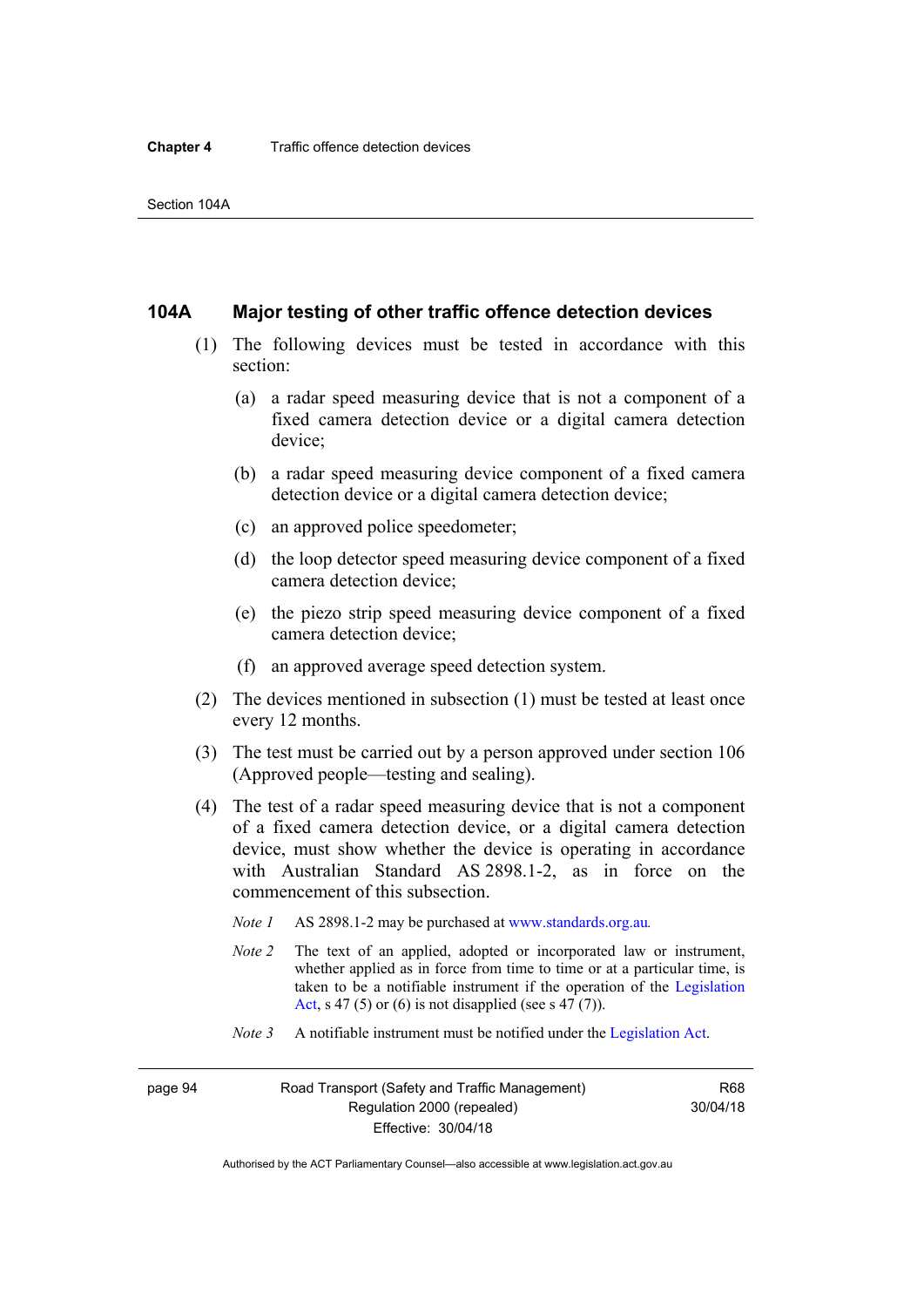- (5) The [Legislation Act,](http://www.legislation.act.gov.au/a/2001-14) section 47 (5) does not apply in relation to AS 2898.1-2 under subsection (4).
- (6) The test of the radar speed measuring device component of a fixed camera detection device, or a digital camera detection device, must show whether the device—
	- (a) is operating in accordance with the manufacturer's specifications; and
	- (b) for speeds of 100km/h and under—is accurate within a tolerance of 2km/h; and
	- (c) for speeds over 100km/h—is accurate within a tolerance of 2%.
- (7) The test of an approved police speedometer must show whether the device is accurate within a tolerance of 2km/h.
- (8) The test of the loop detector speed measuring device component of a fixed camera detection device must show whether the speed measuring device—
	- (a) for speeds of 100km/h and under—is accurate within a tolerance of 2km/h; and
	- (b) for speeds over 100km/h—is accurate within a tolerance of 2%.
- (9) The test of the piezo strip speed measuring device component of a fixed camera detection device must show whether the speed measuring device—
	- (a) is operating in accordance with the manufacturer's specifications; and
	- (b) is accurate within a tolerance of 2km/h.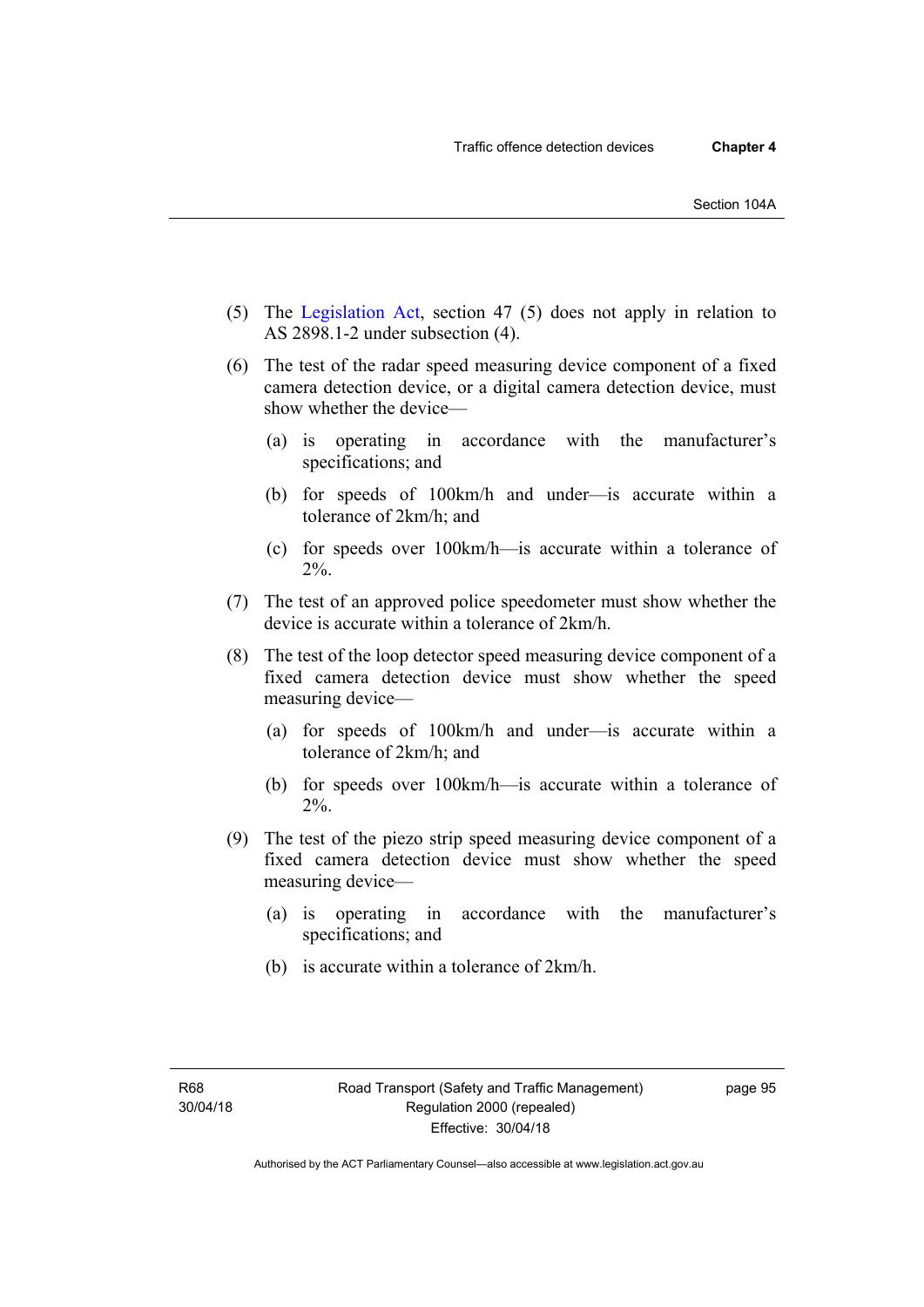- (10) The test of an approved average speed detection system that takes images of vehicles at 2 detection points must show whether the device—
	- (a) is operating in accordance with the manufacturer's specifications; and
	- (b) for the measurement of the time that elapses between vehicles passing the first and second detection points—is accurate within a tolerance of 2%.

### **104B Certification and sealing of traffic offence detection devices**

- (1) This section applies if a test of a traffic offence detection device under section 104 or section 104A establishes—
	- (a) a matter mentioned in section 104A (4) or (7) in relation to the device; or
	- (b) the matters mentioned in section 104 (4) or section 104A (9) in relation to the device.
- (2) The person who carried out the test must—
	- (a) sign a certificate to that effect; and
	- (b) if a seal on the device has been damaged or removed—seal the device.

### **105 Use of certain digital camera detection devices**

(1) This section applies to the operation of a digital camera detection device that is located in a vehicle that can be moved from place to place to detect traffic offences.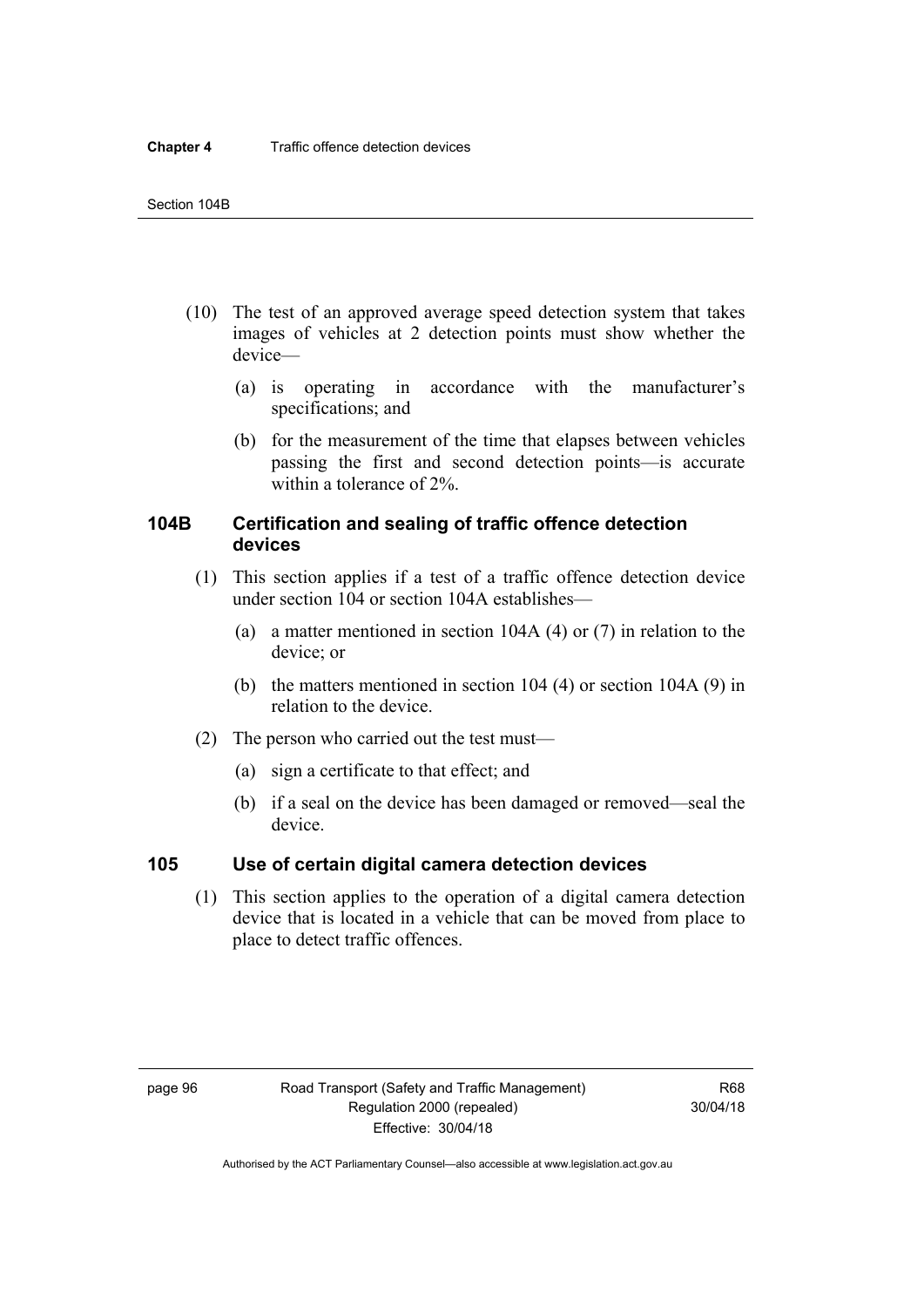- (2) The operator of a digital camera detection device that includes as a component a radar speed measuring device must ensure that the following operations are done in accordance with the manufacturer's instructions for the device:
	- (a) aligning the vehicle in which the device is located with the road;
	- (b) activating the device;
	- (c) operating the device.
- (3) The operator of a digital camera detection device that includes as a component a laser speed measuring device must ensure that the following operations are done in accordance with the manufacturer's instructions for the device:
	- (a) testing the laser speed measuring component of the device at the beginning and end of each shift of the operator by carrying out the following checks:
		- (i) an instrument confidence check;
		- (ii) a calibration verification check;
		- (iii) a scope alignment check;
	- (b) activating the device;
	- (c) operating the device.
- (4) However, subsection (3) (a) (ii) and (iii) do not apply in relation to the operation of—
	- (a) a VITRONIC PoliScan SPEED M1 HP device; or
	- (b) a VITRONIC PoliScan FM1 device.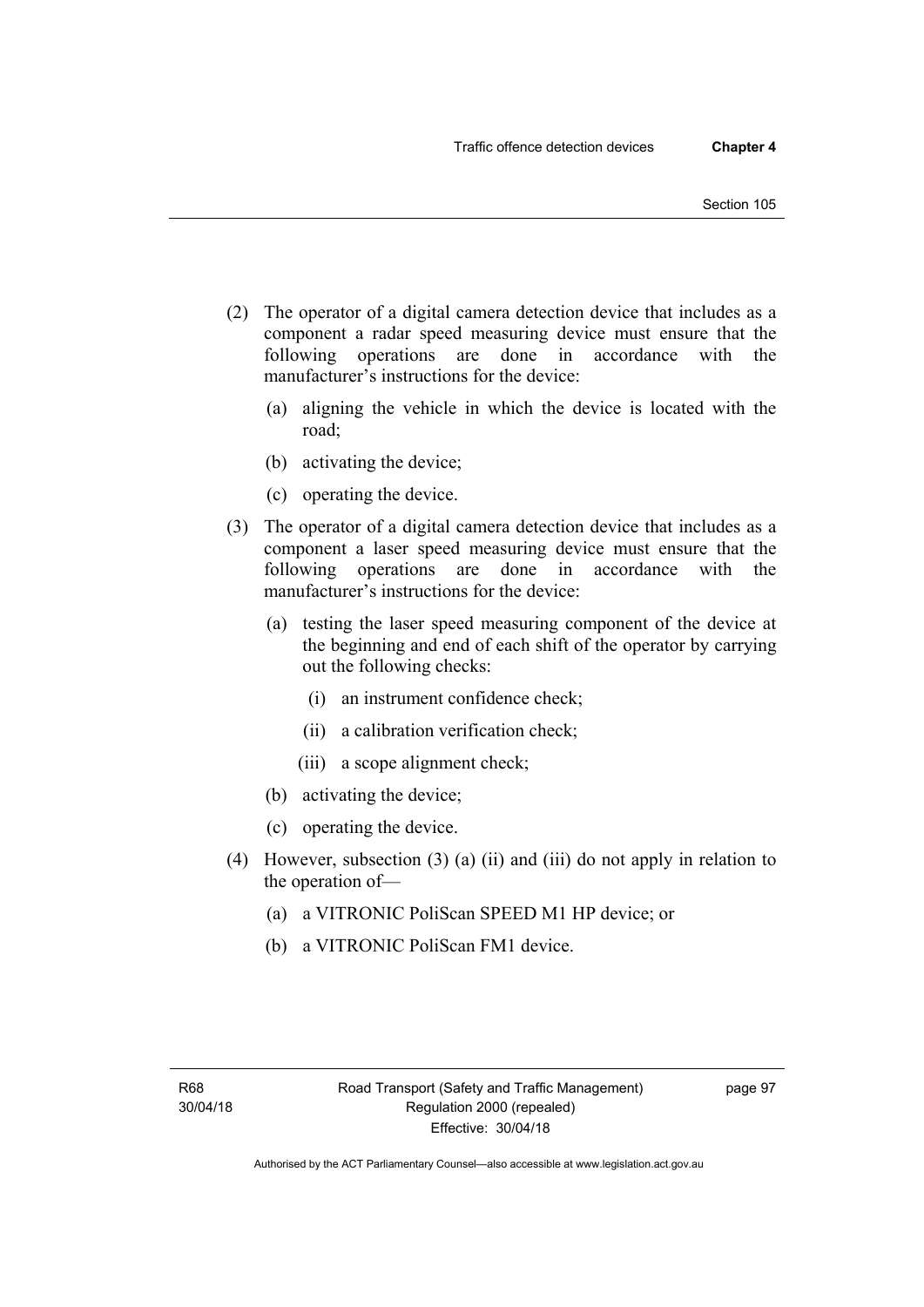- (5) To remove any doubt, if a device mentioned in subsection (3) is used at more than 1 place during a shift of the operator, the operator is not required to carry out the checks mentioned in subsection (3) (a) each time the device is activated at a different place.
- (6) If the requirements set out in this section are met, the device may operate unattended.
- (7) If a device is used by 2 or more operators, who are working together during a shift, the requirements set out in this section may be carried out by different operators.
- (8) In this section:

*operator* means a person approved to use a traffic offence detection device under section 107 (Approved people—use).

### **105A Use of certain laser speed measuring devices**

- (1) This section applies to a laser speed measuring device, other than a device mentioned in section 105 (Use of certain digital camera detection devices).
- (2) The operator of the laser speed measuring device must ensure that the following operations are done in accordance with the manufacturer's instructions for the device:
	- (a) testing the device at the beginning and end of each shift of the operator by carrying out the following checks:
		- (i) an instrument confidence check;
		- (ii) a calibration verification check;
		- (iii) a scope alignment check;
	- (b) activating the device;
	- (c) operating the device.

page 98 Road Transport (Safety and Traffic Management) Regulation 2000 (repealed) Effective: 30/04/18

R68 30/04/18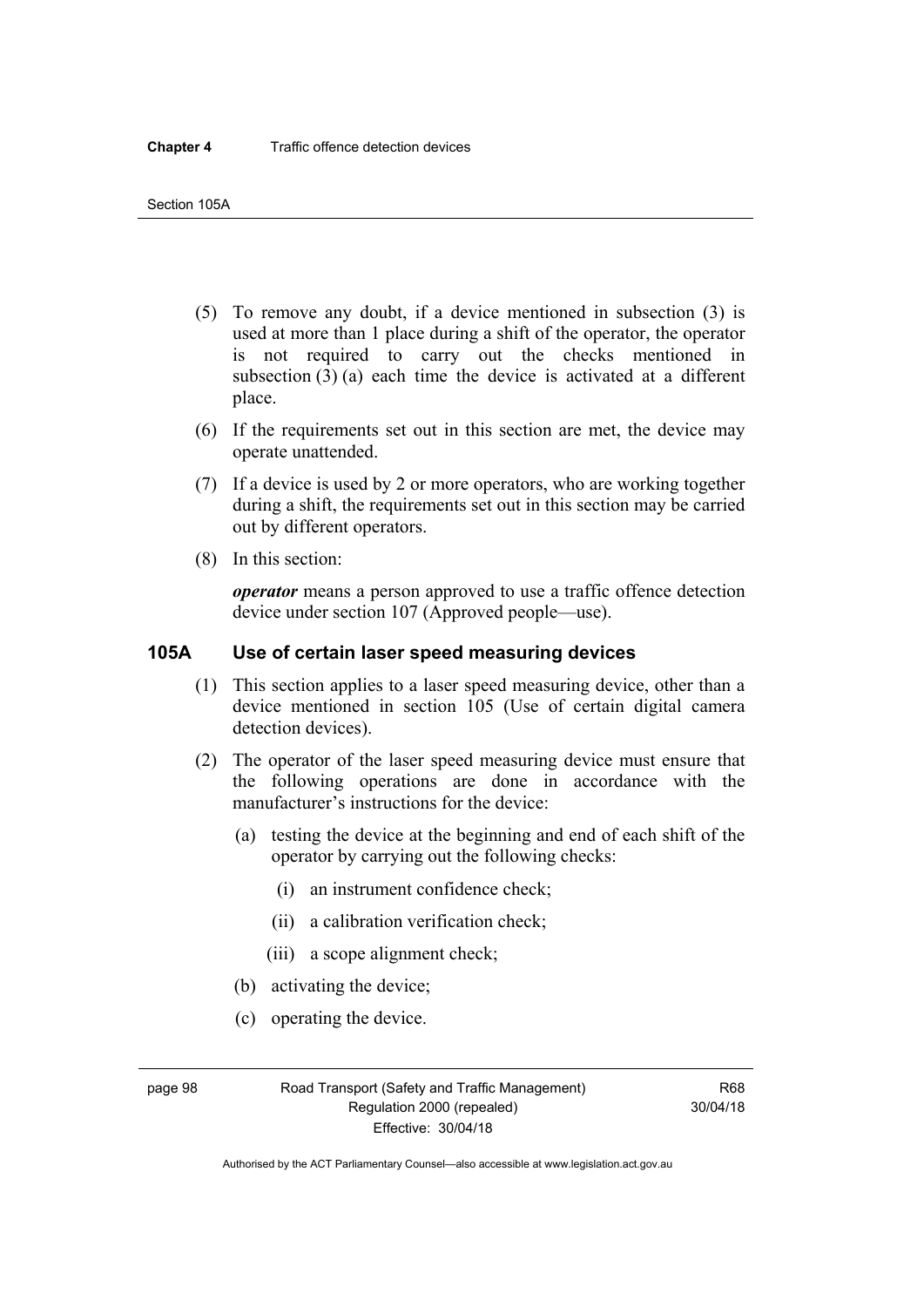- (3) To remove any doubt, if the device is used at more than 1 place during a shift of the operator, the operator is not required to carry out the checks mentioned in subsection (1) (a) each time the device is activated at a different place.
- (4) If the device is used by 2 or more operators who are working together during the shift, the tests mentioned in subsection (1) (a) and (d) may be carried out by different operators.
- (5) In this section:

*operator* means a person approved to use a traffic offence detection device under section 107 (Approved people—use).

### **105B Use of certain radar speed measuring devices**

- (1) This section applies to a radar speed measuring device, other than a device that is a component of—
	- (a) a digital camera detection device; or
	- (b) a fixed camera detection device.
- (2) The radar speed measuring device must be used by an operator in accordance with the manufacturer's instructions for the device.
- (3) The operator must test the device—
	- (a) at the beginning of each shift of the operator against an approved police speedometer; and
	- (b) at the end of each shift of the operator against the speedometer mentioned in paragraph (a); and
	- (c) if the operator's shift is longer than 9 hours—9 hours after the beginning of the shift against the speedometer mentioned in paragraph (a).
- (4) After each test, the device must be found to be accurate within a tolerance of 2 km/h.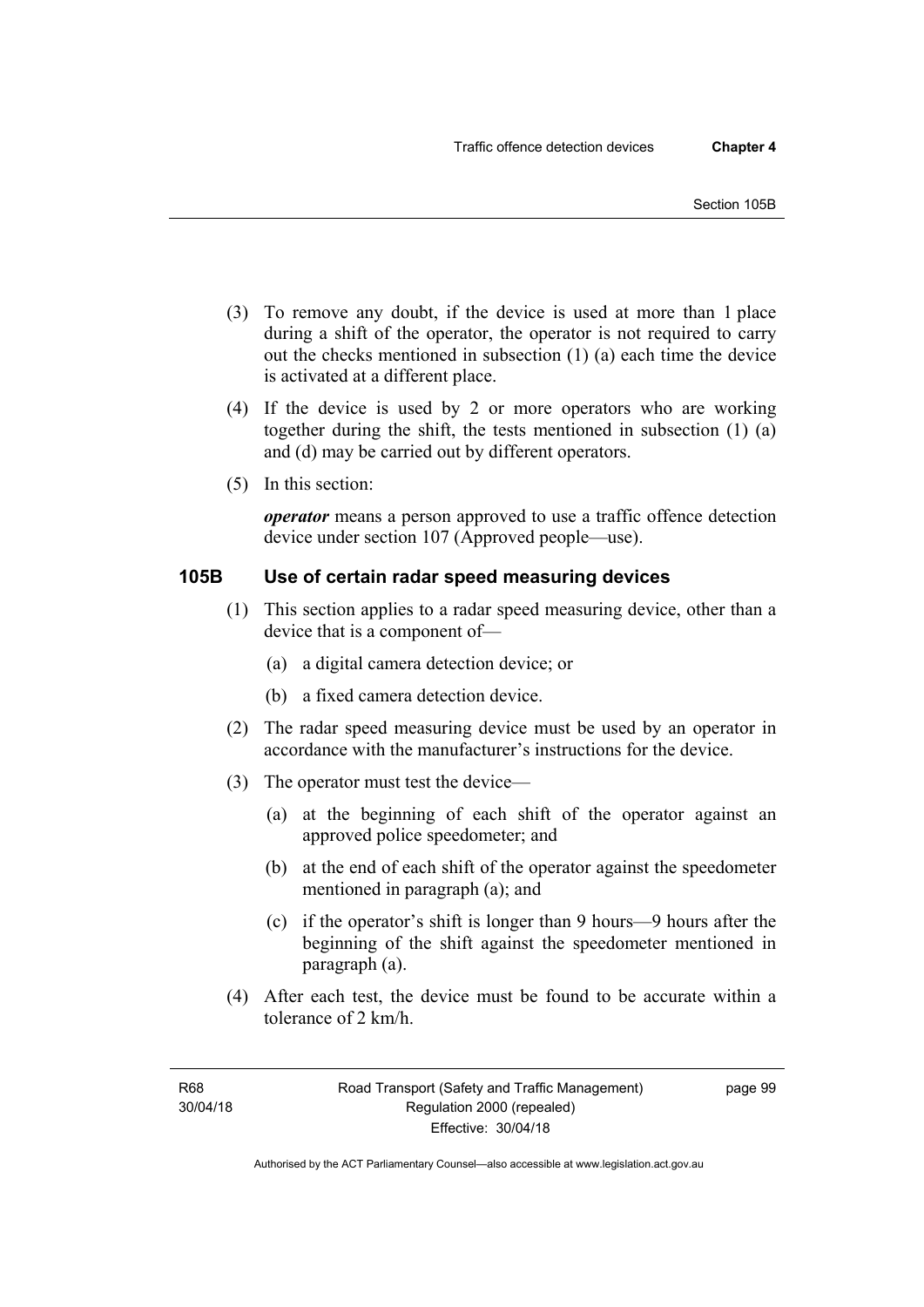- (5) To remove any doubt, if the device is used at more than 1 place during a shift of the operator, the operator is not required to carry out the checks mentioned in subsection (3) (a) each time the device is activated at a different place.
- (6) If the device is used by 2 or more operators who are working together during the shift, the tests mentioned in subsection (3) may be carried out by different operators.
- (7) In this section:

*operator* means a person approved to use a traffic offence detection device under section 107 (Approved people—use).

### **106 Approved people—testing and sealing**

Each person employed by a testing authority to test and seal traffic offence detection devices is approved to test and seal traffic offence detection devices.

### **107 Approved people—use**

- (1) Each police officer is approved to use any traffic offence detection device (other than a fixed camera detection device).
- (2) The road transport authority may approve a person who is not a police officer to use digital camera detection devices.
- (3) The road transport authority may only approve a person under subsection (2) if the authority is satisfied that the person has appropriate qualifications to operate, or experience in the operation of, digital camera detection devices.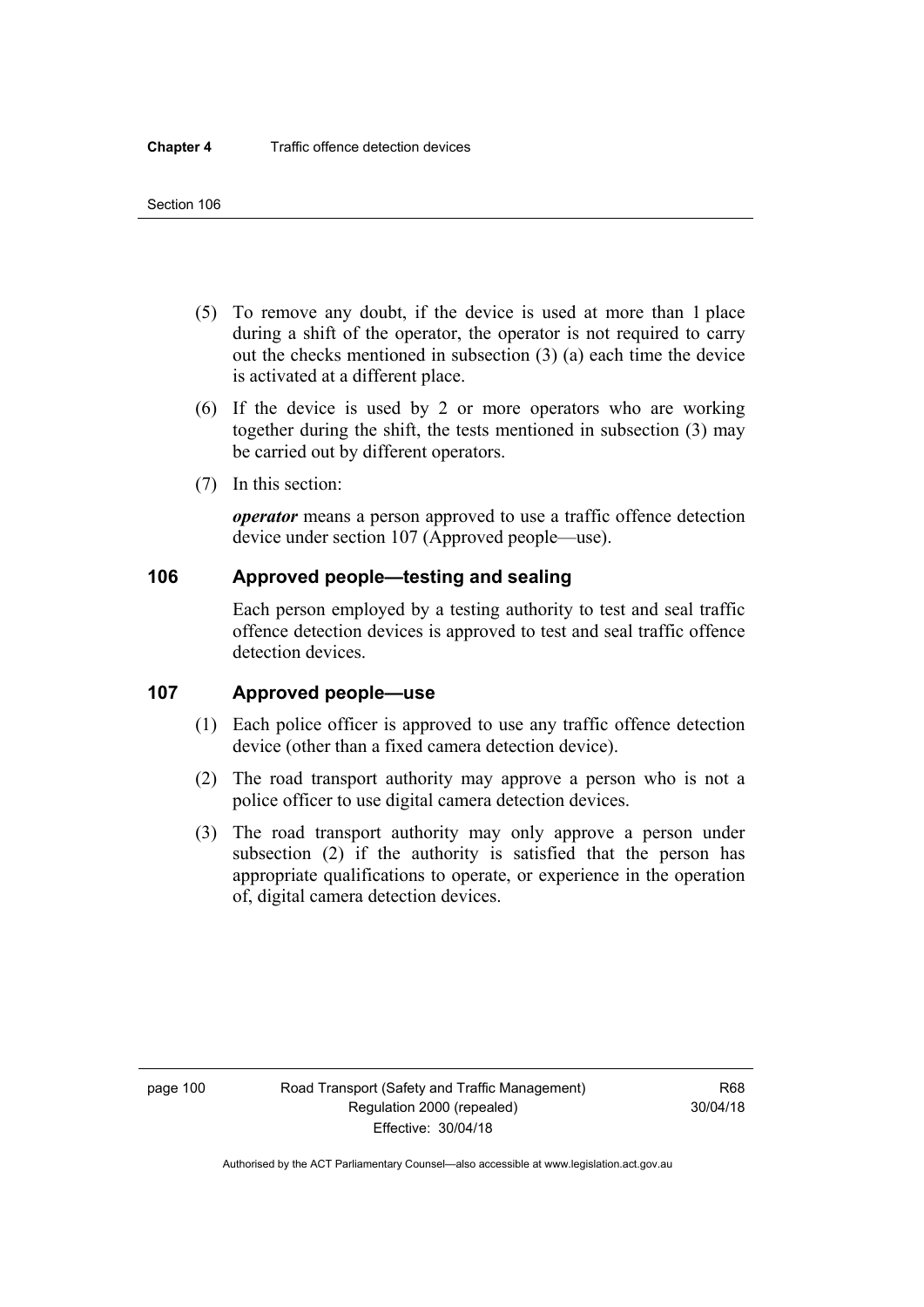### **107A Recording of camera detection device image files—Act, s 23 (2) (c) (ii)**

 (1) An electronic file created by a camera detection device must be recorded on a storage medium for electronic data (the *recording medium*).

*Note Camera detection device*—see the [Act](http://www.legislation.act.gov.au/a/1999-80/default.asp), s 23.

- (2) The recording medium for a camera detection device may be—
	- (a) attached directly to, or located with, the device; or
	- (b) at a place other than the place where the device is located.

### **Example—par (b)**

If a motor vehicle goes through a red traffic light and an image of the vehicle is taken by a fixed camera detection device, the electronic file created by the device in relation to the offence is sent along a wire or optical fibre, or across a wireless network, to a recording device in a building in another suburb and is stored at that building on a recording medium.

- *Note* An example is part of the regulation, is not exhaustive and may extend, but does not limit, the meaning of the provision in which it appears (see [Legislation Act,](http://www.legislation.act.gov.au/a/2001-14) s 126 and s 132).
- (3) If the recording medium for a camera detection device is at a place other than the place where the device is located—
	- (a) the device must produce a security checksum for each electronic file created by the device; and
	- (b) the device must encrypt the security checksum and the file; and
	- (c) the security checksum and the encrypted file must be recorded as soon as practicable on a recording medium.
- (4) However, subsection (3) does not prevent other security measures being taken in relation to a security checksum or an electronic file before it is recorded on the recording medium.

R68 30/04/18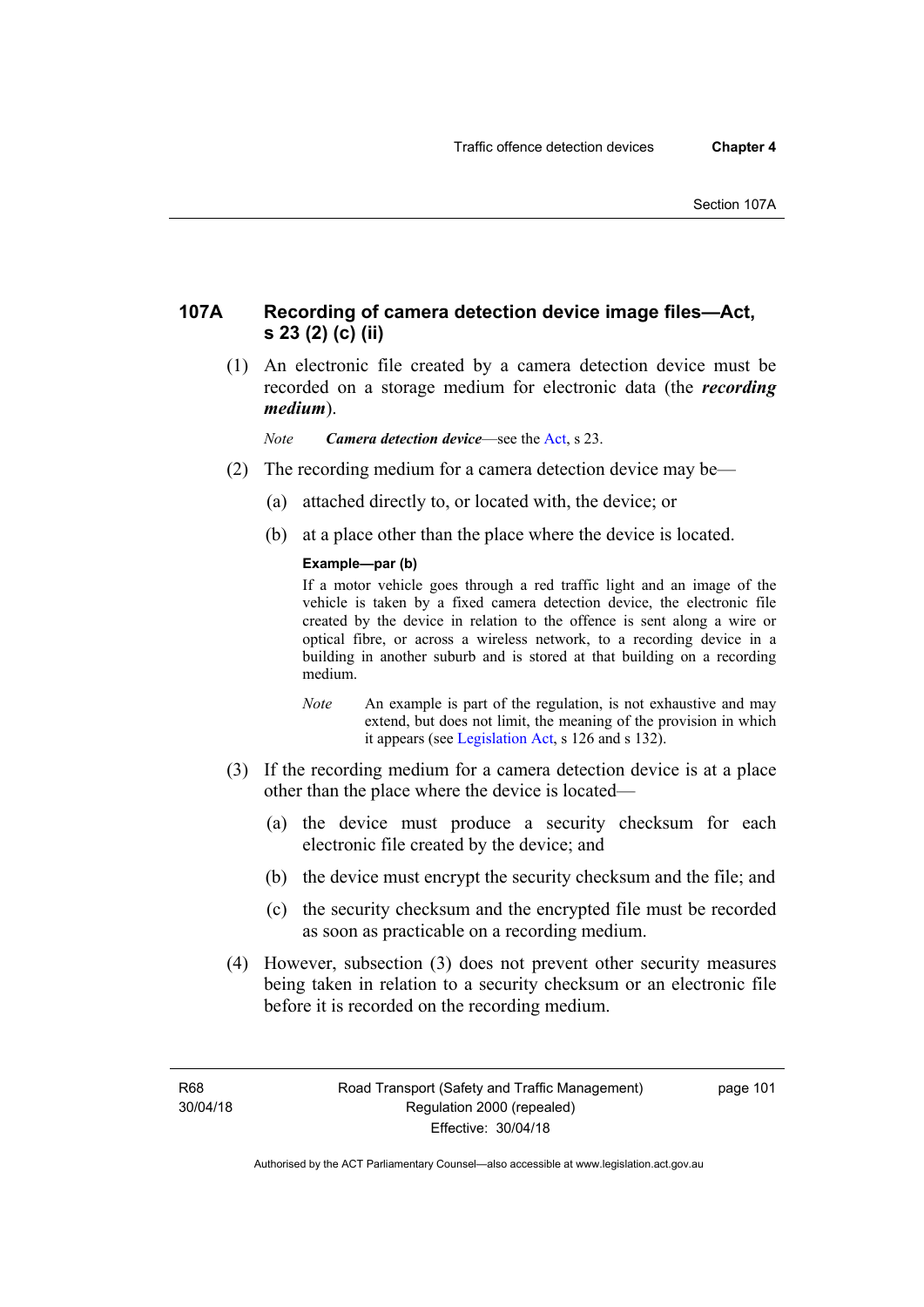### **107B Verification of camera detection device image files—Act, s 23 (2) (c) (iii)**

- (1) This section applies if an electronic file that contains an image of a vehicle taken by a camera detection device is recorded on a recording medium that is at a place other than the place where the device is located.
- (2) Before the image of the vehicle is produced from the file, the accuracy of the file must be verified by using a computer to—
	- (a) recalculate the security checksum for the file; and
	- (b) confirm that the security checksum produced by the recalculation is identical to the checksum produced by the device for the file.

### **108 Meaning of codes etc on image taken by approved camera detection device or approved average speed detection system—Act, s 24 (2) (a)**

- (1) This section defines the meaning of codes and other information indicated on an image of a vehicle taken by an approved camera detection device or approved average speed detection system.
	- *Note* Information etc that is indicated on an image includes information etc accompanying or reasonably associated with the image (see [Act](http://www.legislation.act.gov.au/a/1999-80/default.asp), dict, def of *indicated on*).
- (2) It is not necessary that all the codes and other information mentioned in this section be indicated on an image but if they do appear they have the meaning given in this section.
- (3) The characters (whether numbers, letters or both) in the field immediately after 'Device' is the code for—
	- (a) the laser speed measuring device component of the digital camera detection device that took the image; or

page 102 Road Transport (Safety and Traffic Management) Regulation 2000 (repealed) Effective: 30/04/18

R68 30/04/18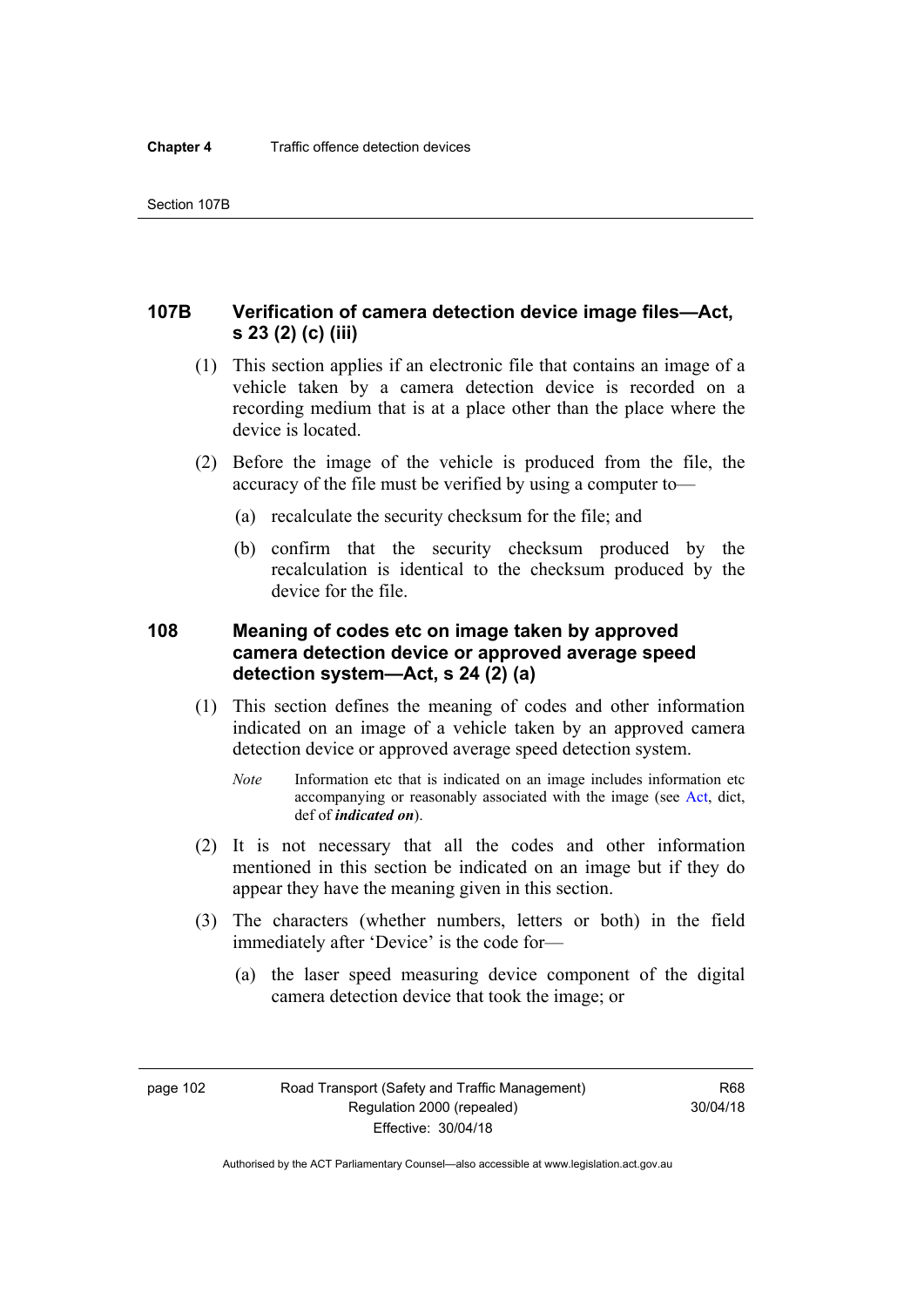- (b) the radar speed measuring device component of the digital camera detection device, or fixed camera detection device, that took the image; or
- (c) the piezo strip speed measuring device component of the fixed camera detection device that took the image; or
- (d) the loop detector speed measuring device component of the fixed camera detection device that took the image; or
- (e) the automatic number plate recognition camera component of the average speed detection system that took the image.

#### **Example**

'Device: 012409' indicates that the code for the laser speed measuring device component of the digital detection device, or piezo strip speed measuring device component of the fixed camera detection device, that took the image, is 012409.

 (4) The characters in the field immediately after 'Date' is the date when the image was taken, with the first 2 numbers indicating the day of the month, followed by an abbreviation for the month and the year.

#### **Example**

'Date: 15/11/00' indicates that the image was taken on 15 November 2000.

 (5) The numbers in the field immediately after 'Time' is the time when the image was taken, stated in the 24-hour clock system.

#### **Examples**

- 1 'Time: 11.07.00.23' indicates that the image was taken at 0.23 seconds after 11.07 am.
- 2 'Time: 13:53:10:07' indicates that the image was taken at 10.07 seconds after 1.53 pm.

R68 30/04/18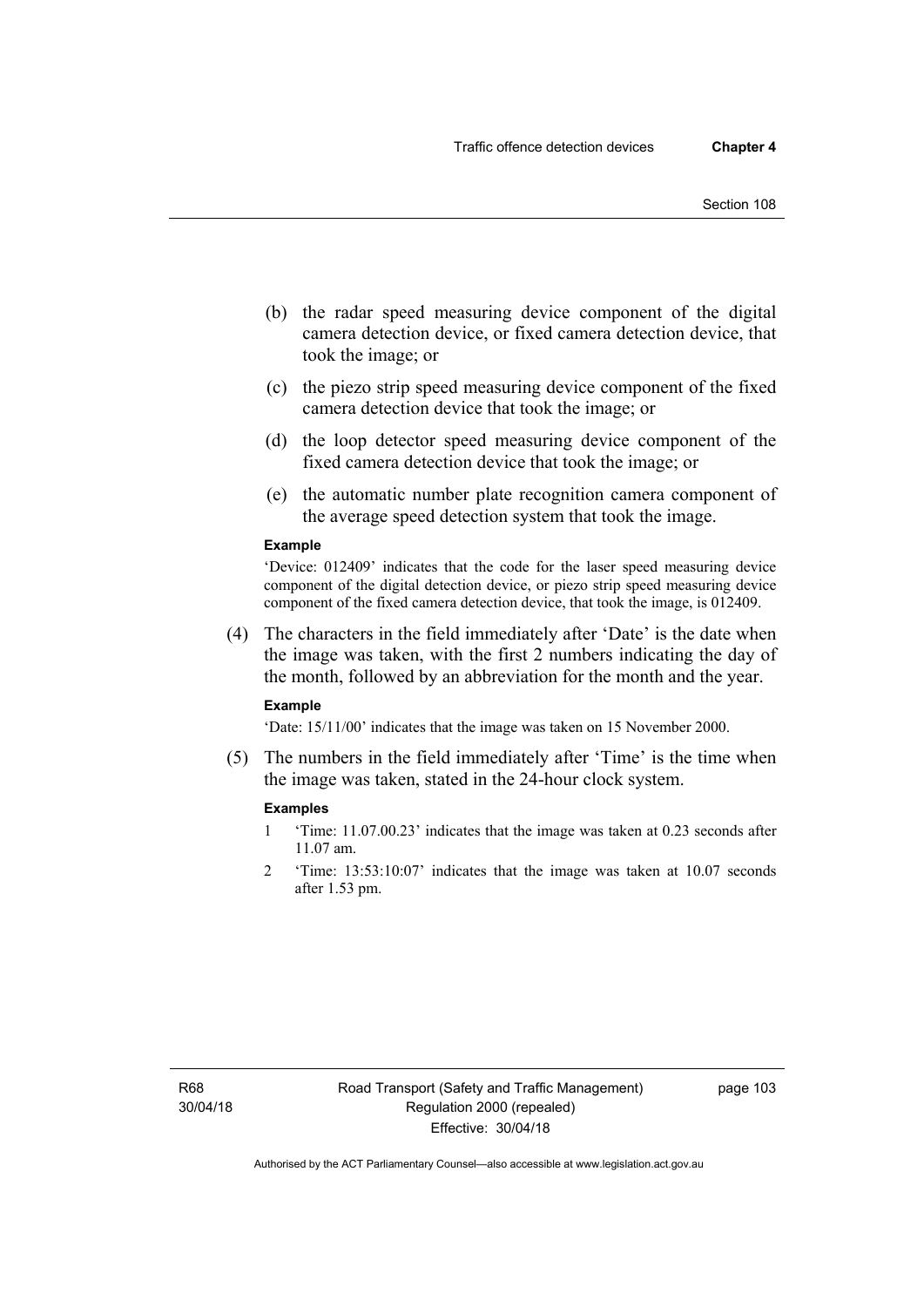- (6) The letter in the field immediately after 'Direction' or 'Dir' indicates—
	- (a) for an image taken by a digital camera detection device whether the general direction in which the vehicle was travelling was away from or towards the device, with 'A' indicating away from the device and 'T' indicating towards the device; or
	- (b) for an image taken by a fixed camera detection device—the general direction in which the vehicle was travelling when the image was taken, with 'N' indicating north, 's' indicating south, 'E' indicating east and 'W' indicating west.

#### **Example for par (a)**

'Direction: A' indicates that when the image was taken the vehicle was generally travelling away from the digital camera detection device that took the image.

#### **Example for par (b)**

'Direction: N' indicates that when the image was taken the vehicle was travelling in the general direction of north.

 (7) The characters in the field immediately after 'Lane' is the code for the lane in which the vehicle was travelling when the image was taken, with the following codes having the stated meaning:

'L1' or '1': means the lane next to the centre of the road

'L2' or '2': means the lane immediately to the left of L1 (or 1)

'L3' or '3': means the lane immediately to the left of L2 (or 2)

'L4' or '4': means the lane immediately to the left of L3 (or 3).

#### **Example**

'Lane: L1' indicates that the vehicle was travelling in the lane next to the centre of the road when the image was taken.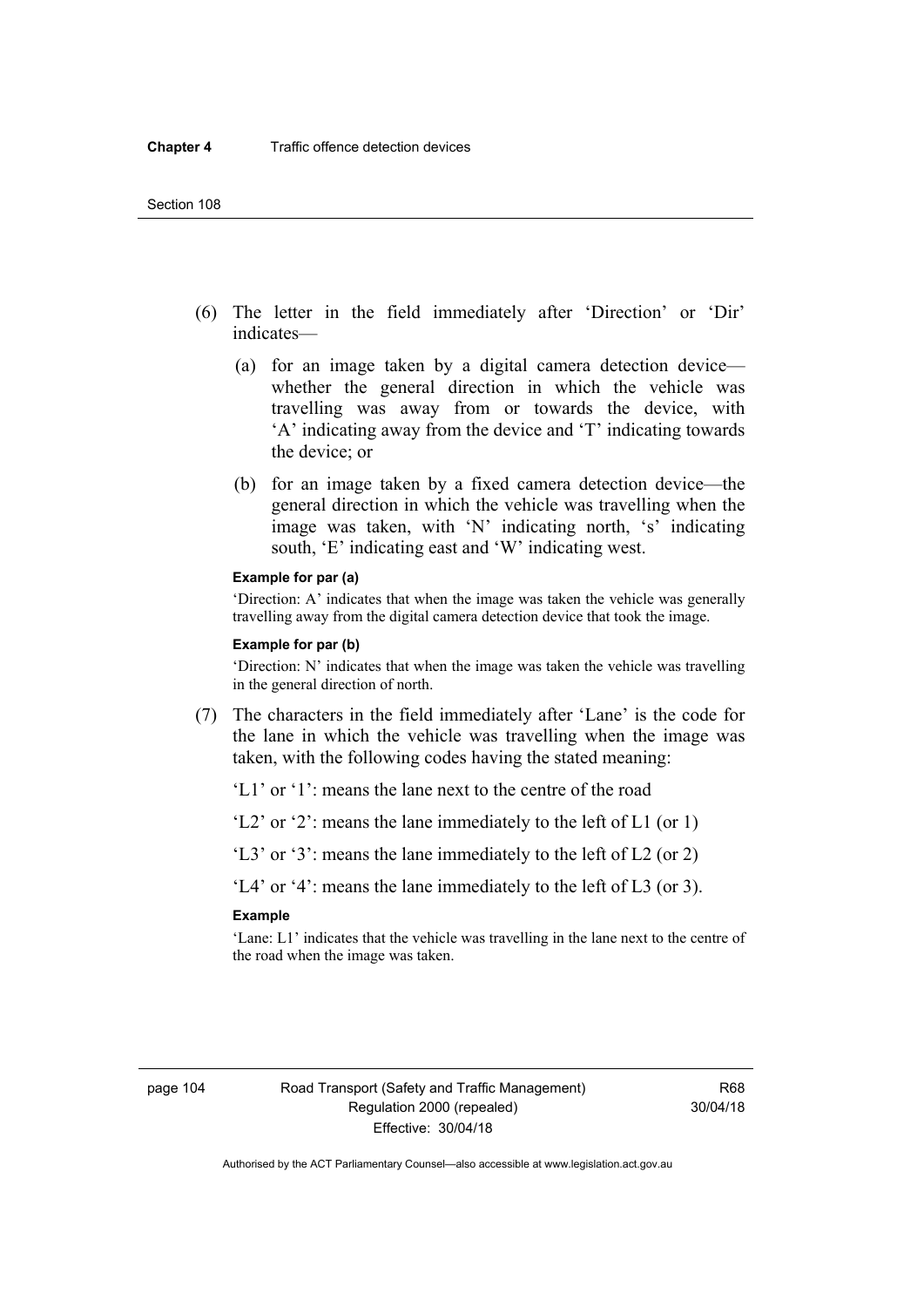(8) The number in the field immediately after 'Red time' is the time in seconds and part seconds (stated as a fraction) that a red traffic light or red traffic arrow facing the driver of the vehicle had been showing before the driver entered the intersection concerned.

#### **Example**

'Red time: 1.50' indicates that the red traffic light or red traffic arrow facing the driver of the vehicle had been showing for 1.5 seconds before the driver entered the intersection concerned.

 (9) The number in the field immediately after 'Speed li', which may be described as 'Speed limit', is the speed limit applying to the driver of the vehicle for the length of road where the driver was driving when the image was taken.

#### **Example**

'Speed li: 60'or 'Speed limit 60' indicates that the speed limit applying to the driver of the vehicle for the length of road where the driver was driving when the image was taken is 60 km/h.

 (10) The number in the field immediately after 'Speed' is the speed in kilometres per hour at which the driver of the vehicle was driving when the image was taken.

#### **Example**

'Speed: 82' indicates that the driver of the vehicle was driving at 82 km/h when the image was taken.

 (11) The characters (whether numbers, letters or both) in the field immediately after 'Operator' is the code for the person responsible for the use of the device when the image was taken.

#### **Example**

'Operator: op002' indicates that the code for the person responsible for the device when the image was taken is operator 002.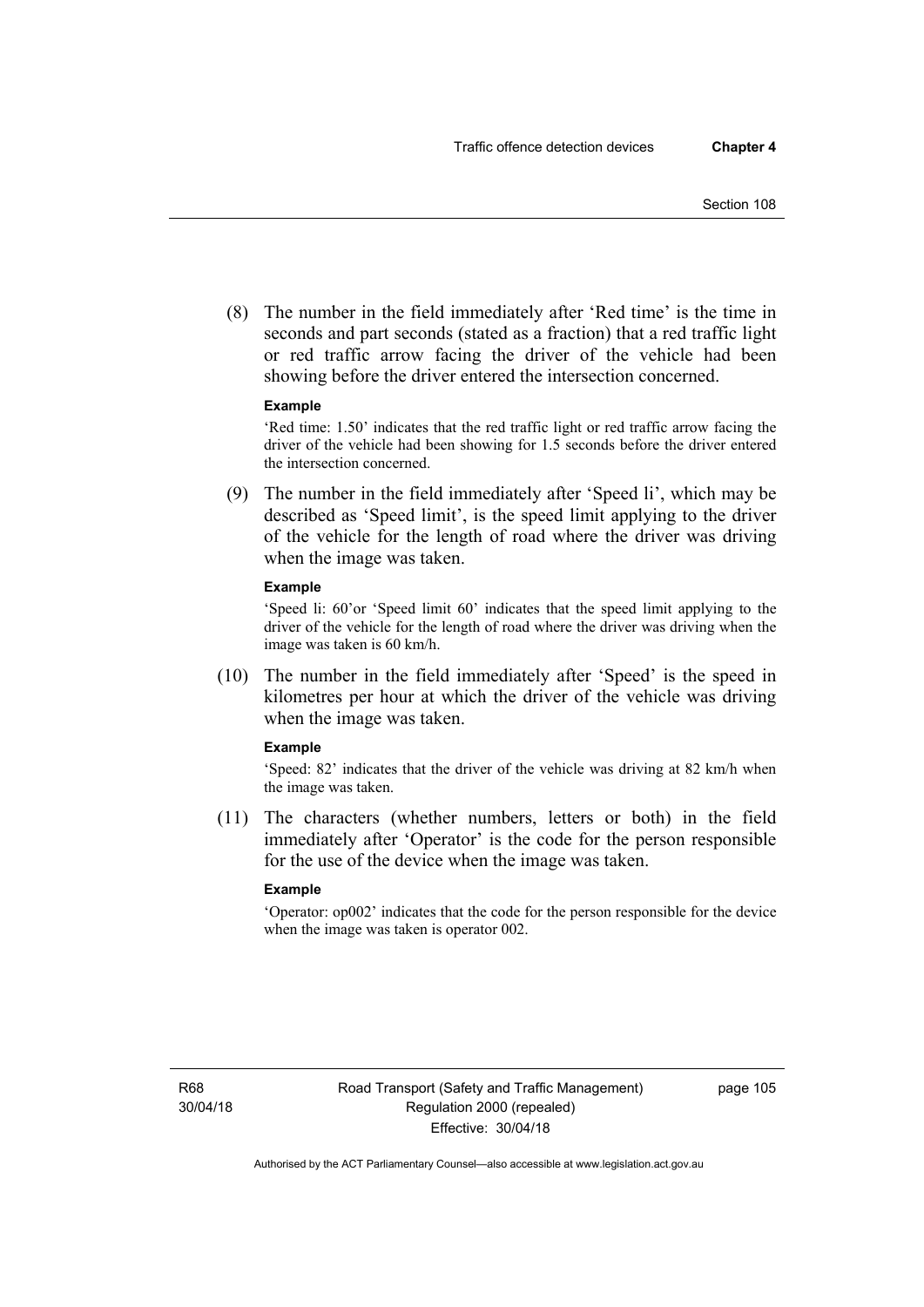(12) The characters (whether numbers, letters or both) in the field immediately after 'Disk' is the code for the recording medium used to record the image of the vehicle.

#### **Example**

'Disk: WD0022' indicates that the code for the device used to record the image was WD0022.

*Note* An example is part of the regulation, is not exhaustive and may extend, but does not limit, the meaning of the provision in which it appears (see [Legislation Act,](http://www.legislation.act.gov.au/a/2001-14) s 126 and s 132).

page 106 Road Transport (Safety and Traffic Management) Regulation 2000 (repealed) Effective: 30/04/18

R68 30/04/18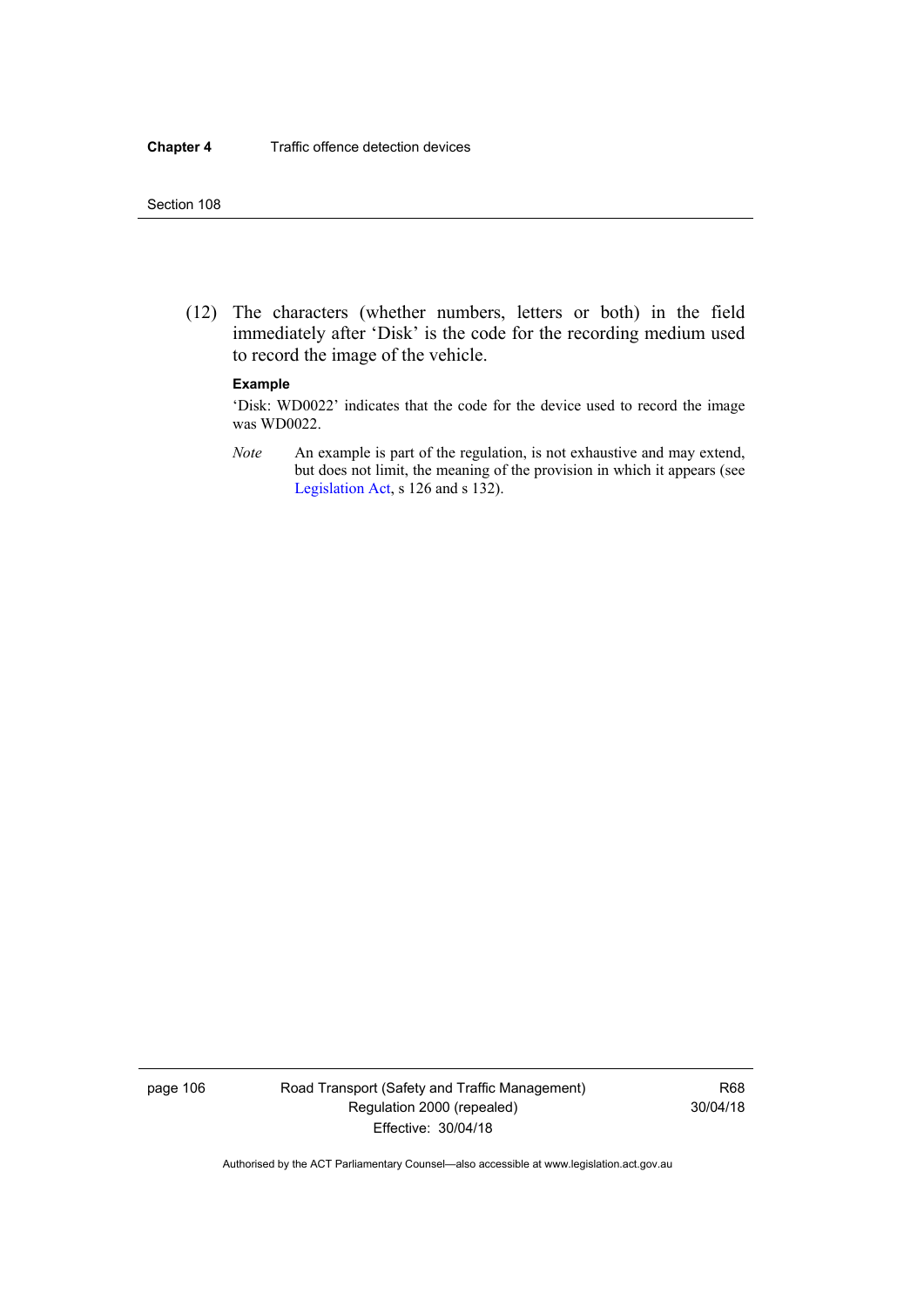# **Chapter 5 Miscellaneous**

### **109 Additional police powers—removing parked cars**

A police officer may, during a temporary obstruction or danger to traffic or in an emergency, direct the responsible person for or driver of a vehicle parked in any part of a pay parking area to remove the vehicle or, if no-one appears to be in charge of the vehicle, remove the vehicle.

### **110 Prohibition on car minding**

- (1) The chief police officer may, by written notice given to a person, prohibit the person from—
	- (a) parking, minding, caring for, or taking charge of any motor vehicle or trailer (other than a motor vehicle or trailer of which the person is the driver) on a road; or
	- (b) offering his or her services for any such purpose.
- (2) A person who is given a notice under subsection (1) must comply with the notice.

Maximum penalty: 20 penalty units.

- (3) This section does not authorise the chief police officer to prohibit the proprietor of a parking station or parking area—
	- (a) from parking, minding, caring for, or taking charge of a motor vehicle or trailer in or on the parking station or parking area; or
	- (b) from offering the proprietor's services for that purpose—
		- (i) whether by the display or publication of an advertisement in relation to the parking station or parking area or otherwise; and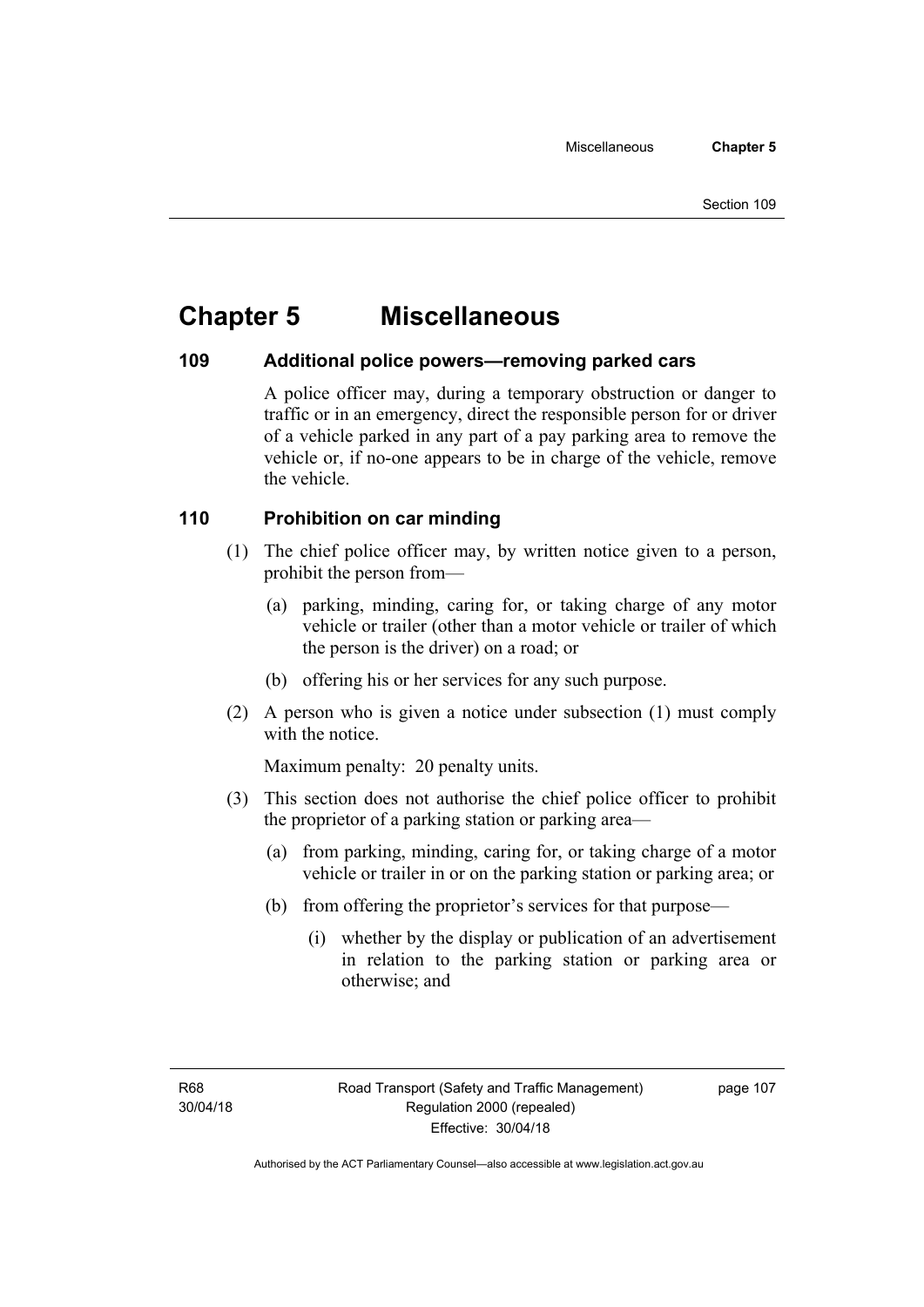(ii) whether the services are performed or offered to be performed by the proprietor or by an employee or agent of the proprietor.

### **111 Removal of unattended vehicles—Act, s 32 (1) (c)**

A police officer or authorised person may move an unattended vehicle from a road or road related area to a retention area if the vehicle is in—

- (a) a bus lane; or
- (b) a length of road to which a *clearway sign* applies; or
- (c) a transit lane.

### **112 Disposal of impounded vehicles—Act, s 10K**

- (1) This section applies to a vehicle impounded under the following provisions of the [Act:](http://www.legislation.act.gov.au/a/1999-80/default.asp)
	- (a) section 10A (Impounding of vehicles used for menacing driving on court order before conviction etc);
	- (b) section 10B (Impounding or forfeiture of vehicles on conviction etc for certain offences);
	- (c) section 10C (Powers of police officers to seize and impound vehicles used in committing certain offences).
- (2) If a person has not applied to the chief police officer for the release of the vehicle at the end of the period of impoundment, the chief police officer must, by notice served on the registered operator of the vehicle and every person who has a registered interest in the vehicle, warn them that the vehicle may be offered for sale if the vehicle is not removed from the place of impoundment within 28 days after the day of service of the notice.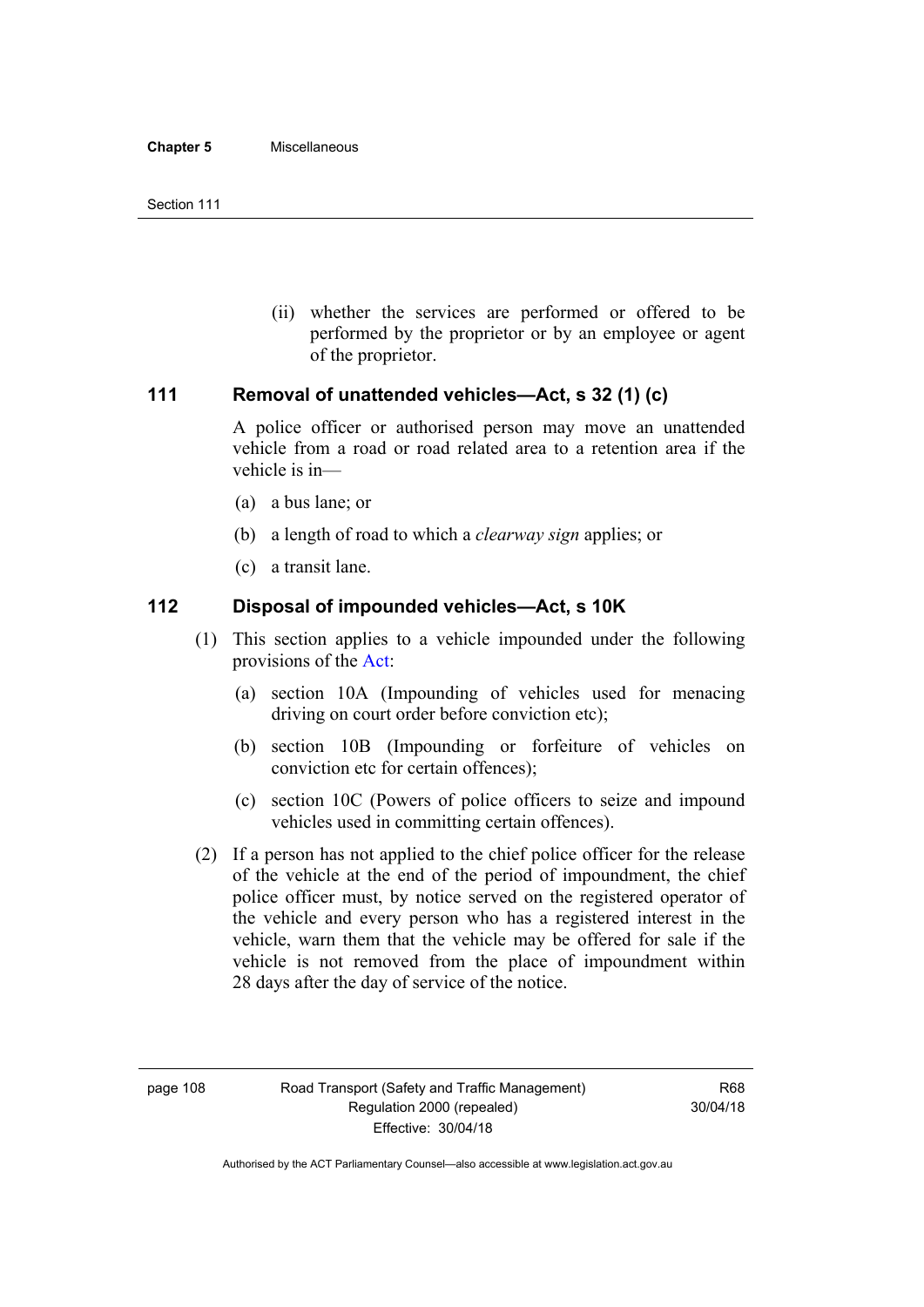- (3) The vehicle may be offered for sale, by public auction or public tender, if the vehicle is not removed within 28 days after service of the notice or, if more than 1 notice is served under subsection (2), the later of the notices.
- (4) A person may apply to the chief police officer for payment to the person of the balance of the proceeds of sale of a vehicle within 1 year after the vehicle is sold in accordance with subsection (3).
- (5) The balance of the proceeds of sale may be paid to the person if the person satisfies the chief police officer that—
	- (a) the person was lawfully entitled to possession of the vehicle immediately before its sale; and
	- (b) there was a reasonable excuse for the person's failure to obtain release of the vehicle before it was sold.
- (6) In this section:

*balance of the proceeds of sale*, of a vehicle, means the proceeds of the sale of the vehicle less—

- (a) any fee or other amount payable under the *[Road Transport](http://www.legislation.act.gov.au/a/1999-77)  [\(General\) Act 1999](http://www.legislation.act.gov.au/a/1999-77)* for the seizure, impounding and storage of the vehicle; and
- (b) the reasonable costs of or incidental to the sale.
- (7) An interest mentioned in subsection (6), definition of *balance of proceeds of sale* paragraph (a) or (b) is a statutory interest of a kind to which the *[Personal Property Securities Act 2009](http://www.comlaw.gov.au/Series/C2009A00130)* (Cwlth), section 73 (2) applies.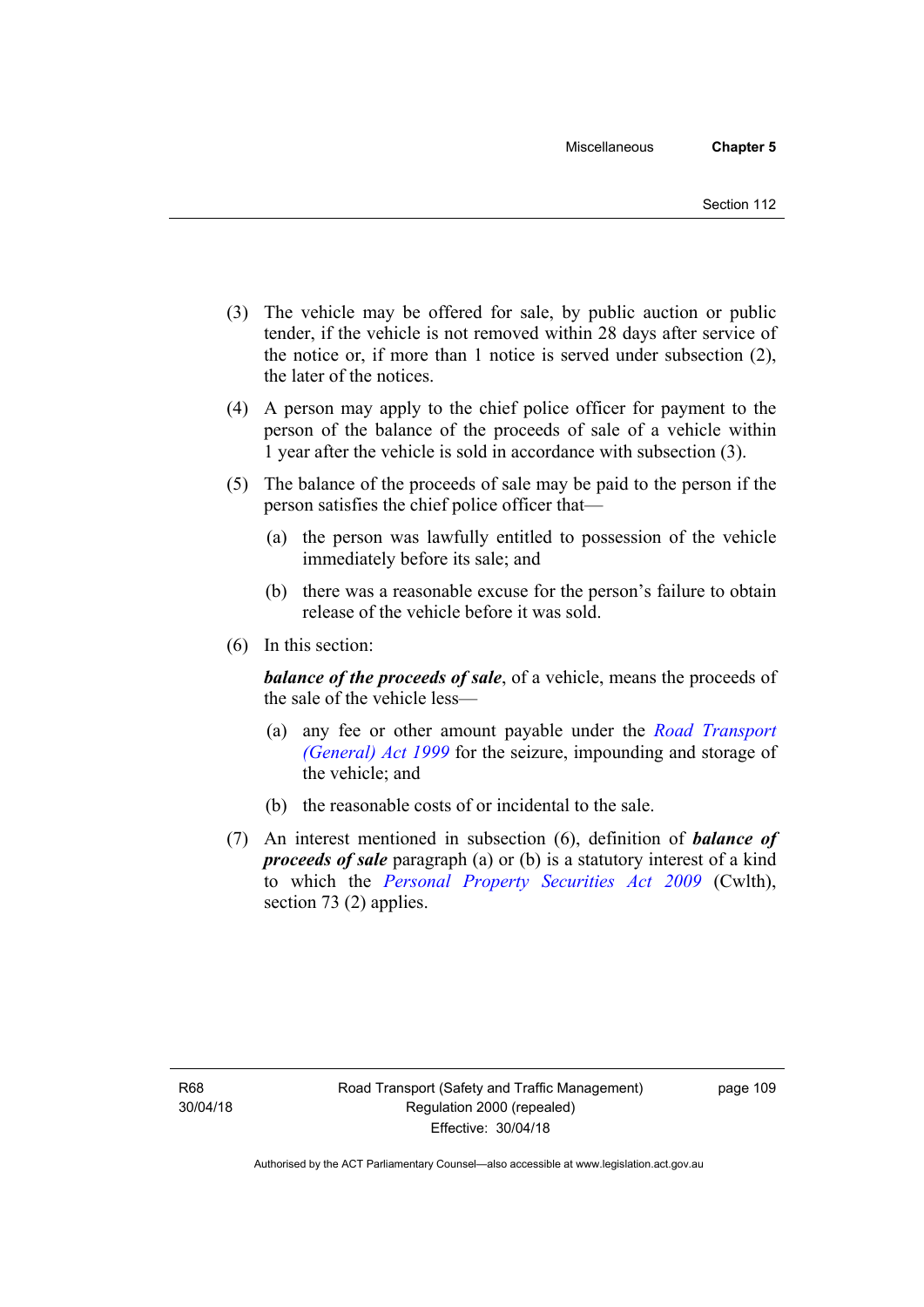### **112A Disposal of forfeited vehicles—Act, s 10K**

A vehicle that has been forfeited to the Territory under the [Act](http://www.legislation.act.gov.au/a/1999-80/default.asp), section 10B (Impounding or forfeiture of vehicles on conviction etc for certain offences) may be offered for sale by public auction or public tender.

### **113 Responsible person to inspect driver licence**

(1) Before permitting someone else to drive a motor vehicle, the responsible person for, or the person in charge of, the vehicle must require the person to produce his or her Australian driver licence or external driver licence and must inspect the licence.

Maximum penalty: 20 penalty units.

 (2) It is a defence to a prosecution of a person for an offence against subsection (1) if the person proves that the person had taken reasonable steps (other than those mentioned in the subsection) to ensure the person permitted to drive the motor vehicle was the holder of a current Australian driver licence or external driver **licence** 

### **114 Responsible person's consent**

The person in charge of a motor vehicle or trailer on a road must not, without reasonable excuse, permit anyone to use the vehicle without the consent of the responsible person for the vehicle.

Maximum penalty: 20 penalty units.

### **115 Standards for safe carriage of loads—Act, s 14 (2)**

The prescribed standards are the performance standards in the *[Load](http://www.ntc.gov.au/viewpage.aspx?documentid=862)  [Restraint Guide—Guidelines and Performance Standards for the](http://www.ntc.gov.au/viewpage.aspx?documentid=862)  [Safe Carriage of Loads on Road Vehicles](http://www.ntc.gov.au/viewpage.aspx?documentid=862)*, 2nd ed (2004) published by the National Transport Commission.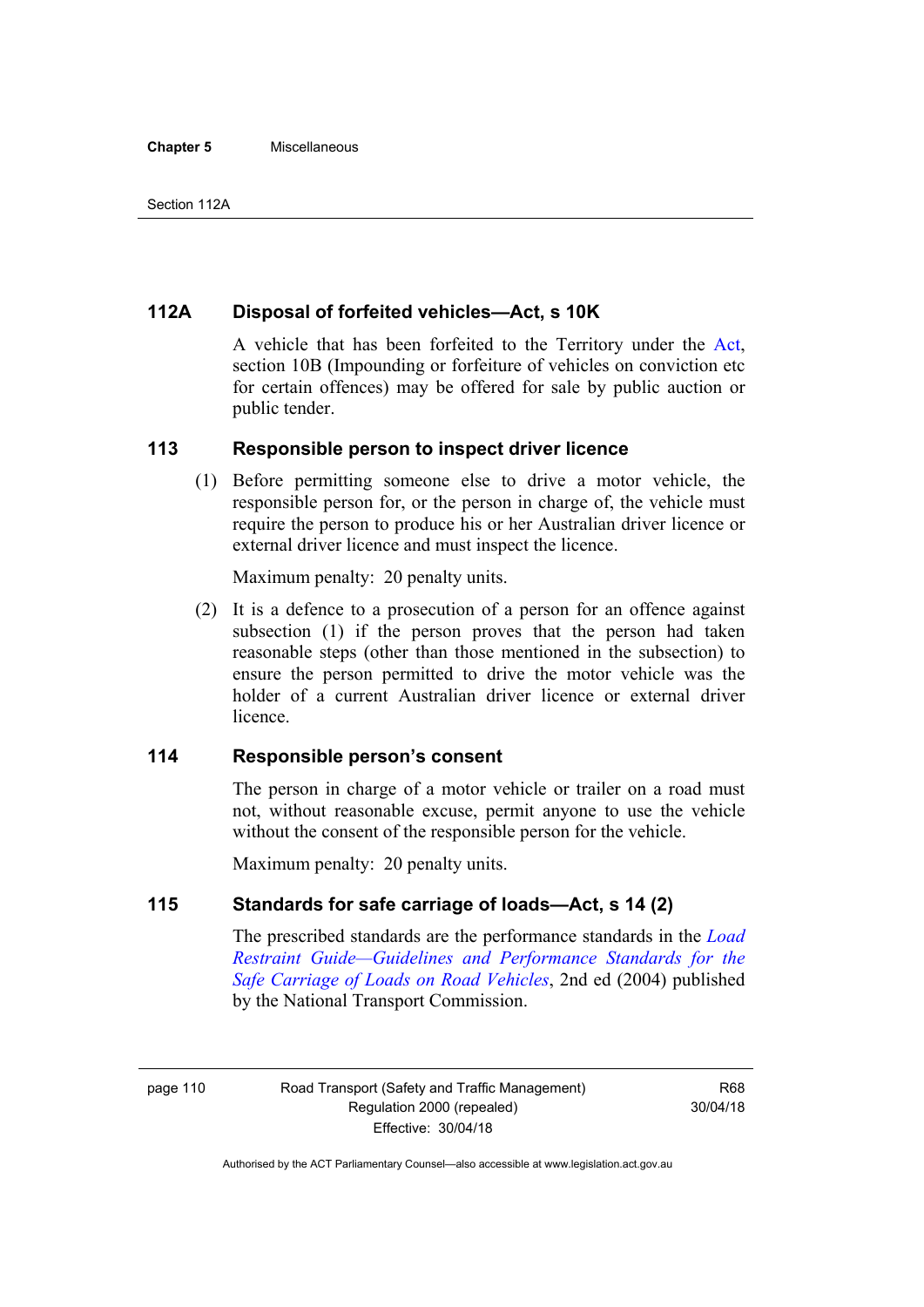# **Dictionary**

(see s 3)

*Note 1* The [Legislation Act](http://www.legislation.act.gov.au/a/2001-14) contains definitions and other provisions relevant to this regulation.

*Note 2* For example, the [Legislation Act,](http://www.legislation.act.gov.au/a/2001-14) dict, pt 1, defines the following terms:

- ambulance service
- chief police officer
- contravene
- exercise
- fire and rescue service
- police officer
- rural fire service
- SES
- territory plan
- the Territory.
- *Note* 3 Terms used in this regulation have the same meaning that they have in the *[Road Transport \(Safety and Traffic Management\) Act 1999](http://www.legislation.act.gov.au/a/1999-80)* (see [Legislation Act,](http://www.legislation.act.gov.au/a/2001-14) s 148.) For example, the following terms are defined in the *[Road Transport \(Safety and Traffic Management\) Act 1999](http://www.legislation.act.gov.au/a/1999-80)*, dict:
	- authorised person
	- camera detection device (see s 23)
	- indicated on
	- registered interest
	- road related area
	- speed measuring device
	- traffic offence detection device.
- *Note 4* The *[Road Transport \(General\) Act 1999](http://www.legislation.act.gov.au/a/1999-77)* contains definitions relevant to this Regulation. For example, the following terms are defined in the *[Road Transport \(General\) Act 1999](http://www.legislation.act.gov.au/a/1999-77)*, dictionary:
	- another jurisdiction
	- bicycle
	- combination

R68 30/04/18 Road Transport (Safety and Traffic Management) Regulation 2000 (repealed) Effective: 30/04/18

page 111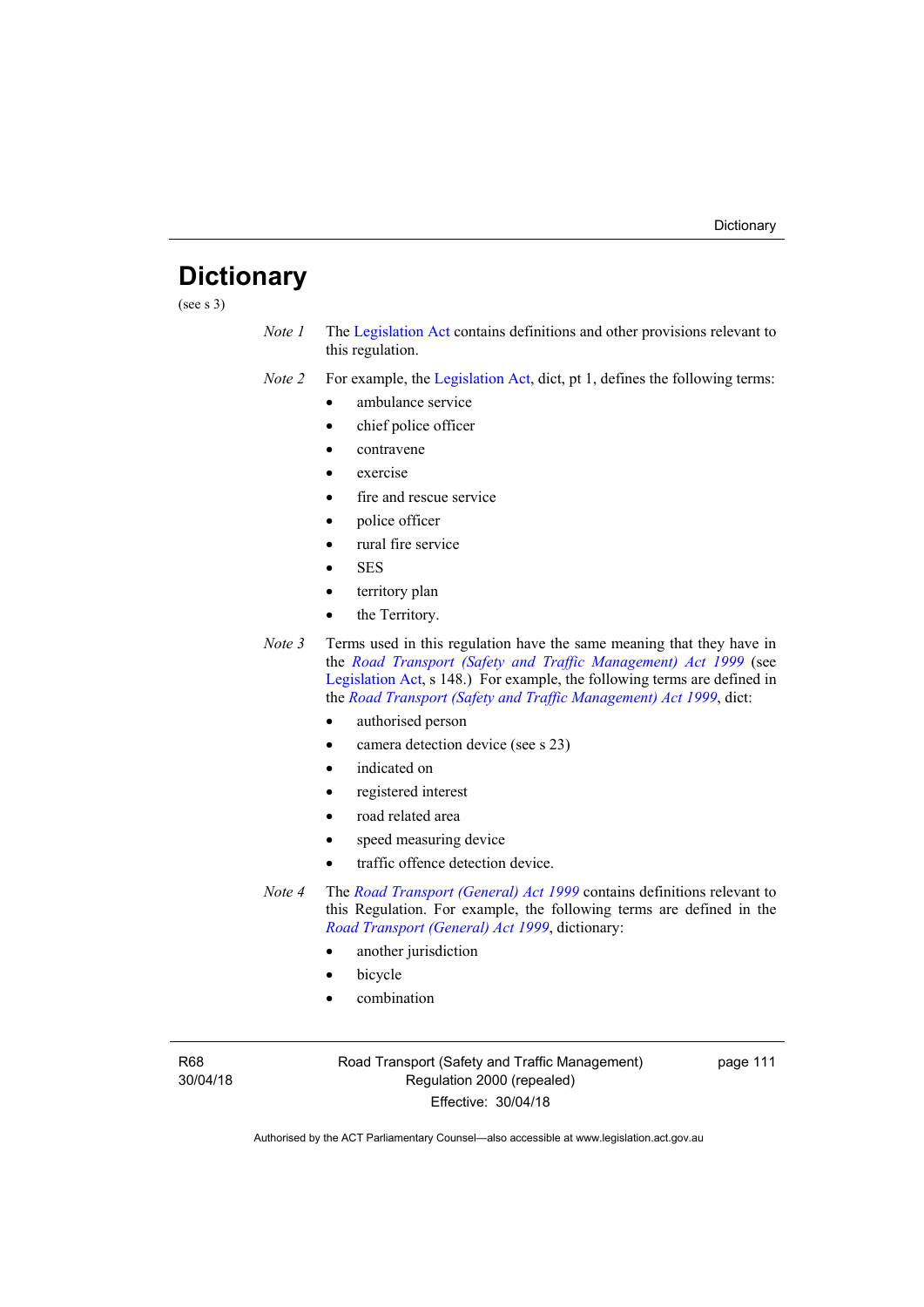#### **Dictionary**

- driver
- jurisdiction
- light rail vehicle
- motor vehicle
- National Transport Commission
- $\bullet$  ride
- road transport authority (or authority) (see s 16)
- road transport legislation (see s 6)
- personal mobility device
- taxi
- trailer
- use (in relation to a vehicle).

*approved child restraint* means a child restraint approved by the road transport authority under section 66 (1) (c).

*approved e-payment method*—see section 76AA.

*approved police speedometer*, for chapter 4 (Traffic offence detection devices)—see section 102.

*area*—see the [Australian Road Rules,](http://www.legislation.act.gov.au//ni/db_37271/default.asp) dictionary.

*area of operations*, for a parking authority, means the area of operations declared for the parking authority under section 75A.

*ARR* means [Australian Road Rules](http://www.legislation.act.gov.au//ni/db_37271/default.asp).

*Australian driver licence*—see the *[Road Transport \(Driver](http://www.legislation.act.gov.au/a/1999-78)  [Licensing\) Act 1999](http://www.legislation.act.gov.au/a/1999-78)*, dictionary.

*Australian Road Rules*—see section 5.

*axle group*—see the *[Road Transport \(Vehicle Registration\)](http://www.legislation.act.gov.au/sl/2000-12)  [Regulation 2000](http://www.legislation.act.gov.au/sl/2000-12)*, dictionary.

*B-double*—see the *[Road Transport \(Vehicle Registration\)](http://www.legislation.act.gov.au/sl/2000-12)  [Regulation 2000](http://www.legislation.act.gov.au/sl/2000-12)*, dictionary.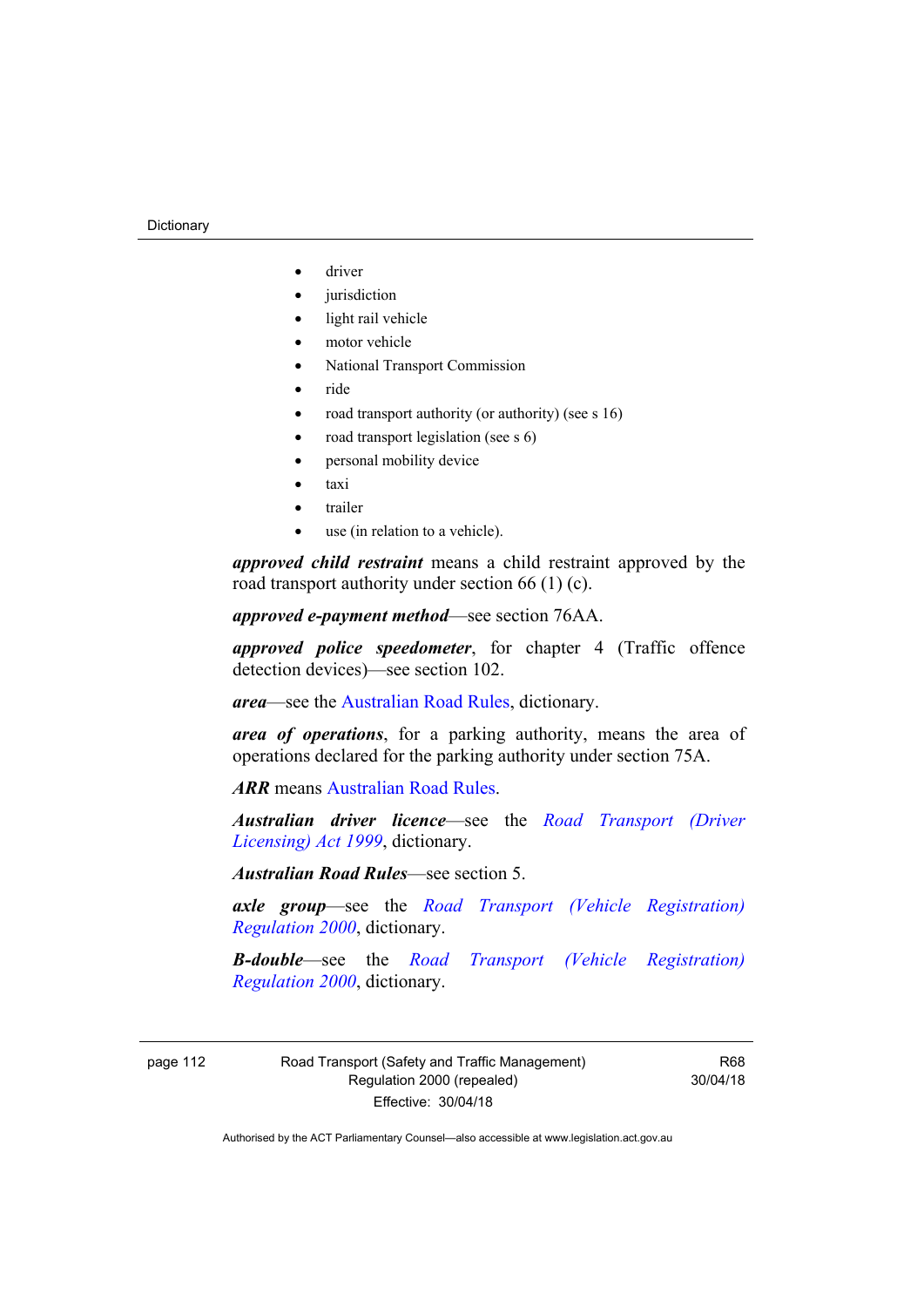**built-up area**, in relation to a length of road—see the Australian [Road Rules,](http://www.legislation.act.gov.au//ni/db_37271/default.asp) dictionary.

*bus*—see the [Australian Road Rules](http://www.legislation.act.gov.au//ni/db_37271/default.asp), dictionary.

*bus lane*—see the [Australian Road Rules](http://www.legislation.act.gov.au//ni/db_37271/default.asp), rule 154.

*camera detection device*—see the [Act,](http://www.legislation.act.gov.au/a/1999-80/default.asp) section 23 (1) (Use of camera detection devices).

*centre of the road*—see the [Australian Road Rules](http://www.legislation.act.gov.au//ni/db_37271/default.asp), dictionary.

*children's crossing*—see the [Australian Road Rules](http://www.legislation.act.gov.au//ni/db_37271/default.asp), rule 80 (6).

*clearway sign*—see the [Australian Road Rules,](http://www.legislation.act.gov.au//ni/db_37271/default.asp) schedule 2, rule 314, rule 315 and rule 316.

*controlled parking hours*, in relation to a pay parking space, means the periods (as indicated by information on or with traffic signs applying to the space) when a vehicle may not be parked in the space unless the relevant parking fee has been paid.

*converter dolly*—see the *[Road Transport \(Vehicle Registration\)](http://www.legislation.act.gov.au/sl/2000-12)  [Regulation 2000](http://www.legislation.act.gov.au/sl/2000-12)*, dictionary.

*crash*—see the [Australian Road Rules](http://www.legislation.act.gov.au//ni/db_37271/default.asp), dictionary.

*demand responsive service vehicle*—see the *[Road Transport](http://www.legislation.act.gov.au/a/2001-62)  [\(Public Passenger Services\) Act 2001](http://www.legislation.act.gov.au/a/2001-62)*, section 81.

*digital camera detection device*, for chapter 4 (Traffic offence detection devices)—see section 102.

*dog trailer*—see the *[Road Transport \(Vehicle Registration\)](http://www.legislation.act.gov.au/sl/2000-12)  [Regulation 2000](http://www.legislation.act.gov.au/sl/2000-12)*, dictionary.

*do not overtake turning vehicle sign*—see the [Australian Road](http://www.legislation.act.gov.au//ni/db_37271/default.asp)  [Rules](http://www.legislation.act.gov.au//ni/db_37271/default.asp), schedule 4, rule 319 and rule 320.

*drawbar*—see the *[Road Transport \(Vehicle Registration\)](http://www.legislation.act.gov.au/sl/2000-12)  [Regulation 2000](http://www.legislation.act.gov.au/sl/2000-12)*, dictionary.

R68 30/04/18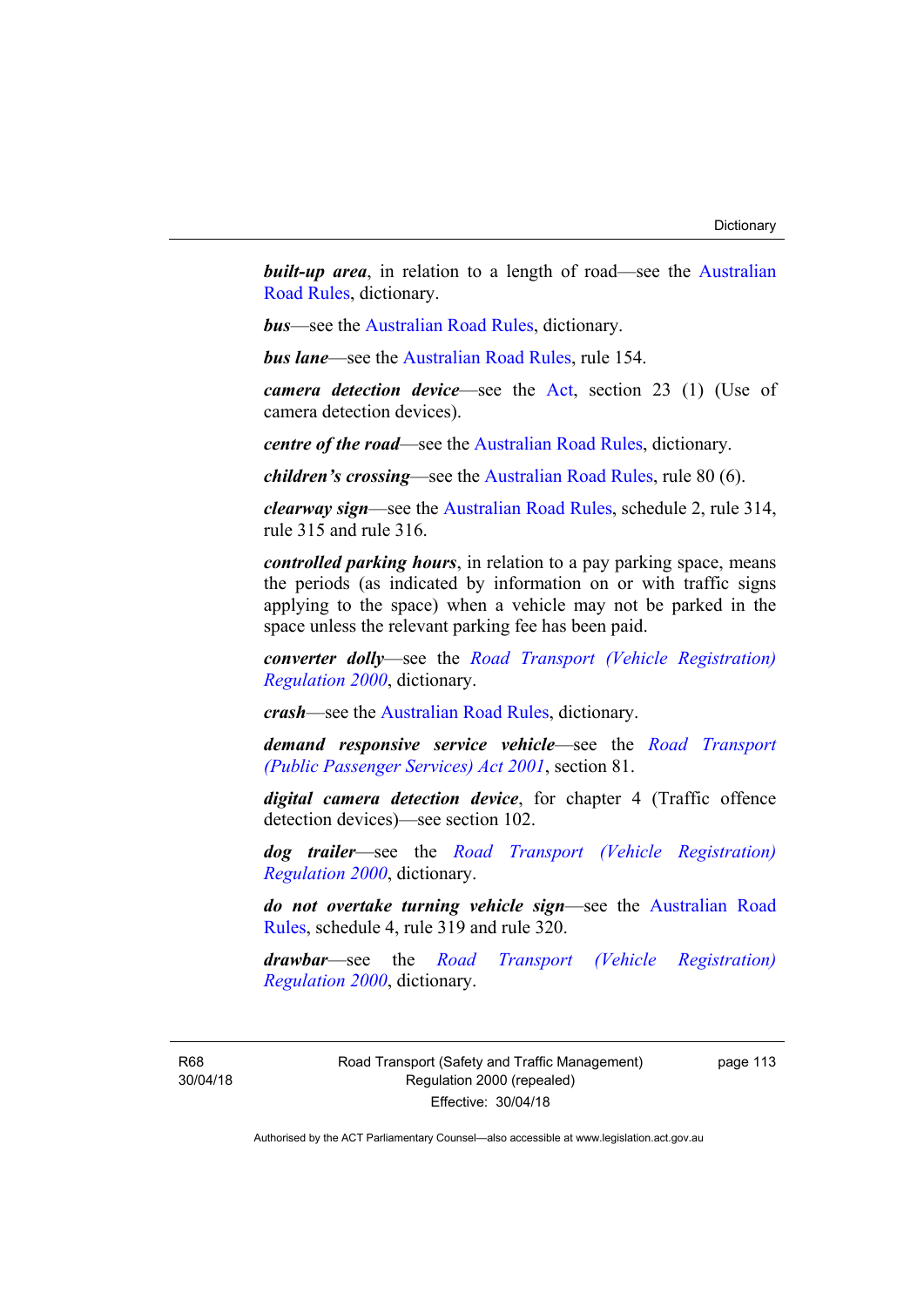*driver's vehicle*, for a driver*—*see the [Australian Road Rules](http://www.legislation.act.gov.au//ni/db_37271/default.asp), dictionary.

*emergency stopping lane—see the [Australian Road Rules](http://www.legislation.act.gov.au//ni/db_37271/default.asp), rule 95.* 

*emergency vehicle* means any vehicle driven by a person who is—

- (a) an emergency worker; and
- (b) driving the vehicle in the course of his or her duties as an emergency worker.

*emergency worker*—see section 33 (1).

*external driver licence*—see the *[Road Transport \(Driver Licensing\)](http://www.legislation.act.gov.au/a/1999-78)  [Act 1999](http://www.legislation.act.gov.au/a/1999-78)*, dictionary.

*fixed camera detection device*, for chapter 4 (Traffic offence detection devices)—see section 102.

*footpath*, for division 2.3.1B (People using personal mobility devices)—see section 38E.

*give way*—see the [Australian Road Rules,](http://www.legislation.act.gov.au//ni/db_37271/default.asp) dictionary.

*GVM*—see the *[Road Transport \(Vehicle Registration\) Act 1999](http://www.legislation.act.gov.au/a/1999-81)*, dictionary.

*heavy vehicle*, for division 3.1.3 (Heavy vehicle parking)—see section 82.

*hire car*—see the *[Road Transport \(Public Passenger Services\)](http://www.legislation.act.gov.au/a/2001-62)  [Act 2001](http://www.legislation.act.gov.au/a/2001-62)*, section 67.

*implement*—see the *[Road Transport \(Vehicle Registration\)](http://www.legislation.act.gov.au/sl/2000-12)  [Regulation 2000](http://www.legislation.act.gov.au/sl/2000-12)*, dictionary.

*land adjoining residential land*, for division 3.1.3 (Heavy vehicle parking)—see section 82.

*laser speed measuring device*, for chapter 4 (Traffic offence detection devices)—see section 102.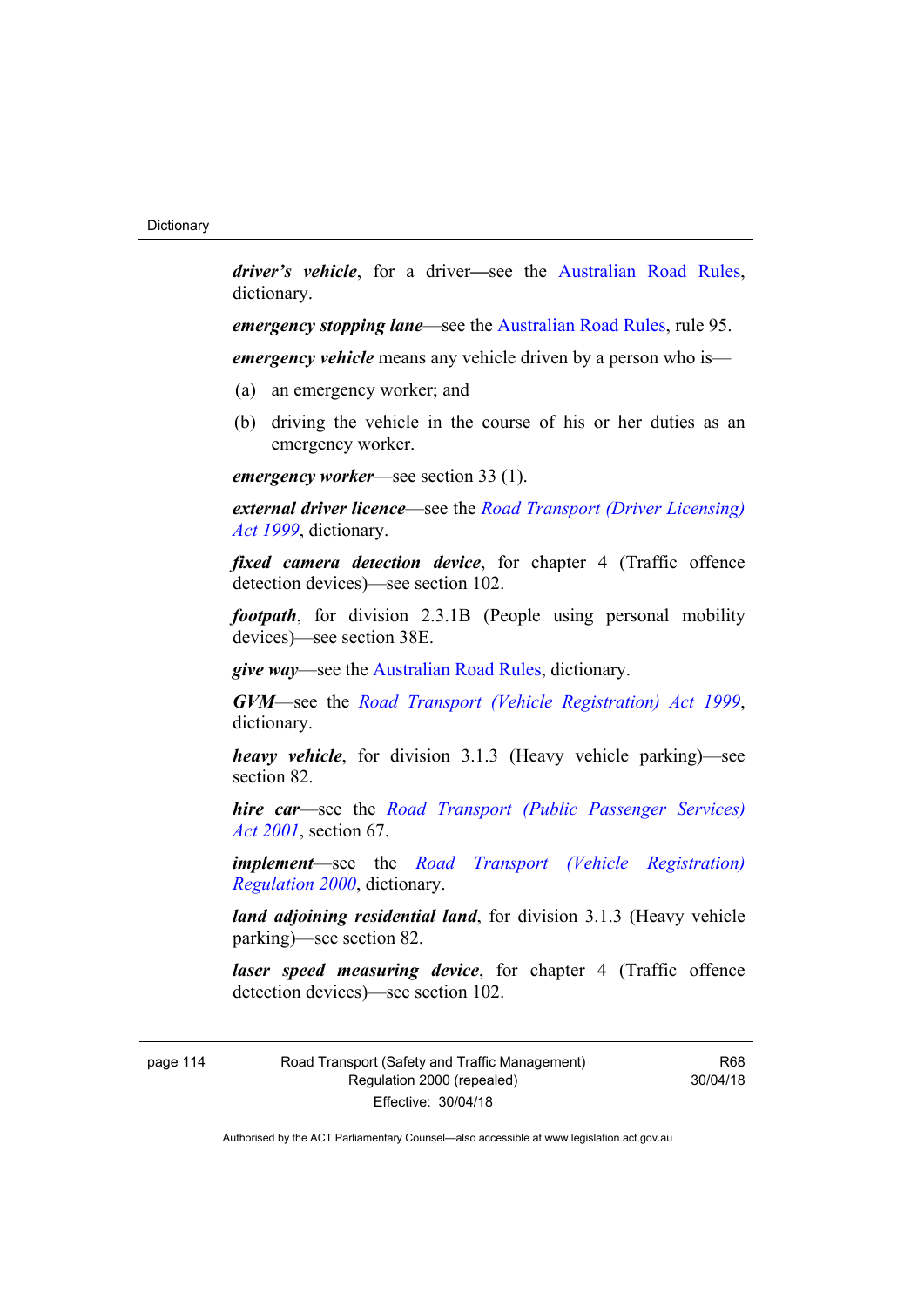*length*, of road—see the [Australian Road Rules](http://www.legislation.act.gov.au//ni/db_37271/default.asp), dictionary.

*lift and tow trailer* means a trailer consisting of an axle group and a drawbar designed to support 1 axle group of a vehicle under tow.

*loading zone*—see the [Australian Road Rules,](http://www.legislation.act.gov.au//ni/db_37271/default.asp) rule 179.

*marked foot crossing*—see the [Australian Road Rules,](http://www.legislation.act.gov.au//ni/db_37271/default.asp) dictionary.

*metered parking area* means a length of road or area that is set aside as a metered parking area in accordance with section 73.

*metered parking scheme* means a metered parking scheme under division 3.1.1.

*metered parking sign* means a *permissive parking sign* with the word 'meter' on or with the sign.

*metered parking space* means an area that is a metered parking space mentioned in section 75.

*mobility parking scheme authority* means an authority issued under section 101.

*motorbike*—see the [Australian Road Rules,](http://www.legislation.act.gov.au//ni/db_37271/default.asp) dictionary, definition of *motor bike*.

*multi-space parking meter* means a parking meter that applies to 2 or more metered parking spaces.

*nature strip*—see the [Australian Road Rules](http://www.legislation.act.gov.au//ni/db_37271/default.asp), dictionary.

*night*—see the [Australian Road Rules,](http://www.legislation.act.gov.au//ni/db_37271/default.asp) dictionary.

*no parking sign*—see the [Australian Road Rules](http://www.legislation.act.gov.au//ni/db_37271/default.asp), schedule 2, schedule 3, rule 314, rule 315 and rule 316.

*no trucks sign*—see the [Australian Road Rules,](http://www.legislation.act.gov.au//ni/db_37271/default.asp) schedule 2, rule 314, rule 315 and rule 316.

*oncoming vehicle*, for a driver—see the [Australian Road Rules](http://www.legislation.act.gov.au//ni/db_37271/default.asp), dictionary.

R68 30/04/18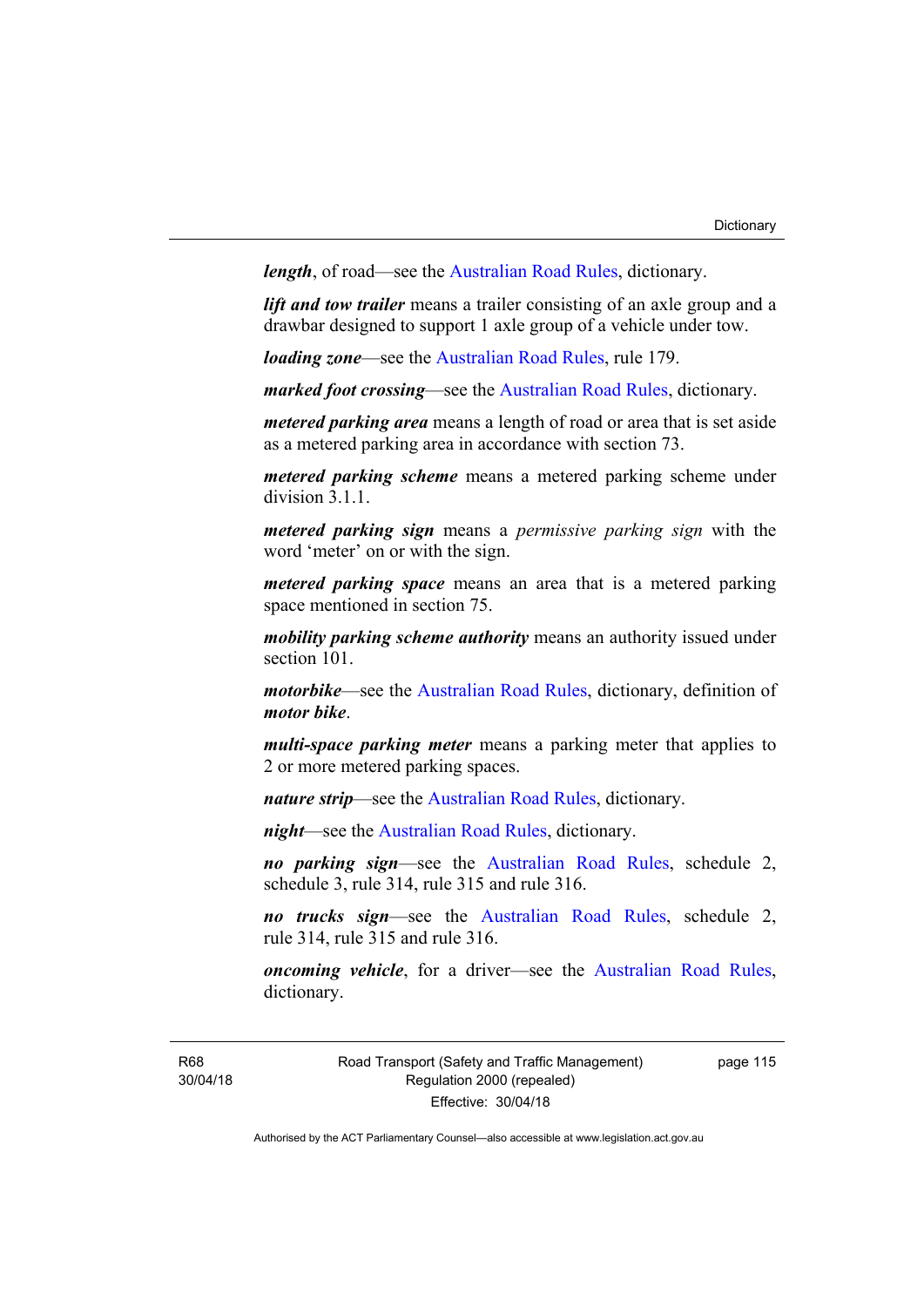*park*—see section 3B.

*parking authority* means a person declared to be a parking authority under section 75A.

*parking authority guidelines*—see section 75B (1).

*parking bay*—see the [Australian Road Rules,](http://www.legislation.act.gov.au//ni/db_37271/default.asp) dictionary.

*parking control sign*—see the [Australian Road Rules](http://www.legislation.act.gov.au//ni/db_37271/default.asp), dictionary.

*parking meter* means a device designed to indicate, or capable of indicating, whether the relevant parking fee for the parking of a vehicle in a metered parking space has been paid, and includes the stand on which the device is erected.

*parking meter hood* means a hood or other cover designed to be fitted to a parking meter and to cover the part of the meter that would normally display a sign with the word 'expired' when the meter is not in operation.

*parking permit* means a parking permit issued under section 100.

*parking ticket* means a ticket issued by the road transport authority or a parking authority (by means of a parking ticket machine) for display in or on a vehicle as evidence of the prepayment of a parking fee.

*parking ticket machine* means a device designed to issue parking tickets, and includes the stand on which the device is erected.

*pay parking area* means a metered parking area or ticket parking area.

*pay parking device* means a parking meter or parking ticket machine.

*pay parking scheme* means a metered parking scheme or ticket parking scheme.

*pay parking sign* means a metered parking sign or ticket parking sign.

R68 30/04/18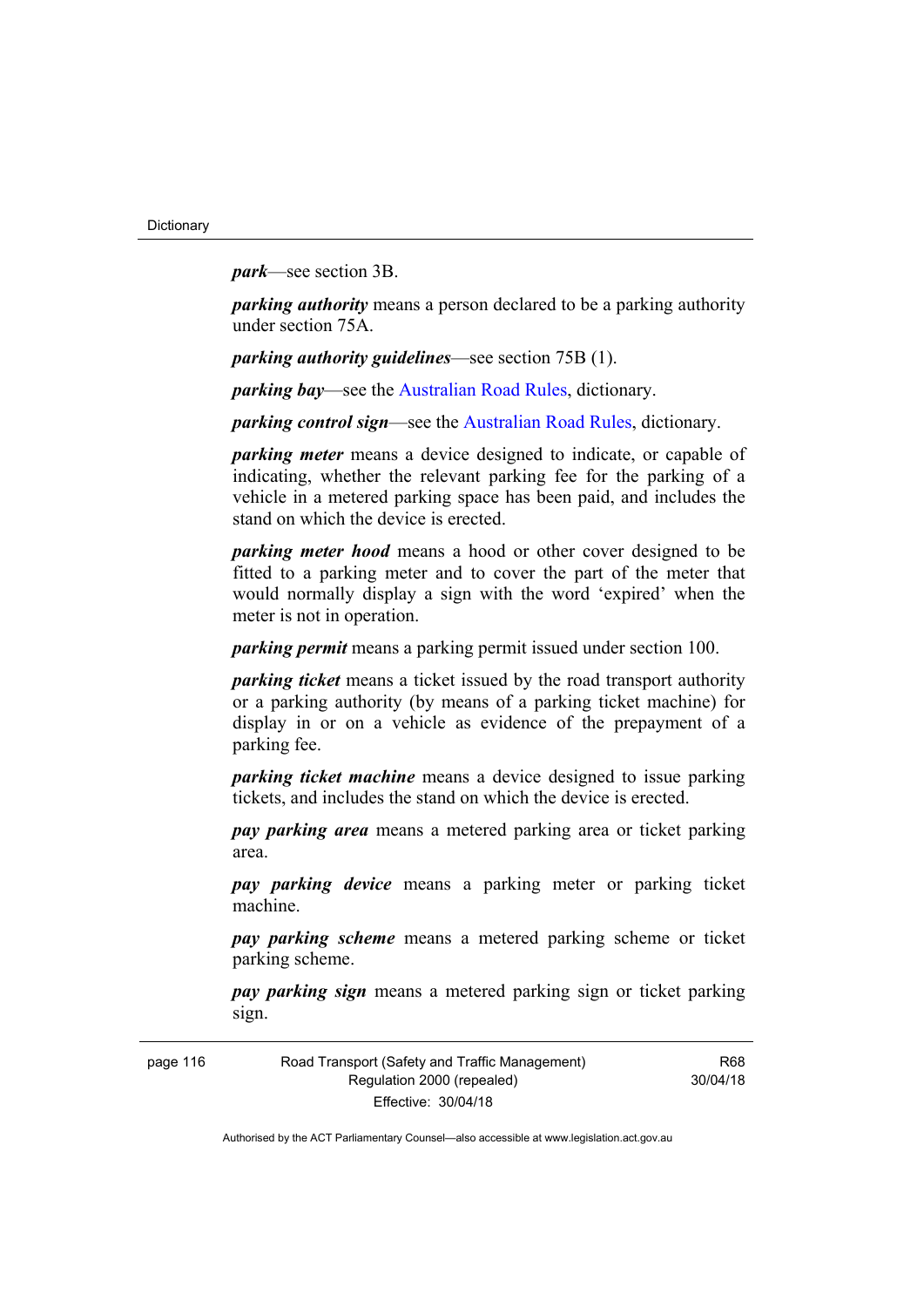*pay parking space* means a metered parking space or ticket parking space.

*pedestrian*—see section 8A.

*pedestrian crossing*—see the [Australian Road Rules](http://www.legislation.act.gov.au//ni/db_37271/default.asp), rule 81 (3).

*permissive parking sign*—see the [Australian Road Rules](http://www.legislation.act.gov.au//ni/db_37271/default.asp), schedule 2, schedule 3, rule 314, rule 315 and rule 316.

*person with a disability* means a person—

- (a) who cannot walk because of permanent or temporary loss of the use of 1 or both legs or another permanent medical or physical condition; or
- (b) whose physical condition is detrimentally affected by walking 100m; or
- (c) who needs to use a walking frame, crutches, callipers, a scooter, a wheelchair or a similar mobility aid.

*piezo strip speed measuring device*, for chapter 4 (Traffic offence detection devices)—see section 102.

*police vehicle* means any vehicle driven by a person who is—

- (a) a police officer; and
- (b) driving the vehicle in the course of his or her duties as a police officer.

*postal vehicle*—see the [Australian Road Rules,](http://www.legislation.act.gov.au//ni/db_37271/default.asp) dictionary.

*premises* includes land.

*prime mover*—see the *[Road Transport \(Vehicle Registration\)](http://www.legislation.act.gov.au/sl/2000-12)  [Regulation 2000](http://www.legislation.act.gov.au/sl/2000-12)*, dictionary.

*public bus*—see the *[Road Transport \(Public Passenger Services\)](http://www.legislation.act.gov.au/a/2001-62)  [Act 2001](http://www.legislation.act.gov.au/a/2001-62)*, dictionary.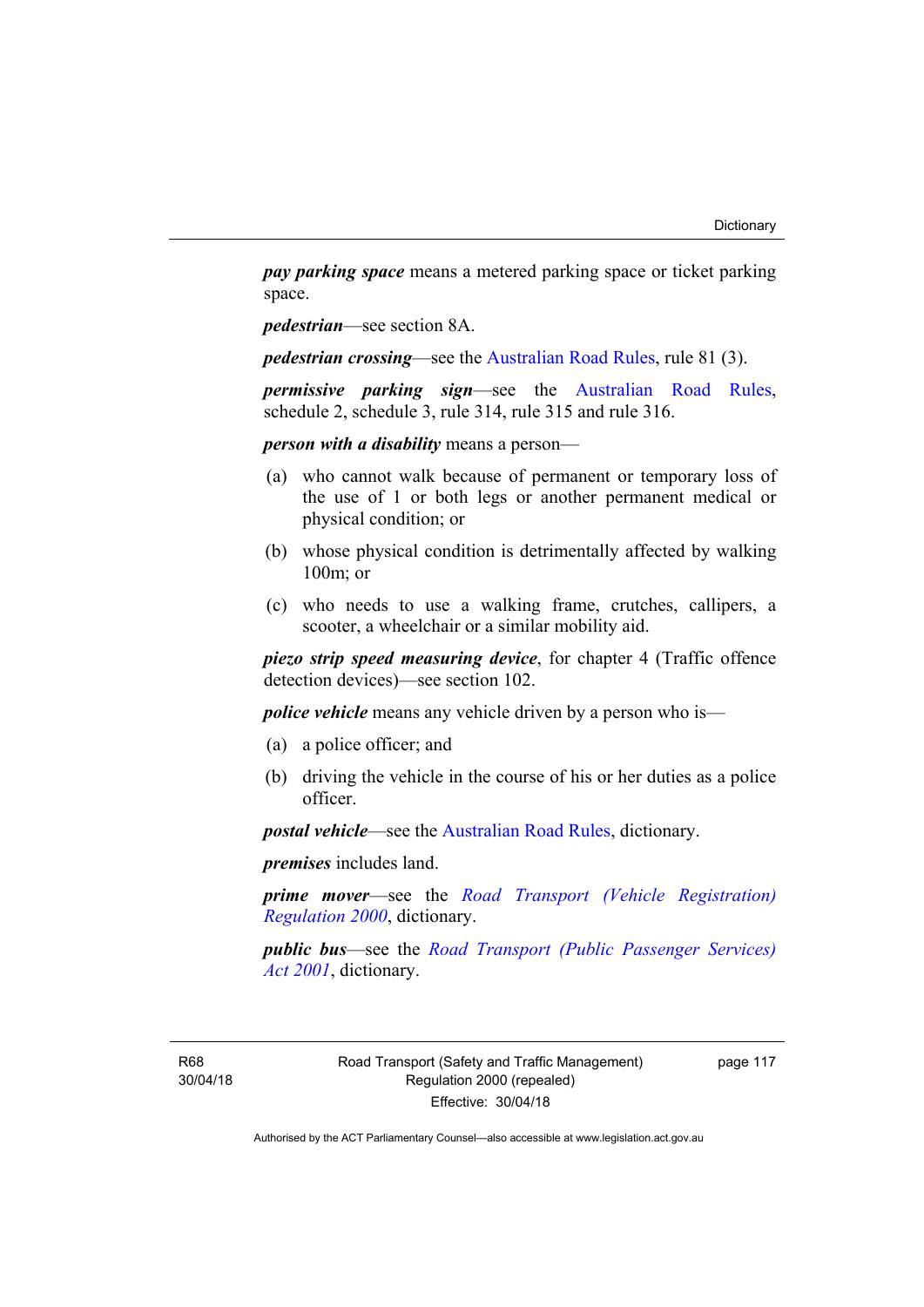*radar speed measuring device*, for chapter 4 (Traffic offence detection devices)—see section 102.

*recording medium*, for chapter 4 (Traffic offence detection devices)—see section 107B (1).

*red traffic arrow*—see the [Australian Road Rules,](http://www.legislation.act.gov.au//ni/db_37271/default.asp) dictionary.

*red traffic light*—see the [Australian Road Rules,](http://www.legislation.act.gov.au//ni/db_37271/default.asp) dictionary.

*registered operator*—see the *[Road Transport \(Vehicle Registration\)](http://www.legislation.act.gov.au/a/1999-81)  [Act 1999](http://www.legislation.act.gov.au/a/1999-81)*, dictionary.

*relevant parking fee*, for parking a vehicle in a pay parking space, means the fee for parking the vehicle in the space, for the day and time when the vehicle is parked in the space, as indicated on or with the parking meter or parking ticket machine applying to the space.

*residential land*, for division 3.1.3 (Heavy vehicle parking)—see section 82.

*rider*—see the [Australian Road Rules,](http://www.legislation.act.gov.au//ni/db_37271/default.asp) rule 17.

*rideshare vehicle*—see the *[Road Transport \(Public Passenger](http://www.legislation.act.gov.au/a/2001-62)  [Services\) Act 2001](http://www.legislation.act.gov.au/a/2001-62)*, section 60A.

*road*—see section 3A.

*road marking*—see the [Australian Road Rules](http://www.legislation.act.gov.au//ni/db_37271/default.asp), dictionary.

*road train*—see the *[Road Transport \(Vehicle Registration\)](http://www.legislation.act.gov.au/sl/2000-12)  [Regulation 2000](http://www.legislation.act.gov.au/sl/2000-12)*, dictionary.

*road user*—see the [Australian Road Rules,](http://www.legislation.act.gov.au//ni/db_37271/default.asp) rule 14.

*security checksum*, for chapter 4 (Traffic offence detection devices)—see section 102.

*semitrailer*—see the *[Road Transport \(Vehicle Registration\)](http://www.legislation.act.gov.au/sl/2000-12)  [Regulation 2000](http://www.legislation.act.gov.au/sl/2000-12)*, dictionary.

*shared path*, for division 2.3.1B (People using personal mobility devices)—see section 38E.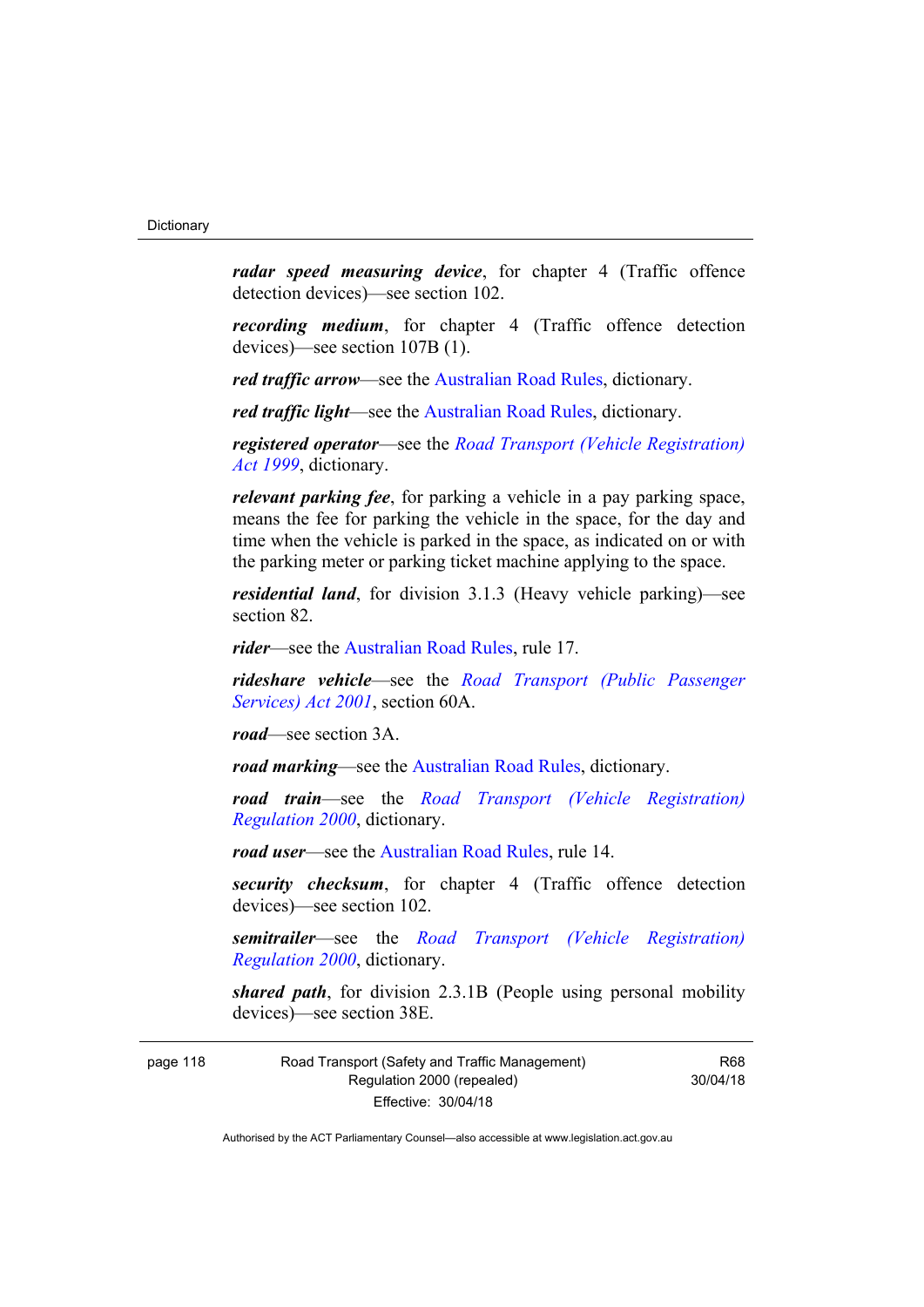*stock truck*, for division 3.1.3 (Heavy vehicle parking)—see section 82.

*stop*—see section 3B.

*testing authority*, for chapter 4 (Traffic offence detection devices) see section 102.

*ticket parking area*—

- (a) means a length of road or area that is set aside as a ticket parking area under section 76 (2) (a) or section 76A (2) (a); but
- (b) does not include a length of road or area that, under section 77 (2), is not taken to be included in the length of road or area set aside.

*ticket parking scheme* means a ticket parking scheme under division 3.1.2.

*ticket parking sign* means a *permissive parking sign* with the word 'ticket' on or with the sign.

*ticket parking space* means a ticket parking space under section 78.

*tow truck*—see the *[Road Transport \(Vehicle Registration\)](http://www.legislation.act.gov.au/sl/2000-12)  [Regulation 2000](http://www.legislation.act.gov.au/sl/2000-12)*, dictionary.

*towing attachment* means a device fitted to a vehicle to which the drawbar of a trailer may be attached.

*tractor*—see the *[Road Transport \(Vehicle Registration\) Regulation](http://www.legislation.act.gov.au/sl/2000-12)  [2000](http://www.legislation.act.gov.au/sl/2000-12)*, dictionary.

*traffic control device*—see the [Australian Road Rules](http://www.legislation.act.gov.au//ni/db_37271/default.asp), dictionary.

*traffic-related item*—see the [Australian Road Rules,](http://www.legislation.act.gov.au//ni/db_37271/default.asp) dictionary.

*traffic sign*—see the [Australian Road Rules](http://www.legislation.act.gov.au//ni/db_37271/default.asp), dictionary.

*traffic signals*—see the [Australian Road Rules](http://www.legislation.act.gov.au//ni/db_37271/default.asp), dictionary.

*transit lane*—see the [Australian Road Rules](http://www.legislation.act.gov.au//ni/db_37271/default.asp), rule 156.

R68 30/04/18 page 119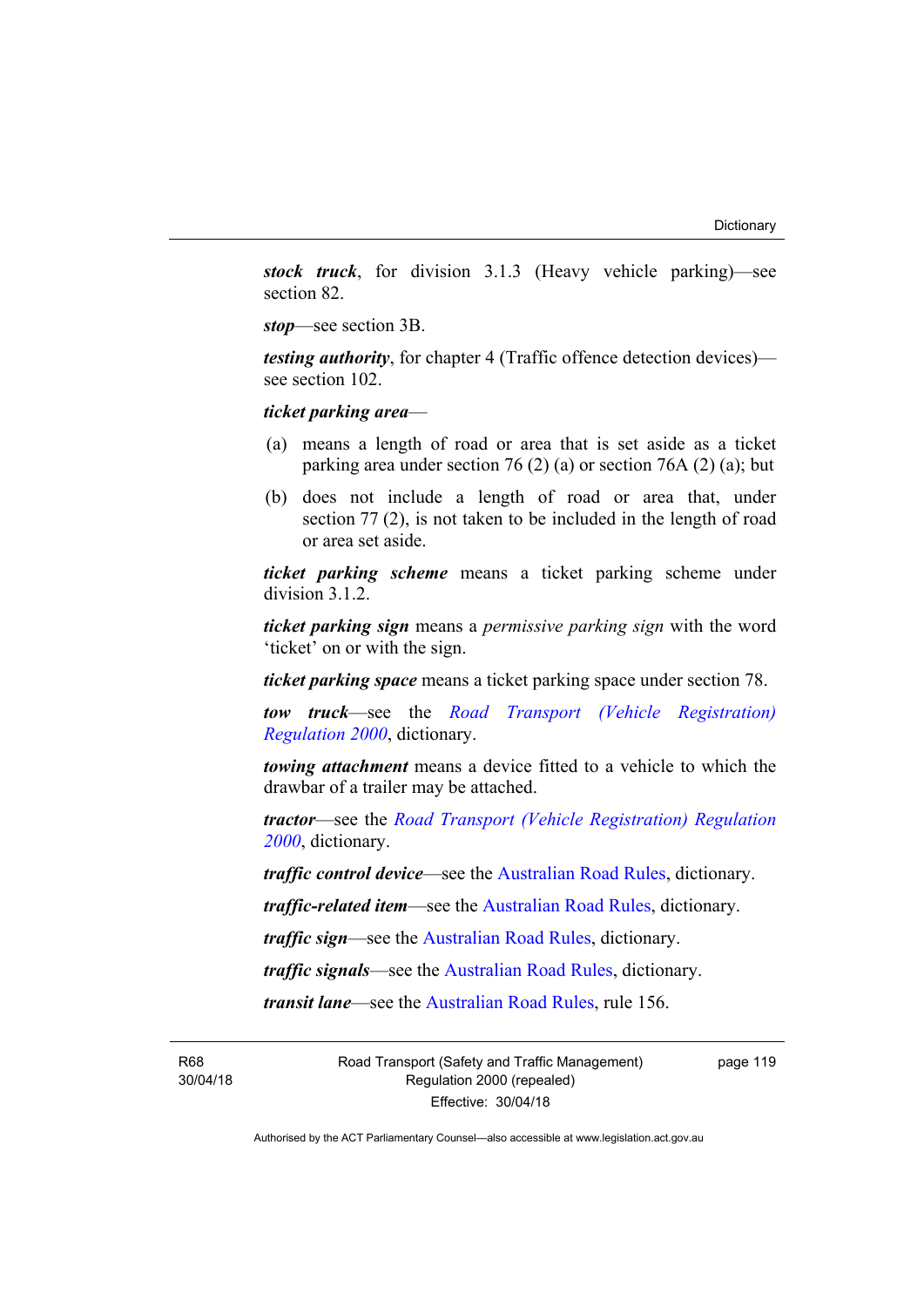*truck lane*—see the [Australian Road Rules,](http://www.legislation.act.gov.au//ni/db_37271/default.asp) rule 157.

*use*, of a personal mobility device, for division 2.3.1B (People using personal mobility devices)—see section 38E.

*vehicle*—see the [Australian Road Rules](http://www.legislation.act.gov.au//ni/db_37271/default.asp), rule 15.

*wheeled recreational device*—see section 33 (1).

*wheeled toy*—see the [Australian Road Rules](http://www.legislation.act.gov.au//ni/db_37271/default.asp), dictionary.

*with*, for information about the application of a traffic control device—see the [Australian Road Rules,](http://www.legislation.act.gov.au//ni/db_37271/default.asp) dictionary.

page 120 Road Transport (Safety and Traffic Management) Regulation 2000 (repealed) Effective: 30/04/18

R68 30/04/18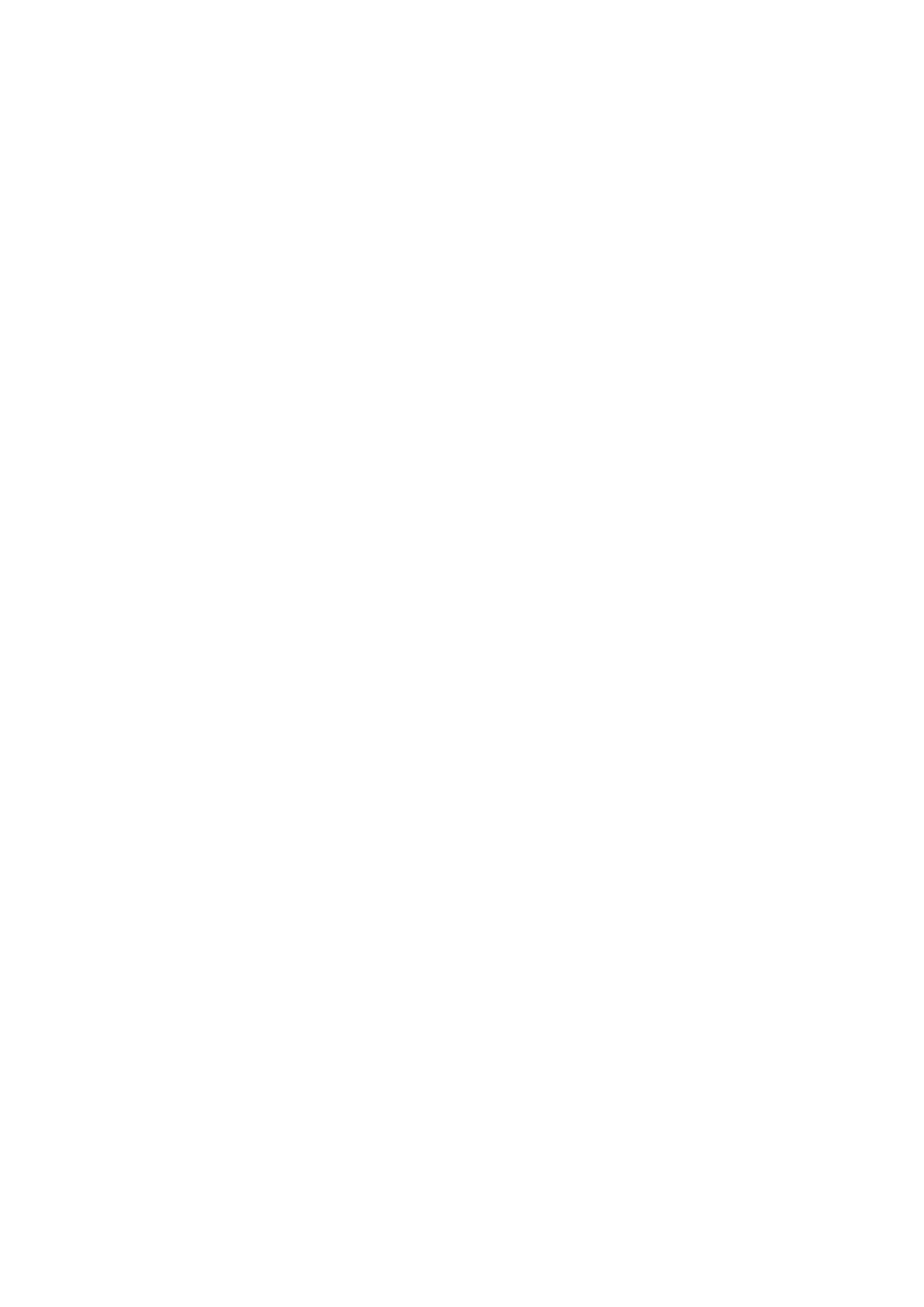### **Endnotes**

### **1 About the endnotes**

Amending and modifying laws are annotated in the legislation history and the amendment history. Current modifications are not included in the republished law but are set out in the endnotes.

Not all editorial amendments made under the *[Legislation Act 2001](http://www.legislation.act.gov.au/a/2001-14)*, part 11.3 are annotated in the amendment history. Full details of any amendments can be obtained from the Parliamentary Counsel's Office.

Uncommenced amending laws are not included in the republished law. The details of these laws are underlined in the legislation history. Uncommenced expiries are underlined in the legislation history and amendment history.

If all the provisions of the law have been renumbered, a table of renumbered provisions gives details of previous and current numbering.

The endnotes also include a table of earlier republications.

### **2 Abbreviation key**

R68 30/04/18 Road Transport (Safety and Traffic Management) Regulation 2000 (repealed) Effective: 30/04/18

page 121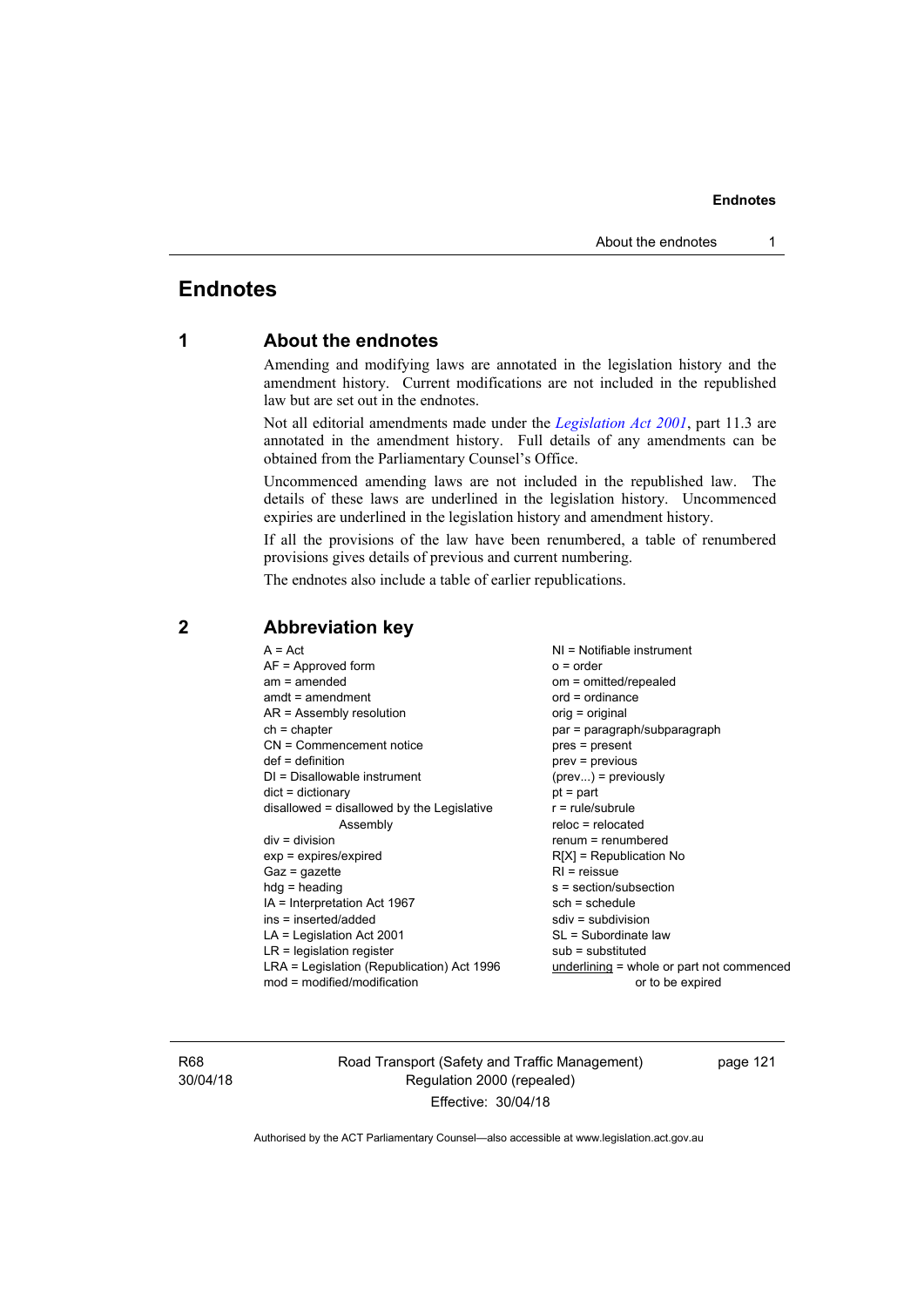3 Legislation history

### **3 Legislation history**

This regulation was originally the *Road Transport (Safety and Traffic Management) Regulations 2000*. It was renamed under the *[Legislation Act 2001](http://www.legislation.act.gov.au/a/2001-14)*.

### **Road Transport (Safety and Traffic Management) Regulation 2000 SL2000-10**

notified 29 February 2000 [\(Gaz 2000 No S6\)](http://www.legislation.act.gov.au/gaz/2000-S6/default.asp) s 1, s 2 commenced 29 February 2000 (IA 10B) remainder commenced 1 March 2000 (s 2 and [Gaz 2000 No S5\)](http://www.legislation.act.gov.au/gaz/2000-S5/default.asp)

#### as amended by

## **Legislative Assembly [AR2000-2](http://www.legislation.act.gov.au/ar/2000-2/default.asp)** notified 18 May 2000 ([Gaz 2000 No 20 p](http://www.legislation.act.gov.au/gaz/2000-20/default.asp) 505) commenced 18 May 2000 (SLA s 6 (13))

### **[Road Transport \(Safety and Traffic Management\) Regulations](http://www.legislation.act.gov.au/sl/2000-21/default.asp)  [Amendment](http://www.legislation.act.gov.au/sl/2000-21/default.asp) SL2000-21 pt 2**

notified 18 May 2000 ([Gaz 2000 No 20\)](http://www.legislation.act.gov.au/gaz/2000-20/default.asp) commenced 18 May 2000 (s 1)

#### **[Road Transport Legislation Regulations Amendment](http://www.legislation.act.gov.au/sl/2000-33/default.asp) SL2000-33 pt 2**  notified 2 August 2000 ([Gaz 2000 No S41](http://www.legislation.act.gov.au/gaz/2000-S41/default.asp)) commenced 2 August 2000 (s 1)

#### **[Road Transport Legislation Regulations Amendment](http://www.legislation.act.gov.au/sl/2000-52/default.asp) SL2000-52 pt 2**  notified 14 December 2000 [\(Gaz 2000 No 50](http://www.legislation.act.gov.au/gaz/2000-50/default.asp)) commenced 14 December 2000 (s 1)

#### **[Road Transport Legislation Amendment Act 2001](http://www.legislation.act.gov.au/a/2001-27) A2001-27 sch 4**  notified 24 May 2001 ([Gaz 2001 No 21\)](http://www.legislation.act.gov.au/gaz/2001-21/default.asp)

s 1, s 2 commenced 24 May 2001 (IA s 10B) sch 4 commenced 24 May 2001 (s 2)

### **[Road Transport \(Safety and Traffic Management\) Amendment](http://www.legislation.act.gov.au/a/2001-29)  [Act 2001](http://www.legislation.act.gov.au/a/2001-29) A2001-29 pt 3**

notified 24 May 2001 ([Gaz 2001 No 21\)](http://www.legislation.act.gov.au/gaz/2001-21/default.asp) commenced 24 May 2001 (s 2)

page 122 Road Transport (Safety and Traffic Management) Regulation 2000 (repealed) Effective: 30/04/18

R68 30/04/18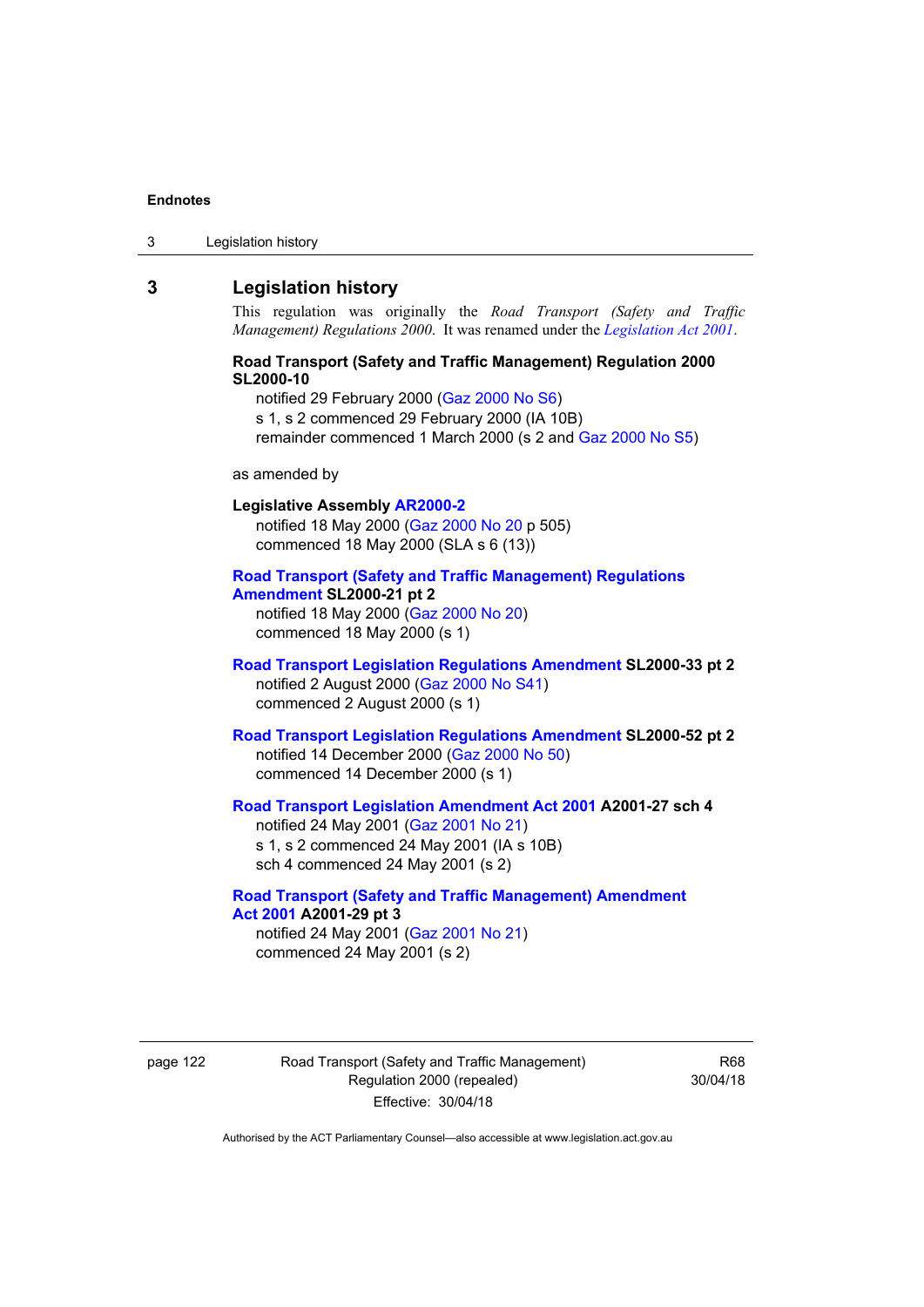#### **[Legislation \(Consequential Amendments\) Act 2001](http://www.legislation.act.gov.au/a/2001-44) A2001-44 pt 348**  notified 26 July 2001 ([Gaz 2001 No 30\)](http://www.legislation.act.gov.au/gaz/2001-30/default.asp)

s 1, s 2 commenced 26 July 2001 (IA s 10B) pt 348 commenced 12 September 2001 (s 2 and see [Gaz 2001](http://www.legislation.act.gov.au/gaz/2001-S65/default.asp)  [No S65](http://www.legislation.act.gov.au/gaz/2001-S65/default.asp))

#### **[Statute Law Amendment Act 2001](http://www.legislation.act.gov.au/a/2001-11) A2001-11 pt 3.46**

notified 5 September 2001 [\(Gaz 2001 No S 6](http://www.legislation.act.gov.au/gaz/2001-S/default.asp)5)

s 1, s 2 commenced 5 September 2001 (IA s 10B)

pt 3.46 commenced 12 September 2001 (amdt 3.475)

#### **[Road Transport \(Safety and Traffic Management\) Regulations](http://www.legislation.act.gov.au/sl/2001-32)  [Amendment 2001](http://www.legislation.act.gov.au/sl/2001-32) SL2001-32**

notified 11 September 2001 [\(Gaz 2001 No S69\)](http://www.legislation.act.gov.au/gaz/2001-S69/default.asp) commenced 11 September 2001 (s 1)

#### **[Road Transport \(Public Passenger Services\) Act 2001](http://www.legislation.act.gov.au/a/2001-62) A2001-62 pt 1.12**

notified 10 September 2001 [\(Gaz 2001 No S66\)](http://www.legislation.act.gov.au/gaz/2001-S66/default.asp)

s 1, s 2 commenced 10 September 2001 (IA s 10B)

pt 1.12 commenced 1 December 2001 (s 2 and [CN2001-2](http://www.legislation.act.gov.au/cn/2001-2/default.asp))

#### **[Road Transport Legislation Amendment Regulations 2002](http://www.legislation.act.gov.au/sl/2002-2) SL2002-2 pt 5**

notified LR 27 February 2002 s 1, s 2 commenced 27 February 2002 (LA s 75) pt 5 commenced 1 March 2002 (s 2 and see [CN2002-2](http://www.legislation.act.gov.au/cn/2002-2/default.asp))

**[Road Transport \(Safety and Traffic Management\) Amendment](http://www.legislation.act.gov.au/sl/2002-7)  [Regulations 2002](http://www.legislation.act.gov.au/sl/2002-7) SL2002-7** 

notified LR 15 April 2002 commenced 16 April 2002 (s 2)

### **[Statute Law Amendment Act 2002](http://www.legislation.act.gov.au/a/2002-30) A2002-30 pt 3.73**

notified LR 16 September 2002

s 1, s 2 taken to have commenced 19 May 1997 (LA s 75 (2))

pt 3.73 commenced 17 September 2002 (s 2 (1))

R68 30/04/18 Road Transport (Safety and Traffic Management) Regulation 2000 (repealed) Effective: 30/04/18

page 123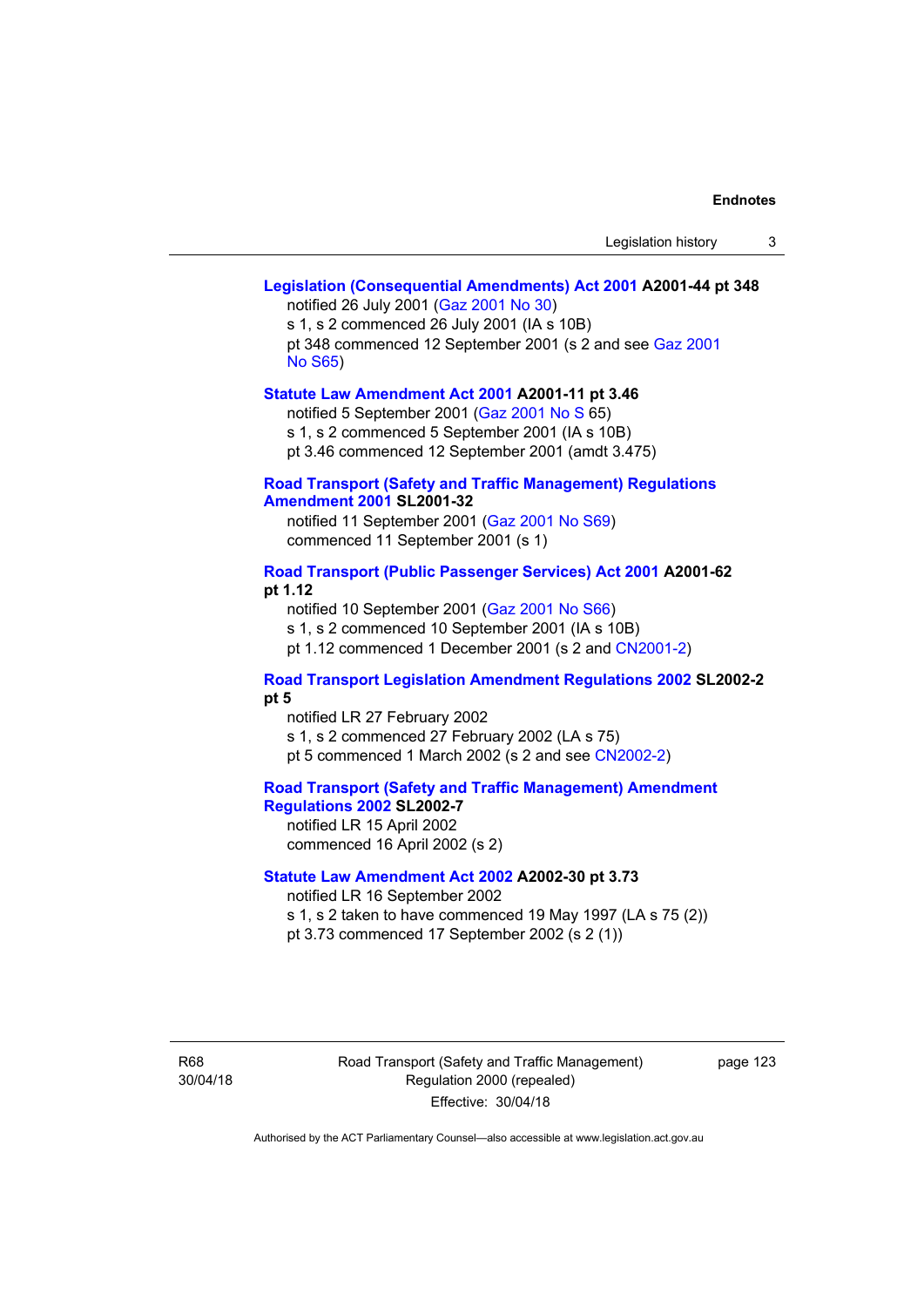3 Legislation history

#### **[Road Transport Legislation Amendment Regulations 2002 \(No 2\)](http://www.legislation.act.gov.au/sl/2002-31) SL2002-31 pt 5**

notified LR 31 October 2002 s 1, s 2 commenced 31 October 2002 (LA s 75 (1)) pt 5 commenced 1 November 2002 (s 2 (1))

#### **[Criminal Code 2002](http://www.legislation.act.gov.au/a/2002-51) A2002-51 pt 1.20**

notified LR 20 December 2002 s 1, s 2 commenced 20 December 2002 (LA s 75) pt 1.20 commenced 1 January 2003 (s 2 (1))

#### **[Urban Services \(Application of Criminal Code\) Amendment](http://www.legislation.act.gov.au/sl/2003-1)**

#### **[Regulations 2002](http://www.legislation.act.gov.au/sl/2003-1) SL2003-1 pt 4**

notified LR 9 January 2003 s 1, s 2 commenced 9 January 2003 (LA s 75 (1)) pt 4 commenced 10 January 2003 (s 2 (3) and see LA s 73 (3) (b))

#### **[Road Transport \(Safety and Traffic Management\) Amendment](http://www.legislation.act.gov.au/sl/2003-12)  [Regulations 2003 \(No 1\)](http://www.legislation.act.gov.au/sl/2003-12) SL2003-12**

notified LR 22 May 2003 s 1, s 2 commenced 22 May 2003 (LA s 75 (1)) remainder commenced 1 June 2003 (s 2 and [CN2003-3](http://www.legislation.act.gov.au/cn/2003-3/default.asp))

#### **[Road Transport \(Safety and Traffic Management\) Amendment](http://www.legislation.act.gov.au/sl/2003-14)  [Regulations 2003 \(No 2\)](http://www.legislation.act.gov.au/sl/2003-14) SL2003-14**

notified LR 10 June 2003 s 1, s 2 commenced 10 June 2003 (LA s 75 (1)) remainder commenced 11 June 2003 (s 2)

#### **[Dangerous Substances Act 2004](http://www.legislation.act.gov.au/a/2004-7) A2004-7 sch 1 pt 1.8**

notified LR 19 March 2004 s 1, s 2 commenced 19 March 2004 (LA s 75 (1)) sch 1 pt 1.8 commenced 5 April 2004 (s 2 and [CN2004-6](http://www.legislation.act.gov.au/cn/2004-6/default.asp))

page 124 Road Transport (Safety and Traffic Management) Regulation 2000 (repealed) Effective: 30/04/18

R68 30/04/18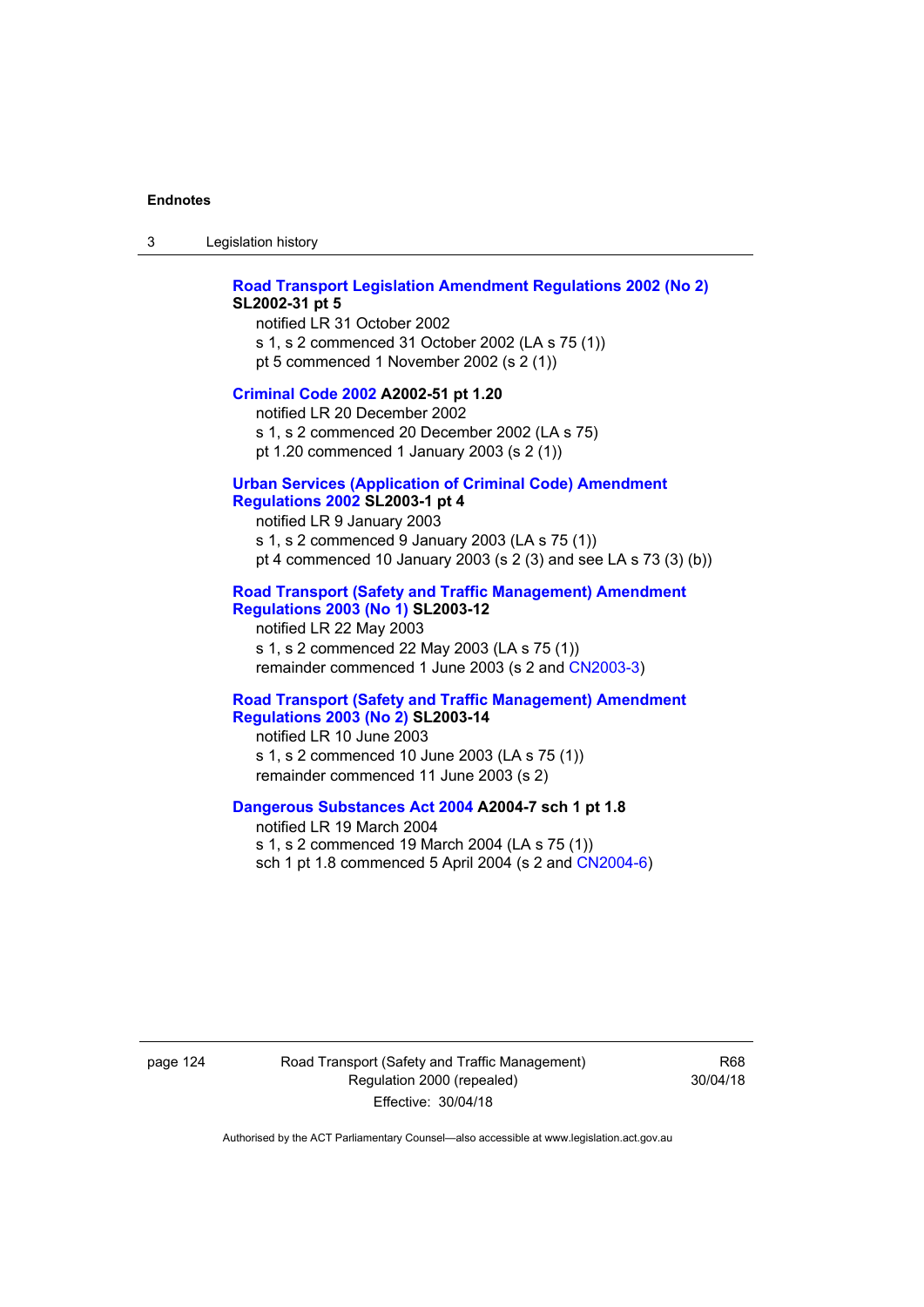## **[Road Transport Legislation \(Australian Road Rules\) Amendment](http://www.legislation.act.gov.au/sl/2004-16)  [Regulations 2004 \(No 1\)](http://www.legislation.act.gov.au/sl/2004-16) SL2004-16 pt 3**

notified LR 24 May 2004

s 1, s 2 commenced 24 May 2004 (LA s 75 (1))

pt 3 commenced 19 July 2004 (s 2 and [CN2004-10](http://www.legislation.act.gov.au/cn/2004-10/default.asp))

## **[Emergencies Act 2004](http://www.legislation.act.gov.au/a/2004-28) A2004-28 sch 3 pt 3.20**

notified LR 29 June 2004

s 1, s 2 commenced 29 June 2004 (LA s 75 (1))

sch 3 pt 3.20 commenced 1 July 2004 (s 2 (1) and [CN2004-11](http://www.legislation.act.gov.au/cn/2004-11/default.asp))

## **[Road Transport Legislation Amendment Regulations 2004 \(No 1\)](http://www.legislation.act.gov.au/sl/2004-47) SL2004-47 pt 5**

notified LR 9 September 2004

s 1, s 2 commenced 9 September 2004 (LA s 75 (1))

pt 5 commenced 10 September 2004 (s 2)

## **[Road Transport Legislation \(Hire Cars\) Amendment Regulation 2005](http://www.legislation.act.gov.au/sl/2005-4)  [\(No 1\)](http://www.legislation.act.gov.au/sl/2005-4) SL2005-4 sch 2 pt 2.4**

notified LR 7 March 2005

s 1, s 2 commenced 7 March 2005 (LA s 75 (1))

sch 2 pt 2.4 commenced 9 March 2005 (s 2 and see Road Transport [\(Public Passenger Services\) \(Hire Cars\) Amendment Act 2004](http://www.legislation.act.gov.au/a/2004-69) A2004-69, s 2 and LA s 79)

## **[Road Transport \(Safety and Traffic Management\) Amendment](http://www.legislation.act.gov.au/sl/2005-7)  [Regulation 2005 \(No 1\)](http://www.legislation.act.gov.au/sl/2005-7) SL2005-7**

notified LR 8 April 2005 s 1, s 2 commenced 8 April 2005 (LA s 75 (1)) remainder commenced 9 April 2005 (s 2)

## **[Road Transport \(Safety and Traffic Management\) Amendment](http://www.legislation.act.gov.au/sl/2005-22)  [Regulation 2005 \(No 2\)](http://www.legislation.act.gov.au/sl/2005-22) SL2005-22**

notified LR 15 September 2005 s 1, s 2 commenced 15 September 2005 (LA s 75 (1)) remainder commenced 16 September 2005 (s 2)

### **[Statute Law Amendment Act 2005 \(No 2\)](http://www.legislation.act.gov.au/a/2005-62) A2005-62 sch 1 pt 1.4**

notified LR 21 December 2005 s 1, s 2 commenced 21 December 2005 (LA s 75 (1)) sch 1 pt 1.4 commenced 11 January 2006 (s 2 (1))

R68 30/04/18 Road Transport (Safety and Traffic Management) Regulation 2000 (repealed) Effective: 30/04/18

page 125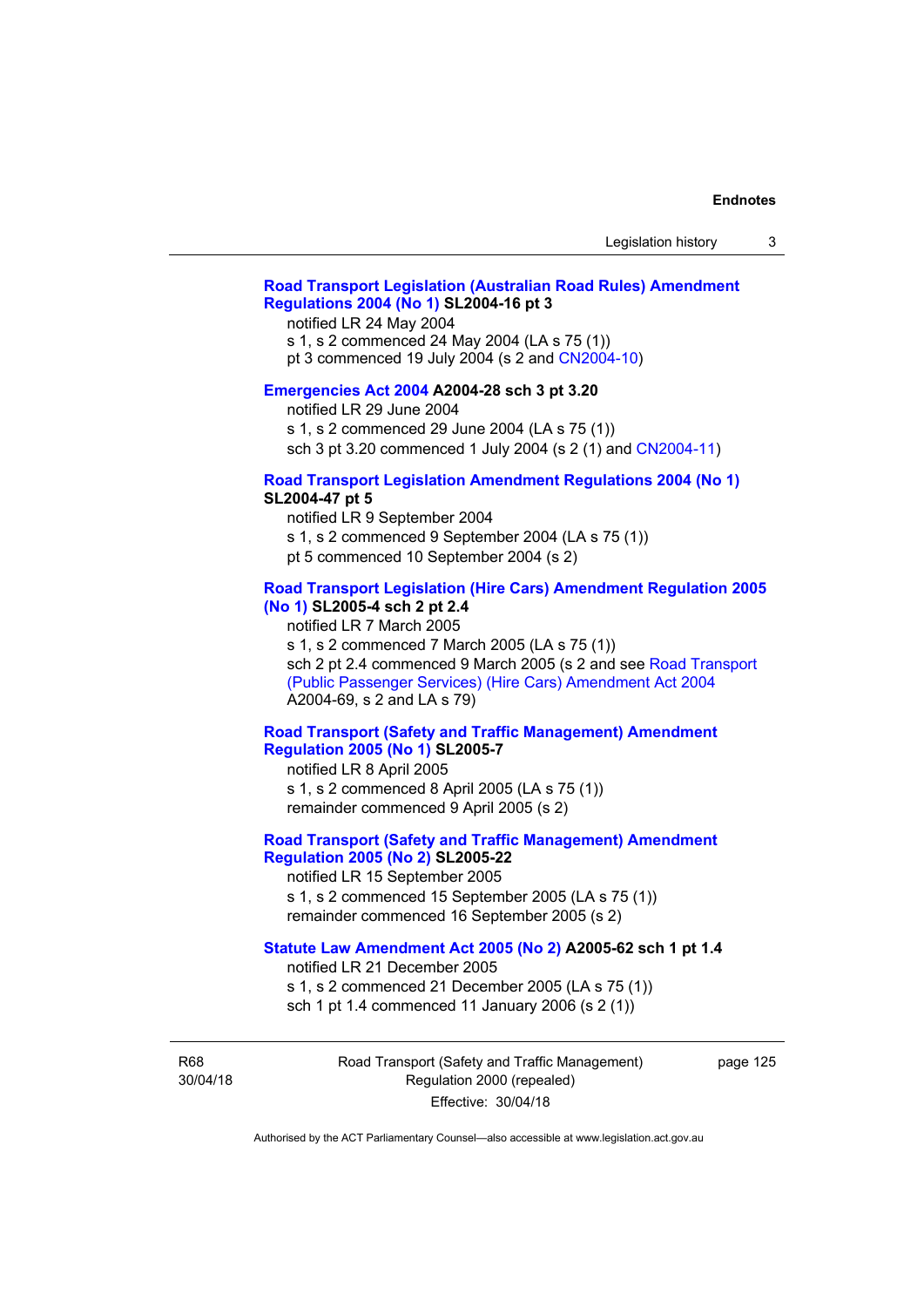| Legislation history<br>-3 |  |
|---------------------------|--|
|---------------------------|--|

| <b>Road Transport (Safety and Traffic Management) Amendment</b><br><b>Regulation 2006 (No 1) SL2006-4</b><br>notified LR 16 January 2006<br>s 1, s 2 commenced 16 January 2006 (LA s 75 (1))<br>remainder commenced 17 January 2006 (s 2)  |
|--------------------------------------------------------------------------------------------------------------------------------------------------------------------------------------------------------------------------------------------|
| <b>Road Transport (Public Passenger Services) Amendment</b><br>Regulation 2006 (No 1) SL2006-32 sch 1 pt 1.5<br>notified LR 26 June 2006<br>s 1, s 2 commenced 26 June 2006 (LA s 75 (1))<br>sch 1 pt 1.5 commenced 3 July 2006 (s 2 (2))  |
| <b>Road Transport (Safety and Traffic Management) Amendment</b><br><b>Regulation 2006 (No 2) SL2006-51</b><br>notified LR 4 December 2006<br>s 1, s 2 commenced 4 December 2006 (LA s 75 (1))<br>remainder commenced 5 December 2006 (s 2) |
| <b>Road Transport (Safety and Traffic Management) Amendment</b><br><b>Regulation 2007 (No 1) SL2007-20</b><br>notified LR 30 July 2007<br>s 1, s 2 commenced 30 July 2007 (LA s 75 (1))<br>remainder commenced 31 July 2007 (s 2)          |
| <b>Planning and Development (Consequential Amendments) Act 2007</b><br>A2007-25 sch 1 pt 1.29<br>notified LR 13 September 2007                                                                                                             |

s 1, s 2 commenced 13 September 2007 (LA s 75 (1)) sch 1 pt 1.29 commenced 31 March 2008 (s 2 and see [Planning and](http://www.legislation.act.gov.au/a/2007-24)  [Development Act 2007](http://www.legislation.act.gov.au/a/2007-24) A2007-24, s 2 and [CN2008-1](http://www.legislation.act.gov.au/cn/2008-1/default.asp))

## **[Road Transport \(Safety and Traffic Management\) Amendment](http://www.legislation.act.gov.au/sl/2008-40)  [Regulation 2008 \(No 1\)](http://www.legislation.act.gov.au/sl/2008-40) SL2008-40**  notified LR 11 September 2008

s 1, s 2 commenced 11 September 2008 (LA s 75 (1)) remainder commenced 11 March 2009 (s 2 and LA s 79)

page 126 Road Transport (Safety and Traffic Management) Regulation 2000 (repealed) Effective: 30/04/18

R68 30/04/18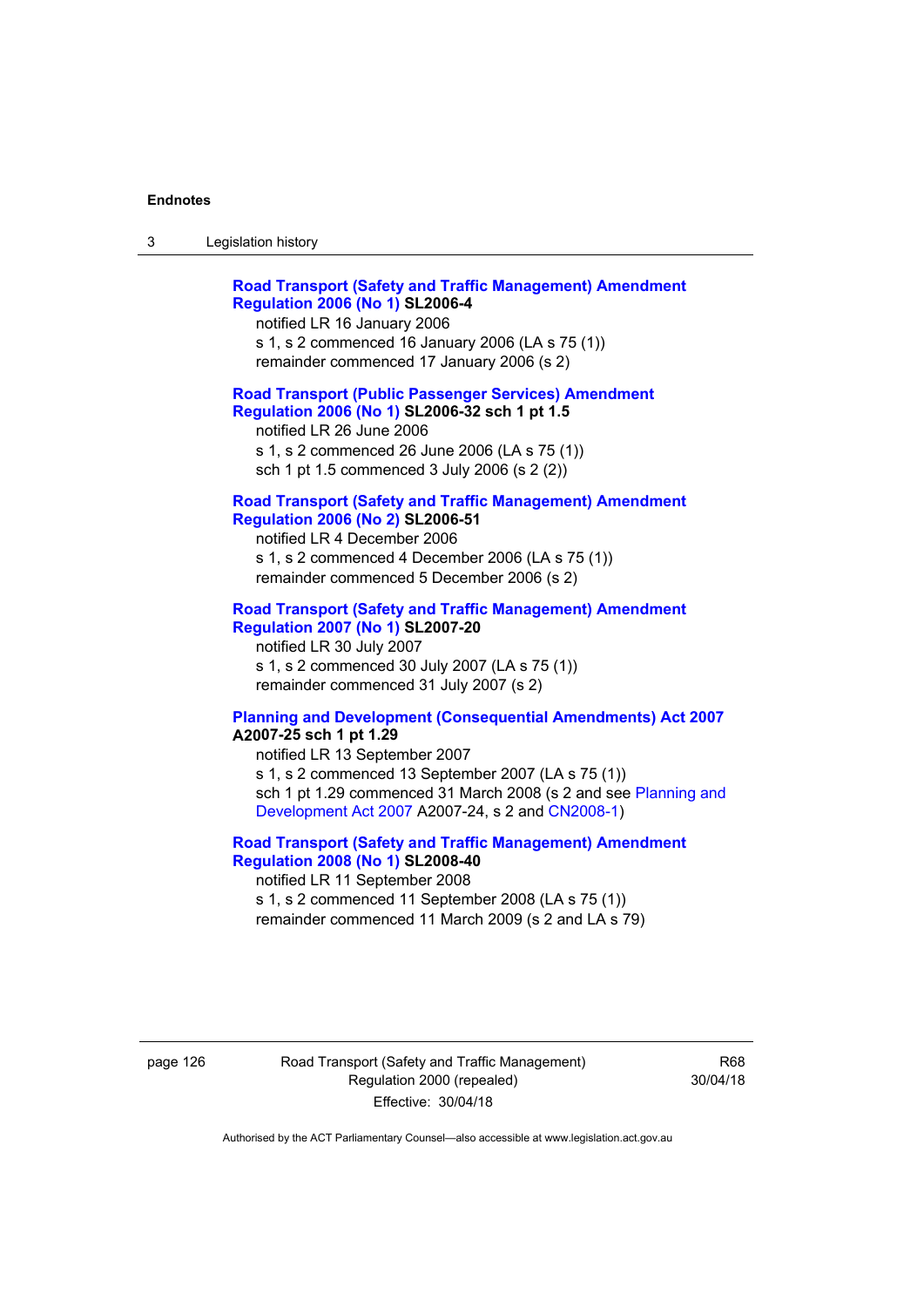### **[Road Transport Legislation Amendment Regulation 2008 \(No 2\)](http://www.legislation.act.gov.au/sl/2008-47) SL2008-47 sch 1 pt 1.3**

notified LR 1 December 2008 s 1, s 2 commenced 1 December 2008 (LA s 75 (1)) sch 1 pt 1.3 commenced 2 December 2008 (s 2)

### **[Road Transport Legislation Amendment Regulation 2009 \(No 1\)](http://www.legislation.act.gov.au/sl/2009-6) SL2009-6 pt 4**

notified LR 11 March 2009 s 1, s 2 commenced 11 March 2009 (LA s 75 (1)) pt 4 commenced 16 March 2009 (s 2 and [CN2009-7\)](http://www.legislation.act.gov.au/cn/2009-7/default.asp)

### **[Road Transport \(Safety and Traffic Management\) Amendment](http://www.legislation.act.gov.au/sl/2009-7)  [Regulation 2009 \(No 1\)](http://www.legislation.act.gov.au/sl/2009-7) SL2009-7**

notified LR 12 March 2009 s 1, s 2 commenced 12 March 2009 (LA s 75 (1)) remainder commenced 13 March 2009 (s 2)

### **[Road Transport \(Mass, Dimensions and Loading\) Act 2009](http://www.legislation.act.gov.au/a/2009-22/default.asp) A2009-22 sch 1 pt 1.10**

notified LR 3 September 2009 s 1, s 2 commenced 3 September 2009 (LA s 75 (1)) sch 1 pt 1.10 commenced 3 March 2010 (s 2 and LA s 79)

# **[Dangerous Goods \(Road Transport\) Act 2009](http://www.legislation.act.gov.au/a/2009-34) A2009-34 sch 1 pt 1.3**

notified LR 28 September 2009 s 1, s 2 commenced 28 September 2009 (LA s 75 (1)) sch 1 pt 1.3 commenced 2 April 2010 (s 2, [CN2010-5 a](http://www.legislation.act.gov.au/cn/2010-5/default.asp)nd LA s 77 (3))

**[Road Transport Legislation Amendment Regulation 2010 \(No 1\)](http://www.legislation.act.gov.au/sl/2010-5)**

### **SL2010-5 pt 4**

notified LR 1 March 2010 s 1, s 2 commenced 1 March 2010 (LA s 75 (1)) s 55, ss 58-62 commenced 15 March 2011 (s 2 (2)) pt 4 remainder commenced 15 March 2010 (s 2 (1))

# **[Road Transport Legislation Amendment Regulation 2010 \(No 2\)](http://www.legislation.act.gov.au/sl/2010-7) SL2010-7 pt 5**

notified LR 16 March 2010 s 1, s 2 commenced 16 March 2010 (LA s 75 (1)) pt 5 commenced 17 March 2010 (s 2 (1))

R68 30/04/18 Road Transport (Safety and Traffic Management) Regulation 2000 (repealed) Effective: 30/04/18

page 127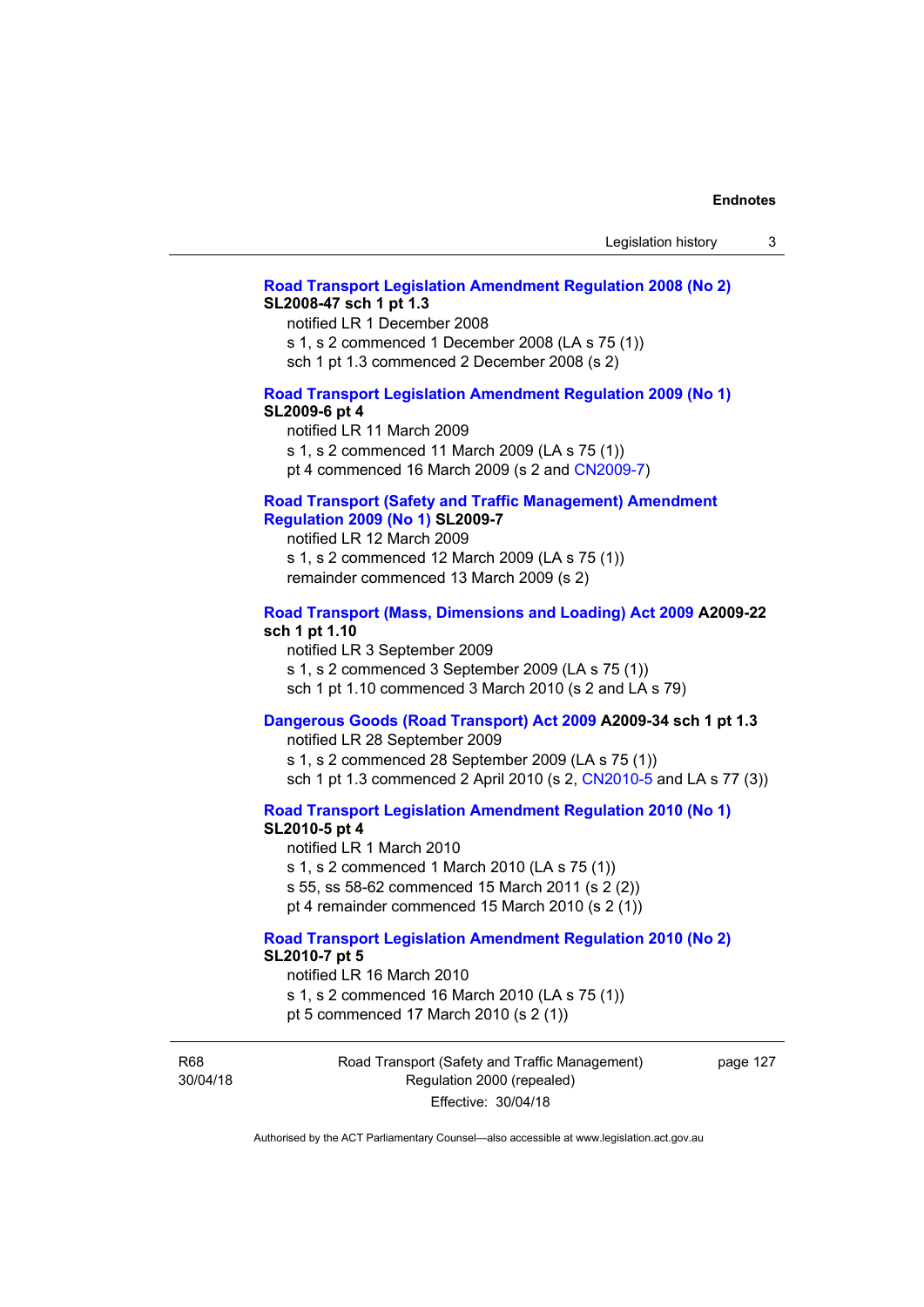3 Legislation history

#### **[Personal Property Securities Act 2010](http://www.legislation.act.gov.au/a/2010-15) A2010-15 sch 2 pt 2.5**

notified LR 1 April 2010 s 1, s 2 commenced 1 April 2010 (LA s 75 (1)) sch 2 pt 2.5 commenced 30 January 2012 (s 2 (2) (b))

### **[Statute Law Amendment Act 2010](http://www.legislation.act.gov.au/a/2010-18) A2010-18 sch 3 pt 3.21**

notified LR 13 May 2010 s 1, s 2 commenced 13 May 2010 (LA s 75 (1)) sch 3 pt 3.21 commenced 3 June 2010 (s 2)

### **[Road Transport Legislation Amendment Regulation 2010 \(No 4\)](http://www.legislation.act.gov.au/sl/2010-33) SL2010-33 pt 3**

notified LR 5 August 2010 s 1, s 2 commenced 5 August 2010 (LA s 75 (1)) pt 3 commenced 6 August 2010 (s 2)

### **[Road Transport \(Safety and Traffic Management\) Amendment](http://www.legislation.act.gov.au/sl/2010-38)  [Regulation 2010 \(No 1\)](http://www.legislation.act.gov.au/sl/2010-38) SL2010-38**

notified LR 16 September 2010 s 1, s 2 commenced 16 September 2010 (LA s 75 (1)) remainder commenced 17 September 2010 (s 2)

### **[Road Transport Legislation Amendment Regulation 2011 \(No 1\)](http://www.legislation.act.gov.au/sl/2011-2) SL2011-2 pt 3**

notified LR 27 January 2011 s 1, s 2 commenced 27 January 2011 (LA s 75 (1)) pt 3 commenced 28 January 2011 (s 2)

# **[Statute Law Amendment Act 2011 \(No 3\)](http://www.legislation.act.gov.au/a/2011-52) A2011-52 sch 3 pt 3.49**

notified LR 28 November 2011 s 1, s 2 commenced 28 November 2011 (LA s 75 (1)) sch 3 pt 3.49 commenced 12 December 2011 (s 2)

page 128 Road Transport (Safety and Traffic Management) Regulation 2000 (repealed) Effective: 30/04/18

R68 30/04/18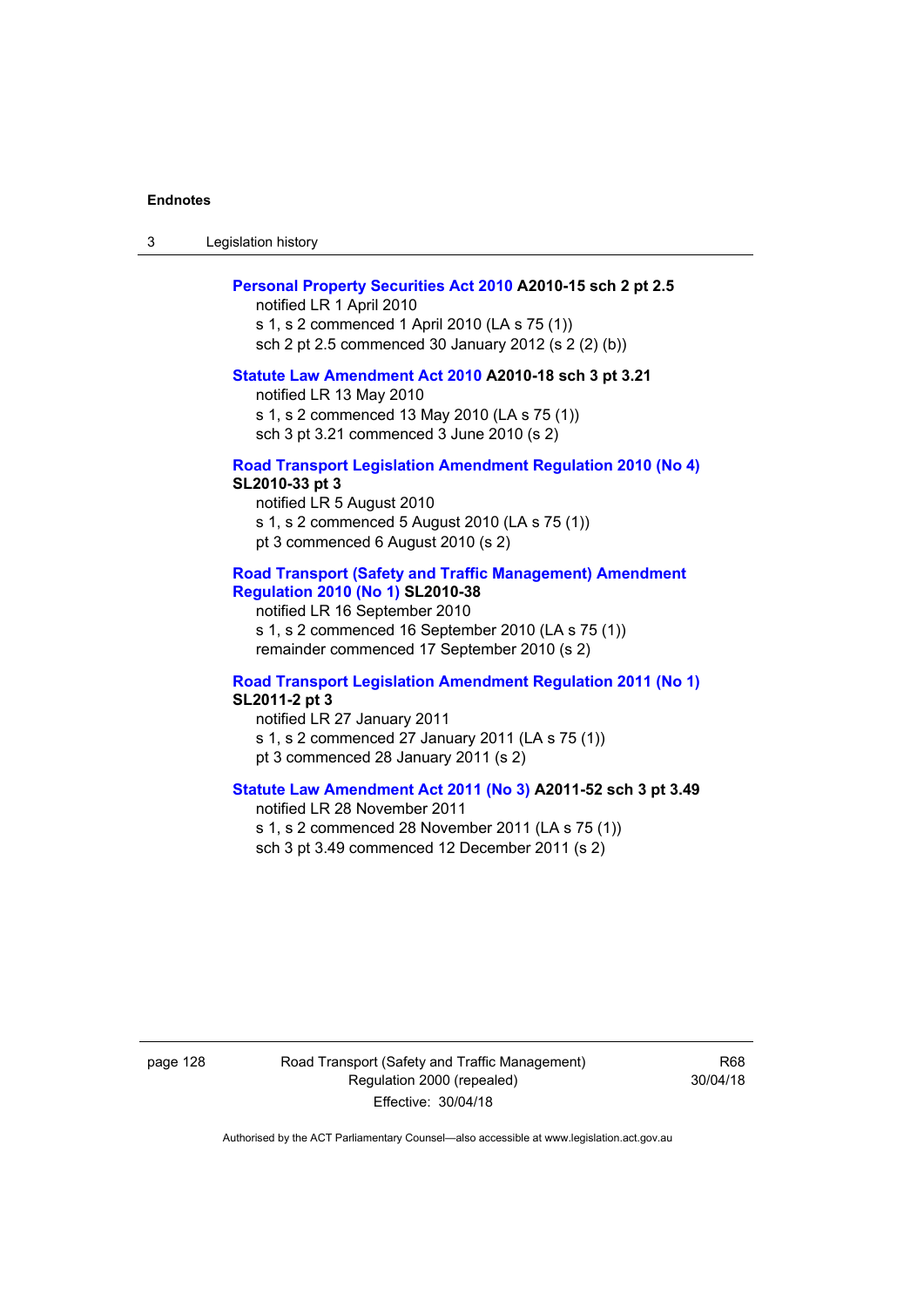### **[Road Transport \(Safety and Traffic Management\) Amendment](http://www.legislation.act.gov.au/sl/2011-35)  [Regulation 2011 \(No 1\)](http://www.legislation.act.gov.au/sl/2011-35) SL2011-35**

notified LR 19 December 2011

s 1, s 2 commenced 19 December 2011 (LA s 75 (1)) remainder commenced 15 January 2012 (s 2 and see [Road Transport](http://www.legislation.act.gov.au/a/2011-38)  [\(Safety and Traffic Management\) Amendment Act 2011](http://www.legislation.act.gov.au/a/2011-38) A2011-38, s 2 and [CN2011-15\)](http://www.legislation.act.gov.au/cn/2011-15/default.asp)

**[Road Transport Legislation Amendment Regulation 2012 \(No 1\)](http://www.legislation.act.gov.au/sl/2012-44/default.asp) SL2012-44 pt 6** 

notified LR 19 December 2012

s 1, s 2 commenced 19 December 2012 (LA s 75 (1))

pt 6 commenced 20 December 2012 (s 2)

#### **[Road Transport \(Police Driver and Rider Exemptions\) Amendment](http://www.legislation.act.gov.au/sl/2013-9/default.asp)  [Regulation 2013 \(No 1\)](http://www.legislation.act.gov.au/sl/2013-9/default.asp) SL2013-9 pt 3**

notified LR 6 May 2013

s 1, s 2 commenced 6 May 2013 (LA s 75 (1))

pt 3 commenced 7 May 2013 (s 2)

### **[Road Transport Legislation Amendment Regulation 2013 \(No 3\)](http://www.legislation.act.gov.au/sl/2013-20) SL2013-20 pt 3**

notified LR 29 July 2013 s 1, s 2 commenced 29 July 2013 (LA s 75 (1)) pt 3 commenced 1 August 2013 (s 2)

### **[Road Transport \(Safety and Traffic Management\) Amendment](http://www.legislation.act.gov.au/sl/2013-25)  [Regulation 2013 \(No 1\)](http://www.legislation.act.gov.au/sl/2013-25) SL2013-25**

notified LR 5 September 2013 s 1, s 2 commenced 5 September 2013 (LA s 75 (1)) remainder commenced 6 September 2013 (s 2)

### **[Heavy Vehicle National Law \(Consequential Amendments\) Act 2013](http://www.legislation.act.gov.au/a/2013-52) A2013-52 pt 13**

notified LR 9 December 2013

s 1, s 2 commenced 9 December 2013 (LA s 75 (1))

pt 13 commenced 10 February 2014 (s 2 and see [Heavy Vehicle](http://www.legislation.act.gov.au/a/2013-51/default.asp)  [National Law \(ACT\) Act 2013](http://www.legislation.act.gov.au/a/2013-51/default.asp) A2013-51, s 2 (1) and [CN2014-2](http://www.legislation.act.gov.au/cn/2014-2/default.asp))

R68 30/04/18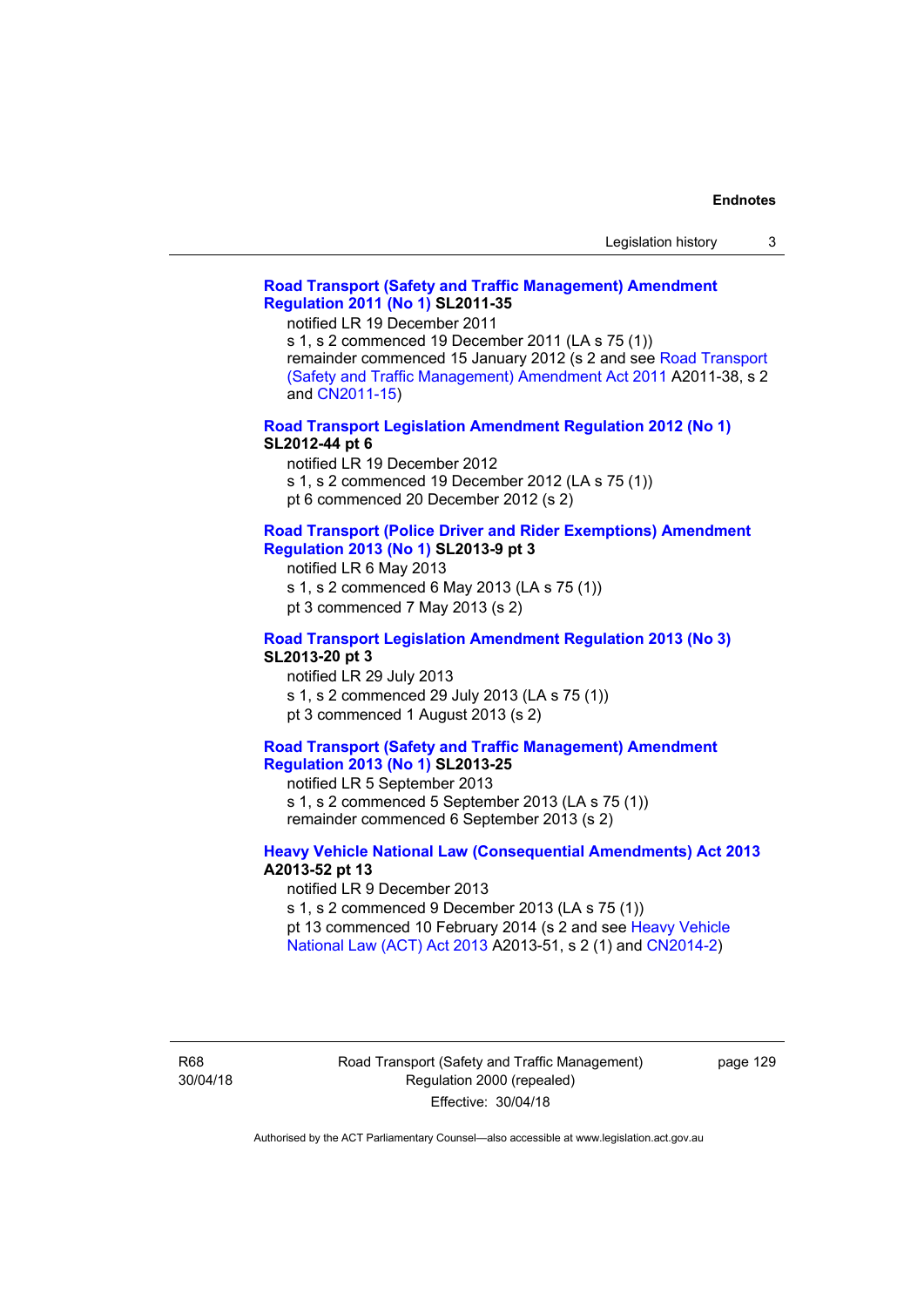| -3 | Legislation history |  |
|----|---------------------|--|
|    |                     |  |

| <b>Road Transport (Safety and Traffic Management) Amendment</b> |  |
|-----------------------------------------------------------------|--|
| <b>Regulation 2014 (No 1) SL2014-5</b>                          |  |
| notified LR 27 March 2014                                       |  |

s 1, s 2 commenced 27 March 2014 (LA s 75 (1)) remainder commenced 28 March 2014 (s 2)

### **[Road Transport \(Safety and Traffic Management\) Amendment](http://www.legislation.act.gov.au/sl/2014-11)  [Regulation 2014 \(No 2\)](http://www.legislation.act.gov.au/sl/2014-11) SL2014-11**

notified LR 26 June 2014 s 1, s 2 commenced 26 June 2014 (LA s 75 (1)) remainder commenced 27 June 2014 (s 2)

### **[Road Transport Legislation Amendment Act 2015](http://www.legislation.act.gov.au/a/2015-30/default.asp) A2015-30 pt 8**

notified LR 21 August 2015 s 1, s 2 commenced 21 August 2015 (LA s 75 (1)) pt 8 commenced 22 August 2015 (s 2)

## **[Road Transport \(Safety and Traffic Management\) Amendment](http://www.legislation.act.gov.au/sl/2015-29)  [Regulation 2015 \(No 1\)](http://www.legislation.act.gov.au/sl/2015-29) SL2015-29**

notified LR 28 August 2015 s 1, s 2 commenced 28 August 2015 (LA s 75 (1)) remainder commenced 29 August 2015 (s 2)

# **[Road Transport Legislation Amendment Regulation 2015 \(No 1\)](http://www.legislation.act.gov.au/sl/2015-33) SL2015-33 pt 3**

notified LR 29 October 2015 s 1, s 2 commenced 29 October 2015 (LA s 75 (1)) pt 3 commenced 1 November 2015 (s 2)

# **[Road Transport \(Safety and Traffic Management\) Amendment](http://www.legislation.act.gov.au/sl/2015-35)  [Regulation 2015 \(No 2\)](http://www.legislation.act.gov.au/sl/2015-35) SL2015-35**

notified LR 18 November 2015 s 1, s 2 commenced 18 November 2015 (LA s 75 (1)) remainder commenced 19 November 2015 (s 2)

### **[Statute Law Amendment Act 2015 \(No 2\)](http://www.legislation.act.gov.au/a/2015-50) A2015-50 sch 3 pt 3.30**

notified LR 25 November 2015 s 1, s 2 commenced 25 November 2015 (LA s 75 (1)) sch 3 pt 3.30 commenced 9 December 2015 (s 2)

page 130 Road Transport (Safety and Traffic Management) Regulation 2000 (repealed) Effective: 30/04/18

R68 30/04/18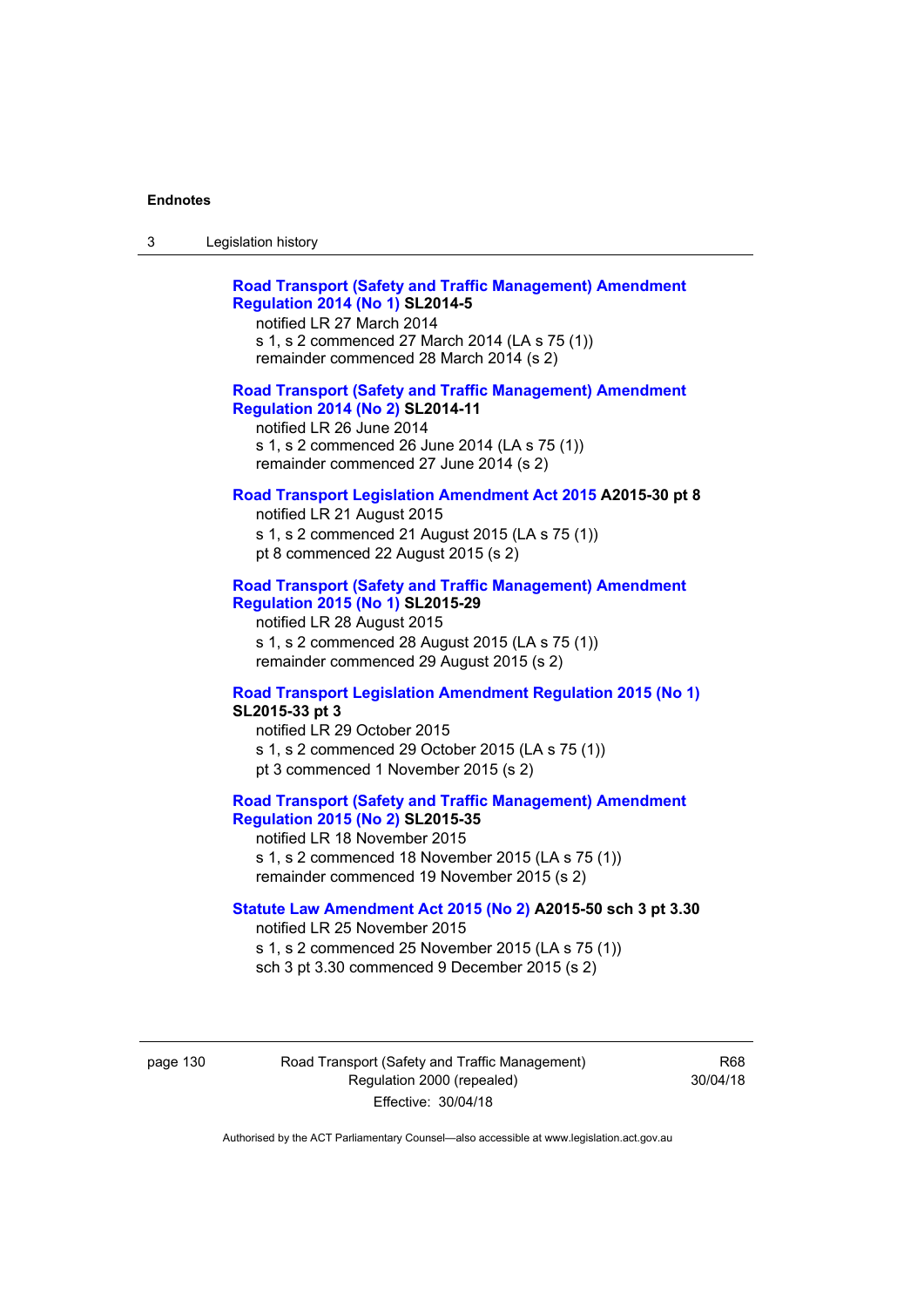### **[Road Transport Legislation Amendment Act 2016 \(No 2\)](http://www.legislation.act.gov.au/a/2016-14) A2016-14 pt 5**

notified LR 17 March 2016 s 1, s 2 commenced 17 March 2016 (LA s 75 (1)) pt 5 commenced 18 March 2016 (s 2)

### **[Emergencies Amendment Act 2016](http://www.legislation.act.gov.au/a/2016-33) A2016-33 sch 1 pt 1.17**

notified LR 20 June 2016 s 1, s 2 commenced 20 June 2016 (LA s 75 (1)) sch 1 pt 1.17 commenced 21 June 2016 (s 2)

### **[Road Transport \(Safety and Traffic Management\) Amendment](http://www.legislation.act.gov.au/sl/2016-15)  [Regulation 2016 \(No 1\)](http://www.legislation.act.gov.au/sl/2016-15) SL2016-15**

notified LR 29 June 2016 s 1, s 2 commenced 29 June 2016 (LA s 75 (1)) remainder commenced 1 July 2016 (s 2)

### **[Road Transport \(Taxi Industry Innovation\) Legislation Amendment](http://www.legislation.act.gov.au/sl/2016-20/default.asp)  [Regulation 2016 \(No 1\)](http://www.legislation.act.gov.au/sl/2016-20/default.asp) SL2016-20 sch 1 pt 1.4**

notified LR 26 July 2016 s 1, s 2 commenced 26 July 2016 (LA s 75 (1)) sch 1 pt 1.4 commenced 1 August 2016 (s 2 (1))

### **[Road Transport \(Safety and Traffic Management\) Amendment](http://www.legislation.act.gov.au/sl/2016-21/default.asp)  [Regulation 2016 \(No 2\)](http://www.legislation.act.gov.au/sl/2016-21/default.asp) SL2016-21**

notified LR 18 August 2016 s 1, s 2 commenced 18 August 2016 (LA s 75 (1)) remainder commenced 1 September 2016 (s 2)

# **[Road Transport \(Safety and Traffic Management\) Amendment](http://www.legislation.act.gov.au/sl/2016-35/default.asp)  [Regulation 2016 \(No 3\)](http://www.legislation.act.gov.au/sl/2016-35/default.asp) SL2016-35**

notified LR 22 December 2016 s 1, s 2 commenced 22 December 2016 (LA s 75 (1)) remainder commenced 23 December 2016 (s 2)

R68 30/04/18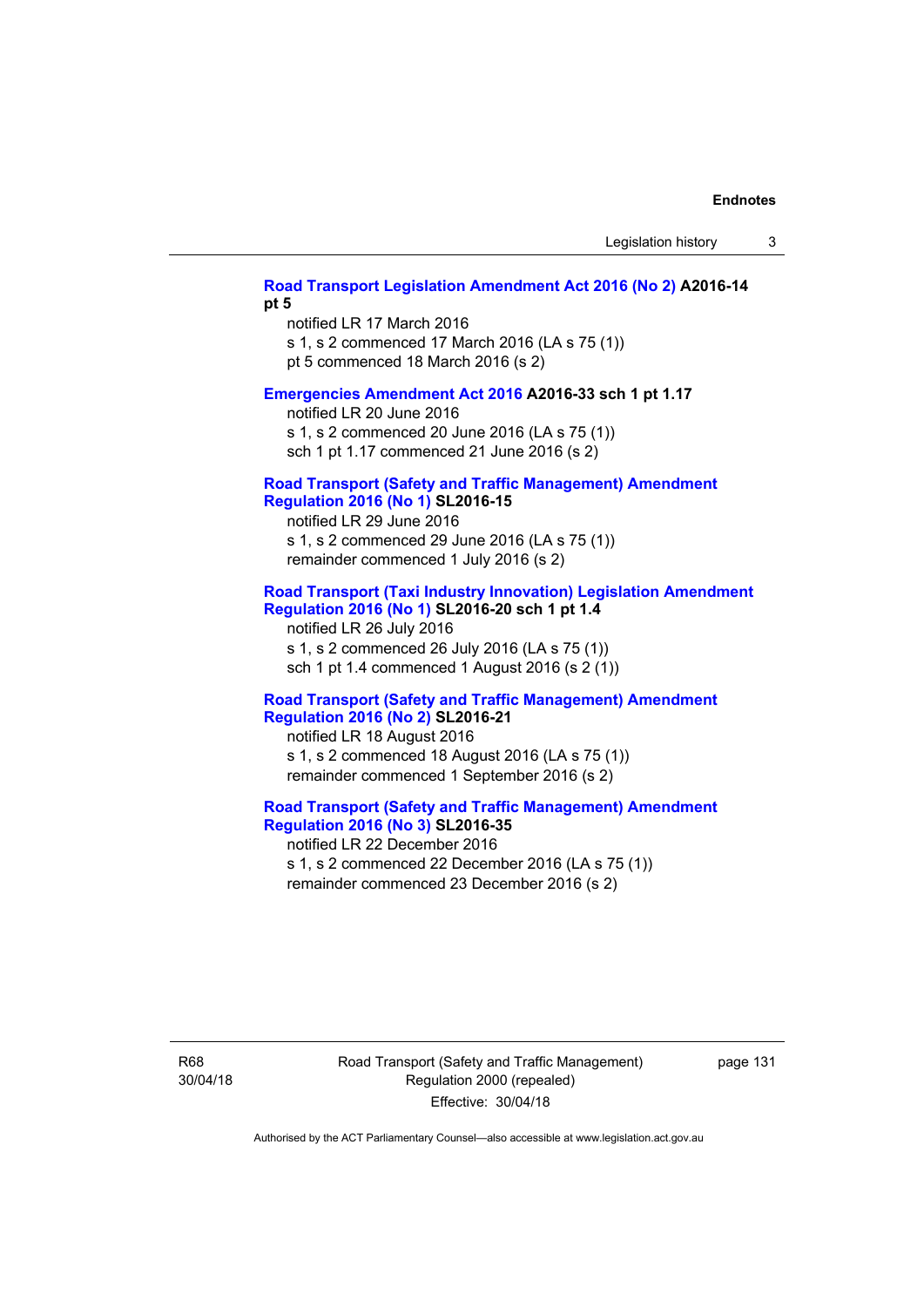3 Legislation history

## **[Road Transport Legislation Amendment Regulation 2017 \(No 1\)](http://www.legislation.act.gov.au/sl/2017-14/default.asp) SL2017-14 pt 3**

notified LR 13 June 2017 s 1, s 2 commenced 13 June 2017 (LA s 75 (1)) s 11, s 15 commenced 15 August 2017 (s 2 (2) and see [Road](http://www.legislation.act.gov.au/a/2017-21/default.asp)  [Transport Reform \(Light Rail\) Legislation Amendment Act 2017](http://www.legislation.act.gov.au/a/2017-21/default.asp) A2017-21, s 2) pt 3 remainder commenced 1 July 2017 (s 2 (1))

## **[Road Transport \(Safety and Traffic Management\) Amendment](http://www.legislation.act.gov.au/sl/2017-16/default.asp)  [Regulation 2017 \(No 1\)](http://www.legislation.act.gov.au/sl/2017-16/default.asp) SL2017-16**

notified LR 26 June 2017 s 1, s 2 commenced 26 June 2017 (LA s 75 (1)) remainder commenced 27 June 2017 (s 2)

# **[Road Transport Legislation Amendment Regulation 2017 \(No 2\)](http://www.legislation.act.gov.au/sl/2017-23/default.asp) SL2017-23 pt 3**

notified LR 7 August 2017 s 1, s 2 commenced 7 August 2017 (LA s 75 (1)) pt 3 commenced 15 August 2017 (s 2 and see [Road Transport Reform](http://www.legislation.act.gov.au/a/2017-21/default.asp)  [\(Light Rail\) Legislation Amendment Act 2017](http://www.legislation.act.gov.au/a/2017-21/default.asp) A2017-21, s 2)

### **[Road Transport Reform \(Light Rail\) Legislation Amendment Act 2017](http://www.legislation.act.gov.au/a/2017-21/default.asp) A2017-21 pt 8**

notified LR 8 August 2017 s 1, s 2 commenced 8 August 2017 (LA s 75 (1)) pt 8 commenced 15 August 2017 (s 2)

### **[Road Transport \(Safety and Traffic Management\) Amendment](http://www.legislation.act.gov.au/sl/2018-3/default.asp)  [Regulation 2018 \(No 1\)](http://www.legislation.act.gov.au/sl/2018-3/default.asp) SL2018-3 s 4, s 5**

notified LR 12 April 2018 s 1, s 2 commenced 12 April 2018 (LA s 75 (1)) s 4, s 5 commenced 14 April 2018 (s 2 (2))

page 132 Road Transport (Safety and Traffic Management) Regulation 2000 (repealed) Effective: 30/04/18

R68 30/04/18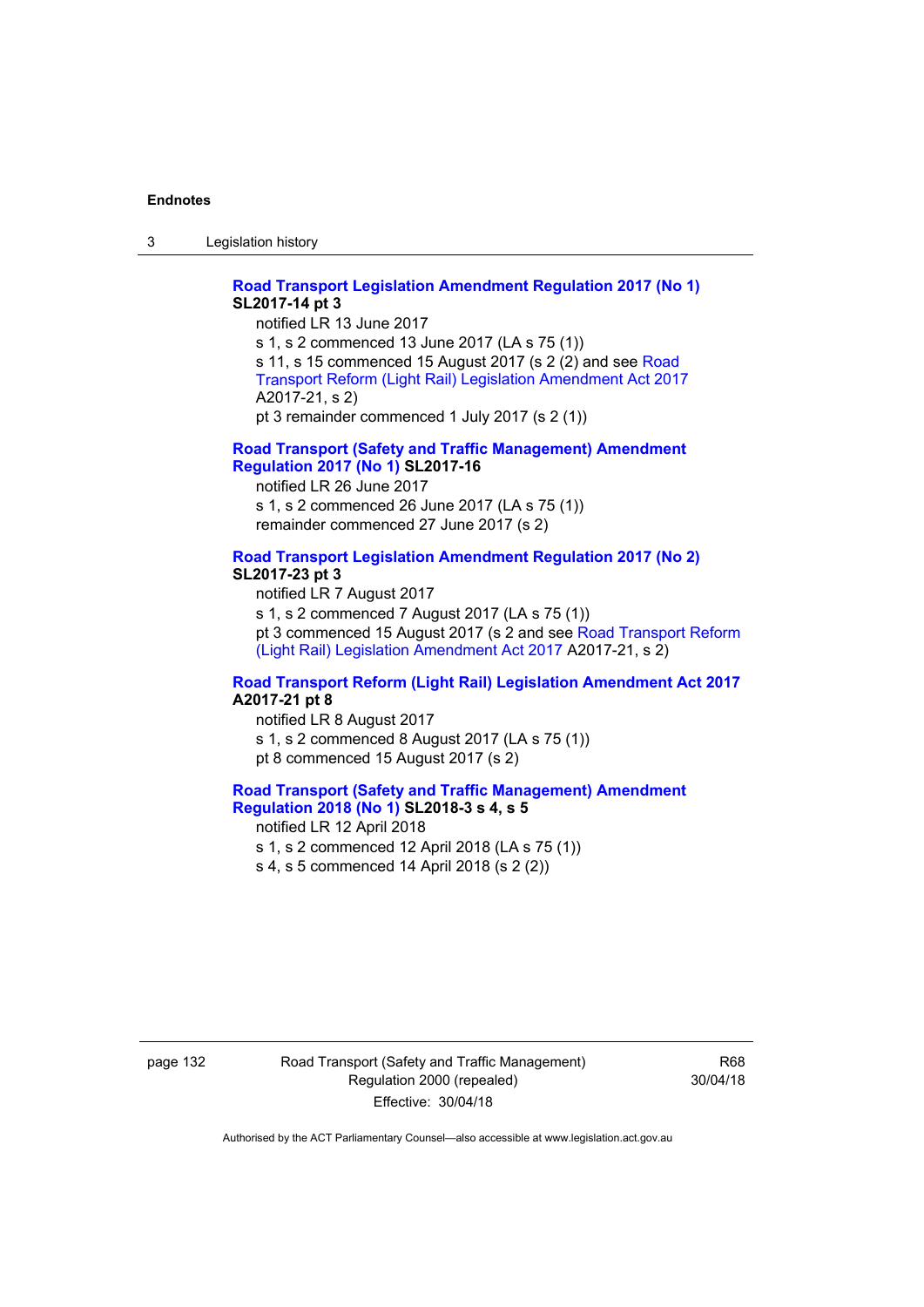Legislation history 3

as repealed by

## **[Road Transport \(Road Rules\) \(Consequential Amendments\)](http://www.legislation.act.gov.au/sl/2017-44 /default.asp)  [Regulation 2017 \(No 1\)](http://www.legislation.act.gov.au/sl/2017-44 /default.asp) SL2017-44 s 4**

notified LR 21 December 2017

s 1, s 2 commenced 21 December 2017 (LA s 75 (1))

s 4 commenced 30 April 2018 (s 2 and see [Road Transport \(Road](http://www.legislation.act.gov.au/sl/2017-44/default.asp) 

[Rules\) Regulation 2017](http://www.legislation.act.gov.au/sl/2017-44/default.asp) SL2017-43 s 2)

R68 30/04/18 Road Transport (Safety and Traffic Management) Regulation 2000 (repealed) Effective: 30/04/18

page 133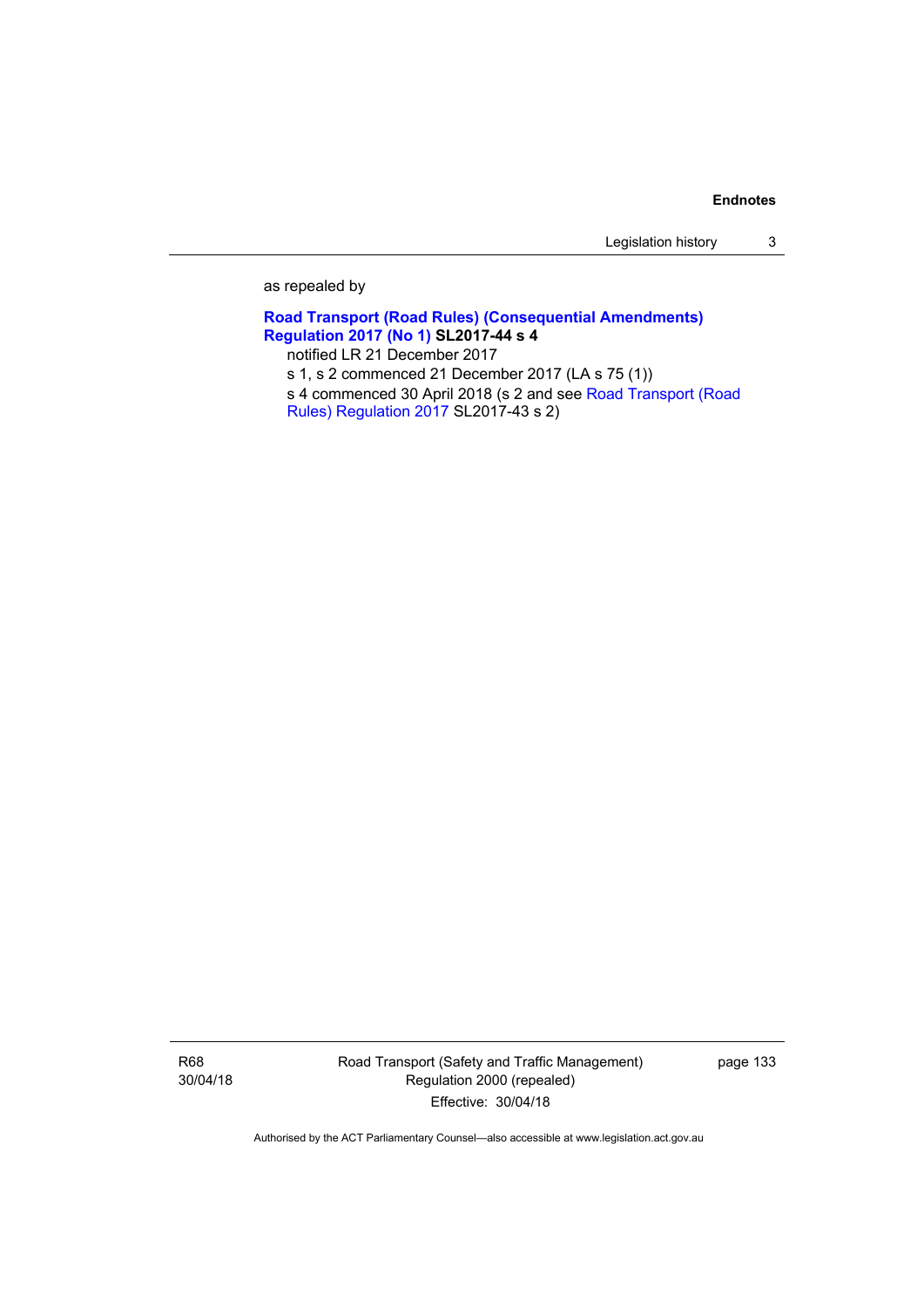| 4 | Amendment history |
|---|-------------------|
|---|-------------------|

# **4 Amendment history**

```
Name of regulation 
s 1 am R18 LA
Dictionary 
s 2 om A2001-27 amdt 4.24
                 ins SL2005-22 amdt 1.1 
Dictionary—application to Australian Road Rules 
s 3 hdg bracketed note exp 17 September 2002 (s 4 (3))
s 3 am A2001-44 amdt 1.3793 
                 sub SL2005-22 amdt 1.1 
Road includes road related area 
s 3A ins SL2005-22 amdt 1.1
Meaning of park and stop
s 3B ins SL2005-22 amdt 1.1
Notes 
s 4 hdg bracketed note exp 17 September 2002 (s 4 (3))<br>s 4 am A2001-44 amdt 1.3794: A2002-30 amdt 3.76
                A2001-44 A2002-30 amdt 3.769
                (2), (3) exp 17 September 2002 (s (4 (3)) 
Offences against regulation—application of Criminal Code etc 
s 4A ins SL2003-1 s 16 
Offences against regulation are strict liability offences 
SL2003-1 s 16
General defence of accident or reasonable effort 
SL2003-1 s 16
Meaning of Australian Road Rules
s 5 hdg bracketed note exp 17 September 2002 (s 4 (3)) 
SL2004-16 s 25
                 am SL2005-22 amdt 1.2 
                 sub SL2010-5 s 51 
                 am SL2013–20 s 24 
Incorporation of Australian Road Rules into ACT law 
s 6 hdg bracketed note exp 17 September 2002 (s 4 (3))
Transitional—ARR r 266 and r 267 
s 6A ins SL2010-5 s 52 
                exp 14 March 2011 (s 6A (2)) 
Substitution—ARR r 300 
SL2010-38 s 4
                 om SL2013–20 s 25
```
page 134 Road Transport (Safety and Traffic Management) Regulation 2000 (repealed) Effective: 30/04/18

R68 30/04/18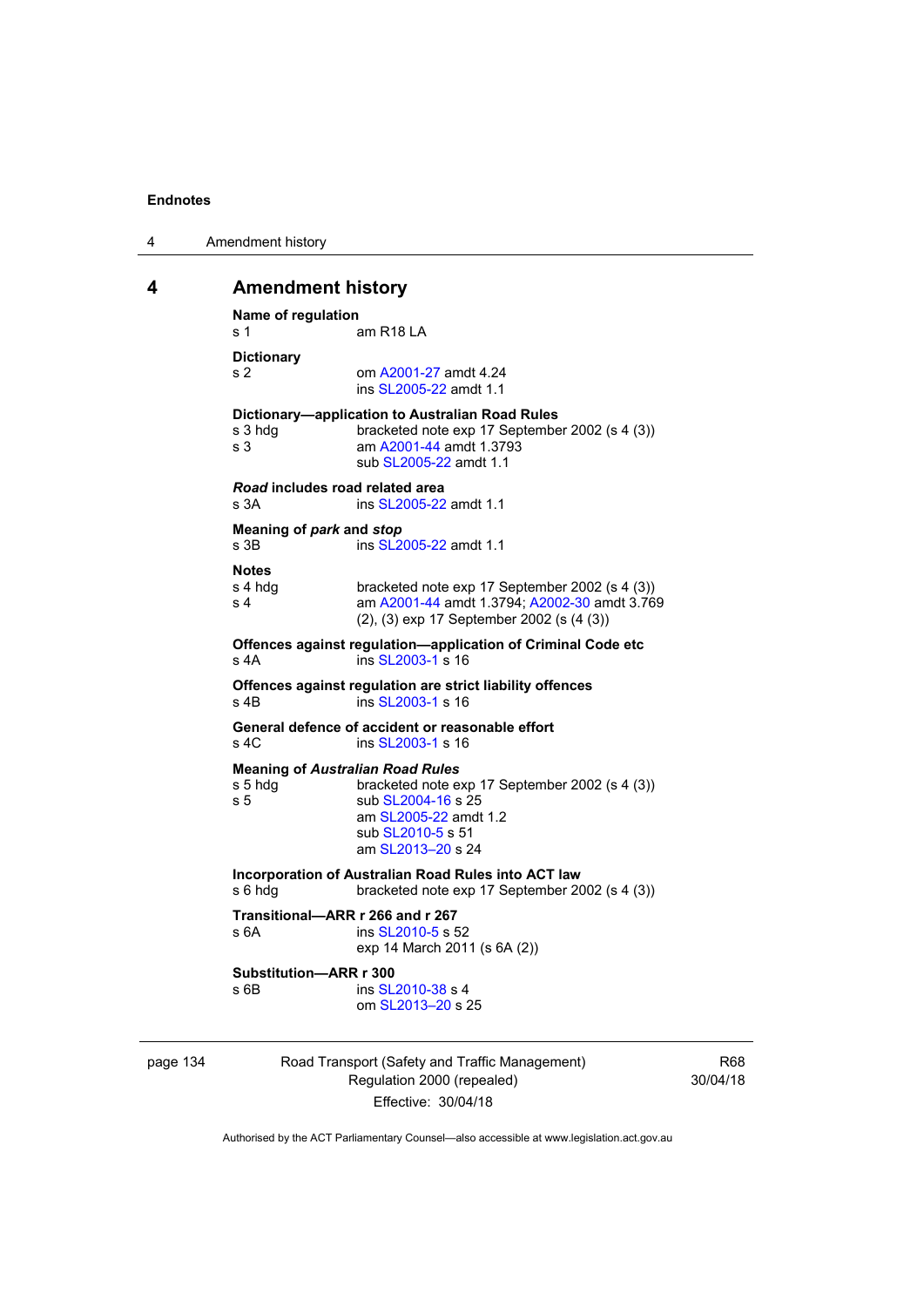|                    | ins SL2016-20 amdt 1.40                                                                                                                                                                                                                                                                                              |
|--------------------|----------------------------------------------------------------------------------------------------------------------------------------------------------------------------------------------------------------------------------------------------------------------------------------------------------------------|
| s 12A              | ARR r 176-stopping on a clearway<br>ins SL2004-16 s 32<br>om SL2010-5 s 56                                                                                                                                                                                                                                           |
| $s$ 12 hdg<br>s 12 | ARR r 158 (2) (c)-other vehicles permitted to travel in bus lanes<br>bracketed note exp 17 September 2002 (s 4 (3))<br>sub SL2002-31 s 23; SL2005-4 amdt 2.38<br>am SL2006-32 amdt 1.93                                                                                                                              |
| $s$ 11 $A$         | ARR r 158 (2) (c)-other vehicles permitted to travel in bicycle lanes<br>ins SL2016-20 amdt 1.39                                                                                                                                                                                                                     |
| $s$ 10 hdg<br>s 10 | ARR r 104-no truck signs<br>bracketed note exp 17 September 2002 (s 4 (3))<br>am SL2005-22 amdt 1.4                                                                                                                                                                                                                  |
| s 9 hdg<br>s 9     | ARR r 95-emergency stopping lane only signs<br>bracketed note exp 17 September 2002 (s 4 (3))<br>am SL2005-22 amdt 1.3                                                                                                                                                                                               |
| s 8A               | ARR r 18-who is a pedestrian<br>ins SL2003-12 s 5<br>om SL2004-16 s 31<br>ins SL2017-14 s 6<br>am SL2017-23 s 5                                                                                                                                                                                                      |
| s 8 hdg            | ARR r 10 (2)-penalties for offences<br>bracketed note exp 17 September 2002 (s 4 (3))                                                                                                                                                                                                                                |
| s 7 hdg<br>s 7     | References to another law of this jurisdiction etc<br>bracketed note exp 17 September 2002 (s 4 (3))<br>am A2001-44 amdt 1.3795, amdt 1.3796                                                                                                                                                                         |
| note 3             | sub SL2005-22 s 4<br>am A2009-22 amdt 1.25; SL2010-33 s 5; items renum R38 LA;<br>A2013-52 s 65; A2015-30 s 42; SL2015-33 s 5, s 6; items<br>renum R54 LA                                                                                                                                                            |
| div 2.2.1 hdg      | SL2003-12 s 4; SL2004-16 ss 26-30<br>sub SL2005-22 s 4<br>am SL2006-32 amdt 1.92; items renum R24 LA; SL2010-5<br>s 53, s 54; items renum R34 LA; SL2010-5 s 55; SL2013-20<br>ss 26-28; items renum R47 LA; SL2015-35 s 4; items renum<br><b>R55 LA</b><br>sub SL2017-14 s 5<br>am A2017-21 s 59; items renum R65 LA |
| note 2             | am SL2000-52 s 3; SL2001-32 s 3; SL2002-31 s 22;                                                                                                                                                                                                                                                                     |

R68 30/04/18

Regulation 2000 (repealed) Effective: 30/04/18

 $5<sup>5</sup>$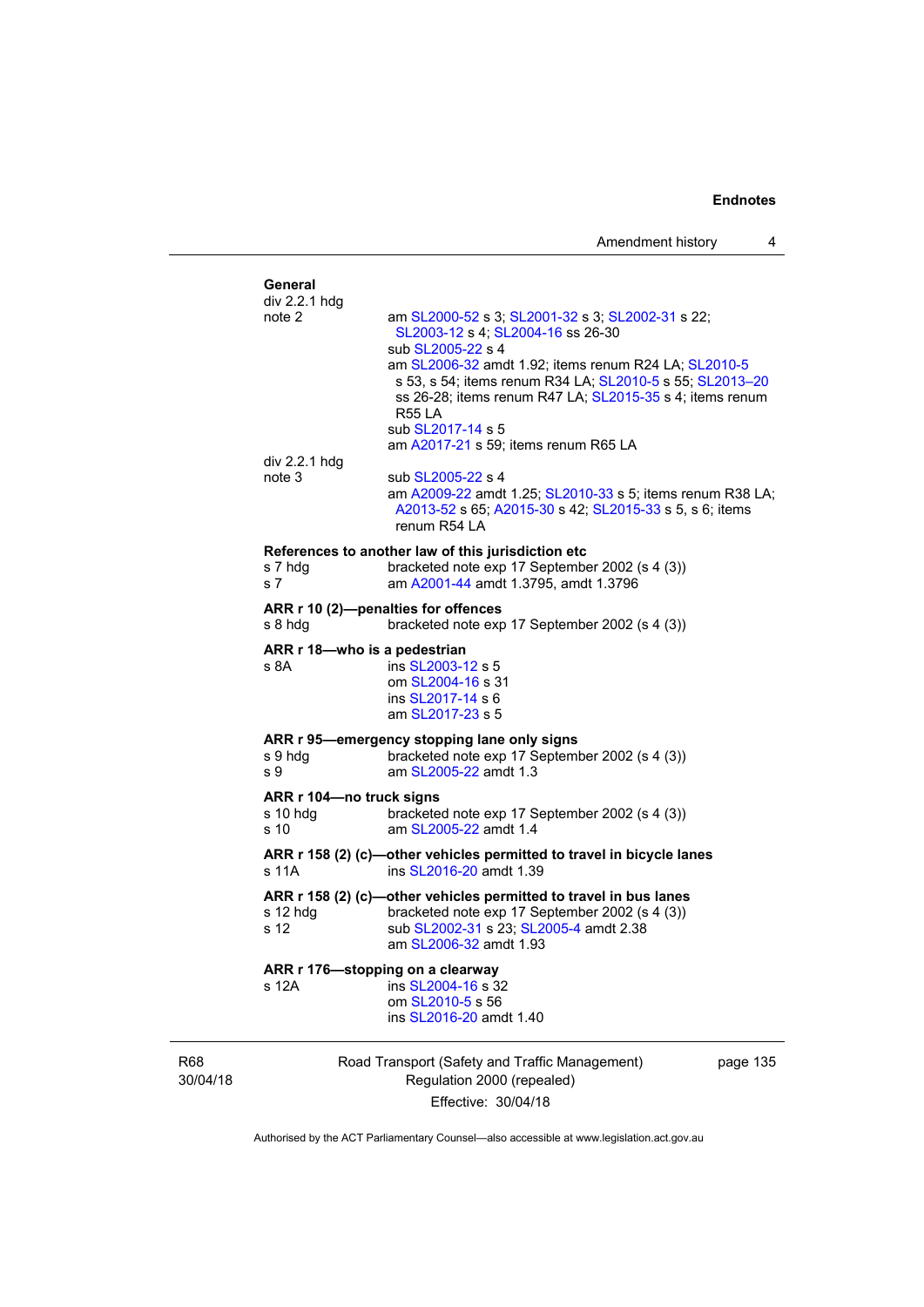| 4 | Amendment history                                                                                                                                                           |  |  |
|---|-----------------------------------------------------------------------------------------------------------------------------------------------------------------------------|--|--|
|   | ARR r 179 (1) (c)-stopping in a loading zone-goods and permit vehicles<br>bracketed note exp 17 September 2002 (s 4 (3))<br>s 13 hda<br>s 13<br>sub SL2005-22 s 5           |  |  |
|   | ARR r 179 (1) (c) and (2) (c)-stopping in loading zone-bookable vehicles<br>ins SL2005-22 s 5<br>s 13A<br>sub SL2016-20 amdt 1.41                                           |  |  |
|   | ARR r 183-stopping in a bus zone<br>ins SL2006-32 amdt 1.94<br>s 13B                                                                                                        |  |  |
|   | ARR r 189-double parking-motorbikes<br>s 13BA<br>ins SL2016-15 s 4                                                                                                          |  |  |
|   | ARR r 195—stopping at or near a bus stop<br>ins SL2006-32 amdt 1.94<br>s 13C                                                                                                |  |  |
|   | ARR r 199 (2)-stopping near postbox<br>bracketed note exp 17 September 2002 (s 4 (3))<br>s 14 hdg                                                                           |  |  |
|   | ARR r 206 (2) (b), (c)-time extension for people with disabilities permit<br>bracketed note exp 17 September 2002 (s 4 (3))<br>s 15 hdg<br>sub SL2005-22 amdt 1.5           |  |  |
|   | ARR r 207 (2) (a)-fees for parking in pay parking spaces<br>bracketed note exp 17 September 2002 (s 4 (3))<br>s 16 hdg                                                      |  |  |
|   | ARR r 213 (5)-making a motor vehicle secure-exception<br>ins Legislative Assembly AR2000-2 (see Gaz SL2000-20)<br>s 16A<br>am SL2004-16 s 33<br>sub SL2005-22 amdt 1.6      |  |  |
|   | ARR r 216 (3)-towing a vehicle at night or in hazardous weather conditions<br>bracketed note exp 17 September 2002 (s 4 (3))<br>$s$ 18 hdg<br>sub A2009-34 amdt 1.6<br>s 18 |  |  |
|   | ARR r 225-use of radar detectors<br>bracketed note exp 17 September 2002 (s 4 (3))<br>s 22 hdg                                                                              |  |  |
|   | ARR r 236 (6)-hitchhiking, roadside commerce etc permitted<br>ins SL2004-16 s 34<br>s 22A<br>am SL2017-14 s 7; SL2017-23 s 5                                                |  |  |
|   | ARR r 238-pedestrians travelling along a road (except in or on a wheeled<br>recreational device or toy)<br>ins SL2017-14 s 8<br>s 22B<br>am SL2017-23 s 5                   |  |  |
|   | ARR r 244C-motorised scooters not to be used<br>bracketed note exp 17 September 2002 (s 4 (3))<br>s 23 hdg<br>s 23<br>sub SL2010-5 s 57                                     |  |  |
|   |                                                                                                                                                                             |  |  |

page 136 Road Transport (Safety and Traffic Management) Regulation 2000 (repealed) Effective: 30/04/18

R68 30/04/18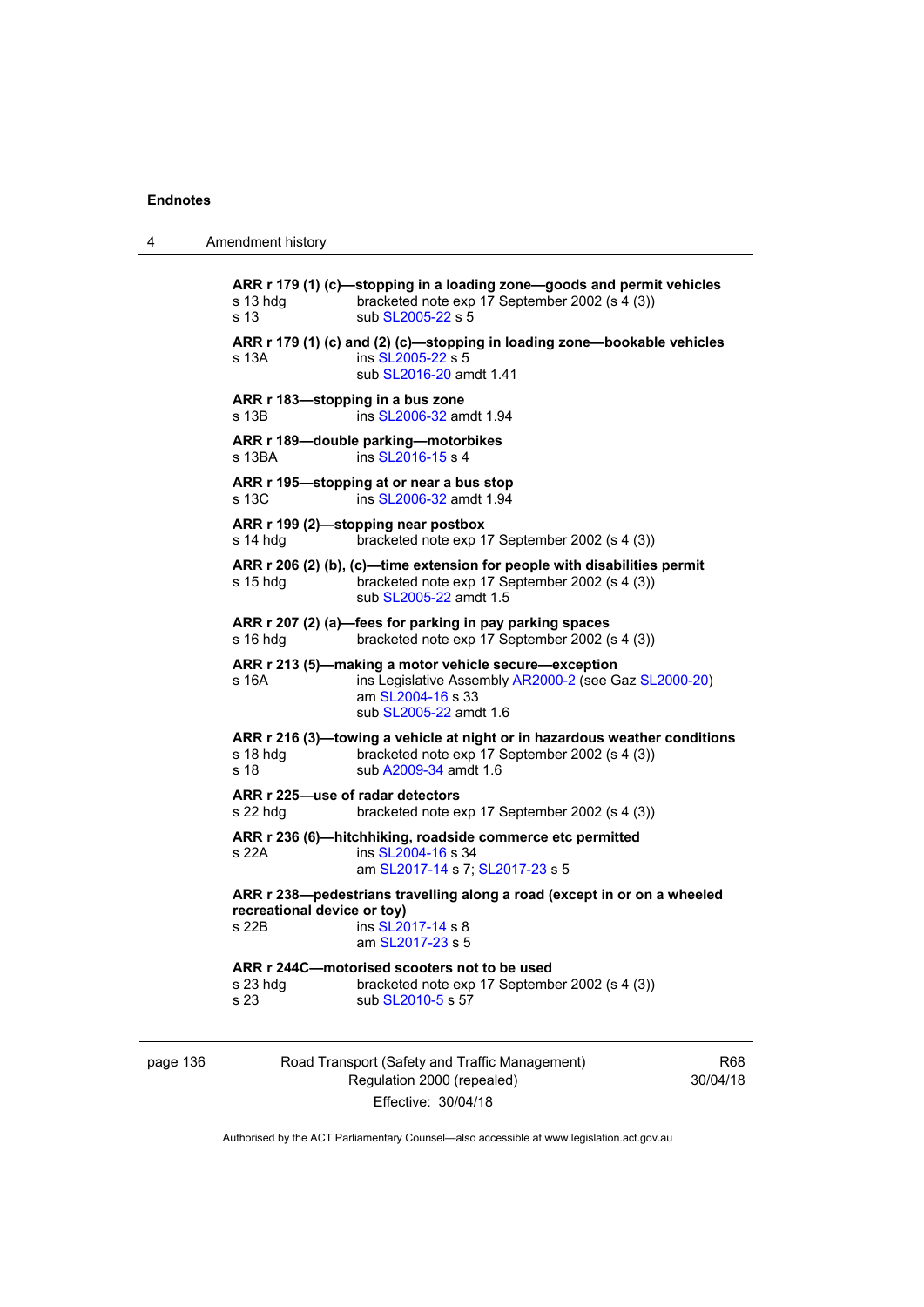**ARR r 266—children travelling in interstate registered vehicles**  s 23A ins [SL2000-21](http://www.legislation.act.gov.au/sl/2000-21) s 3 om [SL2004-16](http://www.legislation.act.gov.au/sl/2004-16) s 35 ins [SL2010-5](http://www.legislation.act.gov.au/sl/2010-5) s 58 om [SL2013–20](http://www.legislation.act.gov.au/sl/2013-20) s 29 **ARR r 266 (2B)—children travelling in goods compartments**  s 23B ins [SL2001-32](http://www.legislation.act.gov.au/sl/2001-32) s 4 am [SL2002-2](http://www.legislation.act.gov.au/sl/2002-2) s 28; [A2002-51](http://www.legislation.act.gov.au/a/2002-51) amdt 1.38; [SL2005-4](http://www.legislation.act.gov.au/sl/2005-4) amdt 2.39, amdt 2.40; [SL2006-32](http://www.legislation.act.gov.au/sl/2006-32) amdt 1.95 sub [SL2010-5](http://www.legislation.act.gov.au/sl/2010-5) s 58 om [SL2013–20](http://www.legislation.act.gov.au/sl/2013-20) s 29 **ARR r 266 (7)—wearing of seatbelts by passengers under 16 years old**  s 24 hdg bracketed note exp 17 September 2002 (s 4 (3))<br>s 24 **am SL2010-5 s 59** am [SL2010-5](http://www.legislation.act.gov.au/sl/2010-5) s 59 **ARR r 267 (3)—certificates of exemption from wearing seatbelts**  s 25 hdg bracketed note exp 17 September 2002 (s 4 (3)) s 25 om [SL2010-5](http://www.legislation.act.gov.au/sl/2010-5) s 60 **ARR r 270 (3)—wearing motorbike helmets**  s 26 hdg bracketed note exp 17 September 2002 (s 4 (3)) **ARR r 271 (6)—riding on motorbikes**  s 27 hdg bracketed note exp 17 September 2002 (s 4 (3)) **ARR r 280 (2) (a)—other vehicles to which B light rules apply**  s 27A **ins [SL2002-31](http://www.legislation.act.gov.au/sl/2002-31) s 24**  sub [SL2005-4](http://www.legislation.act.gov.au/sl/2005-4) amdt 2.41; [SL2006-32](http://www.legislation.act.gov.au/sl/2006-32) amdt 1.96 **ARR r 287 (3), (4)—duties of participants in crashes**  s 28 hdg bracketed note exp 17 September 2002 (s 4 (3)) s 28 sub [SL2008-40](http://www.legislation.act.gov.au/sl/2008-40) s 4 **ARR r 289 (1) (g)—driving on nature strip**  s 29 hdg<br>s 29 **https://www.pracketed note exp 17 September 2002 (s 4 (3))**<br>s 29 **htms:** am SL2004-16 s 36; pars renum R16 LA (see SL am [SL2004-16](http://www.legislation.act.gov.au/sl/2004-16) s 36; pars renum R16 LA (see [SL2004-16](http://www.legislation.act.gov.au/sl/2004-16) s 37); [SL2005-22](http://www.legislation.act.gov.au/sl/2005-22) amdt 1.7 **ARR r 298—driving with a person in or on trailer**  s 30 am [SL2005-22](http://www.legislation.act.gov.au/sl/2005-22) amdt 1.8 **ARR r 299—television receivers and visual display units in motor vehicles**  s 30A ins [SL2015-35](http://www.legislation.act.gov.au/sl/2015-35) s 5 **ARR r 300 (1) (c)—use of mobile phone**  s 30B ins [SL2015-35](http://www.legislation.act.gov.au/sl/2015-35) s 5 am [SL2016-21](http://www.legislation.act.gov.au/sl/2016-21/default.asp) s 4, s 5

R68 30/04/18 Road Transport (Safety and Traffic Management) Regulation 2000 (repealed) Effective: 30/04/18

page 137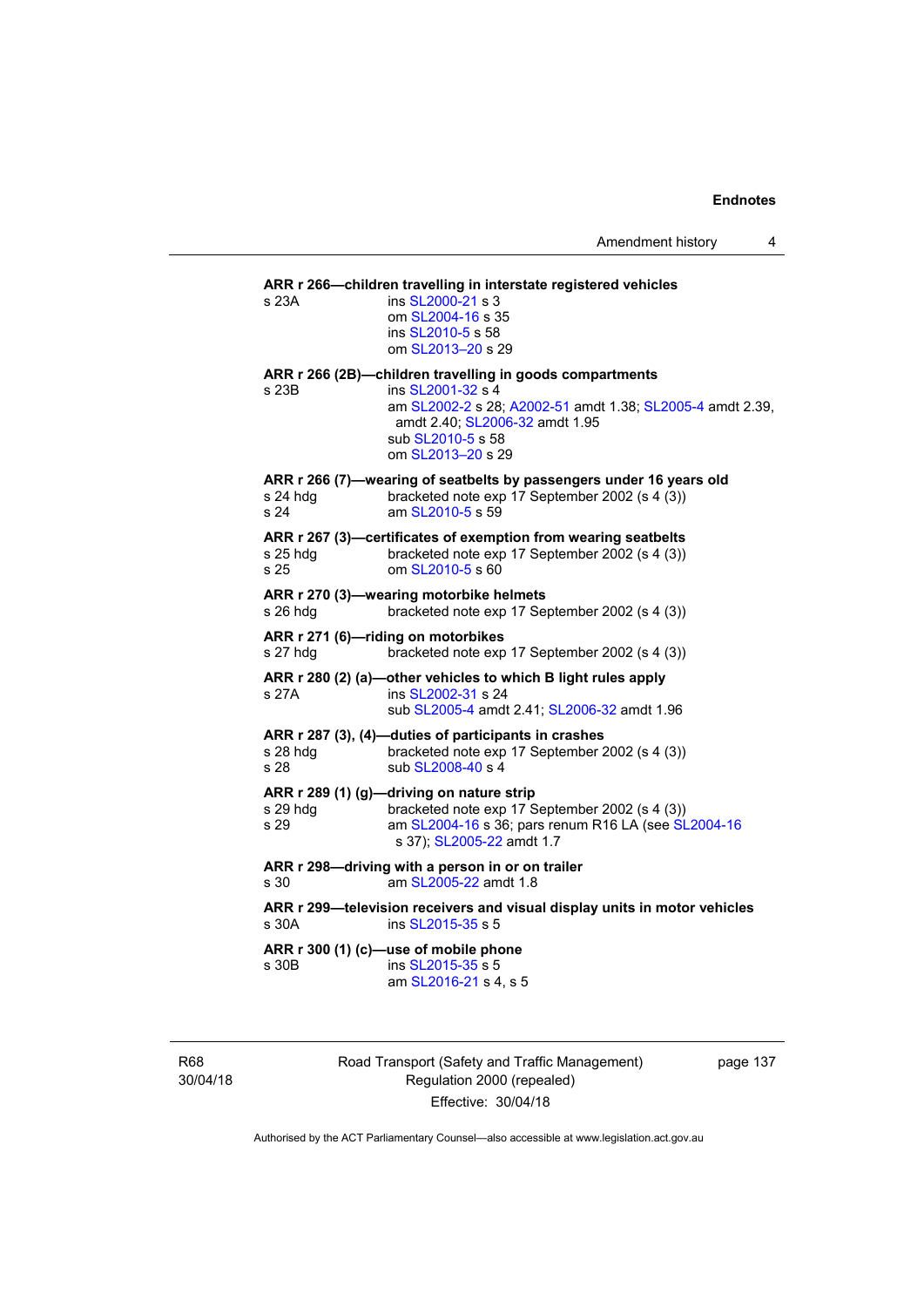| 4 | Amendment history |
|---|-------------------|
|---|-------------------|

**ARR r 313—postal workers**  s 32 hdg bracketed note exp 17 September 2002 (s 4 (3)) **ARR dict—definitions for dictionary**  bracketed note  $\exp$  17 September 2002 (s 4 (3)) s 33 **am [SL2005-22](http://www.legislation.act.gov.au/sl/2005-22) amdt 1.9; [SL2013–20](http://www.legislation.act.gov.au/sl/2013-20) s 31**  def *approved seatbelt* ins [SL2013–20](http://www.legislation.act.gov.au/sl/2013-20) s 30 def *authorised person* am [SL2010-33](http://www.legislation.act.gov.au/sl/2010-33) s 6 def *bus* ins [A2017-21](http://www.legislation.act.gov.au/a/2017-21/default.asp) s 60 def *emergency worker* am [A2004-28](http://www.legislation.act.gov.au/a/2004-28) amdt 3.61; [A2015-50](http://www.legislation.act.gov.au/a/2015-50) amdt 3.144; [A2016-33](http://www.legislation.act.gov.au/a/2016-33/default.asp) amdt 1.40 def *hire car* ins [SL2005-4](http://www.legislation.act.gov.au/sl/2005-4) amdt 2.43 def *oversize vehicle* sub [A2009-22](http://www.legislation.act.gov.au/a/2009-22) amdt 1.26 am [A2013-52](http://www.legislation.act.gov.au/a/2013-52) s 66 def *police officer* sub [A2001-56](http://www.legislation.act.gov.au/a/2001-56) amdt 3.475 def *private hire car* om [SL2005-4](http://www.legislation.act.gov.au/sl/2005-4) amdt 2.44 def *public bus* sub [A2001-62](http://www.legislation.act.gov.au/a/2001-62) amdt 1.38 def *restricted hire vehicle* om [SL2005-4](http://www.legislation.act.gov.au/sl/2005-4) amdt 2.44 def *taxi* sub [SL2002-2](http://www.legislation.act.gov.au/sl/2002-2) s 29 am [SL2005-4](http://www.legislation.act.gov.au/sl/2005-4) amdt 2.42 def *wheeled recreational device* ins [SL2017-14](http://www.legislation.act.gov.au/sl/2017-14/default.asp) s 9 am [SL2017-23](http://www.legislation.act.gov.au/sl/2017-23/default.asp) s 5 **Offences against the Australian Road Rules**  div 2.2.3 hdg om [SL2003-1](http://www.legislation.act.gov.au/sl/2003-1) s 17 **Application of Criminal Code**  s 34 hdg bracketed note exp 17 September 2002 (s 4 (3)) s 34 sub [A2002-51](http://www.legislation.act.gov.au/a/2002-51) amdt 1.39 om [SL2003-1](http://www.legislation.act.gov.au/sl/2003-1) s 17 **Offences are strict liability offences**<br>s 35 hdg bracketed note exp bracketed note exp 17 September 2002 (s 4 (3)) s 35 am [A2002-51](http://www.legislation.act.gov.au/a/2002-51) amdt 1.40 om [SL2003-1](http://www.legislation.act.gov.au/sl/2003-1) s 17 **General defence of accident or reasonable effort**  s 36 hdg bracketed note exp 17 September 2002 (s 4 (3))<br>s 36  $\frac{\text{am }A2002-51 \text{ amdt }1.41}$ am [A2002-51](http://www.legislation.act.gov.au/a/2002-51) amdt 1.41 om [SL2003-1](http://www.legislation.act.gov.au/sl/2003-1) s 17 **Making unnecessary engine noise**  s 37 hdg bracketed note exp 17 September 2002 (s 4 (3)) **Emission of waste oil or grease**  s 38 hdg bracketed note exp 17 September 2002 (s 4 (3)) **Bicycle riders**  div 2.3.1A hdg ins [SL2015-33](http://www.legislation.act.gov.au/sl/2015-33) s 7

| page 138 | Road Transport (Safety and Traffic Management) |
|----------|------------------------------------------------|
|          | Regulation 2000 (repealed)                     |
|          | Effective: 30/04/18                            |

R68 30/04/18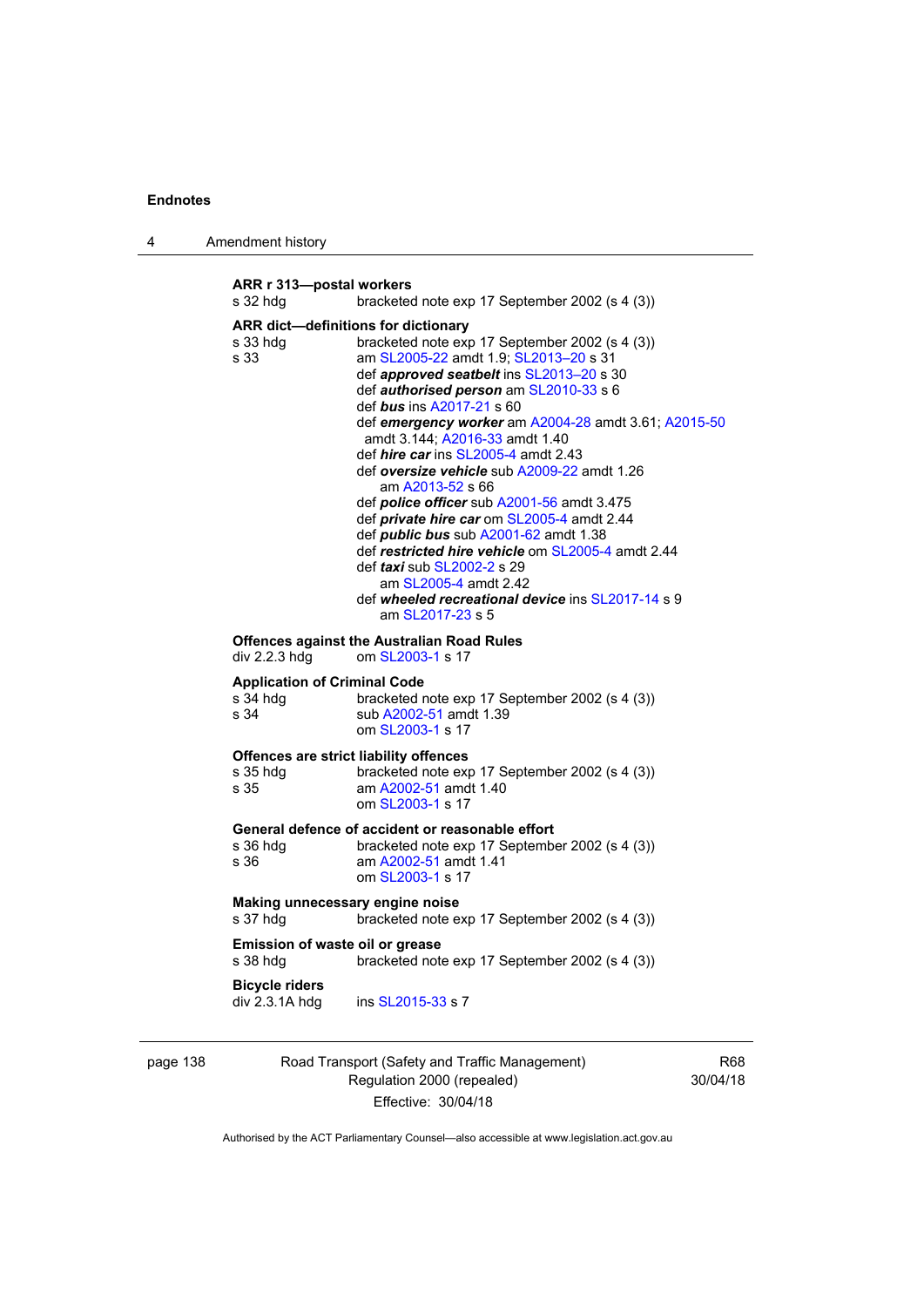Amendment history 4

**Keeping safe lateral distance when passing bicycle rider**  ins [SL2015-33](http://www.legislation.act.gov.au/sl/2015-33) s 7 am [A2017-21](http://www.legislation.act.gov.au/a/2017-21/default.asp) s 61; ss renum R65 LA **Exceptions for passing bicycle rider**  s 38B ins [SL2015-33](http://www.legislation.act.gov.au/sl/2015-33) s 7 **Riding across road on crossing**  s 38C ins [SL2015-33](http://www.legislation.act.gov.au/sl/2015-33) s 7 **Application of ARRs to riders crossing road on crossing**  s 38D ins [SL2015-33](http://www.legislation.act.gov.au/sl/2015-33) s 7 **People using personal mobility devices**  div 2.3.1B hdg ins [SL2017-14](http://www.legislation.act.gov.au/sl/2017-14/default.asp) s 10 sub [SL2017-23](http://www.legislation.act.gov.au/sl/2017-23/default.asp) s 6 **Definitions—div 2.3.1B**  s 38E ins [SL2017-14](http://www.legislation.act.gov.au/sl/2017-14/default.asp) s 10 def *footpath* ins [SL2017-14](http://www.legislation.act.gov.au/sl/2017-14/default.asp) s 10 def *shared path* ins [SL2017-14](http://www.legislation.act.gov.au/sl/2017-14/default.asp) s 10 def *use* ins [SL2017-14](http://www.legislation.act.gov.au/sl/2017-14/default.asp) s 10 am [SL2017-23](http://www.legislation.act.gov.au/sl/2017-23/default.asp) s 7 **Person using personal mobility device must wear bicycle helmet**  s 38F hdg am [SL2017-23](http://www.legislation.act.gov.au/sl/2017-23/default.asp) s 7 s 38F ins [SL2017-14](http://www.legislation.act.gov.au/sl/2017-14/default.asp) s 10 am [SL2017-23](http://www.legislation.act.gov.au/sl/2017-23/default.asp) s 7 **Warning device on personal mobility device**<br>s 38G hdg am SL2017-23 s 7 am [SL2017-23](http://www.legislation.act.gov.au/sl/2017-23/default.asp) s 7 s 38G ins [SL2017-14](http://www.legislation.act.gov.au/sl/2017-14/default.asp) s 10 am [SL2017-23](http://www.legislation.act.gov.au/sl/2017-23/default.asp) s 7 **Personal mobility device use at night**<br>s 38H hdg am SL2017-23 s 7 s 38H hdg am [SL2017-23](http://www.legislation.act.gov.au/sl/2017-23/default.asp) s 7<br>s 38H ins SI 2017-14 s 10 ins [SL2017-14](http://www.legislation.act.gov.au/sl/2017-14/default.asp) s 10 am [SL2017-23](http://www.legislation.act.gov.au/sl/2017-23/default.asp) s 7 **Personal mobility device use on footpaths or shared paths**  s 38I hdg am [SL2017-23](http://www.legislation.act.gov.au/sl/2017-23/default.asp) s 7 s 38I ins [SL2017-14](http://www.legislation.act.gov.au/sl/2017-14/default.asp) s 10 am [SL2017-23](http://www.legislation.act.gov.au/sl/2017-23/default.asp) s 7 **Personal mobility device not to be used in bicycle lane on a road**  s 38K hdg am [SL2017-23](http://www.legislation.act.gov.au/sl/2017-23/default.asp) s 7<br>s 38K ins SL2017-14 s 10 ins [SL2017-14](http://www.legislation.act.gov.au/sl/2017-14/default.asp) s 10 am [SL2017-23](http://www.legislation.act.gov.au/sl/2017-23/default.asp) s 7

R68 30/04/18 Road Transport (Safety and Traffic Management) Regulation 2000 (repealed) Effective: 30/04/18

page 139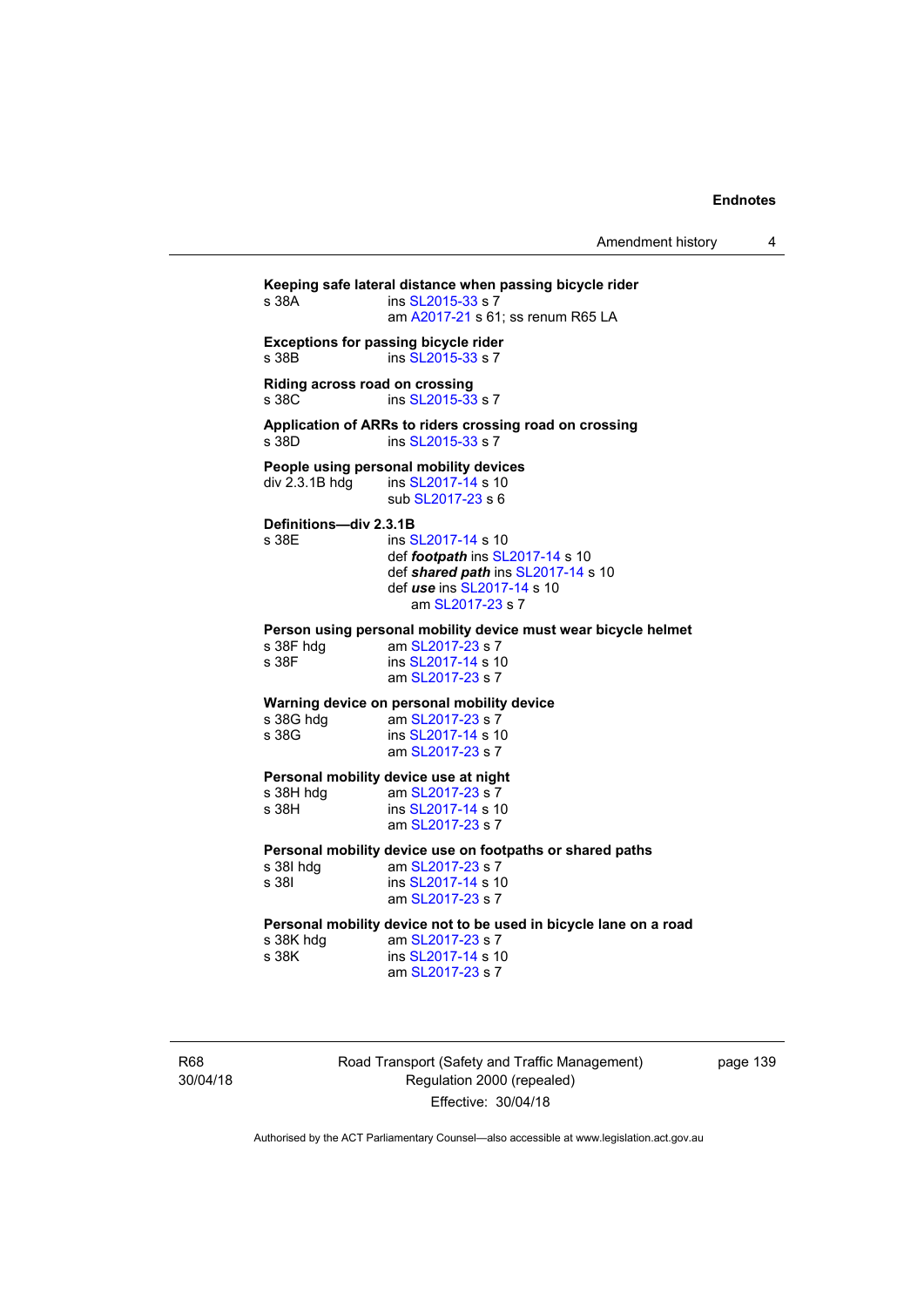4 Amendment history **Personal mobility device used to cross road on crossing**  s 38L hdg am [SL2017-23](http://www.legislation.act.gov.au/sl/2017-23/default.asp) s 7 s 38L ins [SL2017-14](http://www.legislation.act.gov.au/sl/2017-14/default.asp) s 10 am [SL2017-23](http://www.legislation.act.gov.au/sl/2017-23/default.asp) s 7 **Personal mobility device use alongside more than 1 other person using personal mobility device**  s 38M ins [SL2017-14](http://www.legislation.act.gov.au/sl/2017-14/default.asp) s 10 sub [SL2017-23](http://www.legislation.act.gov.au/sl/2017-23/default.asp) s 8 **Safety of persons on trailers**  s 39 hdg bracketed note exp 17 September 2002 (s 4 (3)) s 39 am [SL2005-22](http://www.legislation.act.gov.au/sl/2005-22) amdt 1.10, amdt 1.11 **Passengers in sidecars to be seated<br>s 40 hdg** bracketed note exp bracketed note exp 17 September 2002 (s 4 (3)) **Number of vehicles that may be drawn**<br>s 41 hdg bracketed note exp 1 s 41 hdg bracketed note exp 17 September 2002 (s 4 (3))<br>s 41 **bracketed** note exp 17 September 2002 (s 4 (3)) am [A2017-21](http://www.legislation.act.gov.au/a/2017-21/default.asp) s 62, s 63 **Towing by vehicles under 4.5t**  s 42 hdg bracketed note exp 17 September 2002 (s 4 (3)) **Lights on motor vehicles generally**  s 43 hdg bracketed note exp 17 September 2002 (s 4 (3)) **Metered parking**  div 2.3.5 hdg sub [SL2005-22](http://www.legislation.act.gov.au/sl/2005-22) s 6 **Metered parking—parking in spaces**  bracketed note exp 17 September 2002 (s 4 (3)) s 44 sub [SL2005-22](http://www.legislation.act.gov.au/sl/2005-22) s 7 am [SL2016-15](http://www.legislation.act.gov.au/sl/2016-15) s 5; ss renum R59 LA **Metered parking—parking in spaces—motorbikes**  s 44AA ins [SL2016-15](http://www.legislation.act.gov.au/sl/2016-15) s 6 **Metered parking—parking fees**  s 44A ins [SL2005-22](http://www.legislation.act.gov.au/sl/2005-22) s 7 **Metered parking—maximum length of stay**  s 44B ins [SL2005-22](http://www.legislation.act.gov.au/sl/2005-22) s 7 **Metered parking—exceptions to s 44A and s 44B**  s 45 hdg bracketed note exp 17 September 2002 (s 4 (3))<br>s 45  $\sinh$  SI 2005-22 s 7 sub [SL2005-22](http://www.legislation.act.gov.au/sl/2005-22) s 7 **Temporary closure of metered parking spaces**  s 46 hdg bracketed note exp 17 September 2002 (s 4 (3))

page 140 Road Transport (Safety and Traffic Management) Regulation 2000 (repealed) Effective: 30/04/18

R68 30/04/18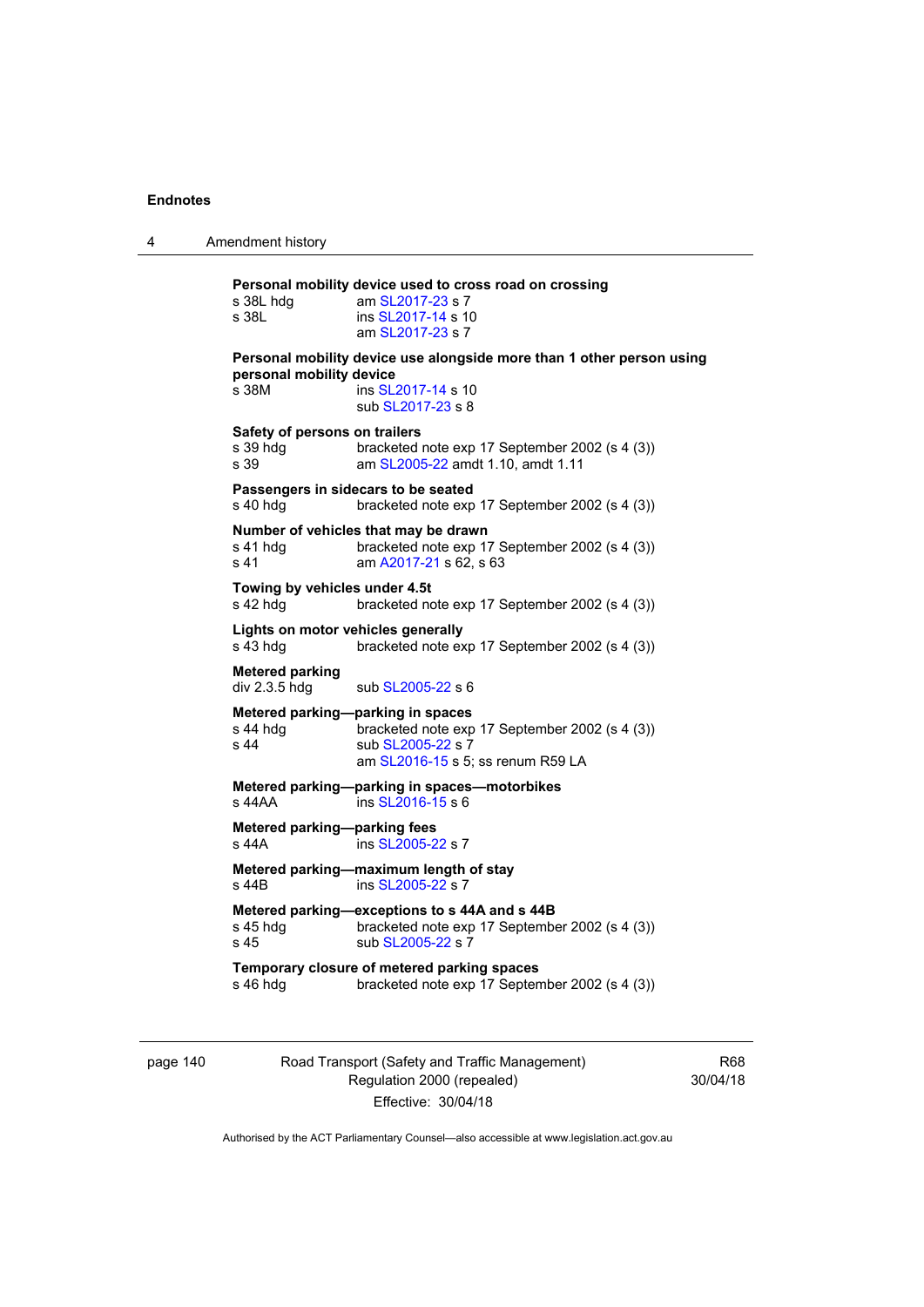|                 | <b>Misuse of parking meters</b><br>s 47 hdg           | bracketed note exp 17 September 2002 (s 4 (3))                                                                                                                                  |         |
|-----------------|-------------------------------------------------------|---------------------------------------------------------------------------------------------------------------------------------------------------------------------------------|---------|
|                 | s 48 hda                                              | Interfering with parking meters etc<br>bracketed note exp 17 September 2002 (s 4 (3))                                                                                           |         |
|                 | <b>Ticket parking</b><br>div 2.3.6 hdg                | orig div 2.3.6 hdg renum as div 2.3.8 hdg<br>ins by SL2005-22 s 8                                                                                                               |         |
|                 | Ticket parking-parking in spaces<br>s 49 hdg<br>s 49  | bracketed note exp 17 September 2002 (s 4 (3))<br>sub SL2005-22 s 8<br>am SL2016-15 s 7; ss renum R59 LA                                                                        |         |
|                 | s 49AAA                                               | Ticket parking-parking in spaces-motorbikes<br>ins SL2016-15 s 8                                                                                                                |         |
|                 | Ticket parking-display of tickets<br>s 49A            | ins SL2005-22 s 8<br>am SL2010-7 s 42; SL2014-11 s 4                                                                                                                            |         |
|                 | Ticket parking-e-payment<br>s 49AA                    | ins SL2014-11 s 5                                                                                                                                                               |         |
|                 | s 49B                                                 | Ticket parking-maximum length of stay<br>ins SL2005-22 s 8<br>am SL2014-11 s 6, s 7; ss renum R51 LA                                                                            |         |
|                 | s 50 hdg<br>s 50                                      | Ticket parking-exceptions to s 49A and s 49B<br>bracketed note exp 17 September 2002 (s 4 (3))<br>sub SL2005-22 s 8                                                             |         |
|                 | s 51 hdg<br>s 51                                      | Temporary closure of ticket parking spaces and areas<br>bracketed note exp 17 September 2002 (s 4 (3))<br>sub SL2005-22 amdt 1.12                                               |         |
|                 | s 52 $hdg$<br>s 52                                    | am SL2002-7 s 4, s 5; regs renum R6 LA (see SL2002-7 s 6)<br>Use of false or damaged parking tickets etc<br>bracketed note exp 17 September 2002 (s 4 (3))<br>sub SL2005-22 s 9 |         |
|                 | Misuse of parking ticket machines<br>s 53 hdg<br>s 53 | bracketed note exp 17 September 2002 (s 4 (3))<br>sub SL2005-22 s 9                                                                                                             |         |
|                 | s 54 hdg                                              | Interfering with parking ticket machines etc<br>bracketed note exp 17 September 2002 (s 4 (3))                                                                                  |         |
|                 | Interfering with parking tickets<br>s 55 hdg<br>s 55  | bracketed note exp 17 September 2002 (s 4 (3))<br>sub SL2005-22 s 10                                                                                                            |         |
| R68<br>30/04/18 |                                                       | Road Transport (Safety and Traffic Management)<br>Regulation 2000 (repealed)                                                                                                    | page 14 |

Effective: 30/04/18

141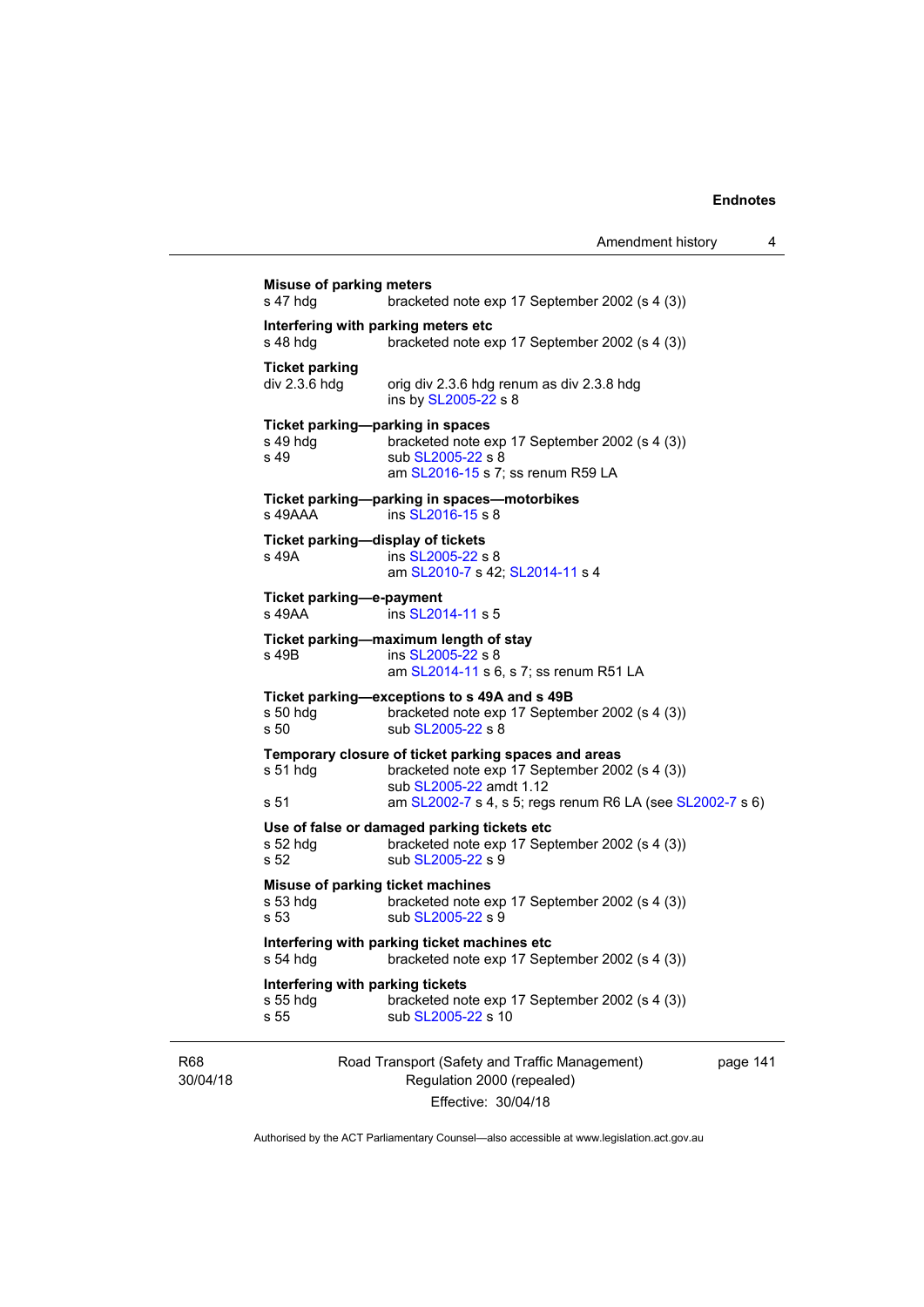| 4        | Amendment history                              |                                                                                                                                                                                                                                   |                 |  |
|----------|------------------------------------------------|-----------------------------------------------------------------------------------------------------------------------------------------------------------------------------------------------------------------------------------|-----------------|--|
|          | div 2.3.7 hdg                                  | Other ACT road rules about stopping and parking<br>ins SL2005-22 s 10                                                                                                                                                             |                 |  |
|          | authorities<br>s 56 hdg<br>s 56                | Unauthorised use of parking permits and mobility parking scheme<br>bracketed note exp 17 September 2002 (s 4 (3))<br>am A2002-30 amdt 3.770<br>sub SL2005-22 s 10                                                                 |                 |  |
|          | s 56A                                          | Interfering with parking permits and mobility parking scheme authorities<br>ins SL2005-22 s 10                                                                                                                                    |                 |  |
|          | s 57                                           | No stopping on a road with a red kerb<br>am SL2001-32 s 5<br>exp 1 December 2002 (s 57 (2))                                                                                                                                       |                 |  |
|          | s 57A hdg<br>s 57A                             | Stopping public buses in bus zones and at bus stops<br>bracketed note exp 17 September 2002 (s 4 (3))<br>ins SL2000-33 s 3<br>am 2001 Act No 62 amdts 1.39-1.41                                                                   |                 |  |
|          | $s$ 58 hdg<br>s 58                             | Stopping in an emergency etc or to comply with another law<br>bracketed note exp 17 September 2002 (s 4 (3))<br>am SL2005-22 s 11, s 12                                                                                           |                 |  |
|          | <b>Other ACT road rules</b><br>div 2.3.8 hdg   | (prev div 2.3.6 hdg) ins SL2005-22 s 13                                                                                                                                                                                           |                 |  |
|          | s 59 hdg<br>s 59                               | Approaching and passing stationary or slow moving emergency vehicle etc<br>bracketed note exp 17 September 2002 (s 4 (3))<br>sub A2004-7 amdt 1.14<br>am A2004-7 amdt 1.15, amdt 1.16<br>om A2009-34 amdt 1.7<br>ins SL2018-3 s 4 |                 |  |
|          | s 60 hdg                                       | Interrupting funeral processions etc<br>bracketed note exp 17 September 2002 (s 4 (3))                                                                                                                                            |                 |  |
|          | Driving on roads closed to traffic<br>s 61 hdg | bracketed note exp 17 September 2002 (s 4 (3))                                                                                                                                                                                    |                 |  |
|          | $s$ 62 hdg                                     | Use of wheeled recreational devices and wheeled toys on roads<br>bracketed note exp 17 September 2002 (s 4 (3))                                                                                                                   |                 |  |
|          | traffic control device<br>s 63 hdg<br>s 63     | Devices that are prescribed traffic control devices-Act, dict, def prescribed<br>bracketed note exp 17 September 2002 (s 4 (3))<br>sub SL2005-22 s 14                                                                             |                 |  |
|          | $s$ 64 hdg                                     | Preventing prescribed traffic control devices being clearly visible<br>bracketed note exp 17 September 2002 (s 4 (3))                                                                                                             |                 |  |
| page 142 |                                                | Road Transport (Safety and Traffic Management)<br>Regulation 2000 (repealed)                                                                                                                                                      | R68<br>30/04/18 |  |

Effective: 30/04/18 Authorised by the ACT Parliamentary Counsel—also accessible at www.legislation.act.gov.au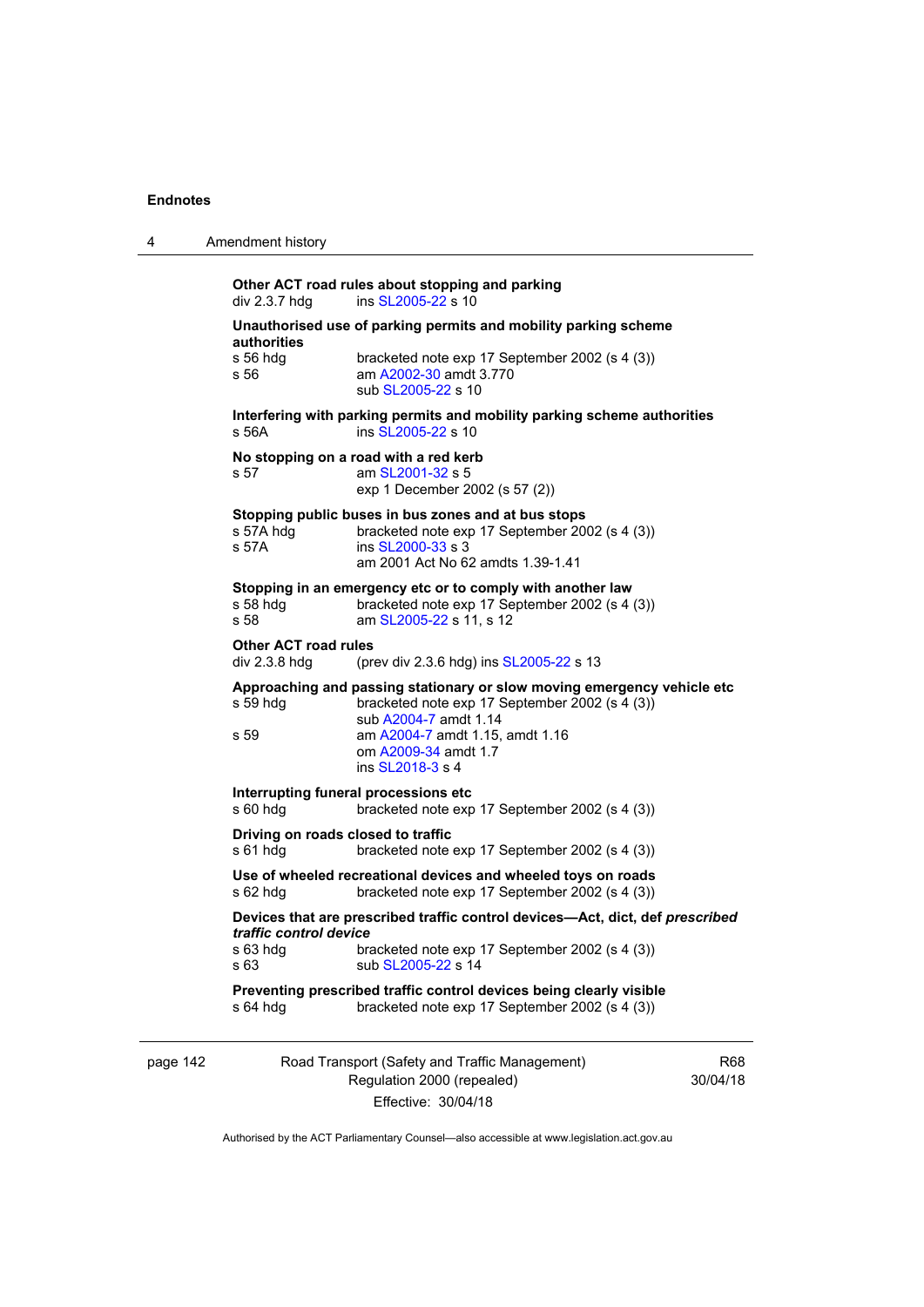|                                                    |                                                                                                                                                                 | Amendment history | 4 |
|----------------------------------------------------|-----------------------------------------------------------------------------------------------------------------------------------------------------------------|-------------------|---|
| s 65 hdg                                           | Use of do not overtake turning vehicle sign<br>bracketed note exp 17 September 2002 (s 4 (3))                                                                   |                   |   |
| s 66                                               | Approvals etc by road transport authority<br>am A2001-44 amdt 1.3797, amdt 1.3798; SL2010-5 s 61, s 62;<br>pars renum R41 LA; A2011-52 amdt 3.184; SL2018-3 s 5 |                   |   |
| s 68 hdg                                           | Defence of complying with direction of police officer or authorised person<br>bracketed note exp 17 September 2002 (s 4 (3))                                    |                   |   |
| s 69 hdg<br>s 69                                   | Exemption for driver of police vehicle-generally-Act, s 35<br>bracketed note exp 17 September 2002 (s 4 (3))<br>sub SL2013-9 s 8                                |                   |   |
| s 69A                                              | Exemption for driver of police vehicle-training and assessment<br>ins SL2013-9 s 9<br>am A2015-30 s 43                                                          |                   |   |
| s 70 hdg                                           | <b>Exemption for driver of emergency vehicles</b><br>bracketed note exp 17 September 2002 (s 4 (3))                                                             |                   |   |
| authorised people<br>s 71 hdg<br>s 71              | Stopping and parking exemption for police and emergency vehicles and<br>bracketed note exp 17 September 2002 (s 4 (3))<br>sub SL2002-7 s 7; SL2005-22 s 15      |                   |   |
| Parking<br>ch 3 hdg                                | ins SL2001-32 s 6                                                                                                                                               |                   |   |
| <b>Metered parking schemes</b><br>s 72 hdg         | bracketed note exp 17 September 2002 (s 4 (3))                                                                                                                  |                   |   |
| <b>Metered parking areas</b><br>s 73 hdg<br>s 73   | bracketed note exp 17 September 2002 (s 4 (3))<br>am SL2005-22 amdt 1.13                                                                                        |                   |   |
| <b>Parking meters</b><br>s 74 hdg                  | bracketed note exp 17 September 2002 (s 4 (3))                                                                                                                  |                   |   |
| <b>Metered parking spaces</b><br>s 75 hdg<br>s 74  | bracketed note exp 17 September 2002 (s 4 (3))<br>am SL2005-22 s 16                                                                                             |                   |   |
| <b>Parking authorities</b><br>s 75A                | ins SL2002-7 s 8<br>am A2011-52 amdt 3.185                                                                                                                      |                   |   |
| Parking authority guidelines<br>s 75B hdg<br>s 75B | bracketed note exp 17 September 2002 (s 4 (3))<br>ins SL2002-7 s 8<br>am A2011-52 amdt 3.186                                                                    |                   |   |

R68 30/04/18 Road Transport (Safety and Traffic Management) Regulation 2000 (repealed) Effective: 30/04/18

page 143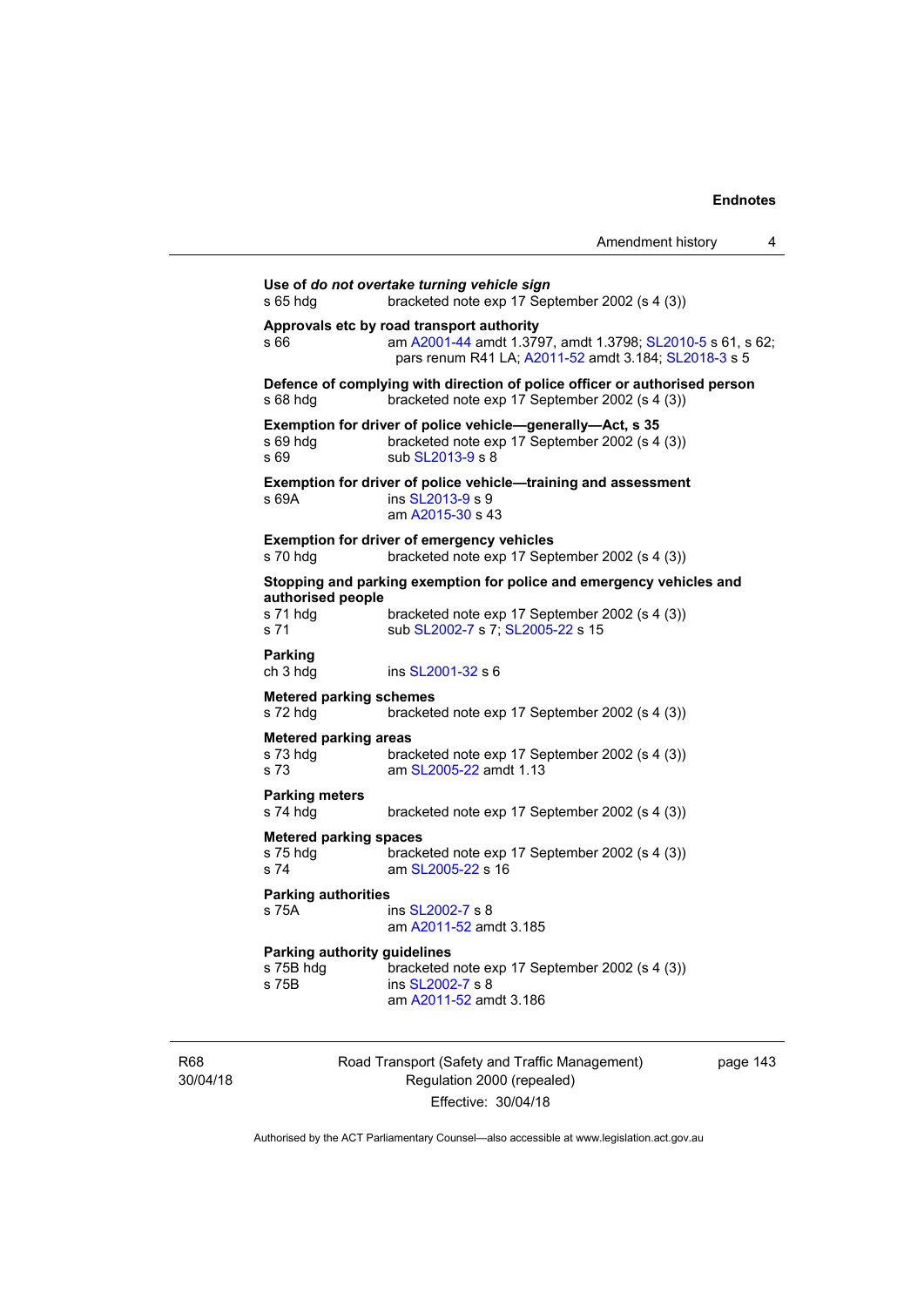| 4 | Amendment history                          |                                                                                                                                                                                                                                                                                        |  |
|---|--------------------------------------------|----------------------------------------------------------------------------------------------------------------------------------------------------------------------------------------------------------------------------------------------------------------------------------------|--|
|   | s 76 hdg<br>s 76                           | Ticket parking schemes—road transport authority<br>sub SL2002-7 s 9<br>bracketed note exp 17 September 2002 (s 4 (3))<br>am SL2005-22 s 17                                                                                                                                             |  |
|   | Approval of e-payment method<br>s 76AA     | ins SL2014-11 s 8                                                                                                                                                                                                                                                                      |  |
|   | s 76A hdg<br>s 76A                         | Ticket parking schemes-parking authorities<br>bracketed note exp 17 September 2002 (s 4 (3))<br>sub SL2005-22 amdt 1.14<br>ins SL2002-7 s 10                                                                                                                                           |  |
|   | Ticket parking areas<br>s 77 hdg<br>s 77   | bracketed note exp 17 September 2002 (s 4 (3))<br>am SL2005-22 amdt 1.15, amdt 1.16<br>(3), (4) exp 1 December 2006 (s 77 (4))                                                                                                                                                         |  |
|   | <b>Ticket parking spaces</b><br>s 78 hdg   | bracketed note exp 17 September 2002 (s 4 (3))                                                                                                                                                                                                                                         |  |
|   | <b>Ticket machines</b><br>s 79 hdg         | bracketed note exp 17 September 2002 (s 4 (3))                                                                                                                                                                                                                                         |  |
|   | <b>Parking tickets</b><br>s 80 hdg<br>s 80 | bracketed note exp 17 September 2002 (s 4 (3))<br>am SL2002-7 s 11; SL2005-22 ss 18-20; SL2010-7 ss 43-46                                                                                                                                                                              |  |
|   | s 81 hdg<br>s 81                           | Duration of parking tickets and e-payment parking period<br>bracketed note exp 17 September 2002 (s 4 (3))<br>sub SL2014-11 s 9                                                                                                                                                        |  |
|   | Definitions-div 3.1.3<br>s 82 hdg<br>s 82  | bracketed note exp 17 September 2002 (s 4 (3))<br>def code of practice om SL2008-47 amdt 1.4<br>def exemption om SL2008-47 amdt 1.4<br>def existing operator om SL2008-47 amdt 1.4<br>def existing operator's certificate om SL2008-47 amdt 1.4<br>def heavy vehicle sub A2017-21 s 64 |  |
|   | s 83 hdg                                   | References in div 3.1.3 to land adjoining residential land<br>bracketed note exp 17 September 2002 (s 4 (3))                                                                                                                                                                           |  |
|   | s 84 hdg                                   | Vehicle parked partly on residential land<br>bracketed note exp 17 September 2002 (s 4 (3))                                                                                                                                                                                            |  |
|   | s 85 hdg<br>s 85                           | Parking of certain vehicles on residential land prohibited<br>bracketed note exp 17 September 2002 (s 4 (3))<br>am SL2005-22 amdt 1.17; SL2008-47 amdt 1.5                                                                                                                             |  |

page 144 Road Transport (Safety and Traffic Management) Regulation 2000 (repealed) Effective: 30/04/18

R68 30/04/18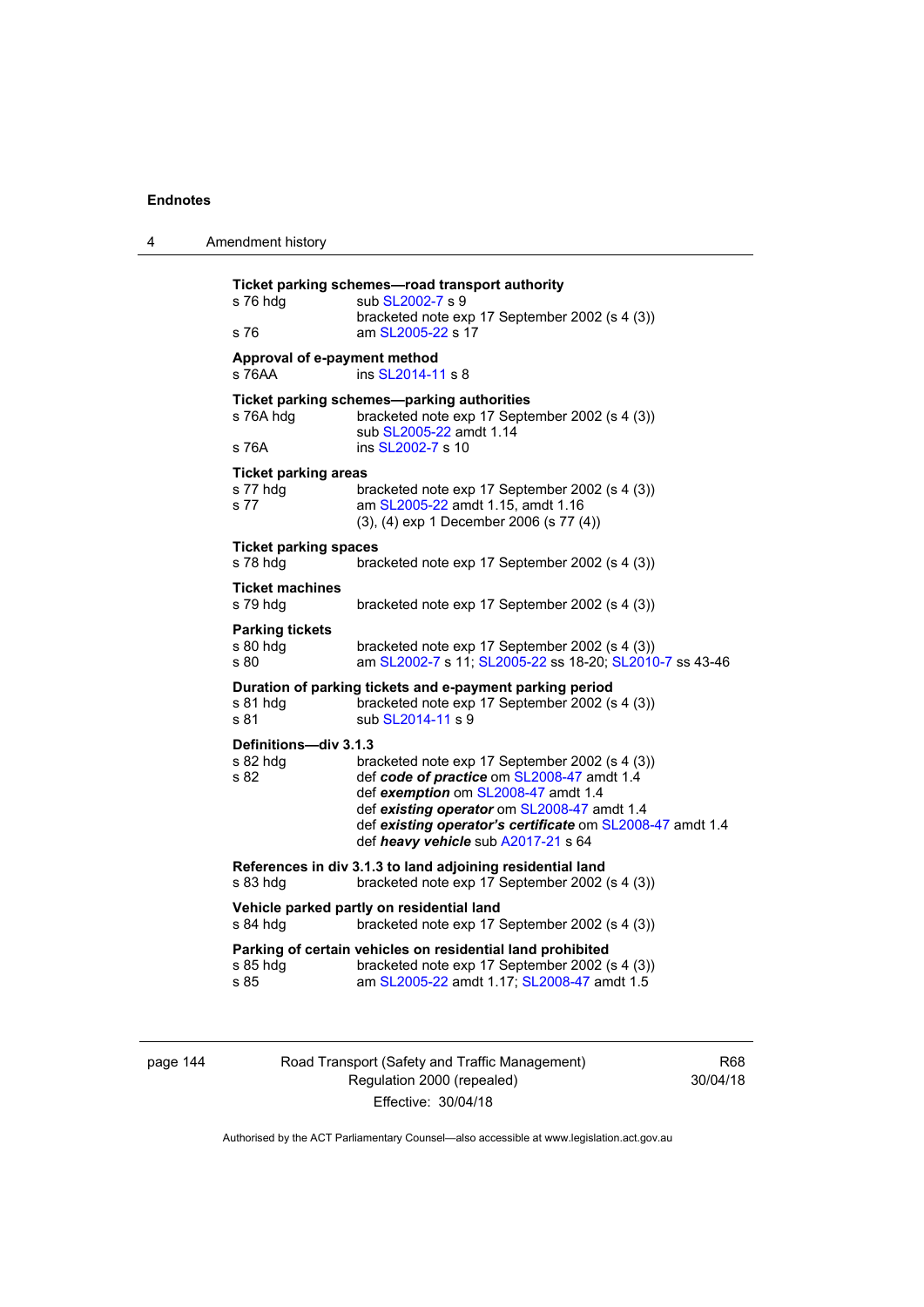| s 85A                                       | No more than 1 heavy vehicle on residential land<br>ins SL2008-47 amdt 1.6                                                                                                                                                                                                     |
|---------------------------------------------|--------------------------------------------------------------------------------------------------------------------------------------------------------------------------------------------------------------------------------------------------------------------------------|
| s 85B                                       | Heavy vehicles to be parked away from residential land boundaries<br>ins SL2008-47 amdt 1.6                                                                                                                                                                                    |
| s 86 hdg<br>s 86                            | Parking of certain vehicles on land adjoining residential land prohibited<br>bracketed note exp 17 September 2002 (s 4 (3))<br>am SL2005-22 amdt 1.17; SL2008-47 amdt 1.7, amdt 1.8;<br>ss renum R29 LA                                                                        |
| s 87 hdg<br>s 87                            | Parking of certain commercial vehicles on land with multi-unit housing<br>bracketed note exp 17 September 2002 (s 4 (3))<br>sub A2007-25 amdt 1.165<br>am A2002-30 amdt 3.771; SL2005-22 amdt 1.17; A2007-25<br>amdt 1.166, amdt 1.167; SL2008-47 amdt 1.9; ss renum R29<br>LA |
| s 87A                                       | No offence if reasonable necessity etc<br>ins SL2008-47 amdt 1.10                                                                                                                                                                                                              |
| s 87B                                       | Heavy vehicle refrigeration units not to be operated on residential land<br>ins SL2008-47 amdt 1.10                                                                                                                                                                            |
| s 87C                                       | Prohibition on night operation of heavy vehicle<br>ins SL2008-47 amdt 1.10                                                                                                                                                                                                     |
| Daily infringement<br>s 88 hdg<br>s 88      | bracketed note exp 17 September 2002 (s 4 (3))<br>am A2007-25 amdt 1.168<br>sub SL2008-47 amdt 1.11                                                                                                                                                                            |
| div 3.1.3A hdg                              | Heavy vehicle parking-enforcement<br>ins SL2008-47 amdt 1.13                                                                                                                                                                                                                   |
| s 89 hdg<br>s 89                            | Meaning of occupier-div 3.1.3A<br>bracketed note exp 17 September 2002 (s 4 (3))<br>am A2001-44 amdt 1.3799, amdt 1.3800<br>om SL2008-47 amdt 1.12<br>ins SL2008-47 amdt 1.13                                                                                                  |
| Power to enter premises<br>s 90 hdg<br>s 90 | bracketed note exp 17 September 2002 (s 4 (3))<br>am A2001-44 amdts 1.3801-1.3803<br>def the code of practice om A2001-44 amdt 1.3803<br>om SL2008-47 amdt 1.12<br>ins SL2008-47 amdt 1.13                                                                                     |

R68 30/04/18 Road Transport (Safety and Traffic Management) Regulation 2000 (repealed) Effective: 30/04/18

page 145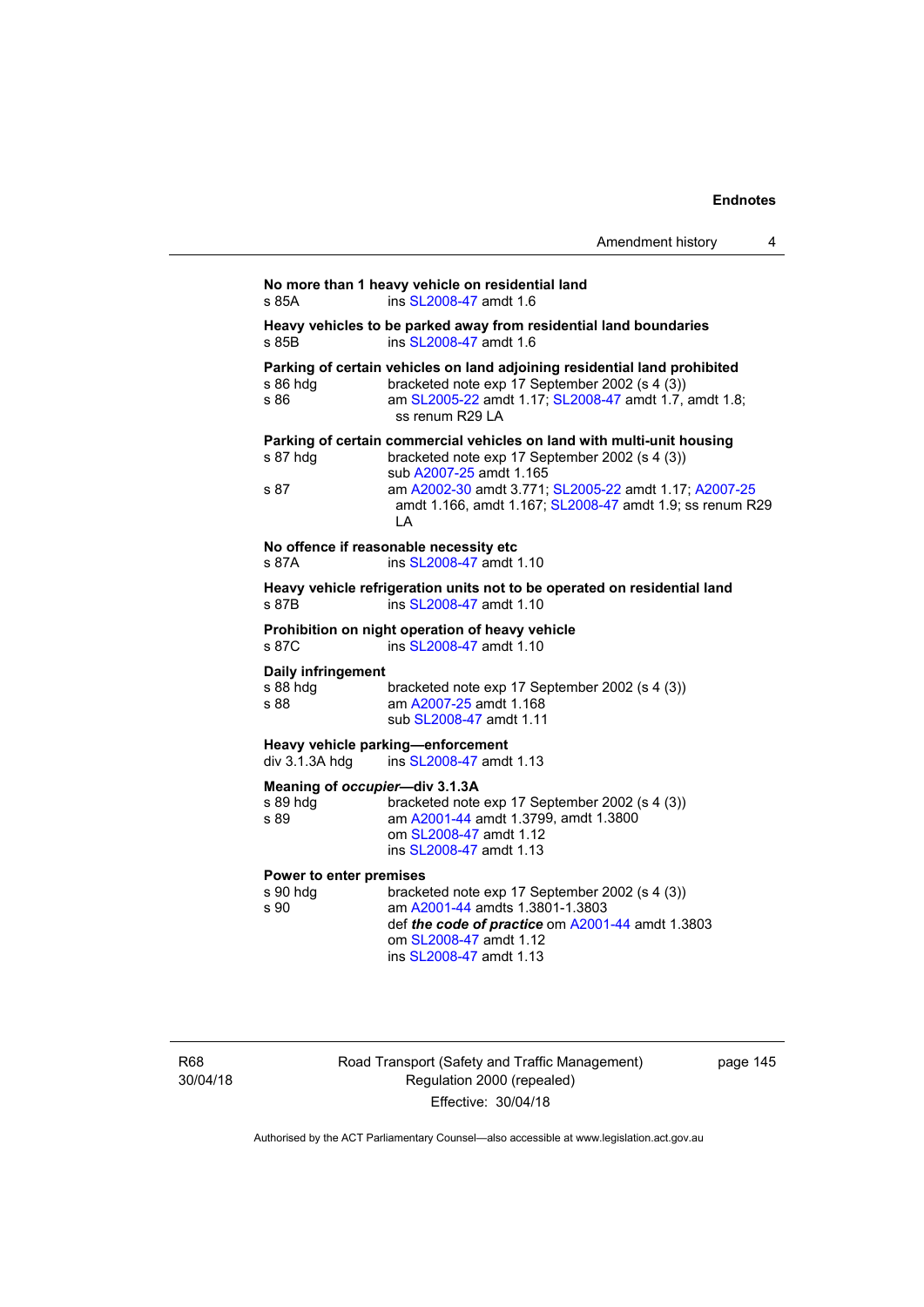| 4 | Amendment history                                                                                                                                                                                |
|---|--------------------------------------------------------------------------------------------------------------------------------------------------------------------------------------------------|
|   | Production of identity card<br>bracketed note exp 17 September 2002 (s 4 (3))<br>s 91 hdg<br>s 91<br>om SL2008-47 amdt 1.12<br>ins SL2008-47 amdt 1.13                                           |
|   | <b>Consent to entry</b><br>s 92 hdg<br>bracketed note exp 17 September 2002 (s 4 (3))<br>s 92<br>am SL2005-22 s 21<br>om SL2008-47 amdt 1.12<br>ins SL2008-47 amdt 1.13<br>am A2010-18 amdt 3.93 |
|   | General powers on entry to premises<br>s 93 hdg<br>bracketed note exp 17 September 2002 (s 4 (3))<br>om SL2008-47 amdt 1.12<br>s 93<br>ins SL2008-47 amdt 1.13                                   |
|   | Damage etc to be minimised<br>s 94 hdg<br>bracketed note exp 17 September 2002 (s 4 (3))<br>s 94<br>om SL2008-47 amdt 1.12<br>ins SL2008-47 amdt 1.13                                            |
|   | <b>Compensation for exercise of enforcement powers</b><br>s 95 hdg<br>bracketed note exp 17 September 2002 (s 4 (3))<br>s 95<br>om SL2008-47 amdt 1.12<br>ins SL2008-47 amdt 1.13                |
|   | Loss etc of existing operator's certificate<br>bracketed note exp 17 September 2002 (s 4 (3))<br>s 96 hdg<br>om SL2008-47 amdt 1.12<br>s 96                                                      |
|   | Cancellation of existing operator's certificate etc<br>bracketed note exp 17 September 2002 (s 4 (3))<br>s 97 hdg<br>s 97<br>am A2002-30 amdt 3.772<br>om SL2008-47 amdt 1.12                    |
|   | Other powers to provide pay parking<br>bracketed note exp 17 September 2002 (s 4 (3))<br>s 97A hdq<br>s 97A<br>ins SL2002-7 s 12                                                                 |
|   | <b>Overlapping schemes</b><br>s 98 hdg<br>bracketed note exp 17 September 2002 (s 4 (3))<br>am SL2002-7 s 13<br>s 98                                                                             |
|   | Income from ticket parking scheme<br>s 98A hdg<br>bracketed note exp 17 September 2002 (s 4 (3))<br>ins SL2002-7 s 14<br>s 98A                                                                   |

page 146 Road Transport (Safety and Traffic Management) Regulation 2000 (repealed) Effective: 30/04/18

R68 30/04/18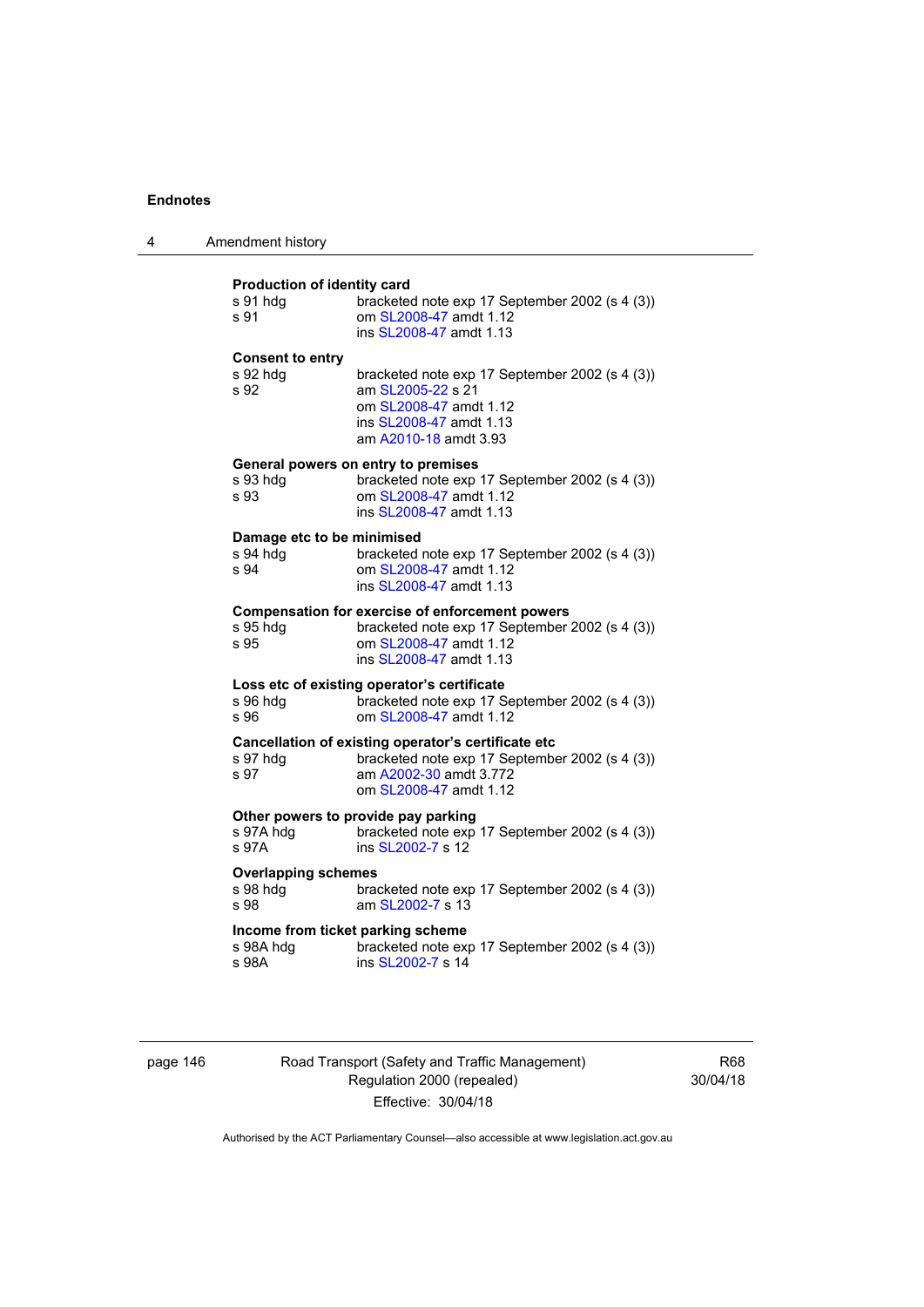| <b>Costs of ticket parking scheme</b><br>bracketed note exp 17 September 2002 (s 4 (3))<br>s 98B hdg<br>ins SL2002-7 s 14<br>s 98B<br>Trailers not separately chargeable<br>bracketed note exp 17 September 2002 (s 4 (3))<br>s 99 hdq<br><b>Parking permits</b><br>s 100 hdg<br>bracketed note exp 17 September 2002 (s 4 (3))<br>s 100<br>sub SL2005-22 s 22<br>Mobility parking scheme authorities<br>bracketed note exp 17 September 2002 (s 4 (3))<br>s 101 hdg<br>s 101<br>sub SL2005-22 s 22<br>Parking permits and mobility parking scheme authorities-cancellation<br>s 101A<br>ins SL2005-22 s 22<br>Parking permits and mobility parking scheme authorities-return when<br>cancelled<br>s 101B<br>ins SL2005-22 s 22<br>Parking-other provisions<br>pt 3.3 hdg<br>ins SL2006-51 s 4<br>Marking tyres by parking inspectors<br>ins SL2006-51 s 4<br>s 101C<br>Definitions-ch 4<br>s 102 hdg<br>bracketed note exp 17 September 2002 (s 4 (3))<br>s 102<br>am SL2000-33 s 4; SL2000-52 s 4<br>def approved police speedometer ins SL2001-32 s 7<br>def digital camera detection device sub SL2001-32 s 8;<br>SL2007-20 s 4<br>am SL2014-11 s 10; SL2016-35 s 4<br>def fixed camera detection device ins SL2007-20 s 5<br>am SL2014-11 s 11; pars renum R51 LA; SL2017-16 s 4<br>def laser speed measuring device sub SL2004-47 s 40<br>am SL2009-7 s 4; SL2014-11 s 12; SL2016-35 s 5<br>def loop detector speed measuring device ins SL2006-51<br>s 5<br>def piezo strip speed measuring device sub SL2006-51 s 6<br>def radar speed measuring device sub SL2004-47 s 41;<br>SL2007-20 s 6<br>am SL2009-7 s 5; SL2014-11 s 13; pars renum R51 LA;<br>SL2017-16 s 5; pars renum R63 LA<br>def security checksum ins SL2001-32 s 9<br>def testing authority am SL2001-32 s 10; SL2004-47 s 42;<br>SL2009-6 s 33 |  |  |
|-------------------------------------------------------------------------------------------------------------------------------------------------------------------------------------------------------------------------------------------------------------------------------------------------------------------------------------------------------------------------------------------------------------------------------------------------------------------------------------------------------------------------------------------------------------------------------------------------------------------------------------------------------------------------------------------------------------------------------------------------------------------------------------------------------------------------------------------------------------------------------------------------------------------------------------------------------------------------------------------------------------------------------------------------------------------------------------------------------------------------------------------------------------------------------------------------------------------------------------------------------------------------------------------------------------------------------------------------------------------------------------------------------------------------------------------------------------------------------------------------------------------------------------------------------------------------------------------------------------------------------------------------------------------------------------------------------------------------------------------------------------------------------------------------------------------------|--|--|
|                                                                                                                                                                                                                                                                                                                                                                                                                                                                                                                                                                                                                                                                                                                                                                                                                                                                                                                                                                                                                                                                                                                                                                                                                                                                                                                                                                                                                                                                                                                                                                                                                                                                                                                                                                                                                         |  |  |
|                                                                                                                                                                                                                                                                                                                                                                                                                                                                                                                                                                                                                                                                                                                                                                                                                                                                                                                                                                                                                                                                                                                                                                                                                                                                                                                                                                                                                                                                                                                                                                                                                                                                                                                                                                                                                         |  |  |
|                                                                                                                                                                                                                                                                                                                                                                                                                                                                                                                                                                                                                                                                                                                                                                                                                                                                                                                                                                                                                                                                                                                                                                                                                                                                                                                                                                                                                                                                                                                                                                                                                                                                                                                                                                                                                         |  |  |
|                                                                                                                                                                                                                                                                                                                                                                                                                                                                                                                                                                                                                                                                                                                                                                                                                                                                                                                                                                                                                                                                                                                                                                                                                                                                                                                                                                                                                                                                                                                                                                                                                                                                                                                                                                                                                         |  |  |
|                                                                                                                                                                                                                                                                                                                                                                                                                                                                                                                                                                                                                                                                                                                                                                                                                                                                                                                                                                                                                                                                                                                                                                                                                                                                                                                                                                                                                                                                                                                                                                                                                                                                                                                                                                                                                         |  |  |
|                                                                                                                                                                                                                                                                                                                                                                                                                                                                                                                                                                                                                                                                                                                                                                                                                                                                                                                                                                                                                                                                                                                                                                                                                                                                                                                                                                                                                                                                                                                                                                                                                                                                                                                                                                                                                         |  |  |
|                                                                                                                                                                                                                                                                                                                                                                                                                                                                                                                                                                                                                                                                                                                                                                                                                                                                                                                                                                                                                                                                                                                                                                                                                                                                                                                                                                                                                                                                                                                                                                                                                                                                                                                                                                                                                         |  |  |
|                                                                                                                                                                                                                                                                                                                                                                                                                                                                                                                                                                                                                                                                                                                                                                                                                                                                                                                                                                                                                                                                                                                                                                                                                                                                                                                                                                                                                                                                                                                                                                                                                                                                                                                                                                                                                         |  |  |
|                                                                                                                                                                                                                                                                                                                                                                                                                                                                                                                                                                                                                                                                                                                                                                                                                                                                                                                                                                                                                                                                                                                                                                                                                                                                                                                                                                                                                                                                                                                                                                                                                                                                                                                                                                                                                         |  |  |
|                                                                                                                                                                                                                                                                                                                                                                                                                                                                                                                                                                                                                                                                                                                                                                                                                                                                                                                                                                                                                                                                                                                                                                                                                                                                                                                                                                                                                                                                                                                                                                                                                                                                                                                                                                                                                         |  |  |

R68 30/04/18 Road Transport (Safety and Traffic Management) Regulation 2000 (repealed) Effective: 30/04/18

page 147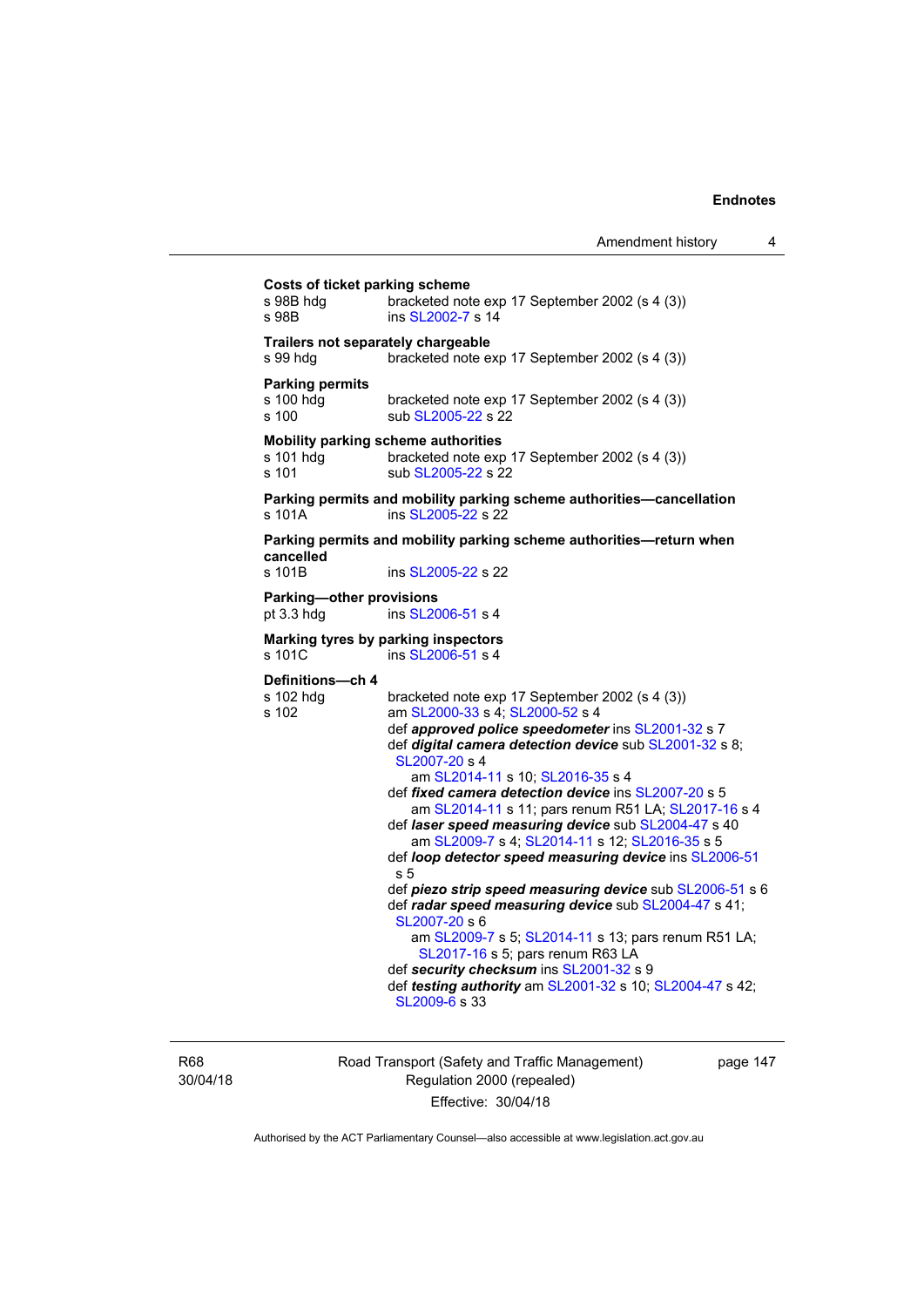4 Amendment history def *traffic lights camera detection device* am [SL2006-51](http://www.legislation.act.gov.au/sl/2006-51) s 7 om [SL2007-20](http://www.legislation.act.gov.au/sl/2007-20) s 7 def *WORM disk* ins [SL2004-47](http://www.legislation.act.gov.au/sl/2004-47) s 43 om [SL2014-11](http://www.legislation.act.gov.au/sl/2014-11) s 14 **Approved traffic offence detection devices**  s 103 hdg bracketed note exp 17 September 2002 (s 4 (3)) s 103 sub [SL2000-52](http://www.legislation.act.gov.au/sl/2000-52) s 5 am [SL2001-32](http://www.legislation.act.gov.au/sl/2001-32) s 11; [SL2006-51](http://www.legislation.act.gov.au/sl/2006-51) s 8; [SL2007-20](http://www.legislation.act.gov.au/sl/2007-20) s 8; [SL2011-35](http://www.legislation.act.gov.au/sl/2011-35) s 4 **Approval of police vehicle speedometers**  s 103A **ins [SL2001-32](http://www.legislation.act.gov.au/sl/2001-32) s 12**  am [A2011-52](http://www.legislation.act.gov.au/a/2011-52) amdt 3.187 **Average speed detection systems—Act, s 22AA, s 23B and s 24 (2)**  s 103B ins [SL2011-35](http://www.legislation.act.gov.au/sl/2011-35) s 5 table am [SL2013-25](http://www.legislation.act.gov.au/sl/2013-25) s 4 **Major testing of laser speed measuring devices**  s 104 hdg bracketed note exp 17 September 2002 (s 4 (3)) s 104 am [SL2000-33](http://www.legislation.act.gov.au/sl/2000-33) s 5 sub [SL2000-52](http://www.legislation.act.gov.au/sl/2000-52) s 5 am [SL2001-32](http://www.legislation.act.gov.au/sl/2001-32) regs 13-17 sub [SL2004-47](http://www.legislation.act.gov.au/sl/2004-47) s 44 **Major testing of other traffic offence detection devices**  s 104A ins [SL2004-47](http://www.legislation.act.gov.au/sl/2004-47) s 44 am [SL2006-51](http://www.legislation.act.gov.au/sl/2006-51) ss 9-11; ss renum R26 LA sub [SL2007-20](http://www.legislation.act.gov.au/sl/2007-20) s 9 am [SL2011-35](http://www.legislation.act.gov.au/sl/2011-35) s 6, s 7; [SL2014-11](http://www.legislation.act.gov.au/sl/2014-11) s 15 **Certification and sealing of traffic offence detection devices**  s 104B ins [SL2004-47](http://www.legislation.act.gov.au/sl/2004-47) s 44 am [SL2011-35](http://www.legislation.act.gov.au/sl/2011-35) s 8 **Use of certain digital camera detection devices**  s 105 hdg bracketed note exp 17 September 2002 (s 4 (3)) s 105 sub [SL2001-32](http://www.legislation.act.gov.au/sl/2001-32) s 18; [SL2007-20](http://www.legislation.act.gov.au/sl/2007-20) s 10 am [SL2014-11](http://www.legislation.act.gov.au/sl/2014-11) s 16; ss renum R51 LA; [SL2016-35](http://www.legislation.act.gov.au/sl/2016-35/default.asp) s 6 **Use of certain laser speed measuring devices**  s 105A hdg bracketed note exp 17 September 2002 (s 4 (3)) sub [SL2007-20](http://www.legislation.act.gov.au/sl/2007-20) s 11 s 105A ins [SL2001-32](http://www.legislation.act.gov.au/sl/2001-32) s 18 am [SL2007-20](http://www.legislation.act.gov.au/sl/2007-20) s 11; ss renum R27 LA

| page 148 |  |  |
|----------|--|--|
|          |  |  |

Road Transport (Safety and Traffic Management) Regulation 2000 (repealed) Effective: 30/04/18

R68 30/04/18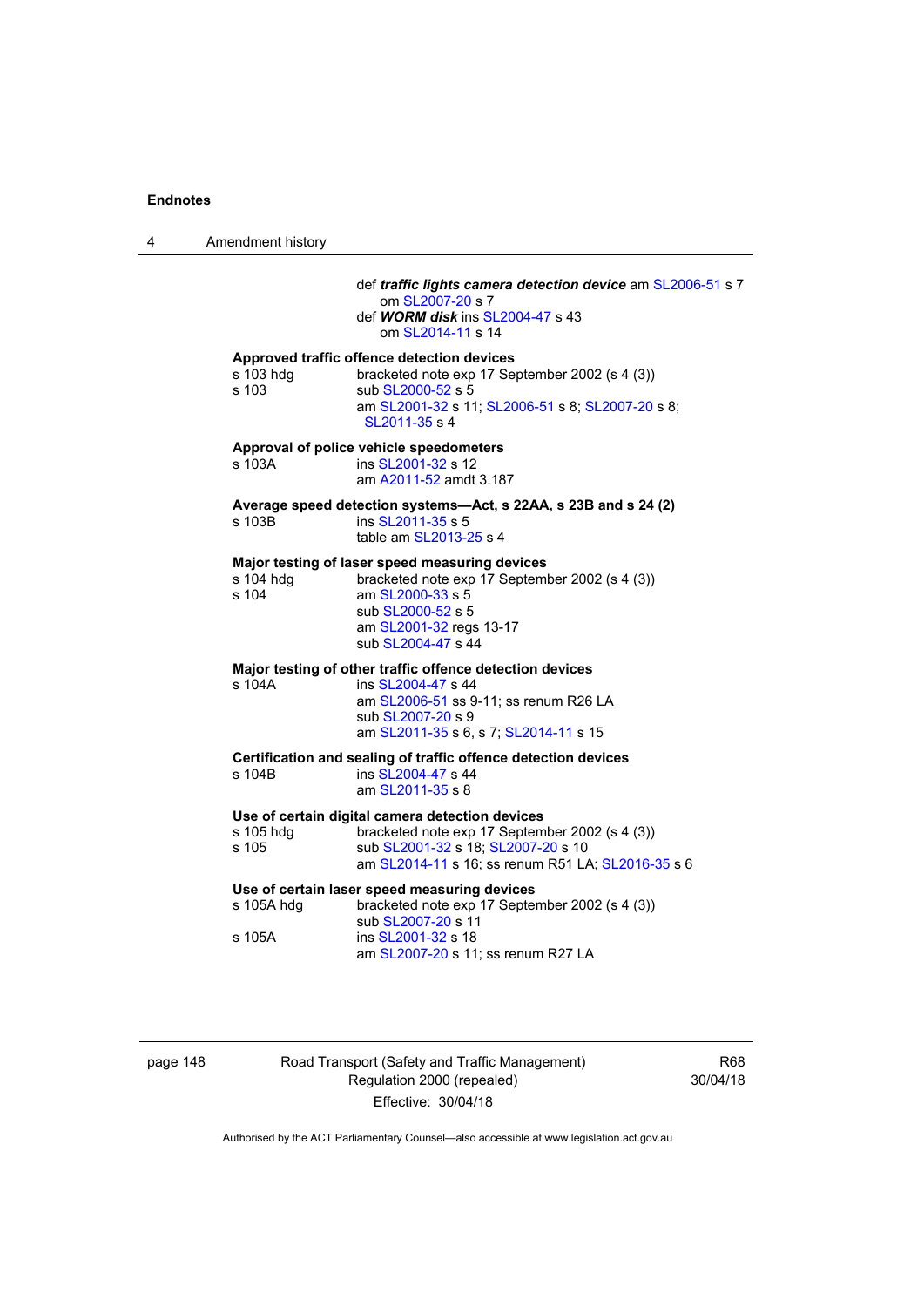| s 105B hdg                                       | bracketed note exp 17 September 2002 (s 4 (3))<br>sub SL2007-20 s 12                                                                                                                                                   |
|--------------------------------------------------|------------------------------------------------------------------------------------------------------------------------------------------------------------------------------------------------------------------------|
| s 105B                                           | ins SL2001-32 s 18<br>am SL2007-20 s 12; ss renum R27 LA                                                                                                                                                               |
| s 106 hdg                                        | Approved people-testing and sealing<br>bracketed note exp 17 September 2002 (s 4 (3))                                                                                                                                  |
| Approved people-use<br>s 107 hdg<br>s 107        | bracketed note exp 17 September 2002 (s 4 (3))<br>am SL2000-52 s 6; SL2007-20 s 13                                                                                                                                     |
| s 107A                                           | Recording of camera detection device image files-Act, s 23 (2) (c) (ii)<br>ins SL2001-32 s 19<br>am SL2004-47 s 45<br>sub SL2007-20 s 14<br>am SL2014-11 s 17                                                          |
| s 107B                                           | Verification of camera detection device image files-Act, s 23 (2) (c) (iii)<br>ins SL2001-32 s 19<br>sub SL2007-20 s 14                                                                                                |
| s 23 (2) (c) (iii)                               | Verification of traffic lights camera detection device image files-Act,                                                                                                                                                |
| s 107C                                           | ins SL2001-32 s 19<br>om SL2007-20 s 14                                                                                                                                                                                |
|                                                  |                                                                                                                                                                                                                        |
| s 108 hdg                                        | Meaning of codes etc on image taken by approved camera detection device<br>or approved average speed detection system-Act, s 24 (2) (a)<br>bracketed note exp 17 September 2002 (s 4 (3))                              |
| s 108                                            | sub SL2011-35 s 9<br>sub SL2000-33 s 6; SL2000-52 s 7<br>am SL2001-32 regs 20-22; SL2005-7 ss 4-6; SL2006-51 s 12;<br>SL2007-20 s 15, s 16; SL2011-35 s 10, s 11; SL2014-11<br>ss 18-21; A2015-29 s 4; ss renum R53 LA |
|                                                  | Additional police powers-removing parked cars                                                                                                                                                                          |
| s 109 hdg                                        | bracketed note exp 17 September 2002 (s 4 (3))<br>sub A2016-14 s 36                                                                                                                                                    |
| s 109<br>Prohibition on car minding<br>s 110 hdg | am A2016-14 s 37<br>bracketed note exp 17 September 2002 (s 4 (3))                                                                                                                                                     |

R68 30/04/18 Road Transport (Safety and Traffic Management) Regulation 2000 (repealed) Effective: 30/04/18

page 149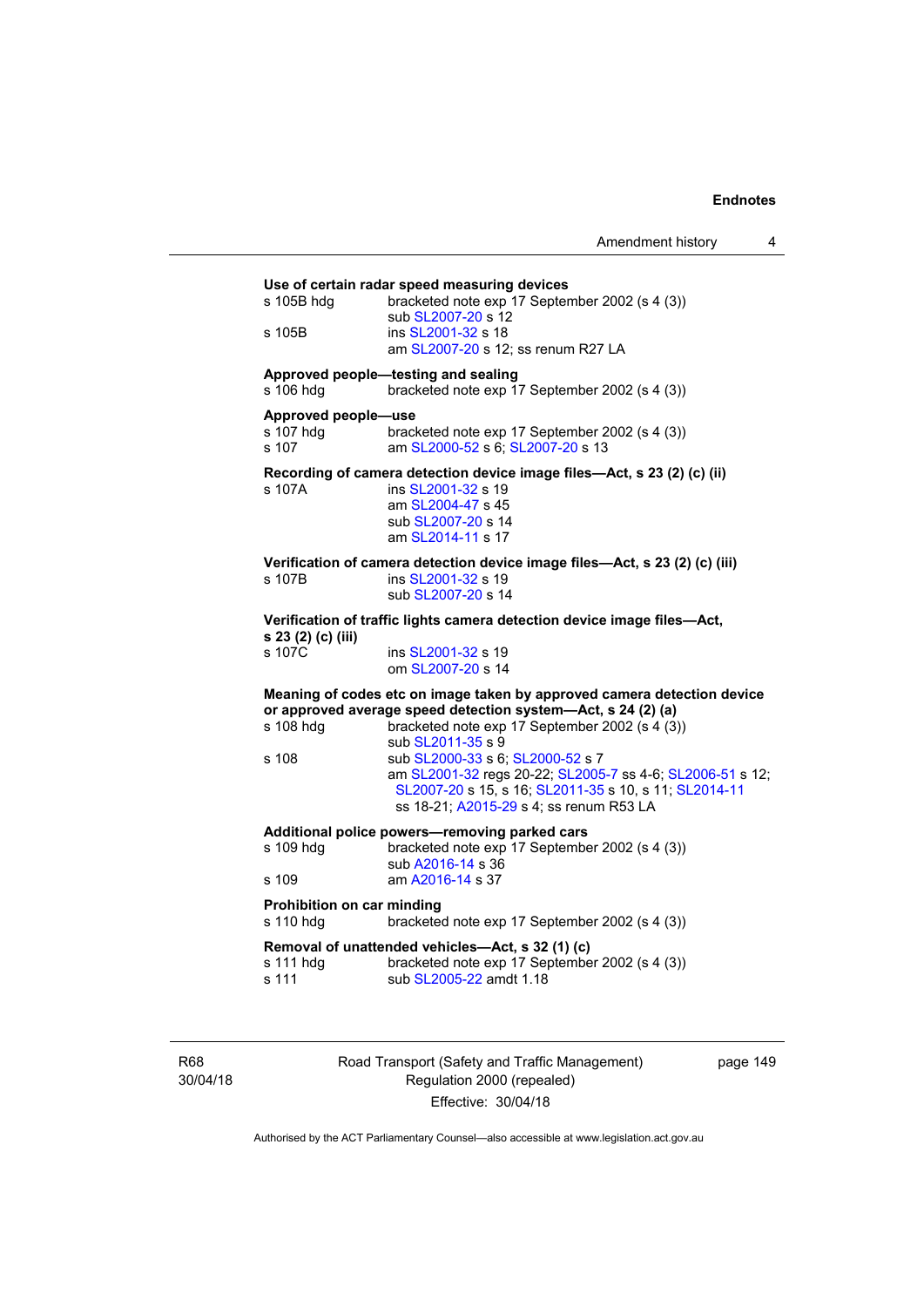| 4 | Amendment history                          |                                                                                                                                                                                         |  |  |
|---|--------------------------------------------|-----------------------------------------------------------------------------------------------------------------------------------------------------------------------------------------|--|--|
|   | s 112 hdg<br>s 112                         | Disposal of impounded or forfeited vehicles<br>bracketed note exp 17 September 2002 (s 4 (3))<br>am A2001-29 s 14<br>sub SL2001-32 s 23<br>am A2010-15 amdt 2.5                         |  |  |
|   | s 112A hdg<br>s 112A                       | Disposal of forfeited vehicles-Act, s 10J<br>bracketed note exp 17 September 2002 (s 4 (3))<br>ins SL2001-32 s 23                                                                       |  |  |
|   | s 113 hdg                                  | Responsible person to inspect driver licence<br>bracketed note exp 17 September 2002 (s 4 (3))                                                                                          |  |  |
|   | Responsible person's consent<br>s 114 hdg  | bracketed note exp 17 September 2002 (s 4 (3))                                                                                                                                          |  |  |
|   | s 115 hdg<br>s 115                         | Standards for safe carriage of loads-Act, s 14 (2)<br>bracketed note exp 17 September 2002 (s 4 (3))<br>sub A2002-51 amdt 1.42<br>om SL2003-1 s 18<br>ins A2005-62 amdt 1.6             |  |  |
|   | s 116 hdg<br>s 116                         | Tracked vehicle-Act, dict, def vehicle, par (b)<br>bracketed note exp 17 September 2002 (s 4 (3))<br>am A2002-51 amdt 1.43<br>om SL2003-1 s 18<br>ins SL2012-44 s 8<br>om A2017-21 s 65 |  |  |
|   | Review of div 2.3.1A<br>s 117 hdg<br>s 117 | bracketed note exp 17 September 2002 (s 4 (3))<br>am A2002-51 amdt 1.44<br>om SL2003-1 s 18<br>ins SL2015-33 s 8<br>exp 1 November 2017 (s 117 (3))                                     |  |  |
|   | Transitional<br>ch 6 hdg                   | exp 1 March 2002 (s 128)                                                                                                                                                                |  |  |
|   | Parking<br>pt $6.1$ hdg                    | exp 1 March 2002 (s 128)                                                                                                                                                                |  |  |
|   | s 118                                      | <b>Existing Class A and Class B parking spaces</b><br>exp 1 March 2002 (s 128)                                                                                                          |  |  |
|   | <b>Existing parking labels</b><br>s 119    | exp 1 March 2002 (s 128)                                                                                                                                                                |  |  |
|   | <b>Existing disability labels</b><br>s 120 | exp 1 June 2000 (s 120)                                                                                                                                                                 |  |  |
|   |                                            |                                                                                                                                                                                         |  |  |

page 150 Road Transport (Safety and Traffic Management) Regulation 2000 (repealed) Effective: 30/04/18

R68 30/04/18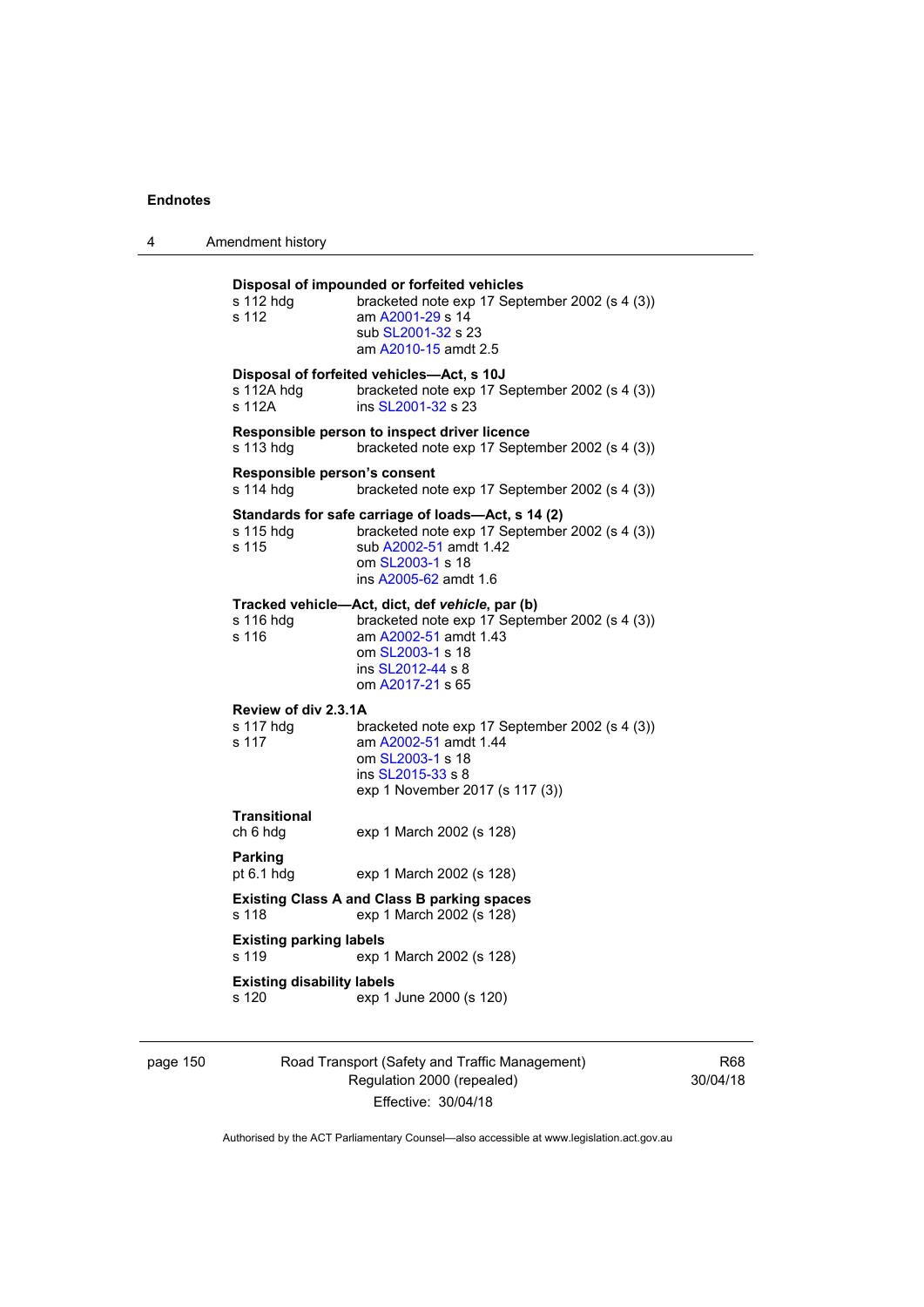Amendment history 4

```
Existing codes of practice 
s 121 exp 1 March 2002 (s 128) 
Existing exemptions 
s 122 exp 1 March 2002 (s 128) 
Existing applications for exemptions and variation of conditions 
s 123 exp 1 March 2002 (s 128) 
Existing notices to show cause 
s 124 exp 1 March 2002 (s 128) 
Traffic offence detection devices<br>pt 6.2 hdg exp 1 March 20
                 exp 1 March 2002 (s 128)
Existing tests and certificates 
SL2001-32 s 24
                 exp 1 March 2002 (s 128) 
Existing approved people—use 
s 126 exp 1 March 2002 (s 128) 
Other transitional provisions<br>pt 6.3 hdg exp 1 Marc
                exp 1 March 2002 (s 128)
Existing medical certificate about seatbelts 
s 127 exp 1 March 2002 (s 128) 
Expiry of ch 6 
                 A2001-27 amdt 4.25
                  am A2001-44 amdt 1.3804 
                 exp 1 March 2002 (s 128) 
Meaning of location codes on images 
 SL2000-33 s 8
                  om A2015-29 s 5 
Digital camera detection devices 
 SL2000-52 s 8
                 renum R4 LA 
sch 1 pt 1.1 am SL2000-52 s 8; SL2005-7 s 7; SL2006-4 s 4; SL2006-51
                  ss 13-15; SL2011-2 ss 6-10; SL2014-5 s 4 
                  om A2015-29 s 5
```
R68 30/04/18 Road Transport (Safety and Traffic Management) Regulation 2000 (repealed) Effective: 30/04/18

page 151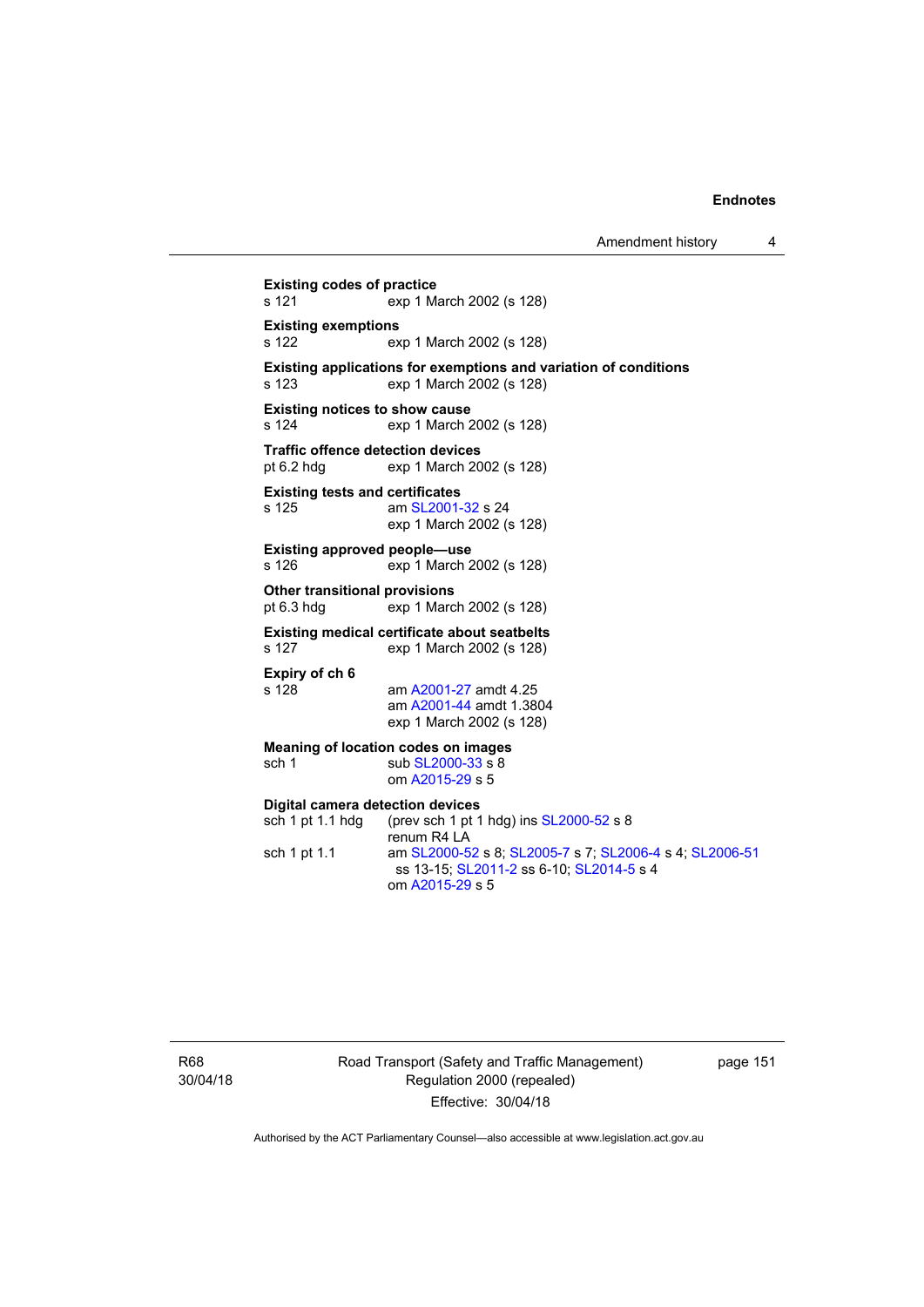4 Amendment history

**Fixed camera detection devices**  sch 1 pt 1.2 hdg (prev sch 1 pt 2 hdg) ins [SL2000-52](http://www.legislation.act.gov.au/sl/2000-52) s 8 renum R4 LA sub [SL2007-20](http://www.legislation.act.gov.au/sl/2007-20) s 17<br>sch 1 pt 1.2 ins SL2000-52 s 8 ins [SL2000-52](http://www.legislation.act.gov.au/sl/2000-52) s 8 am [SL2003-14](http://www.legislation.act.gov.au/sl/2003-14) s 4; items renum [SL2005-7](http://www.legislation.act.gov.au/sl/2005-7) s 8; [SL2006-51](http://www.legislation.act.gov.au/sl/2006-51) s 16; [SL2007-20](http://www.legislation.act.gov.au/sl/2007-20) s 18 om [A2015-29](http://www.legislation.act.gov.au/a/2015-29) s 5 **Average speed detection system**  sch 1 pt 1.3 ins [SL2011-35](http://www.legislation.act.gov.au/sl/2011-35) s 12 am [SL2013-25](http://www.legislation.act.gov.au/sl/2013-25) s 5 om [A2015-29](http://www.legislation.act.gov.au/a/2015-29) s 5 **Dictionary**  dict am [A2004-28](http://www.legislation.act.gov.au/a/2004-28) amdt 3.62; [SL2007-20](http://www.legislation.act.gov.au/sl/2007-20) s 19; [A2007-25](http://www.legislation.act.gov.au/a/2007-25) amdt 1.169; [SL2008-47](http://www.legislation.act.gov.au/sl/2008-47) amdt 1.14; [A2010-18](http://www.legislation.act.gov.au/a/2010-18) amdt 3.94; [SL2013-9](http://www.legislation.act.gov.au/sl/2013-9/default.asp) s 10; [A2015-50](http://www.legislation.act.gov.au/a/2015-50) amdt 3.145; [A2016-33](http://www.legislation.act.gov.au/a/2016-33/default.asp) amdt 1.41; [SL2017-14](http://www.legislation.act.gov.au/sl/2017-14/default.asp) s 11; [SL2017-23](http://www.legislation.act.gov.au/sl/2017-23/default.asp) s 9; [A2017-21](http://www.legislation.act.gov.au/a/2017-21/default.asp) s 66 def *approved e-payment method* ins [SL2014-11](http://www.legislation.act.gov.au/sl/2014-11) s 22 def *approved police speedometer* ins [SL2001-32](http://www.legislation.act.gov.au/sl/2001-32) s 26 def *area of operations* ins [SL2002-7](http://www.legislation.act.gov.au/sl/2002-7) s 15 def *ARR* ins [SL2003-12](http://www.legislation.act.gov.au/sl/2003-12) s 6 def *articulated vehicle* om [A2017-21](http://www.legislation.act.gov.au/a/2017-21/default.asp) s 67 def *bicycle* om [A2010-18](http://www.legislation.act.gov.au/a/2010-18) amdt 3.95 def *camera detection device* ins [SL2000-52](http://www.legislation.act.gov.au/sl/2000-52) s 9 sub [SL2001-32](http://www.legislation.act.gov.au/sl/2001-32) s 25 def *centre of the road* ins [SL2000-52](http://www.legislation.act.gov.au/sl/2000-52) s 9 def *children's crossing* ins [SL2017-14](http://www.legislation.act.gov.au/sl/2017-14/default.asp) s 12 def *code of practice* om [SL2008-47](http://www.legislation.act.gov.au/sl/2008-47) amdt 1.15 def *combination* om [A2010-18](http://www.legislation.act.gov.au/a/2010-18) amdt 3.96 def *demand responsive service vehicle* ins [SL2006-32](http://www.legislation.act.gov.au/sl/2006-32) amdt 1.97 def *digital camera detection device* ins [SL2000-52](http://www.legislation.act.gov.au/sl/2000-52) s 9 def *emergency worker* om [SL2004-16](http://www.legislation.act.gov.au/sl/2004-16) s 38 ins [SL2005-22](http://www.legislation.act.gov.au/sl/2005-22) amdt 1.19 def *exemption* om [SL2008-47](http://www.legislation.act.gov.au/sl/2008-47) amdt 1.15 def *existing operator's certificate* om [SL2008-47](http://www.legislation.act.gov.au/sl/2008-47) amdt 1.15 def *fixed camera detection device* ins [SL2007-20](http://www.legislation.act.gov.au/sl/2007-20) s 20 def *footpath* sub [SL2017-14](http://www.legislation.act.gov.au/sl/2017-14/default.asp) s 12 am [SL2017-23](http://www.legislation.act.gov.au/sl/2017-23/default.asp) s 10 def *give way* ins [SL2000-21](http://www.legislation.act.gov.au/sl/2000-21) s 4 def *hire car* ins [SL2005-4](http://www.legislation.act.gov.au/sl/2005-4) amdt 2.43 def *indicated on* ins [SL2001-32](http://www.legislation.act.gov.au/sl/2001-32) s 26 om R18 LA def *laser speed measuring device* ins [SL2000-52](http://www.legislation.act.gov.au/sl/2000-52) s 9 def *length* ins [SL2000-52](http://www.legislation.act.gov.au/sl/2000-52) s 9

page 152 Road Transport (Safety and Traffic Management) Regulation 2000 (repealed) Effective: 30/04/18

R68 30/04/18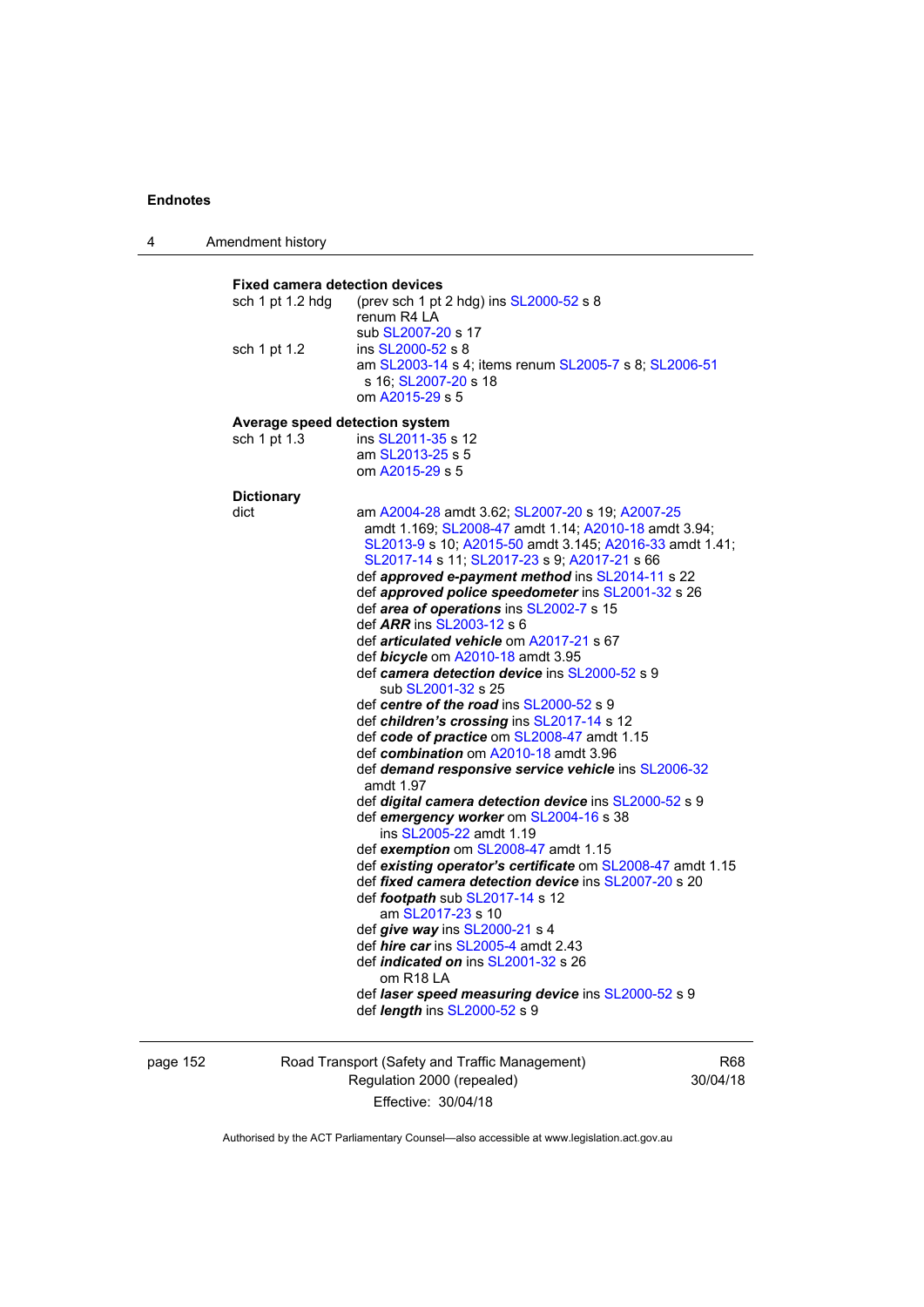def *length of road* om [SL2000-52](http://www.legislation.act.gov.au/sl/2000-52) s 9 def *loading zone permit* om [SL2005-22](http://www.legislation.act.gov.au/sl/2005-22) s 23 def *marked foot crossing* ins [SL2000-21](http://www.legislation.act.gov.au/sl/2000-21) s 4 def *motor vehicle* ins [SL2000-52](http://www.legislation.act.gov.au/sl/2000-52) s 9 om [A2010-18](http://www.legislation.act.gov.au/a/2010-18) amdt 3.97 def *park* sub [SL2005-22](http://www.legislation.act.gov.au/sl/2005-22) amdt 1.10 def *parking authority* ins [SL2002-7](http://www.legislation.act.gov.au/sl/2002-7) s 15 def *parking authority guidelines* ins [SL2002-7](http://www.legislation.act.gov.au/sl/2002-7) s 15 def *parking meter* am [SL2005-22](http://www.legislation.act.gov.au/sl/2005-22) s 24 def *parking permit* sub [SL2005-22](http://www.legislation.act.gov.au/sl/2005-22) s 25 def *parking ticket* am [SL2002-7](http://www.legislation.act.gov.au/sl/2002-7) s 16 def *pay parking device* sub [SL2005-22](http://www.legislation.act.gov.au/sl/2005-22) s 25 def *pay parking sign* ins [SL2005-22](http://www.legislation.act.gov.au/sl/2005-22) s 26 def *pedestrian* ins [SL2000-21](http://www.legislation.act.gov.au/sl/2000-21) s 4; sub [SL2017-14](http://www.legislation.act.gov.au/sl/2017-14/default.asp) s 13 def *pedestrian crossing* ins [SL2017-14](http://www.legislation.act.gov.au/sl/2017-14/default.asp) s 14 def *piezo strip speed measuring device* ins [SL2000-52](http://www.legislation.act.gov.au/sl/2000-52) s 9 def *postal vehicle* am [SL2004-16](http://www.legislation.act.gov.au/sl/2004-16) s 39 def *premises* ins [SL2008-47](http://www.legislation.act.gov.au/sl/2008-47) amdt 1.16 def *private hire car* om [SL2005-4](http://www.legislation.act.gov.au/sl/2005-4) amdt 2.44 def *public bus* sub [A2001-62](http://www.legislation.act.gov.au/a/2001-62) amdt 1.42 def *radar speed measuring device* ins [SL2000-52](http://www.legislation.act.gov.au/sl/2000-52) s 9 def *recording medium* ins [SL2001-32](http://www.legislation.act.gov.au/sl/2001-32) s 26 def *red traffic arrow* ins [SL2000-52](http://www.legislation.act.gov.au/sl/2000-52) s 9 def *red traffic light* ins [SL2000-52](http://www.legislation.act.gov.au/sl/2000-52) s 9 def *registered interest* om R18 LA def *relevant parking fee* sub [SL2005-22](http://www.legislation.act.gov.au/sl/2005-22) s 27 def *restricted hire vehicle* om [SL2005-4](http://www.legislation.act.gov.au/sl/2005-4) amdt 2.44 def *restricted taxi* om [SL2002-2](http://www.legislation.act.gov.au/sl/2002-2) s 30 def *ride* ins [SL2000-21](http://www.legislation.act.gov.au/sl/2000-21) s 4 om [A2010-18](http://www.legislation.act.gov.au/a/2010-18) amdt 3.97 def *rider* ins [SL2000-21](http://www.legislation.act.gov.au/sl/2000-21) s 4 def *rideshare vehicle* ins [SL2016-20](http://www.legislation.act.gov.au/sl/2016-20) amdt 1.42 def *road* sub [A2002-30](http://www.legislation.act.gov.au/a/2002-30) amdt 3.773; [SL2005-22](http://www.legislation.act.gov.au/sl/2005-22) amdt 1.20 def *road related area* ins [A2002-30](http://www.legislation.act.gov.au/a/2002-30) amdt 3.774 om R18 LA def *security checksum* ins [SL2001-32](http://www.legislation.act.gov.au/sl/2001-32) s 26 def *segway* ins [SL2017-14](http://www.legislation.act.gov.au/sl/2017-14/default.asp) s 14 om [SL2017-14](http://www.legislation.act.gov.au/sl/2017-14/default.asp) s 15 def *shared path* ins [SL2017-14](http://www.legislation.act.gov.au/sl/2017-14/default.asp) s 16 am [SL2017-23](http://www.legislation.act.gov.au/sl/2017-23/default.asp) s 10 def *speed measuring device* ins [SL2000-52](http://www.legislation.act.gov.au/sl/2000-52) s 9 om R18 LA def *stop* sub [SL2005-22](http://www.legislation.act.gov.au/sl/2005-22) amdt 1.20 def *taxi* sub [SL2002-2](http://www.legislation.act.gov.au/sl/2002-2) s 31 om [A2010-18](http://www.legislation.act.gov.au/a/2010-18) amdt 3.97

R68 30/04/18 Road Transport (Safety and Traffic Management) Regulation 2000 (repealed) Effective: 30/04/18

page 153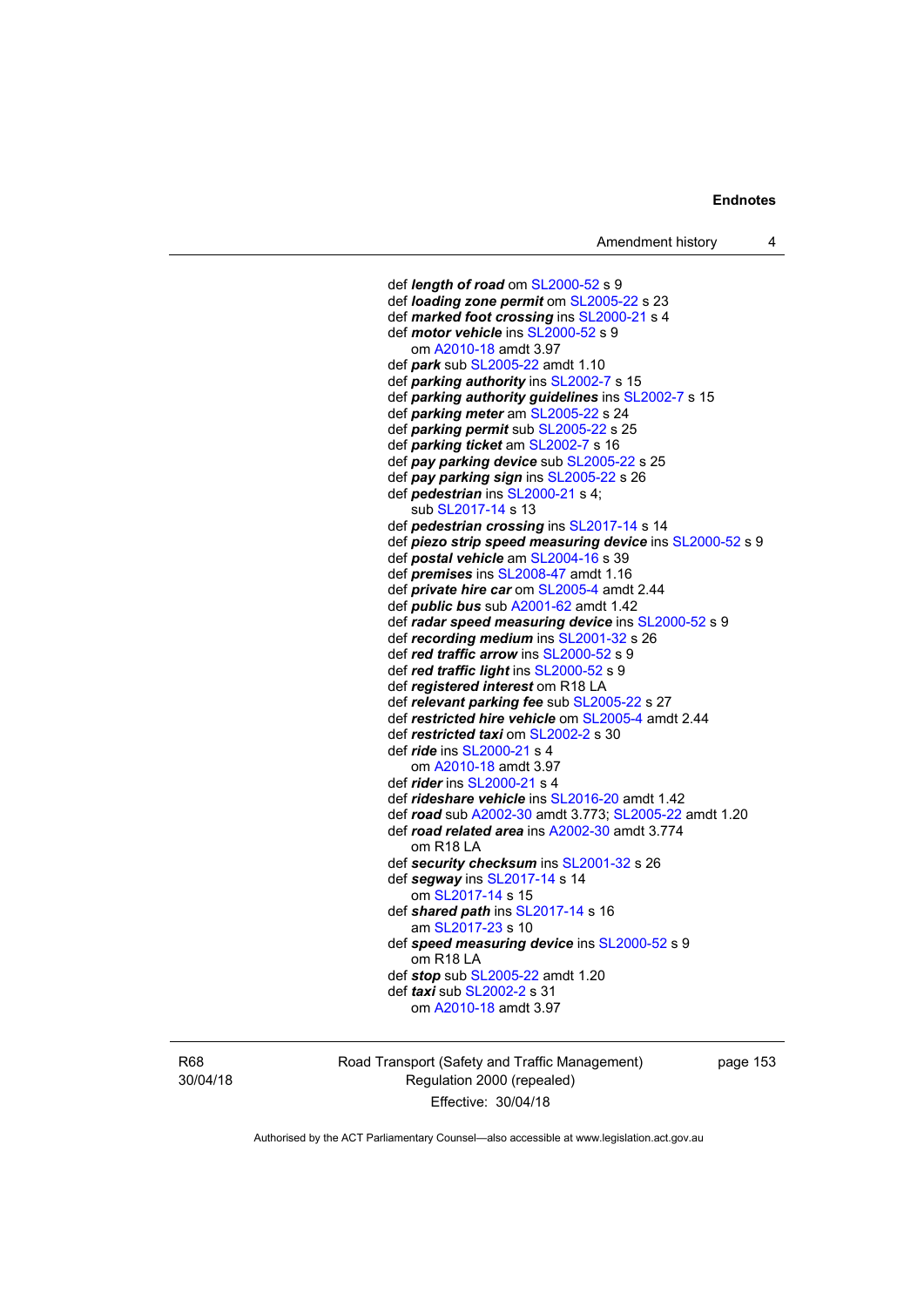4 Amendment history

 def *testing authority* ins [SL2000-52](http://www.legislation.act.gov.au/sl/2000-52) s 9 def *the Act* om [A2001-44](http://www.legislation.act.gov.au/a/2001-44) amdt 1.3805 def *ticket parking area* sub [SL2005-22](http://www.legislation.act.gov.au/sl/2005-22) s 27 def *ticket parking space* sub [SL2005-22](http://www.legislation.act.gov.au/sl/2005-22) s 27 def *traffic lights camera detection device* ins [SL2000-52](http://www.legislation.act.gov.au/sl/2000-52) s 9 om [SL2007-20](http://www.legislation.act.gov.au/sl/2007-20) s 21 def *trailer* ins [SL2000-52](http://www.legislation.act.gov.au/sl/2000-52) s 9 om [A2010-18](http://www.legislation.act.gov.au/a/2010-18) amdt 3.97 def *use* om [A2010-18](http://www.legislation.act.gov.au/a/2010-18) amdt 3.97 ins [SL2017-14](http://www.legislation.act.gov.au/sl/2017-14/default.asp) s 16 sub [SL2017-23](http://www.legislation.act.gov.au/sl/2017-23/default.asp) s 11 def *vehicle* ins [SL2000-52](http://www.legislation.act.gov.au/sl/2000-52) s 9 def *wheeled recreational device* sub [SL2017-14](http://www.legislation.act.gov.au/sl/2017-14/default.asp) s 17 def *WORM disk* ins [SL2001-32](http://www.legislation.act.gov.au/sl/2001-32) s 26 sub [SL2004-47](http://www.legislation.act.gov.au/sl/2004-47) s 46 om [SL2014-11](http://www.legislation.act.gov.au/sl/2014-11) s 23

page 154 Road Transport (Safety and Traffic Management) Regulation 2000 (repealed) Effective: 30/04/18

R68 30/04/18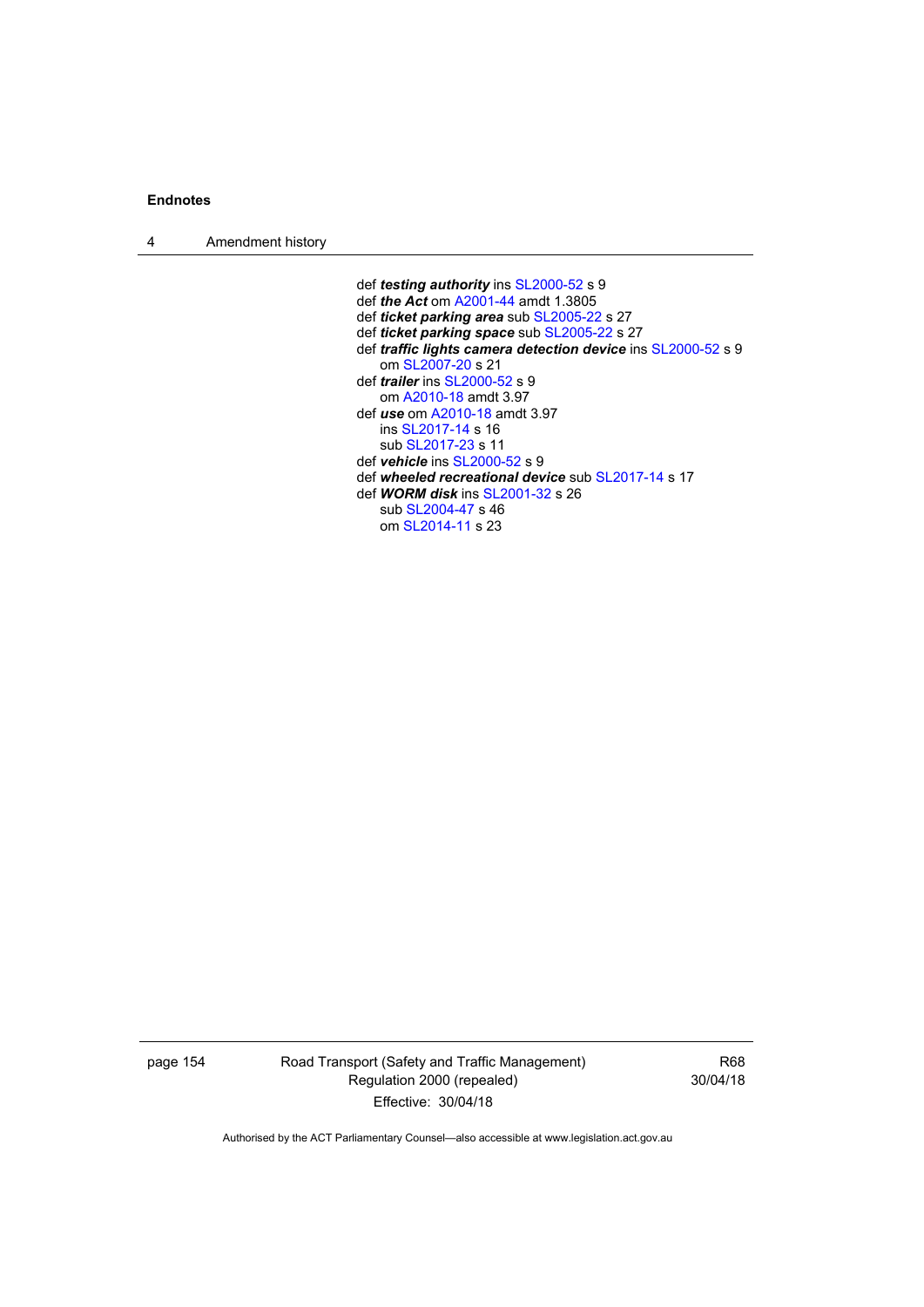# **5 Earlier republications**

Some earlier republications were not numbered. The number in column 1 refers to the publication order.

Since 12 September 2001 every authorised republication has been published in electronic pdf format on the ACT legislation register. A selection of authorised republications have also been published in printed format. These republications are marked with an asterisk (\*) in column 1. Electronic and printed versions of an authorised republication are identical.

| <b>Republication No</b> | <b>Amendments to</b> | <b>Republication date</b> |
|-------------------------|----------------------|---------------------------|
| 1                       | not amended          | 1 March 2000              |
| $\overline{2}$          | A2001-56             | 12 September 2001         |
| 3                       | A2001-62             | 3 December 2001           |
| 4                       | <b>SL2002-2</b>      | 1 March 2002              |
| $5*$                    | <b>SL2002-2</b>      | 2 March 2002              |
| 6                       | <b>SL2002-7</b>      | 16 April 2002             |
| 7                       | A2002-30             | 10 October 2002           |
| 8                       | SL2002-31            | 1 November 2002           |
| 9                       | SL2002-31            | 2 December 2002           |
| 10                      | A2002-51             | 1 January 2003            |
| 11                      | SL2003-1             | 10 January 2003           |
| $12*$                   | SL2003-12            | 1 June 2003               |
| 13                      | SL2003-14            | 11 June 2003              |
| 14                      | A2004-7              | 5 April 2004              |
| 15                      | A2004-28             | 1 July 2004               |
| 16                      | A2004-28             | 19 July 2004              |
| 17                      | SL2004-47            | 10 September 2004         |
| 18                      | SL2004-47            | 2 November 2004           |
| 19                      | <b>SL2005-4</b>      | 9 March 2005              |
| 20                      | <b>SL2005-7</b>      | 9 April 2005              |
| $21*$                   | SL2005-22            | 16 September 2005         |
|                         |                      |                           |

R68 30/04/18 Road Transport (Safety and Traffic Management) Regulation 2000 (repealed) Effective: 30/04/18

page 155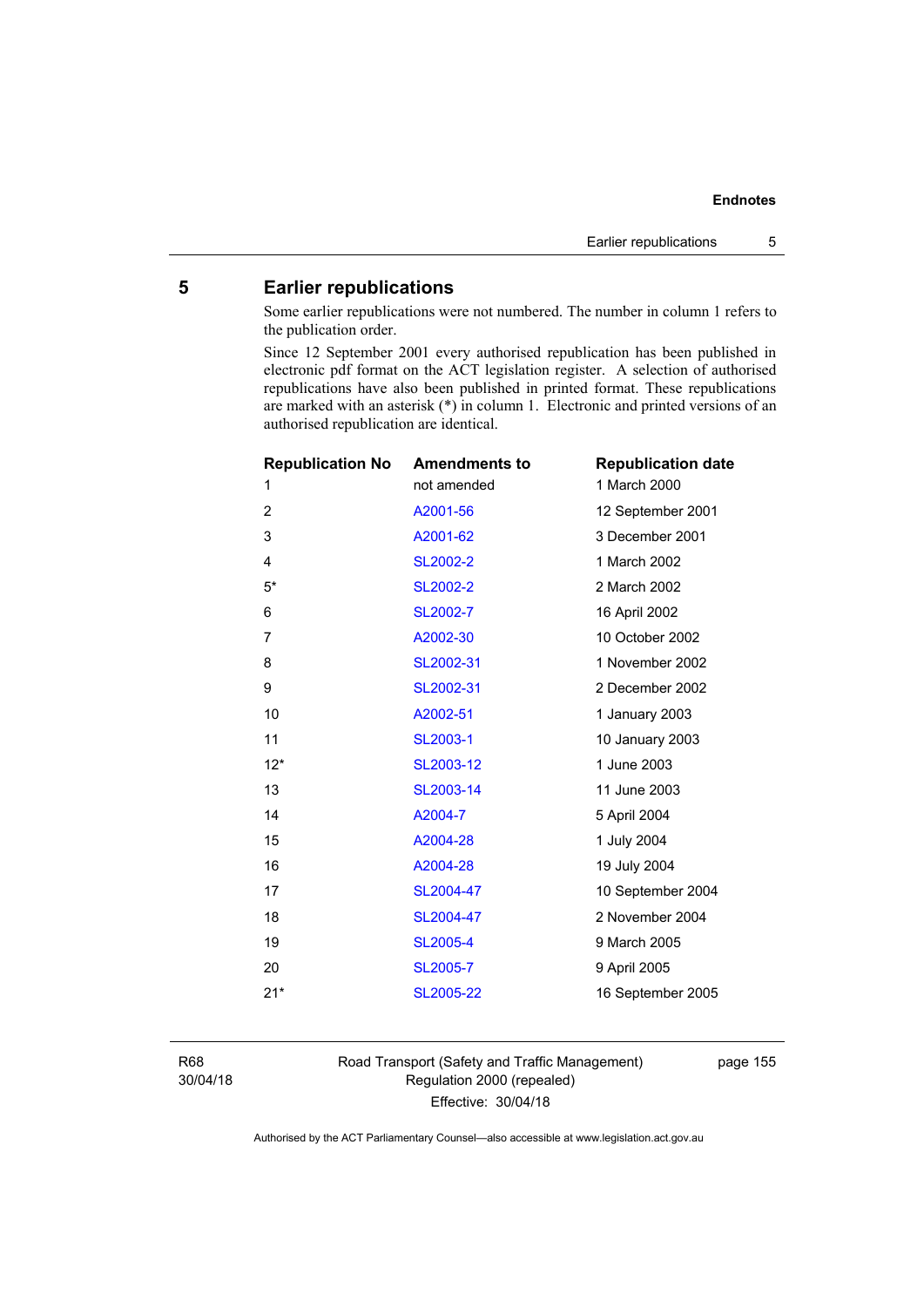| <b>Republication No</b> | <b>Amendments to</b> | <b>Republication date</b> |
|-------------------------|----------------------|---------------------------|
| 22                      | A2005-62             | 11 January 2006           |
| 23                      | SL2006-4             | 17 January 2006           |
| 24                      | SL2006-32            | 3 July 2006               |
| 25                      | SL2006-32            | 2 December 2006           |
| 26                      | SL2006-51            | 5 December 2006           |
| 27                      | <b>SL2007-20</b>     | 31 July 2007              |
| 28                      | A2007-25             | 31 March 2008             |
| 29                      | SL2008-47            | 2 December 2008           |
| 30                      | SL2008-47            | 11 March 2009             |
| 31                      | SL2009-7             | 13 March 2009             |
| 32                      | <b>SL2009-7</b>      | 16 March 2009             |
| 33                      | SL2010-5             | 3 March 2010              |
| 34                      | SL2010-5             | 15 March 2010             |
| 35                      | SL2010-7             | 17 March 2010             |
| 36 (RI)                 | A2010-15             | 6 April 2010              |
| 37                      | A2010-18             | 3 June 2010               |
| 38                      | SL2010-33            | 6 August 2010             |
| 39                      | SL2010-38            | 17 September 2010         |
| 40                      | SL2011-2             | 28 January 2011           |
| 41                      | SL2011-2             | 15 March 2011             |
| 42                      | A2011-52             | 12 December 2011          |
| 43                      | SL2011-35            | 15 January 2012           |
| 44*                     | SL2011-35            | 30 January 2012           |
| 45                      | SL2012-44            | 20 December 2012          |
| 46                      | SL2013-9             | 7 May 2013                |
| 47                      | SL2013-20            | 1 August 2013             |
| 48                      | SL2013-25            | 6 September 2013          |

5 Earlier republications

page 156 Road Transport (Safety and Traffic Management) Regulation 2000 (repealed) Effective: 30/04/18

R68 30/04/18